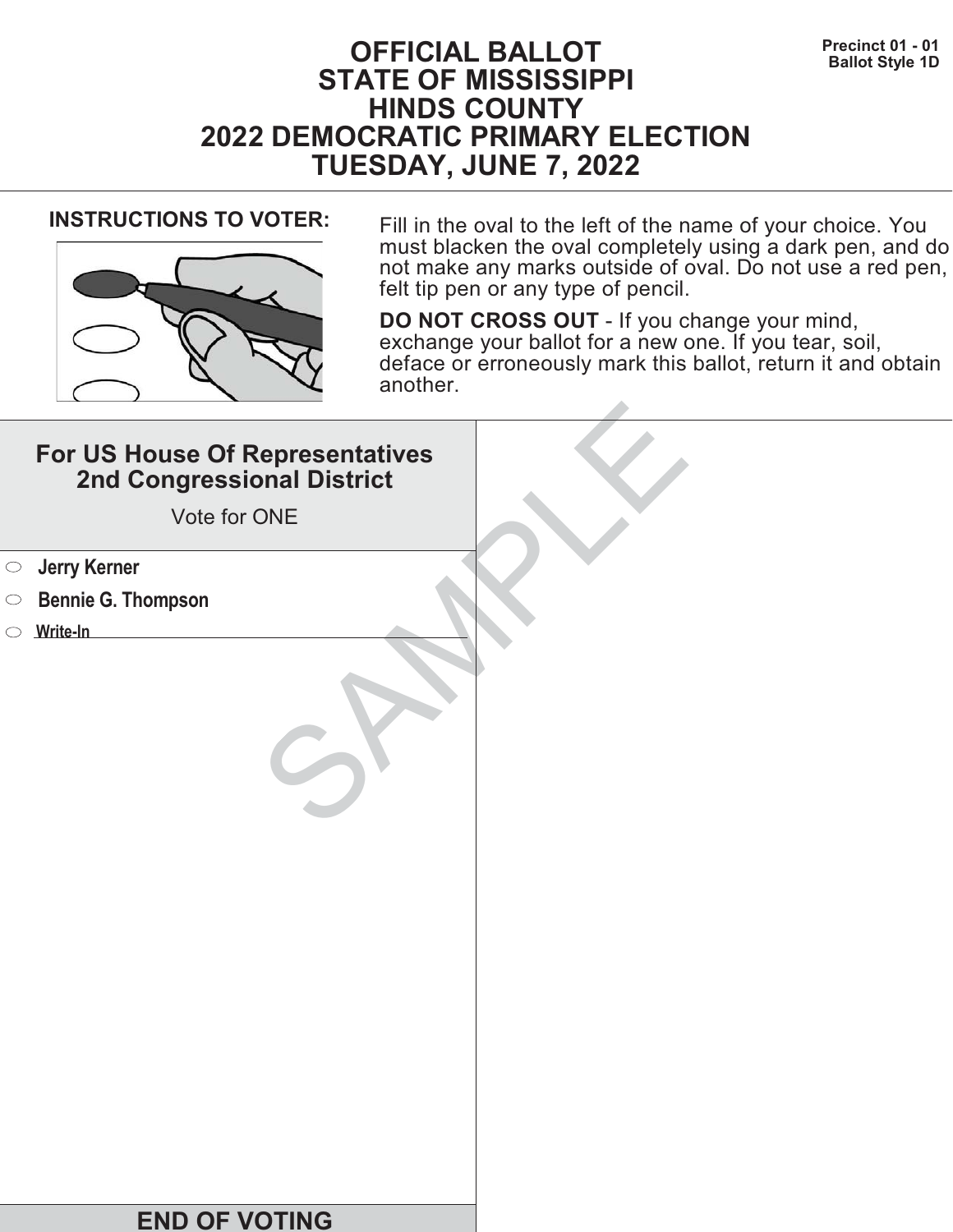# **Precinct 02 - 02**<br>Ballot Style 1D **STATE OF MISSISSIPPI HINDS COUNTY 2022 DEMOCRATIC PRIMARY ELECTION TUESDAY, JUNE 7, 2022**



**INSTRUCTIONS TO VOTER:** Fill in the oval to the left of the name of your choice. You must blacken the oval completely using a dark pen, and do not make any marks outside of oval. Do not use a red pen, felt tip pen or any type of pencil.

| For US House Of Representatives<br>2nd Congressional District<br>Vote for ONE |  |
|-------------------------------------------------------------------------------|--|
| <b>Starf</b> Serner                                                           |  |
| <b>Bennie G. Thompson</b><br>$\bigcirc$                                       |  |
| Write-In                                                                      |  |
|                                                                               |  |
| <b>END OF VOTING</b>                                                          |  |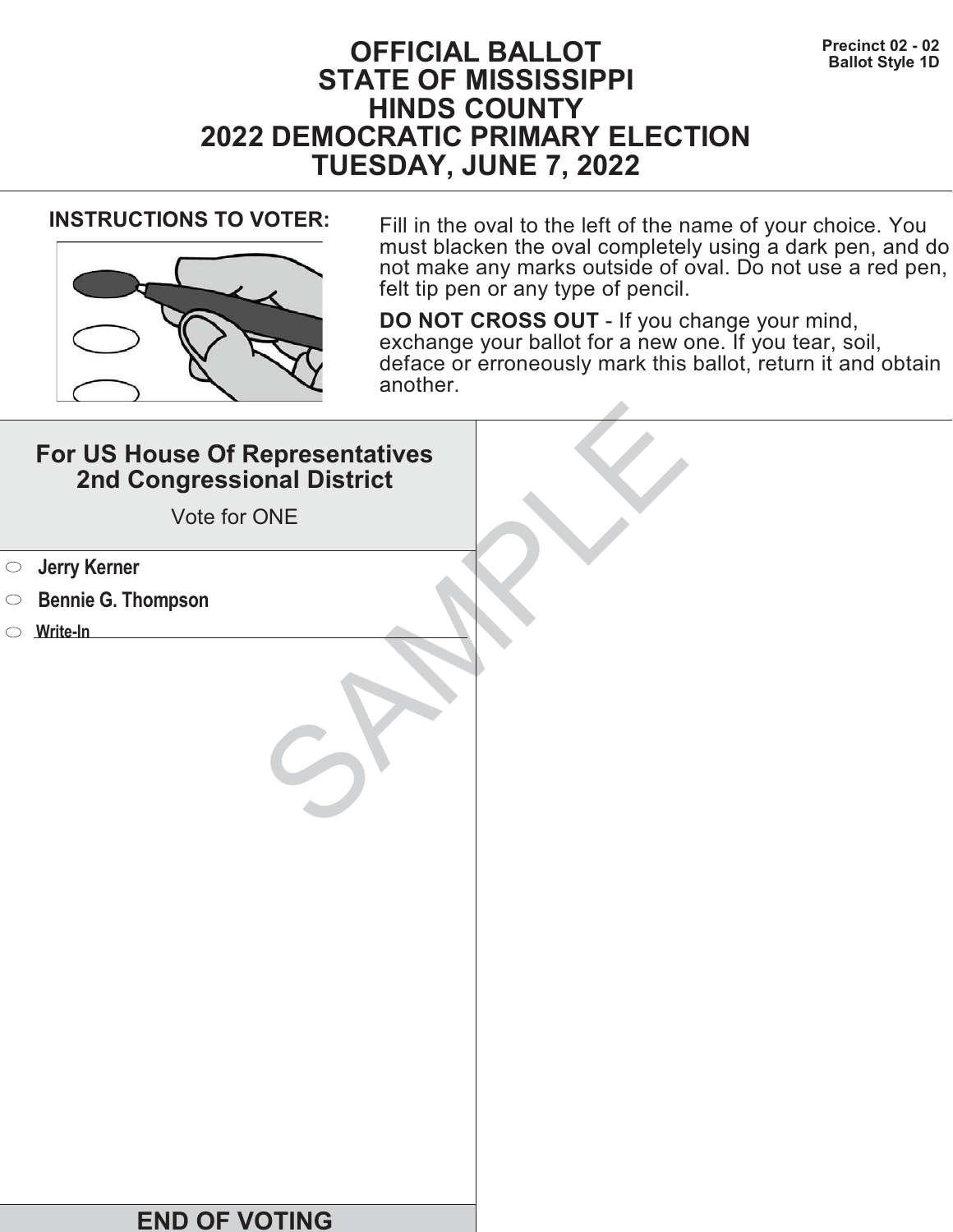# **Precinct 04 - 04**<br>Ballot Style 1D **STATE OF MISSISSIPPI HINDS COUNTY 2022 DEMOCRATIC PRIMARY ELECTION TUESDAY, JUNE 7, 2022**



**INSTRUCTIONS TO VOTER:** Fill in the oval to the left of the name of your choice. You must blacken the oval completely using a dark pen, and do not make any marks outside of oval. Do not use a red pen, felt tip pen or any type of pencil.

| For US House Of Representatives<br>2nd Congressional District<br>Vote for ONE |  |
|-------------------------------------------------------------------------------|--|
| <b>Starf</b> Serner                                                           |  |
| <b>Bennie G. Thompson</b><br>$\bigcirc$                                       |  |
| Write-In                                                                      |  |
|                                                                               |  |
| <b>END OF VOTING</b>                                                          |  |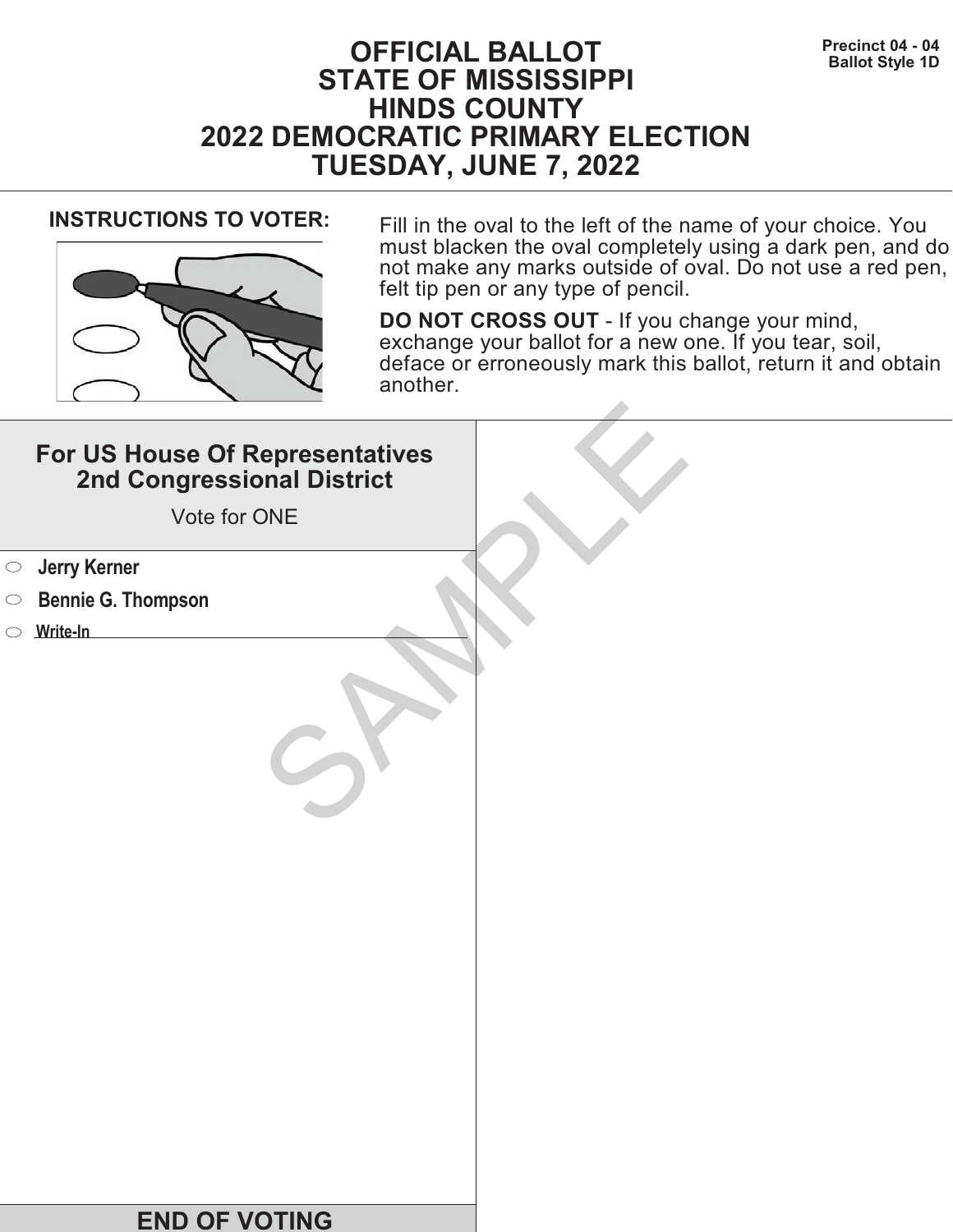# **Precinct 06 - 06**<br>Ballot Style 1D **STATE OF MISSISSIPPI HINDS COUNTY 2022 DEMOCRATIC PRIMARY ELECTION TUESDAY, JUNE 7, 2022**



**INSTRUCTIONS TO VOTER:** Fill in the oval to the left of the name of your choice. You must blacken the oval completely using a dark pen, and do not make any marks outside of oval. Do not use a red pen, felt tip pen or any type of pencil.

| For US House Of Representatives<br>2nd Congressional District<br>Vote for ONE |  |
|-------------------------------------------------------------------------------|--|
| <b>Jerry Kerner</b><br>$\bigcirc$                                             |  |
| <b>Bennie G. Thompson</b><br>$\circ$                                          |  |
| $\circ$ Write-In                                                              |  |
|                                                                               |  |
| <b>END OF VOTING</b>                                                          |  |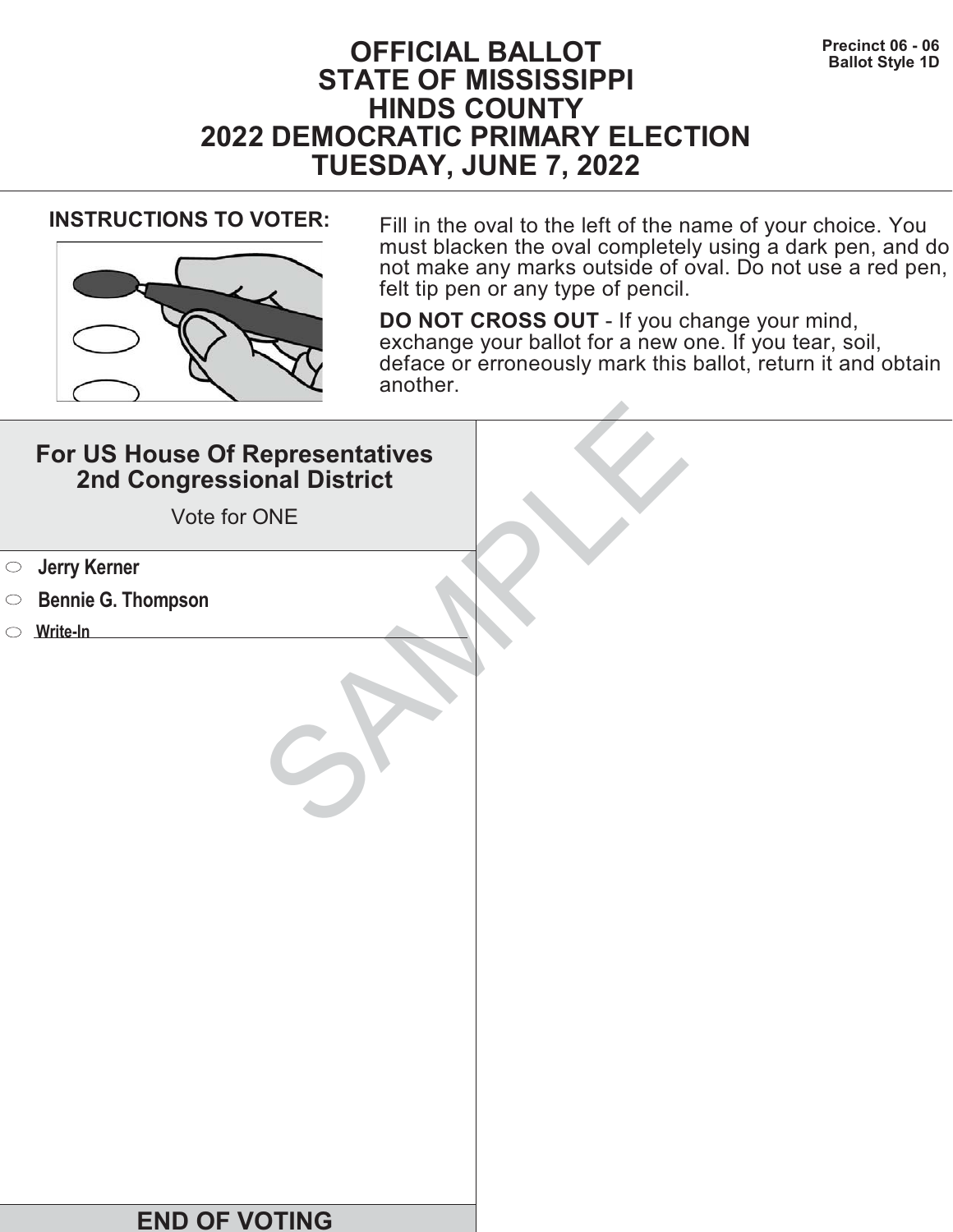# **Precinct 10 - 10**<br>Ballot Style 1D **STATE OF MISSISSIPPI HINDS COUNTY 2022 DEMOCRATIC PRIMARY ELECTION TUESDAY, JUNE 7, 2022**



**INSTRUCTIONS TO VOTER:** Fill in the oval to the left of the name of your choice. You must blacken the oval completely using a dark pen, and do not make any marks outside of oval. Do not use a red pen, felt tip pen or any type of pencil.

|            | For US House Of Representatives<br>2nd Congressional District<br>Vote for ONE |  |
|------------|-------------------------------------------------------------------------------|--|
| $\bigcirc$ | <b>Jerry Kerner</b>                                                           |  |
| $\circ$    | <b>Bennie G. Thompson</b>                                                     |  |
|            | $\circ$ Write-In                                                              |  |
|            |                                                                               |  |
|            | <b>END OF VOTING</b>                                                          |  |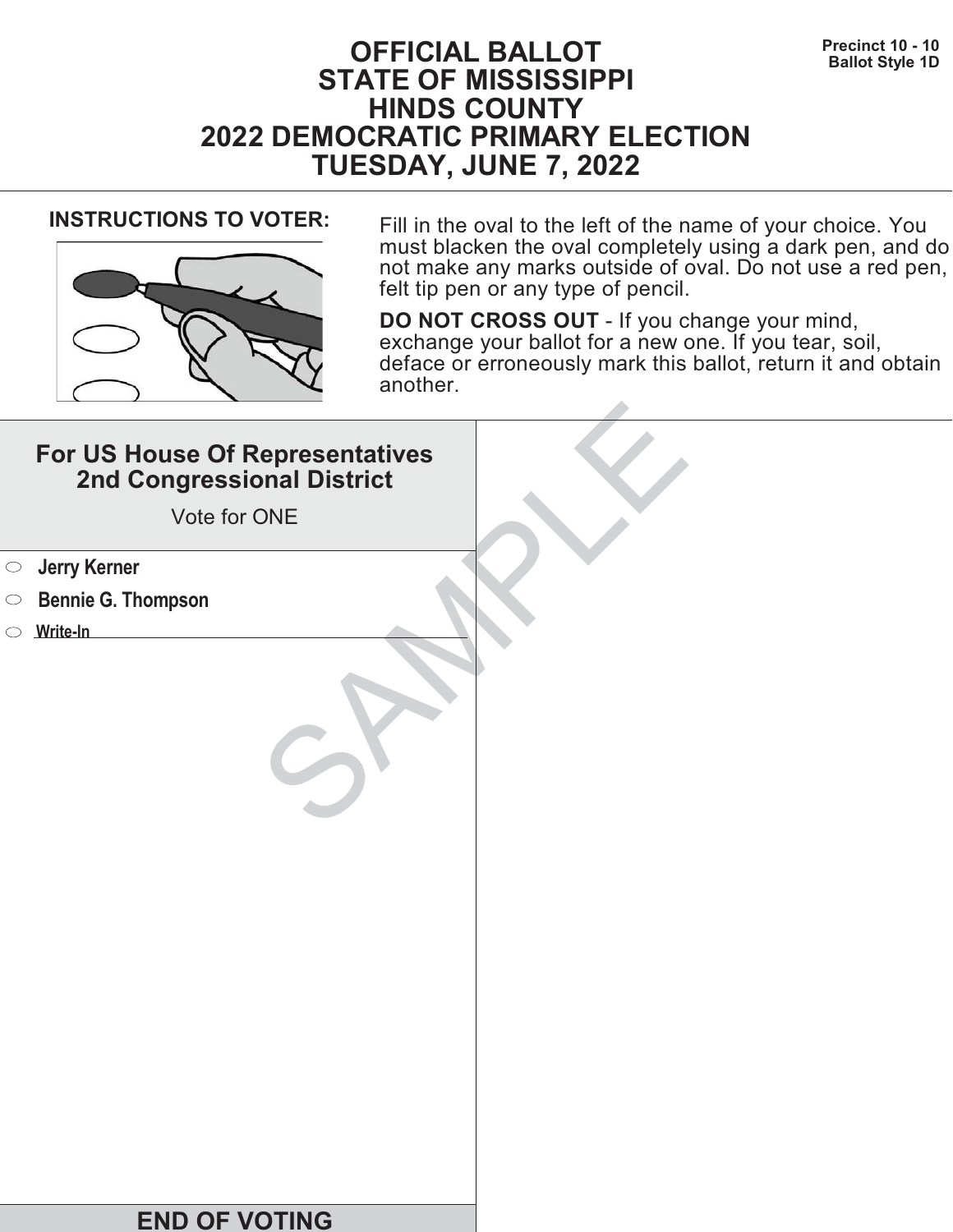# **Precinct 11 - 11 Precinct 11 - 11 Ballot Style 1D STATE OF MISSISSIPPI HINDS COUNTY 2022 DEMOCRATIC PRIMARY ELECTION TUESDAY, JUNE 7, 2022**



**INSTRUCTIONS TO VOTER:** Fill in the oval to the left of the name of your choice. You must blacken the oval completely using a dark pen, and do not make any marks outside of oval. Do not use a red pen, felt tip pen or any type of pencil.

| For US House Of Representatives<br>2nd Congressional District<br>Vote for ONE |  |
|-------------------------------------------------------------------------------|--|
| <b>Starf</b> Serner                                                           |  |
| <b>Bennie G. Thompson</b><br>$\bigcirc$                                       |  |
| Write-In                                                                      |  |
|                                                                               |  |
| <b>END OF VOTING</b>                                                          |  |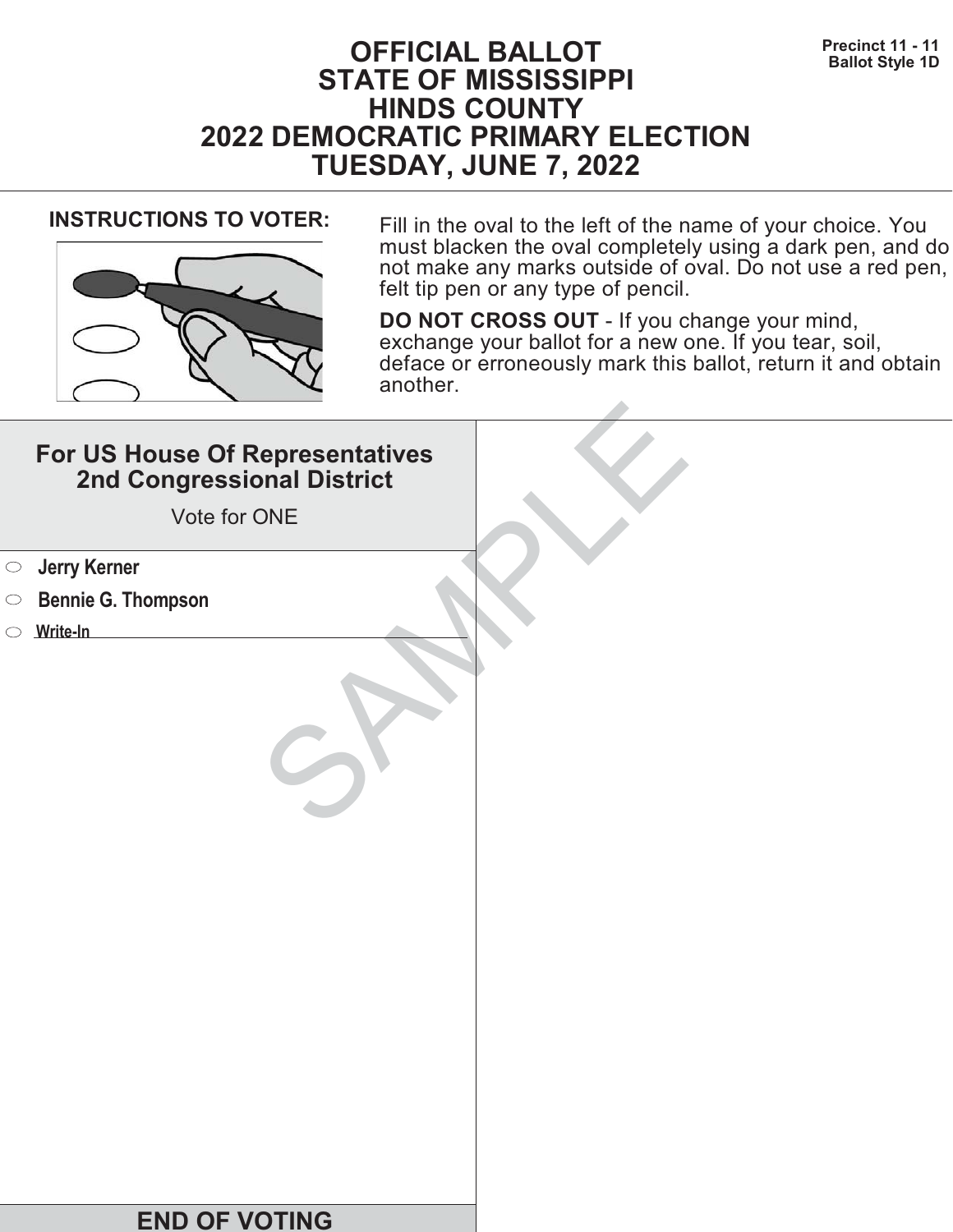# **Precinct 13 - 13**<br>Ballot Style 1D **STATE OF MISSISSIPPI HINDS COUNTY 2022 DEMOCRATIC PRIMARY ELECTION TUESDAY, JUNE 7, 2022**



**INSTRUCTIONS TO VOTER:** Fill in the oval to the left of the name of your choice. You must blacken the oval completely using a dark pen, and do not make any marks outside of oval. Do not use a red pen, felt tip pen or any type of pencil.

| For US House Of Representatives<br>2nd Congressional District<br>Vote for ONE |  |
|-------------------------------------------------------------------------------|--|
| <b>Starf</b> Serner                                                           |  |
| <b>Bennie G. Thompson</b><br>$\bigcirc$                                       |  |
| Write-In                                                                      |  |
|                                                                               |  |
| <b>END OF VOTING</b>                                                          |  |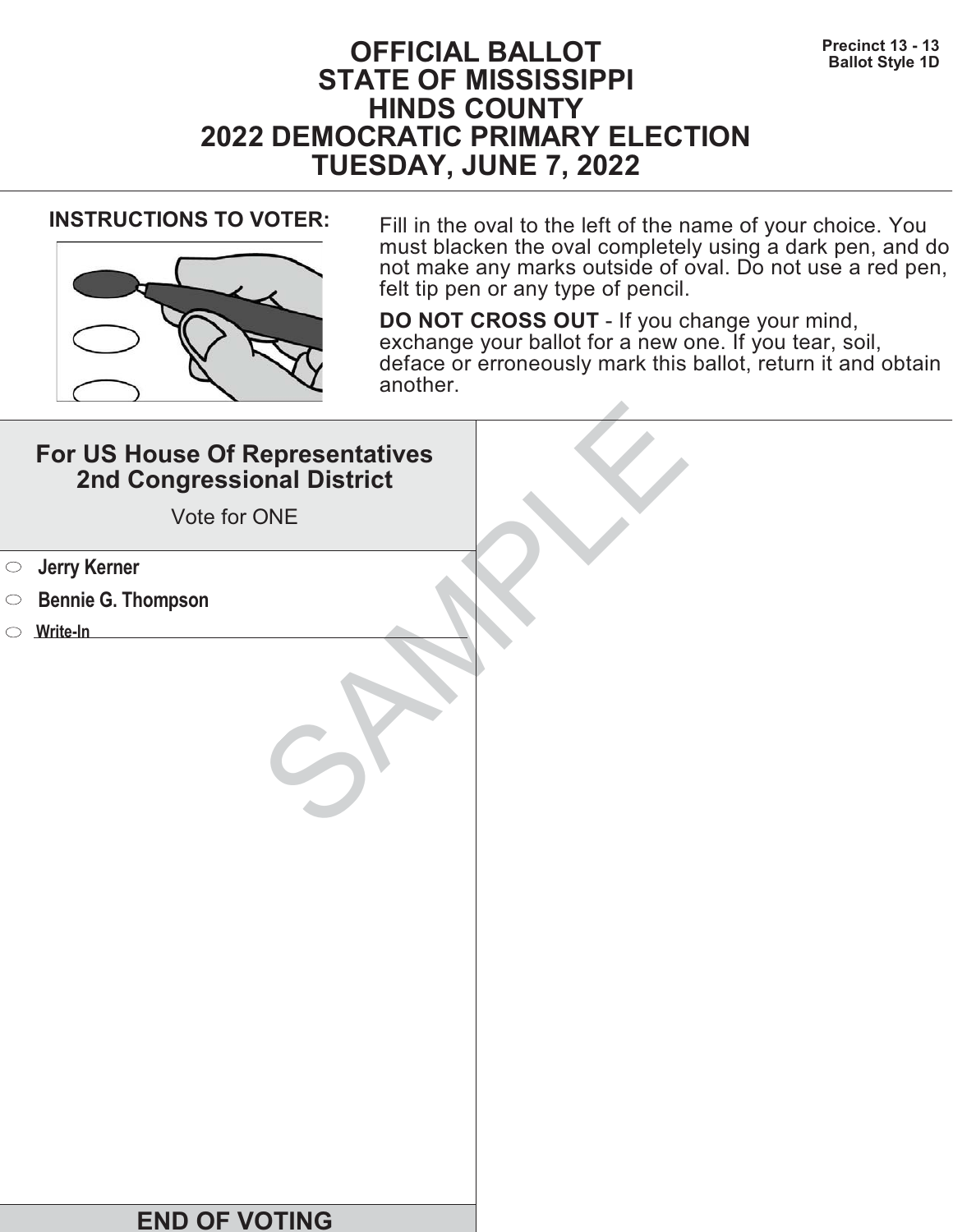# **Precinct 16 - 16 Precinct 16 - 16 Ballot Style 1D STATE OF MISSISSIPPI HINDS COUNTY 2022 DEMOCRATIC PRIMARY ELECTION TUESDAY, JUNE 7, 2022**



**INSTRUCTIONS TO VOTER:** Fill in the oval to the left of the name of your choice. You must blacken the oval completely using a dark pen, and do not make any marks outside of oval. Do not use a red pen, felt tip pen or any type of pencil.

| For US House Of Representatives<br>2nd Congressional District<br>Vote for ONE |  |
|-------------------------------------------------------------------------------|--|
| <b>Jerry Kerner</b><br>$\bigcirc$                                             |  |
| <b>Bennie G. Thompson</b><br>$\circ$                                          |  |
| $\circ$ Write-In                                                              |  |
|                                                                               |  |
| <b>END OF VOTING</b>                                                          |  |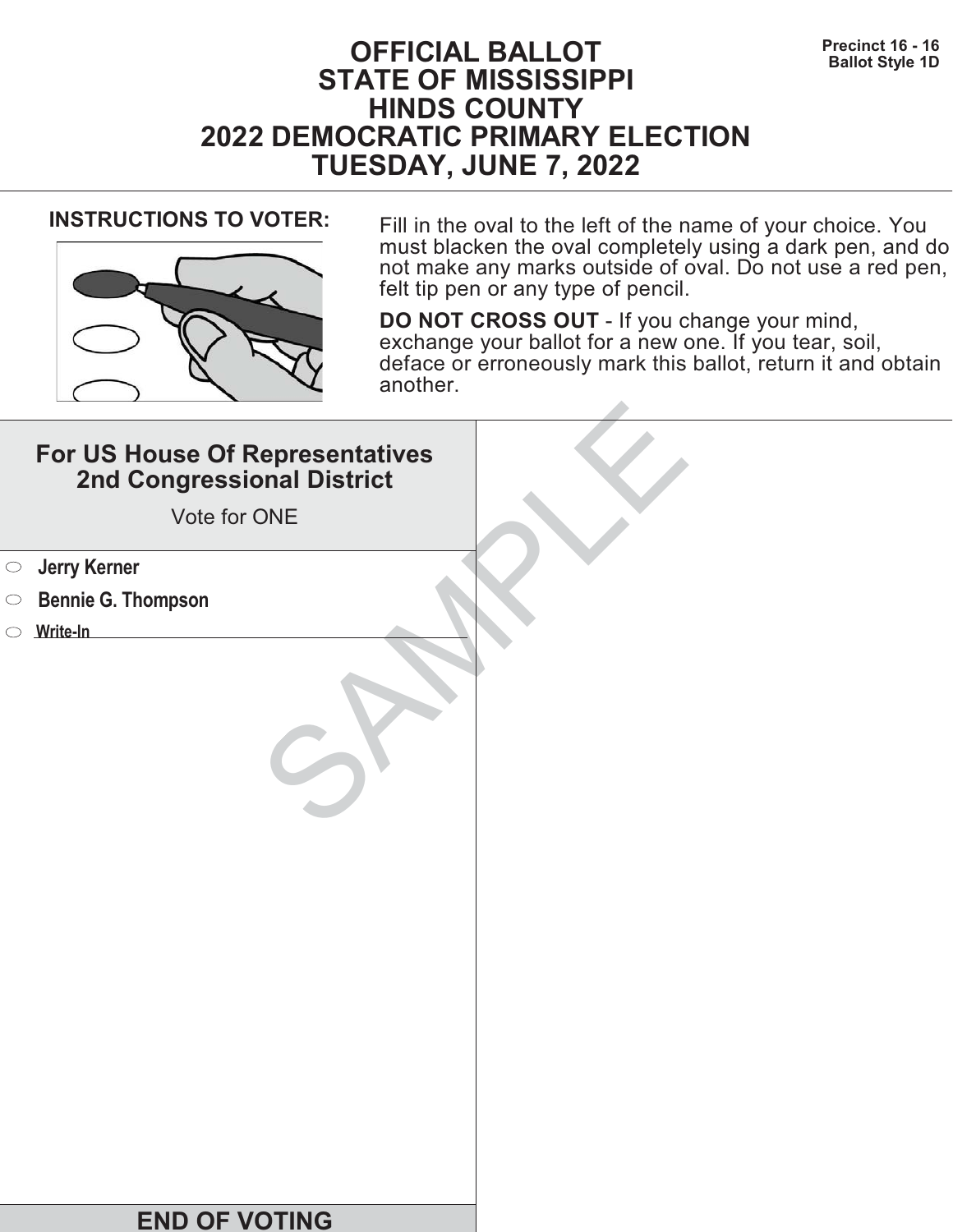# **Precinct 18 - 18 Precinct 18 - 18 Ballot Style 1D STATE OF MISSISSIPPI HINDS COUNTY 2022 DEMOCRATIC PRIMARY ELECTION TUESDAY, JUNE 7, 2022**



**INSTRUCTIONS TO VOTER:** Fill in the oval to the left of the name of your choice. You must blacken the oval completely using a dark pen, and do not make any marks outside of oval. Do not use a red pen, felt tip pen or any type of pencil.

| For US House Of Representatives<br>2nd Congressional District<br>Vote for ONE |  |
|-------------------------------------------------------------------------------|--|
| <b>Jerry Kerner</b><br>$\bigcirc$                                             |  |
| <b>Bennie G. Thompson</b><br>$\circ$                                          |  |
| $\circ$ Write-In                                                              |  |
|                                                                               |  |
| <b>END OF VOTING</b>                                                          |  |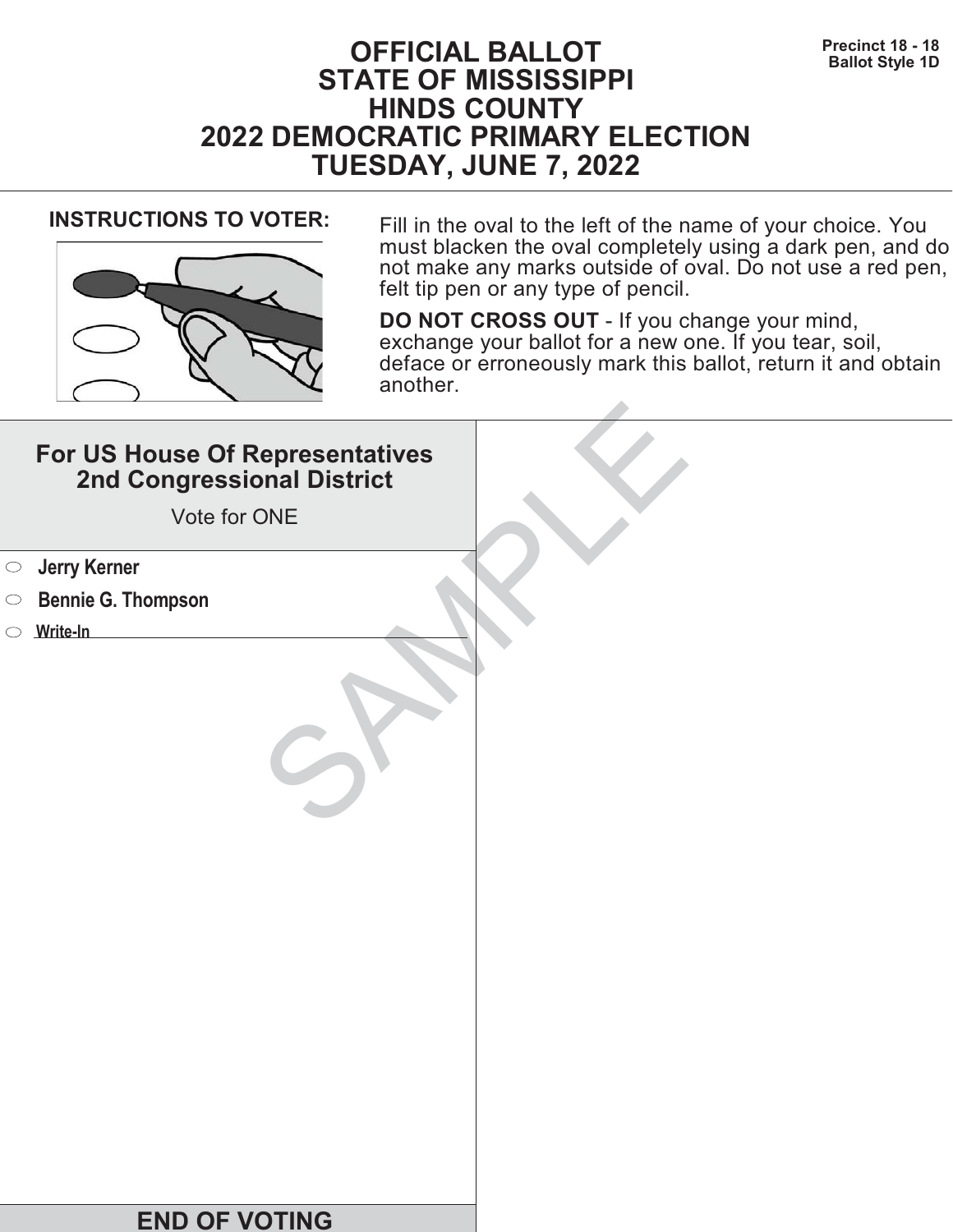# **Precinct 19 - 19**<br>Ballot Style 1D **STATE OF MISSISSIPPI HINDS COUNTY 2022 DEMOCRATIC PRIMARY ELECTION TUESDAY, JUNE 7, 2022**



**INSTRUCTIONS TO VOTER:** Fill in the oval to the left of the name of your choice. You must blacken the oval completely using a dark pen, and do not make any marks outside of oval. Do not use a red pen, felt tip pen or any type of pencil.

| For US House Of Representatives<br>2nd Congressional District<br>Vote for ONE |  |
|-------------------------------------------------------------------------------|--|
| <b>Starf</b> Serner                                                           |  |
| <b>Bennie G. Thompson</b><br>$\bigcirc$                                       |  |
| Write-In                                                                      |  |
|                                                                               |  |
| <b>END OF VOTING</b>                                                          |  |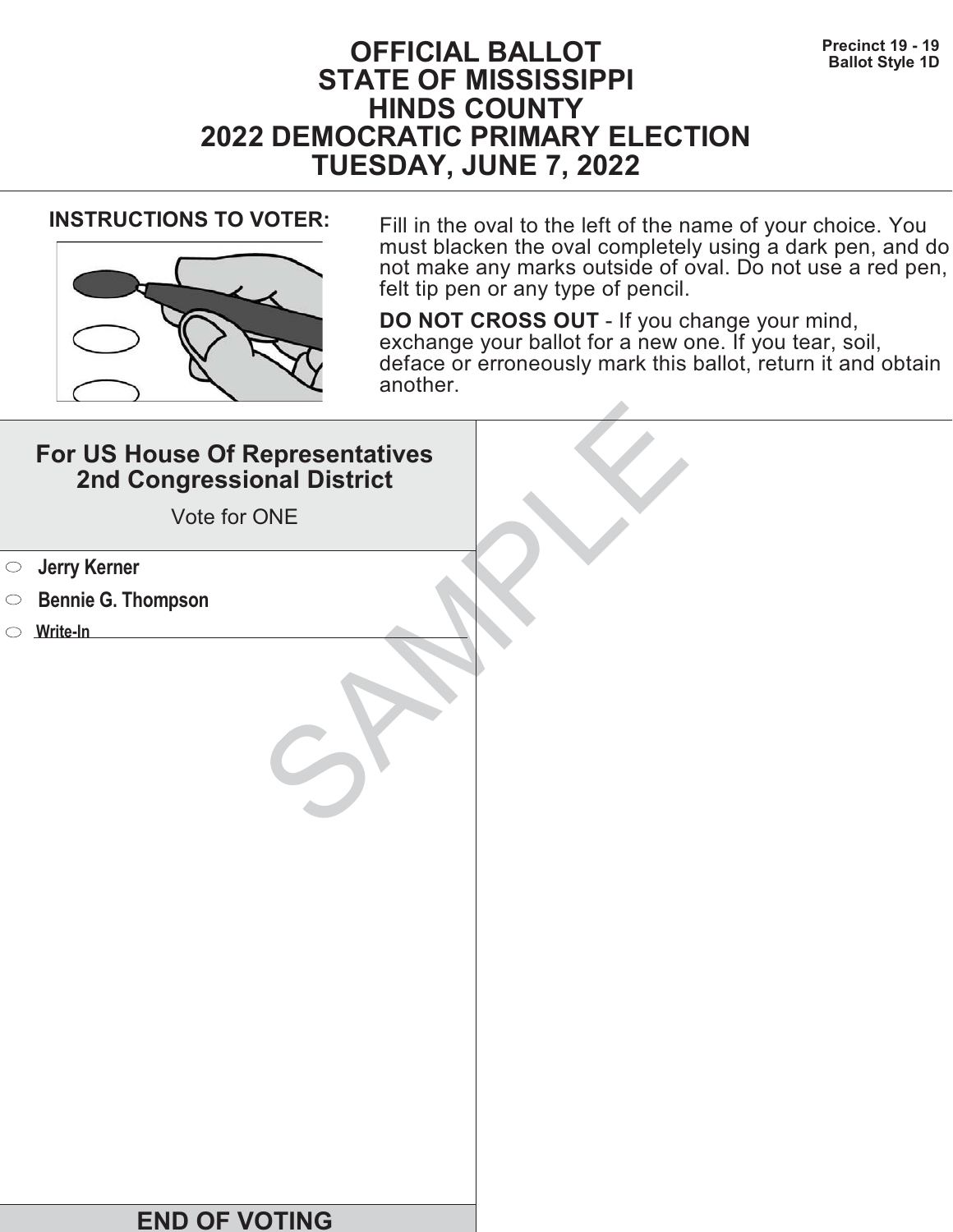# **Precinct 20 - 20**<br>Ballot Style 1D **STATE OF MISSISSIPPI HINDS COUNTY 2022 DEMOCRATIC PRIMARY ELECTION TUESDAY, JUNE 7, 2022**



**INSTRUCTIONS TO VOTER:** Fill in the oval to the left of the name of your choice. You must blacken the oval completely using a dark pen, and do not make any marks outside of oval. Do not use a red pen, felt tip pen or any type of pencil.

| For US House Of Representatives<br>2nd Congressional District<br>Vote for ONE |  |
|-------------------------------------------------------------------------------|--|
| <b>Jerry Kerner</b><br>$\bigcirc$                                             |  |
| <b>Bennie G. Thompson</b><br>$\circ$                                          |  |
| $\circ$ Write-In                                                              |  |
|                                                                               |  |
| <b>END OF VOTING</b>                                                          |  |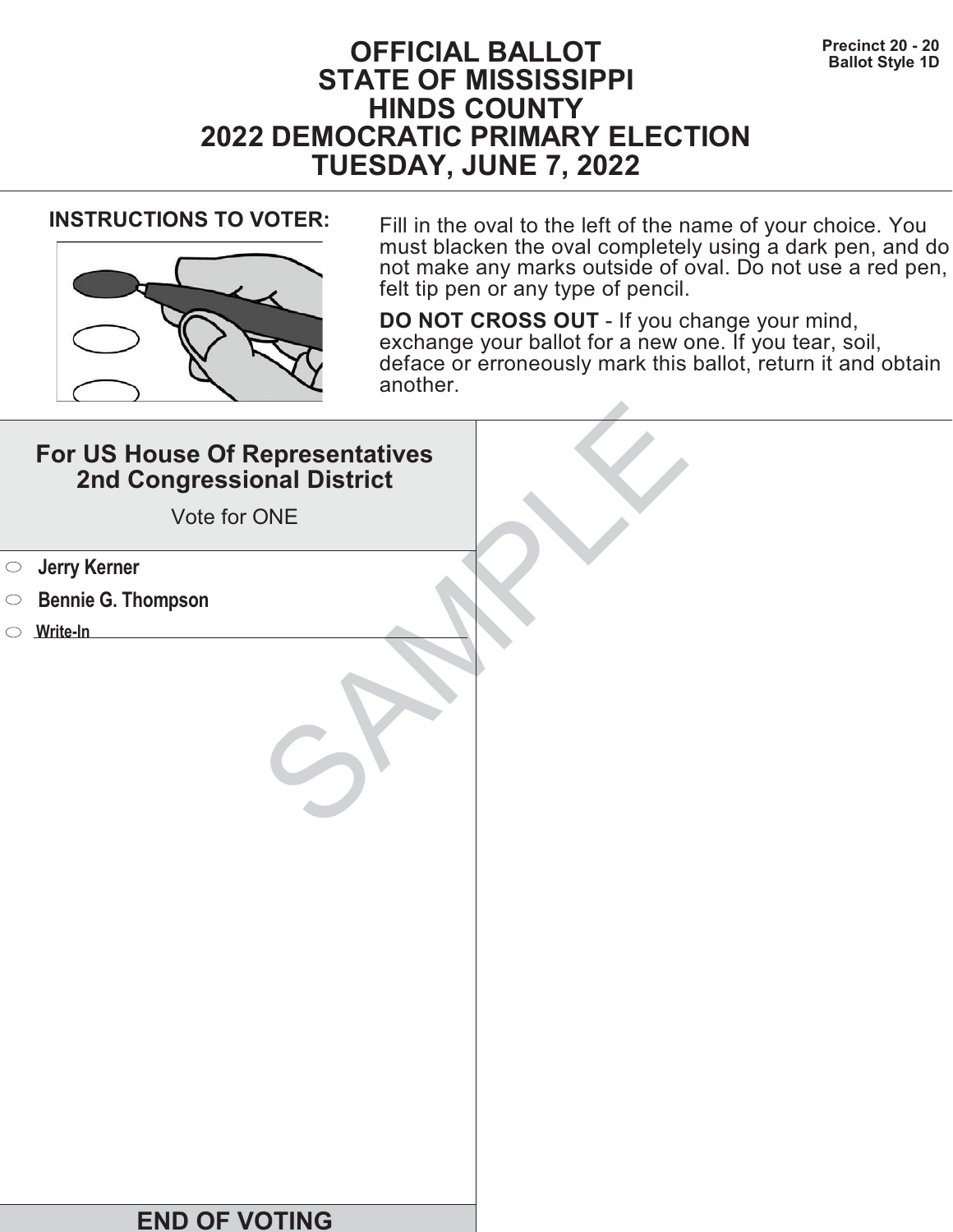# **Precinct 21 - 21 Precinct 21 - 21 Ballot Style 1D STATE OF MISSISSIPPI HINDS COUNTY 2022 DEMOCRATIC PRIMARY ELECTION TUESDAY, JUNE 7, 2022**



**INSTRUCTIONS TO VOTER:** Fill in the oval to the left of the name of your choice. You must blacken the oval completely using a dark pen, and do not make any marks outside of oval. Do not use a red pen, felt tip pen or any type of pencil.

| For US House Of Representatives<br>2nd Congressional District<br>Vote for ONE |  |
|-------------------------------------------------------------------------------|--|
| <b>Starf</b> Serner                                                           |  |
| <b>Bennie G. Thompson</b><br>$\bigcirc$                                       |  |
| Write-In                                                                      |  |
|                                                                               |  |
| <b>END OF VOTING</b>                                                          |  |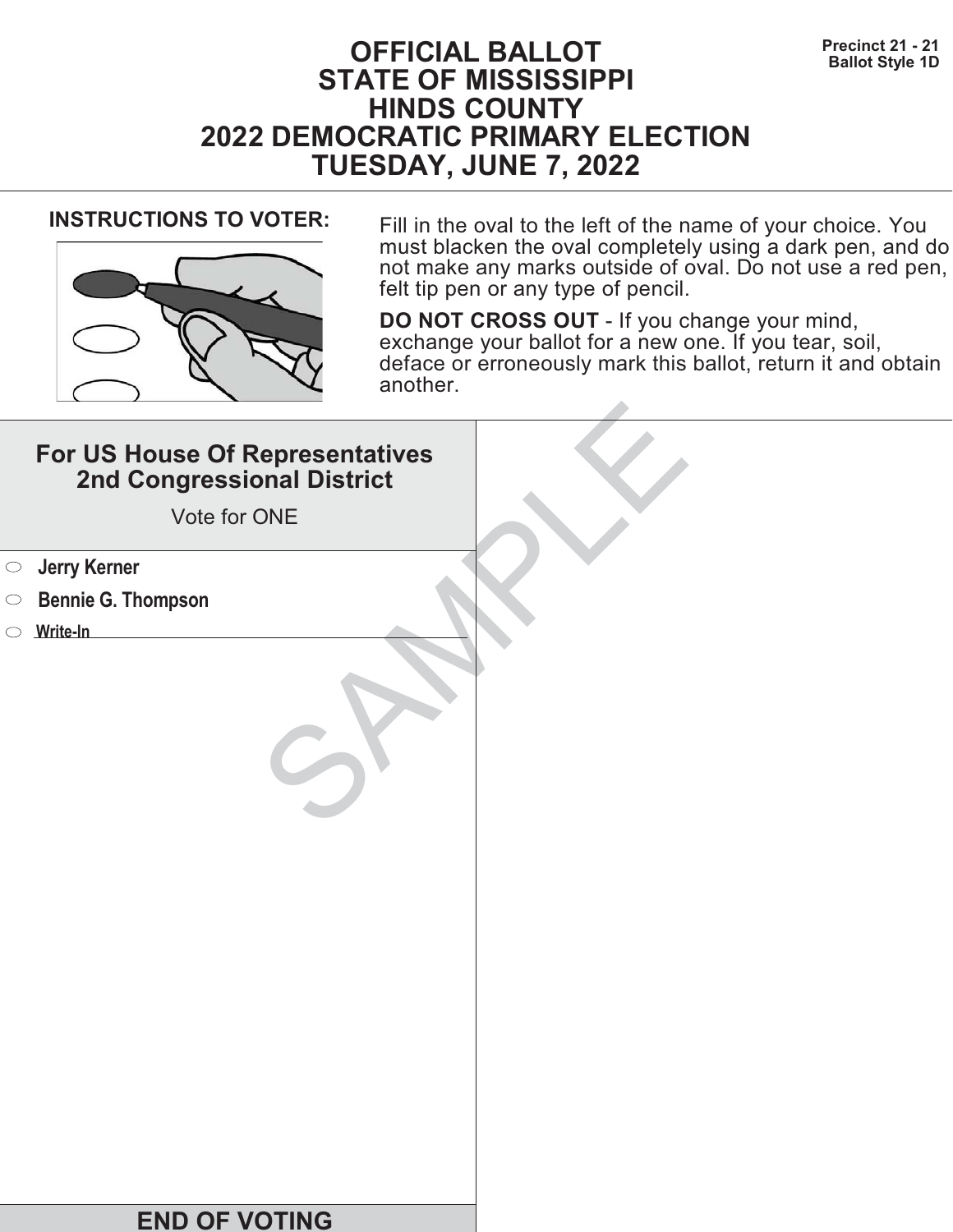# **Precinct 22 - 22**<br>Ballot Style 1D **STATE OF MISSISSIPPI HINDS COUNTY 2022 DEMOCRATIC PRIMARY ELECTION TUESDAY, JUNE 7, 2022**



**INSTRUCTIONS TO VOTER:** Fill in the oval to the left of the name of your choice. You must blacken the oval completely using a dark pen, and do not make any marks outside of oval. Do not use a red pen, felt tip pen or any type of pencil.

| For US House Of Representatives<br>2nd Congressional District<br>Vote for ONE |  |
|-------------------------------------------------------------------------------|--|
| <b>Starf</b> Serner                                                           |  |
| <b>Bennie G. Thompson</b><br>$\bigcirc$                                       |  |
| Write-In                                                                      |  |
|                                                                               |  |
| <b>END OF VOTING</b>                                                          |  |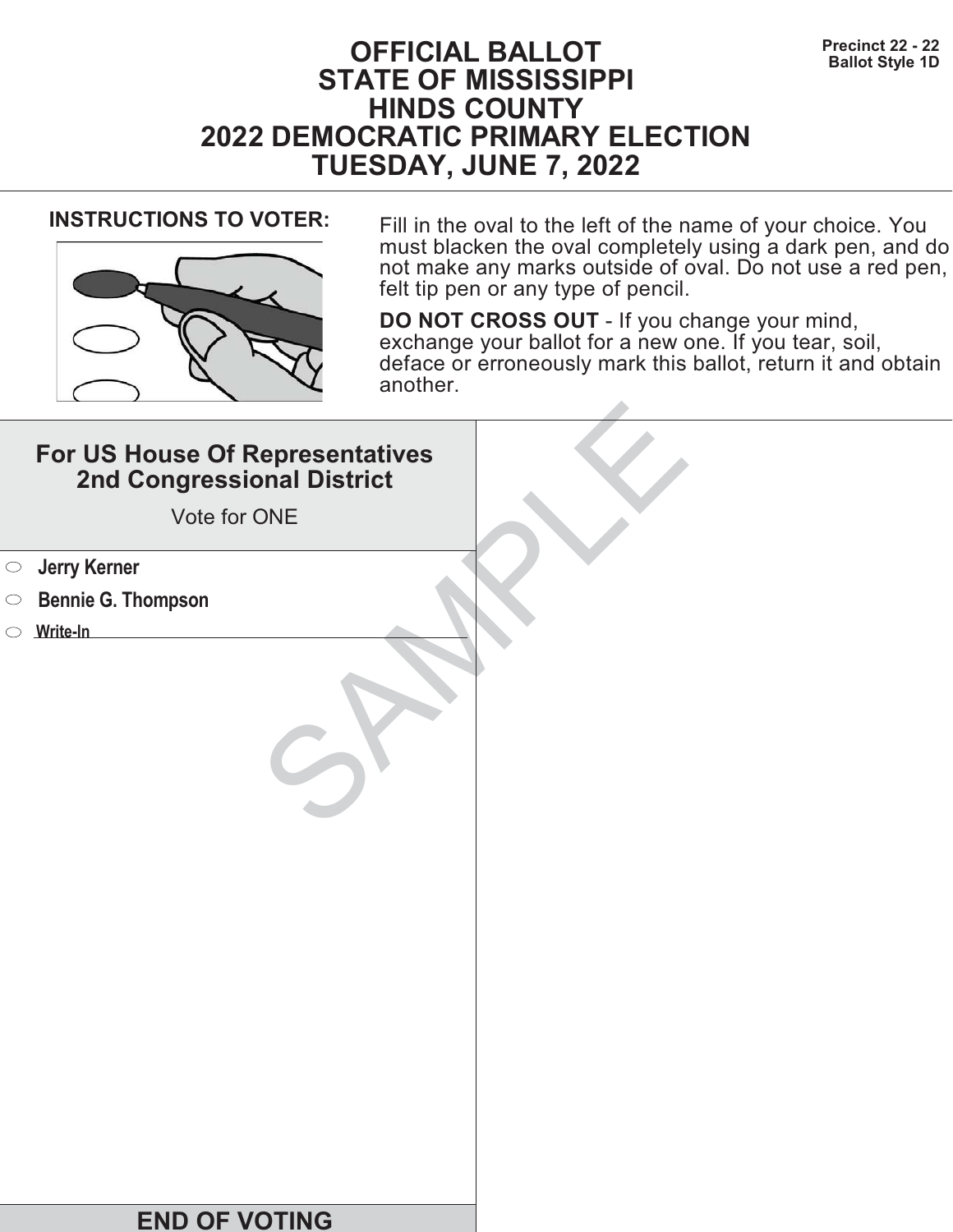# **Precinct 23 - 23**<br>Ballot Style 1D **STATE OF MISSISSIPPI HINDS COUNTY 2022 DEMOCRATIC PRIMARY ELECTION TUESDAY, JUNE 7, 2022**



**INSTRUCTIONS TO VOTER:** Fill in the oval to the left of the name of your choice. You must blacken the oval completely using a dark pen, and do not make any marks outside of oval. Do not use a red pen, felt tip pen or any type of pencil.

| For US House Of Representatives<br>2nd Congressional District<br>Vote for ONE |  |
|-------------------------------------------------------------------------------|--|
| <b>Starf</b> Serner                                                           |  |
| <b>Bennie G. Thompson</b><br>$\bigcirc$                                       |  |
| Write-In                                                                      |  |
|                                                                               |  |
| <b>END OF VOTING</b>                                                          |  |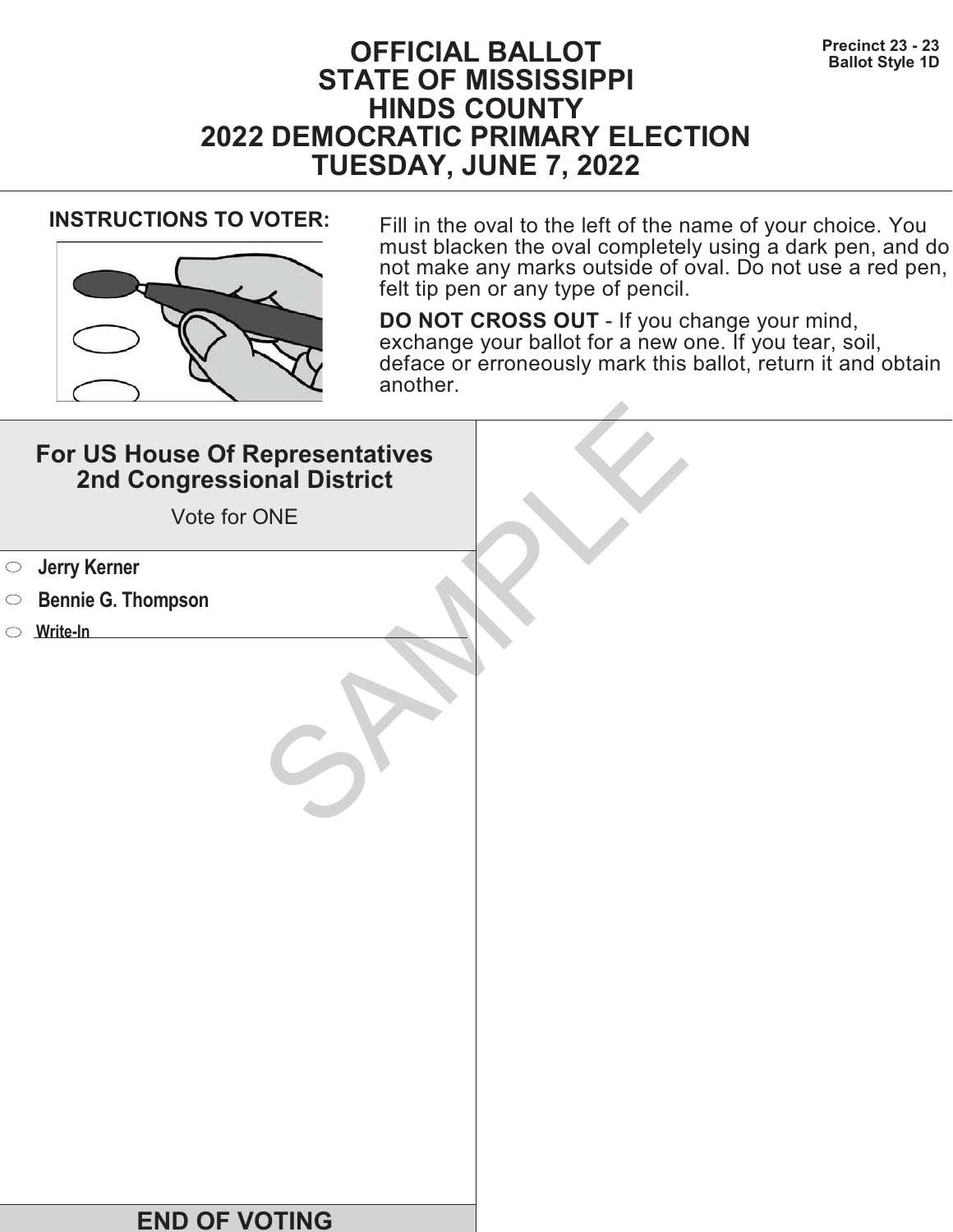# **Precinct 25 - 25**<br>Ballot Style 1D **STATE OF MISSISSIPPI HINDS COUNTY 2022 DEMOCRATIC PRIMARY ELECTION TUESDAY, JUNE 7, 2022**



**INSTRUCTIONS TO VOTER:** Fill in the oval to the left of the name of your choice. You must blacken the oval completely using a dark pen, and do not make any marks outside of oval. Do not use a red pen, felt tip pen or any type of pencil.

|            | For US House Of Representatives<br>2nd Congressional District<br>Vote for ONE |  |
|------------|-------------------------------------------------------------------------------|--|
| $\bigcirc$ | <b>Jerry Kerner</b>                                                           |  |
| $\circ$    | <b>Bennie G. Thompson</b>                                                     |  |
|            | $\circ$ Write-In                                                              |  |
|            |                                                                               |  |
|            | <b>END OF VOTING</b>                                                          |  |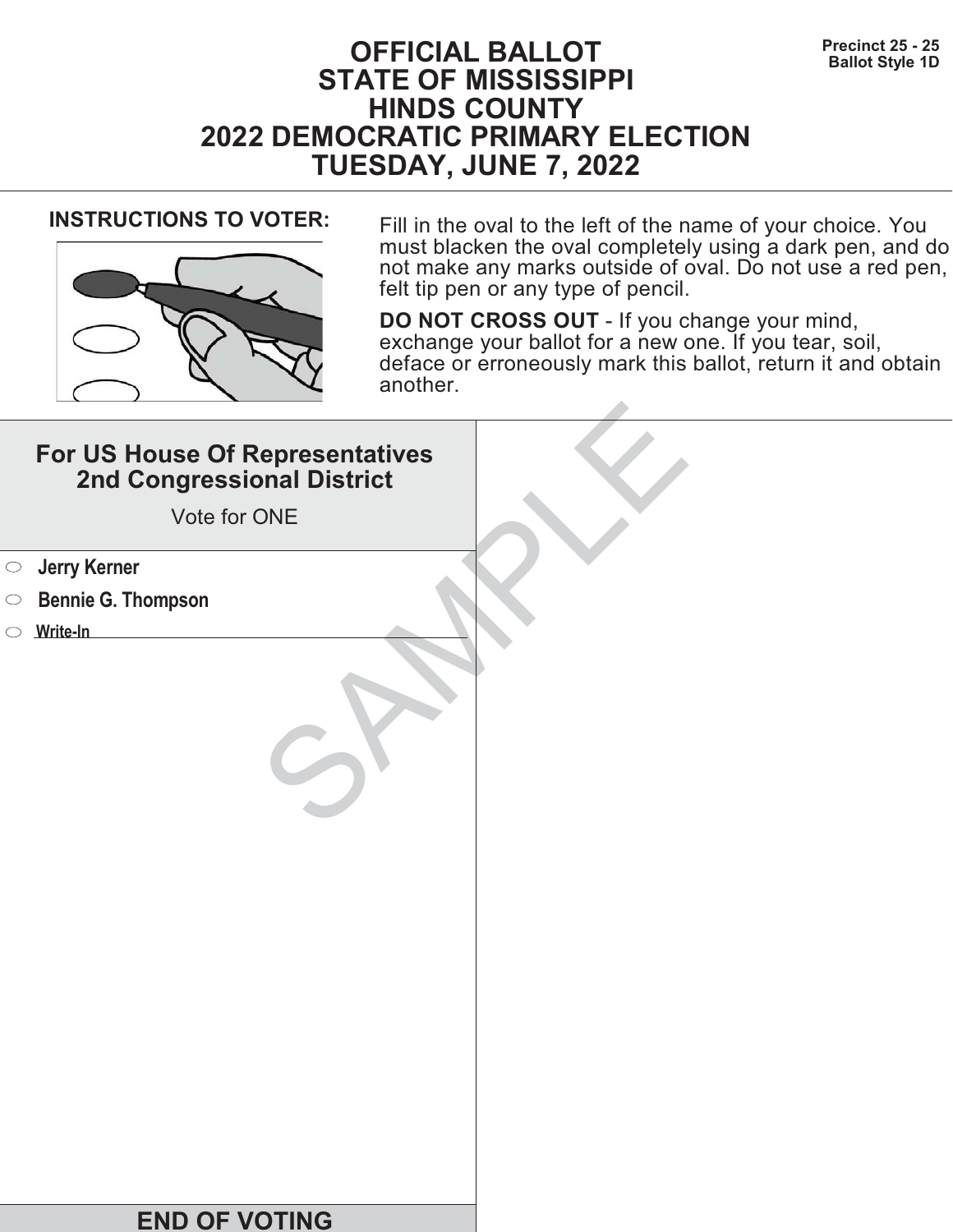# **Precinct 26 - 26 Precinct 26 - 26 Ballot Style 1D STATE OF MISSISSIPPI HINDS COUNTY 2022 DEMOCRATIC PRIMARY ELECTION TUESDAY, JUNE 7, 2022**



**INSTRUCTIONS TO VOTER:** Fill in the oval to the left of the name of your choice. You must blacken the oval completely using a dark pen, and do not make any marks outside of oval. Do not use a red pen, felt tip pen or any type of pencil.

| For US House Of Representatives<br>2nd Congressional District<br>Vote for ONE |  |
|-------------------------------------------------------------------------------|--|
| <b>Jerry Kerner</b><br>$\bigcirc$                                             |  |
| <b>Bennie G. Thompson</b><br>$\circ$                                          |  |
| Write-In                                                                      |  |
|                                                                               |  |
| <b>END OF VOTING</b>                                                          |  |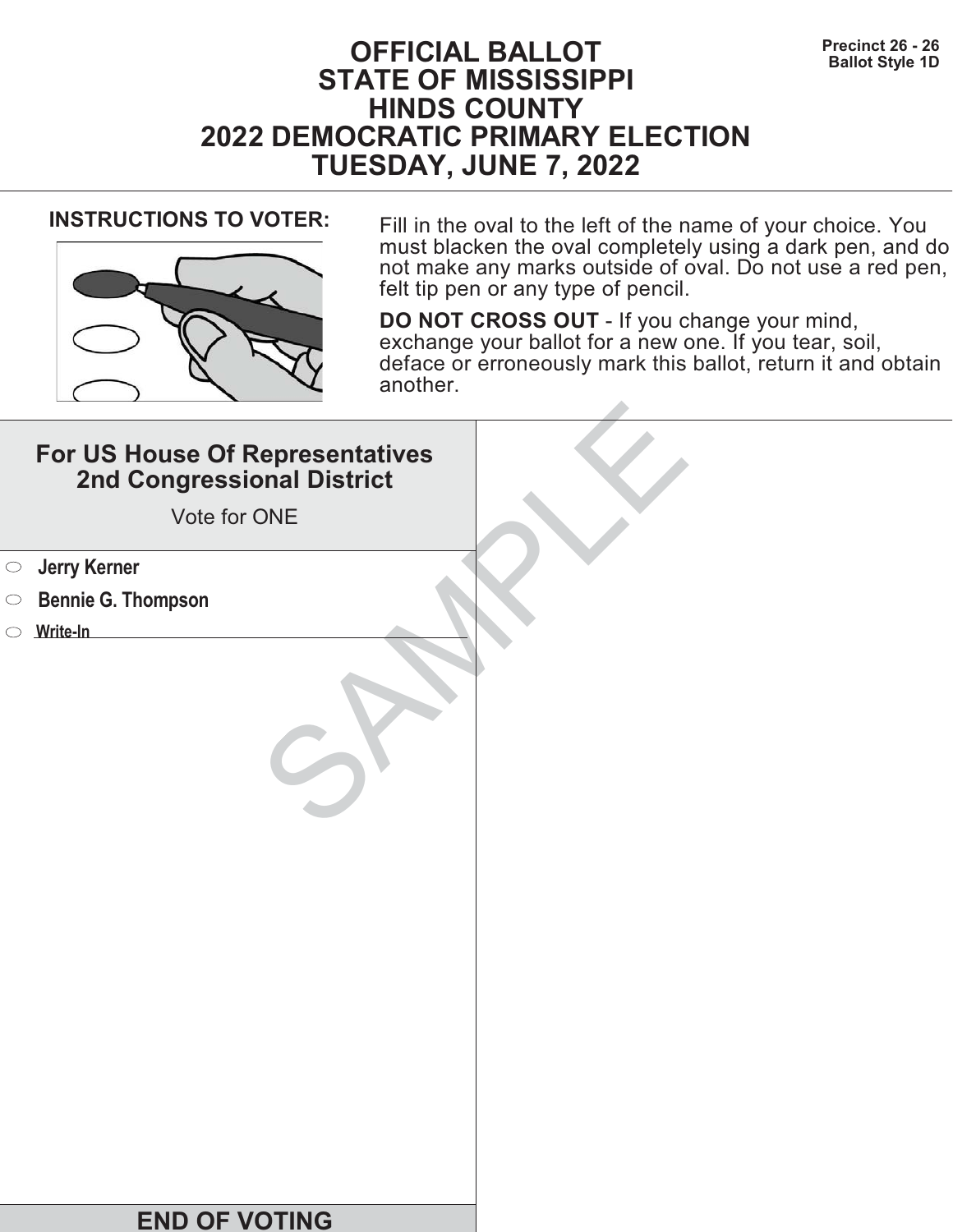# **Precinct 27 - 27<br>Ballot Style 1D**<br>**Ballot Style 1D STATE OF MISSISSIPPI HINDS COUNTY 2022 DEMOCRATIC PRIMARY ELECTION TUESDAY, JUNE 7, 2022**



**INSTRUCTIONS TO VOTER:** Fill in the oval to the left of the name of your choice. You must blacken the oval completely using a dark pen, and do not make any marks outside of oval. Do not use a red pen, felt tip pen or any type of pencil.

| For US House Of Representatives<br>2nd Congressional District<br>Vote for ONE |  |
|-------------------------------------------------------------------------------|--|
| <b>Jerry Kerner</b><br>$\bigcirc$                                             |  |
| <b>Bennie G. Thompson</b><br>$\circ$                                          |  |
| Write-In                                                                      |  |
|                                                                               |  |
| <b>END OF VOTING</b>                                                          |  |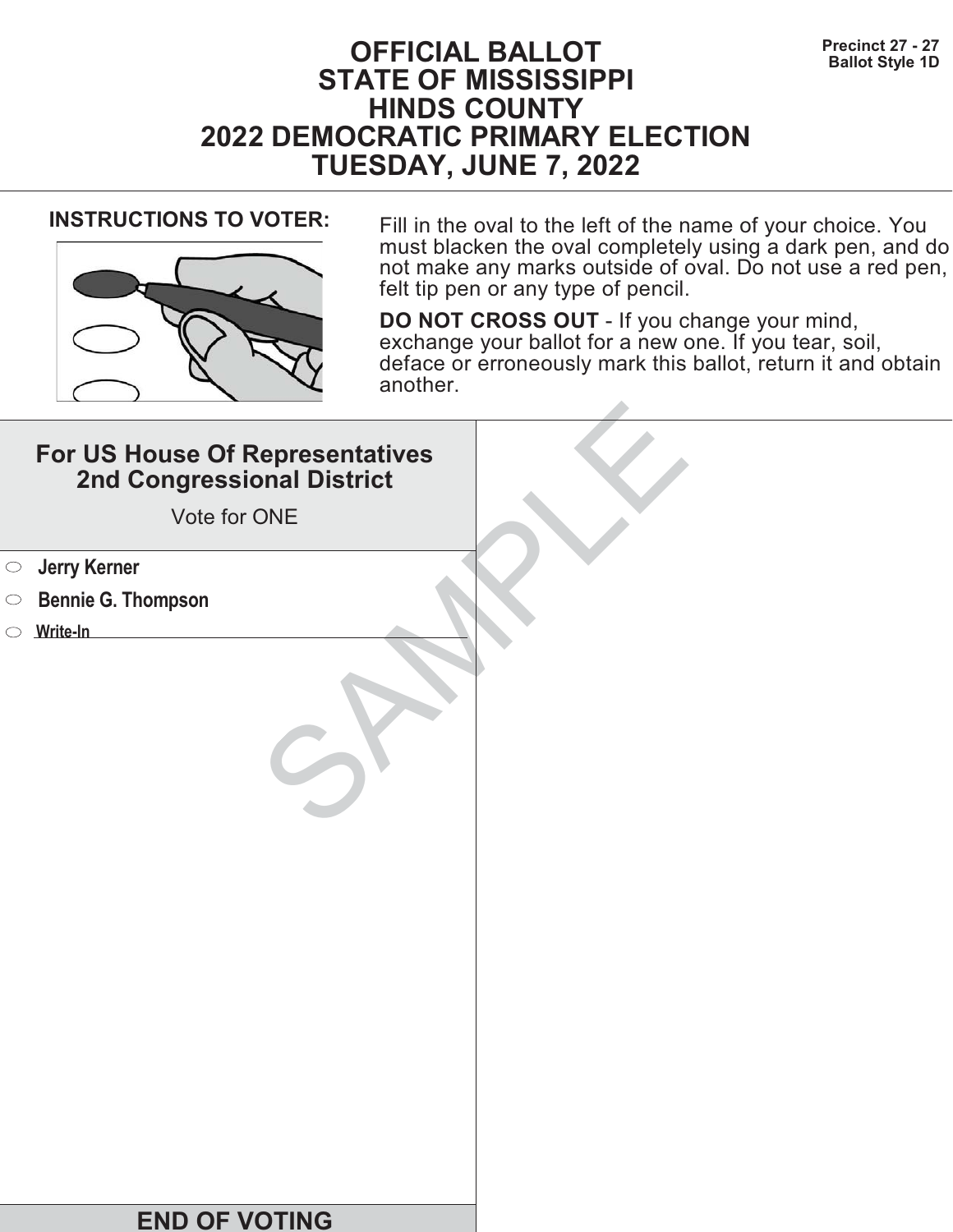# **Precinct 28 - 28**<br>Ballot Style 1D **STATE OF MISSISSIPPI HINDS COUNTY 2022 DEMOCRATIC PRIMARY ELECTION TUESDAY, JUNE 7, 2022**



**INSTRUCTIONS TO VOTER:** Fill in the oval to the left of the name of your choice. You must blacken the oval completely using a dark pen, and do not make any marks outside of oval. Do not use a red pen, felt tip pen or any type of pencil.

| For US House Of Representatives<br>2nd Congressional District<br>Vote for ONE |  |
|-------------------------------------------------------------------------------|--|
| <b>Jerry Kerner</b><br>$\bigcirc$                                             |  |
| <b>Bennie G. Thompson</b><br>$\circ$                                          |  |
| $\circ$ Write-In                                                              |  |
|                                                                               |  |
| <b>END OF VOTING</b>                                                          |  |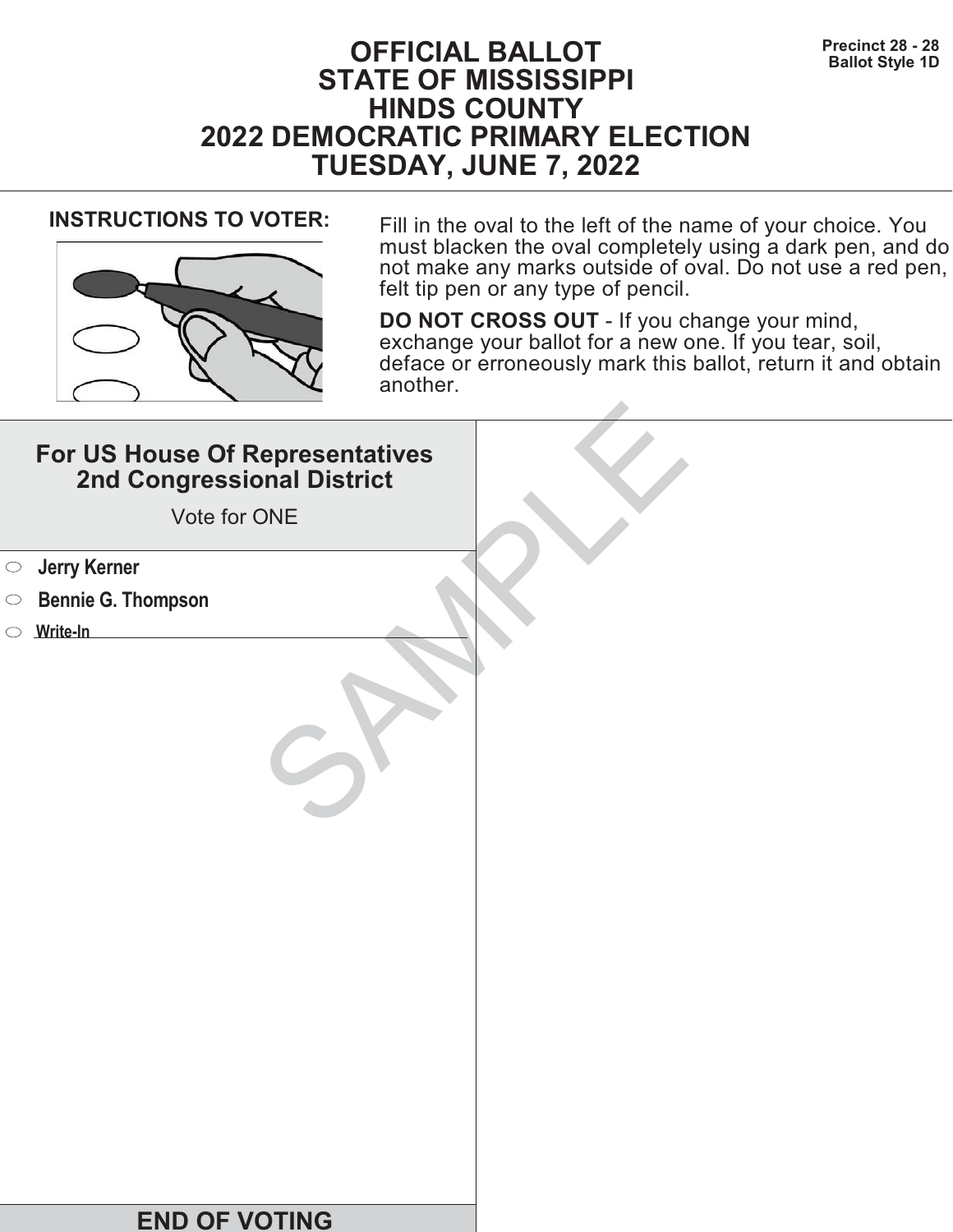# **Precinct 29 - 29**<br>Ballot Style 1D **STATE OF MISSISSIPPI HINDS COUNTY 2022 DEMOCRATIC PRIMARY ELECTION TUESDAY, JUNE 7, 2022**



**INSTRUCTIONS TO VOTER:** Fill in the oval to the left of the name of your choice. You must blacken the oval completely using a dark pen, and do not make any marks outside of oval. Do not use a red pen, felt tip pen or any type of pencil.

| For US House Of Representatives<br>2nd Congressional District<br>Vote for ONE |  |
|-------------------------------------------------------------------------------|--|
| <b>Starf</b> Serner                                                           |  |
| <b>Bennie G. Thompson</b><br>$\bigcirc$                                       |  |
| Write-In                                                                      |  |
|                                                                               |  |
| <b>END OF VOTING</b>                                                          |  |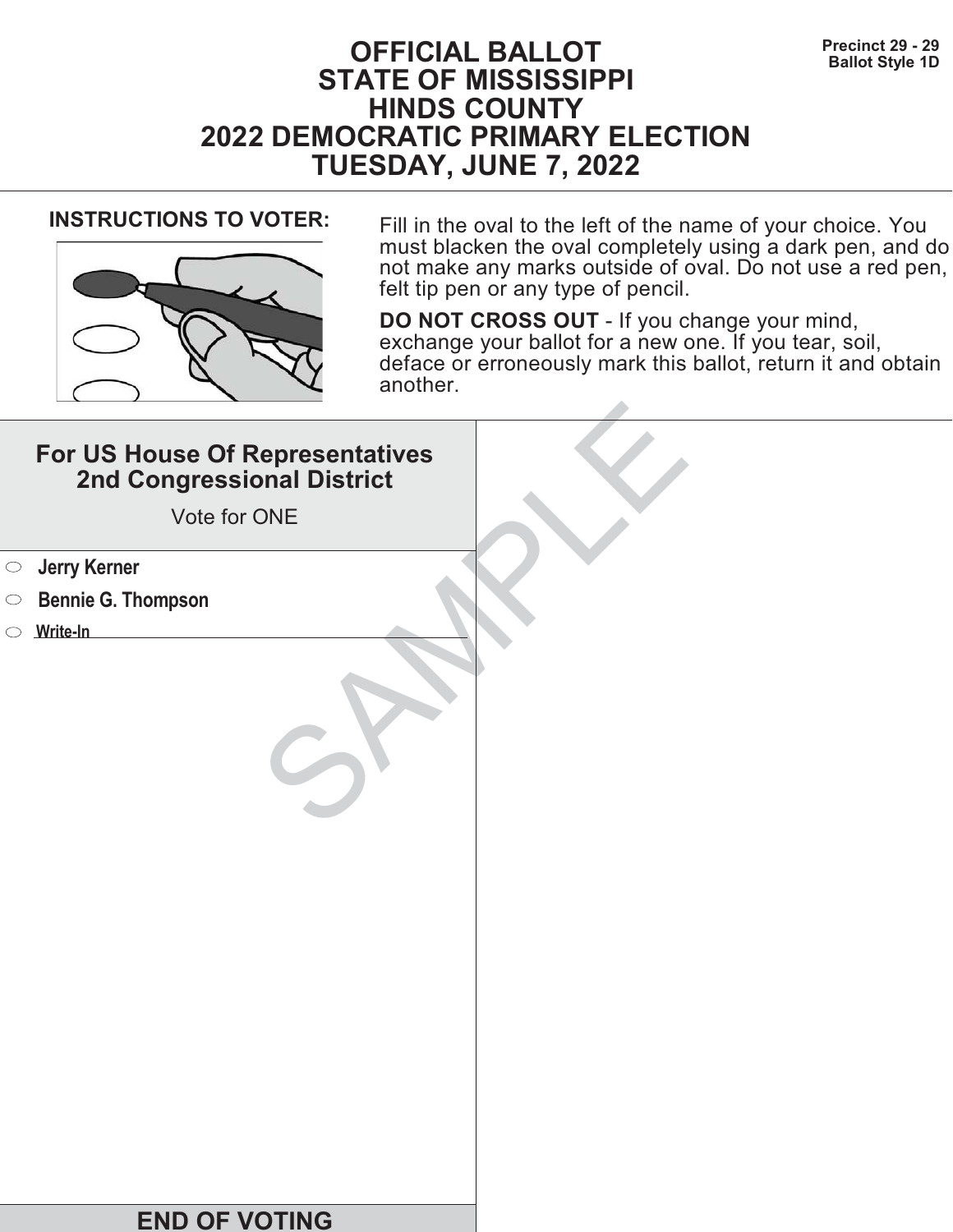# **Precinct 30 - 30**<br>Ballot Style 1D **STATE OF MISSISSIPPI HINDS COUNTY 2022 DEMOCRATIC PRIMARY ELECTION TUESDAY, JUNE 7, 2022**



**INSTRUCTIONS TO VOTER:** Fill in the oval to the left of the name of your choice. You must blacken the oval completely using a dark pen, and do not make any marks outside of oval. Do not use a red pen, felt tip pen or any type of pencil.

| For US House Of Representatives<br>2nd Congressional District<br>Vote for ONE |  |
|-------------------------------------------------------------------------------|--|
| <b>Starf</b> Serner                                                           |  |
| <b>Bennie G. Thompson</b><br>$\bigcirc$                                       |  |
| Write-In                                                                      |  |
|                                                                               |  |
| <b>END OF VOTING</b>                                                          |  |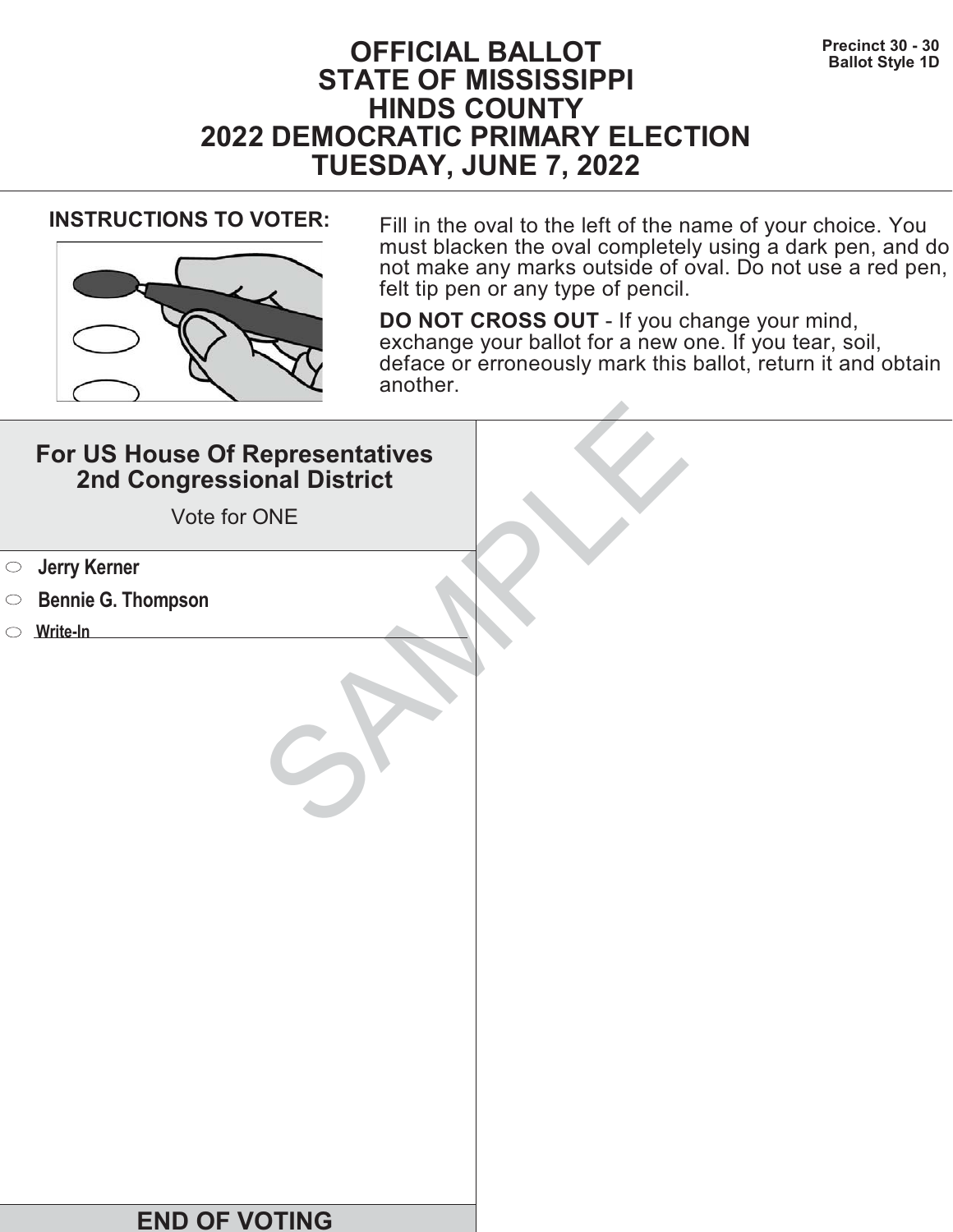# **Precinct 31 - 31**<br>Ballot Style 1D **STATE OF MISSISSIPPI HINDS COUNTY 2022 DEMOCRATIC PRIMARY ELECTION TUESDAY, JUNE 7, 2022**



**INSTRUCTIONS TO VOTER:** Fill in the oval to the left of the name of your choice. You must blacken the oval completely using a dark pen, and do not make any marks outside of oval. Do not use a red pen, felt tip pen or any type of pencil.

| For US House Of Representatives<br>2nd Congressional District<br>Vote for ONE |  |
|-------------------------------------------------------------------------------|--|
| <b>Starf</b> Serner                                                           |  |
| <b>Bennie G. Thompson</b><br>$\bigcirc$                                       |  |
| Write-In                                                                      |  |
|                                                                               |  |
| <b>END OF VOTING</b>                                                          |  |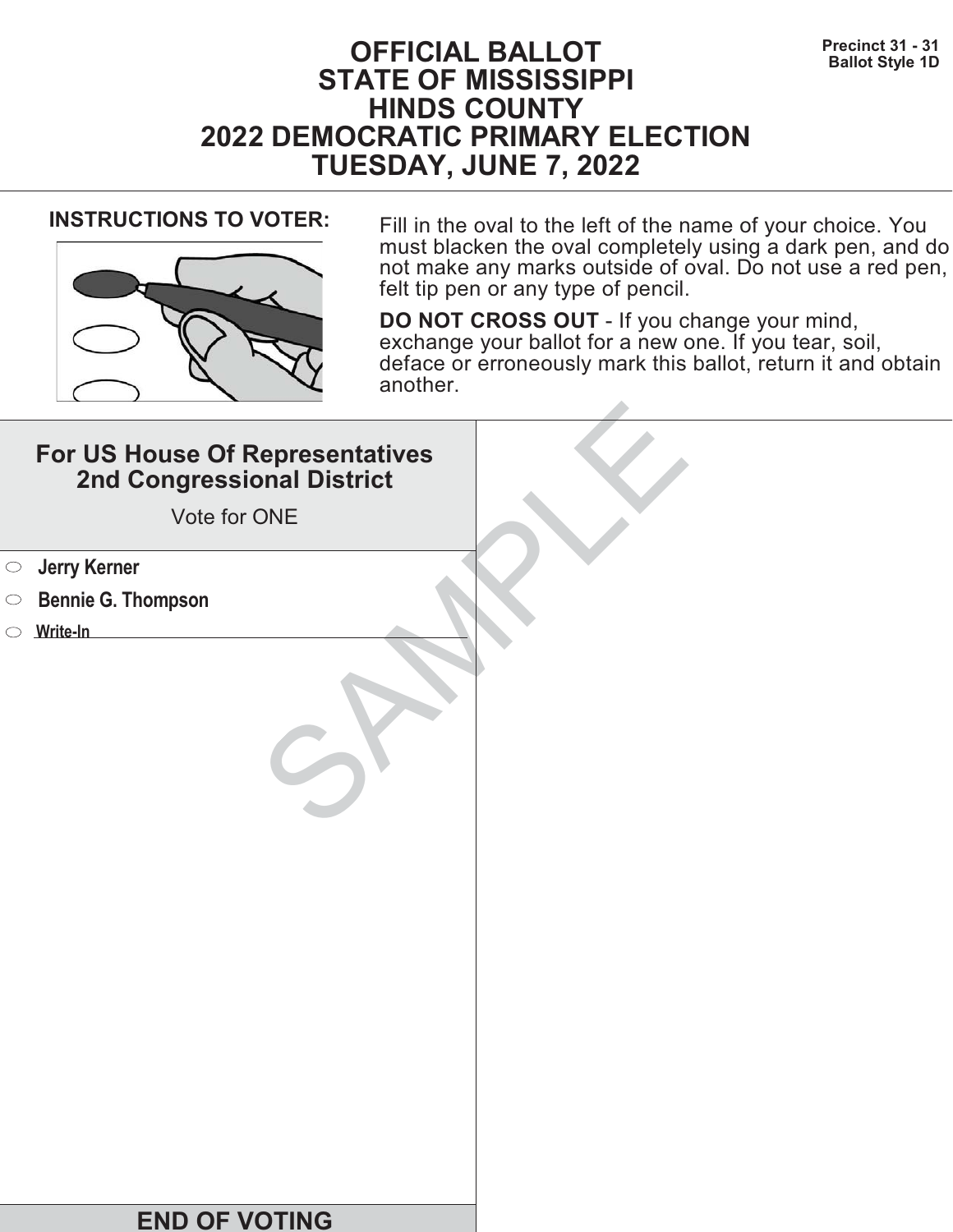# **Precinct 37 - 37**<br>Ballot Style 1D **STATE OF MISSISSIPPI HINDS COUNTY 2022 DEMOCRATIC PRIMARY ELECTION TUESDAY, JUNE 7, 2022**



**INSTRUCTIONS TO VOTER:** Fill in the oval to the left of the name of your choice. You must blacken the oval completely using a dark pen, and do not make any marks outside of oval. Do not use a red pen, felt tip pen or any type of pencil.

| For US House Of Representatives<br>2nd Congressional District<br>Vote for ONE |  |
|-------------------------------------------------------------------------------|--|
| <b>Starf</b> Serner                                                           |  |
| <b>Bennie G. Thompson</b><br>$\bigcirc$                                       |  |
| Write-In                                                                      |  |
|                                                                               |  |
| <b>END OF VOTING</b>                                                          |  |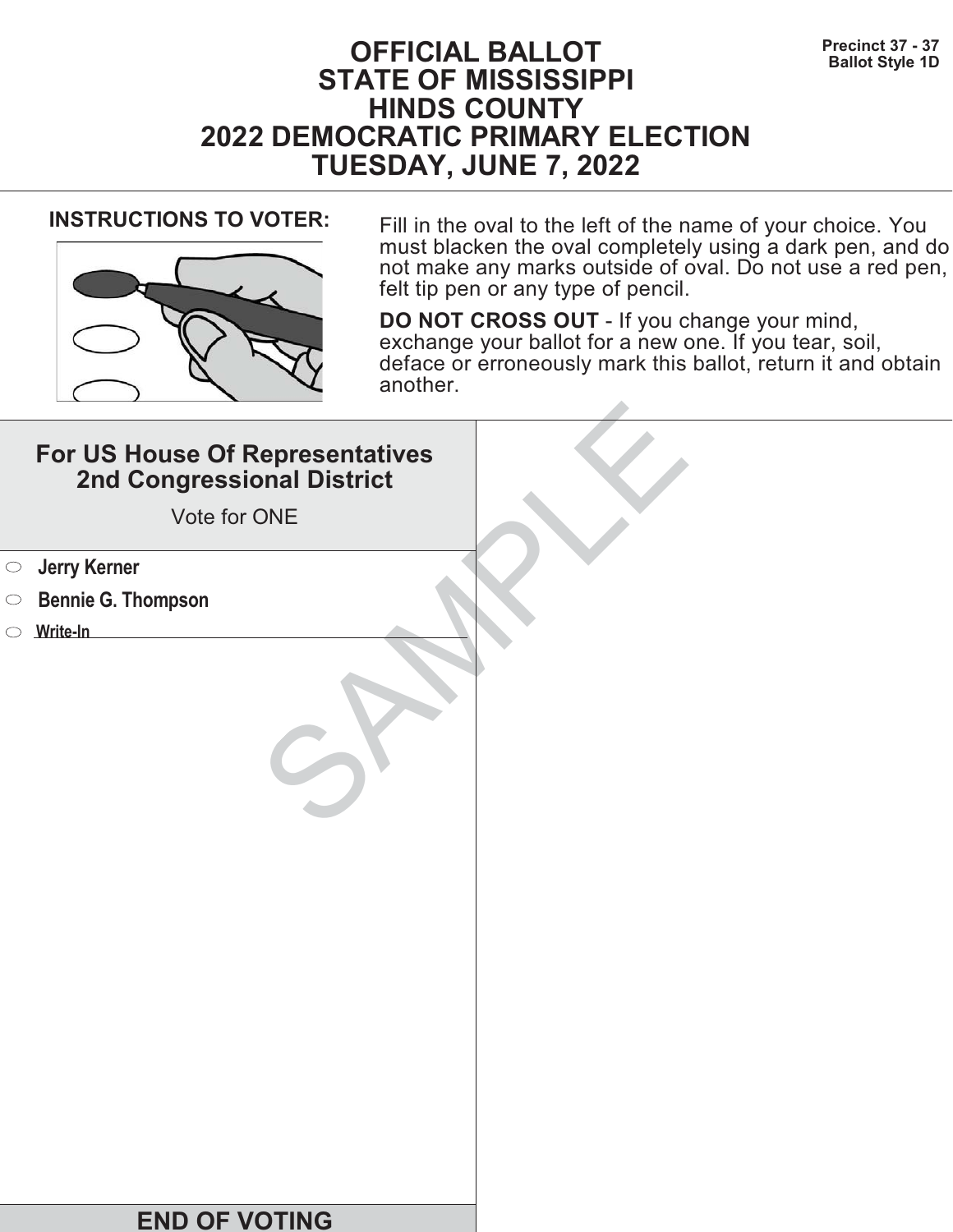# **Precinct 38 - 38**<br>Ballot Style 1D **STATE OF MISSISSIPPI HINDS COUNTY 2022 DEMOCRATIC PRIMARY ELECTION TUESDAY, JUNE 7, 2022**



**INSTRUCTIONS TO VOTER:** Fill in the oval to the left of the name of your choice. You must blacken the oval completely using a dark pen, and do not make any marks outside of oval. Do not use a red pen, felt tip pen or any type of pencil.

| For US House Of Representatives<br>2nd Congressional District<br>Vote for ONE |  |
|-------------------------------------------------------------------------------|--|
| <b>Starf</b> Serner                                                           |  |
| <b>Bennie G. Thompson</b><br>$\bigcirc$                                       |  |
| Write-In                                                                      |  |
|                                                                               |  |
| <b>END OF VOTING</b>                                                          |  |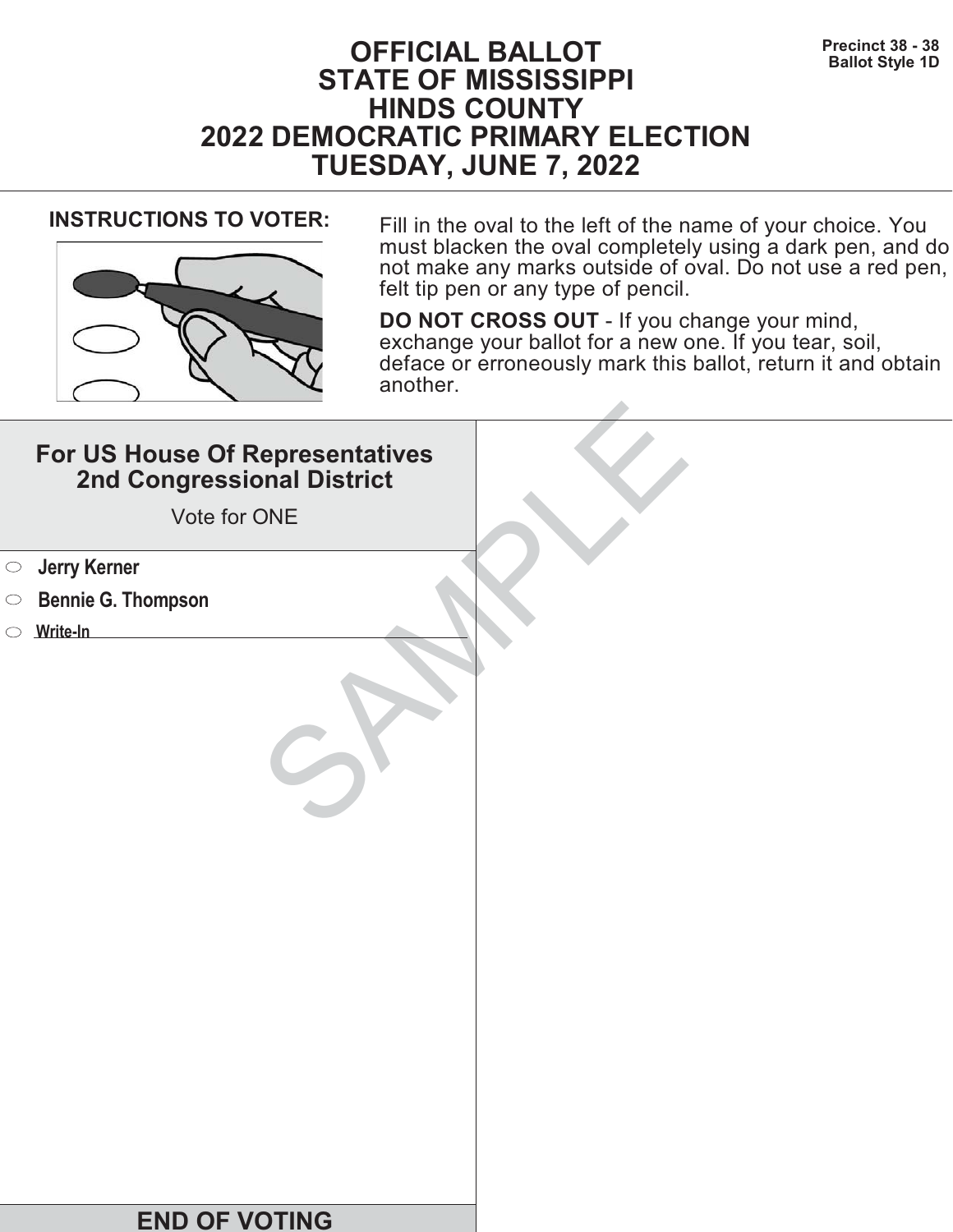# **Precinct 39 - 39**<br>Ballot Style 1D **STATE OF MISSISSIPPI HINDS COUNTY 2022 DEMOCRATIC PRIMARY ELECTION TUESDAY, JUNE 7, 2022**



**INSTRUCTIONS TO VOTER:** Fill in the oval to the left of the name of your choice. You must blacken the oval completely using a dark pen, and do not make any marks outside of oval. Do not use a red pen, felt tip pen or any type of pencil.

| For US House Of Representatives<br>2nd Congressional District<br>Vote for ONE |  |
|-------------------------------------------------------------------------------|--|
| <b>Starf</b> Serner                                                           |  |
| <b>Bennie G. Thompson</b><br>$\bigcirc$                                       |  |
| Write-In                                                                      |  |
|                                                                               |  |
| <b>END OF VOTING</b>                                                          |  |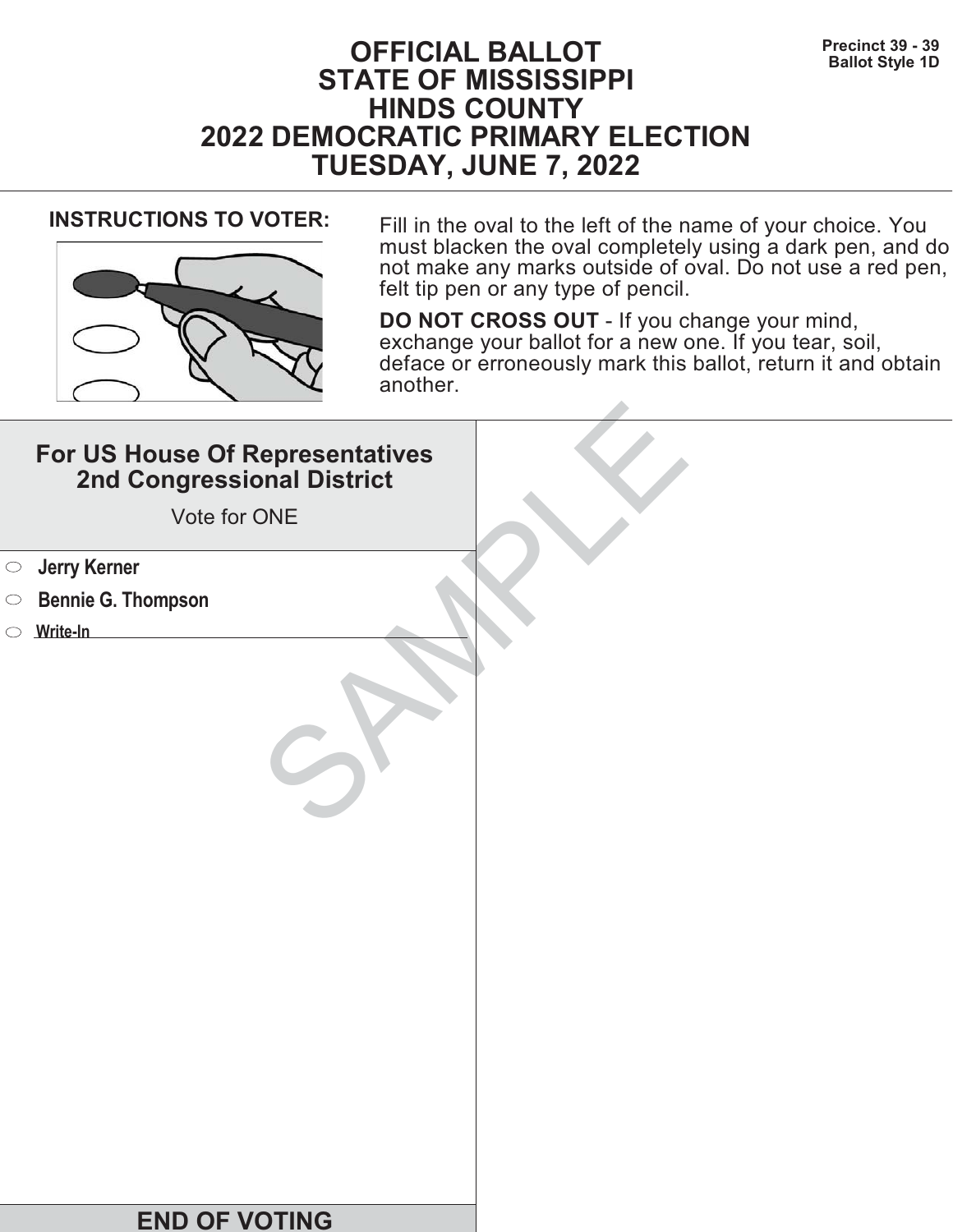# **Precinct 40 - 40**<br>Ballot Style 1D **STATE OF MISSISSIPPI HINDS COUNTY 2022 DEMOCRATIC PRIMARY ELECTION TUESDAY, JUNE 7, 2022**



**INSTRUCTIONS TO VOTER:** Fill in the oval to the left of the name of your choice. You must blacken the oval completely using a dark pen, and do not make any marks outside of oval. Do not use a red pen, felt tip pen or any type of pencil.

| For US House Of Representatives<br>2nd Congressional District<br>Vote for ONE |  |
|-------------------------------------------------------------------------------|--|
| <b>Jerry Kerner</b><br>$\bigcirc$                                             |  |
| <b>Bennie G. Thompson</b><br>$\circ$                                          |  |
| Write-In                                                                      |  |
|                                                                               |  |
| <b>END OF VOTING</b>                                                          |  |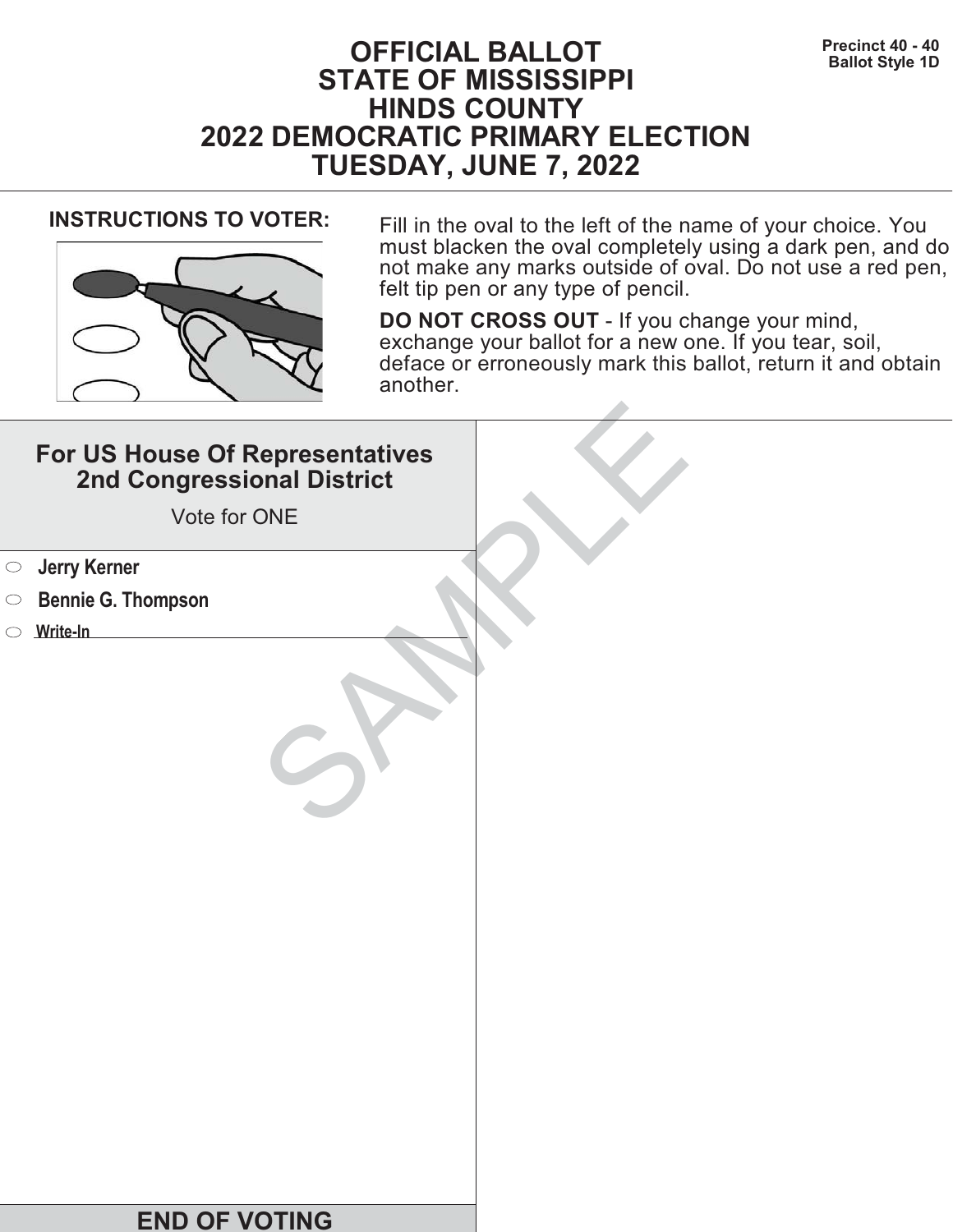# **Precinct 41 - 41 Precinct 41 - 41 BALLOT Ballot Style 1D STATE OF MISSISSIPPI HINDS COUNTY 2022 DEMOCRATIC PRIMARY ELECTION TUESDAY, JUNE 7, 2022**



**INSTRUCTIONS TO VOTER:** Fill in the oval to the left of the name of your choice. You must blacken the oval completely using a dark pen, and do not make any marks outside of oval. Do not use a red pen, felt tip pen or any type of pencil.

| For US House Of Representatives<br>2nd Congressional District<br>Vote for ONE |  |
|-------------------------------------------------------------------------------|--|
| <b>Starf</b> Serner                                                           |  |
| <b>Bennie G. Thompson</b><br>$\bigcirc$                                       |  |
| Write-In                                                                      |  |
|                                                                               |  |
| <b>END OF VOTING</b>                                                          |  |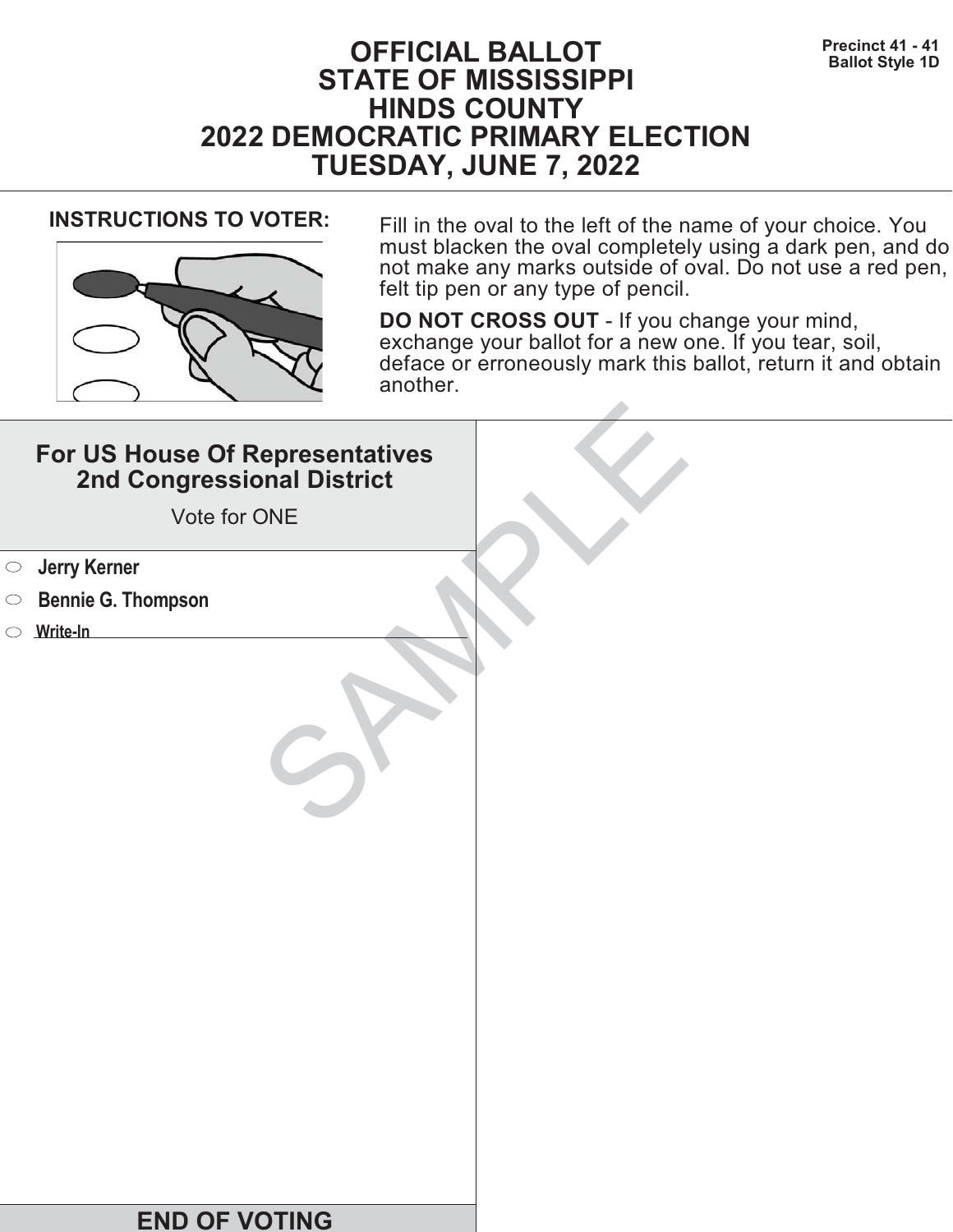# **Precinct 42 - 42**<br>Ballot Style 1D **STATE OF MISSISSIPPI HINDS COUNTY 2022 DEMOCRATIC PRIMARY ELECTION TUESDAY, JUNE 7, 2022**



**INSTRUCTIONS TO VOTER:** Fill in the oval to the left of the name of your choice. You must blacken the oval completely using a dark pen, and do not make any marks outside of oval. Do not use a red pen, felt tip pen or any type of pencil.

| For US House Of Representatives<br>2nd Congressional District<br>Vote for ONE |  |
|-------------------------------------------------------------------------------|--|
| <b>Starf</b> Serner                                                           |  |
| <b>Bennie G. Thompson</b><br>$\bigcirc$                                       |  |
| Write-In                                                                      |  |
|                                                                               |  |
| <b>END OF VOTING</b>                                                          |  |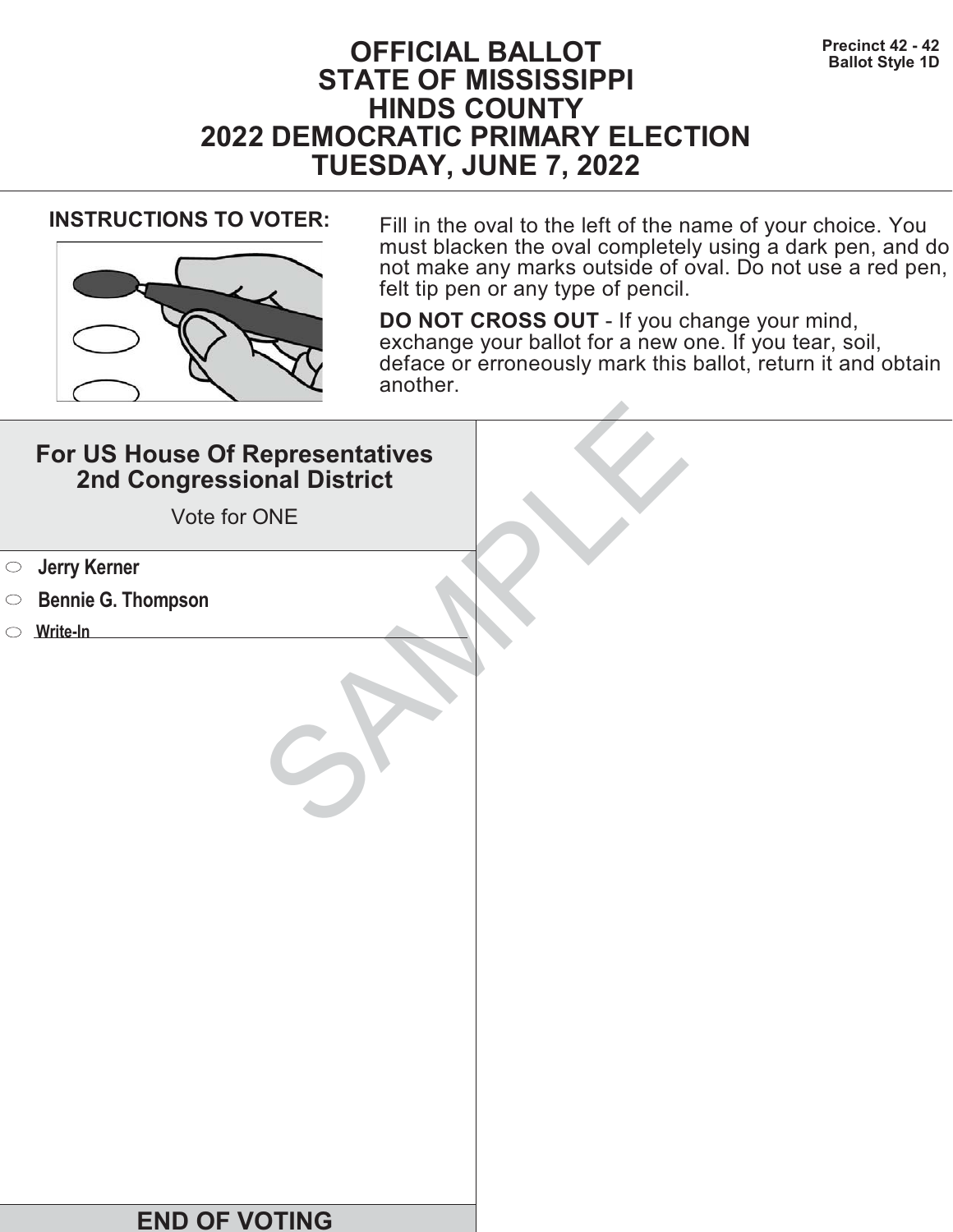# **Precinct 43 - 43**<br>Ballot Style 1D **STATE OF MISSISSIPPI HINDS COUNTY 2022 DEMOCRATIC PRIMARY ELECTION TUESDAY, JUNE 7, 2022**



**INSTRUCTIONS TO VOTER:** Fill in the oval to the left of the name of your choice. You must blacken the oval completely using a dark pen, and do not make any marks outside of oval. Do not use a red pen, felt tip pen or any type of pencil.

| For US House Of Representatives<br>2nd Congressional District<br>Vote for ONE |  |
|-------------------------------------------------------------------------------|--|
| <b>Starf</b> Serner                                                           |  |
| <b>Bennie G. Thompson</b><br>$\bigcirc$                                       |  |
| Write-In                                                                      |  |
|                                                                               |  |
| <b>END OF VOTING</b>                                                          |  |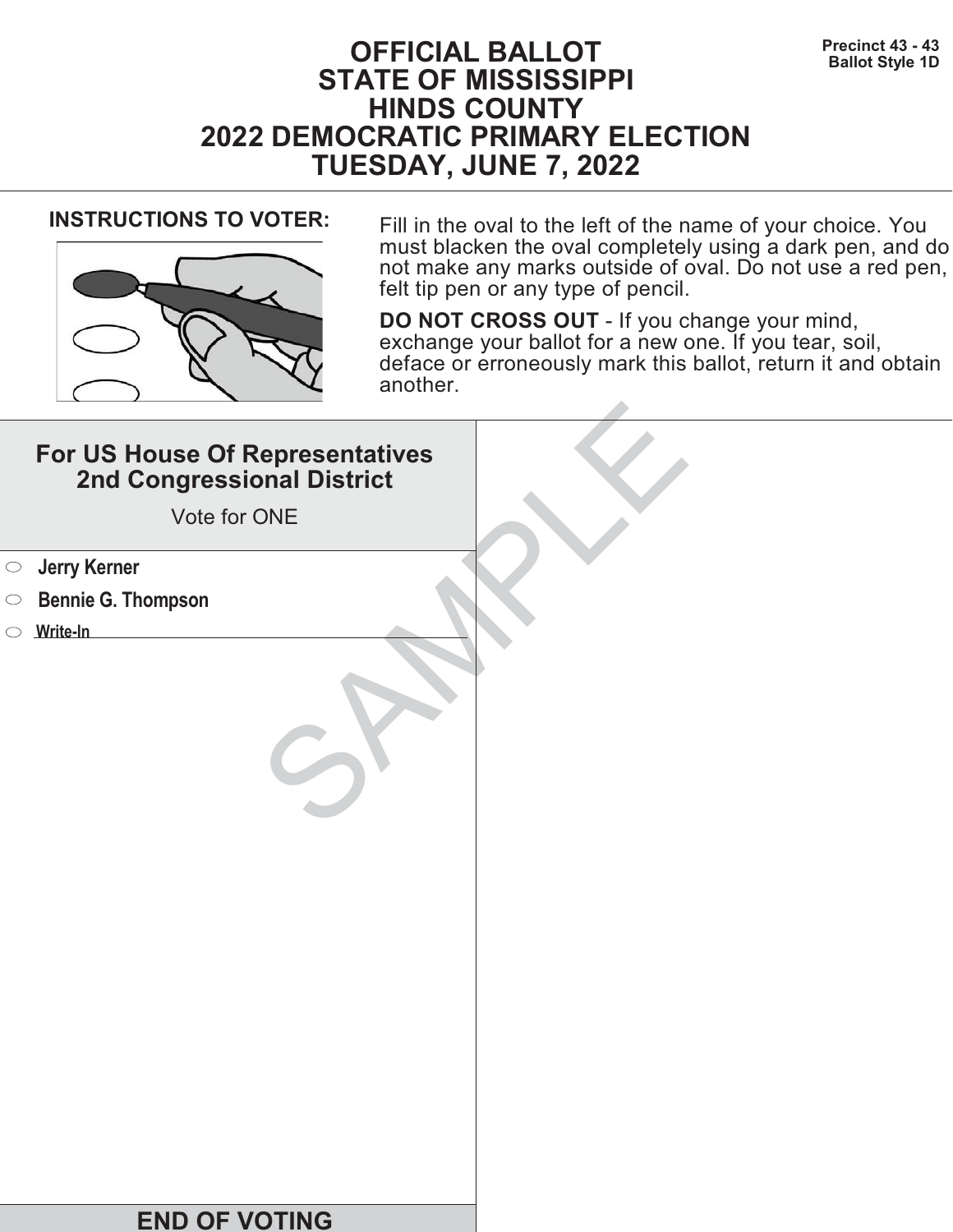# **Precinct 45 - 45**<br>Ballot Style 1D **STATE OF MISSISSIPPI HINDS COUNTY 2022 DEMOCRATIC PRIMARY ELECTION TUESDAY, JUNE 7, 2022**



**INSTRUCTIONS TO VOTER:** Fill in the oval to the left of the name of your choice. You must blacken the oval completely using a dark pen, and do not make any marks outside of oval. Do not use a red pen, felt tip pen or any type of pencil.

| For US House Of Representatives<br>2nd Congressional District<br>Vote for ONE |  |
|-------------------------------------------------------------------------------|--|
| <b>Starf</b> Serner                                                           |  |
| <b>Bennie G. Thompson</b><br>$\bigcirc$                                       |  |
| Write-In                                                                      |  |
|                                                                               |  |
| <b>END OF VOTING</b>                                                          |  |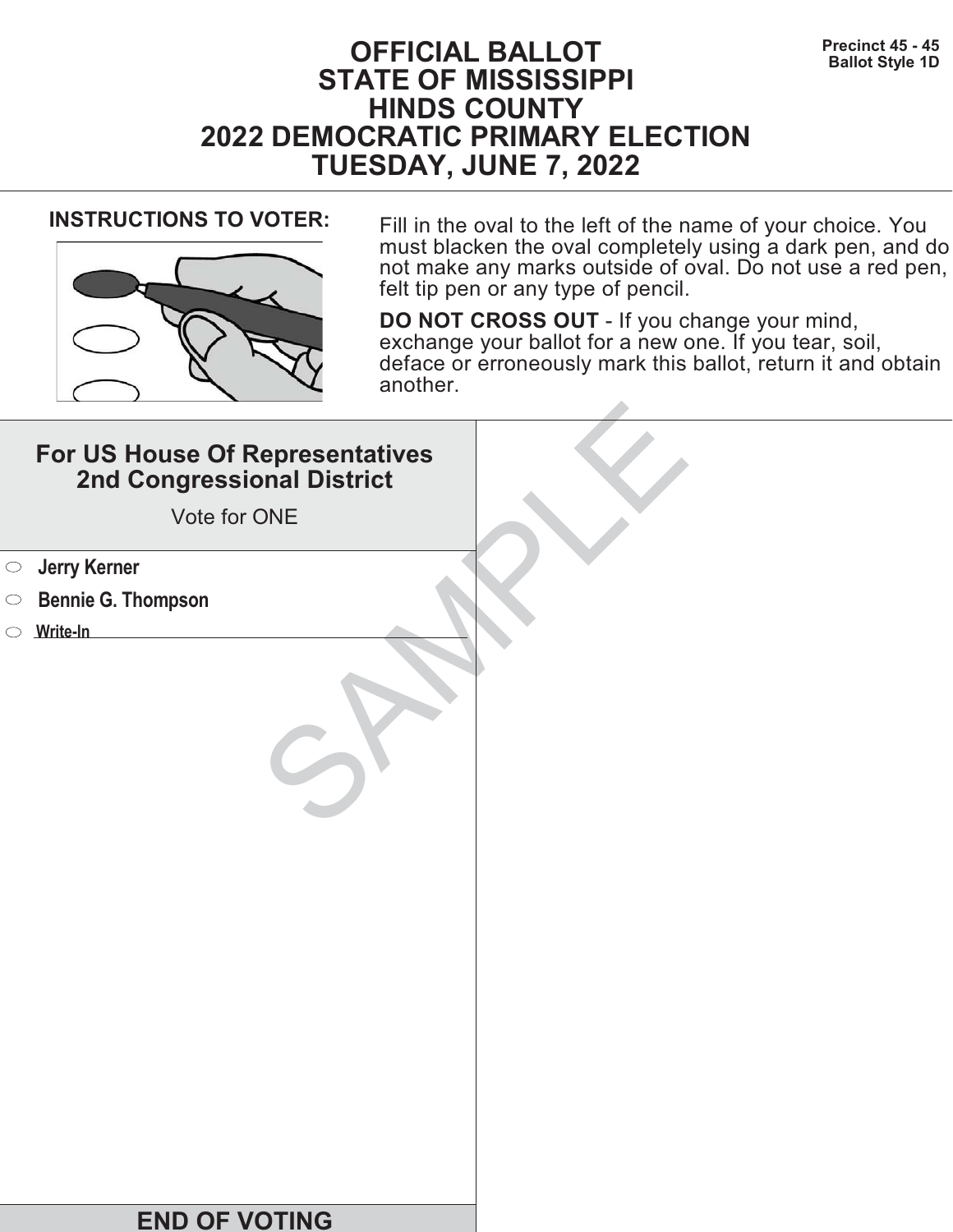# **Precinct 46 - 46 Precinct 46 - 46 Precinct 46 - 46 Ballot Style 1D STATE OF MISSISSIPPI HINDS COUNTY 2022 DEMOCRATIC PRIMARY ELECTION TUESDAY, JUNE 7, 2022**



**INSTRUCTIONS TO VOTER:** Fill in the oval to the left of the name of your choice. You must blacken the oval completely using a dark pen, and do not make any marks outside of oval. Do not use a red pen, felt tip pen or any type of pencil.

| For US House Of Representatives<br>2nd Congressional District<br>Vote for ONE |  |
|-------------------------------------------------------------------------------|--|
| <b>Jerry Kerner</b><br>$\bigcirc$                                             |  |
| <b>Bennie G. Thompson</b><br>$\circ$                                          |  |
| $\circ$ Write-In                                                              |  |
|                                                                               |  |
| <b>END OF VOTING</b>                                                          |  |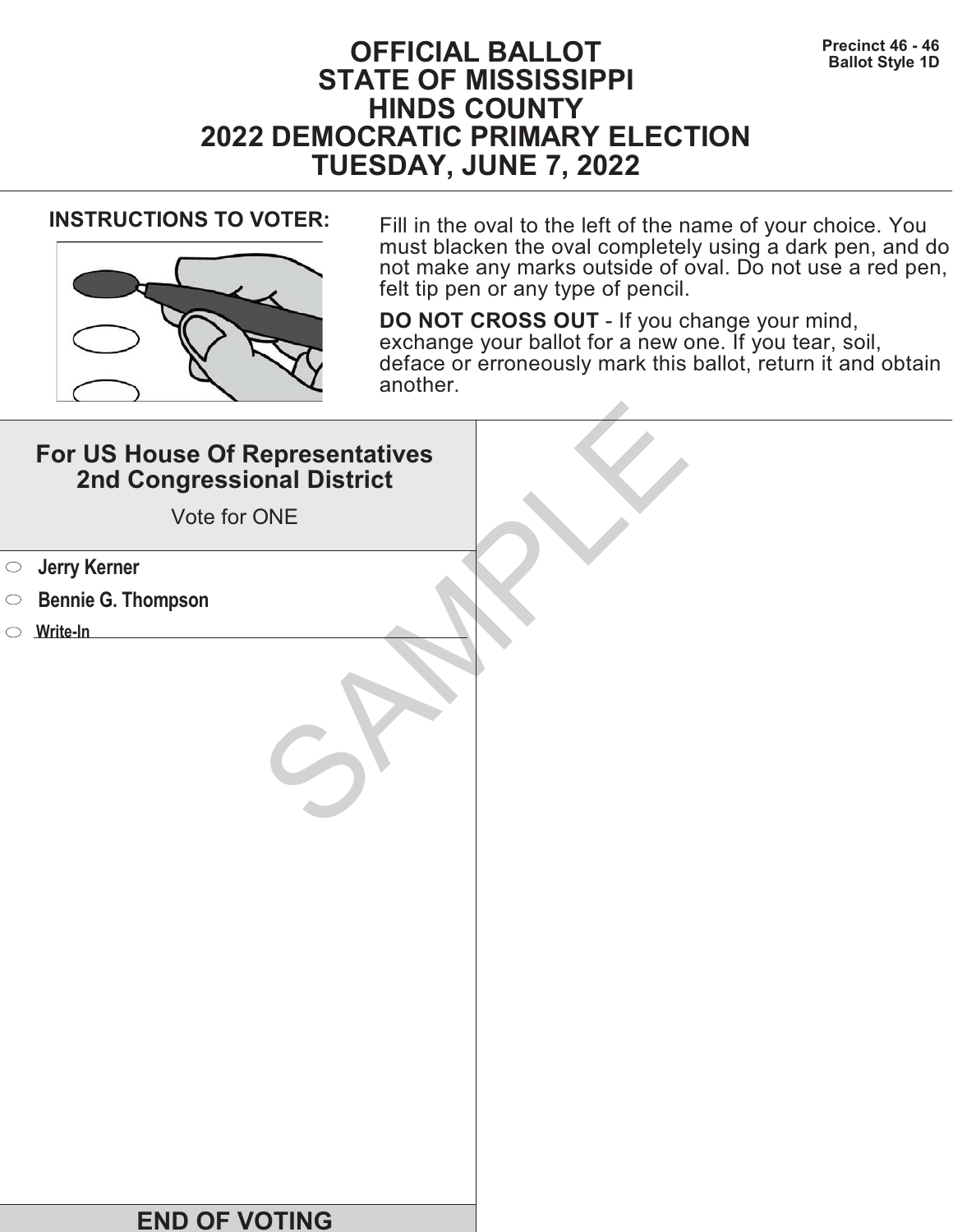# **Precinct 47 - 47<br>Ballot Style 1D**<br>**Ballot Style 1D STATE OF MISSISSIPPI HINDS COUNTY 2022 DEMOCRATIC PRIMARY ELECTION TUESDAY, JUNE 7, 2022**



**INSTRUCTIONS TO VOTER:** Fill in the oval to the left of the name of your choice. You must blacken the oval completely using a dark pen, and do not make any marks outside of oval. Do not use a red pen, felt tip pen or any type of pencil.

| For US House Of Representatives<br>2nd Congressional District<br>Vote for ONE |  |
|-------------------------------------------------------------------------------|--|
| <b>Starf</b> Serner                                                           |  |
| <b>Bennie G. Thompson</b><br>$\bigcirc$                                       |  |
| Write-In                                                                      |  |
|                                                                               |  |
| <b>END OF VOTING</b>                                                          |  |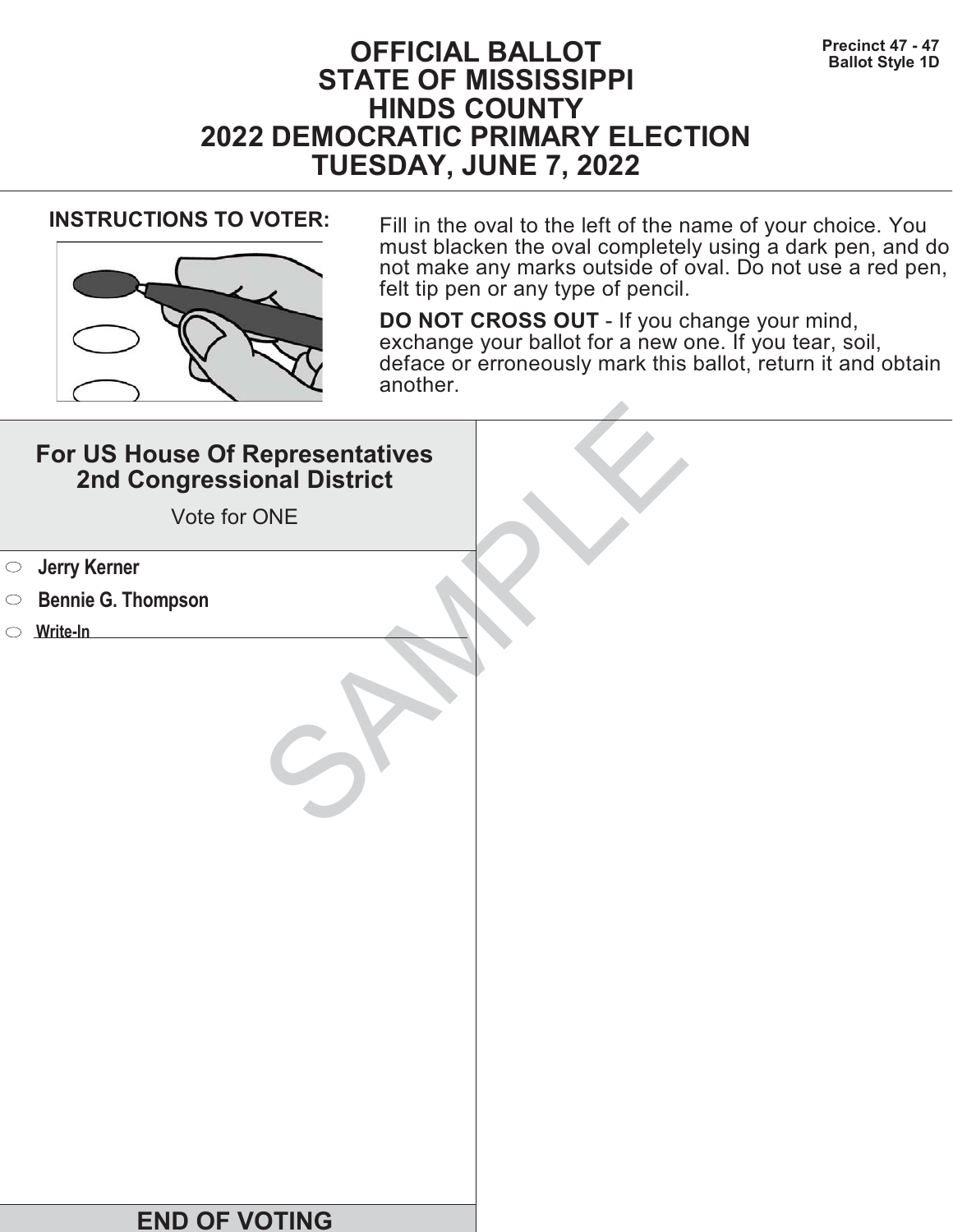# **Precinct 49 - 49**<br>Ballot Style 1D **STATE OF MISSISSIPPI HINDS COUNTY 2022 DEMOCRATIC PRIMARY ELECTION TUESDAY, JUNE 7, 2022**



**INSTRUCTIONS TO VOTER:** Fill in the oval to the left of the name of your choice. You must blacken the oval completely using a dark pen, and do not make any marks outside of oval. Do not use a red pen, felt tip pen or any type of pencil.

| For US House Of Representatives<br>2nd Congressional District<br>Vote for ONE |  |
|-------------------------------------------------------------------------------|--|
| <b>Jerry Kerner</b><br>$\bigcirc$                                             |  |
| <b>Bennie G. Thompson</b><br>$\circ$                                          |  |
| $\circ$ Write-In                                                              |  |
|                                                                               |  |
| <b>END OF VOTING</b>                                                          |  |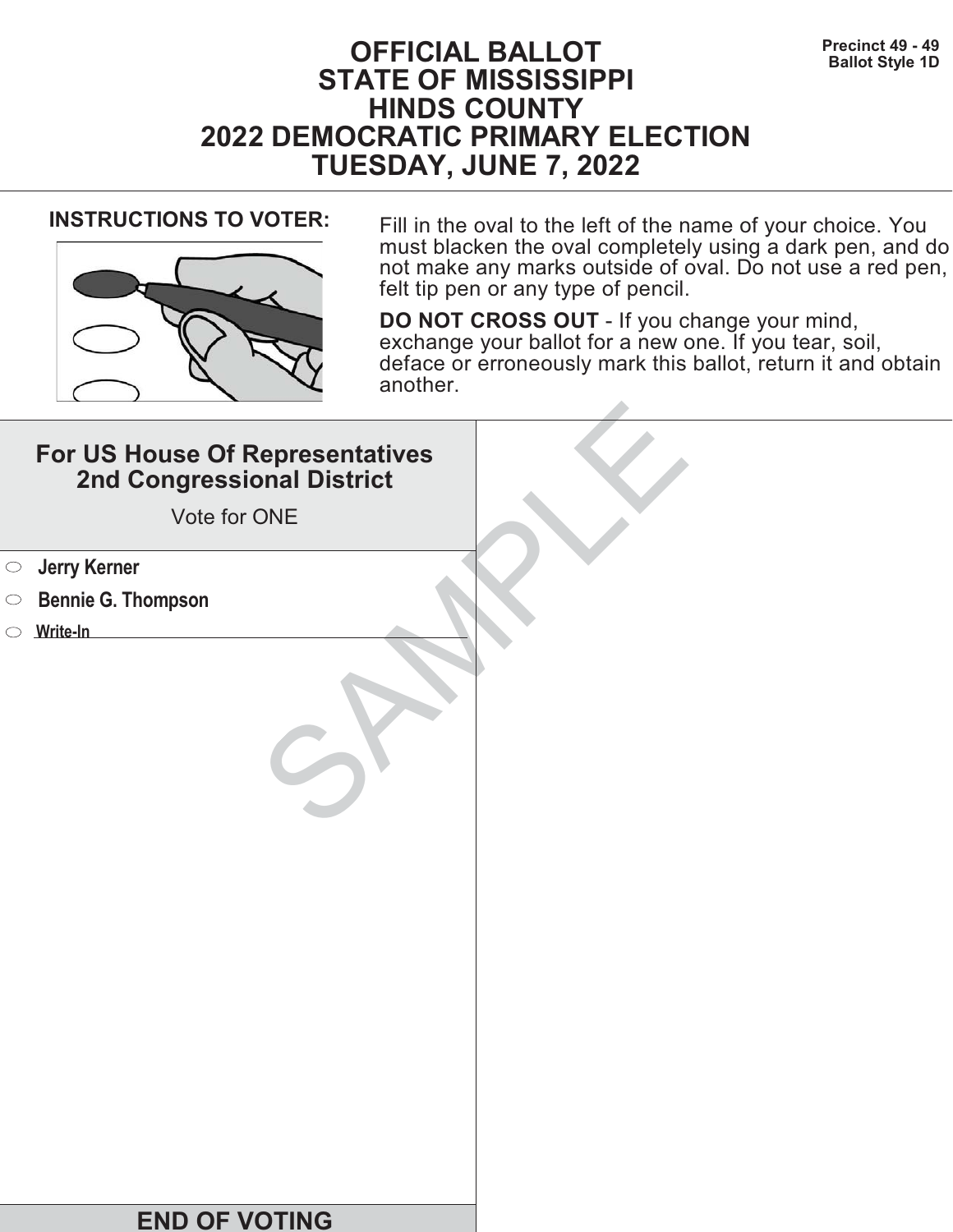# **Precinct 51 - 51**<br>Ballot Style 1D **STATE OF MISSISSIPPI HINDS COUNTY 2022 DEMOCRATIC PRIMARY ELECTION TUESDAY, JUNE 7, 2022**



**INSTRUCTIONS TO VOTER:** Fill in the oval to the left of the name of your choice. You must blacken the oval completely using a dark pen, and do not make any marks outside of oval. Do not use a red pen, felt tip pen or any type of pencil.

| For US House Of Representatives<br>2nd Congressional District<br>Vote for ONE |  |
|-------------------------------------------------------------------------------|--|
| <b>Starf</b> Serner                                                           |  |
| <b>Bennie G. Thompson</b><br>$\bigcirc$                                       |  |
| Write-In                                                                      |  |
|                                                                               |  |
| <b>END OF VOTING</b>                                                          |  |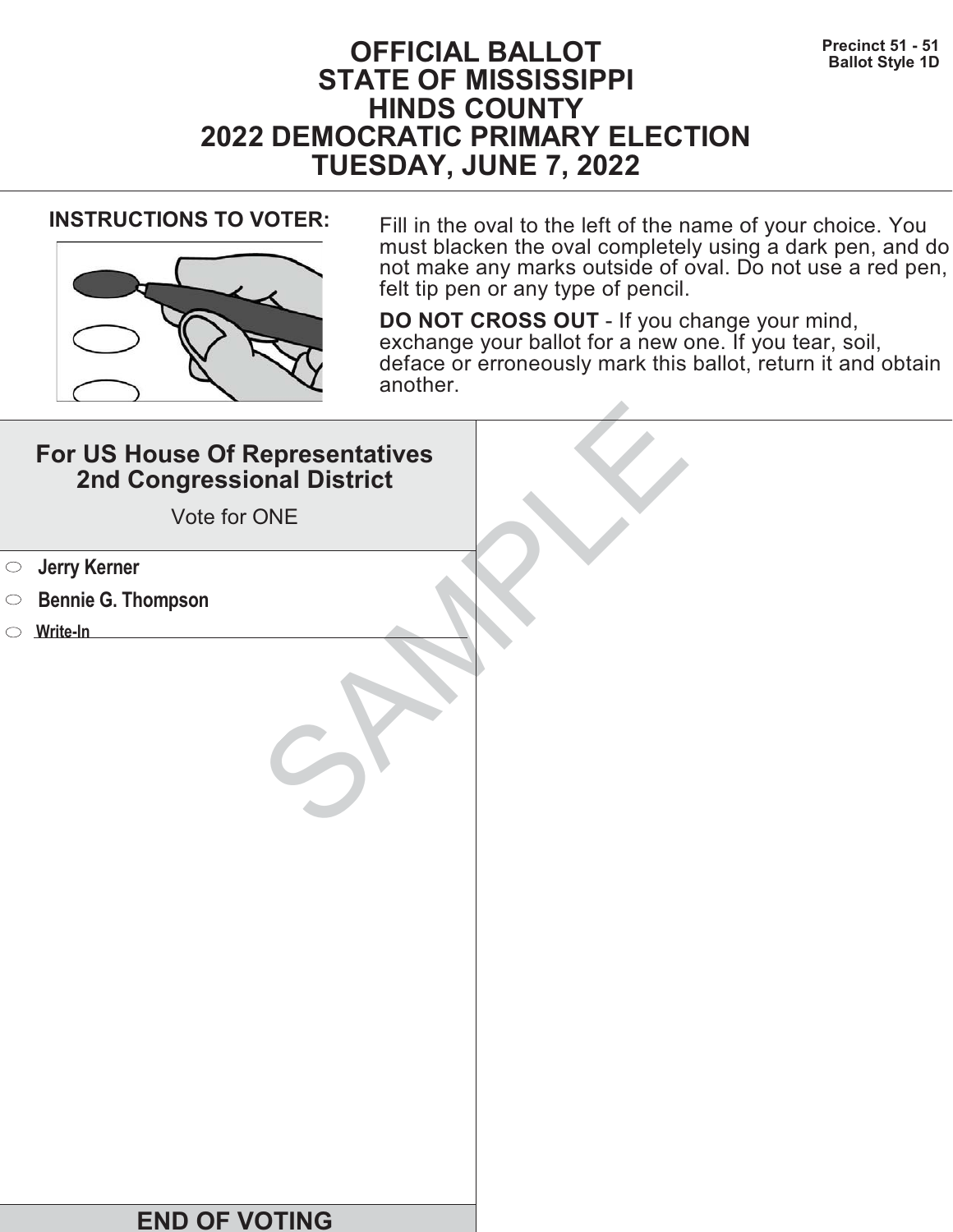# **Precinct 54 - 54 Precinct 54 - 54 Ballot Style 1D STATE OF MISSISSIPPI HINDS COUNTY 2022 DEMOCRATIC PRIMARY ELECTION TUESDAY, JUNE 7, 2022**



**INSTRUCTIONS TO VOTER:** Fill in the oval to the left of the name of your choice. You must blacken the oval completely using a dark pen, and do not make any marks outside of oval. Do not use a red pen, felt tip pen or any type of pencil.

| For US House Of Representatives<br>2nd Congressional District<br>Vote for ONE |  |
|-------------------------------------------------------------------------------|--|
| <b>Jerry Kerner</b><br>$\bigcirc$                                             |  |
| <b>Bennie G. Thompson</b><br>$\circ$                                          |  |
| Write-In                                                                      |  |
|                                                                               |  |
| <b>END OF VOTING</b>                                                          |  |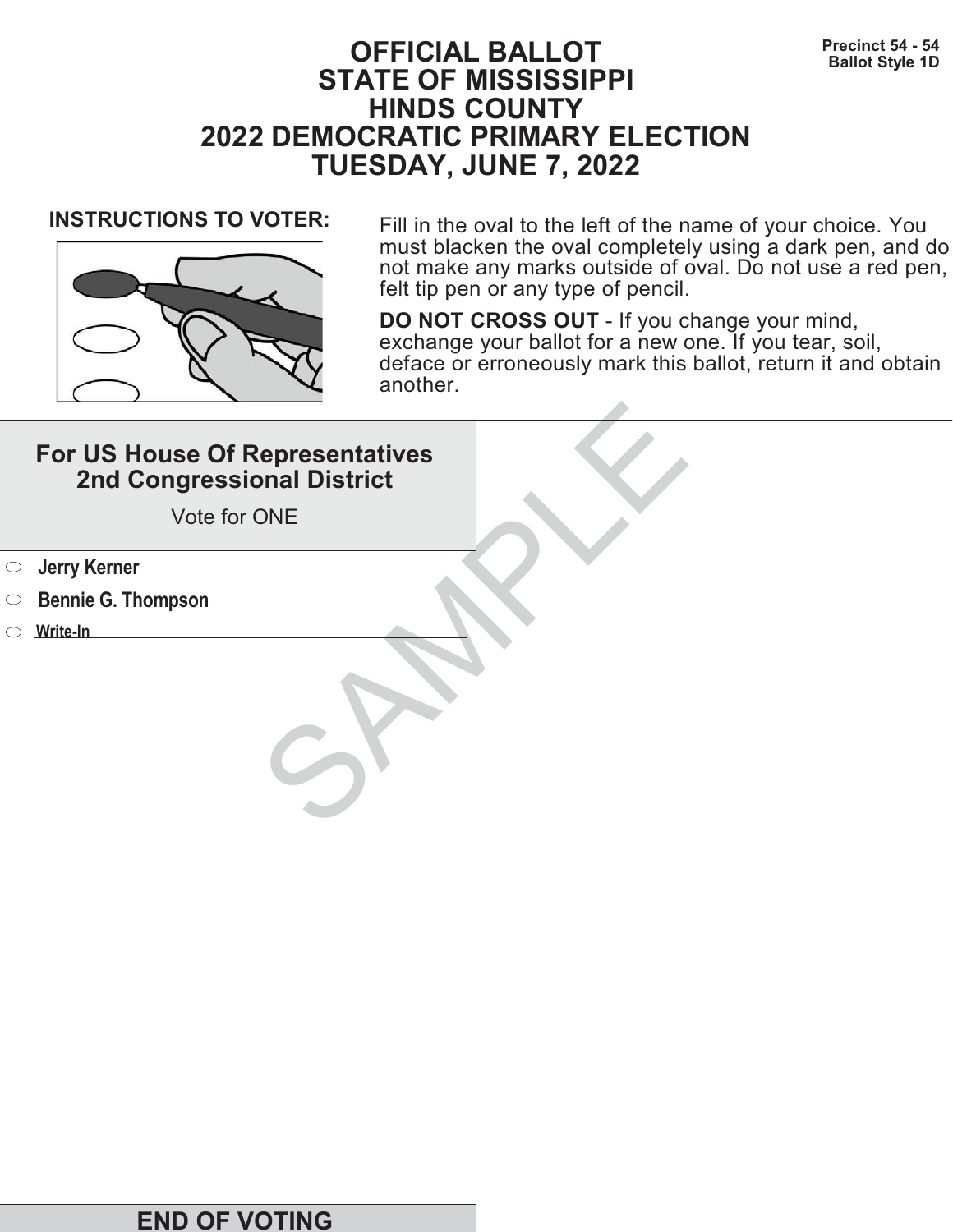# **Precinct 55 - 55**<br>Ballot Style 1D **STATE OF MISSISSIPPI HINDS COUNTY 2022 DEMOCRATIC PRIMARY ELECTION TUESDAY, JUNE 7, 2022**



**INSTRUCTIONS TO VOTER:** Fill in the oval to the left of the name of your choice. You must blacken the oval completely using a dark pen, and do not make any marks outside of oval. Do not use a red pen, felt tip pen or any type of pencil.

| For US House Of Representatives<br>2nd Congressional District<br>Vote for ONE |  |
|-------------------------------------------------------------------------------|--|
| <b>Starf</b> Serner                                                           |  |
| <b>Bennie G. Thompson</b><br>$\bigcirc$                                       |  |
| Write-In                                                                      |  |
|                                                                               |  |
| <b>END OF VOTING</b>                                                          |  |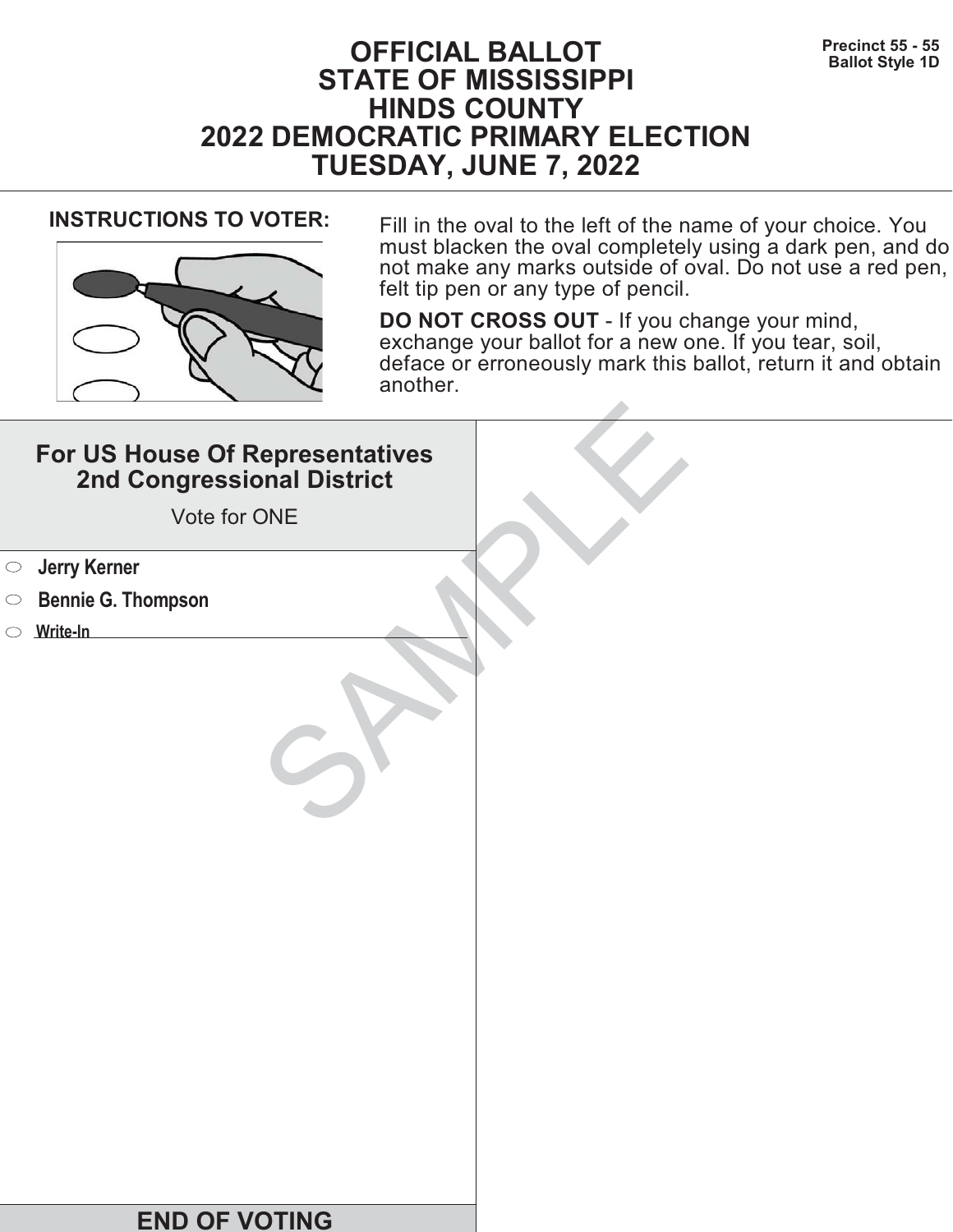# **Precinct 56 - 56**<br>Ballot Style 1D **STATE OF MISSISSIPPI HINDS COUNTY 2022 DEMOCRATIC PRIMARY ELECTION TUESDAY, JUNE 7, 2022**



**INSTRUCTIONS TO VOTER:** Fill in the oval to the left of the name of your choice. You must blacken the oval completely using a dark pen, and do not make any marks outside of oval. Do not use a red pen, felt tip pen or any type of pencil.

| For US House Of Representatives<br>2nd Congressional District<br>Vote for ONE |  |
|-------------------------------------------------------------------------------|--|
| <b>Jerry Kerner</b><br>$\bigcirc$                                             |  |
| <b>Bennie G. Thompson</b><br>$\circ$                                          |  |
| $\circ$ Write-In                                                              |  |
|                                                                               |  |
| <b>END OF VOTING</b>                                                          |  |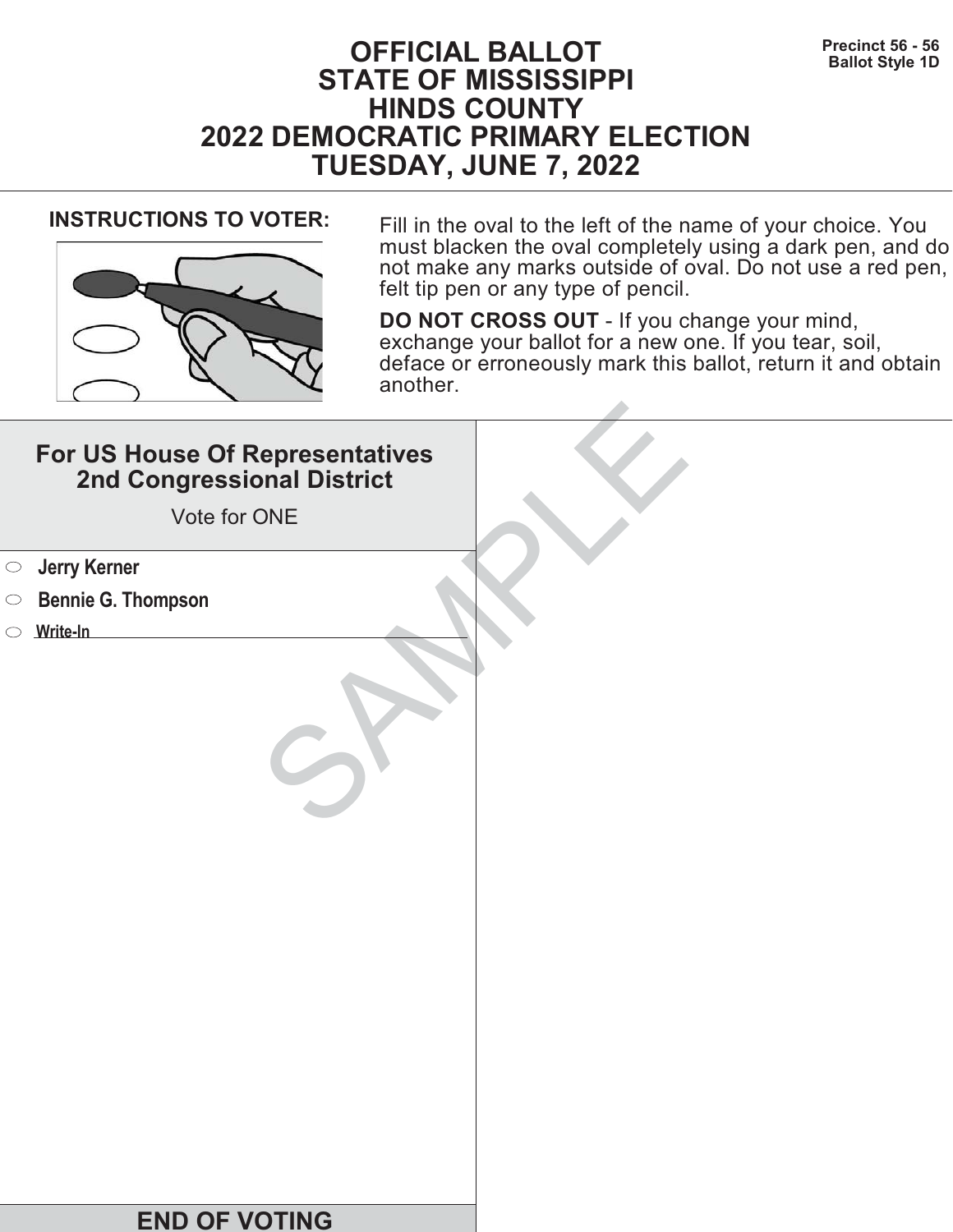# **Precinct 57 - 57**<br>Ballot Style 1D **STATE OF MISSISSIPPI HINDS COUNTY 2022 DEMOCRATIC PRIMARY ELECTION TUESDAY, JUNE 7, 2022**



**INSTRUCTIONS TO VOTER:** Fill in the oval to the left of the name of your choice. You must blacken the oval completely using a dark pen, and do not make any marks outside of oval. Do not use a red pen, felt tip pen or any type of pencil.

| For US House Of Representatives<br>2nd Congressional District<br>Vote for ONE |  |
|-------------------------------------------------------------------------------|--|
| <b>Starf</b> Serner                                                           |  |
| <b>Bennie G. Thompson</b><br>$\bigcirc$                                       |  |
| Write-In                                                                      |  |
|                                                                               |  |
| <b>END OF VOTING</b>                                                          |  |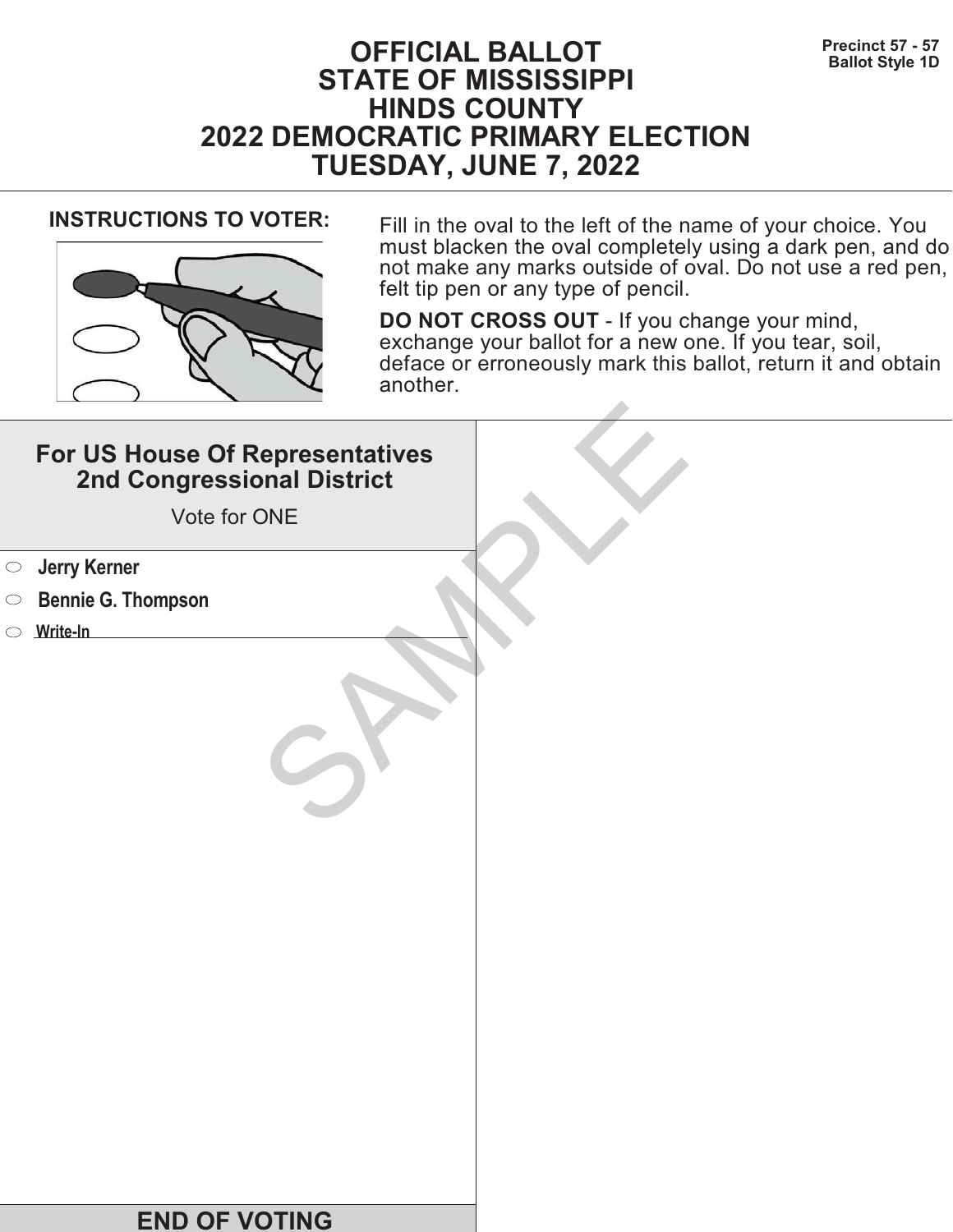# **Precinct 58 - 58**<br>Ballot Style 1D **STATE OF MISSISSIPPI HINDS COUNTY 2022 DEMOCRATIC PRIMARY ELECTION TUESDAY, JUNE 7, 2022**



**INSTRUCTIONS TO VOTER:** Fill in the oval to the left of the name of your choice. You must blacken the oval completely using a dark pen, and do not make any marks outside of oval. Do not use a red pen, felt tip pen or any type of pencil.

| For US House Of Representatives<br>2nd Congressional District<br>Vote for ONE |  |
|-------------------------------------------------------------------------------|--|
| <b>Jerry Kerner</b><br>$\bigcirc$                                             |  |
| <b>Bennie G. Thompson</b><br>$\circ$                                          |  |
| $\circ$ Write-In                                                              |  |
|                                                                               |  |
| <b>END OF VOTING</b>                                                          |  |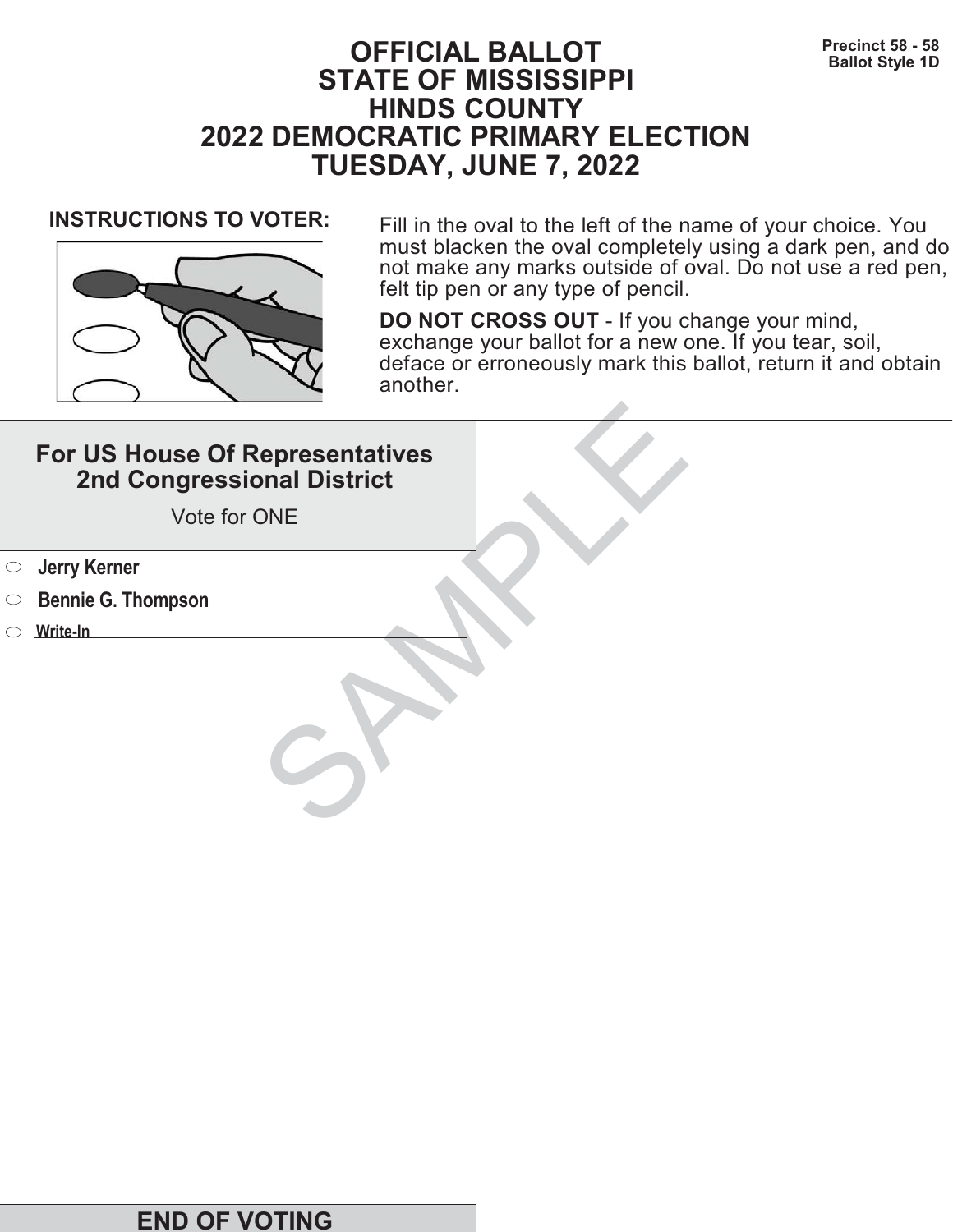# **Precinct 59 - 59**<br>Ballot Style 1D **STATE OF MISSISSIPPI HINDS COUNTY 2022 DEMOCRATIC PRIMARY ELECTION TUESDAY, JUNE 7, 2022**



**INSTRUCTIONS TO VOTER:** Fill in the oval to the left of the name of your choice. You must blacken the oval completely using a dark pen, and do not make any marks outside of oval. Do not use a red pen, felt tip pen or any type of pencil.

| For US House Of Representatives<br>2nd Congressional District<br>Vote for ONE |  |
|-------------------------------------------------------------------------------|--|
| <b>Jerry Kerner</b><br>$\bigcirc$                                             |  |
| <b>Bennie G. Thompson</b><br>$\circ$                                          |  |
| Write-In                                                                      |  |
|                                                                               |  |
| <b>END OF VOTING</b>                                                          |  |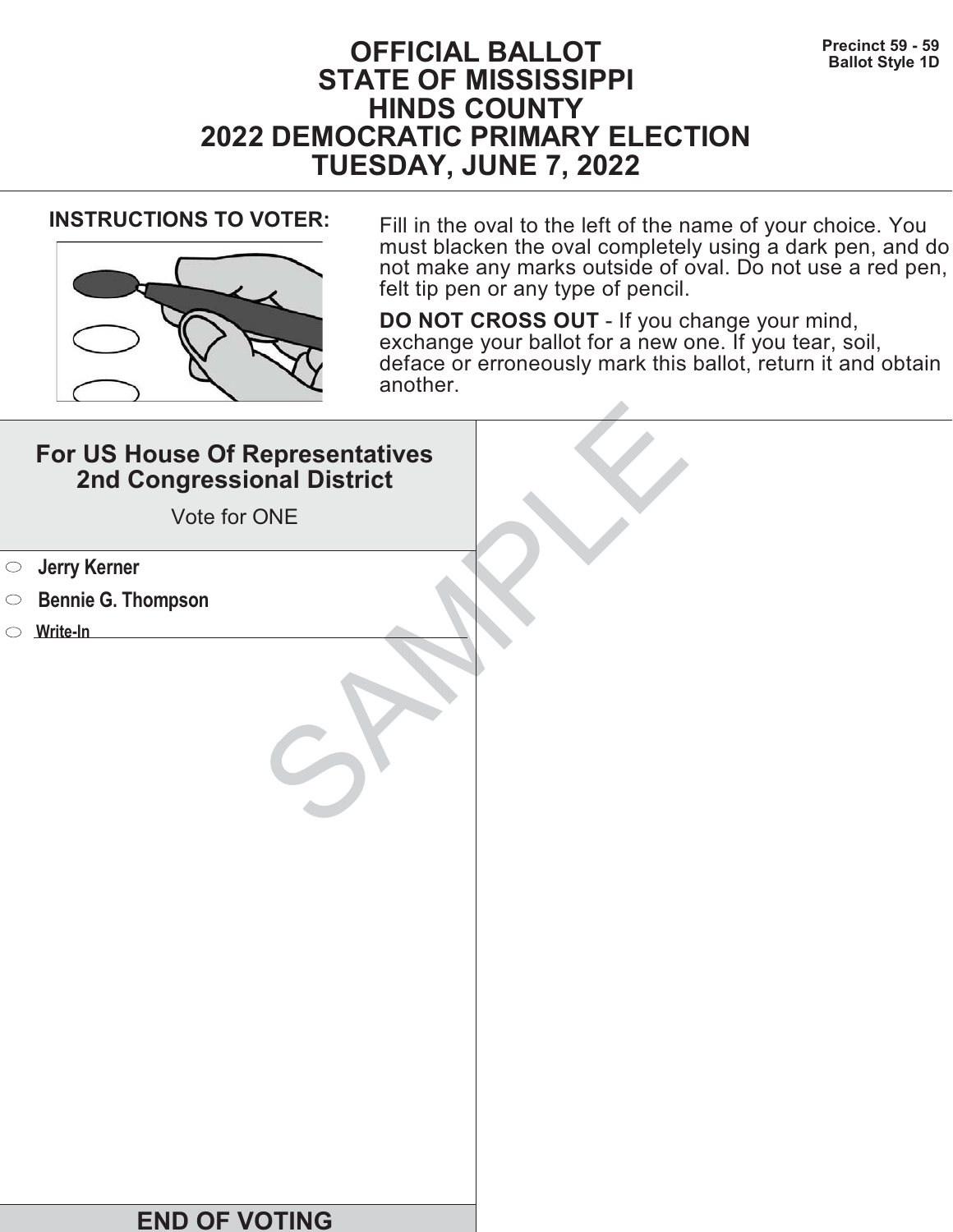# **Precinct 60 - 60**<br>Ballot Style 1D **STATE OF MISSISSIPPI HINDS COUNTY 2022 DEMOCRATIC PRIMARY ELECTION TUESDAY, JUNE 7, 2022**



**INSTRUCTIONS TO VOTER:** Fill in the oval to the left of the name of your choice. You must blacken the oval completely using a dark pen, and do not make any marks outside of oval. Do not use a red pen, felt tip pen or any type of pencil.

| For US House Of Representatives<br>2nd Congressional District<br>Vote for ONE |  |
|-------------------------------------------------------------------------------|--|
| <b>Jerry Kerner</b><br>$\bigcirc$                                             |  |
| <b>Bennie G. Thompson</b><br>$\circ$                                          |  |
| $\circ$ Write-In                                                              |  |
|                                                                               |  |
| <b>END OF VOTING</b>                                                          |  |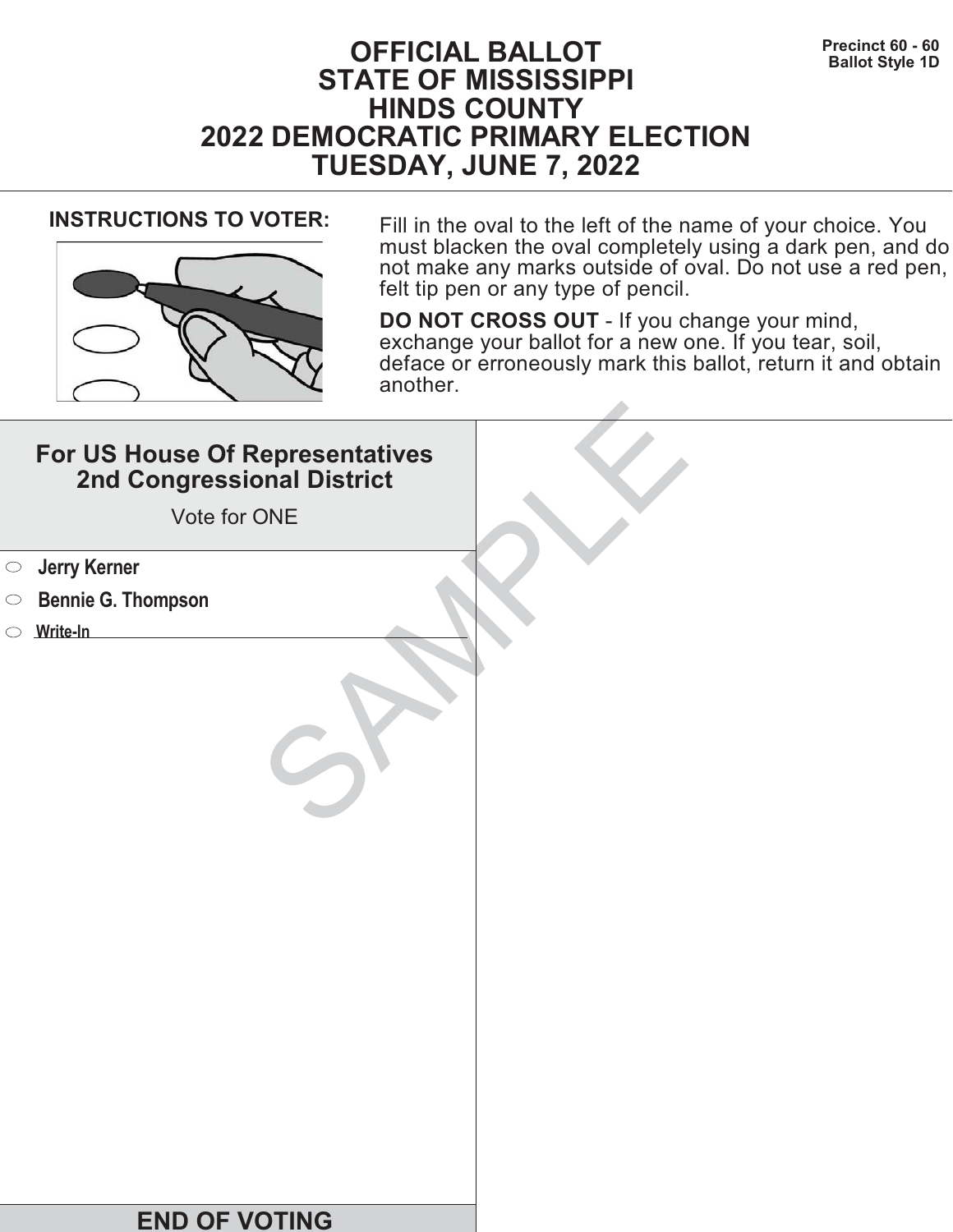# **Precinct 61 - 61**<br>Ballot Style 1D **STATE OF MISSISSIPPI HINDS COUNTY 2022 DEMOCRATIC PRIMARY ELECTION TUESDAY, JUNE 7, 2022**



**INSTRUCTIONS TO VOTER:** Fill in the oval to the left of the name of your choice. You must blacken the oval completely using a dark pen, and do not make any marks outside of oval. Do not use a red pen, felt tip pen or any type of pencil.

| For US House Of Representatives<br>2nd Congressional District<br>Vote for ONE |  |
|-------------------------------------------------------------------------------|--|
| <b>Starf</b> Serner                                                           |  |
| <b>Bennie G. Thompson</b><br>$\bigcirc$                                       |  |
| Write-In                                                                      |  |
|                                                                               |  |
| <b>END OF VOTING</b>                                                          |  |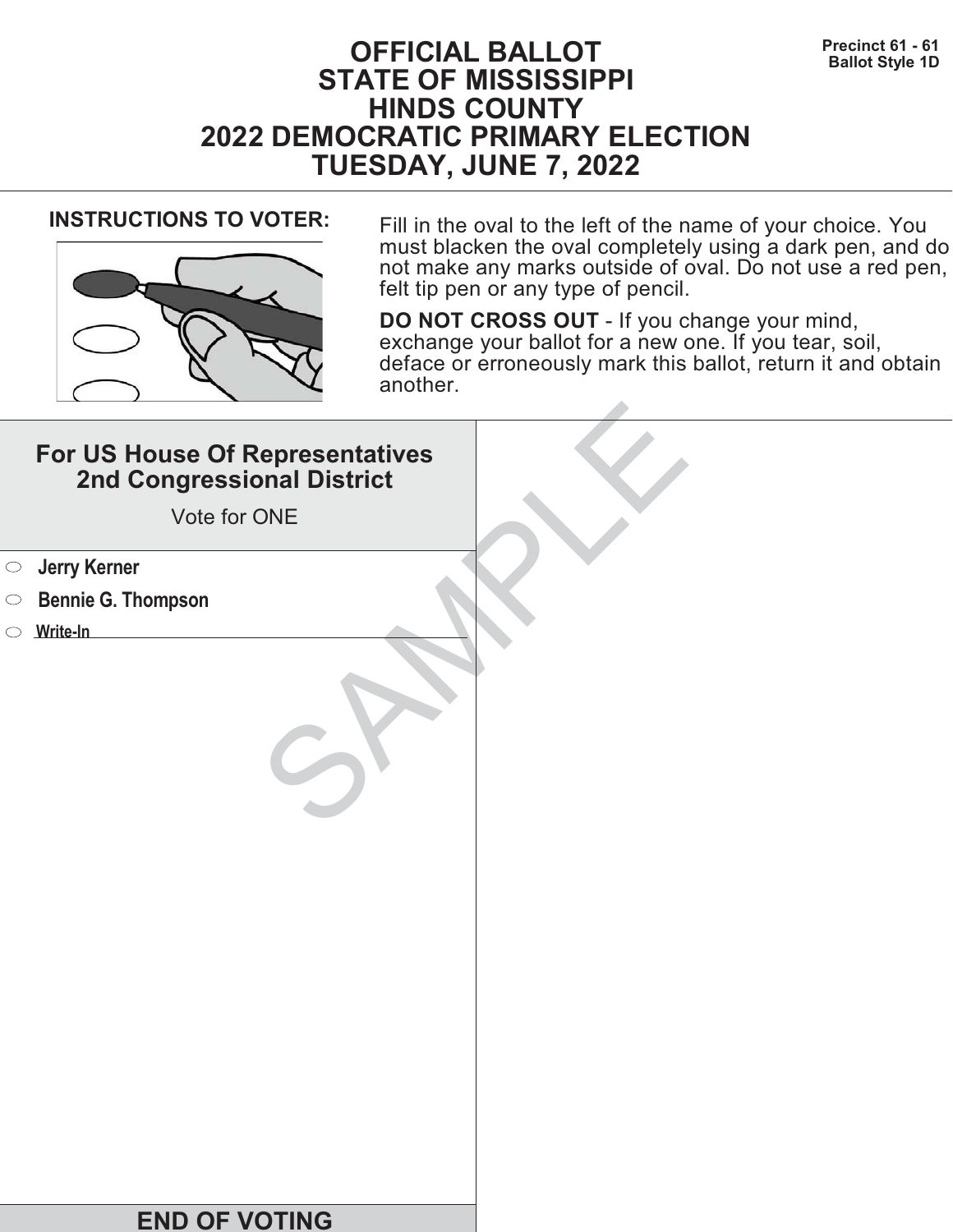# **Precinct 62 - 62**<br>Ballot Style 1D **STATE OF MISSISSIPPI HINDS COUNTY 2022 DEMOCRATIC PRIMARY ELECTION TUESDAY, JUNE 7, 2022**



**INSTRUCTIONS TO VOTER:** Fill in the oval to the left of the name of your choice. You must blacken the oval completely using a dark pen, and do not make any marks outside of oval. Do not use a red pen, felt tip pen or any type of pencil.

| For US House Of Representatives<br>2nd Congressional District<br>Vote for ONE |  |
|-------------------------------------------------------------------------------|--|
| <b>Starf</b> Serner                                                           |  |
| <b>Bennie G. Thompson</b><br>$\bigcirc$                                       |  |
| Write-In                                                                      |  |
|                                                                               |  |
| <b>END OF VOTING</b>                                                          |  |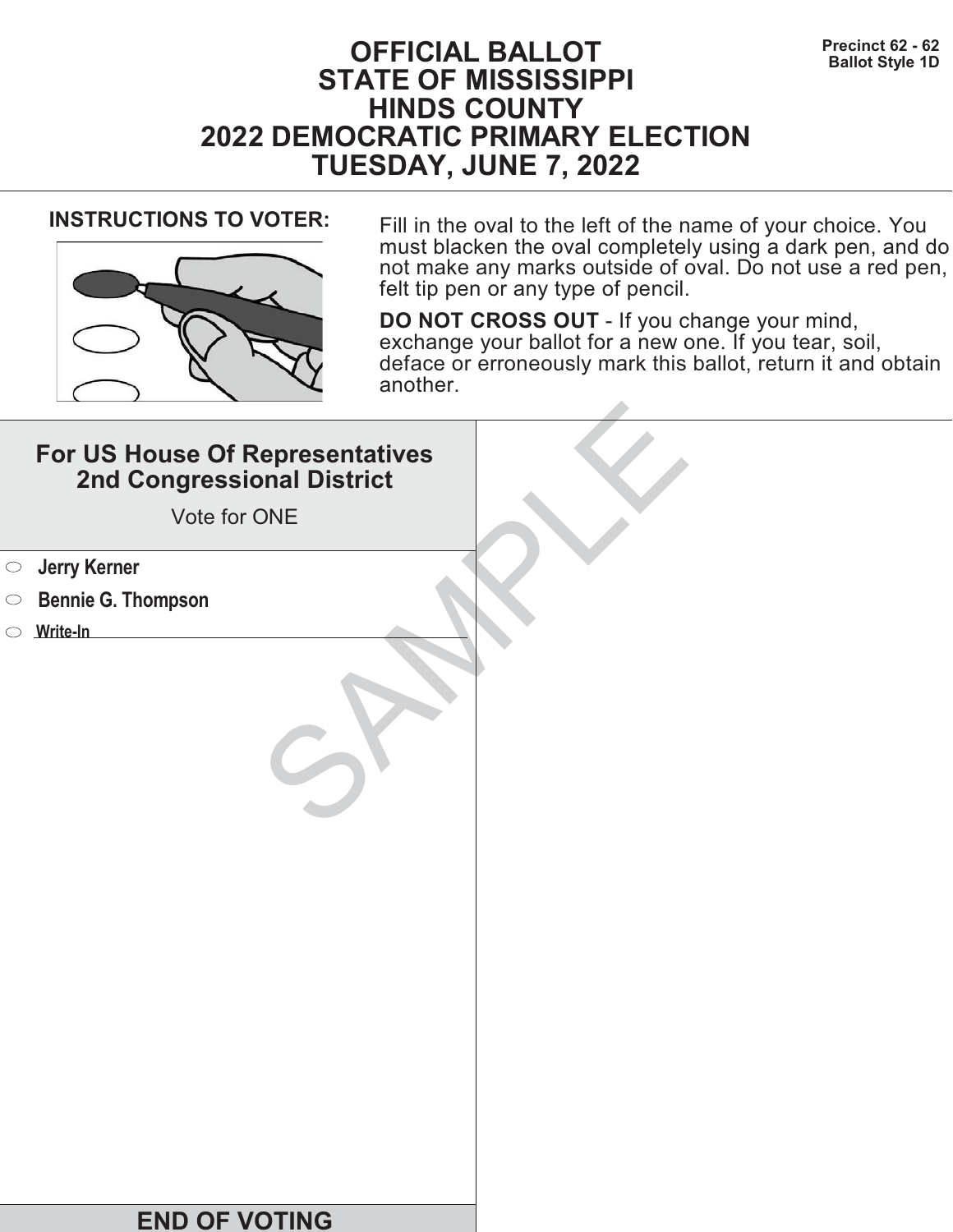# **Precinct 63 - 63**<br>Ballot Style 1D **STATE OF MISSISSIPPI HINDS COUNTY 2022 DEMOCRATIC PRIMARY ELECTION TUESDAY, JUNE 7, 2022**



**INSTRUCTIONS TO VOTER:** Fill in the oval to the left of the name of your choice. You must blacken the oval completely using a dark pen, and do not make any marks outside of oval. Do not use a red pen, felt tip pen or any type of pencil.

| For US House Of Representatives<br>2nd Congressional District<br>Vote for ONE |  |
|-------------------------------------------------------------------------------|--|
| <b>Starf</b> Serner                                                           |  |
| <b>Bennie G. Thompson</b><br>$\bigcirc$                                       |  |
| Write-In                                                                      |  |
|                                                                               |  |
| <b>END OF VOTING</b>                                                          |  |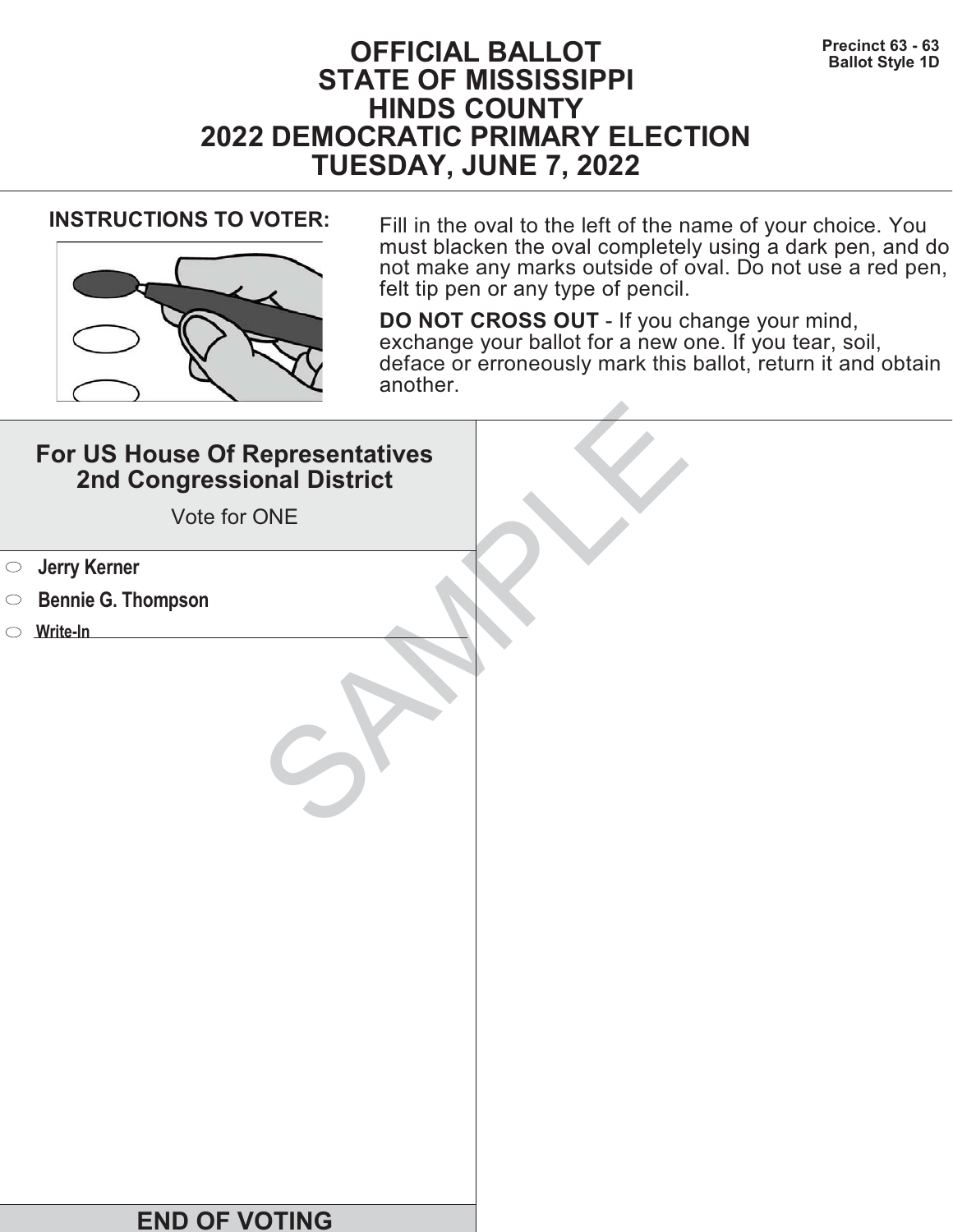# **Precinct 64 - 64**<br>Ballot Style 1D **STATE OF MISSISSIPPI HINDS COUNTY 2022 DEMOCRATIC PRIMARY ELECTION TUESDAY, JUNE 7, 2022**



**INSTRUCTIONS TO VOTER:** Fill in the oval to the left of the name of your choice. You must blacken the oval completely using a dark pen, and do not make any marks outside of oval. Do not use a red pen, felt tip pen or any type of pencil.

| For US House Of Representatives<br>2nd Congressional District<br>Vote for ONE |  |
|-------------------------------------------------------------------------------|--|
| <b>Jerry Kerner</b><br>$\bigcirc$                                             |  |
| <b>Bennie G. Thompson</b><br>$\circ$                                          |  |
| Write-In                                                                      |  |
|                                                                               |  |
| <b>END OF VOTING</b>                                                          |  |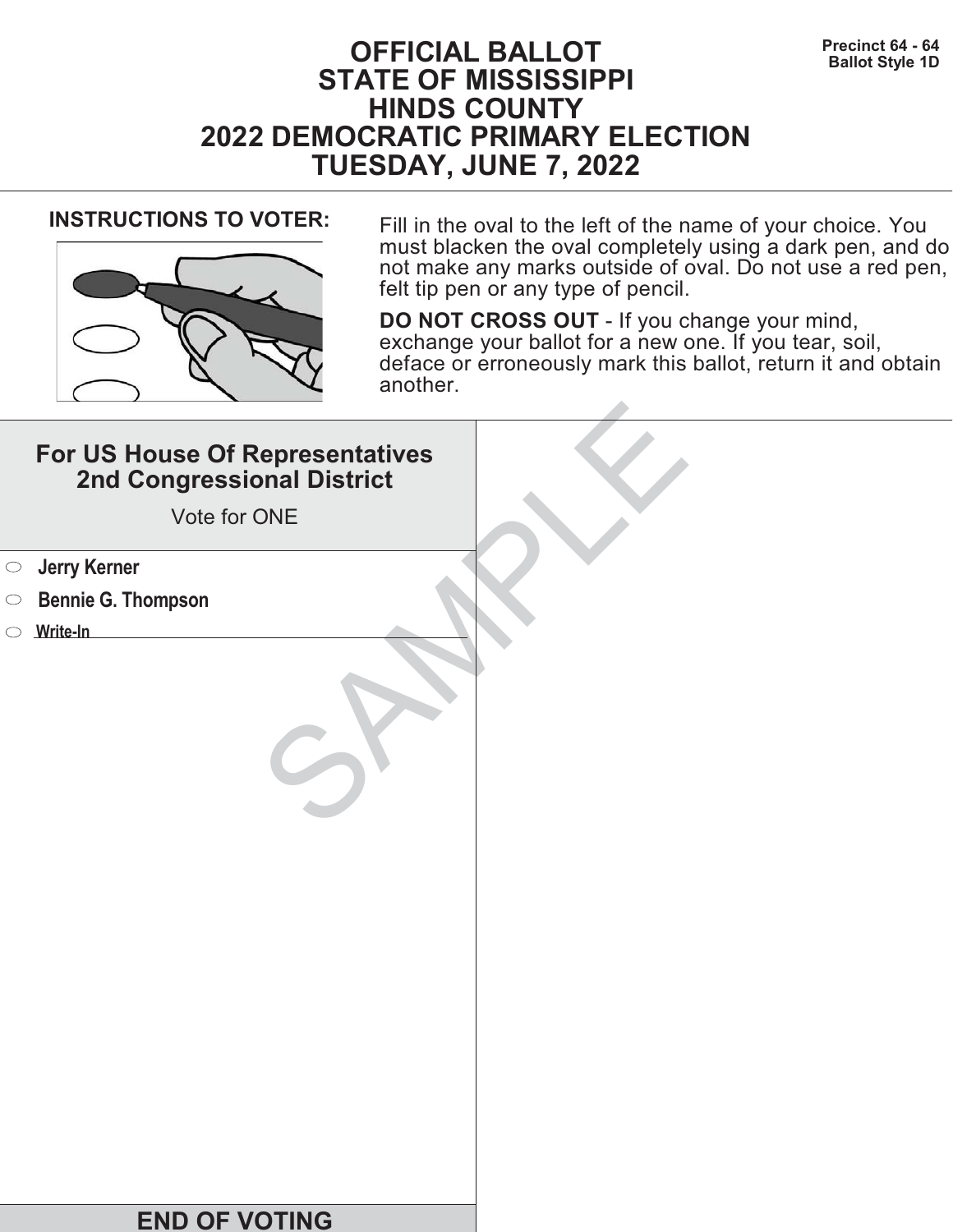# **Precinct 68 - 68**<br>Ballot Style 1D **STATE OF MISSISSIPPI HINDS COUNTY 2022 DEMOCRATIC PRIMARY ELECTION TUESDAY, JUNE 7, 2022**



**INSTRUCTIONS TO VOTER:** Fill in the oval to the left of the name of your choice. You must blacken the oval completely using a dark pen, and do not make any marks outside of oval. Do not use a red pen, felt tip pen or any type of pencil.

| For US House Of Representatives<br>2nd Congressional District<br>Vote for ONE |  |
|-------------------------------------------------------------------------------|--|
| <b>Jerry Kerner</b><br>$\bigcirc$                                             |  |
| <b>Bennie G. Thompson</b><br>$\circ$                                          |  |
| Write-In                                                                      |  |
|                                                                               |  |
| <b>END OF VOTING</b>                                                          |  |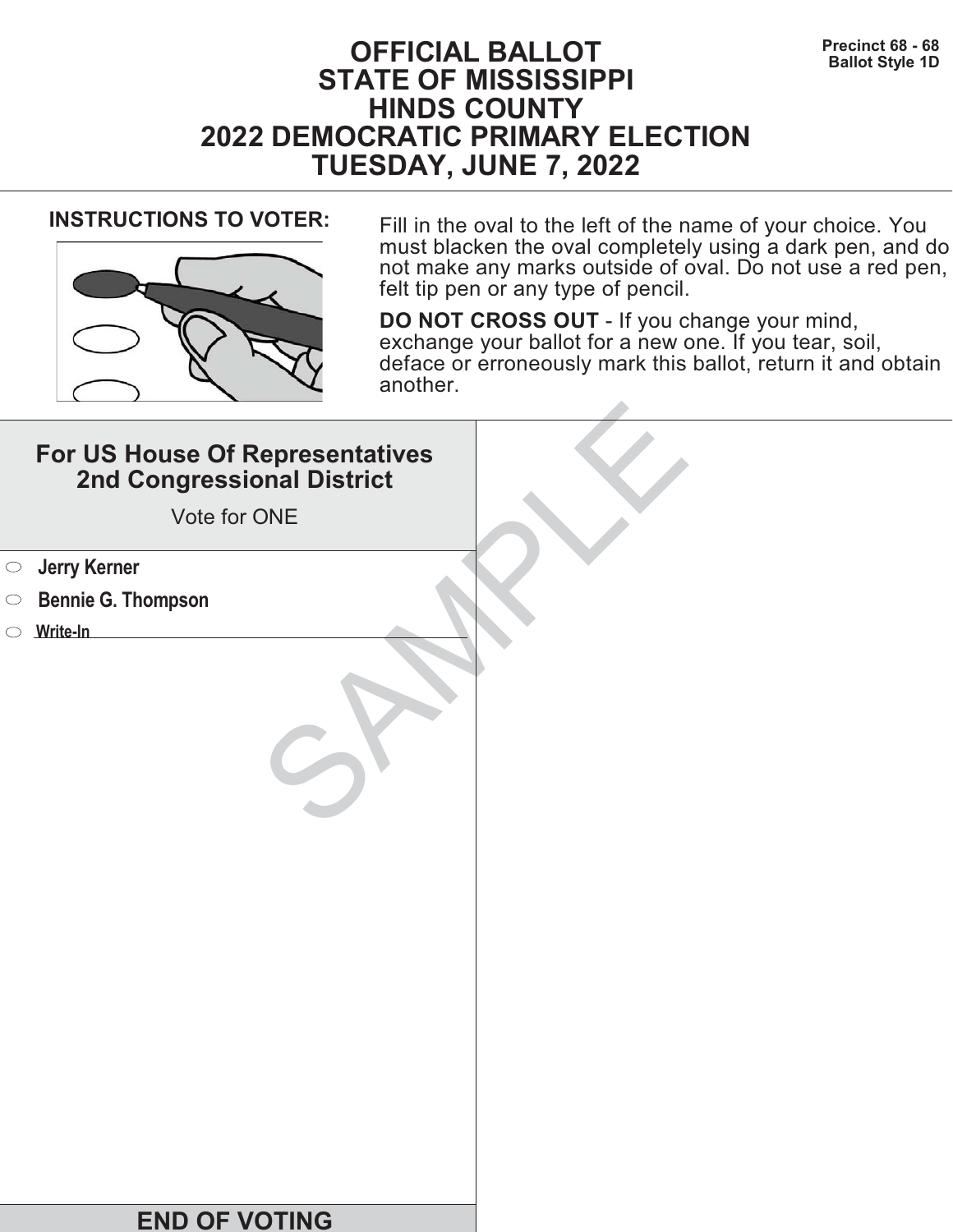# **Precinct 69 - 69**<br>Ballot Style 1D **STATE OF MISSISSIPPI HINDS COUNTY 2022 DEMOCRATIC PRIMARY ELECTION TUESDAY, JUNE 7, 2022**



**INSTRUCTIONS TO VOTER:** Fill in the oval to the left of the name of your choice. You must blacken the oval completely using a dark pen, and do not make any marks outside of oval. Do not use a red pen, felt tip pen or any type of pencil.

| For US House Of Representatives<br>2nd Congressional District<br>Vote for ONE |  |
|-------------------------------------------------------------------------------|--|
| <b>Starf</b> Serner                                                           |  |
| <b>Bennie G. Thompson</b><br>$\bigcirc$                                       |  |
| Write-In                                                                      |  |
|                                                                               |  |
| <b>END OF VOTING</b>                                                          |  |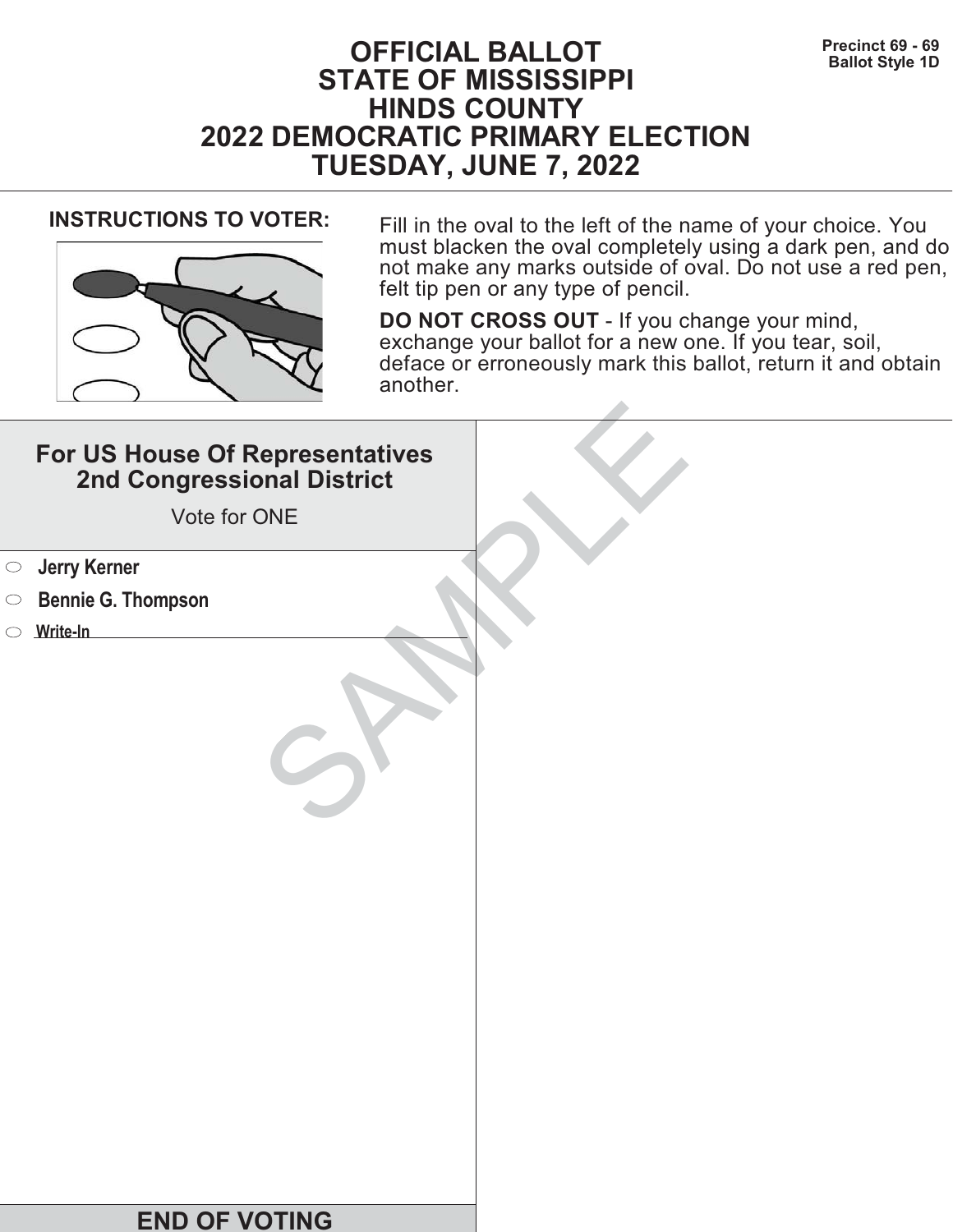# **Precinct 70 - 70**<br>Ballot Style 1D **STATE OF MISSISSIPPI HINDS COUNTY 2022 DEMOCRATIC PRIMARY ELECTION TUESDAY, JUNE 7, 2022**



**INSTRUCTIONS TO VOTER:** Fill in the oval to the left of the name of your choice. You must blacken the oval completely using a dark pen, and do not make any marks outside of oval. Do not use a red pen, felt tip pen or any type of pencil.

| For US House Of Representatives<br>2nd Congressional District<br>Vote for ONE |  |
|-------------------------------------------------------------------------------|--|
| <b>Jerry Kerner</b><br>$\bigcirc$                                             |  |
| <b>Bennie G. Thompson</b><br>$\circ$                                          |  |
| $\circ$ Write-In                                                              |  |
|                                                                               |  |
| <b>END OF VOTING</b>                                                          |  |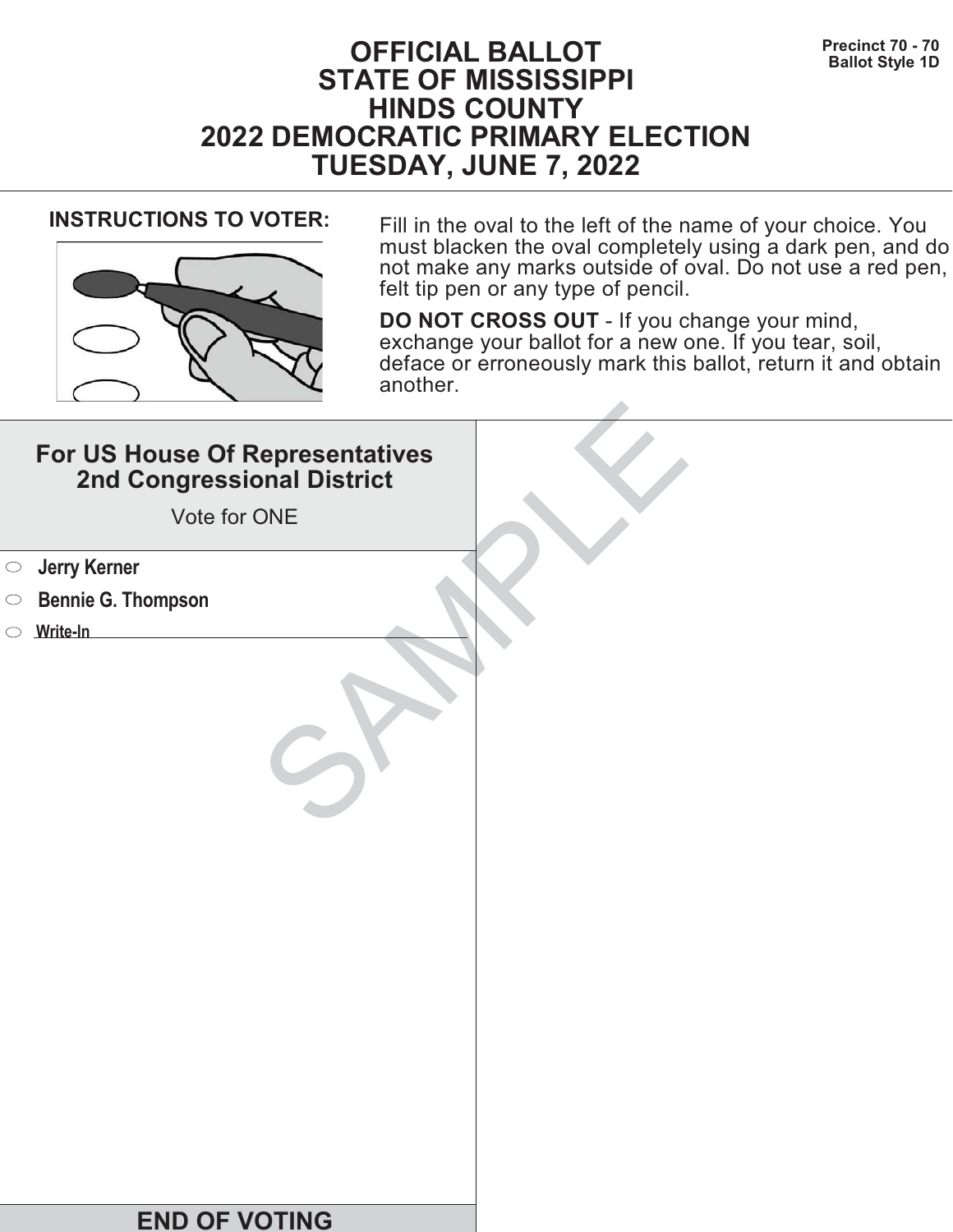# **Precinct 71 - 71 Precinct 71 - 71 Ballot Style 1D STATE OF MISSISSIPPI HINDS COUNTY 2022 DEMOCRATIC PRIMARY ELECTION TUESDAY, JUNE 7, 2022**



**INSTRUCTIONS TO VOTER:** Fill in the oval to the left of the name of your choice. You must blacken the oval completely using a dark pen, and do not make any marks outside of oval. Do not use a red pen, felt tip pen or any type of pencil.

| For US House Of Representatives<br>2nd Congressional District<br>Vote for ONE |  |
|-------------------------------------------------------------------------------|--|
| <b>Jerry Kerner</b><br>$\bigcirc$                                             |  |
| <b>Bennie G. Thompson</b><br>$\circ$                                          |  |
| $\circ$ Write-In                                                              |  |
|                                                                               |  |
| <b>END OF VOTING</b>                                                          |  |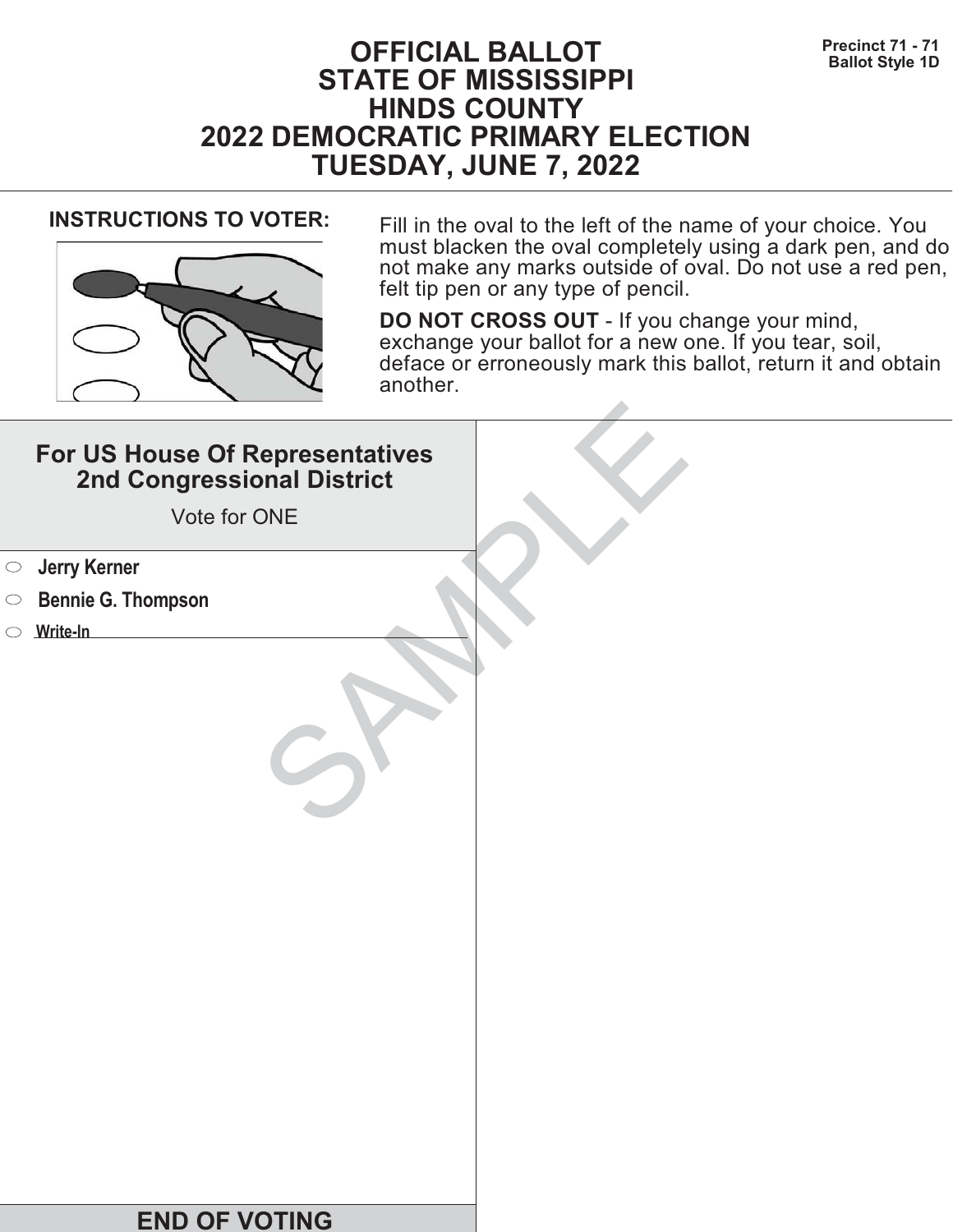# **Precinct 72 - 72**<br>Ballot Style 1D **STATE OF MISSISSIPPI HINDS COUNTY 2022 DEMOCRATIC PRIMARY ELECTION TUESDAY, JUNE 7, 2022**



**INSTRUCTIONS TO VOTER:** Fill in the oval to the left of the name of your choice. You must blacken the oval completely using a dark pen, and do not make any marks outside of oval. Do not use a red pen, felt tip pen or any type of pencil.

| For US House Of Representatives<br>2nd Congressional District<br>Vote for ONE |  |
|-------------------------------------------------------------------------------|--|
| <b>Jerry Kerner</b><br>$\bigcirc$                                             |  |
| <b>Bennie G. Thompson</b><br>$\circ$                                          |  |
| $\circ$ Write-In                                                              |  |
|                                                                               |  |
| <b>END OF VOTING</b>                                                          |  |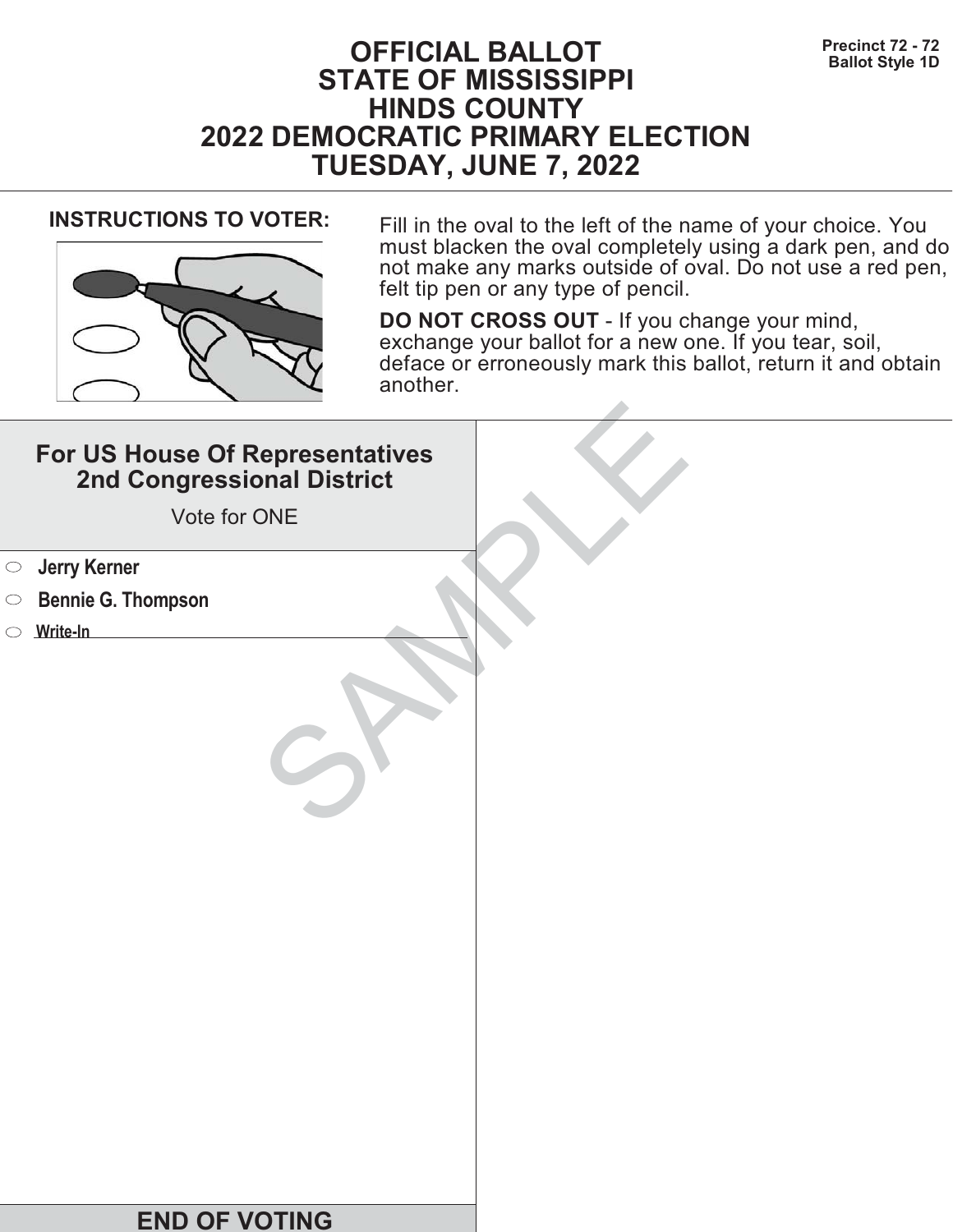# **Precinct 73 - 73**<br>Ballot Style 1D **STATE OF MISSISSIPPI HINDS COUNTY 2022 DEMOCRATIC PRIMARY ELECTION TUESDAY, JUNE 7, 2022**



**INSTRUCTIONS TO VOTER:** Fill in the oval to the left of the name of your choice. You must blacken the oval completely using a dark pen, and do not make any marks outside of oval. Do not use a red pen, felt tip pen or any type of pencil.

| For US House Of Representatives<br>2nd Congressional District<br>Vote for ONE |  |
|-------------------------------------------------------------------------------|--|
| <b>Starf</b> Serner                                                           |  |
| <b>Bennie G. Thompson</b><br>$\bigcirc$                                       |  |
| Write-In                                                                      |  |
|                                                                               |  |
| <b>END OF VOTING</b>                                                          |  |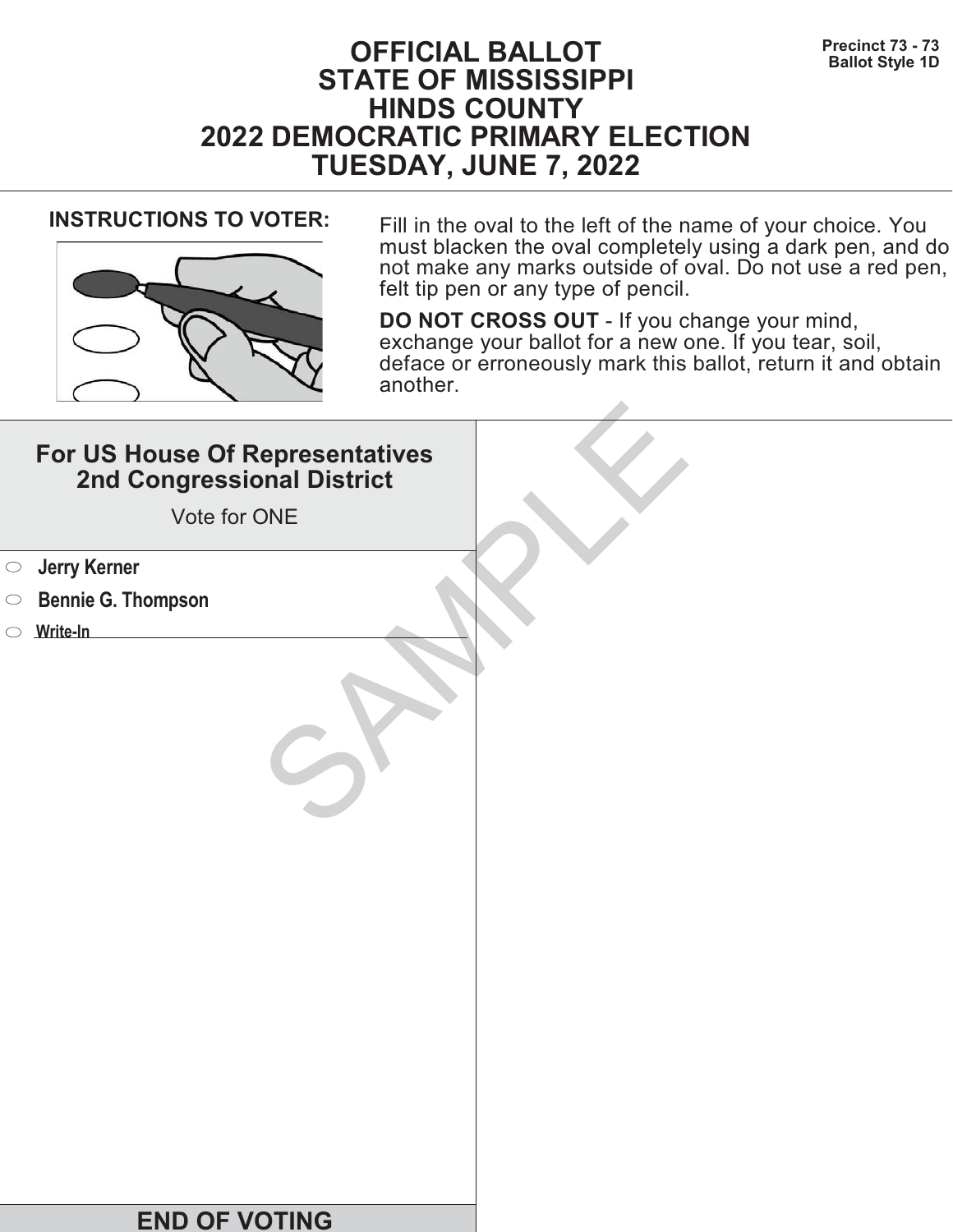# **Precinct 74 - 74 Precinct 74 - 74 Ballot Style 1D STATE OF MISSISSIPPI HINDS COUNTY 2022 DEMOCRATIC PRIMARY ELECTION TUESDAY, JUNE 7, 2022**



**INSTRUCTIONS TO VOTER:** Fill in the oval to the left of the name of your choice. You must blacken the oval completely using a dark pen, and do not make any marks outside of oval. Do not use a red pen, felt tip pen or any type of pencil.

| For US House Of Representatives<br>2nd Congressional District<br>Vote for ONE |  |
|-------------------------------------------------------------------------------|--|
| <b>Jerry Kerner</b><br>$\bigcirc$                                             |  |
| <b>Bennie G. Thompson</b><br>$\circ$                                          |  |
| $\circ$ Write-In                                                              |  |
|                                                                               |  |
| <b>END OF VOTING</b>                                                          |  |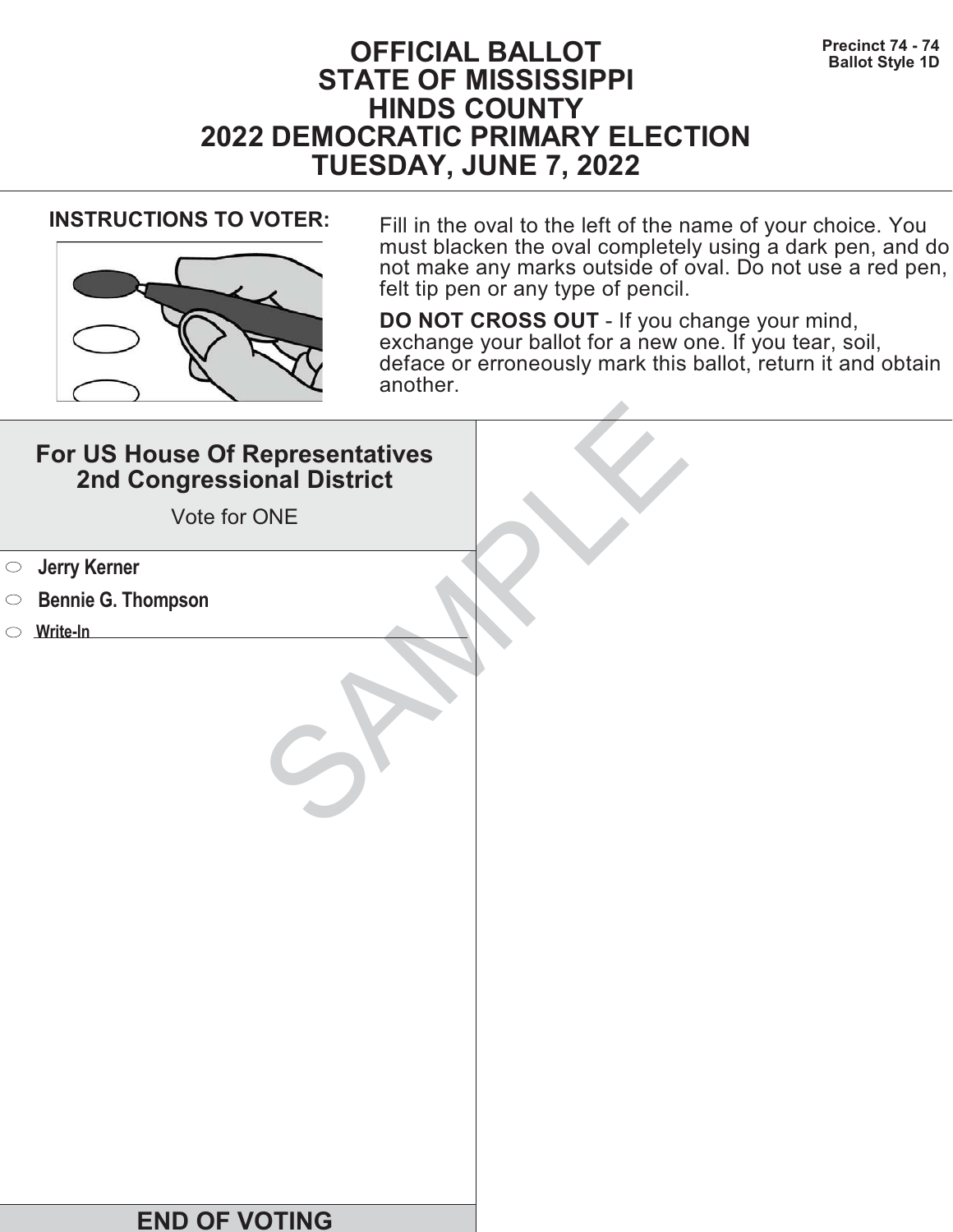# **Precinct 76 - 76 Precinct 76 - 76 Ballot Style 1D STATE OF MISSISSIPPI HINDS COUNTY 2022 DEMOCRATIC PRIMARY ELECTION TUESDAY, JUNE 7, 2022**



**INSTRUCTIONS TO VOTER:** Fill in the oval to the left of the name of your choice. You must blacken the oval completely using a dark pen, and do not make any marks outside of oval. Do not use a red pen, felt tip pen or any type of pencil.

| For US House Of Representatives<br>2nd Congressional District<br>Vote for ONE |  |
|-------------------------------------------------------------------------------|--|
| <b>Jerry Kerner</b><br>$\bigcirc$                                             |  |
| <b>Bennie G. Thompson</b><br>$\circ$                                          |  |
| $\circ$ Write-In                                                              |  |
|                                                                               |  |
| <b>END OF VOTING</b>                                                          |  |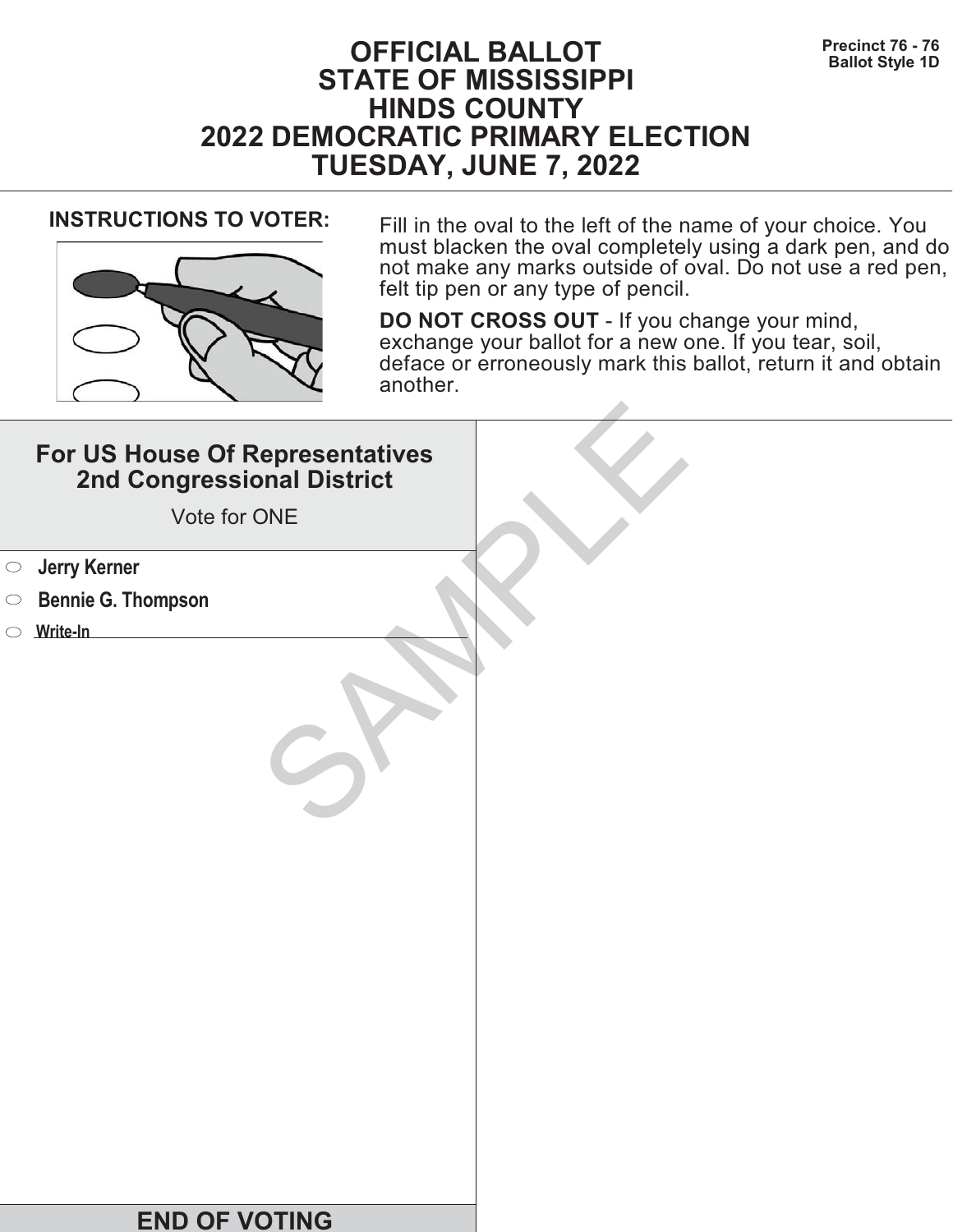# **Precinct 77 - 77**<br>Ballot Style 1D **STATE OF MISSISSIPPI HINDS COUNTY 2022 DEMOCRATIC PRIMARY ELECTION TUESDAY, JUNE 7, 2022**



**INSTRUCTIONS TO VOTER:** Fill in the oval to the left of the name of your choice. You must blacken the oval completely using a dark pen, and do not make any marks outside of oval. Do not use a red pen, felt tip pen or any type of pencil.

| For US House Of Representatives<br>2nd Congressional District<br>Vote for ONE |  |
|-------------------------------------------------------------------------------|--|
| <b>Jerry Kerner</b><br>$\bigcirc$                                             |  |
| <b>Bennie G. Thompson</b><br>$\circ$                                          |  |
| Write-In                                                                      |  |
|                                                                               |  |
| <b>END OF VOTING</b>                                                          |  |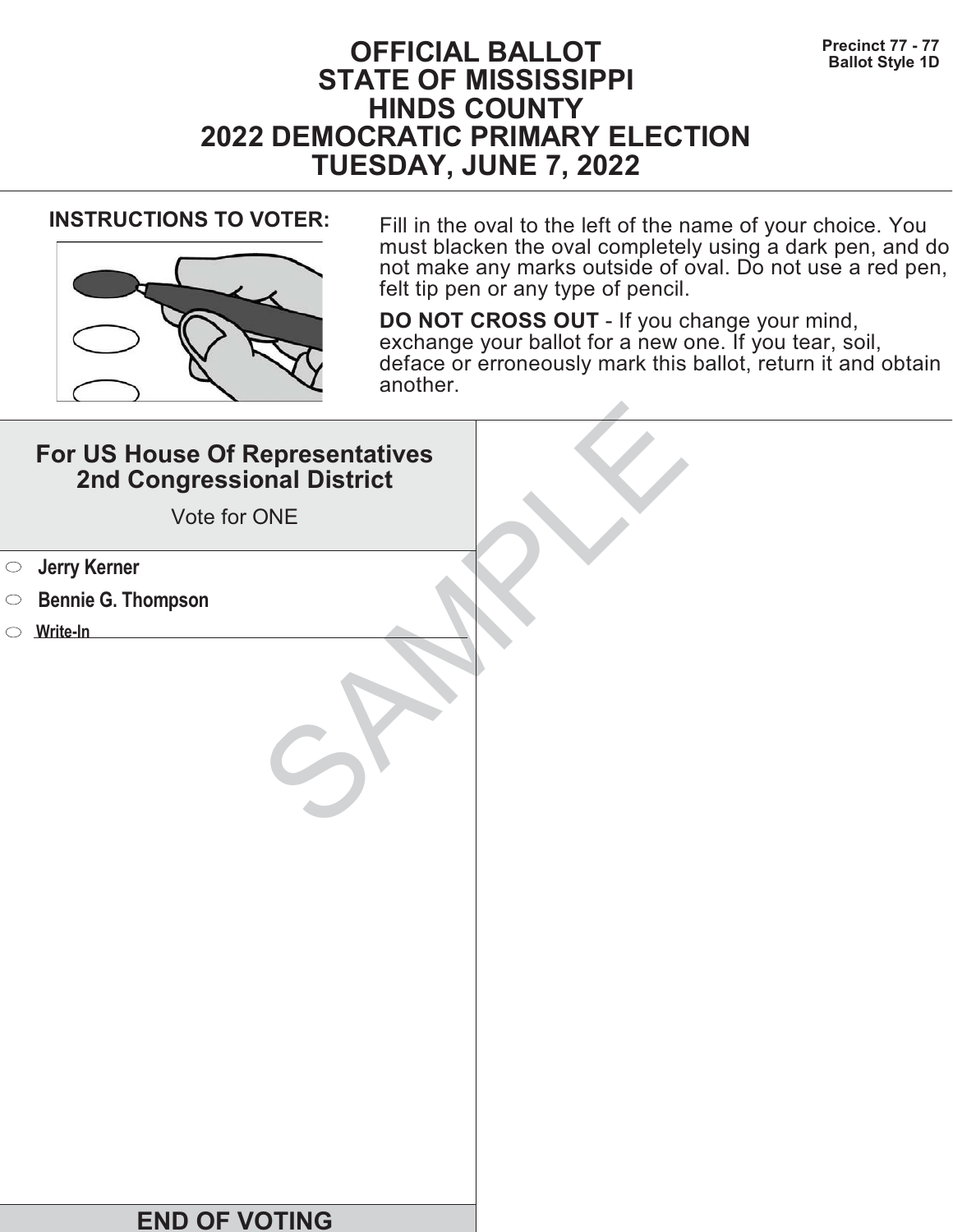# **Precinct 79 - 79**<br>Ballot Style 1D **STATE OF MISSISSIPPI HINDS COUNTY 2022 DEMOCRATIC PRIMARY ELECTION TUESDAY, JUNE 7, 2022**



**INSTRUCTIONS TO VOTER:** Fill in the oval to the left of the name of your choice. You must blacken the oval completely using a dark pen, and do not make any marks outside of oval. Do not use a red pen, felt tip pen or any type of pencil.

| For US House Of Representatives<br>2nd Congressional District<br>Vote for ONE |  |
|-------------------------------------------------------------------------------|--|
| <b>Starf</b> Serner                                                           |  |
| <b>Bennie G. Thompson</b><br>$\bigcirc$                                       |  |
| Write-In                                                                      |  |
|                                                                               |  |
| <b>END OF VOTING</b>                                                          |  |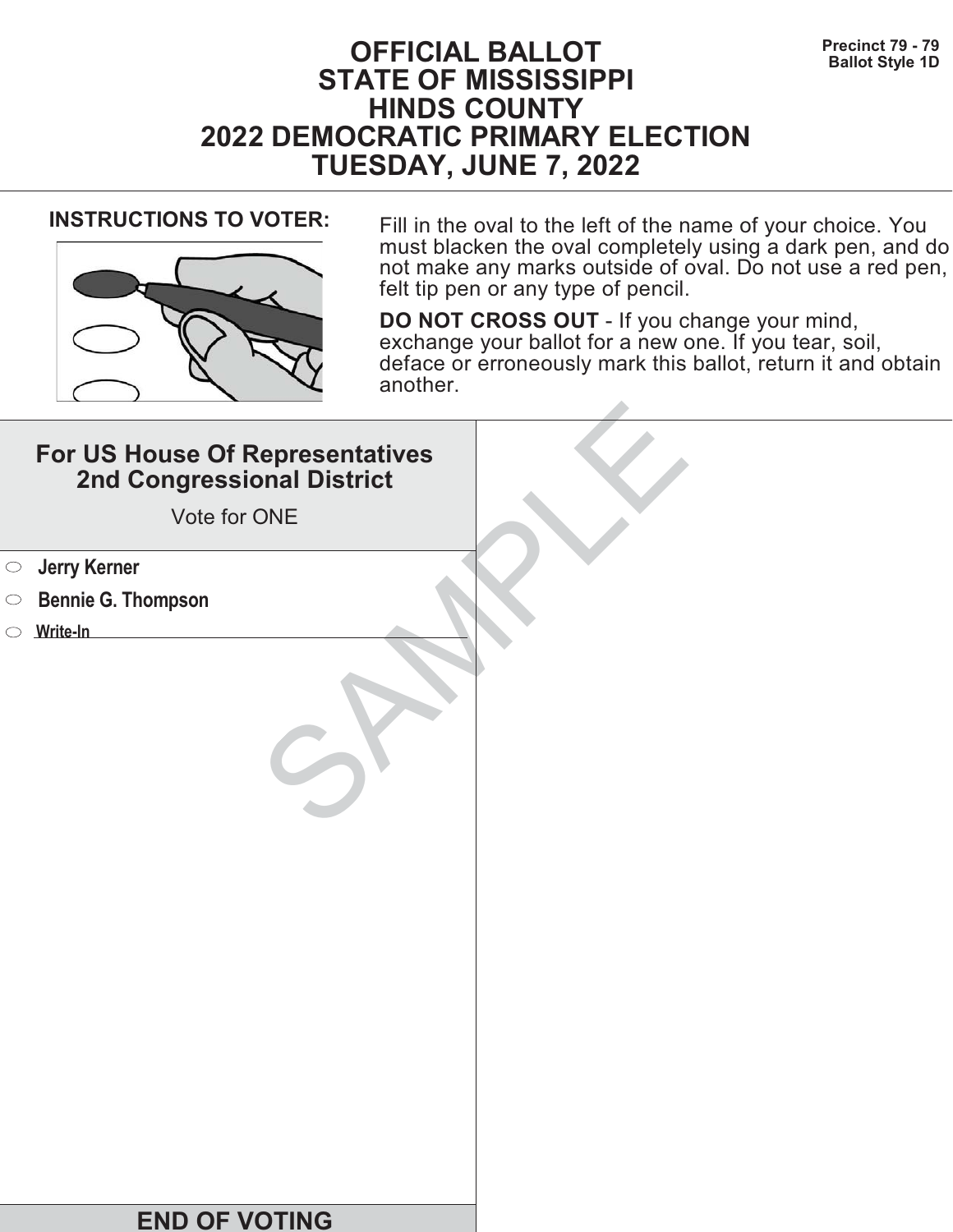# **Precinct 80 - 80**<br>Ballot Style 1D **STATE OF MISSISSIPPI HINDS COUNTY 2022 DEMOCRATIC PRIMARY ELECTION TUESDAY, JUNE 7, 2022**



**INSTRUCTIONS TO VOTER:** Fill in the oval to the left of the name of your choice. You must blacken the oval completely using a dark pen, and do not make any marks outside of oval. Do not use a red pen, felt tip pen or any type of pencil.

| For US House Of Representatives<br>2nd Congressional District<br>Vote for ONE |  |
|-------------------------------------------------------------------------------|--|
| <b>Starf</b> Serner                                                           |  |
| <b>Bennie G. Thompson</b><br>$\bigcirc$                                       |  |
| Write-In                                                                      |  |
|                                                                               |  |
| <b>END OF VOTING</b>                                                          |  |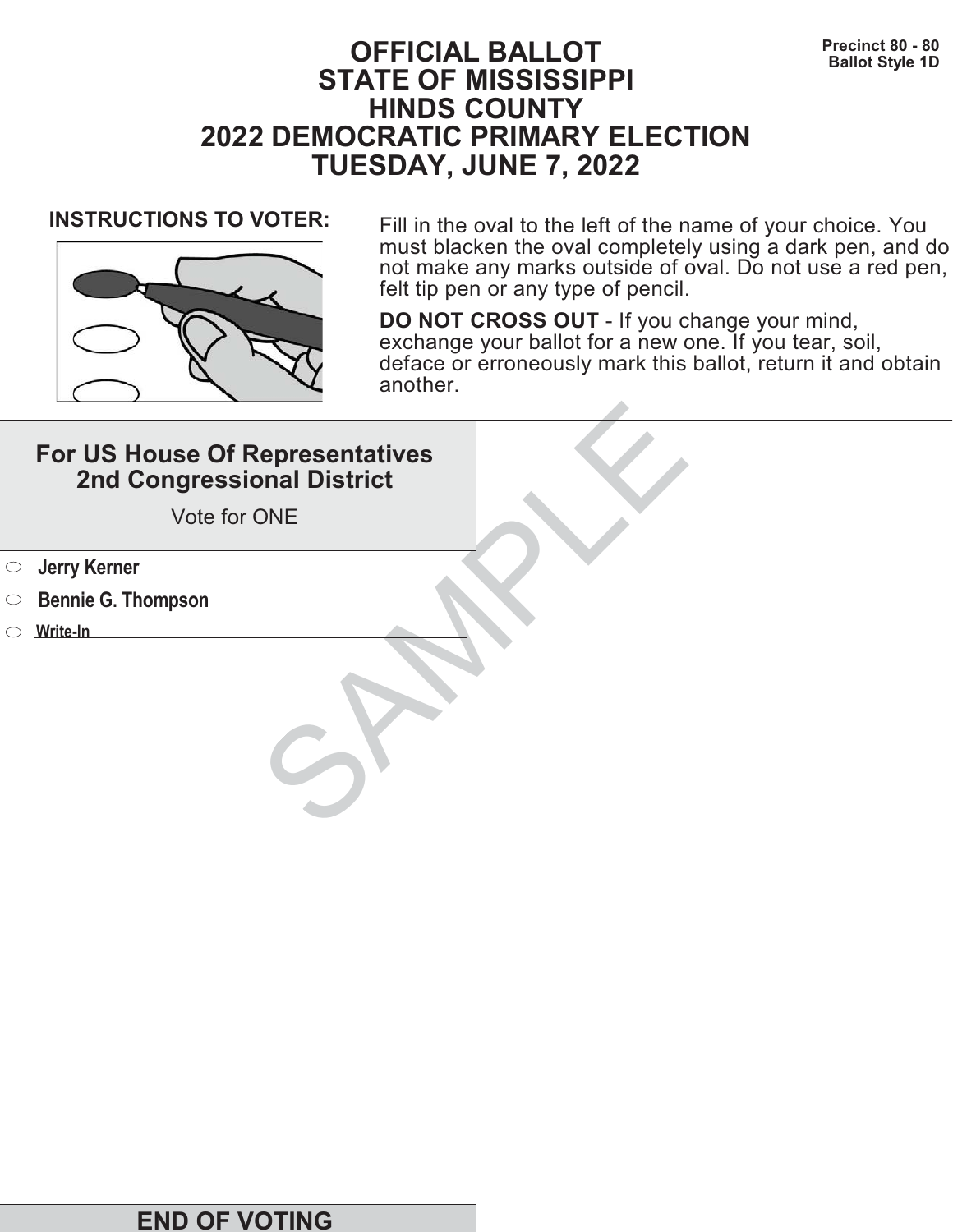# **Precinct 81 - 81 Precinct 81 - 81 Ballot Style 1D STATE OF MISSISSIPPI HINDS COUNTY 2022 DEMOCRATIC PRIMARY ELECTION TUESDAY, JUNE 7, 2022**



**INSTRUCTIONS TO VOTER:** Fill in the oval to the left of the name of your choice. You must blacken the oval completely using a dark pen, and do not make any marks outside of oval. Do not use a red pen, felt tip pen or any type of pencil.

| For US House Of Representatives<br>2nd Congressional District<br>Vote for ONE |  |
|-------------------------------------------------------------------------------|--|
| <b>Starf</b> Serner                                                           |  |
| <b>Bennie G. Thompson</b><br>$\bigcirc$                                       |  |
| Write-In                                                                      |  |
|                                                                               |  |
| <b>END OF VOTING</b>                                                          |  |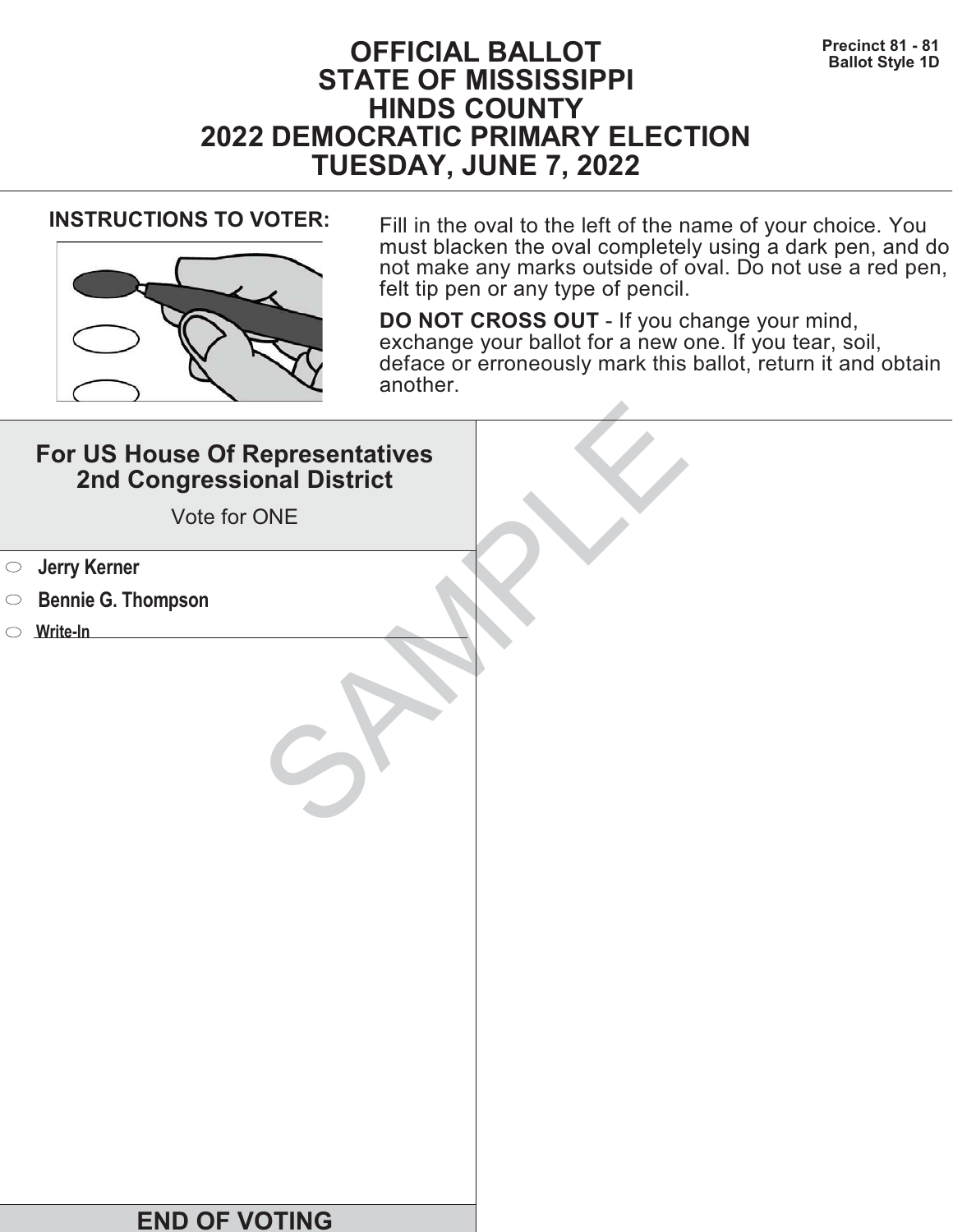# **Precinct 82 - 82**<br>Ballot Style 1D **STATE OF MISSISSIPPI HINDS COUNTY 2022 DEMOCRATIC PRIMARY ELECTION TUESDAY, JUNE 7, 2022**



**INSTRUCTIONS TO VOTER:** Fill in the oval to the left of the name of your choice. You must blacken the oval completely using a dark pen, and do not make any marks outside of oval. Do not use a red pen, felt tip pen or any type of pencil.

| For US House Of Representatives<br>2nd Congressional District<br>Vote for ONE |  |
|-------------------------------------------------------------------------------|--|
| <b>Starf</b> Serner                                                           |  |
| <b>Bennie G. Thompson</b><br>$\bigcirc$                                       |  |
| Write-In                                                                      |  |
|                                                                               |  |
| <b>END OF VOTING</b>                                                          |  |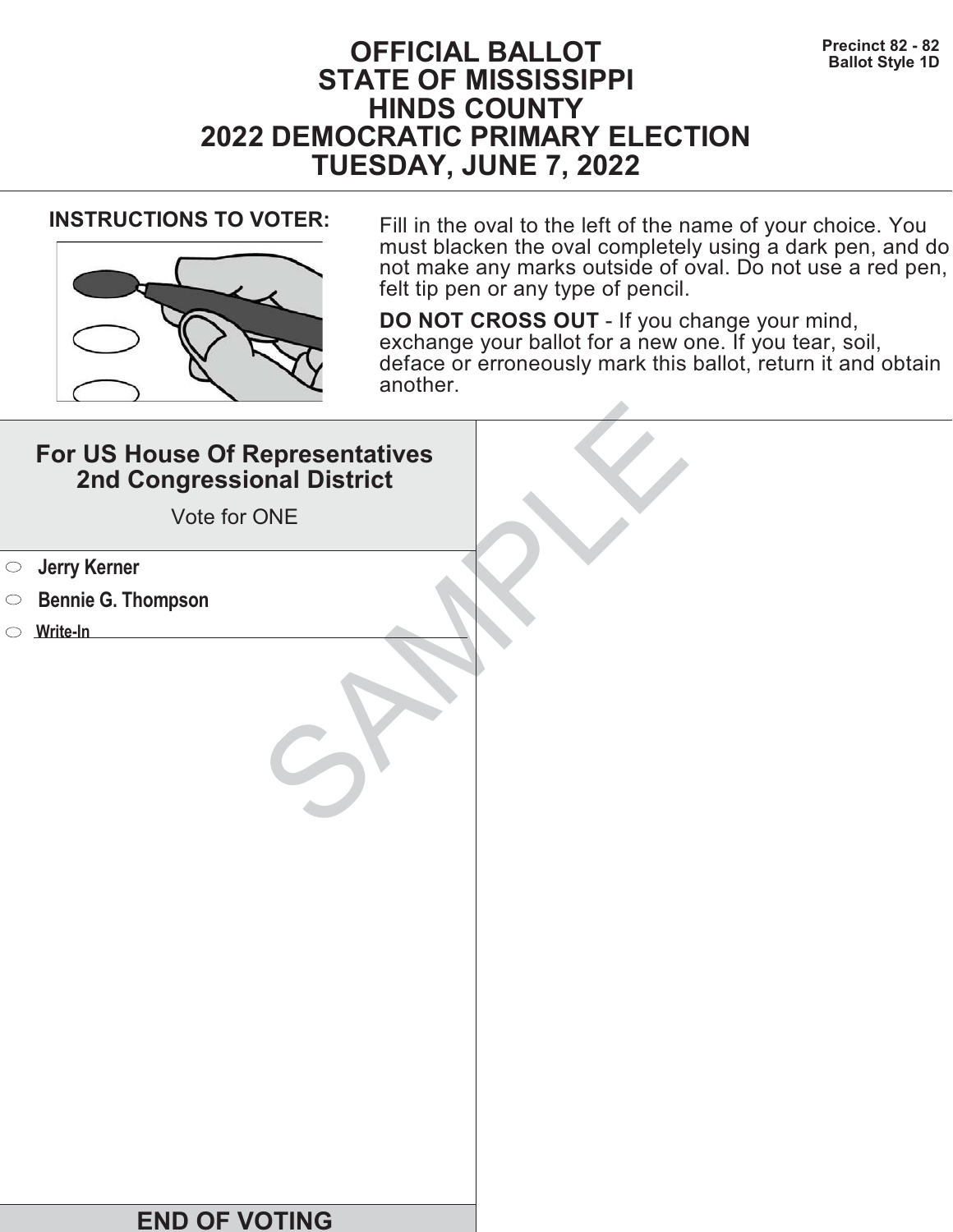# **Precinct 83 - 83**<br>Ballot Style 1D **STATE OF MISSISSIPPI HINDS COUNTY 2022 DEMOCRATIC PRIMARY ELECTION TUESDAY, JUNE 7, 2022**



**INSTRUCTIONS TO VOTER:** Fill in the oval to the left of the name of your choice. You must blacken the oval completely using a dark pen, and do not make any marks outside of oval. Do not use a red pen, felt tip pen or any type of pencil.

| For US House Of Representatives<br>2nd Congressional District<br>Vote for ONE |  |
|-------------------------------------------------------------------------------|--|
| <b>Starf</b> Serner                                                           |  |
| <b>Bennie G. Thompson</b><br>$\bigcirc$                                       |  |
| Write-In                                                                      |  |
|                                                                               |  |
| <b>END OF VOTING</b>                                                          |  |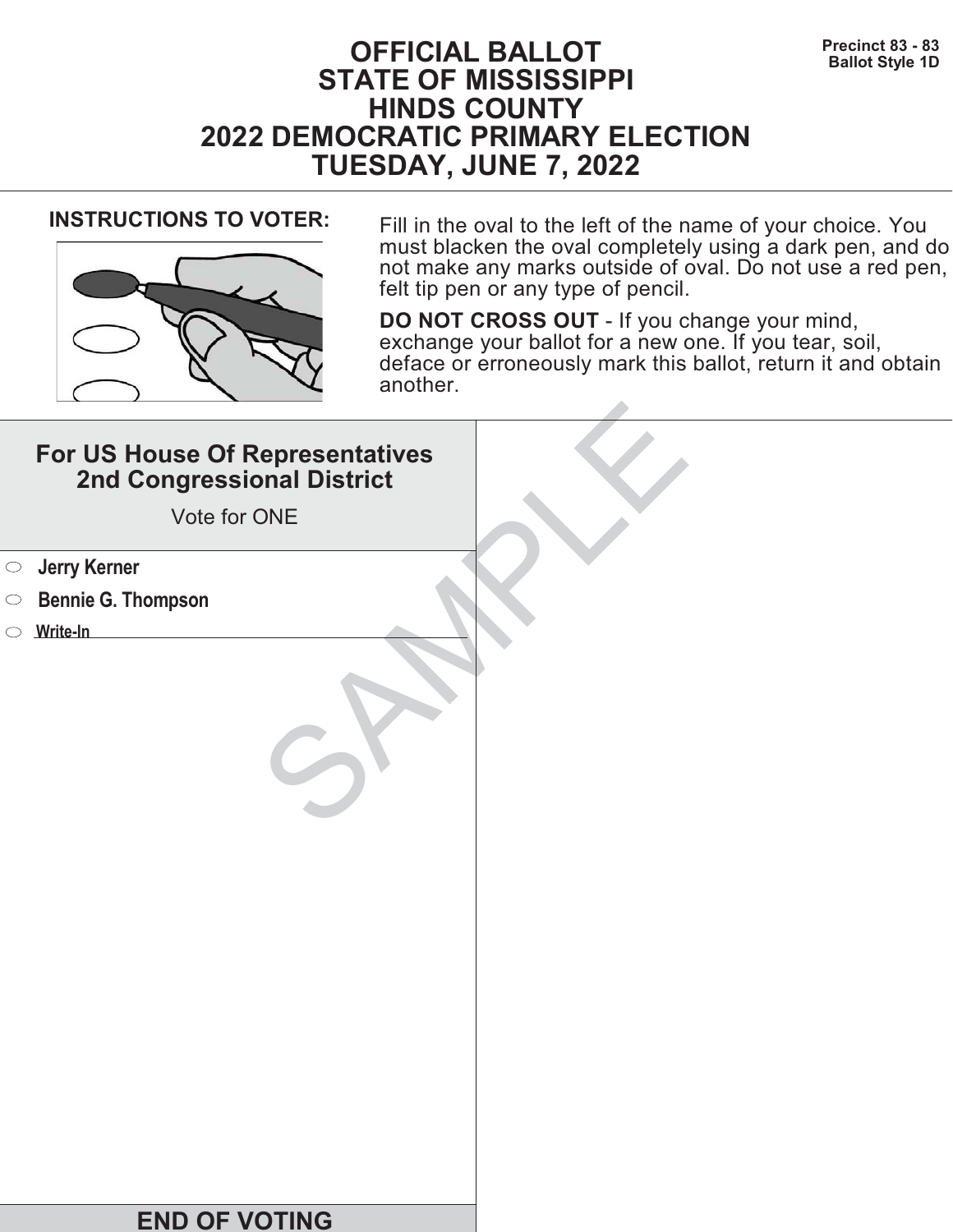# **Precinct 84 - 84 Precinct 84 - 84 Ballot Style 1D STATE OF MISSISSIPPI HINDS COUNTY 2022 DEMOCRATIC PRIMARY ELECTION TUESDAY, JUNE 7, 2022**



**INSTRUCTIONS TO VOTER:** Fill in the oval to the left of the name of your choice. You must blacken the oval completely using a dark pen, and do not make any marks outside of oval. Do not use a red pen, felt tip pen or any type of pencil.

| For US House Of Representatives<br>2nd Congressional District<br>Vote for ONE |  |
|-------------------------------------------------------------------------------|--|
| <b>Jerry Kerner</b><br>$\bigcirc$                                             |  |
| <b>Bennie G. Thompson</b><br>$\circ$                                          |  |
| Write-In                                                                      |  |
|                                                                               |  |
| <b>END OF VOTING</b>                                                          |  |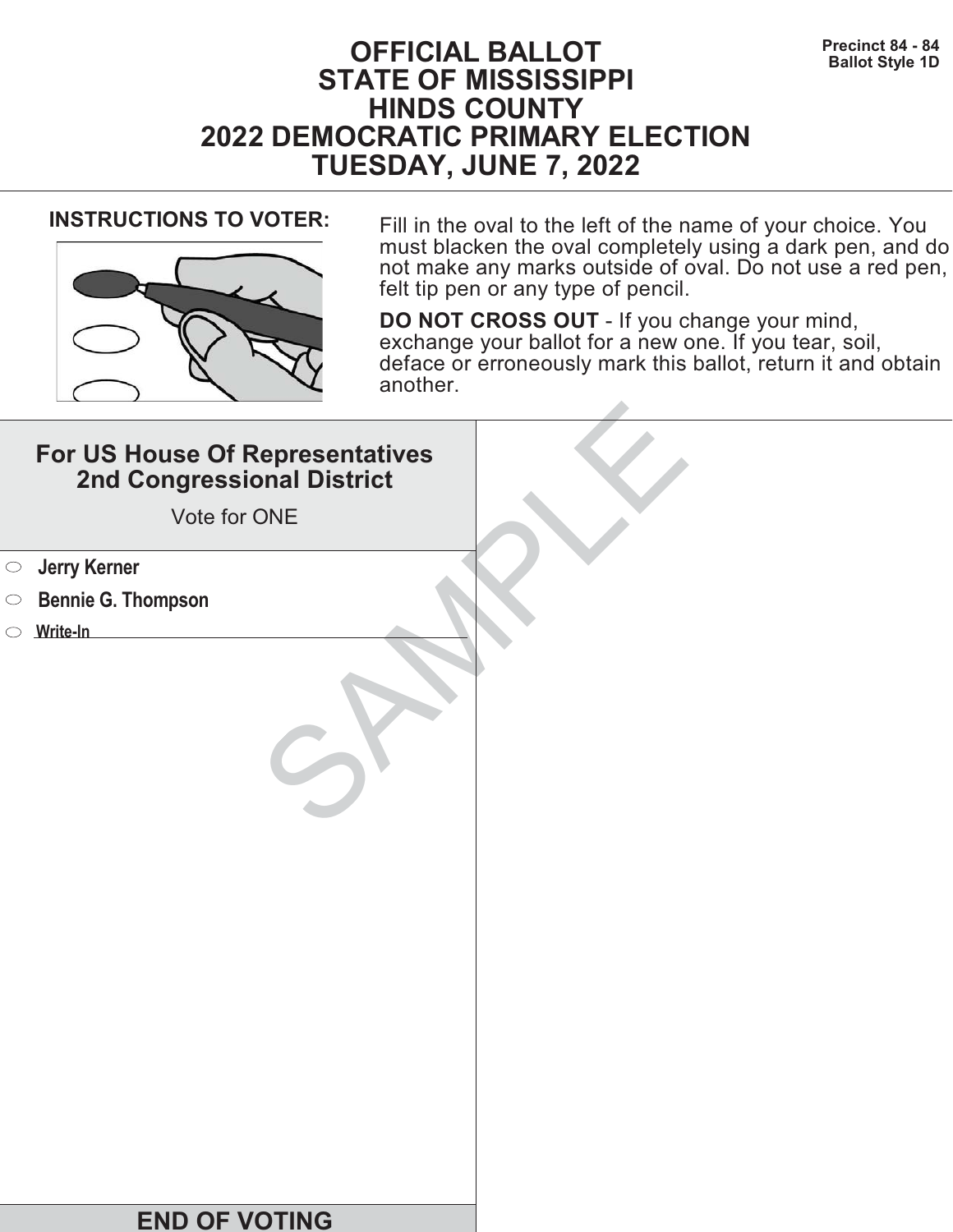# **Precinct 85 - 85**<br>Ballot Style 1D **STATE OF MISSISSIPPI HINDS COUNTY 2022 DEMOCRATIC PRIMARY ELECTION TUESDAY, JUNE 7, 2022**



**INSTRUCTIONS TO VOTER:** Fill in the oval to the left of the name of your choice. You must blacken the oval completely using a dark pen, and do not make any marks outside of oval. Do not use a red pen, felt tip pen or any type of pencil.

|            | For US House Of Representatives<br>2nd Congressional District<br>Vote for ONE |  |
|------------|-------------------------------------------------------------------------------|--|
| $\bigcirc$ | <b>Jerry Kerner</b>                                                           |  |
| $\circ$    | <b>Bennie G. Thompson</b>                                                     |  |
|            | $\circ$ Write-In                                                              |  |
|            |                                                                               |  |
|            | <b>END OF VOTING</b>                                                          |  |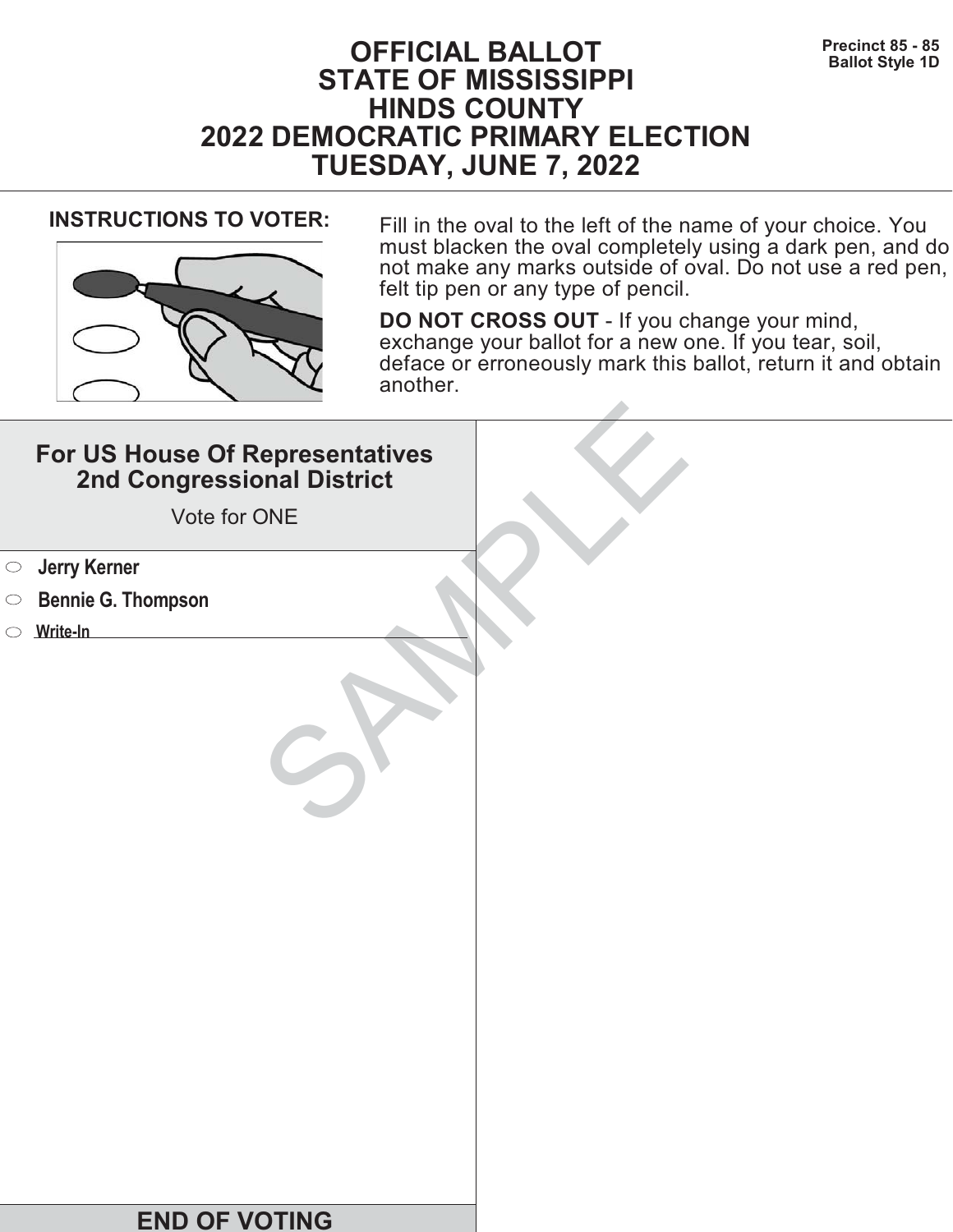# **Precinct 86 - 86 Precinct 86 - 86 Ballot Style 1D STATE OF MISSISSIPPI HINDS COUNTY 2022 DEMOCRATIC PRIMARY ELECTION TUESDAY, JUNE 7, 2022**



**INSTRUCTIONS TO VOTER:** Fill in the oval to the left of the name of your choice. You must blacken the oval completely using a dark pen, and do not make any marks outside of oval. Do not use a red pen, felt tip pen or any type of pencil.

| For US House Of Representatives<br>2nd Congressional District<br>Vote for ONE |  |
|-------------------------------------------------------------------------------|--|
| <b>Jerry Kerner</b><br>$\bigcirc$                                             |  |
| <b>Bennie G. Thompson</b><br>$\circ$                                          |  |
| $\circ$ Write-In                                                              |  |
|                                                                               |  |
| <b>END OF VOTING</b>                                                          |  |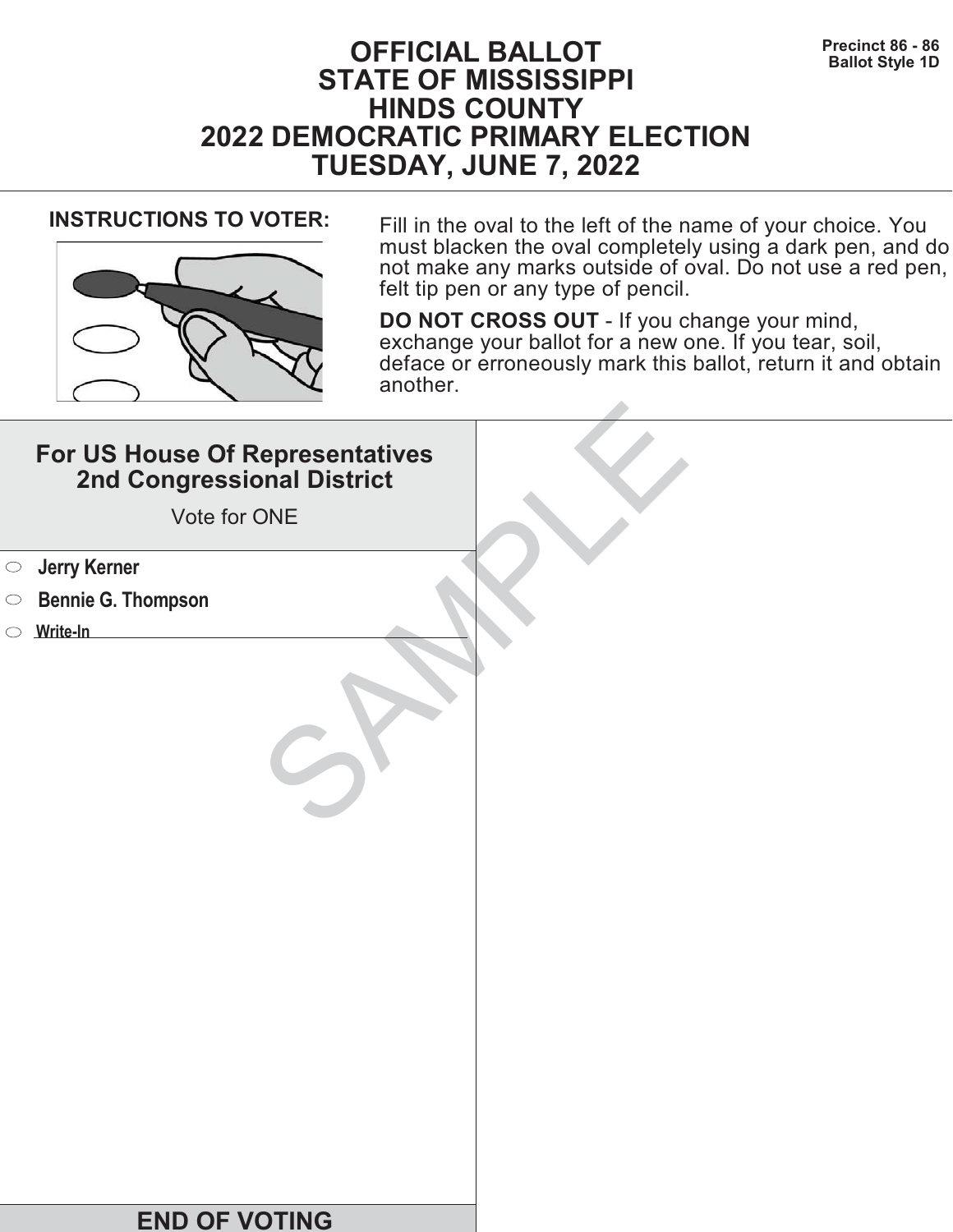# **Precinct 88 - 88**<br>Ballot Style 1D **STATE OF MISSISSIPPI HINDS COUNTY 2022 DEMOCRATIC PRIMARY ELECTION TUESDAY, JUNE 7, 2022**



**INSTRUCTIONS TO VOTER:** Fill in the oval to the left of the name of your choice. You must blacken the oval completely using a dark pen, and do not make any marks outside of oval. Do not use a red pen, felt tip pen or any type of pencil.

| For US House Of Representatives<br>2nd Congressional District<br>Vote for ONE |  |
|-------------------------------------------------------------------------------|--|
| <b>Starf</b> Serner                                                           |  |
| <b>Bennie G. Thompson</b><br>$\bigcirc$                                       |  |
| Write-In                                                                      |  |
|                                                                               |  |
| <b>END OF VOTING</b>                                                          |  |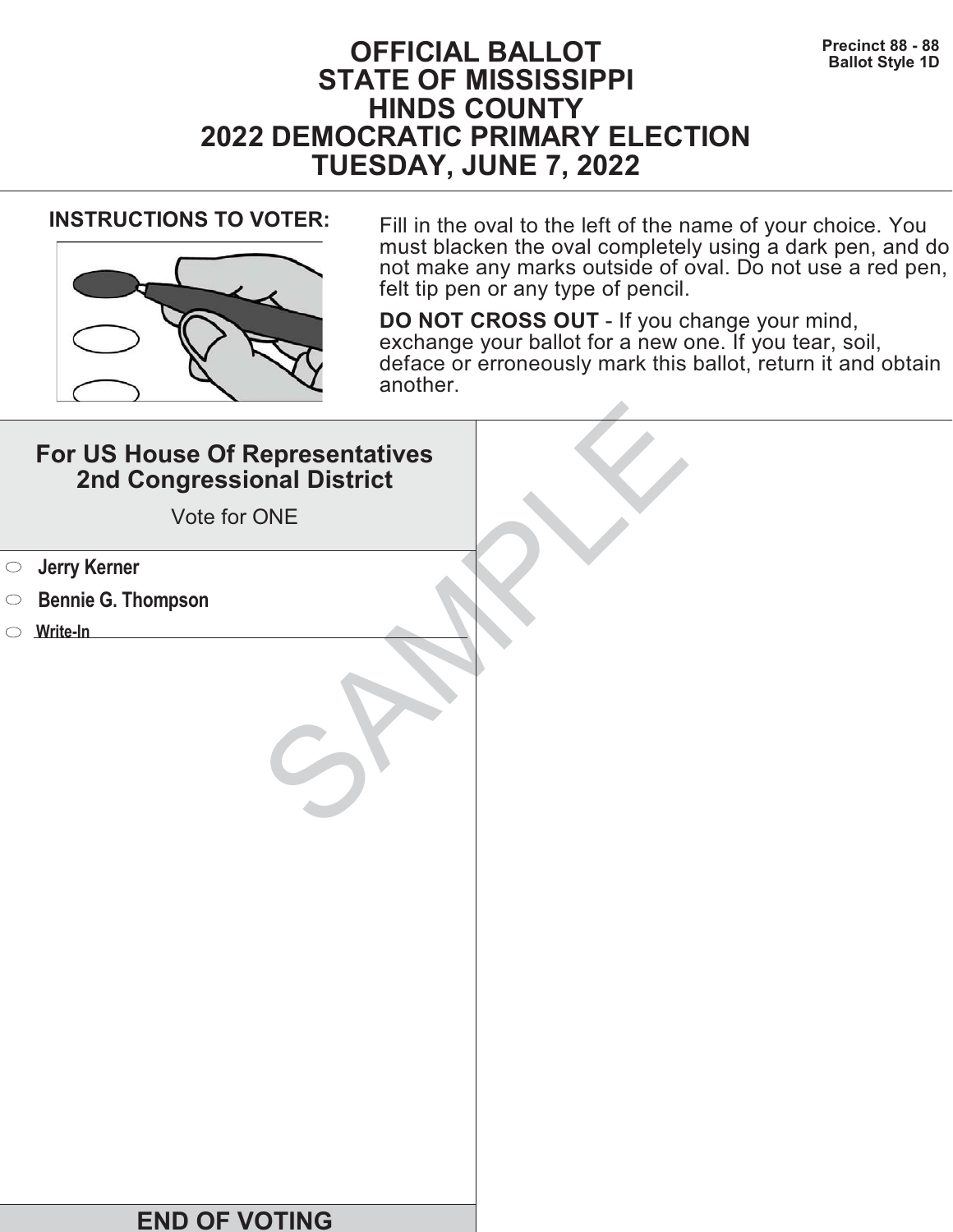# **Precinct 90 - 90**<br>Ballot Style 1D **STATE OF MISSISSIPPI HINDS COUNTY 2022 DEMOCRATIC PRIMARY ELECTION TUESDAY, JUNE 7, 2022**



**INSTRUCTIONS TO VOTER:** Fill in the oval to the left of the name of your choice. You must blacken the oval completely using a dark pen, and do not make any marks outside of oval. Do not use a red pen, felt tip pen or any type of pencil.

| For US House Of Representatives<br>2nd Congressional District<br>Vote for ONE |  |
|-------------------------------------------------------------------------------|--|
| <b>Jerry Kerner</b><br>$\bigcirc$                                             |  |
| <b>Bennie G. Thompson</b><br>$\circ$                                          |  |
| $\circ$ Write-In                                                              |  |
|                                                                               |  |
| <b>END OF VOTING</b>                                                          |  |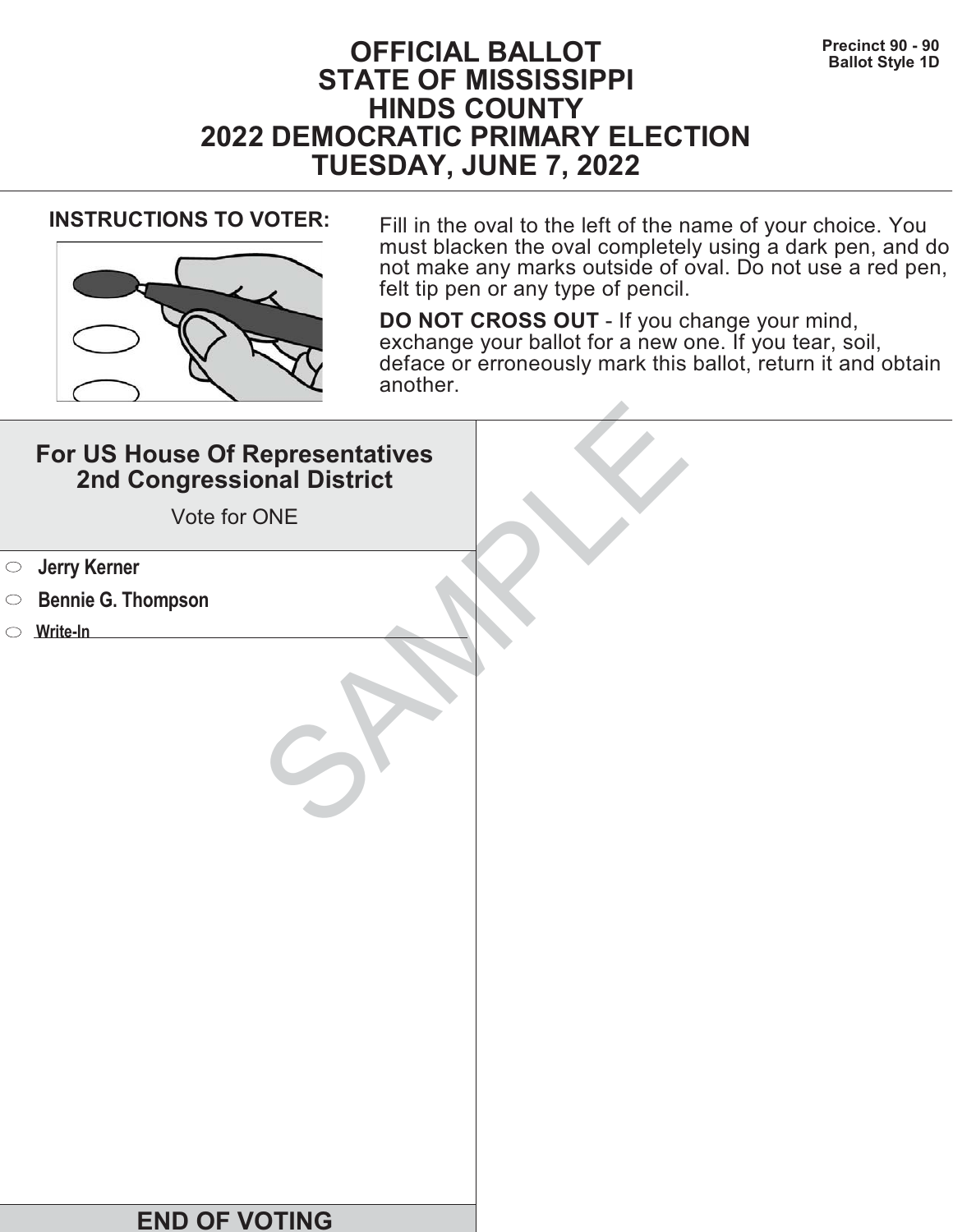# **Precinct 91 - 91**<br>Ballot Style 1D **STATE OF MISSISSIPPI HINDS COUNTY 2022 DEMOCRATIC PRIMARY ELECTION TUESDAY, JUNE 7, 2022**



**INSTRUCTIONS TO VOTER:** Fill in the oval to the left of the name of your choice. You must blacken the oval completely using a dark pen, and do not make any marks outside of oval. Do not use a red pen, felt tip pen or any type of pencil.

| For US House Of Representatives<br>2nd Congressional District<br>Vote for ONE |  |
|-------------------------------------------------------------------------------|--|
| <b>Jerry Kerner</b><br>$\bigcirc$                                             |  |
| <b>Bennie G. Thompson</b><br>$\circ$                                          |  |
| $\circ$ Write-In                                                              |  |
|                                                                               |  |
| <b>END OF VOTING</b>                                                          |  |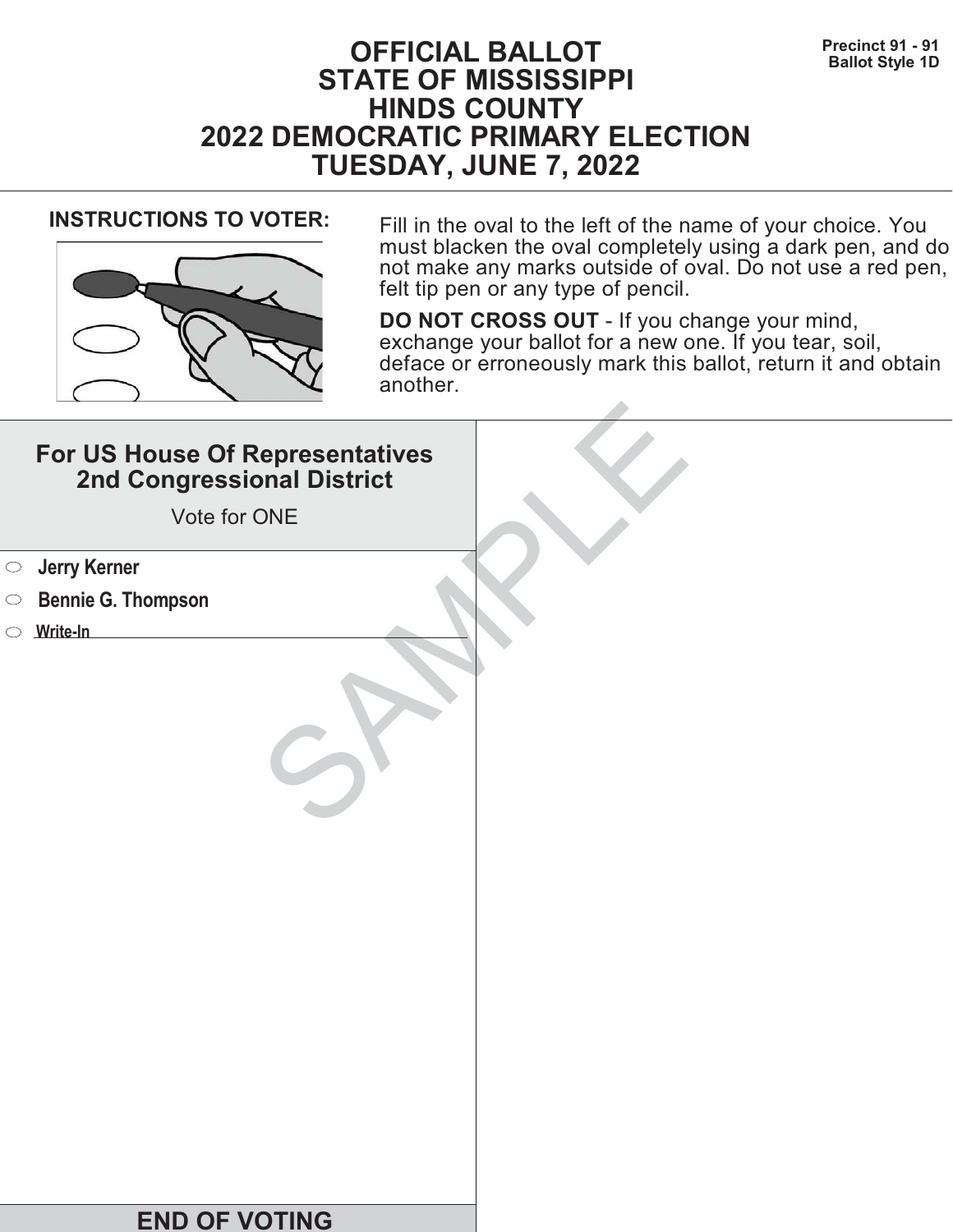# **Precinct 92 - 92**<br>Ballot Style 1D **STATE OF MISSISSIPPI HINDS COUNTY 2022 DEMOCRATIC PRIMARY ELECTION TUESDAY, JUNE 7, 2022**



**INSTRUCTIONS TO VOTER:** Fill in the oval to the left of the name of your choice. You must blacken the oval completely using a dark pen, and do not make any marks outside of oval. Do not use a red pen, felt tip pen or any type of pencil.

|            | For US House Of Representatives<br>2nd Congressional District<br>Vote for ONE |  |
|------------|-------------------------------------------------------------------------------|--|
| $\bigcirc$ | <b>Jerry Kerner</b>                                                           |  |
| $\circ$    | <b>Bennie G. Thompson</b>                                                     |  |
|            | $\circ$ Write-In                                                              |  |
|            |                                                                               |  |
|            | <b>END OF VOTING</b>                                                          |  |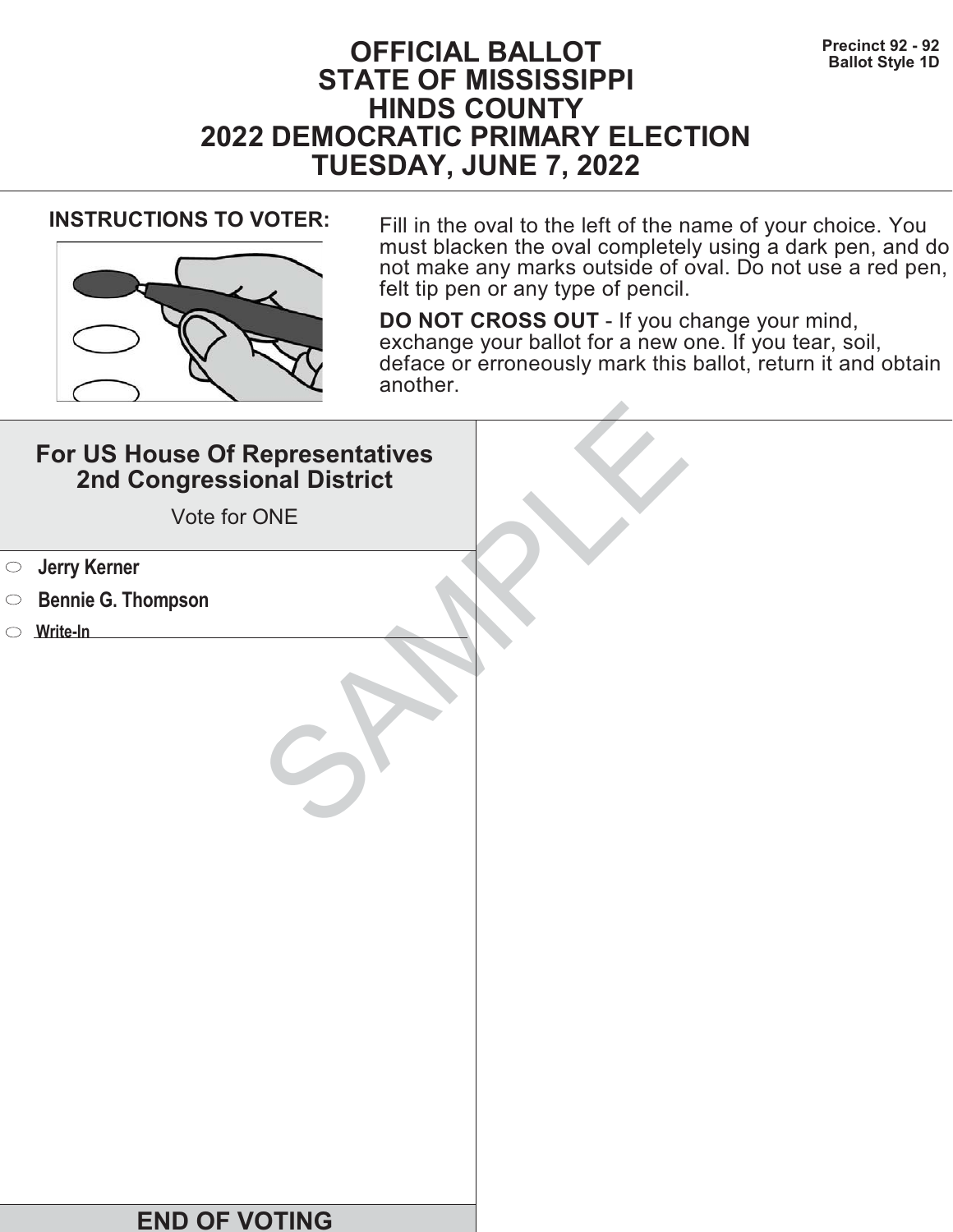# **Precinct 93 - 93**<br>Ballot Style 1D **STATE OF MISSISSIPPI HINDS COUNTY 2022 DEMOCRATIC PRIMARY ELECTION TUESDAY, JUNE 7, 2022**



**INSTRUCTIONS TO VOTER:** Fill in the oval to the left of the name of your choice. You must blacken the oval completely using a dark pen, and do not make any marks outside of oval. Do not use a red pen, felt tip pen or any type of pencil.

| For US House Of Representatives<br>2nd Congressional District<br>Vote for ONE |  |
|-------------------------------------------------------------------------------|--|
| <b>Starf</b> Serner                                                           |  |
| <b>Bennie G. Thompson</b><br>$\bigcirc$                                       |  |
| Write-In                                                                      |  |
|                                                                               |  |
| <b>END OF VOTING</b>                                                          |  |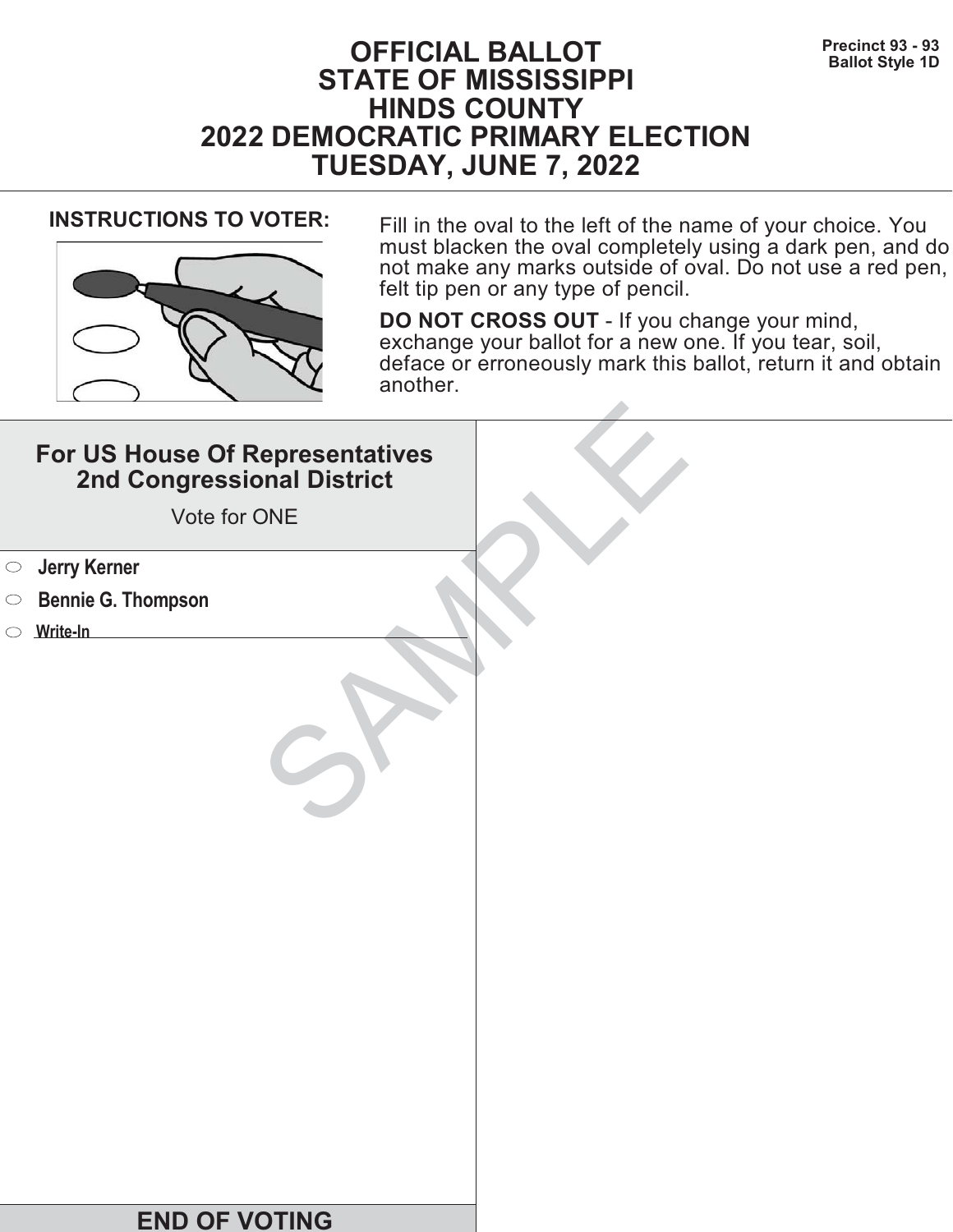# **Precinct 94 - 94**<br>Ballot Style 1D **STATE OF MISSISSIPPI HINDS COUNTY 2022 DEMOCRATIC PRIMARY ELECTION TUESDAY, JUNE 7, 2022**



**INSTRUCTIONS TO VOTER:** Fill in the oval to the left of the name of your choice. You must blacken the oval completely using a dark pen, and do not make any marks outside of oval. Do not use a red pen, felt tip pen or any type of pencil.

| For US House Of Representatives<br>2nd Congressional District<br>Vote for ONE |  |
|-------------------------------------------------------------------------------|--|
| <b>Jerry Kerner</b><br>$\bigcirc$                                             |  |
| <b>Bennie G. Thompson</b><br>$\circ$                                          |  |
| $\circ$ Write-In                                                              |  |
|                                                                               |  |
| <b>END OF VOTING</b>                                                          |  |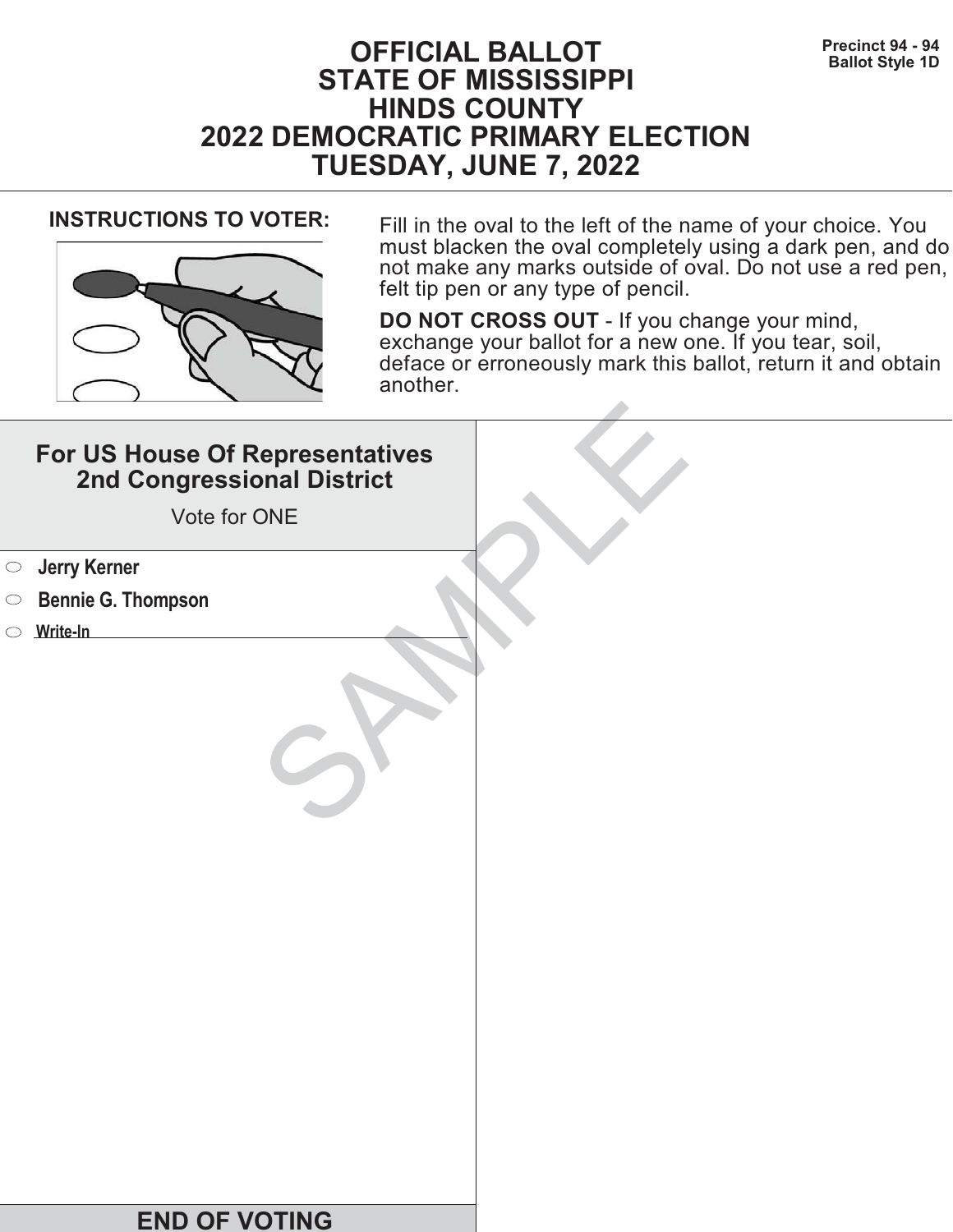# **Precinct 96 - 96**<br>Ballot Style 1D **STATE OF MISSISSIPPI HINDS COUNTY 2022 DEMOCRATIC PRIMARY ELECTION TUESDAY, JUNE 7, 2022**



**INSTRUCTIONS TO VOTER:** Fill in the oval to the left of the name of your choice. You must blacken the oval completely using a dark pen, and do not make any marks outside of oval. Do not use a red pen, felt tip pen or any type of pencil.

| For US House Of Representatives<br>2nd Congressional District<br>Vote for ONE |  |
|-------------------------------------------------------------------------------|--|
| <b>Jerry Kerner</b><br>$\bigcirc$                                             |  |
| <b>Bennie G. Thompson</b><br>$\circ$                                          |  |
| $\circ$ Write-In                                                              |  |
|                                                                               |  |
| <b>END OF VOTING</b>                                                          |  |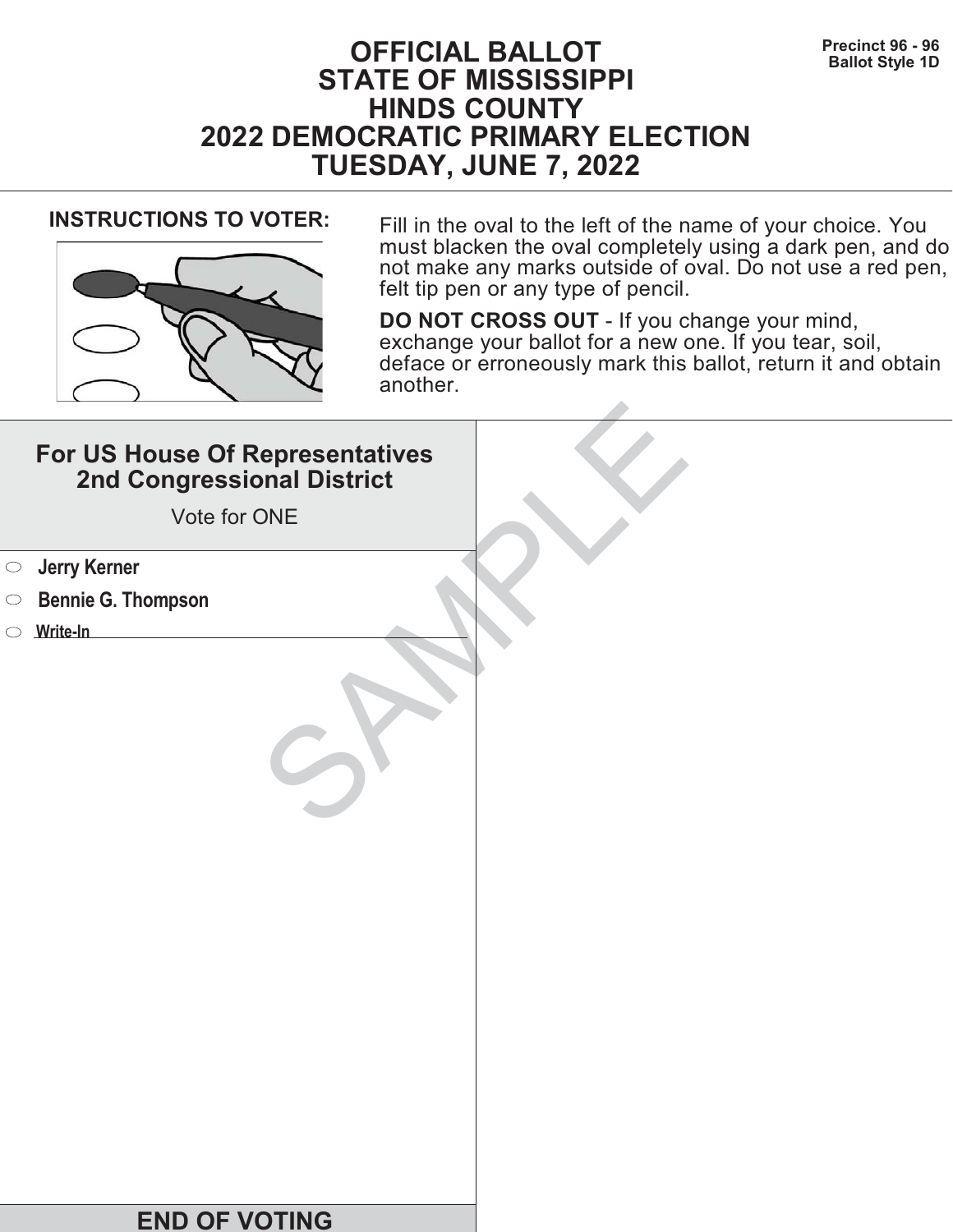# **DEFICIAL BALLOT** Byram 1 - B1<br>Ballot Style 1D **STATE OF MISSISSIPPI HINDS COUNTY 2022 DEMOCRATIC PRIMARY ELECTION TUESDAY, JUNE 7, 2022**



**INSTRUCTIONS TO VOTER:** Fill in the oval to the left of the name of your choice. You must blacken the oval completely using a dark pen, and do not make any marks outside of oval. Do not use a red pen, felt tip pen or any type of pencil.

| For US House Of Representatives<br>2nd Congressional District<br>Vote for ONE |  |
|-------------------------------------------------------------------------------|--|
| <b>Jerry Kerner</b><br>$\bigcirc$                                             |  |
| <b>Bennie G. Thompson</b><br>$\circ$                                          |  |
| Write-In                                                                      |  |
|                                                                               |  |
| <b>END OF VOTING</b>                                                          |  |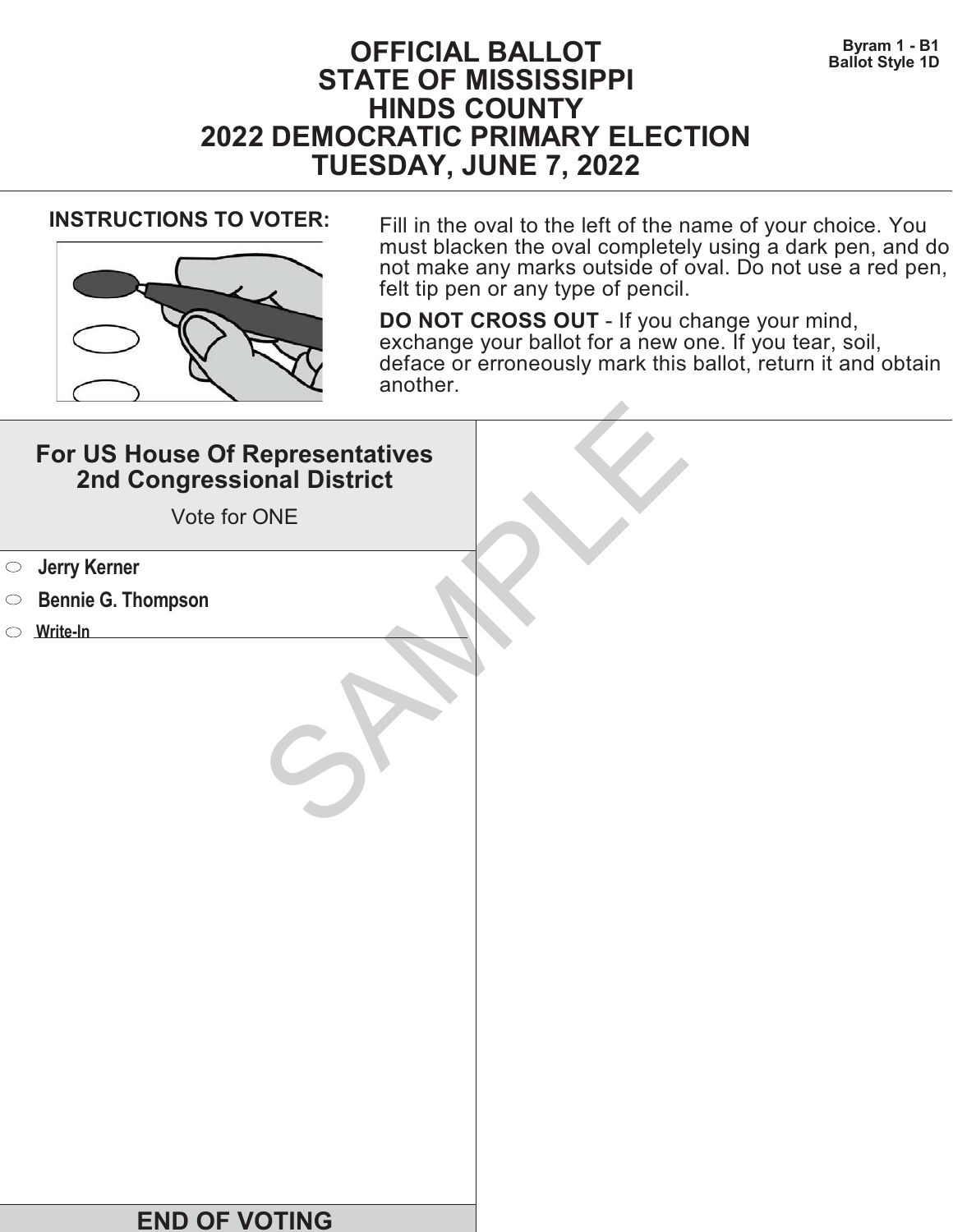# **DEFICIAL BALLOT** Byram 2 - B2<br>Ballot Style 1D **STATE OF MISSISSIPPI HINDS COUNTY 2022 DEMOCRATIC PRIMARY ELECTION TUESDAY, JUNE 7, 2022**



**INSTRUCTIONS TO VOTER:** Fill in the oval to the left of the name of your choice. You must blacken the oval completely using a dark pen, and do not make any marks outside of oval. Do not use a red pen, felt tip pen or any type of pencil.

| For US House Of Representatives<br>2nd Congressional District<br>Vote for ONE |  |
|-------------------------------------------------------------------------------|--|
| <b>Jerry Kerner</b><br>$\bigcirc$                                             |  |
| <b>Bennie G. Thompson</b><br>$\circ$                                          |  |
| Write-In                                                                      |  |
|                                                                               |  |
| <b>END OF VOTING</b>                                                          |  |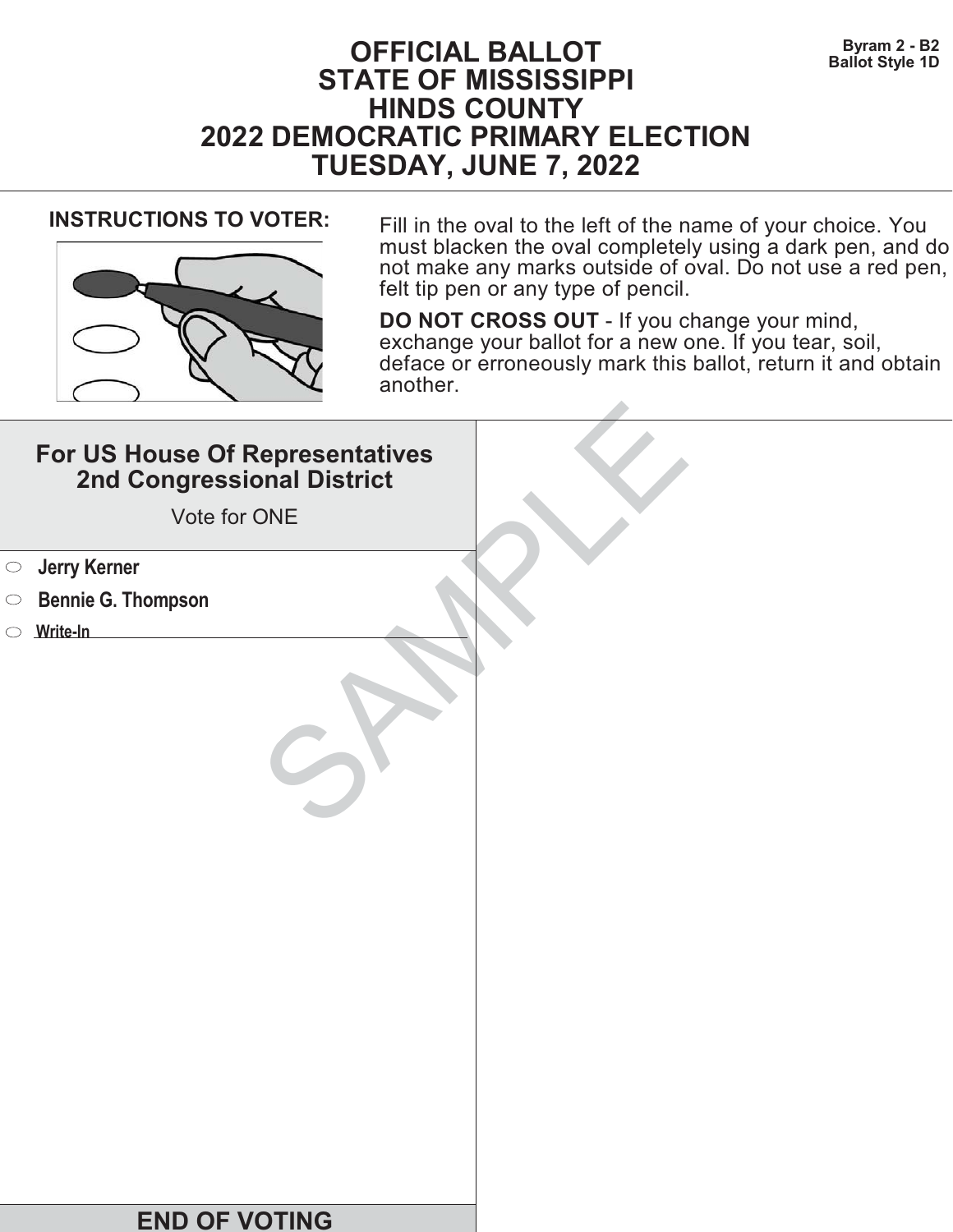# **DEFICIAL BALLOT** Byram 3 - B3<br>Ballot Style 1D **STATE OF MISSISSIPPI HINDS COUNTY 2022 DEMOCRATIC PRIMARY ELECTION TUESDAY, JUNE 7, 2022**



**INSTRUCTIONS TO VOTER:** Fill in the oval to the left of the name of your choice. You must blacken the oval completely using a dark pen, and do not make any marks outside of oval. Do not use a red pen, felt tip pen or any type of pencil.

|            | For US House Of Representatives<br>2nd Congressional District<br>Vote for ONE |  |
|------------|-------------------------------------------------------------------------------|--|
| $\bigcirc$ | <b>Jerry Kerner</b>                                                           |  |
| $\circ$    | <b>Bennie G. Thompson</b>                                                     |  |
|            | $\circ$ Write-In                                                              |  |
|            |                                                                               |  |
|            | <b>END OF VOTING</b>                                                          |  |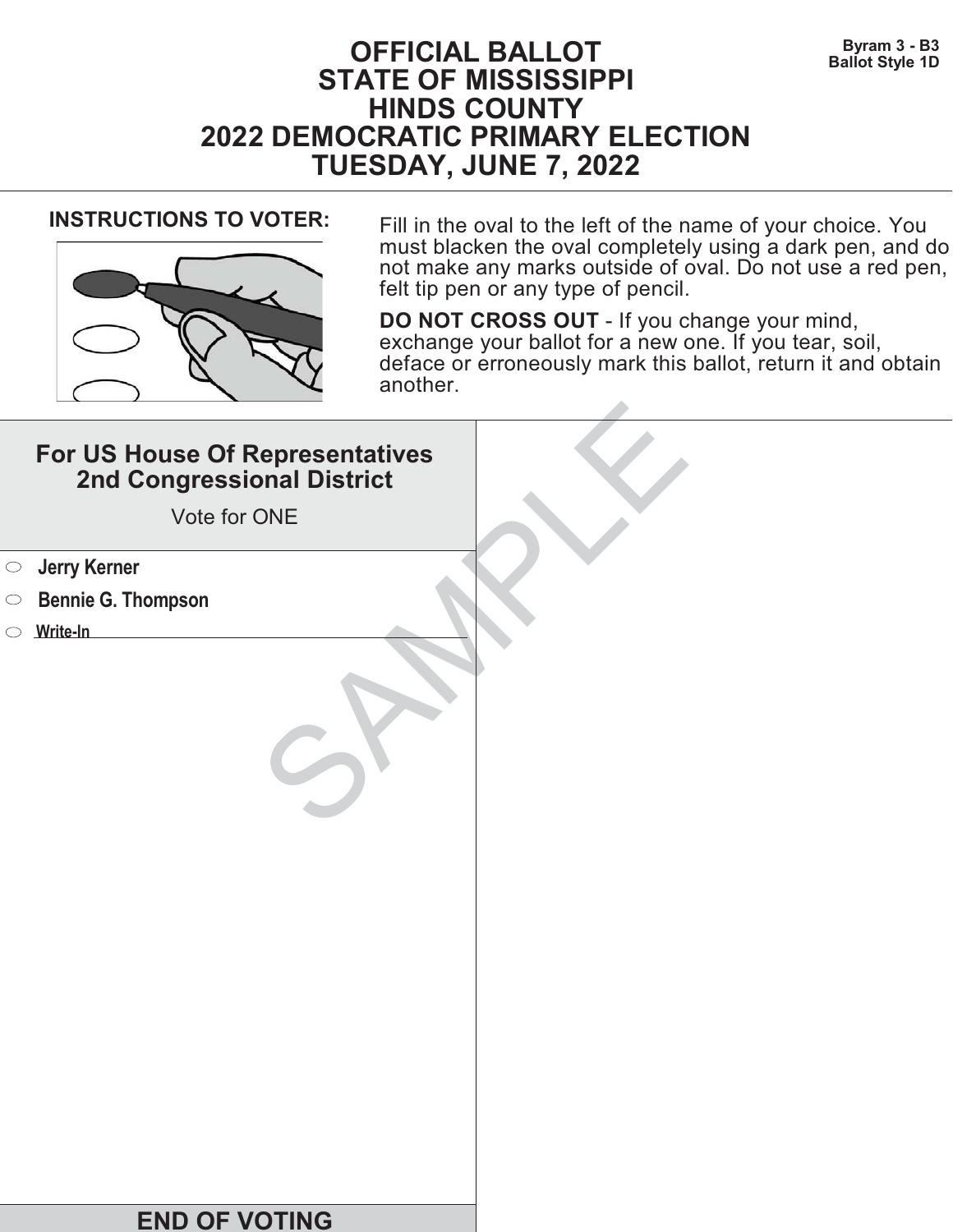# **DEFICIAL BALLOT Bolton - BOLTON Bolton - BO**<br>Ballot Style 1D **STATE OF MISSISSIPPI HINDS COUNTY 2022 DEMOCRATIC PRIMARY ELECTION TUESDAY, JUNE 7, 2022**



**INSTRUCTIONS TO VOTER:** Fill in the oval to the left of the name of your choice. You must blacken the oval completely using a dark pen, and do not make any marks outside of oval. Do not use a red pen, felt tip pen or any type of pencil.

|            | For US House Of Representatives<br>2nd Congressional District<br>Vote for ONE |  |
|------------|-------------------------------------------------------------------------------|--|
| $\bigcirc$ | <b>Jerry Kerner</b>                                                           |  |
| $\circ$    | <b>Bennie G. Thompson</b>                                                     |  |
|            | $\circ$ Write-In                                                              |  |
|            |                                                                               |  |
|            |                                                                               |  |
|            |                                                                               |  |
|            |                                                                               |  |
|            |                                                                               |  |
|            |                                                                               |  |
|            |                                                                               |  |
|            |                                                                               |  |
|            |                                                                               |  |
|            |                                                                               |  |
|            | <b>END OF VOTING</b>                                                          |  |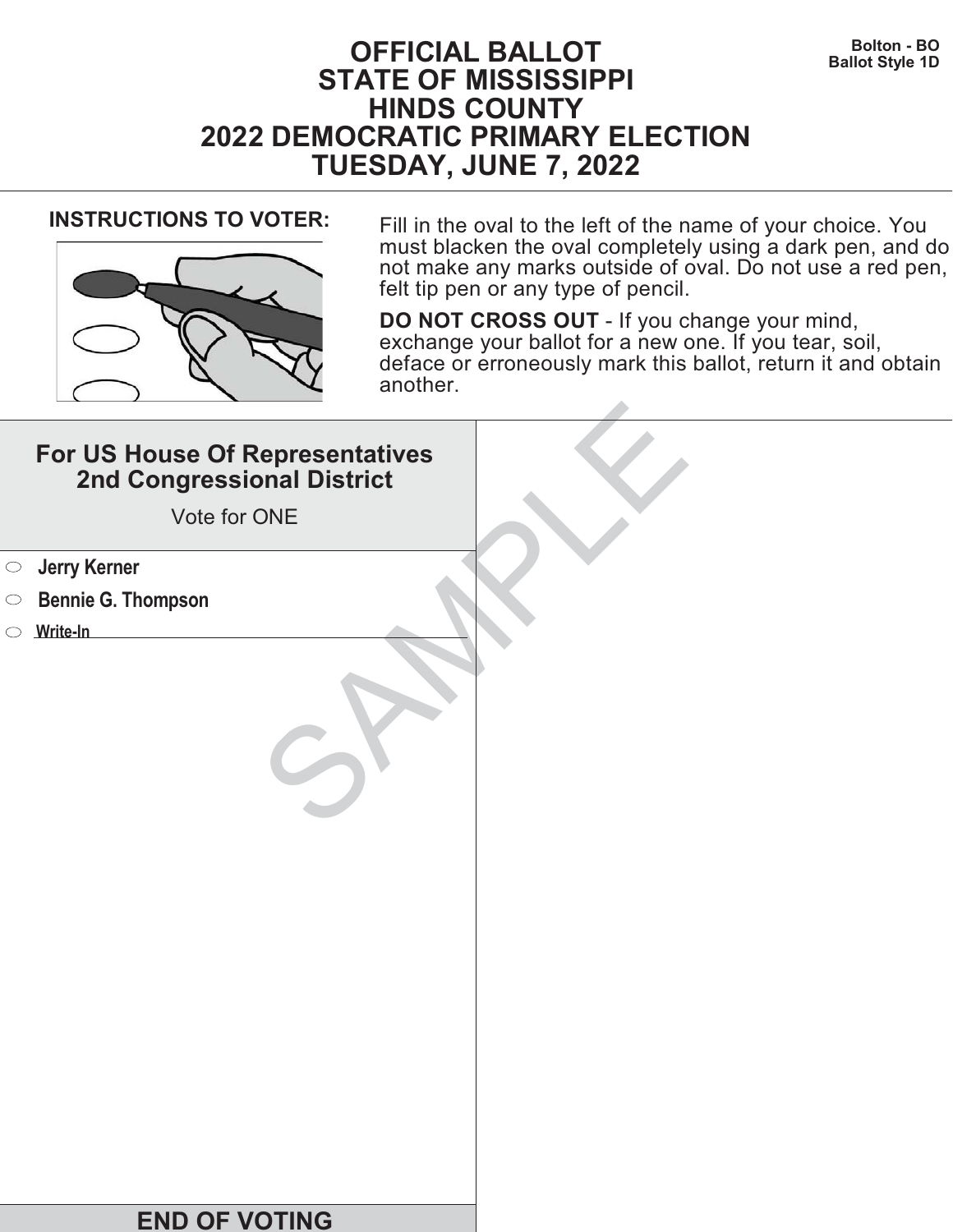# **Brownsville - BR Brownsville - BR Brownsville - BR Ballot Style 1D STATE OF MISSISSIPPI HINDS COUNTY 2022 DEMOCRATIC PRIMARY ELECTION TUESDAY, JUNE 7, 2022**



**INSTRUCTIONS TO VOTER:** Fill in the oval to the left of the name of your choice. You must blacken the oval completely using a dark pen, and do not make any marks outside of oval. Do not use a red pen, felt tip pen or any type of pencil.

|            | For US House Of Representatives<br>2nd Congressional District<br>Vote for ONE |  |
|------------|-------------------------------------------------------------------------------|--|
| $\bigcirc$ | <b>Jerry Kerner</b>                                                           |  |
| $\circ$    | <b>Bennie G. Thompson</b>                                                     |  |
|            | $\circ$ Write-In                                                              |  |
|            |                                                                               |  |
|            | <b>END OF VOTING</b>                                                          |  |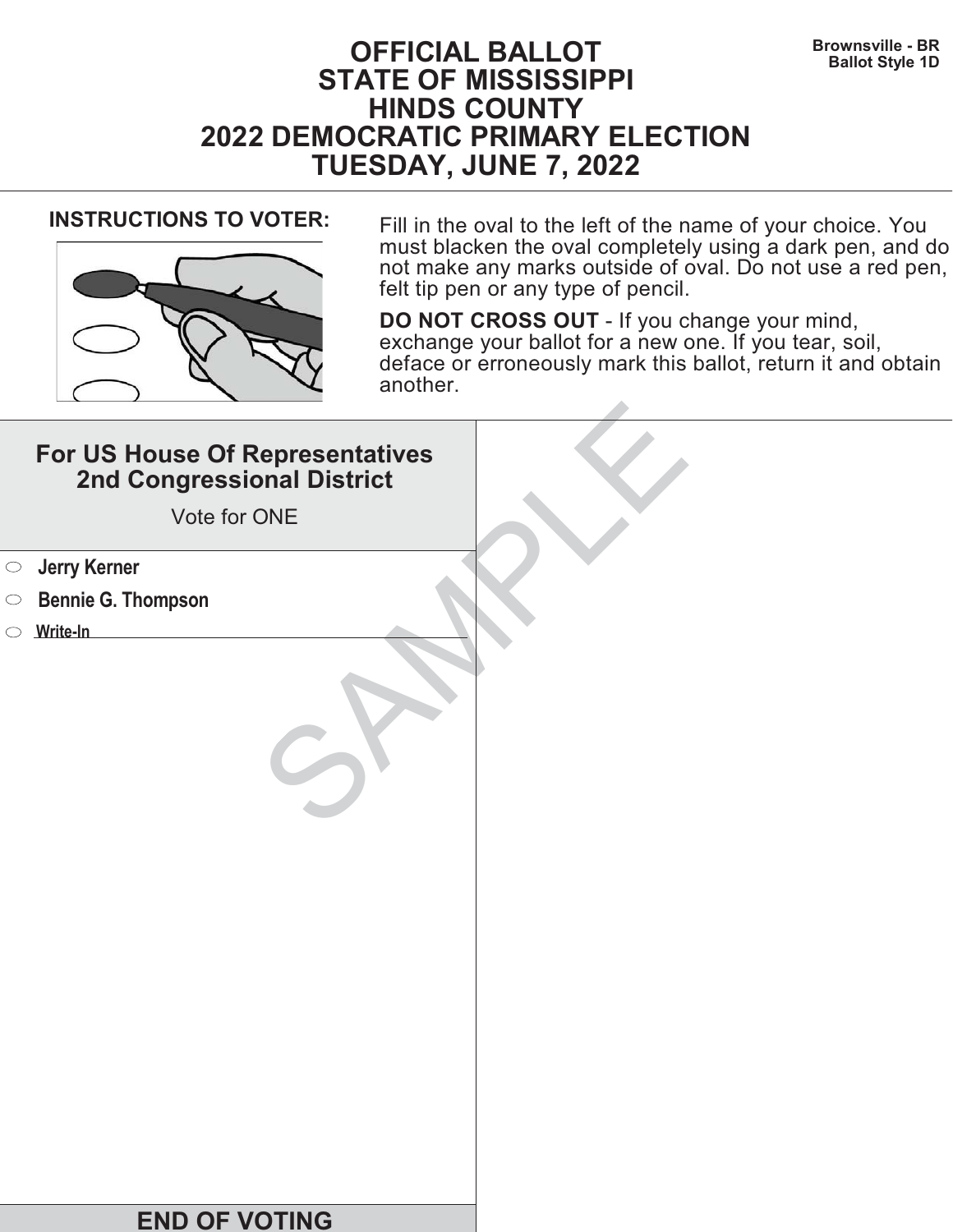

**INSTRUCTIONS TO VOTER:** Fill in the oval to the left of the name of your choice. You must blacken the oval completely using a dark pen, and do not make any marks outside of oval. Do not use a red pen, felt tip pen or any type of pencil.

| For US House Of Representatives<br>2nd Congressional District<br>Vote for ONE |  |
|-------------------------------------------------------------------------------|--|
| <b>Starf</b> Serner                                                           |  |
| <b>Bennie G. Thompson</b><br>$\bigcirc$                                       |  |
| Write-In                                                                      |  |
|                                                                               |  |
| <b>END OF VOTING</b>                                                          |  |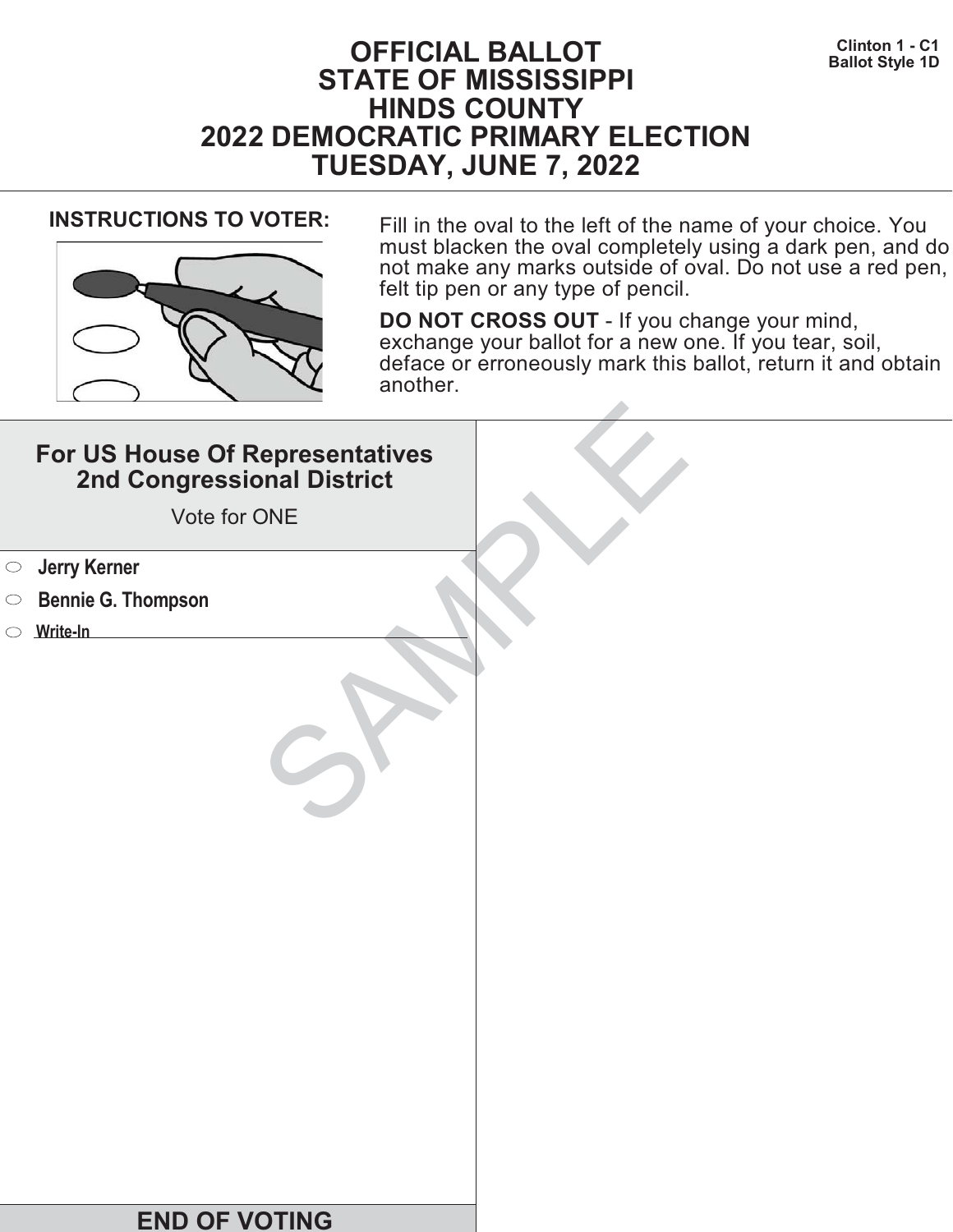

**INSTRUCTIONS TO VOTER:** Fill in the oval to the left of the name of your choice. You must blacken the oval completely using a dark pen, and do not make any marks outside of oval. Do not use a red pen, felt tip pen or any type of pencil.

| For US House Of Representatives<br>2nd Congressional District<br>Vote for ONE |  |
|-------------------------------------------------------------------------------|--|
| <b>Starf</b> Serner                                                           |  |
| <b>Bennie G. Thompson</b><br>$\bigcirc$                                       |  |
| Write-In                                                                      |  |
|                                                                               |  |
| <b>END OF VOTING</b>                                                          |  |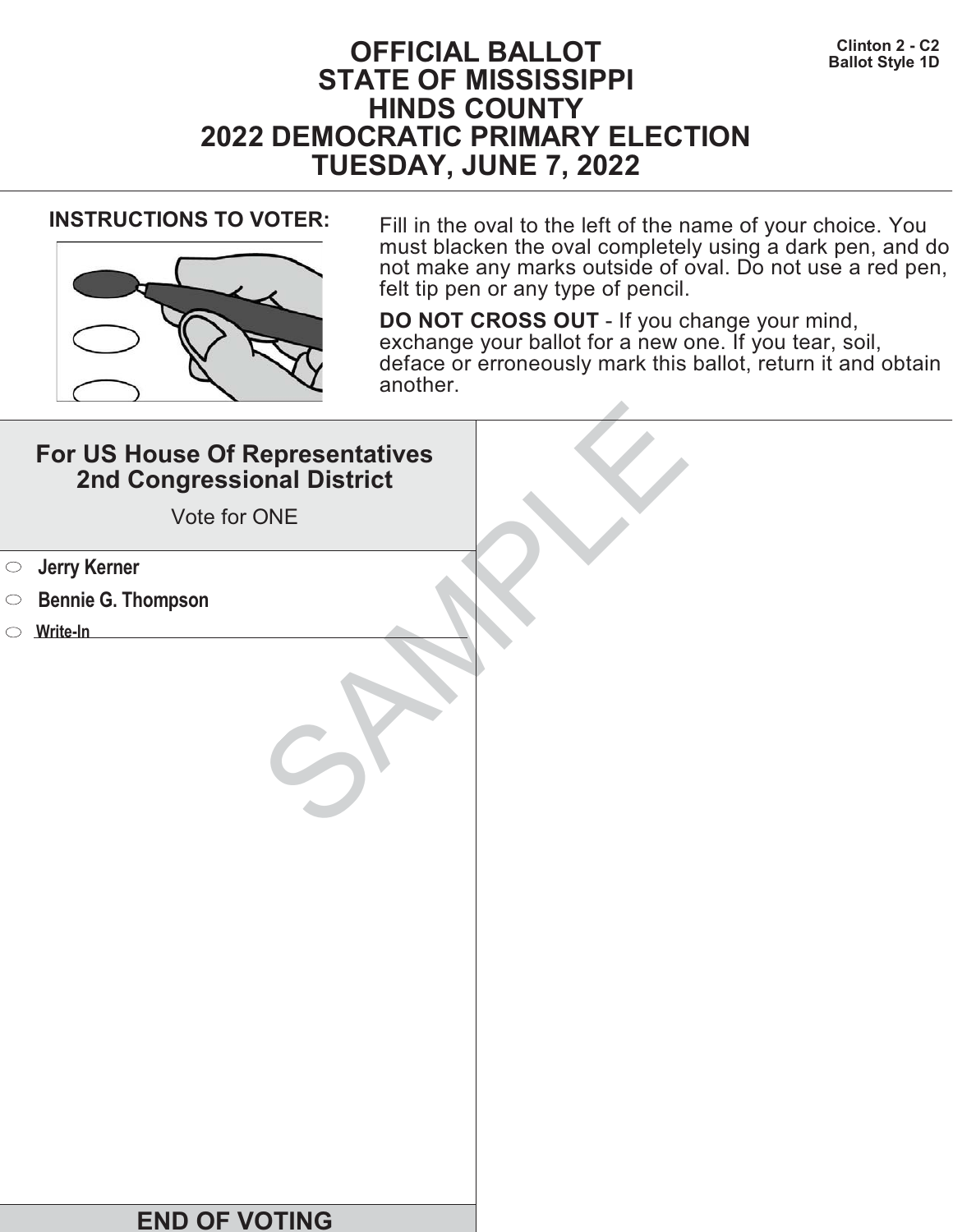

**INSTRUCTIONS TO VOTER:** Fill in the oval to the left of the name of your choice. You must blacken the oval completely using a dark pen, and do not make any marks outside of oval. Do not use a red pen, felt tip pen or any type of pencil.

|            | For US House Of Representatives<br>2nd Congressional District<br>Vote for ONE |  |
|------------|-------------------------------------------------------------------------------|--|
| $\bigcirc$ | <b>Jerry Kerner</b>                                                           |  |
| $\circ$    | <b>Bennie G. Thompson</b>                                                     |  |
|            | $\circ$ Write-In                                                              |  |
|            |                                                                               |  |
|            | <b>END OF VOTING</b>                                                          |  |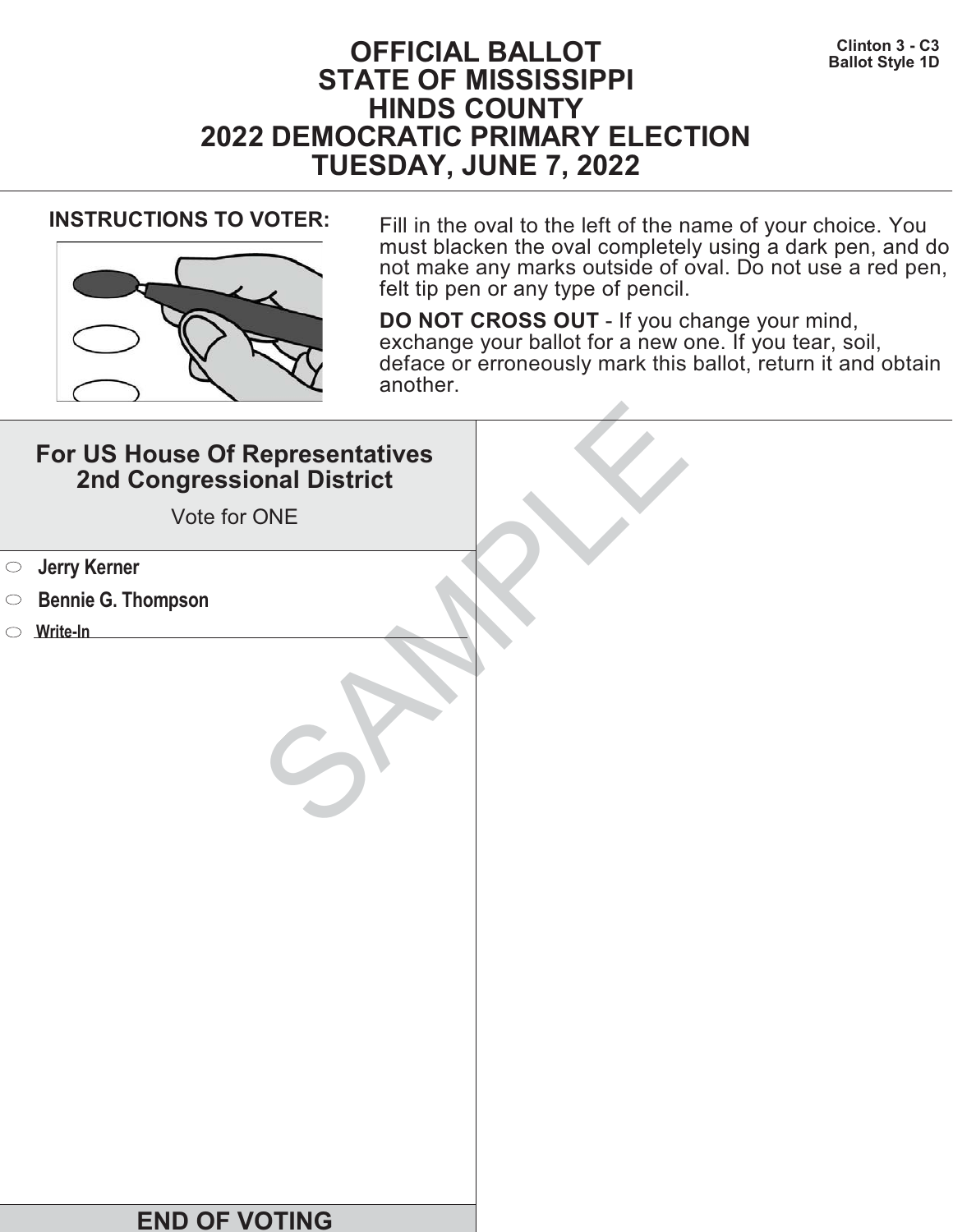

**INSTRUCTIONS TO VOTER:** Fill in the oval to the left of the name of your choice. You must blacken the oval completely using a dark pen, and do not make any marks outside of oval. Do not use a red pen, felt tip pen or any type of pencil.

| For US House Of Representatives<br>2nd Congressional District<br>Vote for ONE |  |
|-------------------------------------------------------------------------------|--|
| <b>Starf</b> Serner                                                           |  |
| <b>Bennie G. Thompson</b><br>$\bigcirc$                                       |  |
| Write-In                                                                      |  |
|                                                                               |  |
| <b>END OF VOTING</b>                                                          |  |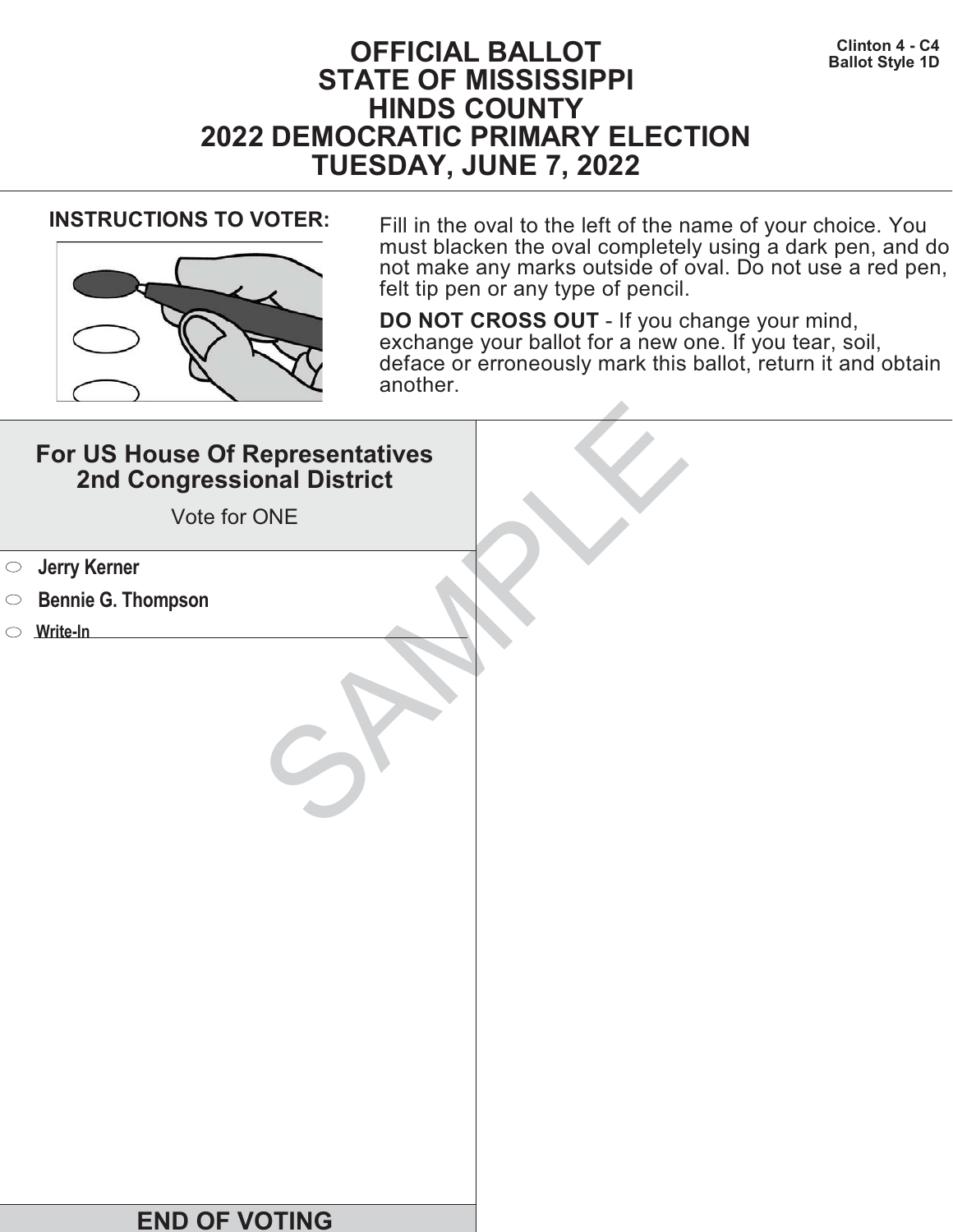

**INSTRUCTIONS TO VOTER:** Fill in the oval to the left of the name of your choice. You must blacken the oval completely using a dark pen, and do not make any marks outside of oval. Do not use a red pen, felt tip pen or any type of pencil.

| For US House Of Representatives<br>2nd Congressional District<br>Vote for ONE |  |
|-------------------------------------------------------------------------------|--|
| <b>Starf</b> Serner                                                           |  |
| <b>Bennie G. Thompson</b><br>$\bigcirc$                                       |  |
| Write-In                                                                      |  |
|                                                                               |  |
| <b>END OF VOTING</b>                                                          |  |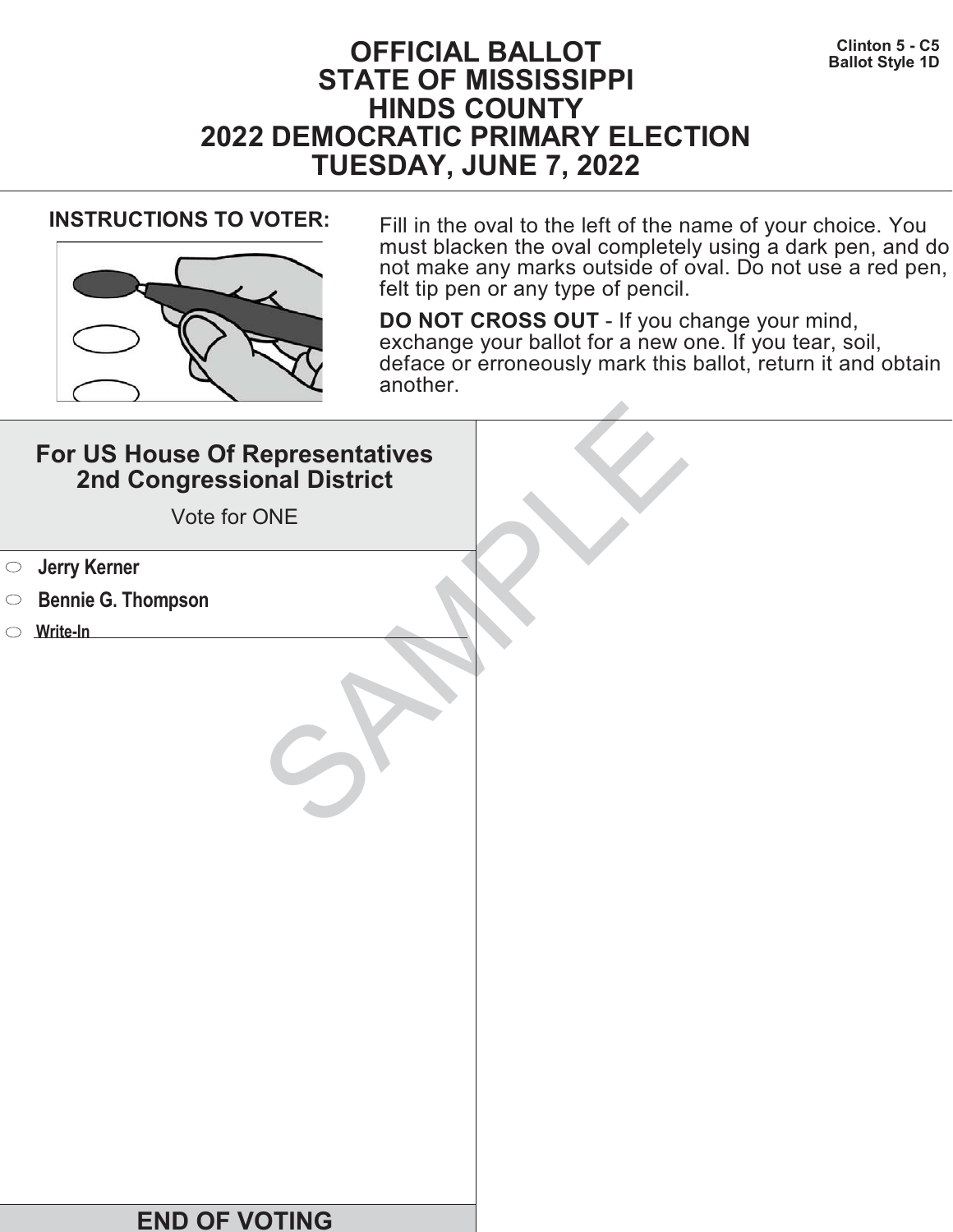# **CHERET CONSERVANT CONSTRUCT CONSTRUCT DEPARTMENT CONSTRUCT DETAILS A CONSTRUCT DETAILS A CONSTRUCT DETAILS A CONSTRUCT DETAILS A CONSTRUCT DETAILS A CONSTRUCT DETAILS A CONSTRUCT OF DETAILS A CONSTRUCT OF DETAILS A CONSTR STATE OF MISSISSIPPI HINDS COUNTY 2022 DEMOCRATIC PRIMARY ELECTION TUESDAY, JUNE 7, 2022**



**INSTRUCTIONS TO VOTER:** Fill in the oval to the left of the name of your choice. You must blacken the oval completely using a dark pen, and do not make any marks outside of oval. Do not use a red pen, felt tip pen or any type of pencil.

| For US House Of Representatives<br>2nd Congressional District<br>Vote for ONE |  |
|-------------------------------------------------------------------------------|--|
| <b>Starf</b> Serner                                                           |  |
| <b>Bennie G. Thompson</b><br>$\bigcirc$                                       |  |
| Write-In                                                                      |  |
|                                                                               |  |
| <b>END OF VOTING</b>                                                          |  |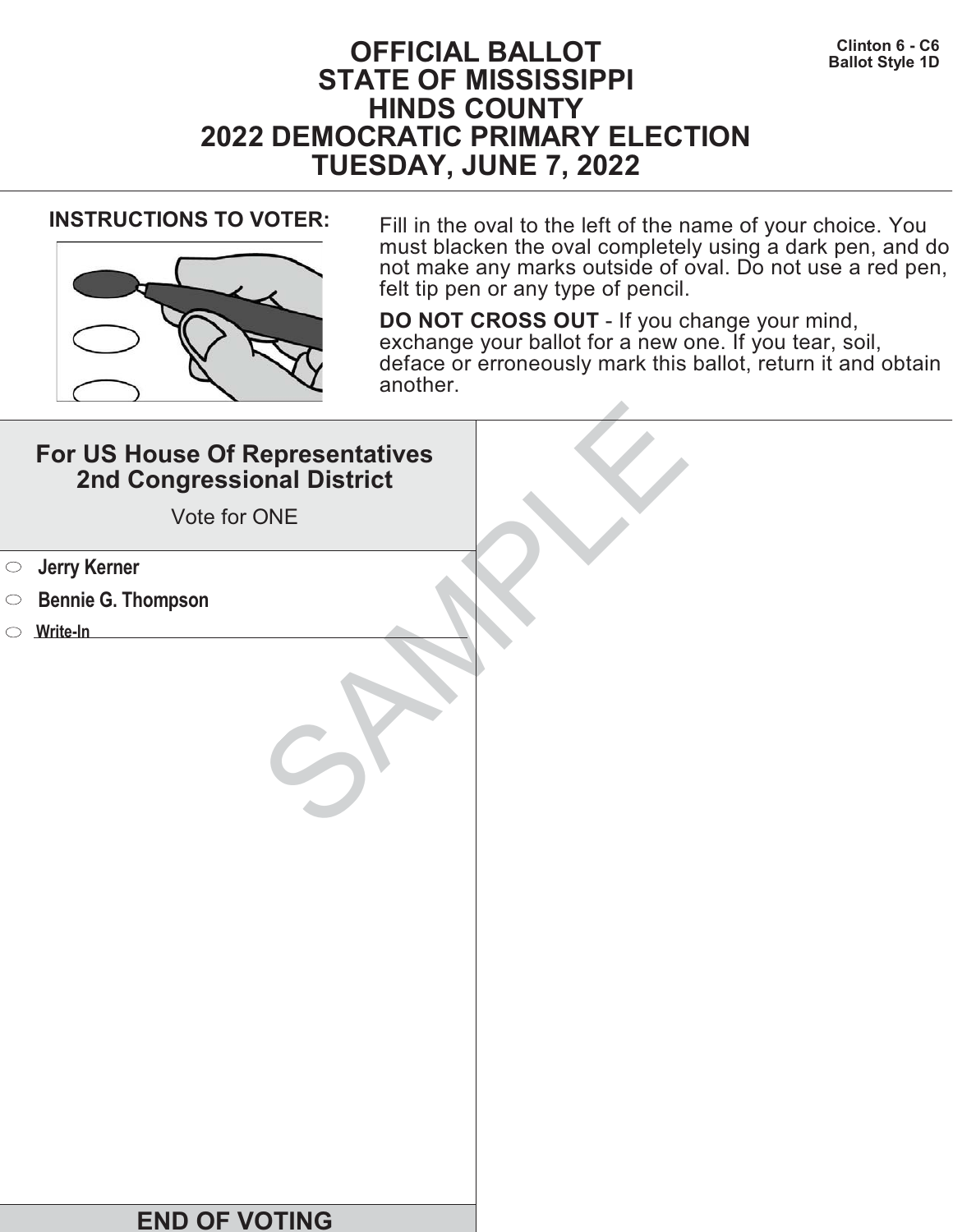

**INSTRUCTIONS TO VOTER:** Fill in the oval to the left of the name of your choice. You must blacken the oval completely using a dark pen, and do not make any marks outside of oval. Do not use a red pen, felt tip pen or any type of pencil.

| For US House Of Representatives<br>2nd Congressional District<br>Vote for ONE |  |
|-------------------------------------------------------------------------------|--|
| <b>Jerry Kerner</b><br>$\bigcirc$                                             |  |
| <b>Bennie G. Thompson</b><br>$\circ$                                          |  |
| Write-In                                                                      |  |
|                                                                               |  |
| <b>END OF VOTING</b>                                                          |  |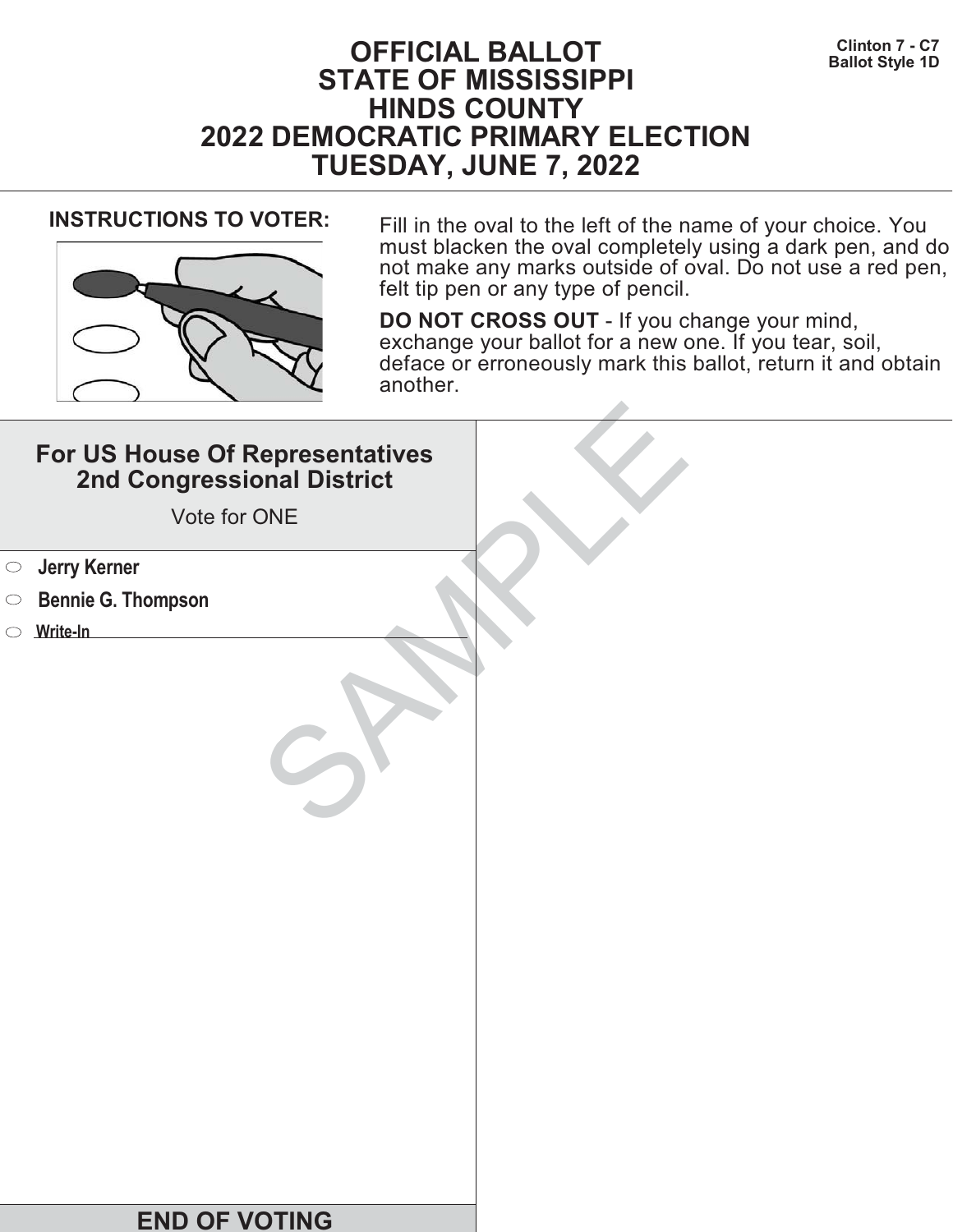# **Cayuga - CA Cayuga - CA Cayuga - CA Ballot Style 1D STATE OF MISSISSIPPI HINDS COUNTY 2022 DEMOCRATIC PRIMARY ELECTION TUESDAY, JUNE 7, 2022**



**INSTRUCTIONS TO VOTER:** Fill in the oval to the left of the name of your choice. You must blacken the oval completely using a dark pen, and do not make any marks outside of oval. Do not use a red pen, felt tip pen or any type of pencil.

| For US House Of Representatives<br>2nd Congressional District<br>Vote for ONE |  |
|-------------------------------------------------------------------------------|--|
| <b>Jerry Kerner</b><br>$\bigcirc$                                             |  |
| <b>Bennie G. Thompson</b><br>$\circ$                                          |  |
| $\circ$ Write-In                                                              |  |
|                                                                               |  |
| <b>END OF VOTING</b>                                                          |  |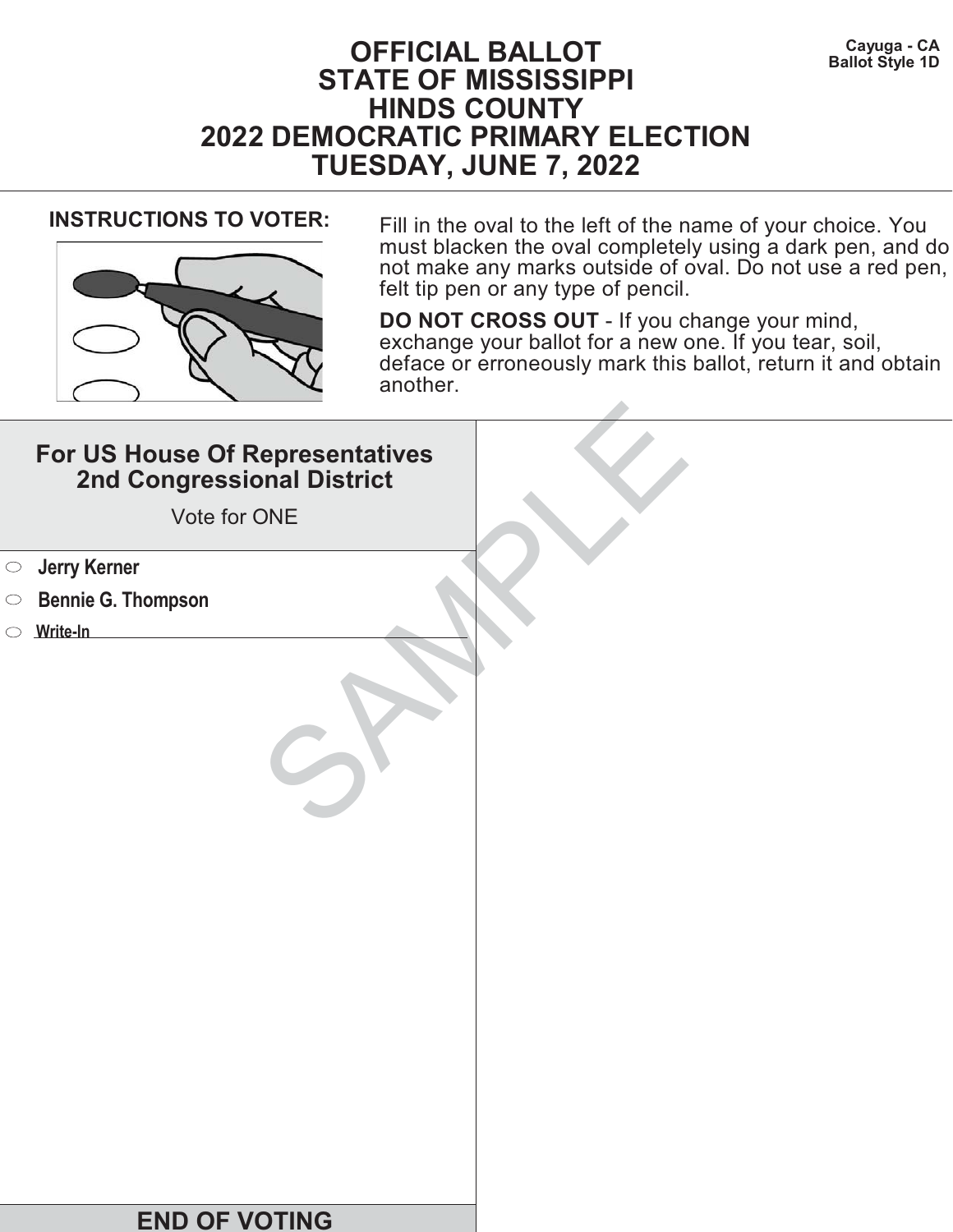

**INSTRUCTIONS TO VOTER:** Fill in the oval to the left of the name of your choice. You must blacken the oval completely using a dark pen, and do not make any marks outside of oval. Do not use a red pen, felt tip pen or any type of pencil.

|            | For US House Of Representatives<br>2nd Congressional District<br>Vote for ONE |  |
|------------|-------------------------------------------------------------------------------|--|
| $\bigcirc$ | <b>Jerry Kerner</b>                                                           |  |
| $\circ$    | <b>Bennie G. Thompson</b>                                                     |  |
|            | $\circ$ Write-In                                                              |  |
|            |                                                                               |  |
|            | <b>END OF VOTING</b>                                                          |  |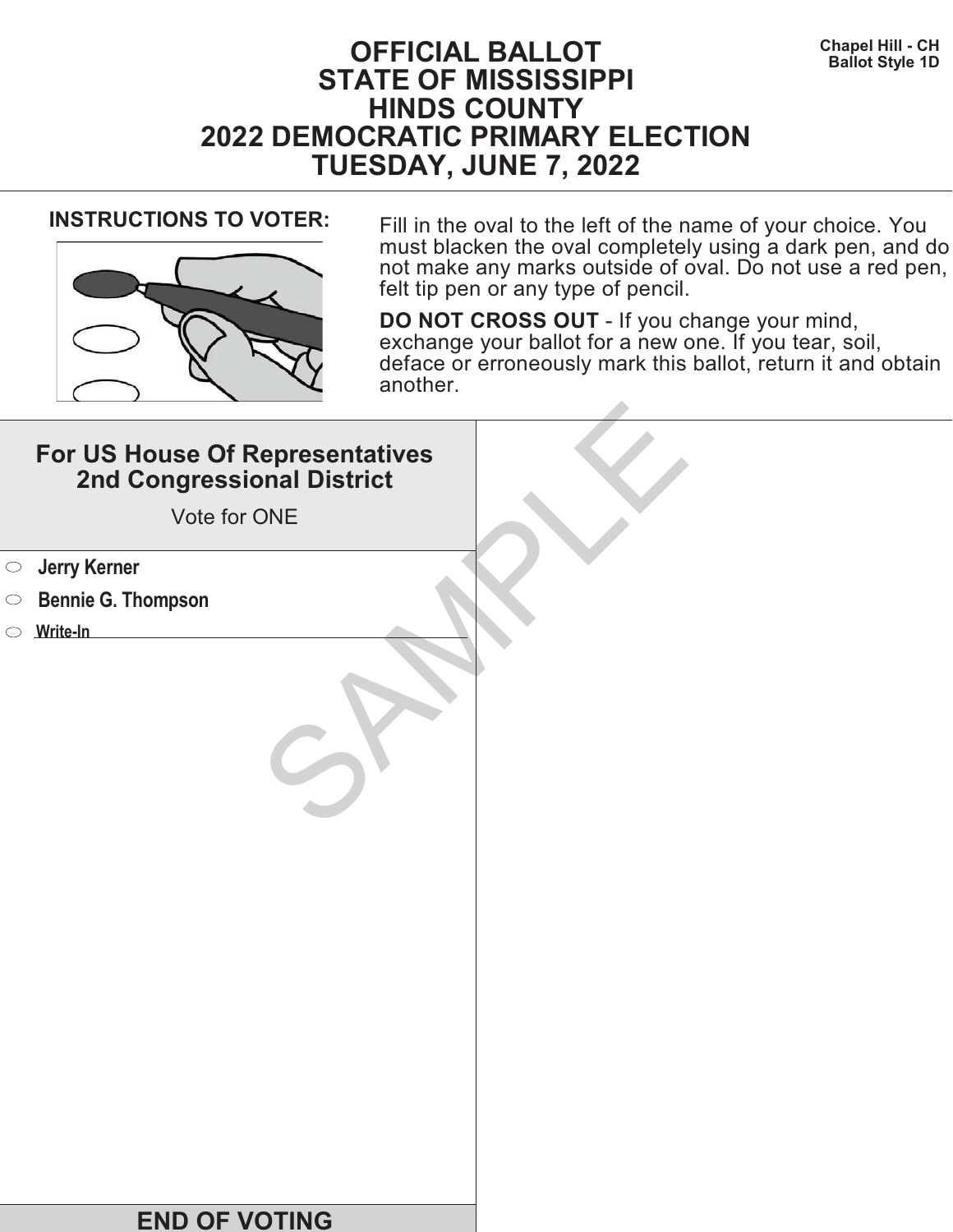# **Cynthia - CY Cynthia - CY Ballot Style 1D STATE OF MISSISSIPPI HINDS COUNTY 2022 DEMOCRATIC PRIMARY ELECTION TUESDAY, JUNE 7, 2022**



**INSTRUCTIONS TO VOTER:** Fill in the oval to the left of the name of your choice. You must blacken the oval completely using a dark pen, and do not make any marks outside of oval. Do not use a red pen, felt tip pen or any type of pencil.

|            | For US House Of Representatives<br>2nd Congressional District<br>Vote for ONE |  |
|------------|-------------------------------------------------------------------------------|--|
| $\bigcirc$ | <b>Jerry Kerner</b>                                                           |  |
| $\circ$    | <b>Bennie G. Thompson</b>                                                     |  |
|            | $\circ$ Write-In                                                              |  |
|            |                                                                               |  |
|            | <b>END OF VOTING</b>                                                          |  |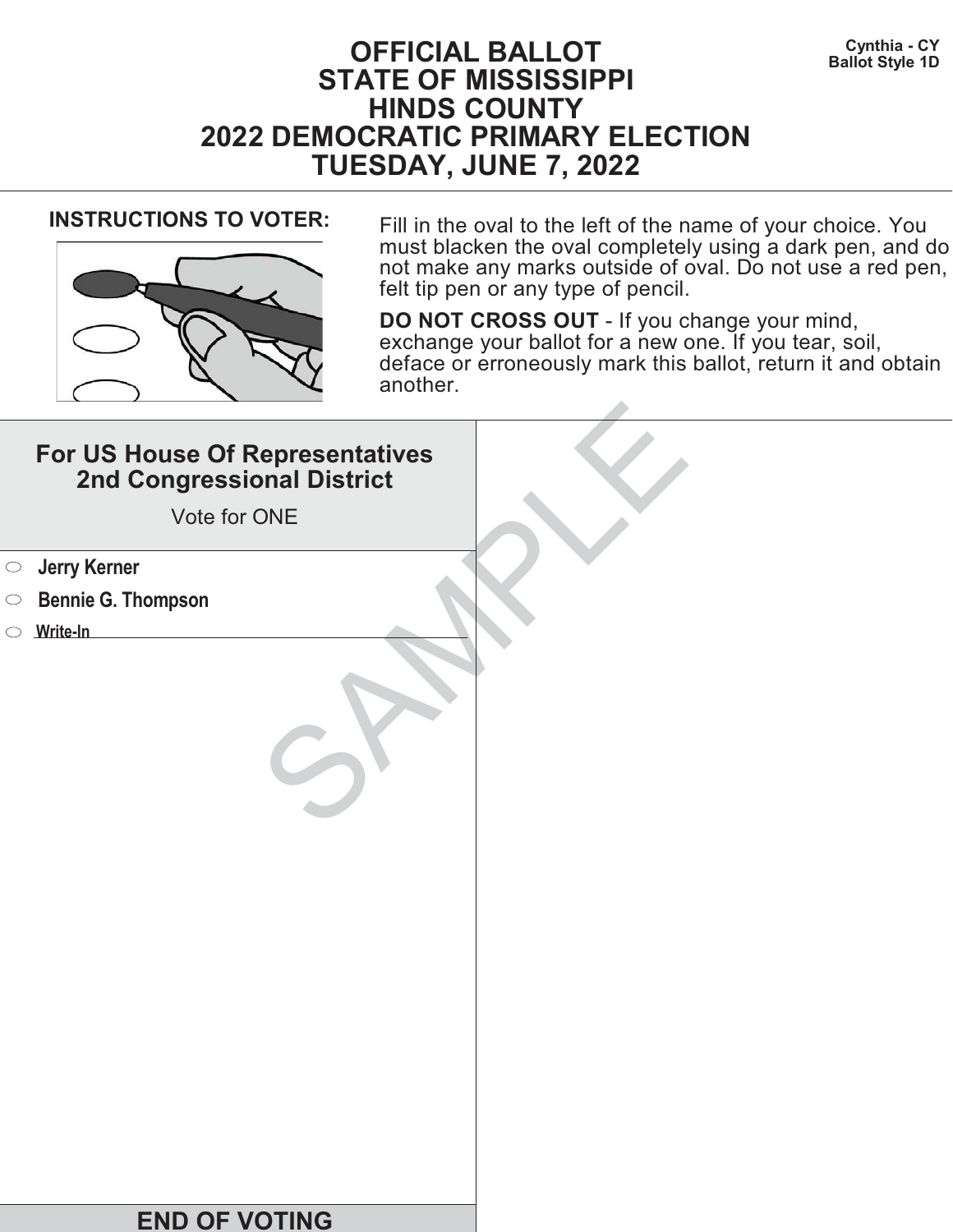# **Dry Grove - DG**<br>Ballot Style 1D **STATE OF MISSISSIPPI HINDS COUNTY 2022 DEMOCRATIC PRIMARY ELECTION TUESDAY, JUNE 7, 2022**



**INSTRUCTIONS TO VOTER:** Fill in the oval to the left of the name of your choice. You must blacken the oval completely using a dark pen, and do not make any marks outside of oval. Do not use a red pen, felt tip pen or any type of pencil.

|            | For US House Of Representatives<br>2nd Congressional District<br>Vote for ONE |  |
|------------|-------------------------------------------------------------------------------|--|
| $\bigcirc$ | <b>Jerry Kerner</b>                                                           |  |
| $\circ$    | <b>Bennie G. Thompson</b>                                                     |  |
|            | $\circ$ Write-In                                                              |  |
|            |                                                                               |  |
|            | <b>END OF VOTING</b>                                                          |  |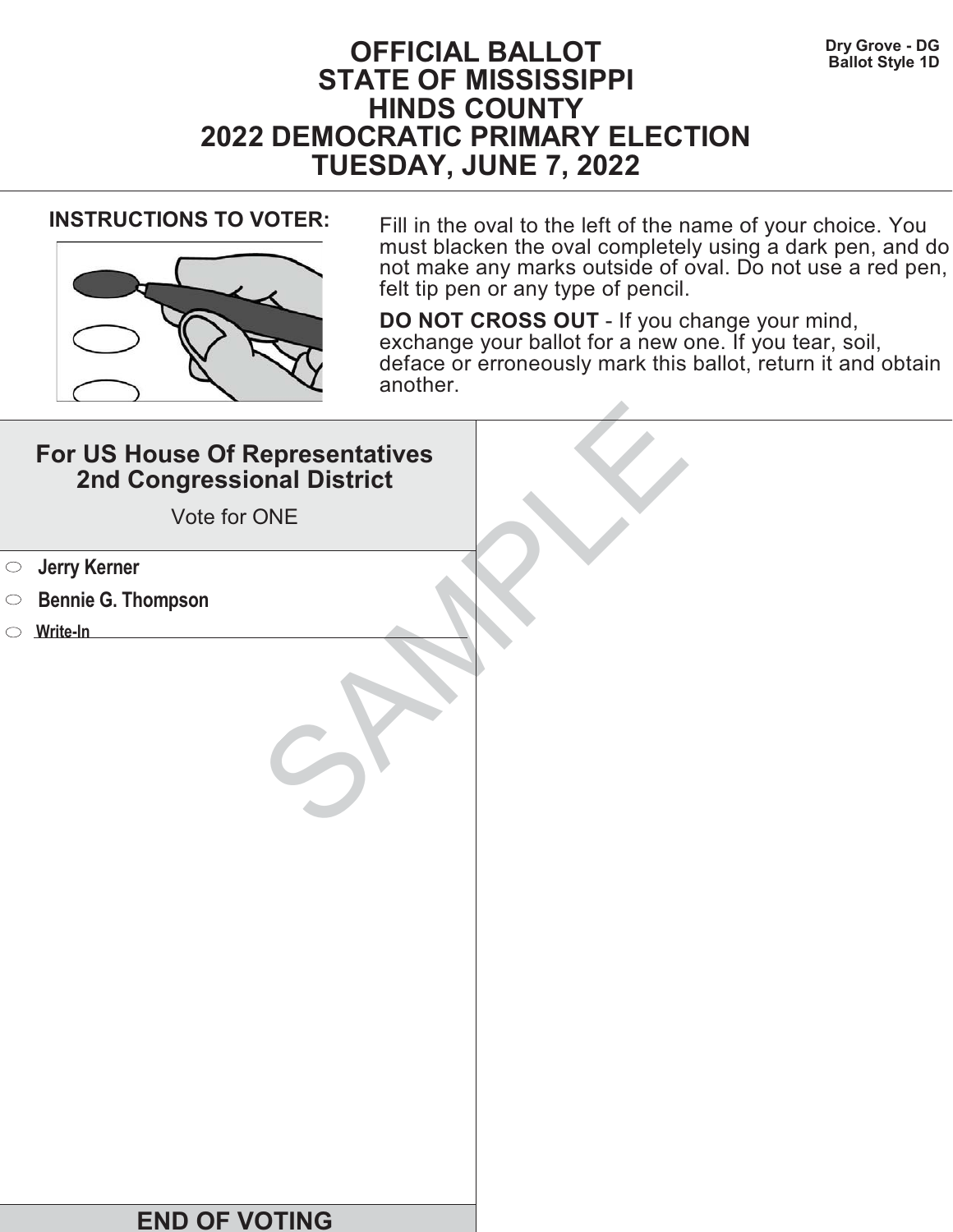

**INSTRUCTIONS TO VOTER:** Fill in the oval to the left of the name of your choice. You must blacken the oval completely using a dark pen, and do not make any marks outside of oval. Do not use a red pen, felt tip pen or any type of pencil.

|            | For US House Of Representatives<br>2nd Congressional District<br>Vote for ONE |  |
|------------|-------------------------------------------------------------------------------|--|
| $\bigcirc$ | <b>Jerry Kerner</b>                                                           |  |
| $\circ$    | <b>Bennie G. Thompson</b>                                                     |  |
|            | $\circ$ Write-In                                                              |  |
|            |                                                                               |  |
|            | <b>END OF VOTING</b>                                                          |  |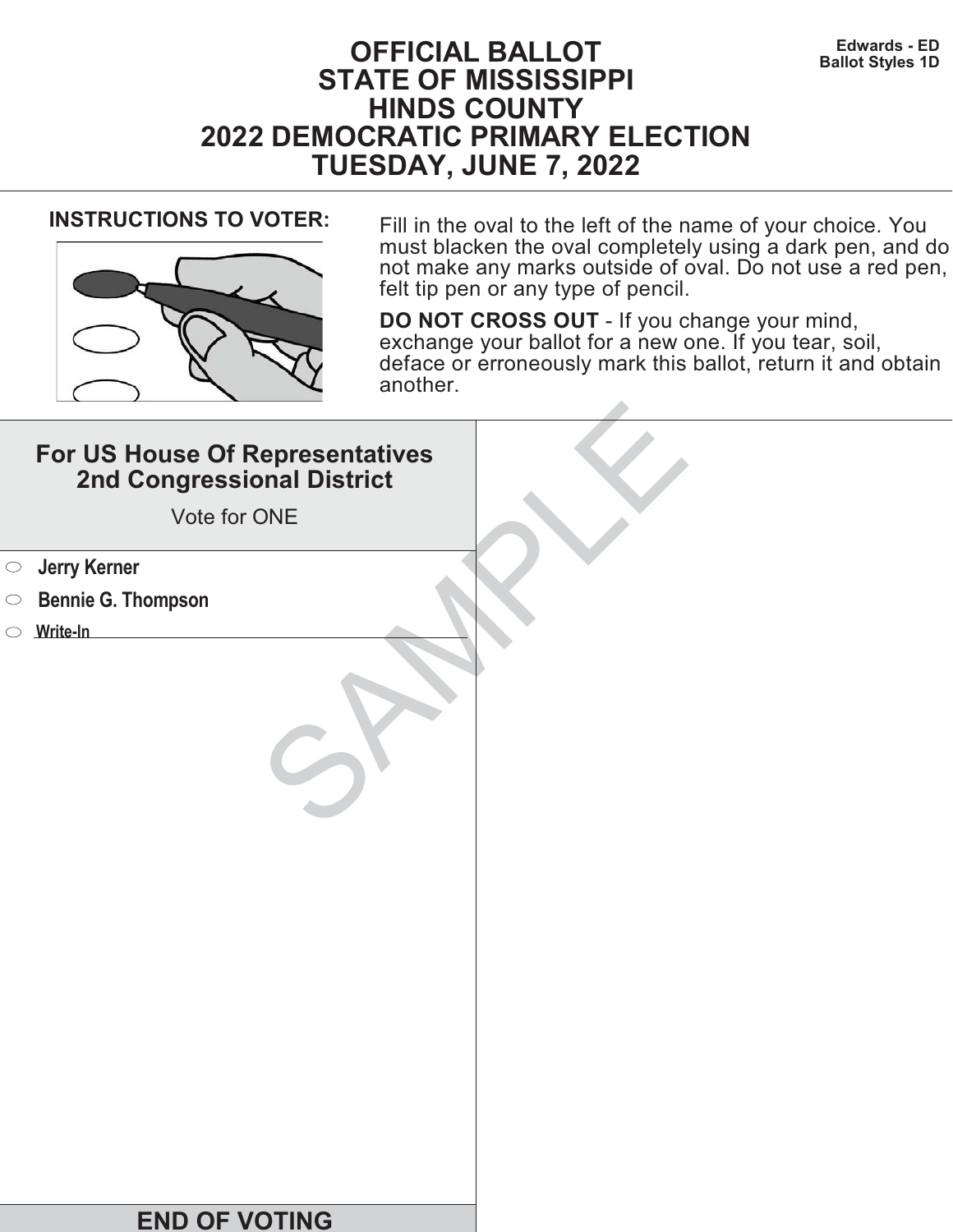# **Learned - LE**<br>**Ballot Style 1D**<br>**Ballot Style 1D STATE OF MISSISSIPPI HINDS COUNTY 2022 DEMOCRATIC PRIMARY ELECTION TUESDAY, JUNE 7, 2022**



**INSTRUCTIONS TO VOTER:** Fill in the oval to the left of the name of your choice. You must blacken the oval completely using a dark pen, and do not make any marks outside of oval. Do not use a red pen, felt tip pen or any type of pencil.

| For US House Of Representatives<br>2nd Congressional District<br>Vote for ONE |  |
|-------------------------------------------------------------------------------|--|
| <b>Jerry Kerner</b><br>$\bigcirc$                                             |  |
| <b>Bennie G. Thompson</b><br>$\circ$                                          |  |
| Write-In                                                                      |  |
|                                                                               |  |
| <b>END OF VOTING</b>                                                          |  |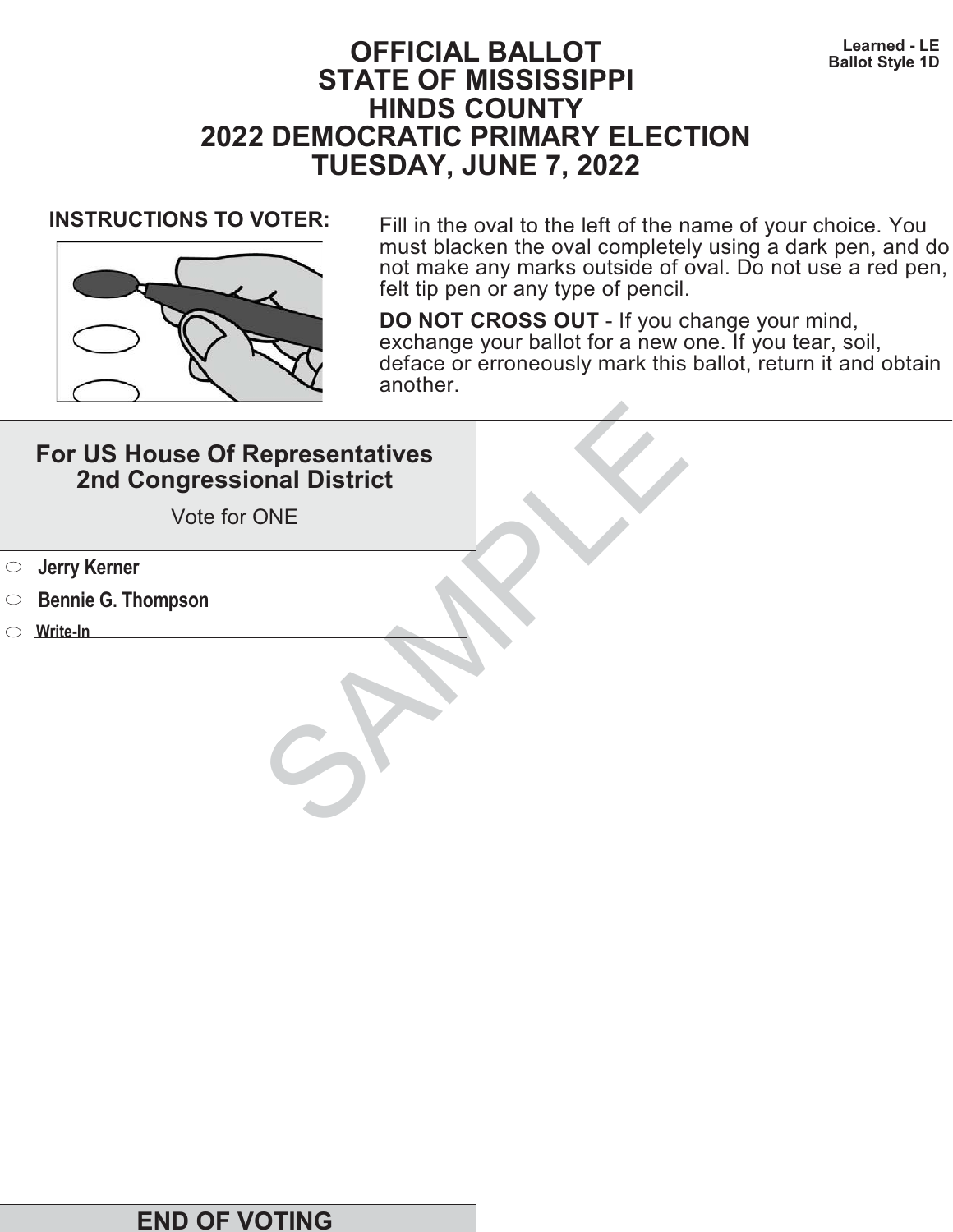

**INSTRUCTIONS TO VOTER:** Fill in the oval to the left of the name of your choice. You must blacken the oval completely using a dark pen, and do not make any marks outside of oval. Do not use a red pen, felt tip pen or any type of pencil.

| For US House Of Representatives<br>2nd Congressional District<br>Vote for ONE |  |
|-------------------------------------------------------------------------------|--|
| <b>Jerry Kerner</b><br>$\bigcirc$                                             |  |
| <b>Bennie G. Thompson</b><br>$\circ$                                          |  |
| Write-In                                                                      |  |
|                                                                               |  |
| <b>END OF VOTING</b>                                                          |  |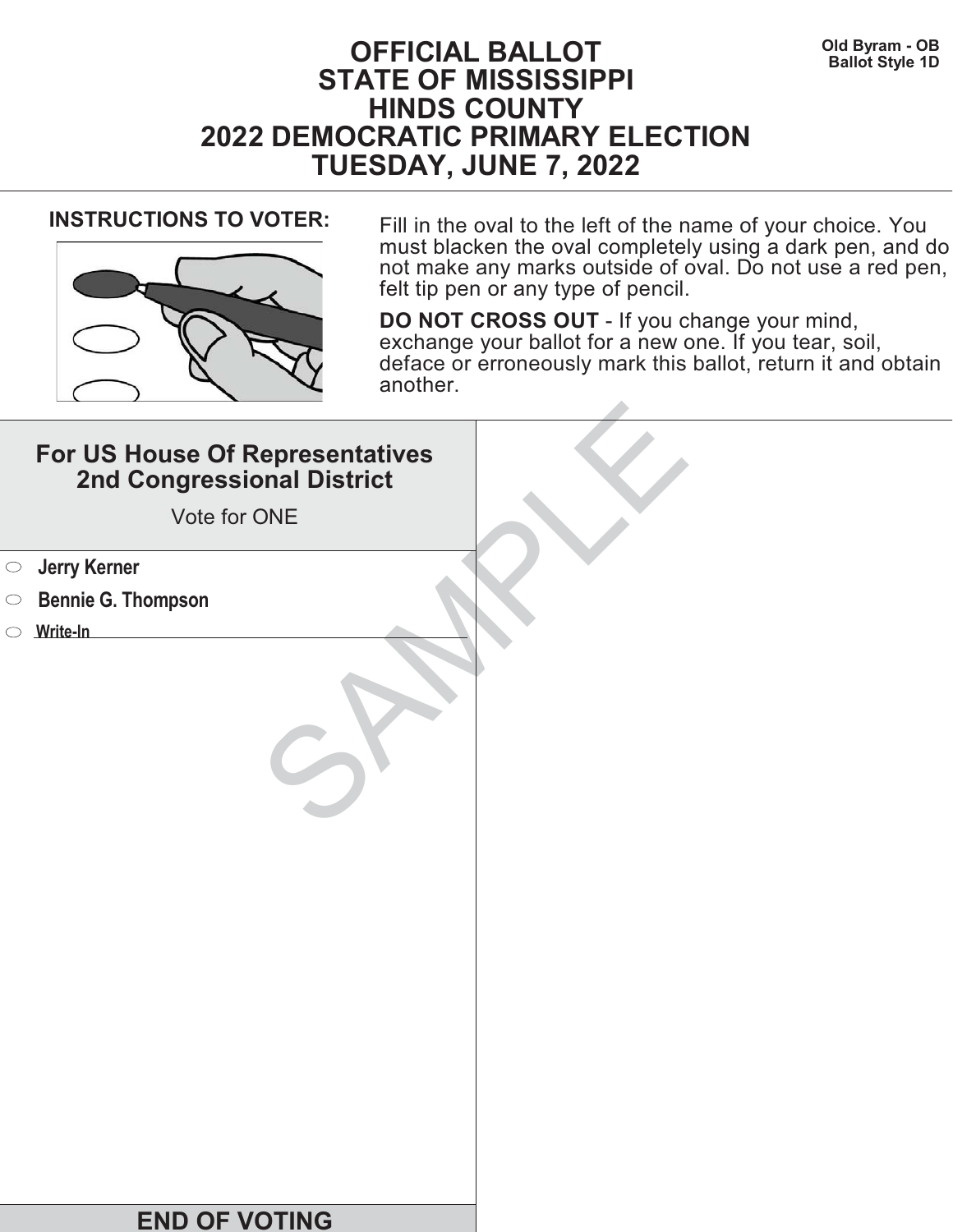# **Pinehaven - PN Pinehaven - PN Ballot Style 1D STATE OF MISSISSIPPI HINDS COUNTY 2022 DEMOCRATIC PRIMARY ELECTION TUESDAY, JUNE 7, 2022**



**INSTRUCTIONS TO VOTER:** Fill in the oval to the left of the name of your choice. You must blacken the oval completely using a dark pen, and do not make any marks outside of oval. Do not use a red pen, felt tip pen or any type of pencil.

| For US House Of Representatives<br>2nd Congressional District<br>Vote for ONE |  |
|-------------------------------------------------------------------------------|--|
| <b>Starf</b> Serner                                                           |  |
| <b>Bennie G. Thompson</b><br>$\bigcirc$                                       |  |
| Write-In                                                                      |  |
|                                                                               |  |
| <b>END OF VOTING</b>                                                          |  |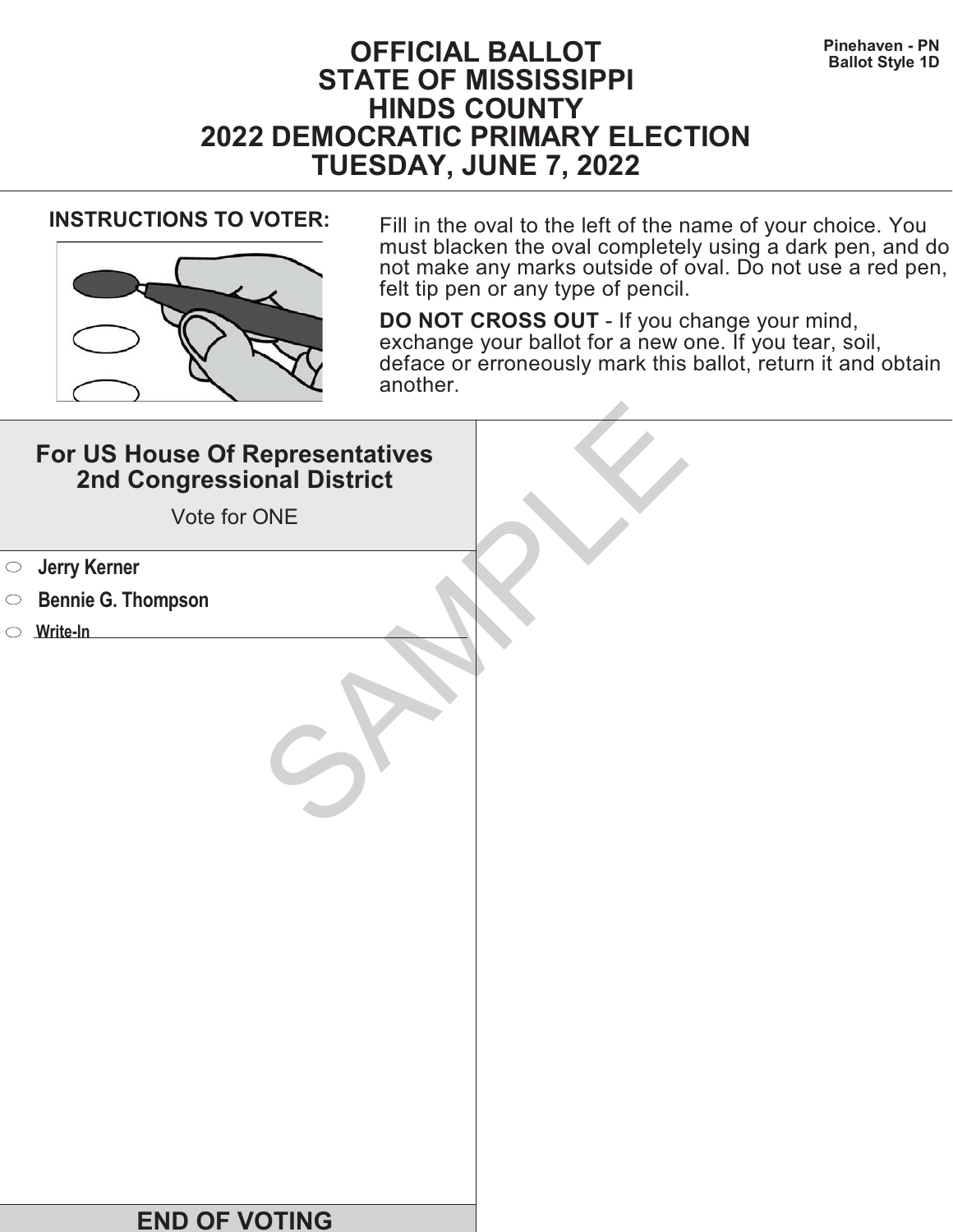# **Pocahontas - PO**<br>Ballot Style 1D **STATE OF MISSISSIPPI HINDS COUNTY 2022 DEMOCRATIC PRIMARY ELECTION TUESDAY, JUNE 7, 2022**



**INSTRUCTIONS TO VOTER:** Fill in the oval to the left of the name of your choice. You must blacken the oval completely using a dark pen, and do not make any marks outside of oval. Do not use a red pen, felt tip pen or any type of pencil.

| For US House Of Representatives<br>2nd Congressional District<br>Vote for ONE |  |
|-------------------------------------------------------------------------------|--|
| <b>Starf</b> Serner                                                           |  |
| <b>Bennie G. Thompson</b><br>$\bigcirc$                                       |  |
| Write-In                                                                      |  |
|                                                                               |  |
| <b>END OF VOTING</b>                                                          |  |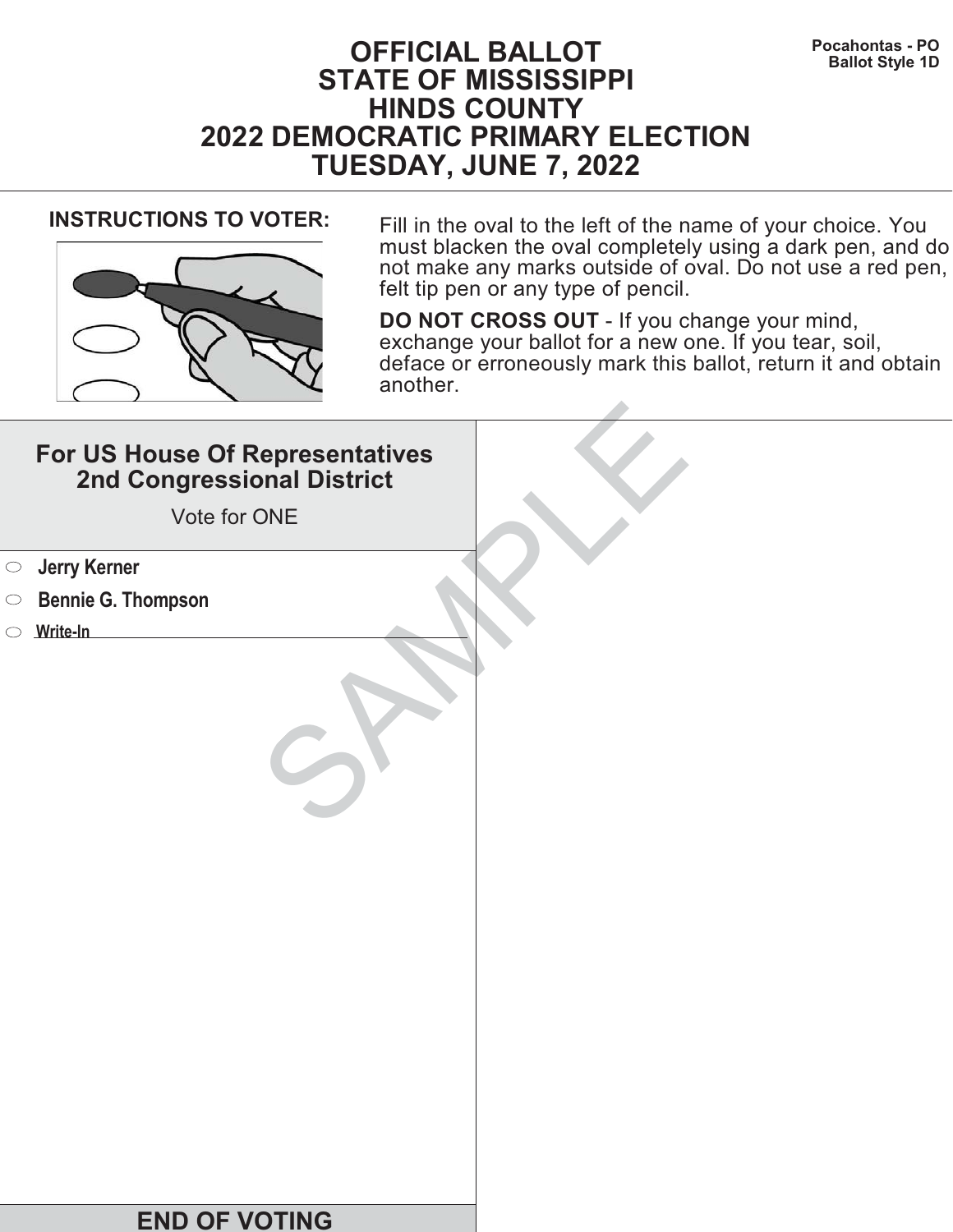# **Raymond 1 - R1 Raymond 1 - R1 BALLOT Ballot Style 1D STATE OF MISSISSIPPI HINDS COUNTY 2022 DEMOCRATIC PRIMARY ELECTION TUESDAY, JUNE 7, 2022**



**INSTRUCTIONS TO VOTER:** Fill in the oval to the left of the name of your choice. You must blacken the oval completely using a dark pen, and do not make any marks outside of oval. Do not use a red pen, felt tip pen or any type of pencil.

| For US House Of Representatives<br>2nd Congressional District<br>Vote for ONE |  |
|-------------------------------------------------------------------------------|--|
| <b>Jerry Kerner</b><br>$\bigcirc$                                             |  |
| <b>Bennie G. Thompson</b><br>$\circ$                                          |  |
| $\circ$ Write-In                                                              |  |
|                                                                               |  |
| <b>END OF VOTING</b>                                                          |  |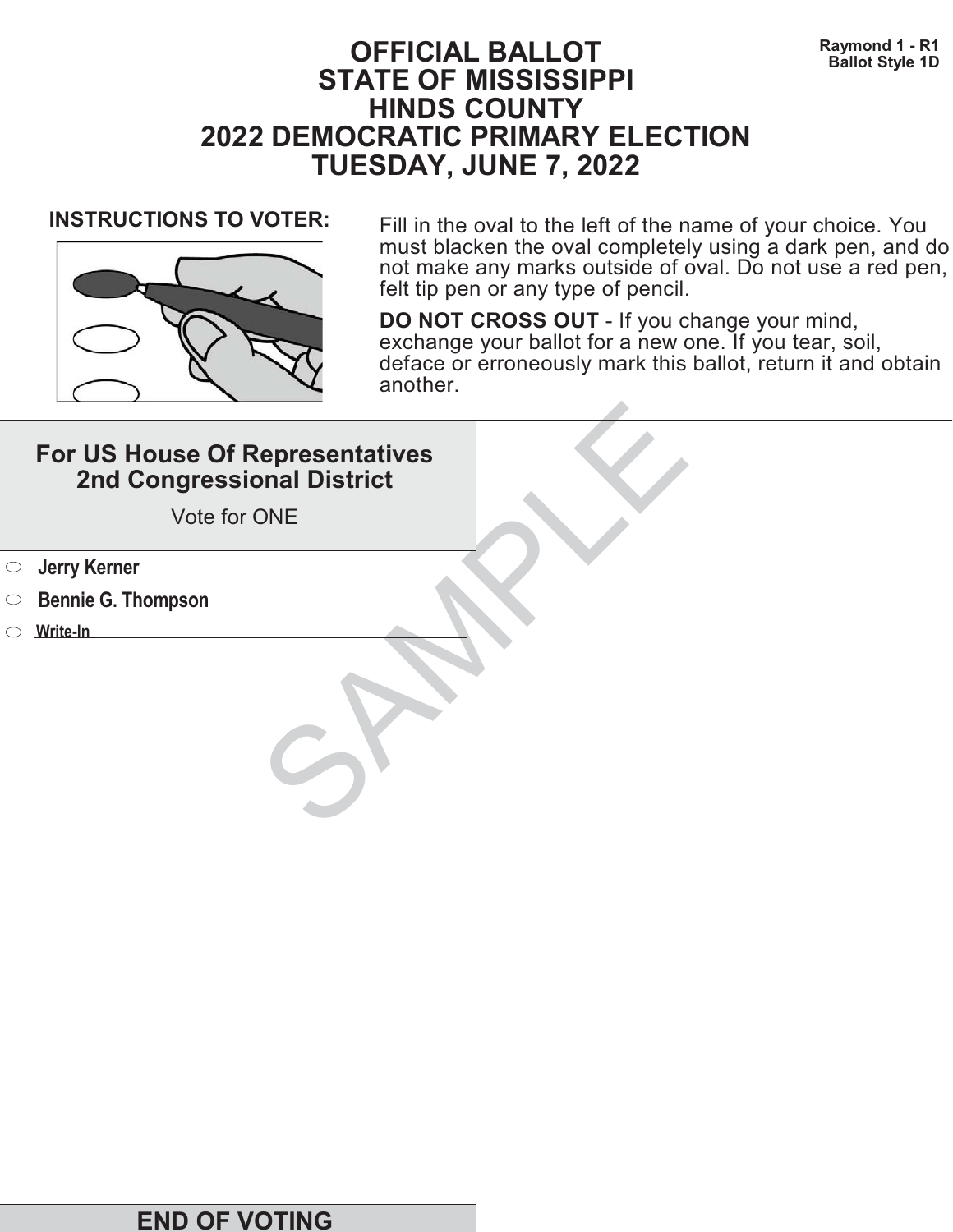# **Raymond 2 - R2**<br>Ballot Style 1D<br>Ballot Style 1D **STATE OF MISSISSIPPI HINDS COUNTY 2022 DEMOCRATIC PRIMARY ELECTION TUESDAY, JUNE 7, 2022**



**INSTRUCTIONS TO VOTER:** Fill in the oval to the left of the name of your choice. You must blacken the oval completely using a dark pen, and do not make any marks outside of oval. Do not use a red pen, felt tip pen or any type of pencil.

| For US House Of Representatives<br>2nd Congressional District<br>Vote for ONE |  |
|-------------------------------------------------------------------------------|--|
| <b>Starf</b> Serner                                                           |  |
| <b>Bennie G. Thompson</b><br>$\bigcirc$                                       |  |
| Write-In                                                                      |  |
|                                                                               |  |
| <b>END OF VOTING</b>                                                          |  |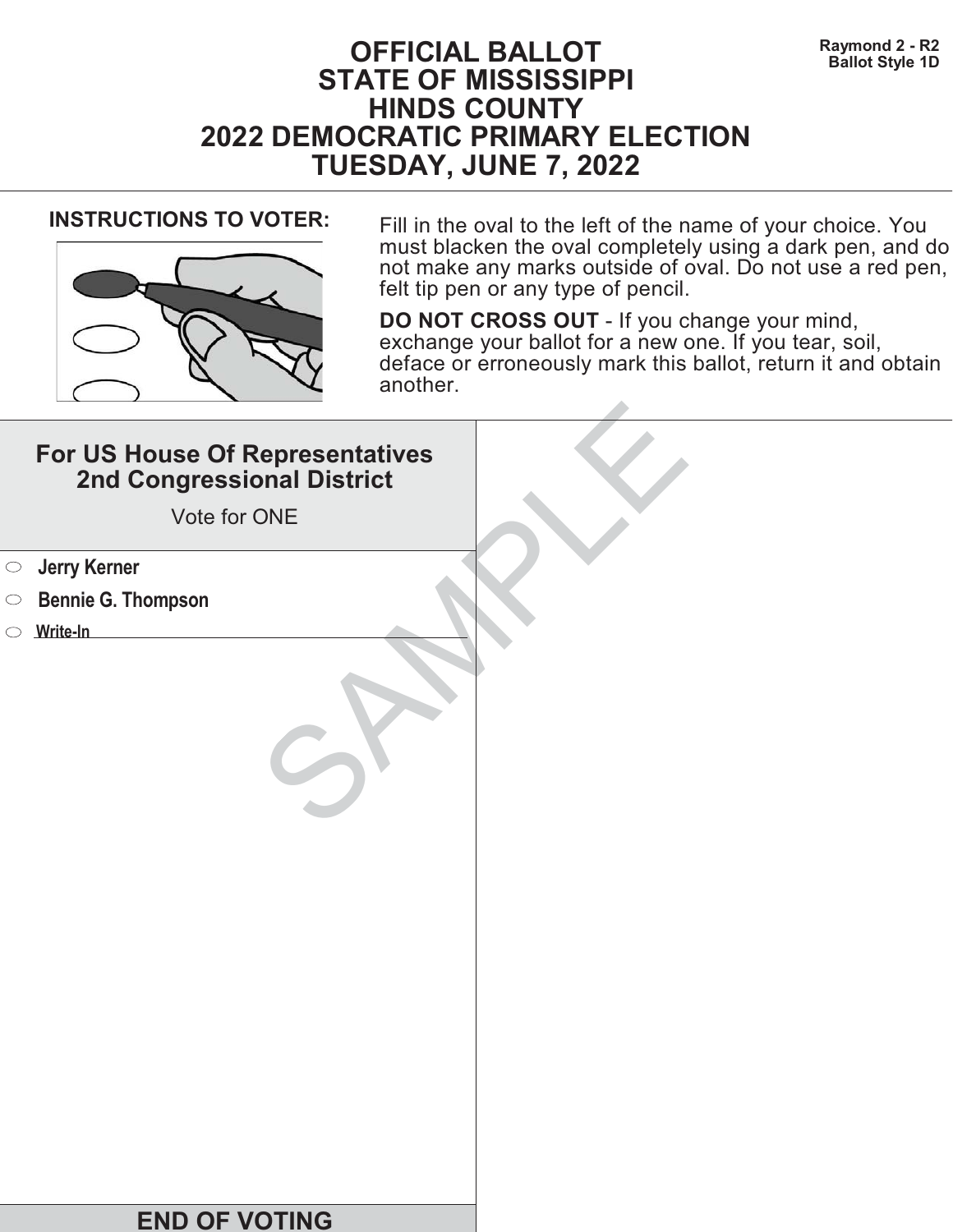# **Springridge - SR Springridge - SR Ballot Style 1D STATE OF MISSISSIPPI HINDS COUNTY 2022 DEMOCRATIC PRIMARY ELECTION TUESDAY, JUNE 7, 2022**



**INSTRUCTIONS TO VOTER:** Fill in the oval to the left of the name of your choice. You must blacken the oval completely using a dark pen, and do not make any marks outside of oval. Do not use a red pen, felt tip pen or any type of pencil.

| For US House Of Representatives<br>2nd Congressional District<br>Vote for ONE |  |
|-------------------------------------------------------------------------------|--|
| <b>Jerry Kerner</b><br>$\bigcirc$                                             |  |
| <b>Bennie G. Thompson</b><br>$\circ$                                          |  |
| $\circ$ Write-In                                                              |  |
|                                                                               |  |
| <b>END OF VOTING</b>                                                          |  |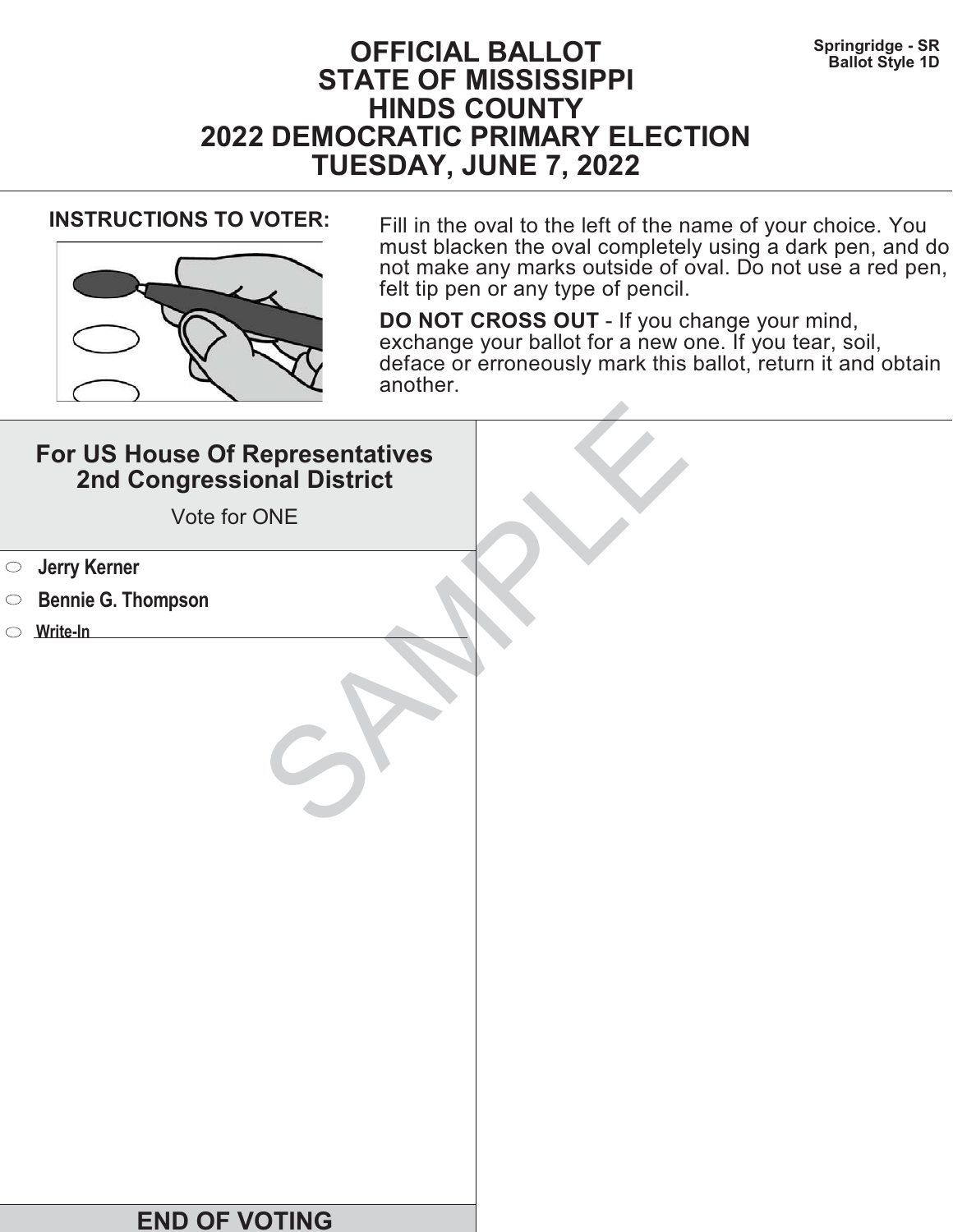# **St Thomas - ST**<br>Ballot Style 1D **STATE OF MISSISSIPPI HINDS COUNTY 2022 DEMOCRATIC PRIMARY ELECTION TUESDAY, JUNE 7, 2022**



**INSTRUCTIONS TO VOTER:** Fill in the oval to the left of the name of your choice. You must blacken the oval completely using a dark pen, and do not make any marks outside of oval. Do not use a red pen, felt tip pen or any type of pencil.

|            | For US House Of Representatives<br>2nd Congressional District<br>Vote for ONE |  |
|------------|-------------------------------------------------------------------------------|--|
| $\bigcirc$ | <b>Jerry Kerner</b>                                                           |  |
| $\circ$    | <b>Bennie G. Thompson</b>                                                     |  |
|            | $\circ$ Write-In                                                              |  |
|            |                                                                               |  |
|            | <b>END OF VOTING</b>                                                          |  |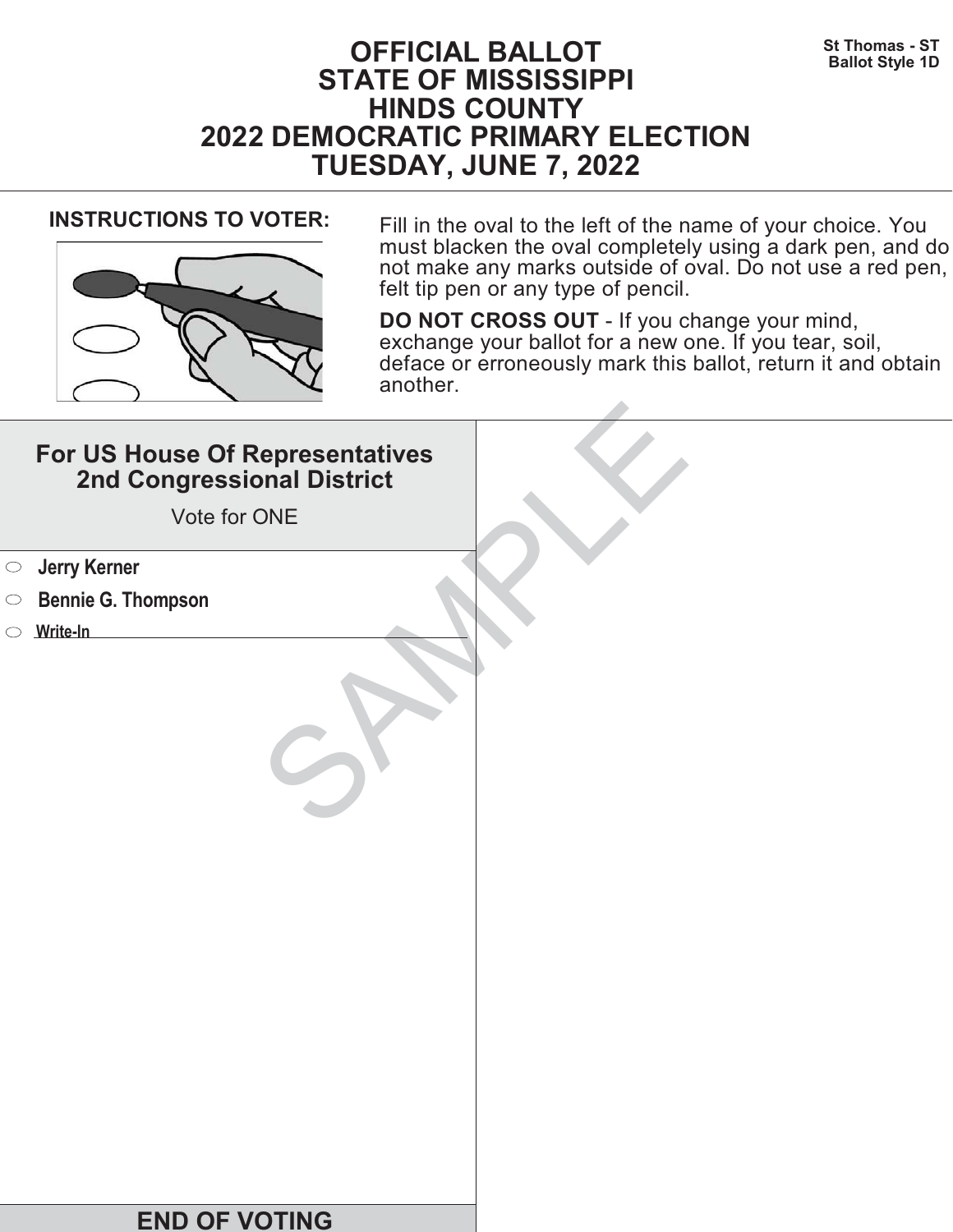# **Terry 1 - TE1**<br>Ballot Style 1D **STATE OF MISSISSIPPI HINDS COUNTY 2022 DEMOCRATIC PRIMARY ELECTION TUESDAY, JUNE 7, 2022**



**INSTRUCTIONS TO VOTER:** Fill in the oval to the left of the name of your choice. You must blacken the oval completely using a dark pen, and do not make any marks outside of oval. Do not use a red pen, felt tip pen or any type of pencil.

| For US House Of Representatives<br>2nd Congressional District<br>Vote for ONE |  |
|-------------------------------------------------------------------------------|--|
| <b>Jerry Kerner</b><br>$\bigcirc$                                             |  |
| <b>Bennie G. Thompson</b><br>$\circ$                                          |  |
| $\circ$ Write-In                                                              |  |
|                                                                               |  |
| <b>END OF VOTING</b>                                                          |  |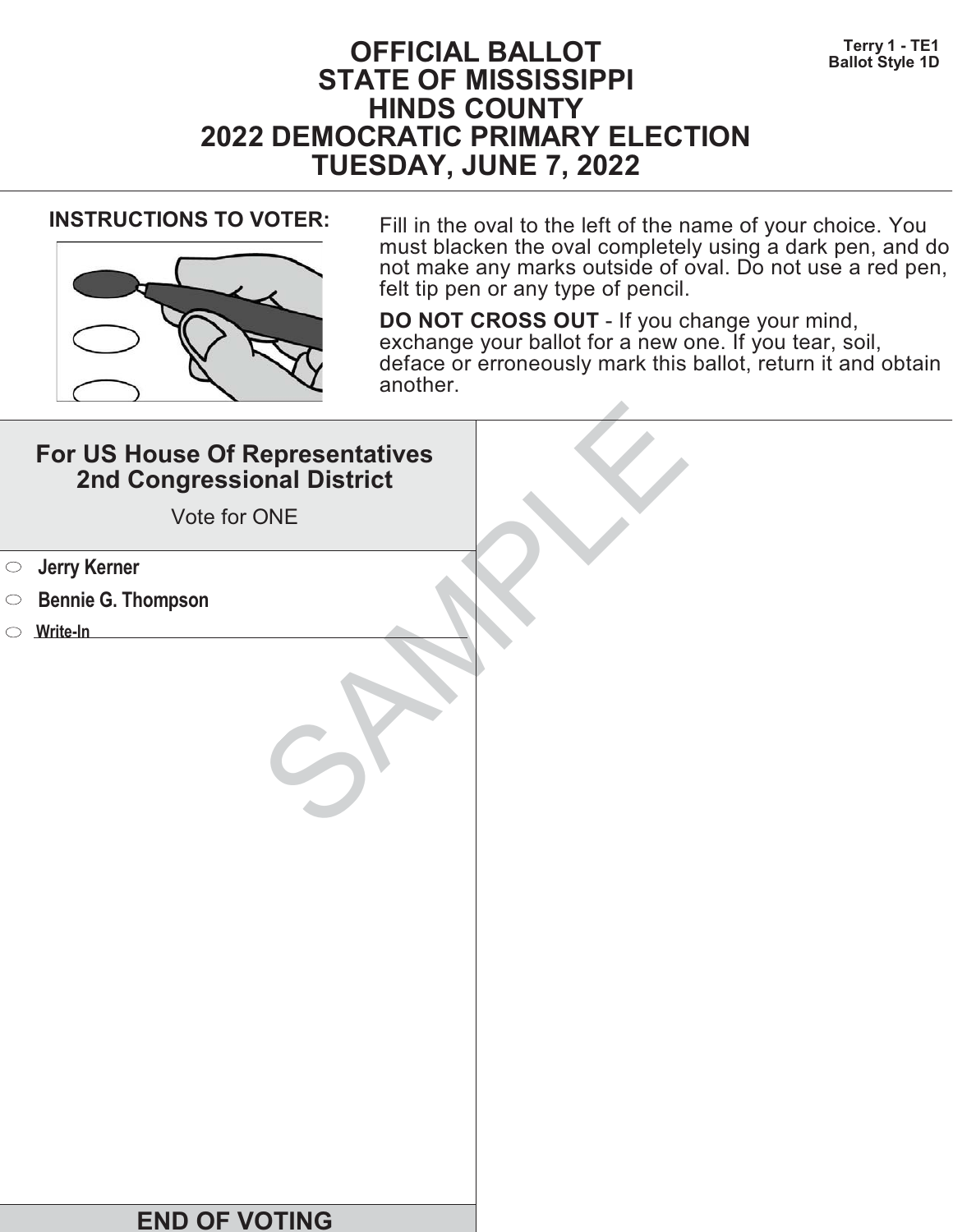# **Terry 2 - TE2**<br>Ballot Style 1D **STATE OF MISSISSIPPI HINDS COUNTY 2022 DEMOCRATIC PRIMARY ELECTION TUESDAY, JUNE 7, 2022**



**INSTRUCTIONS TO VOTER:** Fill in the oval to the left of the name of your choice. You must blacken the oval completely using a dark pen, and do not make any marks outside of oval. Do not use a red pen, felt tip pen or any type of pencil.

| For US House Of Representatives<br>2nd Congressional District<br>Vote for ONE |  |
|-------------------------------------------------------------------------------|--|
| <b>Starf</b> Serner                                                           |  |
| <b>Bennie G. Thompson</b><br>$\bigcirc$                                       |  |
| Write-In                                                                      |  |
|                                                                               |  |
| <b>END OF VOTING</b>                                                          |  |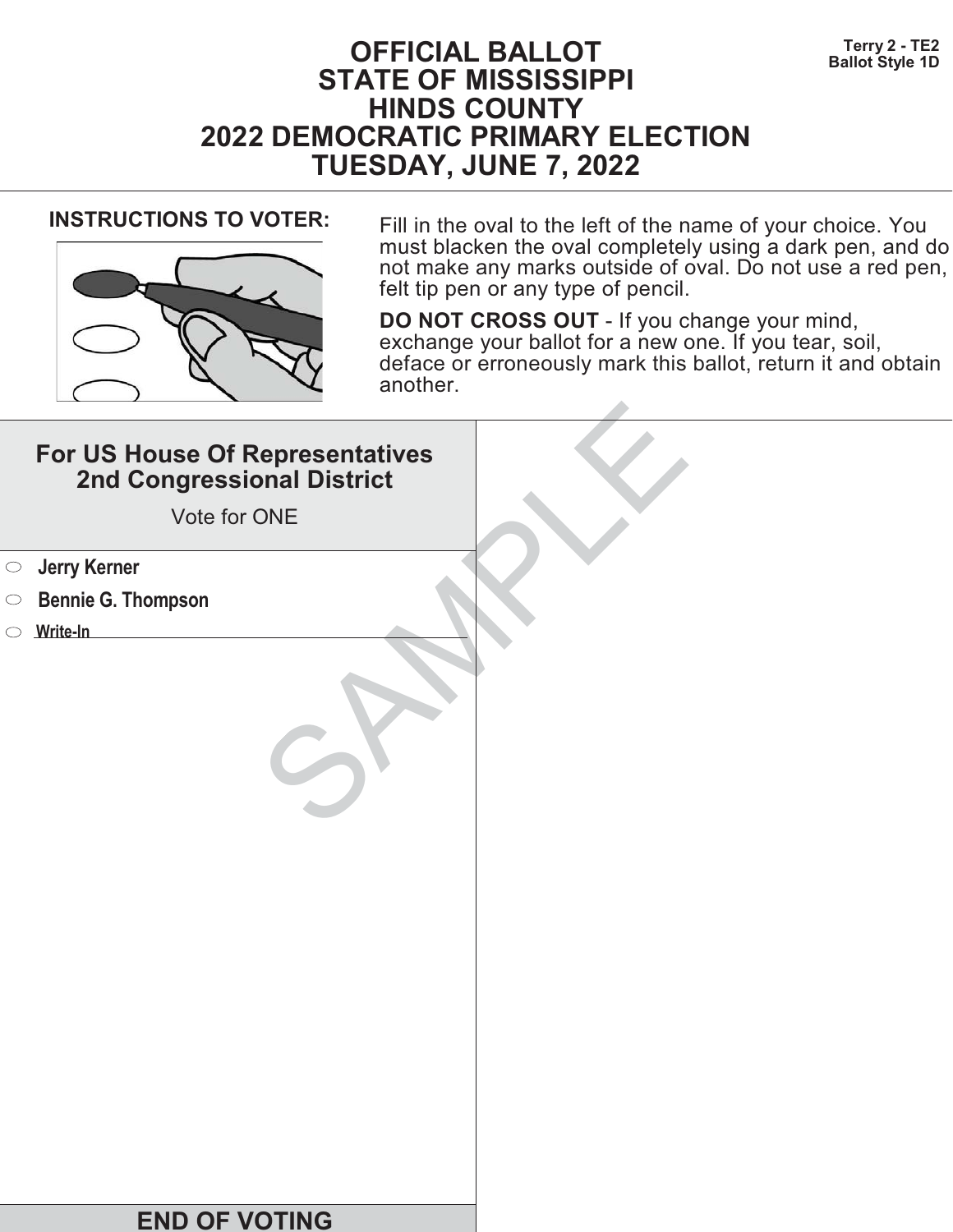

**INSTRUCTIONS TO VOTER:** Fill in the oval to the left of the name of your choice. You must blacken the oval completely using a dark pen, and do not make any marks outside of oval. Do not use a red pen, felt tip pen or any type of pencil.

| For US House Of Representatives<br>2nd Congressional District<br>Vote for ONE |  |
|-------------------------------------------------------------------------------|--|
| <b>Starf</b> Serner                                                           |  |
| <b>Bennie G. Thompson</b><br>$\bigcirc$                                       |  |
| Write-In                                                                      |  |
|                                                                               |  |
| <b>END OF VOTING</b>                                                          |  |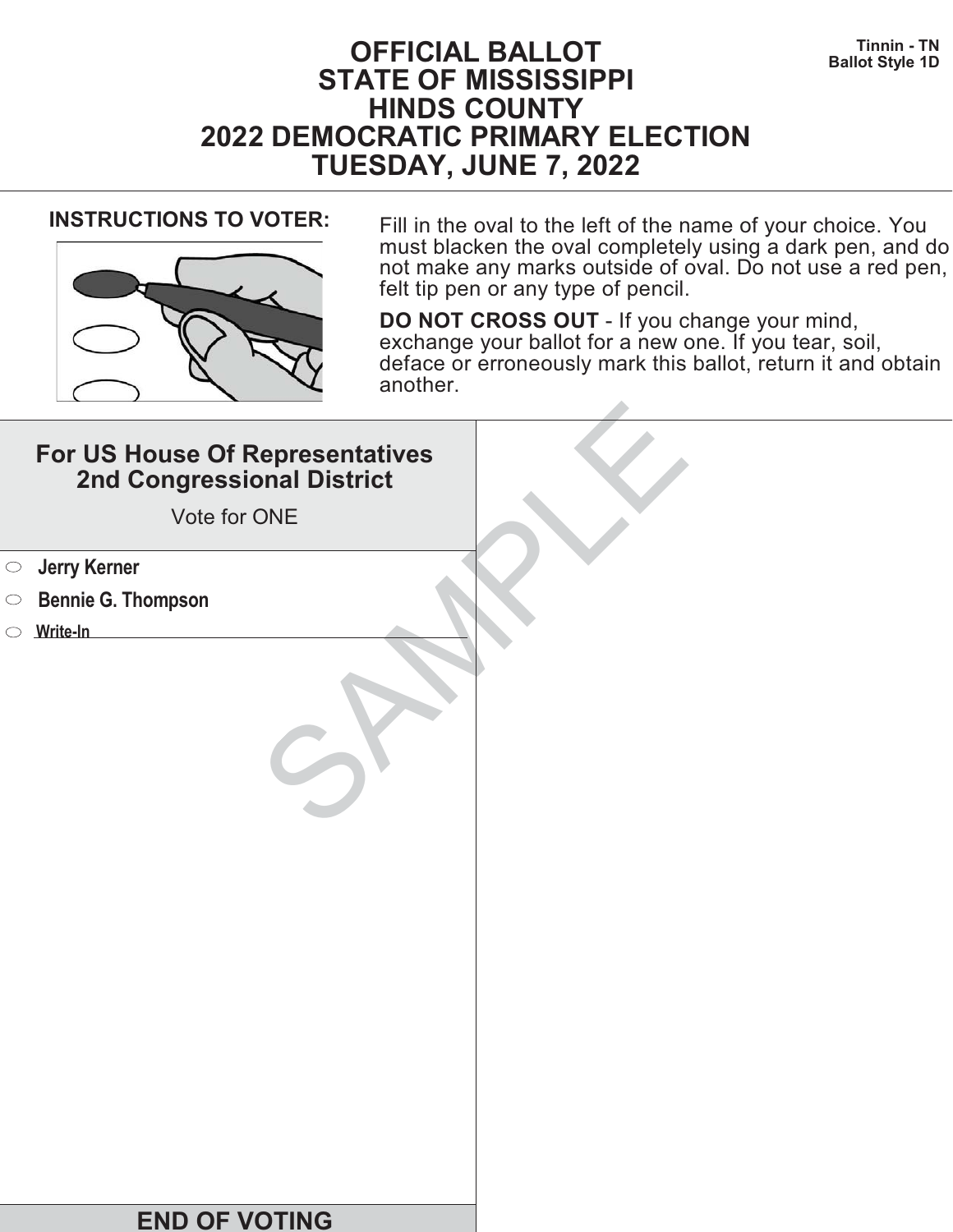# **Utica 1 - U1 Utica 1 - U1 Defect of ALLOT STATE OF MISSISSIPPI HINDS COUNTY 2022 DEMOCRATIC PRIMARY ELECTION TUESDAY, JUNE 7, 2022**



**INSTRUCTIONS TO VOTER:** Fill in the oval to the left of the name of your choice. You must blacken the oval completely using a dark pen, and do not make any marks outside of oval. Do not use a red pen, felt tip pen or any type of pencil.

| For US House Of Representatives<br>2nd Congressional District<br>Vote for ONE |  |
|-------------------------------------------------------------------------------|--|
| <b>Starf</b> Serner                                                           |  |
| <b>Bennie G. Thompson</b><br>$\bigcirc$                                       |  |
| Write-In                                                                      |  |
|                                                                               |  |
| <b>END OF VOTING</b>                                                          |  |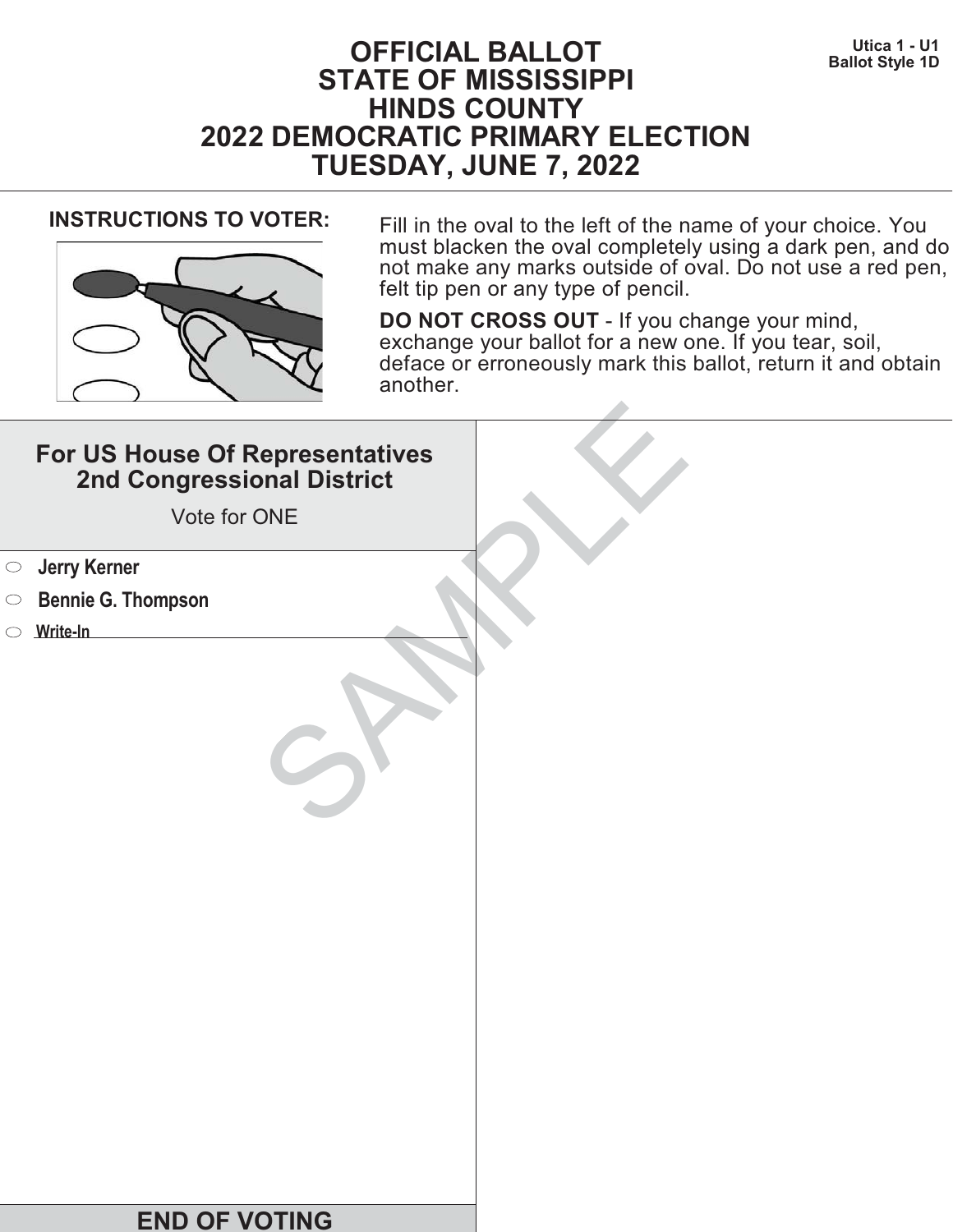# **Utica 2 - U2**<br>Ballot Style 1D **STATE OF MISSISSIPPI HINDS COUNTY 2022 DEMOCRATIC PRIMARY ELECTION TUESDAY, JUNE 7, 2022**



**INSTRUCTIONS TO VOTER:** Fill in the oval to the left of the name of your choice. You must blacken the oval completely using a dark pen, and do not make any marks outside of oval. Do not use a red pen, felt tip pen or any type of pencil.

| For US House Of Representatives<br>2nd Congressional District<br>Vote for ONE |  |
|-------------------------------------------------------------------------------|--|
| <b>Jerry Kerner</b><br>$\bigcirc$                                             |  |
| <b>Bennie G. Thompson</b><br>$\circ$                                          |  |
| $\circ$ Write-In                                                              |  |
|                                                                               |  |
| <b>END OF VOTING</b>                                                          |  |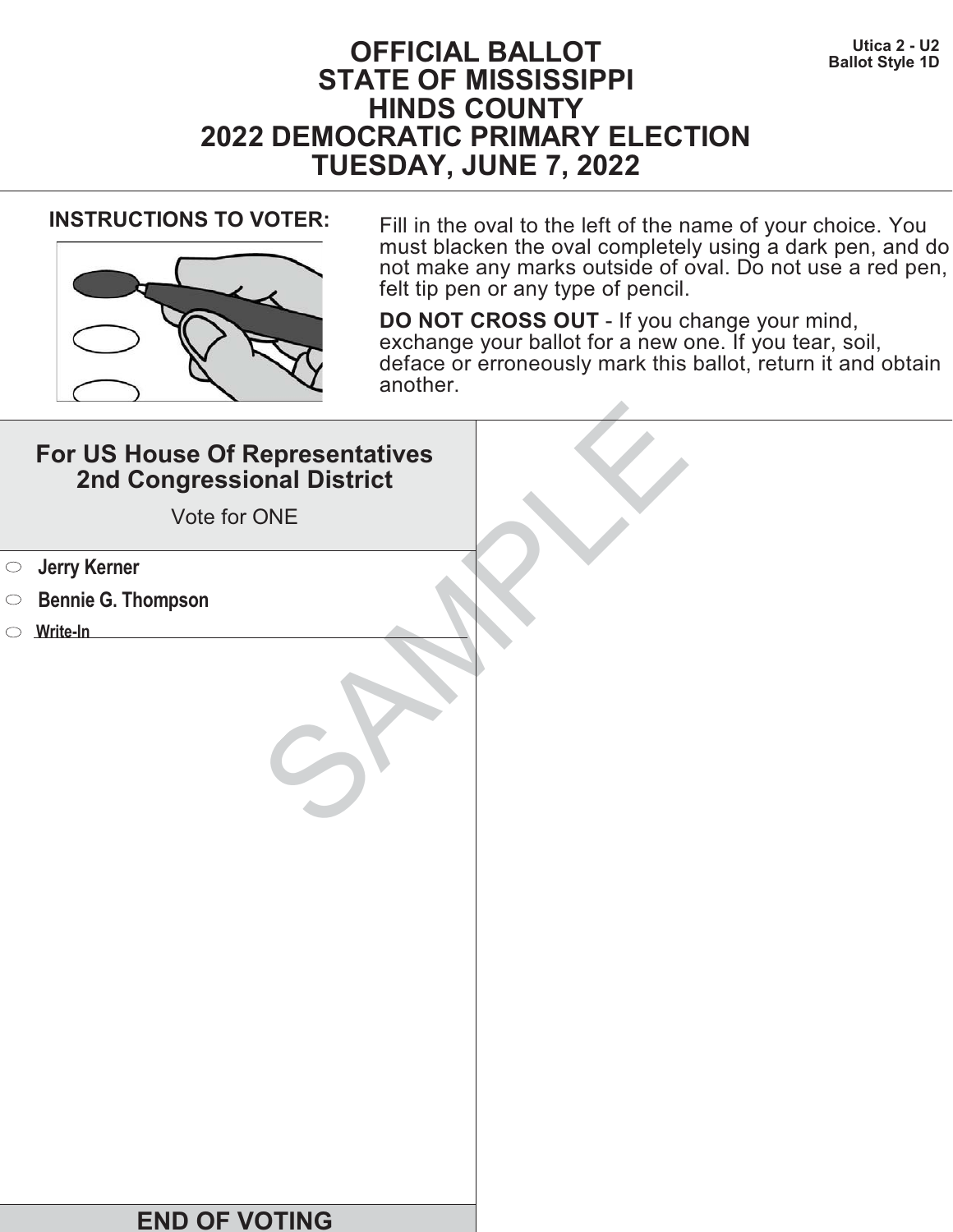# **Precinct 01 - 01**<br>Ballot Style 2R **STATE OF MISSISSIPPI HINDS COUNTY 2022 REPUBLICAN PRIMARY ELECTION TUESDAY, JUNE 7, 2022**



**INSTRUCTIONS TO VOTER:** Fill in the oval to the left of the name of your choice. You must blacken the oval completely using a dark pen, and do not make any marks outside of oval. Do not use a red pen, felt tip pen or any type of pencil.

|            | For US House Of Representatives<br>2nd Congressional District<br>Vote for ONE |  |
|------------|-------------------------------------------------------------------------------|--|
| $\circ$    | <b>Michael Carson</b>                                                         |  |
| $\circ$    | <b>Ronald Eller</b>                                                           |  |
| $\bigcirc$ | <b>Brian Flowers</b>                                                          |  |
| $\bigcirc$ | <b>Stanford Johnson</b>                                                       |  |
|            | $\circ$ Write-In                                                              |  |
|            |                                                                               |  |
|            | <b>END OF VOTING</b>                                                          |  |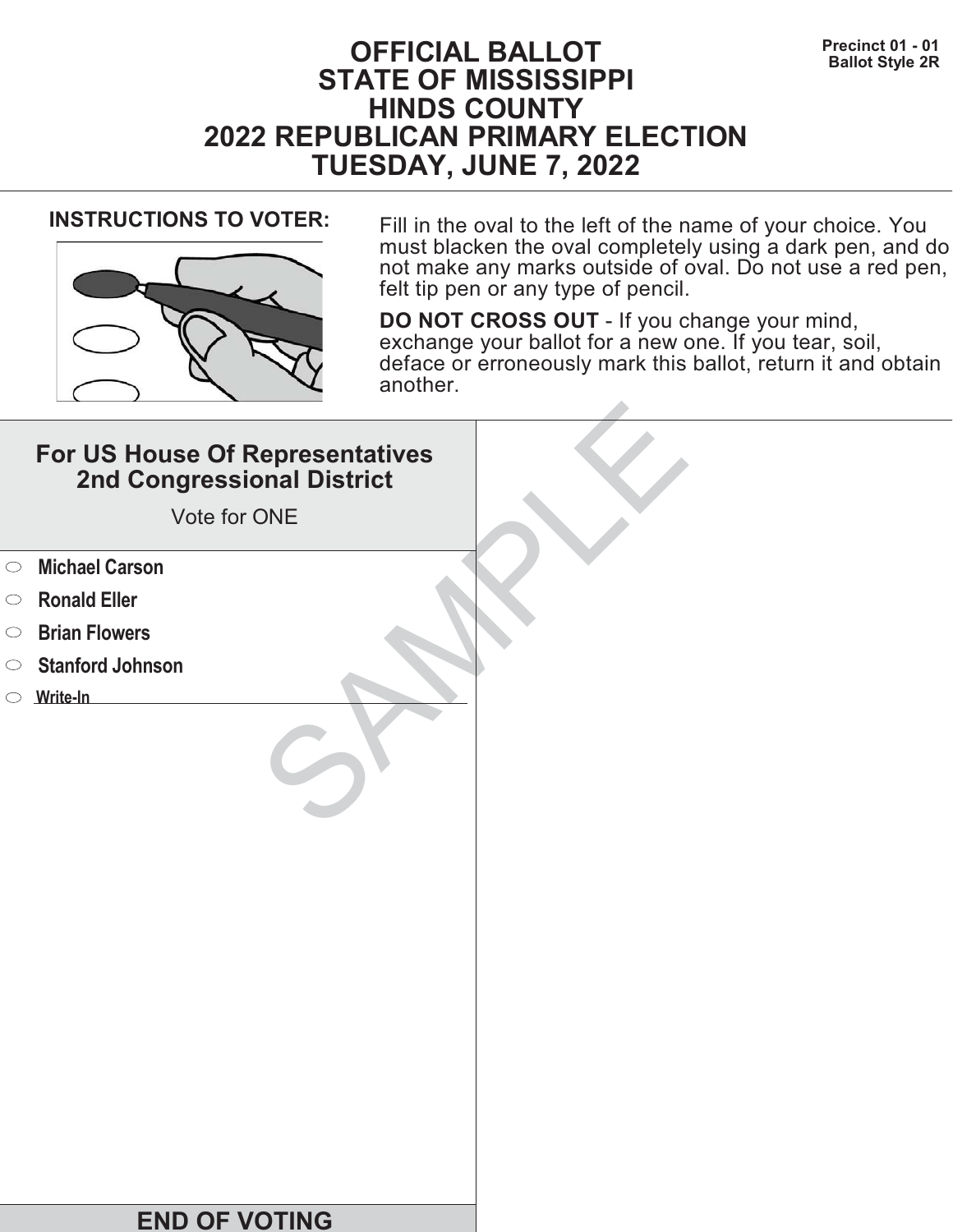# **Precinct 02 - 02**<br>Ballot Style 2R **STATE OF MISSISSIPPI HINDS COUNTY 2022 REPUBLICAN PRIMARY ELECTION TUESDAY, JUNE 7, 2022**



**INSTRUCTIONS TO VOTER:** Fill in the oval to the left of the name of your choice. You must blacken the oval completely using a dark pen, and do not make any marks outside of oval. Do not use a red pen, felt tip pen or any type of pencil.

|            | For US House Of Representatives<br>2nd Congressional District<br>Vote for ONE |  |
|------------|-------------------------------------------------------------------------------|--|
| $\circ$    | <b>Michael Carson</b>                                                         |  |
| $\circ$    | <b>Ronald Eller</b>                                                           |  |
| $\bigcirc$ | <b>Brian Flowers</b>                                                          |  |
| $\circ$    | <b>Stanford Johnson</b>                                                       |  |
|            | $\circ$ Write-In                                                              |  |
|            |                                                                               |  |
|            | <b>END OF VOTING</b>                                                          |  |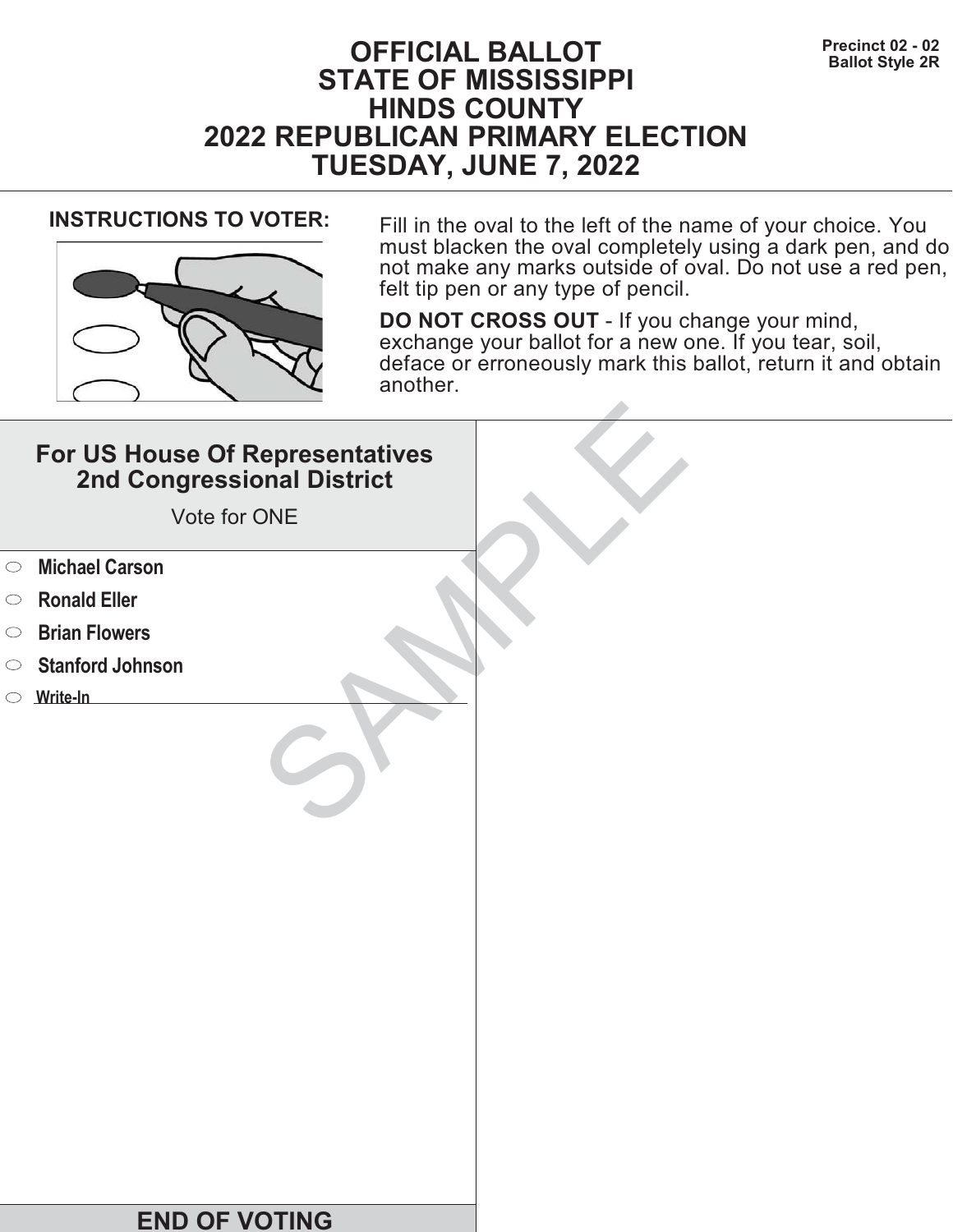# **Precinct 04 - 04**<br>Ballot Style 2R **STATE OF MISSISSIPPI HINDS COUNTY 2022 REPUBLICAN PRIMARY ELECTION TUESDAY, JUNE 7, 2022**



**INSTRUCTIONS TO VOTER:** Fill in the oval to the left of the name of your choice. You must blacken the oval completely using a dark pen, and do not make any marks outside of oval. Do not use a red pen, felt tip pen or any type of pencil.

|            | For US House Of Representatives<br>2nd Congressional District<br>Vote for ONE |  |
|------------|-------------------------------------------------------------------------------|--|
| $\circ$    | <b>Michael Carson</b>                                                         |  |
| $\circ$    | <b>Ronald Eller</b>                                                           |  |
| $\bigcirc$ | <b>Brian Flowers</b>                                                          |  |
| $\bigcirc$ | <b>Stanford Johnson</b>                                                       |  |
|            | $\circ$ Write-In                                                              |  |
|            |                                                                               |  |
|            | <b>END OF VOTING</b>                                                          |  |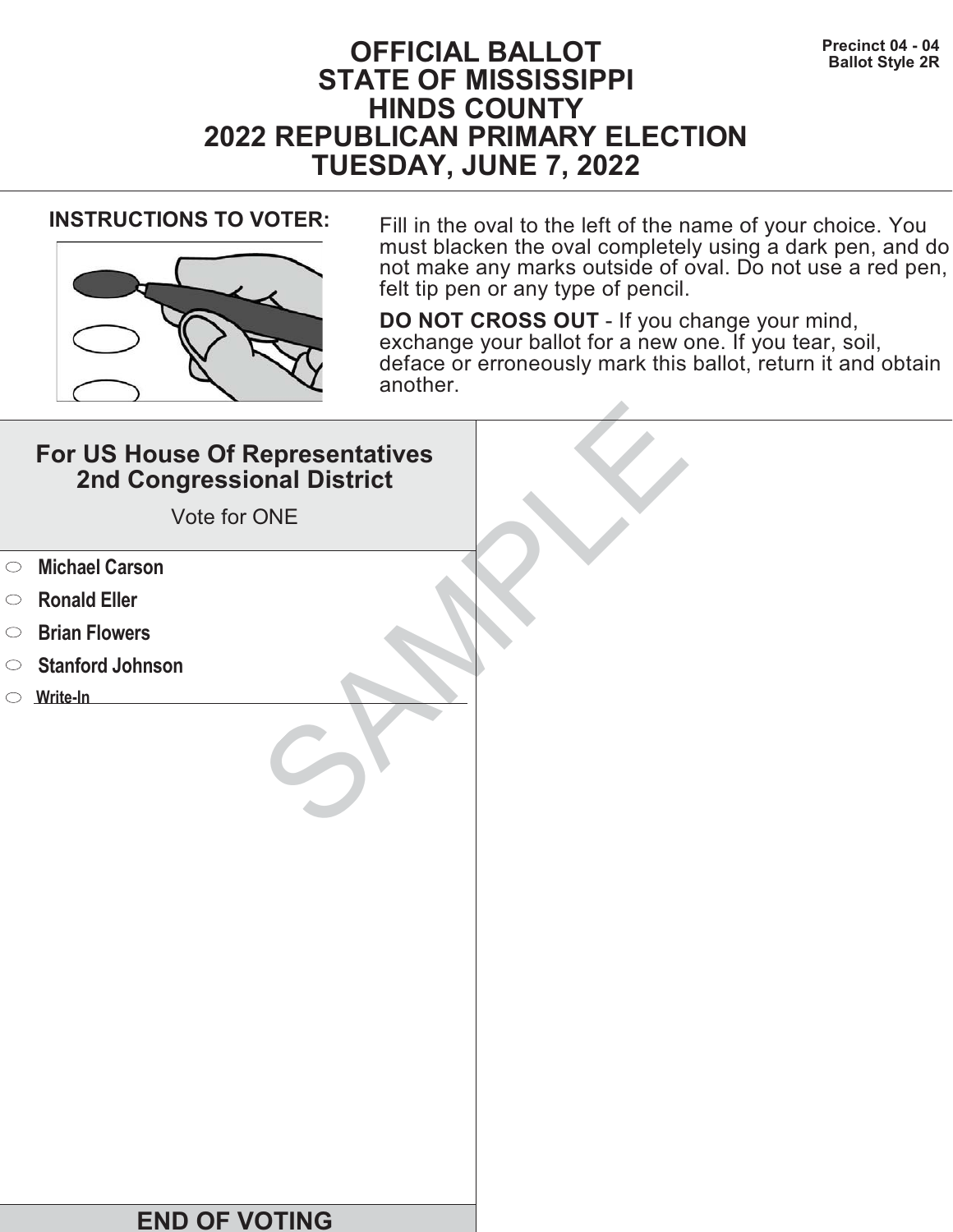# **Precinct 06 - 06 Precinct 06 - 06 Ballot Style 2R STATE OF MISSISSIPPI HINDS COUNTY 2022 REPUBLICAN PRIMARY ELECTION TUESDAY, JUNE 7, 2022**



**INSTRUCTIONS TO VOTER:** Fill in the oval to the left of the name of your choice. You must blacken the oval completely using a dark pen, and do not make any marks outside of oval. Do not use a red pen, felt tip pen or any type of pencil.

|            | For US House Of Representatives<br>2nd Congressional District<br>Vote for ONE |  |
|------------|-------------------------------------------------------------------------------|--|
| $\circ$    | <b>Michael Carson</b>                                                         |  |
| $\circ$    | <b>Ronald Eller</b>                                                           |  |
| $\bigcirc$ | <b>Brian Flowers</b>                                                          |  |
| $\circ$    | <b>Stanford Johnson</b>                                                       |  |
|            | $\circ$ Write-In                                                              |  |
|            |                                                                               |  |
|            | <b>END OF VOTING</b>                                                          |  |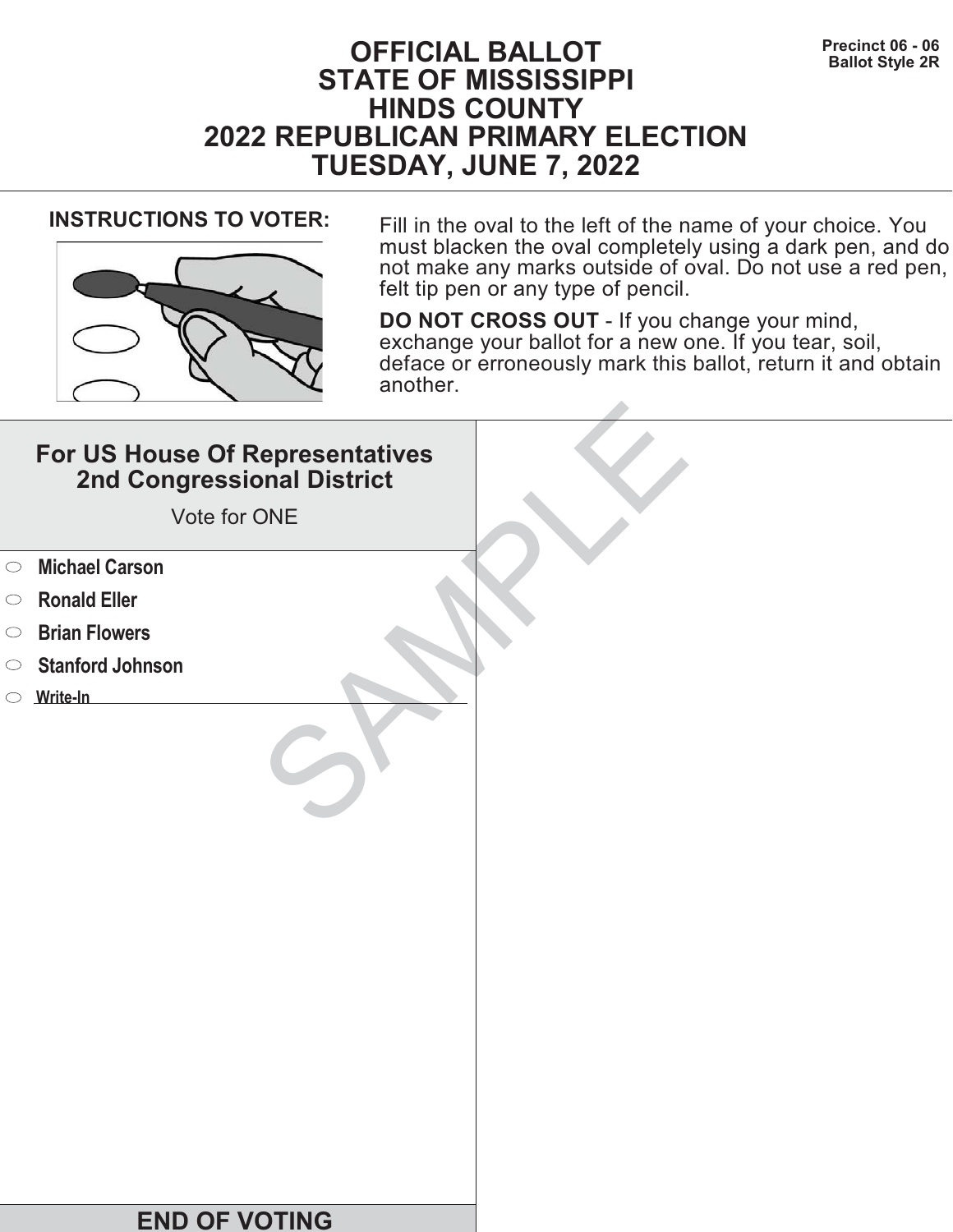# **Precinct 08 - 08**<br>Ballot Style 3R **STATE OF MISSISSIPPI HINDS COUNTY 2022 REPUBLICAN PRIMARY ELECTION TUESDAY, JUNE 7, 2022**



**INSTRUCTIONS TO VOTER:** Fill in the oval to the left of the name of your choice. You must blacken the oval completely using a dark pen, and do not make any marks outside of oval. Do not use a red pen, felt tip pen or any type of pencil.

|            | For US House Of Representatives<br>3rd Congressional District<br>Vote for ONE |  |
|------------|-------------------------------------------------------------------------------|--|
| $\bigcirc$ | <b>Michael Cassidy</b>                                                        |  |
| $\bigcirc$ | <b>Thomas B. Griffin</b>                                                      |  |
| $\bigcirc$ | <b>Michael Guest</b>                                                          |  |
|            | $\circ$ Write-In                                                              |  |
|            | <b>END OF VOTING</b>                                                          |  |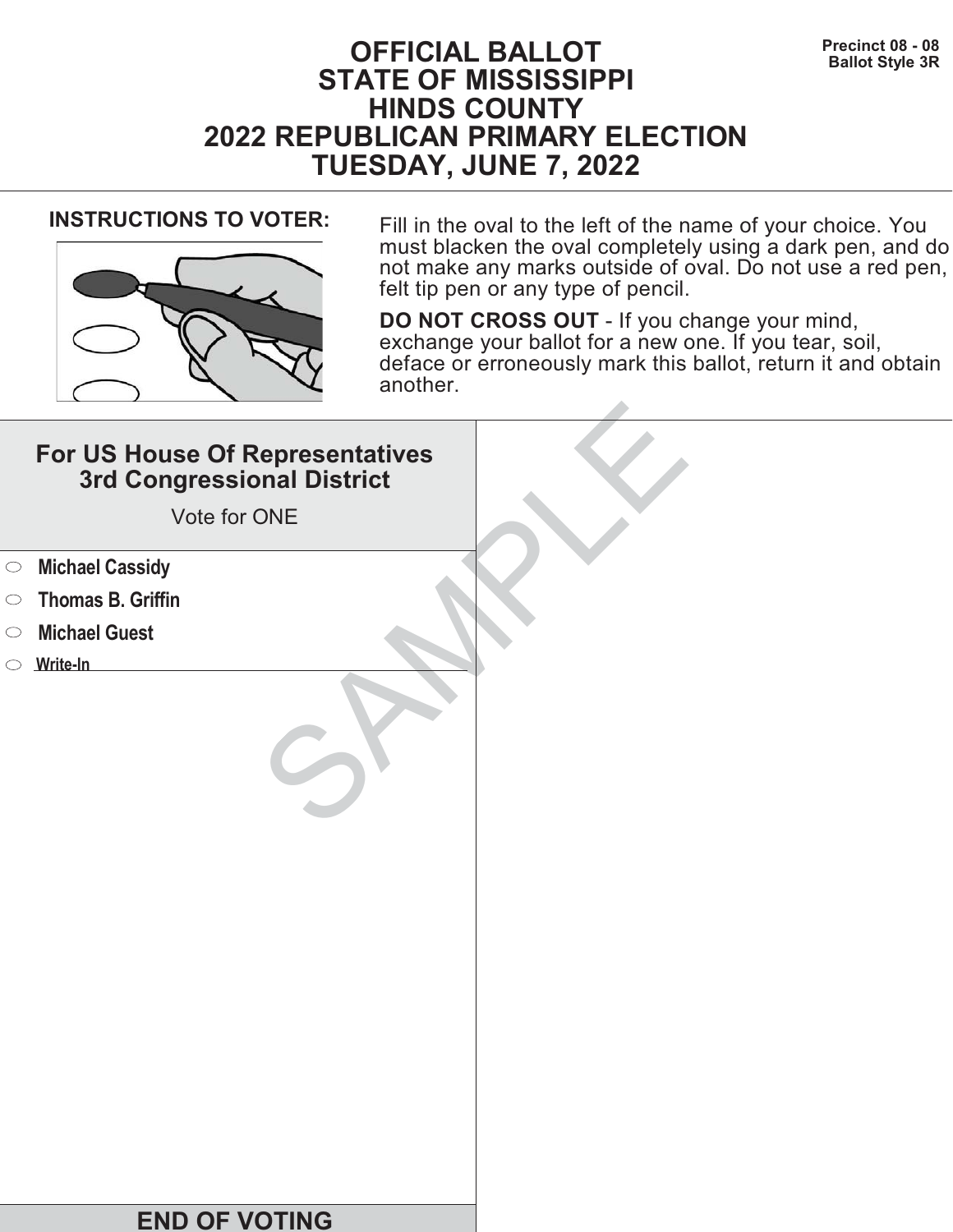# **Precinct 09 - 09**<br>Ballot Style 3R **STATE OF MISSISSIPPI HINDS COUNTY 2022 REPUBLICAN PRIMARY ELECTION TUESDAY, JUNE 7, 2022**



**INSTRUCTIONS TO VOTER:** Fill in the oval to the left of the name of your choice. You must blacken the oval completely using a dark pen, and do not make any marks outside of oval. Do not use a red pen, felt tip pen or any type of pencil.

|            | For US House Of Representatives<br>3rd Congressional District<br>Vote for ONE |  |
|------------|-------------------------------------------------------------------------------|--|
| $\bigcirc$ | <b>Michael Cassidy</b>                                                        |  |
| $\bigcirc$ | <b>Thomas B. Griffin</b>                                                      |  |
| $\bigcirc$ | <b>Michael Guest</b>                                                          |  |
|            | $\circ$ Write-In                                                              |  |
|            | <b>END OF VOTING</b>                                                          |  |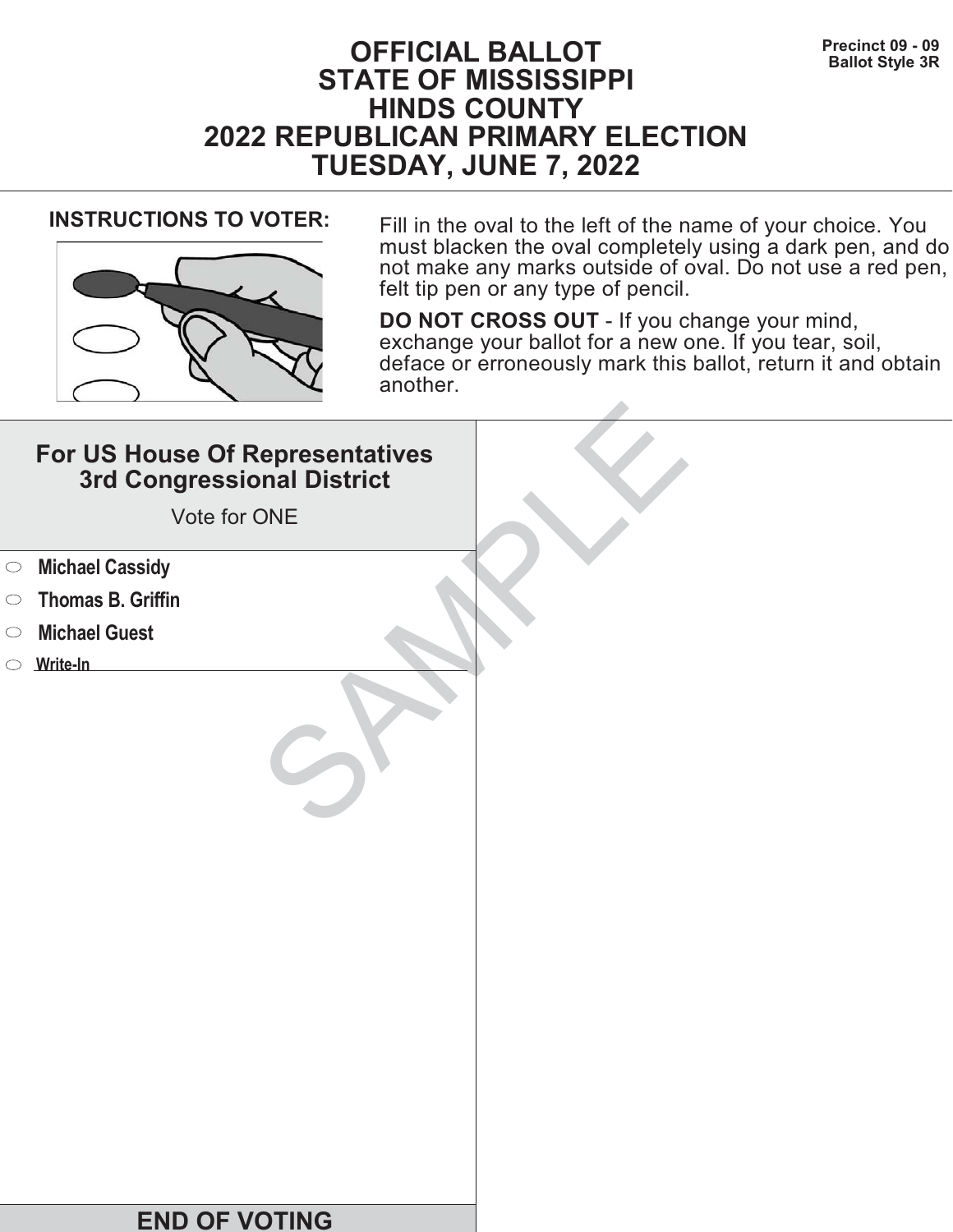# **Precinct 10 - 10**<br>Ballot Style 2R **STATE OF MISSISSIPPI HINDS COUNTY 2022 REPUBLICAN PRIMARY ELECTION TUESDAY, JUNE 7, 2022**



**INSTRUCTIONS TO VOTER:** Fill in the oval to the left of the name of your choice. You must blacken the oval completely using a dark pen, and do not make any marks outside of oval. Do not use a red pen, felt tip pen or any type of pencil.

|            | For US House Of Representatives<br>2nd Congressional District<br>Vote for ONE |  |
|------------|-------------------------------------------------------------------------------|--|
| $\circ$    | <b>Michael Carson</b>                                                         |  |
| $\circ$    | <b>Ronald Eller</b>                                                           |  |
| $\bigcirc$ | <b>Brian Flowers</b>                                                          |  |
| $\bigcirc$ | <b>Stanford Johnson</b>                                                       |  |
|            | $\circ$ Write-In                                                              |  |
|            |                                                                               |  |
|            | <b>END OF VOTING</b>                                                          |  |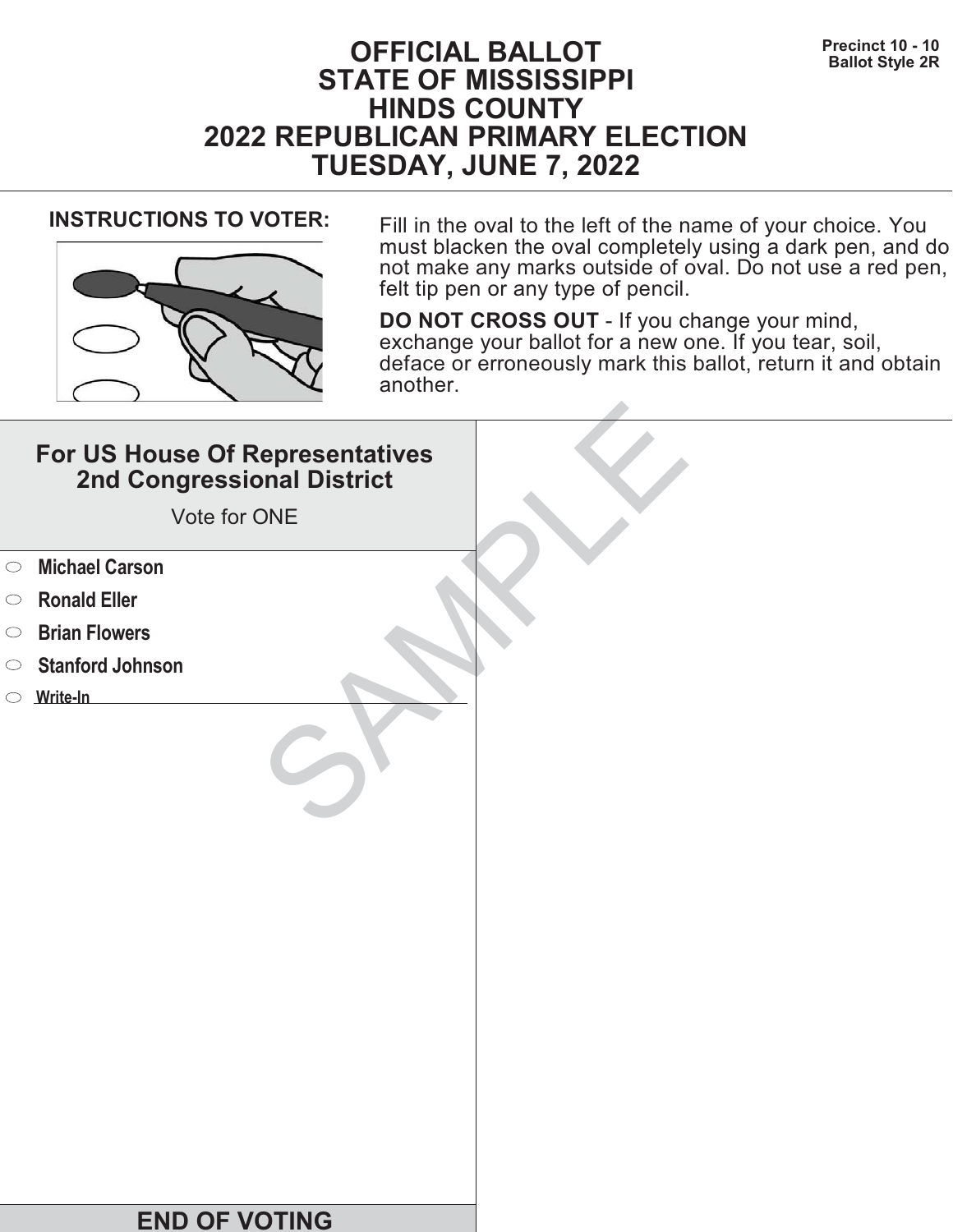# **Precinct 11 - 11 Precinct 11 - 11 Ballot Style 2R STATE OF MISSISSIPPI HINDS COUNTY 2022 REPUBLICAN PRIMARY ELECTION TUESDAY, JUNE 7, 2022**



**INSTRUCTIONS TO VOTER:** Fill in the oval to the left of the name of your choice. You must blacken the oval completely using a dark pen, and do not make any marks outside of oval. Do not use a red pen, felt tip pen or any type of pencil.

|            | For US House Of Representatives<br>2nd Congressional District<br>Vote for ONE |  |
|------------|-------------------------------------------------------------------------------|--|
| $\circ$    | <b>Michael Carson</b>                                                         |  |
| $\circ$    | <b>Ronald Eller</b>                                                           |  |
| $\bigcirc$ | <b>Brian Flowers</b>                                                          |  |
| $\bigcirc$ | <b>Stanford Johnson</b>                                                       |  |
|            | $\circ$ Write-In                                                              |  |
|            |                                                                               |  |
|            | <b>END OF VOTING</b>                                                          |  |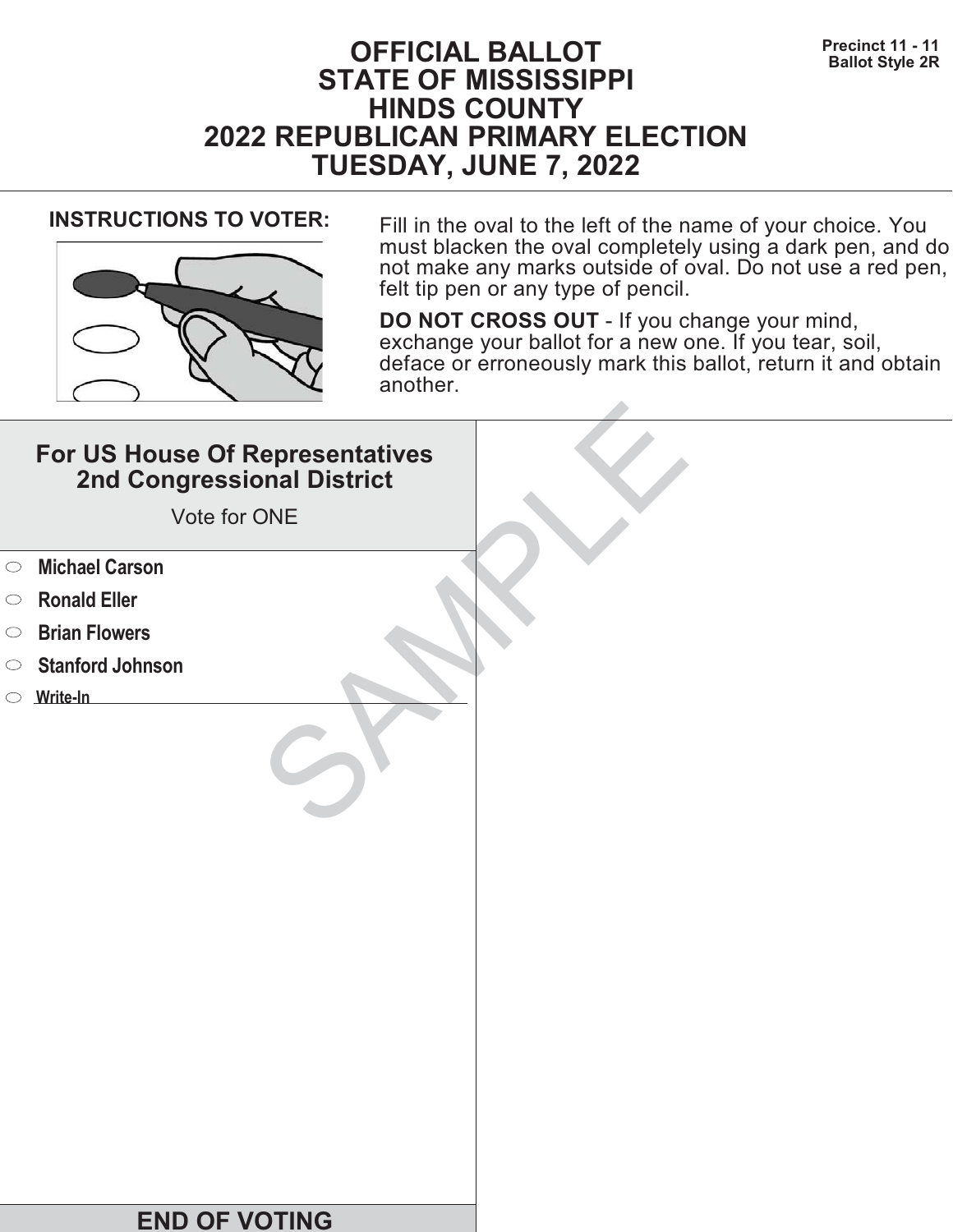# **Precinct 13 - 13**<br>Ballot Style 2R **STATE OF MISSISSIPPI HINDS COUNTY 2022 REPUBLICAN PRIMARY ELECTION TUESDAY, JUNE 7, 2022**



**INSTRUCTIONS TO VOTER:** Fill in the oval to the left of the name of your choice. You must blacken the oval completely using a dark pen, and do not make any marks outside of oval. Do not use a red pen, felt tip pen or any type of pencil.

|            | For US House Of Representatives<br>2nd Congressional District<br>Vote for ONE |  |
|------------|-------------------------------------------------------------------------------|--|
| $\circ$    | <b>Michael Carson</b>                                                         |  |
| $\circ$    | <b>Ronald Eller</b>                                                           |  |
| $\bigcirc$ | <b>Brian Flowers</b>                                                          |  |
| $\circ$    | <b>Stanford Johnson</b>                                                       |  |
|            | $\circ$ Write-In                                                              |  |
|            |                                                                               |  |
|            | <b>END OF VOTING</b>                                                          |  |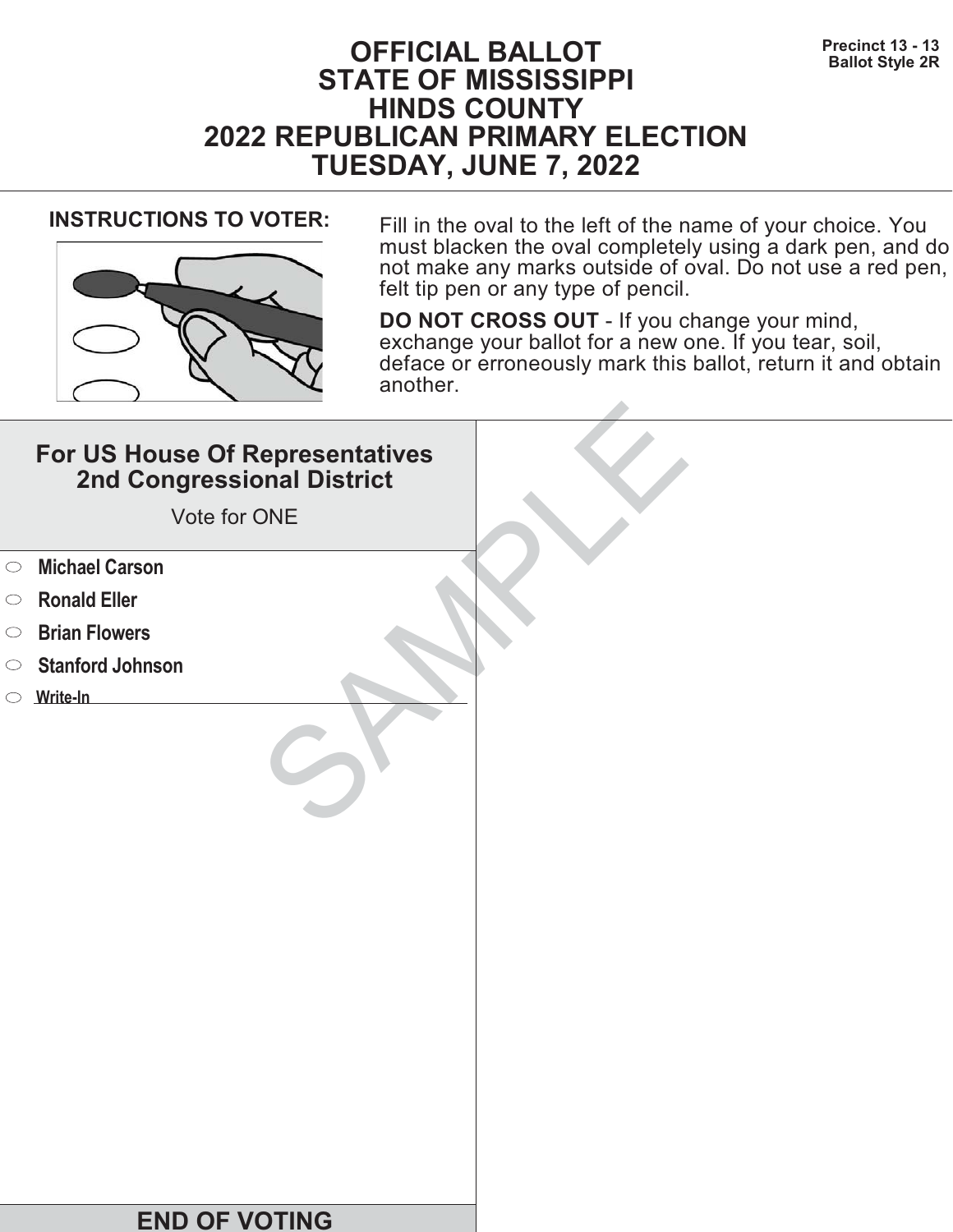# **Precinct 14 - 14 OFFICIAL BALLOT Precinct 3R STATE OF MISSISSIPPI HINDS COUNTY 2022 REPUBLICAN PRIMARY ELECTION TUESDAY, JUNE 7, 2022**



**INSTRUCTIONS TO VOTER:** Fill in the oval to the left of the name of your choice. You must blacken the oval completely using a dark pen, and do not make any marks outside of oval. Do not use a red pen, felt tip pen or any type of pencil.

|            | For US House Of Representatives<br>3rd Congressional District<br>Vote for ONE |  |
|------------|-------------------------------------------------------------------------------|--|
| $\bigcirc$ | <b>Michael Cassidy</b>                                                        |  |
| $\bigcirc$ | <b>Thomas B. Griffin</b>                                                      |  |
| $\bigcirc$ | <b>Michael Guest</b>                                                          |  |
|            | $\circ$ Write-In                                                              |  |
|            | <b>END OF VOTING</b>                                                          |  |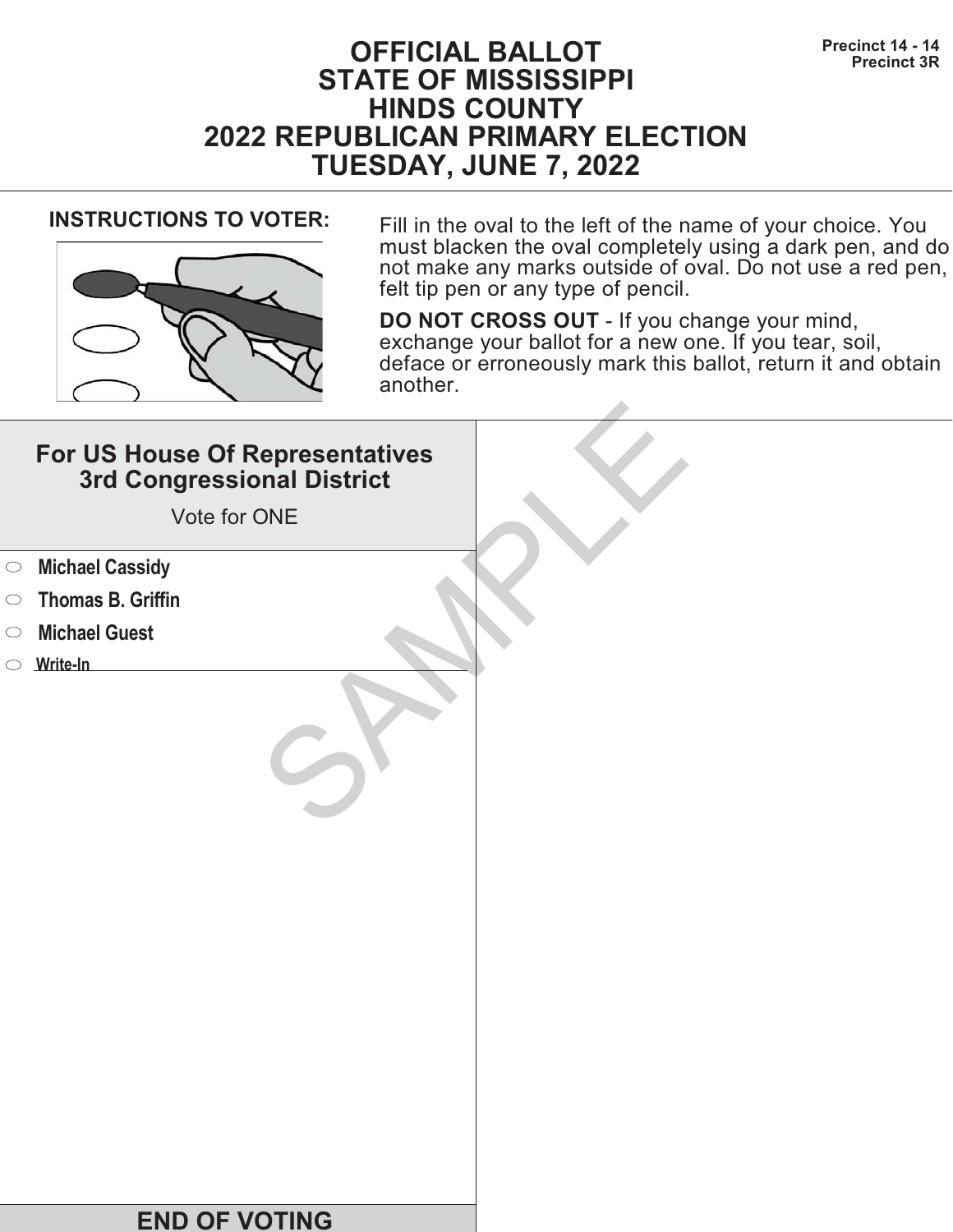# **Precinct 16 - 16 Precinct 16 - 16 Ballot Style 2R STATE OF MISSISSIPPI HINDS COUNTY 2022 REPUBLICAN PRIMARY ELECTION TUESDAY, JUNE 7, 2022**



**INSTRUCTIONS TO VOTER:** Fill in the oval to the left of the name of your choice. You must blacken the oval completely using a dark pen, and do not make any marks outside of oval. Do not use a red pen, felt tip pen or any type of pencil.

|            | For US House Of Representatives<br>2nd Congressional District<br>Vote for ONE |  |
|------------|-------------------------------------------------------------------------------|--|
| $\circ$    | <b>Michael Carson</b>                                                         |  |
| $\circ$    | <b>Ronald Eller</b>                                                           |  |
| $\bigcirc$ | <b>Brian Flowers</b>                                                          |  |
| $\bigcirc$ | <b>Stanford Johnson</b>                                                       |  |
|            | $\circ$ Write-In                                                              |  |
|            |                                                                               |  |
|            | <b>END OF VOTING</b>                                                          |  |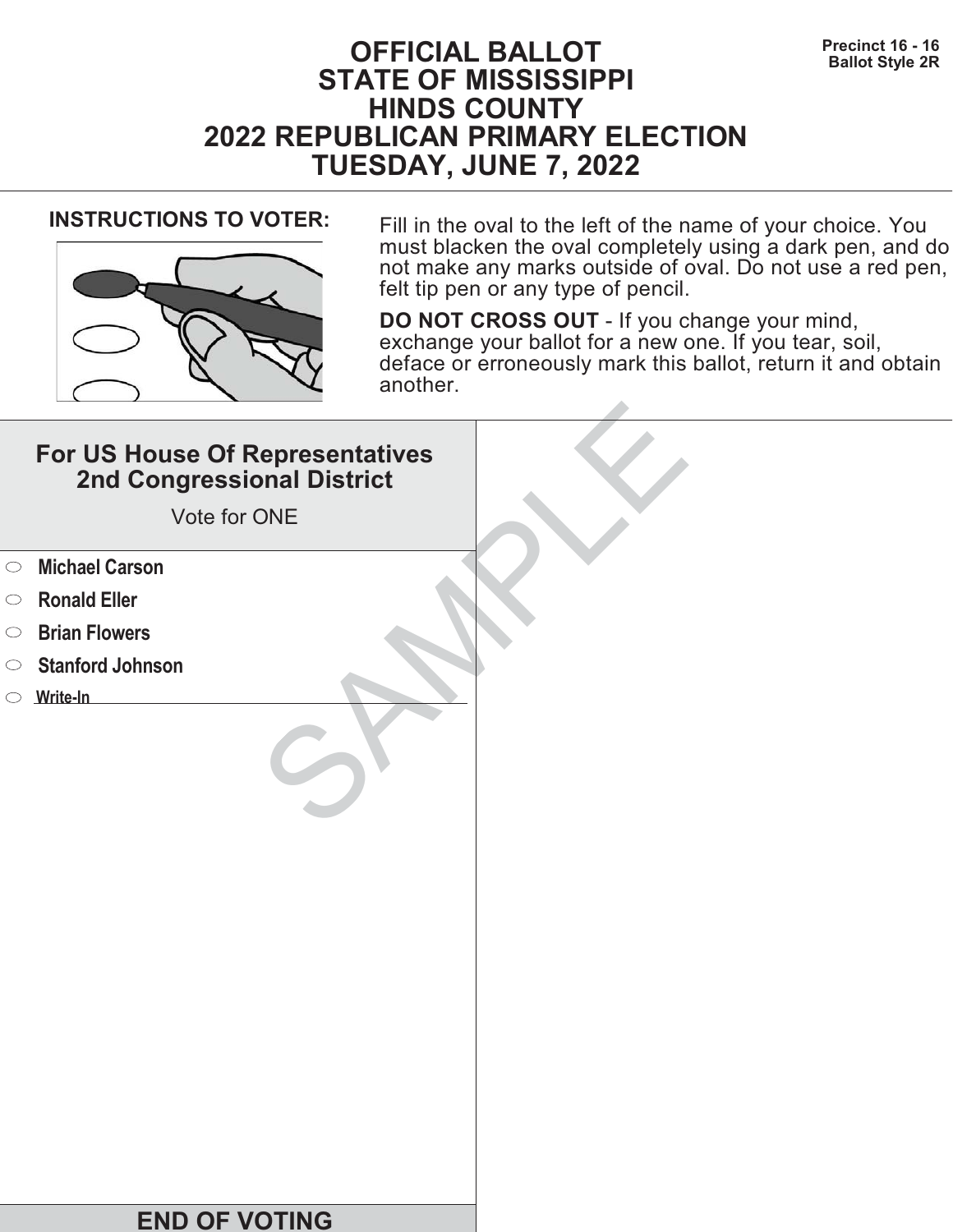# **Precinct 16 - 16 Precinct 16 - 16 Ballot Style 3R STATE OF MISSISSIPPI HINDS COUNTY 2022 REPUBLICAN PRIMARY ELECTION TUESDAY, JUNE 7, 2022**



**INSTRUCTIONS TO VOTER:** Fill in the oval to the left of the name of your choice. You must blacken the oval completely using a dark pen, and do not make any marks outside of oval. Do not use a red pen, felt tip pen or any type of pencil.

|            | For US House Of Representatives<br>3rd Congressional District<br>Vote for ONE |  |
|------------|-------------------------------------------------------------------------------|--|
| $\bigcirc$ | <b>Michael Cassidy</b>                                                        |  |
| $\bigcirc$ | <b>Thomas B. Griffin</b>                                                      |  |
| $\bigcirc$ | <b>Michael Guest</b>                                                          |  |
|            | $\circ$ Write-In                                                              |  |
|            | <b>END OF VOTING</b>                                                          |  |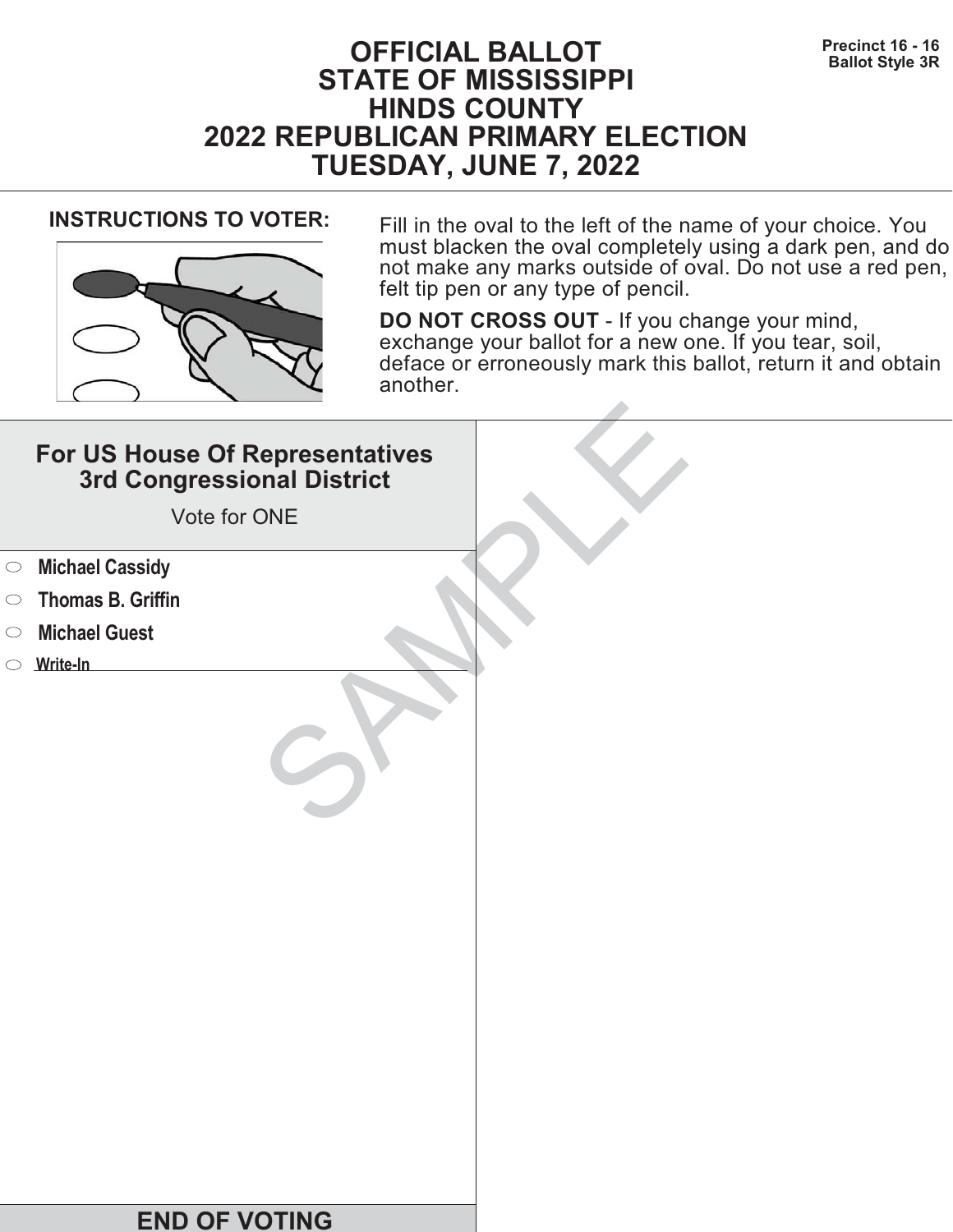# **Precinct 18 - 18 Precinct 18 - 18 Ballot Style 2R STATE OF MISSISSIPPI HINDS COUNTY 2022 REPUBLICAN PRIMARY ELECTION TUESDAY, JUNE 7, 2022**



**INSTRUCTIONS TO VOTER:** Fill in the oval to the left of the name of your choice. You must blacken the oval completely using a dark pen, and do not make any marks outside of oval. Do not use a red pen, felt tip pen or any type of pencil.

|            | For US House Of Representatives<br>2nd Congressional District<br>Vote for ONE |  |
|------------|-------------------------------------------------------------------------------|--|
| $\circ$    | <b>Michael Carson</b>                                                         |  |
| $\circ$    | <b>Ronald Eller</b>                                                           |  |
| $\bigcirc$ | <b>Brian Flowers</b>                                                          |  |
| $\bigcirc$ | <b>Stanford Johnson</b>                                                       |  |
|            | $\circ$ Write-In                                                              |  |
|            |                                                                               |  |
|            | <b>END OF VOTING</b>                                                          |  |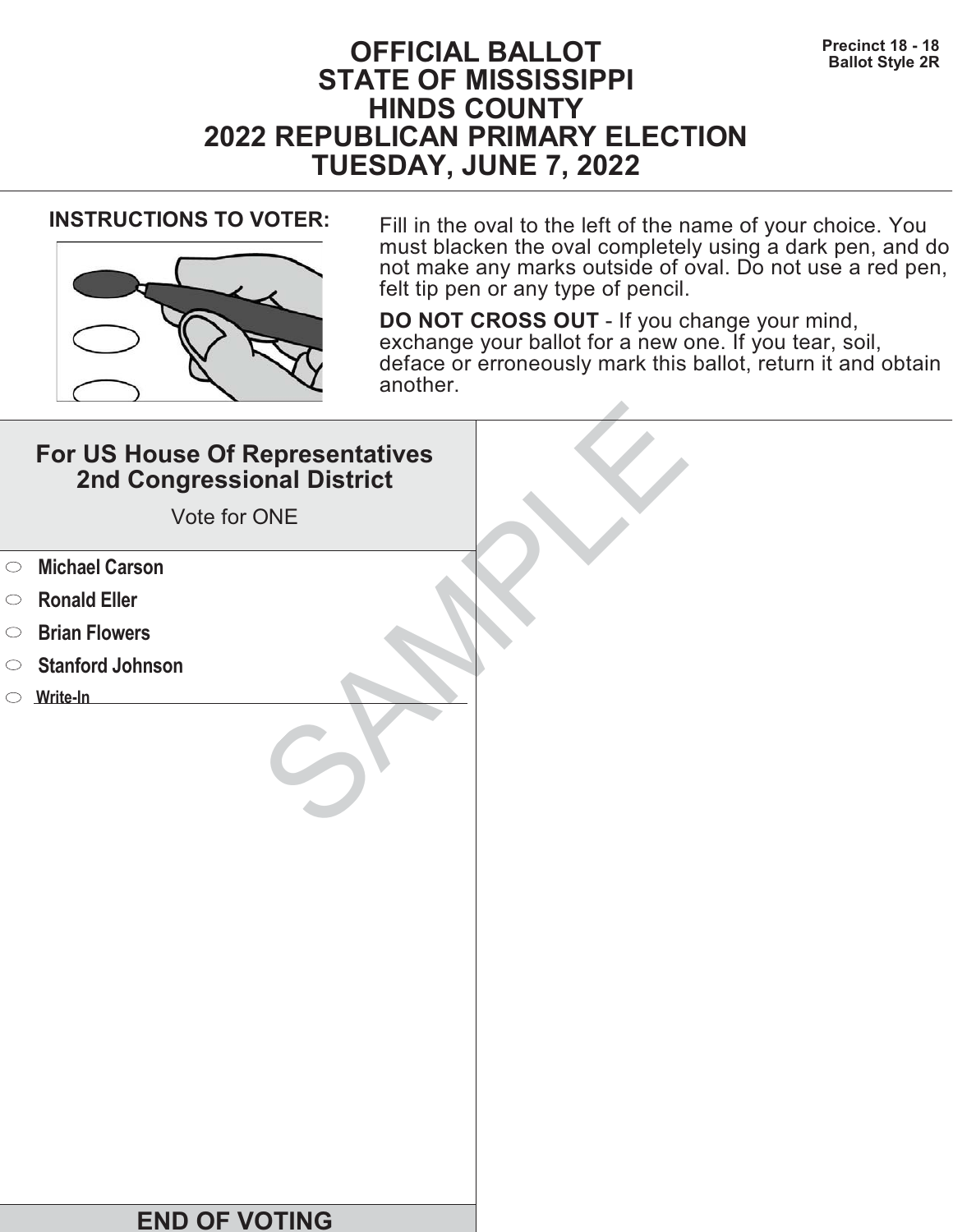# **Precinct 19 - 19**<br>Ballot Style 2R **STATE OF MISSISSIPPI HINDS COUNTY 2022 REPUBLICAN PRIMARY ELECTION TUESDAY, JUNE 7, 2022**



**INSTRUCTIONS TO VOTER:** Fill in the oval to the left of the name of your choice. You must blacken the oval completely using a dark pen, and do not make any marks outside of oval. Do not use a red pen, felt tip pen or any type of pencil.

|            | For US House Of Representatives<br>2nd Congressional District<br>Vote for ONE |  |
|------------|-------------------------------------------------------------------------------|--|
| $\circ$    | <b>Michael Carson</b>                                                         |  |
| $\circ$    | <b>Ronald Eller</b>                                                           |  |
| $\bigcirc$ | <b>Brian Flowers</b>                                                          |  |
| $\bigcirc$ | <b>Stanford Johnson</b>                                                       |  |
|            | $\circ$ Write-In                                                              |  |
|            |                                                                               |  |
|            | <b>END OF VOTING</b>                                                          |  |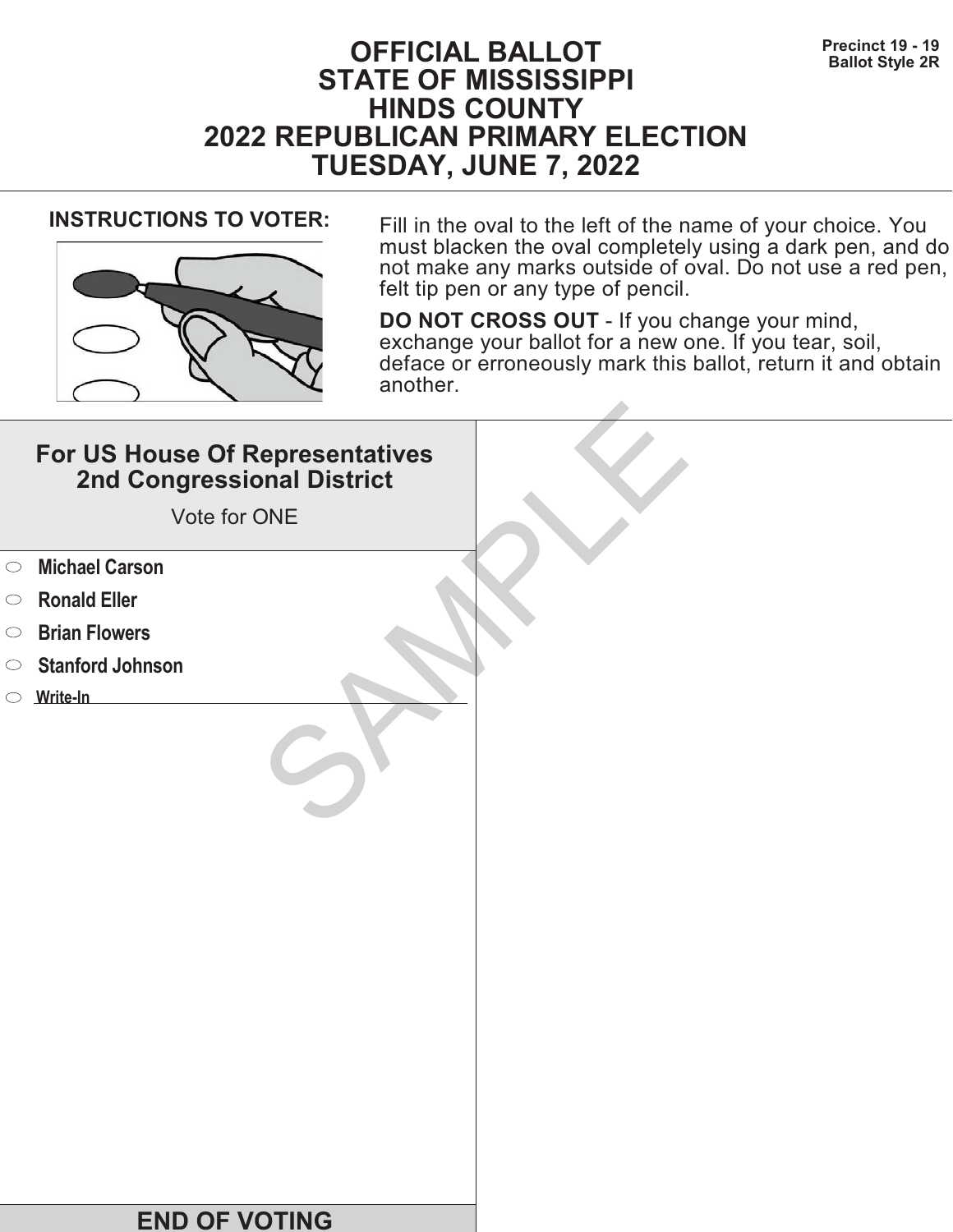# **Precinct 20 - 20**<br>Ballot Style 2R **STATE OF MISSISSIPPI HINDS COUNTY 2022 REPUBLICAN PRIMARY ELECTION TUESDAY, JUNE 7, 2022**



**INSTRUCTIONS TO VOTER:** Fill in the oval to the left of the name of your choice. You must blacken the oval completely using a dark pen, and do not make any marks outside of oval. Do not use a red pen, felt tip pen or any type of pencil.

|            | For US House Of Representatives<br>2nd Congressional District<br>Vote for ONE |  |
|------------|-------------------------------------------------------------------------------|--|
| $\circ$    | <b>Michael Carson</b>                                                         |  |
| $\circ$    | <b>Ronald Eller</b>                                                           |  |
| $\bigcirc$ | <b>Brian Flowers</b>                                                          |  |
| $\bigcirc$ | <b>Stanford Johnson</b>                                                       |  |
|            | $\circ$ Write-In                                                              |  |
|            |                                                                               |  |
|            | <b>END OF VOTING</b>                                                          |  |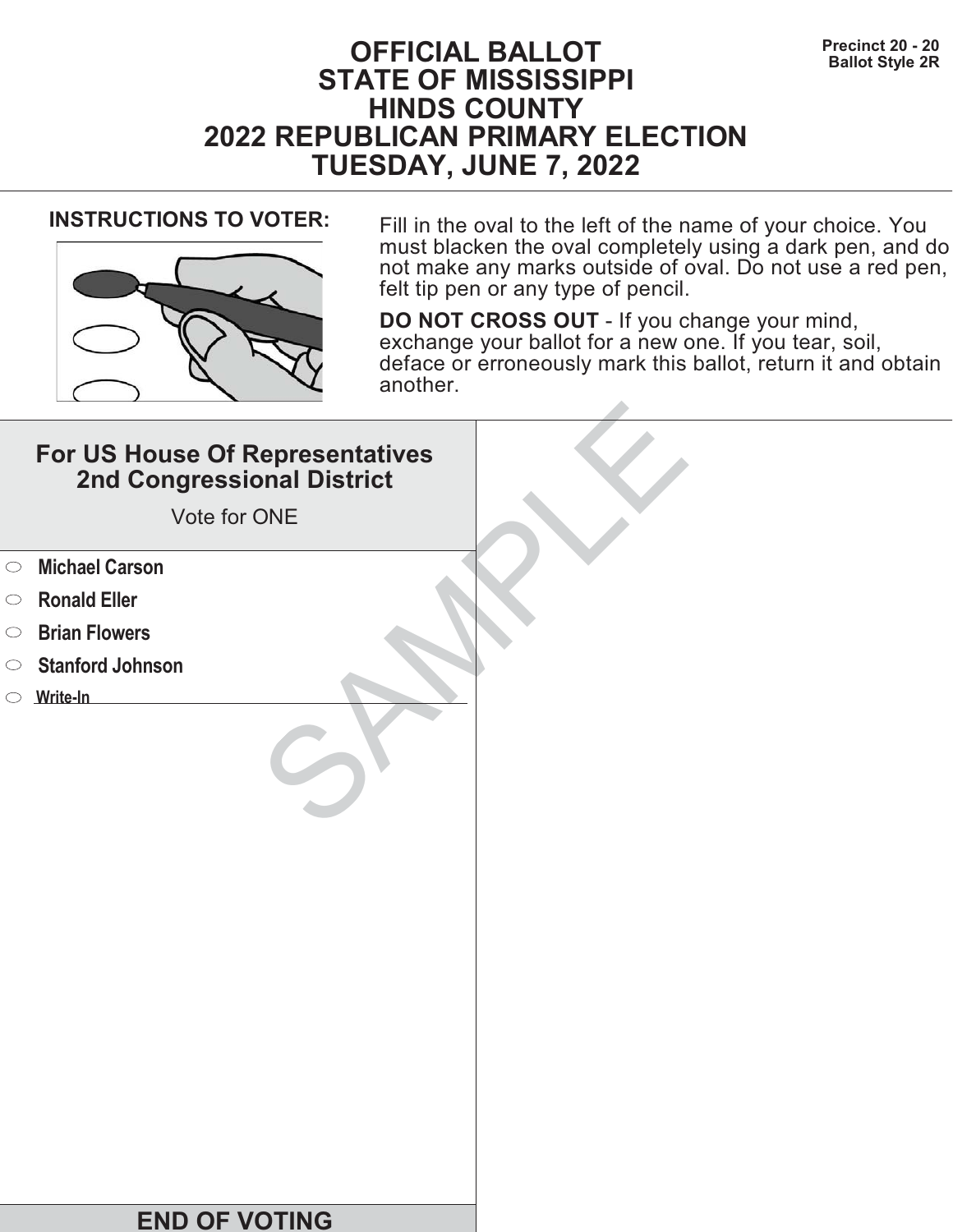# **Precinct 21 - 21<br>Ballot Style 2R**<br>**Ballot Style 2R STATE OF MISSISSIPPI HINDS COUNTY 2022 REPUBLICAN PRIMARY ELECTION TUESDAY, JUNE 7, 2022**



**INSTRUCTIONS TO VOTER:** Fill in the oval to the left of the name of your choice. You must blacken the oval completely using a dark pen, and do not make any marks outside of oval. Do not use a red pen, felt tip pen or any type of pencil.

|            | For US House Of Representatives<br>2nd Congressional District<br>Vote for ONE |  |
|------------|-------------------------------------------------------------------------------|--|
| $\circ$    | <b>Michael Carson</b>                                                         |  |
| $\circ$    | <b>Ronald Eller</b>                                                           |  |
| $\bigcirc$ | <b>Brian Flowers</b>                                                          |  |
| $\circ$    | <b>Stanford Johnson</b>                                                       |  |
|            | $\circ$ Write-In                                                              |  |
|            |                                                                               |  |
|            | <b>END OF VOTING</b>                                                          |  |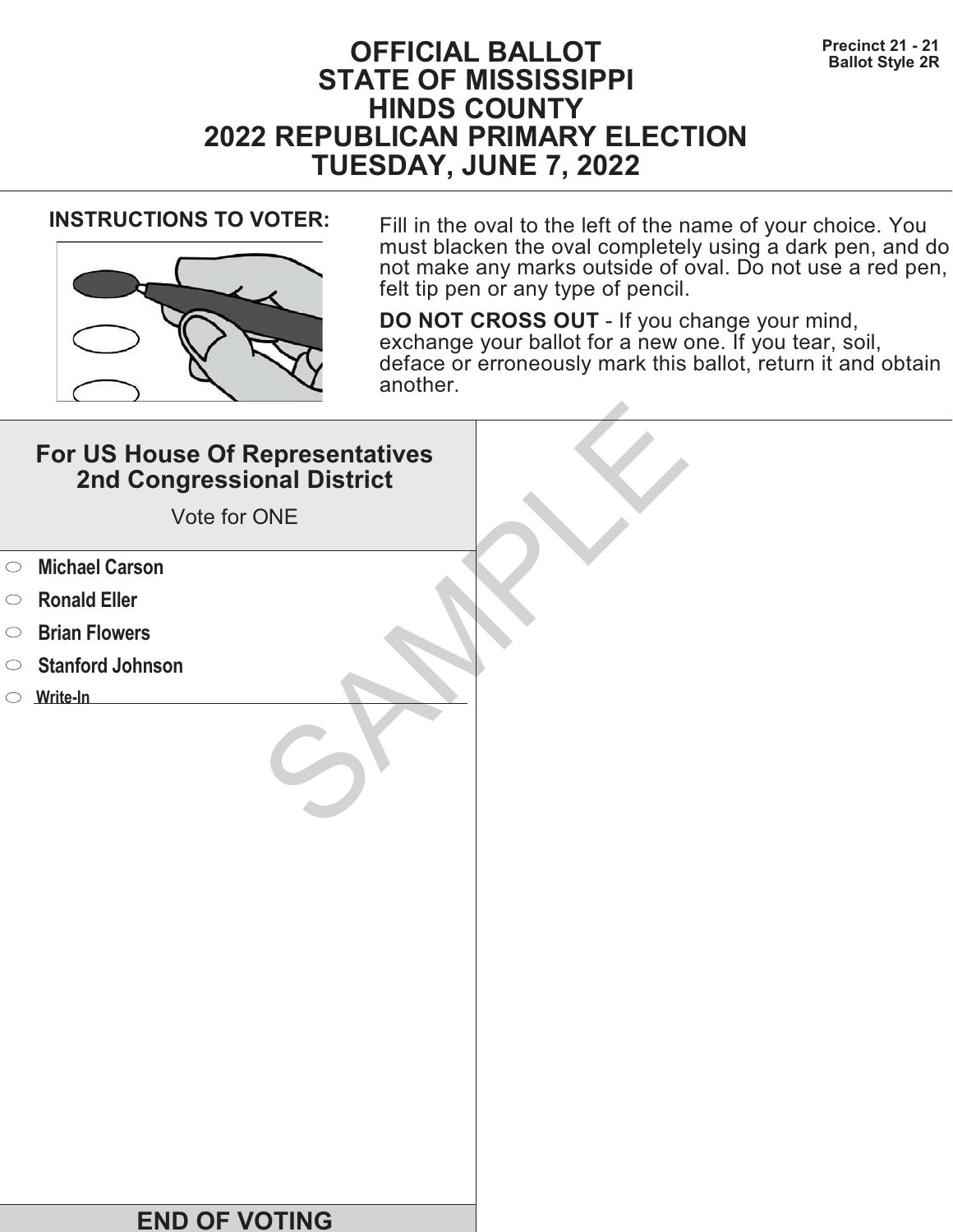# **Precinct 22 - 22**<br>Ballot Style 2R **STATE OF MISSISSIPPI HINDS COUNTY 2022 REPUBLICAN PRIMARY ELECTION TUESDAY, JUNE 7, 2022**



**INSTRUCTIONS TO VOTER:** Fill in the oval to the left of the name of your choice. You must blacken the oval completely using a dark pen, and do not make any marks outside of oval. Do not use a red pen, felt tip pen or any type of pencil.

|            | For US House Of Representatives<br>2nd Congressional District<br>Vote for ONE |  |
|------------|-------------------------------------------------------------------------------|--|
| $\circ$    | <b>Michael Carson</b>                                                         |  |
| $\circ$    | <b>Ronald Eller</b>                                                           |  |
| $\bigcirc$ | <b>Brian Flowers</b>                                                          |  |
| $\bigcirc$ | <b>Stanford Johnson</b>                                                       |  |
|            | $\circ$ Write-In                                                              |  |
|            |                                                                               |  |
|            | <b>END OF VOTING</b>                                                          |  |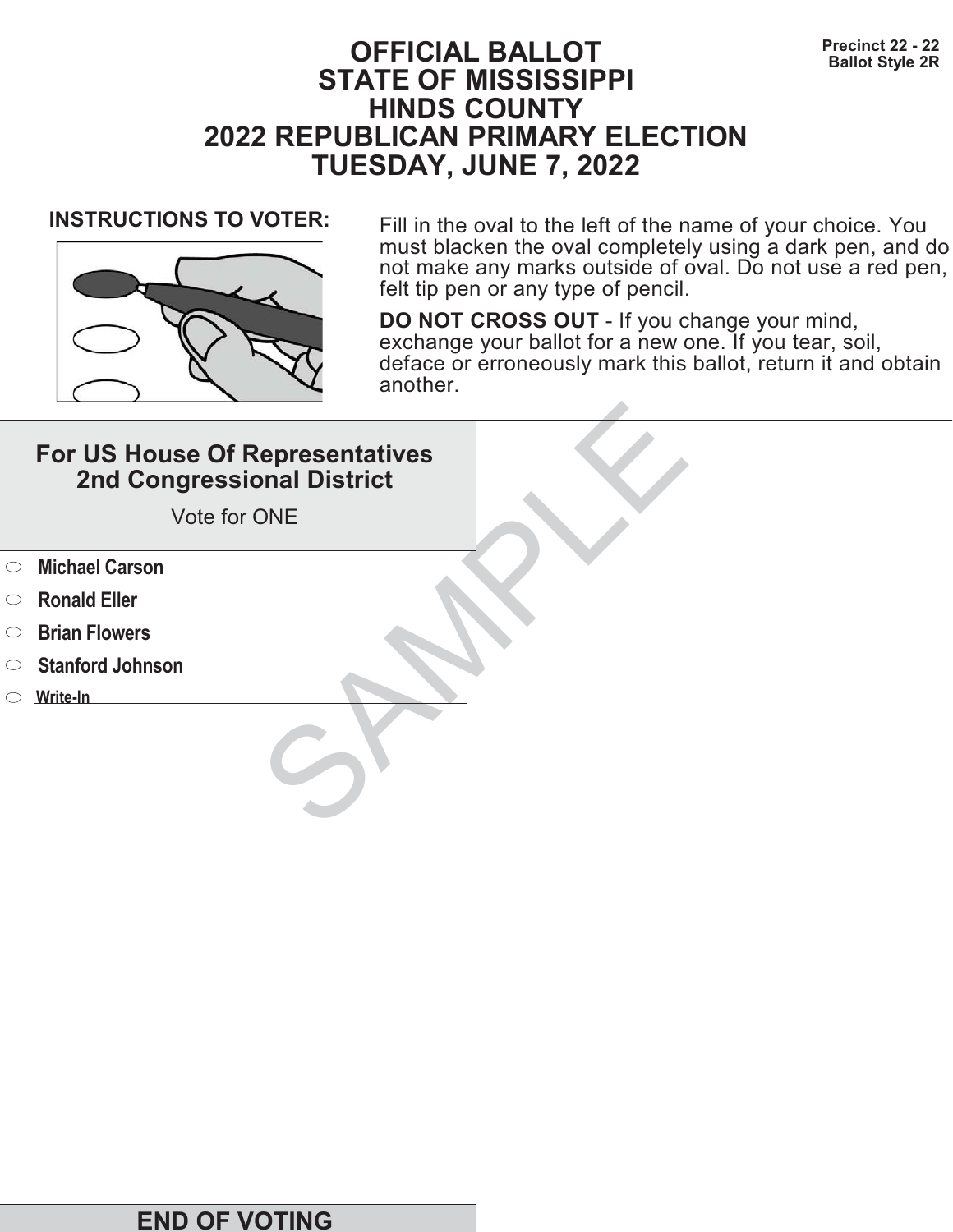# **Precinct 23 - 23**<br>Ballot Style 2R **STATE OF MISSISSIPPI HINDS COUNTY 2022 REPUBLICAN PRIMARY ELECTION TUESDAY, JUNE 7, 2022**



**INSTRUCTIONS TO VOTER:** Fill in the oval to the left of the name of your choice. You must blacken the oval completely using a dark pen, and do not make any marks outside of oval. Do not use a red pen, felt tip pen or any type of pencil.

|            | For US House Of Representatives<br>2nd Congressional District<br>Vote for ONE |  |
|------------|-------------------------------------------------------------------------------|--|
| $\circ$    | <b>Michael Carson</b>                                                         |  |
| $\circ$    | <b>Ronald Eller</b>                                                           |  |
| $\bigcirc$ | <b>Brian Flowers</b>                                                          |  |
| $\circ$    | <b>Stanford Johnson</b>                                                       |  |
|            | $\circ$ Write-In                                                              |  |
|            |                                                                               |  |
|            | <b>END OF VOTING</b>                                                          |  |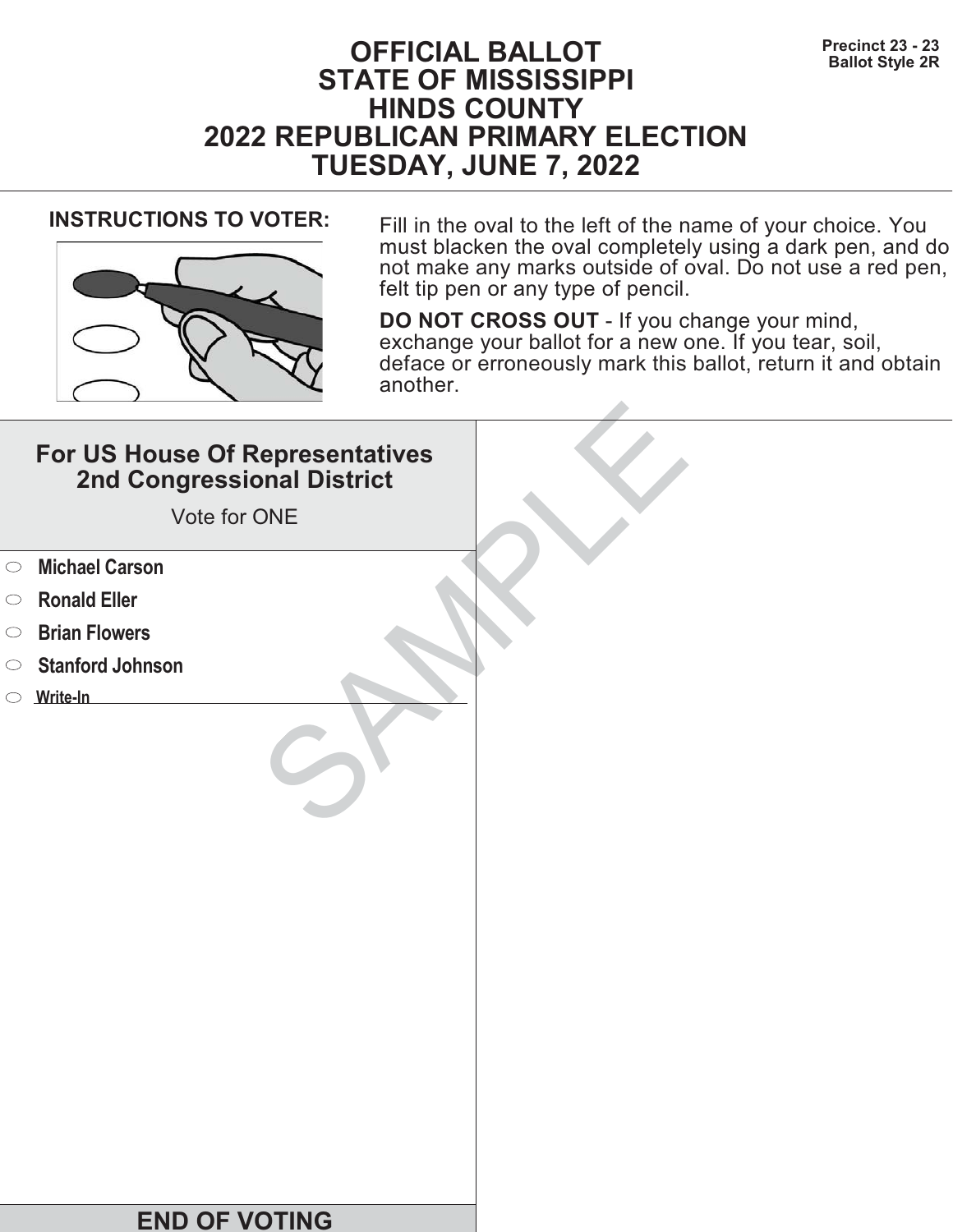# **Precinct 25 - 25**<br>Ballot Style 2R **STATE OF MISSISSIPPI HINDS COUNTY 2022 REPUBLICAN PRIMARY ELECTION TUESDAY, JUNE 7, 2022**



**INSTRUCTIONS TO VOTER:** Fill in the oval to the left of the name of your choice. You must blacken the oval completely using a dark pen, and do not make any marks outside of oval. Do not use a red pen, felt tip pen or any type of pencil.

|            | For US House Of Representatives<br>2nd Congressional District<br>Vote for ONE |  |
|------------|-------------------------------------------------------------------------------|--|
| $\circ$    | <b>Michael Carson</b>                                                         |  |
| $\circ$    | <b>Ronald Eller</b>                                                           |  |
| $\bigcirc$ | <b>Brian Flowers</b>                                                          |  |
| $\circ$    | <b>Stanford Johnson</b>                                                       |  |
|            | $\circ$ Write-In                                                              |  |
|            |                                                                               |  |
|            | <b>END OF VOTING</b>                                                          |  |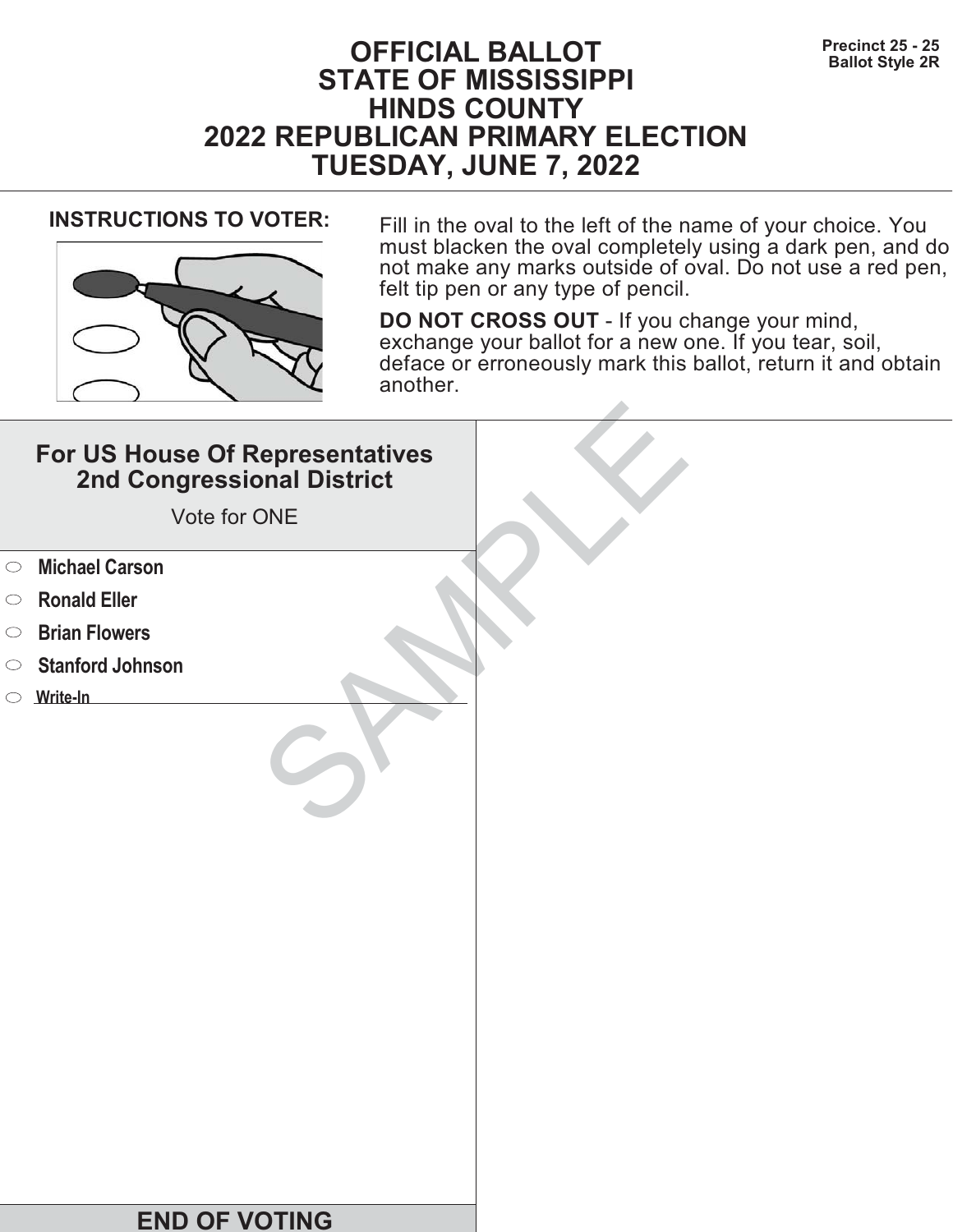# **Precinct 26 - 26 Precinct 26 - 26 Ballot Style 2R STATE OF MISSISSIPPI HINDS COUNTY 2022 REPUBLICAN PRIMARY ELECTION TUESDAY, JUNE 7, 2022**



**INSTRUCTIONS TO VOTER:** Fill in the oval to the left of the name of your choice. You must blacken the oval completely using a dark pen, and do not make any marks outside of oval. Do not use a red pen, felt tip pen or any type of pencil.

|            | For US House Of Representatives<br>2nd Congressional District<br>Vote for ONE |  |
|------------|-------------------------------------------------------------------------------|--|
| $\circ$    | <b>Michael Carson</b>                                                         |  |
| $\circ$    | <b>Ronald Eller</b>                                                           |  |
| $\bigcirc$ | <b>Brian Flowers</b>                                                          |  |
| $\circ$    | <b>Stanford Johnson</b>                                                       |  |
|            | $\circ$ Write-In                                                              |  |
|            |                                                                               |  |
|            | <b>END OF VOTING</b>                                                          |  |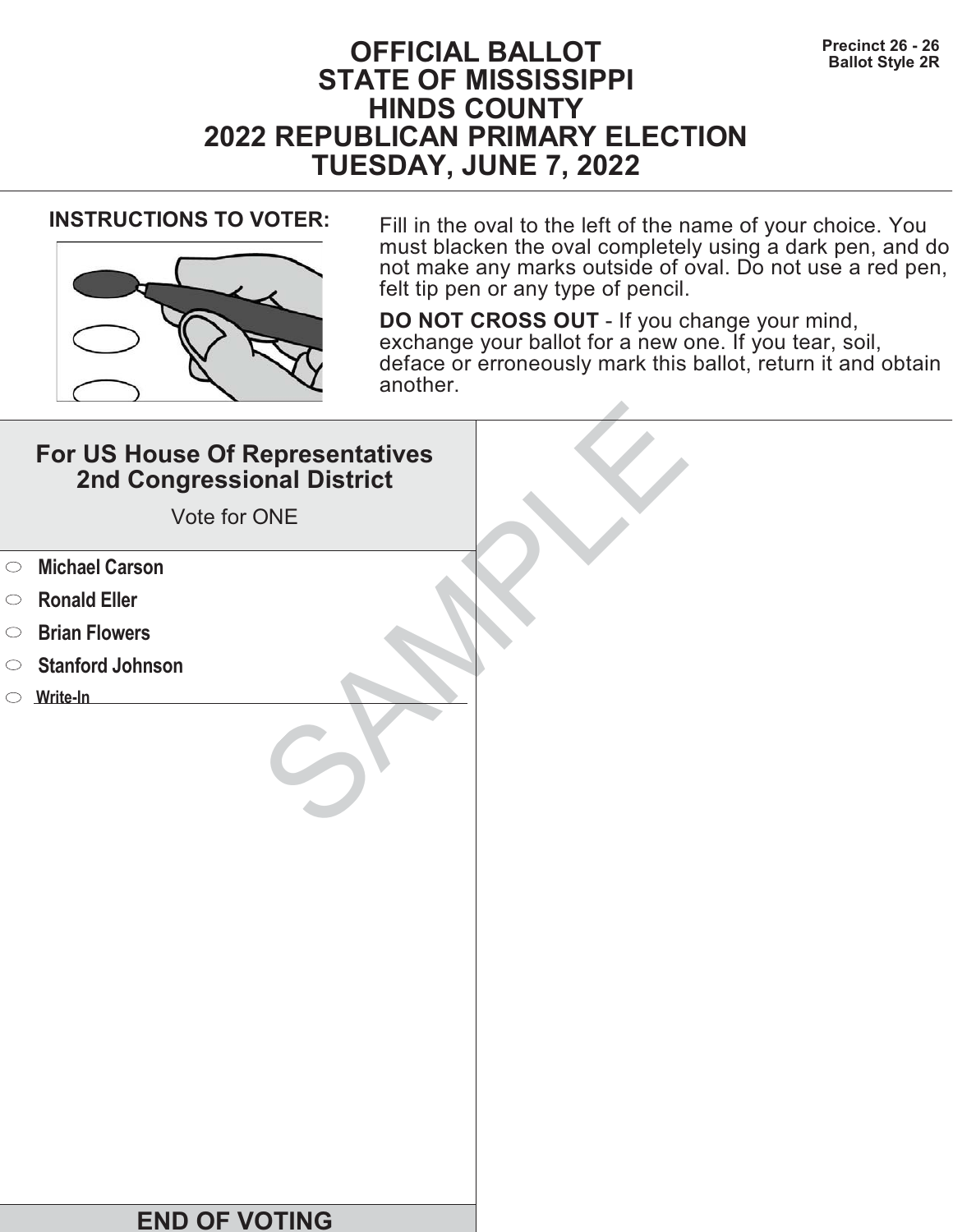# **Precinct 27 - 27<br>Ballot Style 2R**<br>**Ballot Style 2R STATE OF MISSISSIPPI HINDS COUNTY 2022 REPUBLICAN PRIMARY ELECTION TUESDAY, JUNE 7, 2022**



**INSTRUCTIONS TO VOTER:** Fill in the oval to the left of the name of your choice. You must blacken the oval completely using a dark pen, and do not make any marks outside of oval. Do not use a red pen, felt tip pen or any type of pencil.

|            | For US House Of Representatives<br>2nd Congressional District<br>Vote for ONE |  |
|------------|-------------------------------------------------------------------------------|--|
| $\circ$    | <b>Michael Carson</b>                                                         |  |
| $\circ$    | <b>Ronald Eller</b>                                                           |  |
| $\bigcirc$ | <b>Brian Flowers</b>                                                          |  |
| $\circ$    | <b>Stanford Johnson</b>                                                       |  |
|            | $\circ$ Write-In                                                              |  |
|            |                                                                               |  |
|            | <b>END OF VOTING</b>                                                          |  |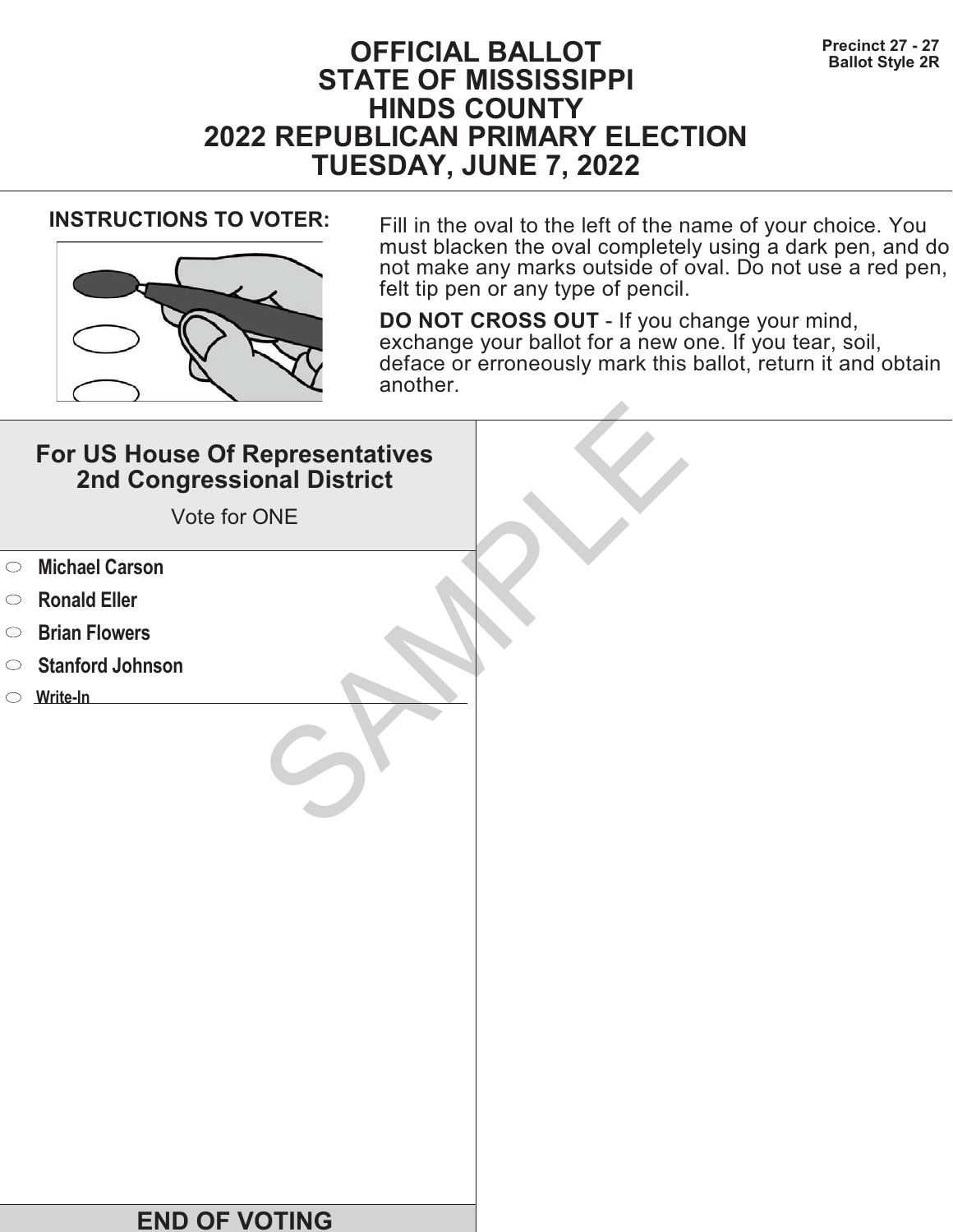# **Precinct 28 - 28**<br>Ballot Style 2R **STATE OF MISSISSIPPI HINDS COUNTY 2022 REPUBLICAN PRIMARY ELECTION TUESDAY, JUNE 7, 2022**



**INSTRUCTIONS TO VOTER:** Fill in the oval to the left of the name of your choice. You must blacken the oval completely using a dark pen, and do not make any marks outside of oval. Do not use a red pen, felt tip pen or any type of pencil.

|            | For US House Of Representatives<br>2nd Congressional District<br>Vote for ONE |  |
|------------|-------------------------------------------------------------------------------|--|
| $\circ$    | <b>Michael Carson</b>                                                         |  |
| $\circ$    | <b>Ronald Eller</b>                                                           |  |
| $\bigcirc$ | <b>Brian Flowers</b>                                                          |  |
| $\circ$    | <b>Stanford Johnson</b>                                                       |  |
|            | $\circ$ Write-In                                                              |  |
|            |                                                                               |  |
|            | <b>END OF VOTING</b>                                                          |  |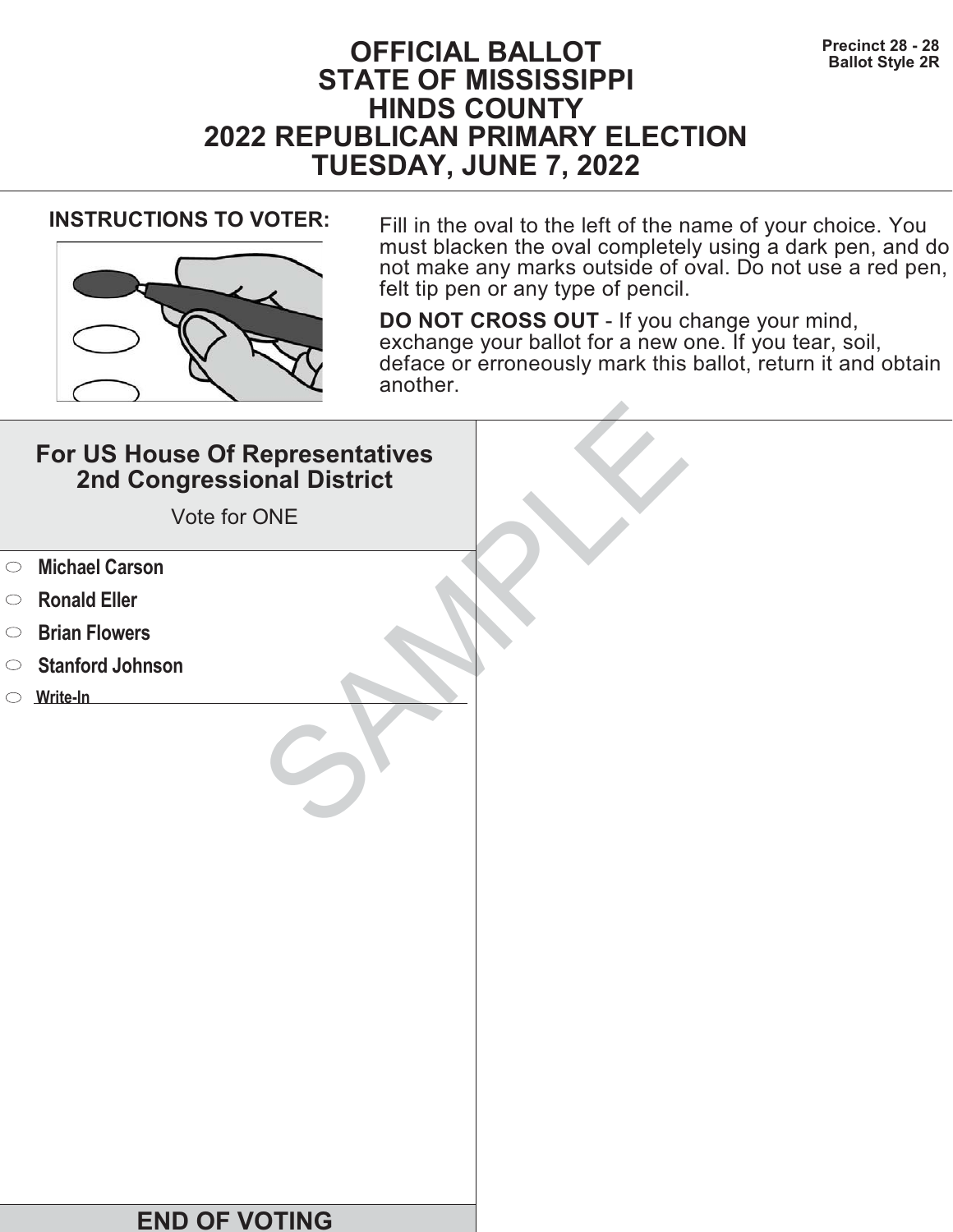# **Precinct 29 - 29**<br>Ballot Style 2R **STATE OF MISSISSIPPI HINDS COUNTY 2022 REPUBLICAN PRIMARY ELECTION TUESDAY, JUNE 7, 2022**



**INSTRUCTIONS TO VOTER:** Fill in the oval to the left of the name of your choice. You must blacken the oval completely using a dark pen, and do not make any marks outside of oval. Do not use a red pen, felt tip pen or any type of pencil.

|            | For US House Of Representatives<br>2nd Congressional District<br>Vote for ONE |  |
|------------|-------------------------------------------------------------------------------|--|
| $\circ$    | <b>Michael Carson</b>                                                         |  |
| $\circ$    | <b>Ronald Eller</b>                                                           |  |
| $\bigcirc$ | <b>Brian Flowers</b>                                                          |  |
| $\bigcirc$ | <b>Stanford Johnson</b>                                                       |  |
|            | $\circ$ Write-In                                                              |  |
|            |                                                                               |  |
|            | <b>END OF VOTING</b>                                                          |  |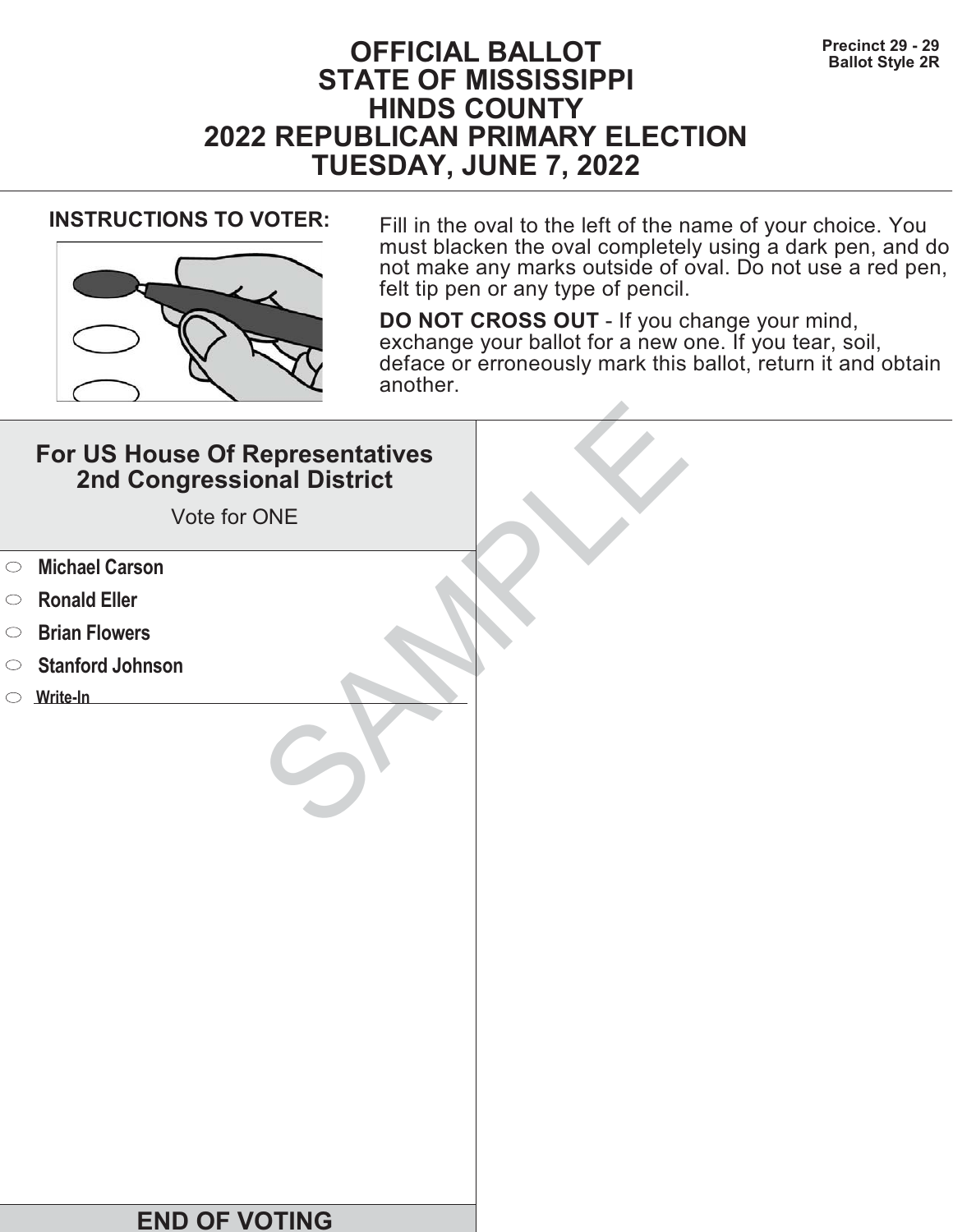# **Precinct 30 - 30**<br>Ballot Style 2R **STATE OF MISSISSIPPI HINDS COUNTY 2022 REPUBLICAN PRIMARY ELECTION TUESDAY, JUNE 7, 2022**



**INSTRUCTIONS TO VOTER:** Fill in the oval to the left of the name of your choice. You must blacken the oval completely using a dark pen, and do not make any marks outside of oval. Do not use a red pen, felt tip pen or any type of pencil.

|            | For US House Of Representatives<br>2nd Congressional District<br>Vote for ONE |  |
|------------|-------------------------------------------------------------------------------|--|
| $\circ$    | <b>Michael Carson</b>                                                         |  |
| $\circ$    | <b>Ronald Eller</b>                                                           |  |
| $\bigcirc$ | <b>Brian Flowers</b>                                                          |  |
| $\circ$    | <b>Stanford Johnson</b>                                                       |  |
|            | $\circ$ Write-In                                                              |  |
|            |                                                                               |  |
|            | <b>END OF VOTING</b>                                                          |  |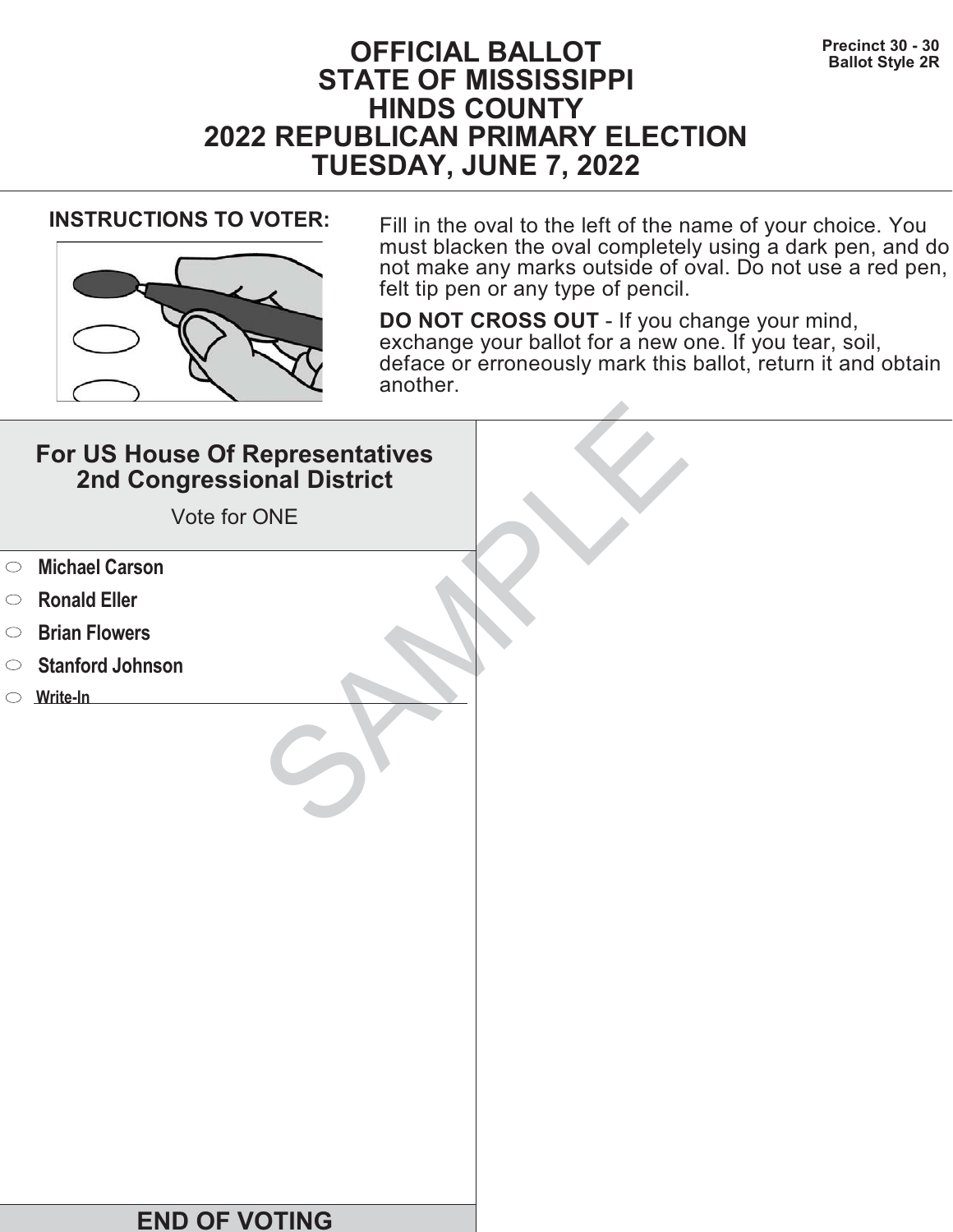# **Precinct 31 - 31**<br>Ballot Style 2R **STATE OF MISSISSIPPI HINDS COUNTY 2022 REPUBLICAN PRIMARY ELECTION TUESDAY, JUNE 7, 2022**



**INSTRUCTIONS TO VOTER:** Fill in the oval to the left of the name of your choice. You must blacken the oval completely using a dark pen, and do not make any marks outside of oval. Do not use a red pen, felt tip pen or any type of pencil.

|            | For US House Of Representatives<br>2nd Congressional District<br>Vote for ONE |  |
|------------|-------------------------------------------------------------------------------|--|
| $\circ$    | <b>Michael Carson</b>                                                         |  |
| $\circ$    | <b>Ronald Eller</b>                                                           |  |
| $\bigcirc$ | <b>Brian Flowers</b>                                                          |  |
| $\circ$    | <b>Stanford Johnson</b>                                                       |  |
|            | $\circ$ Write-In                                                              |  |
|            |                                                                               |  |
|            | <b>END OF VOTING</b>                                                          |  |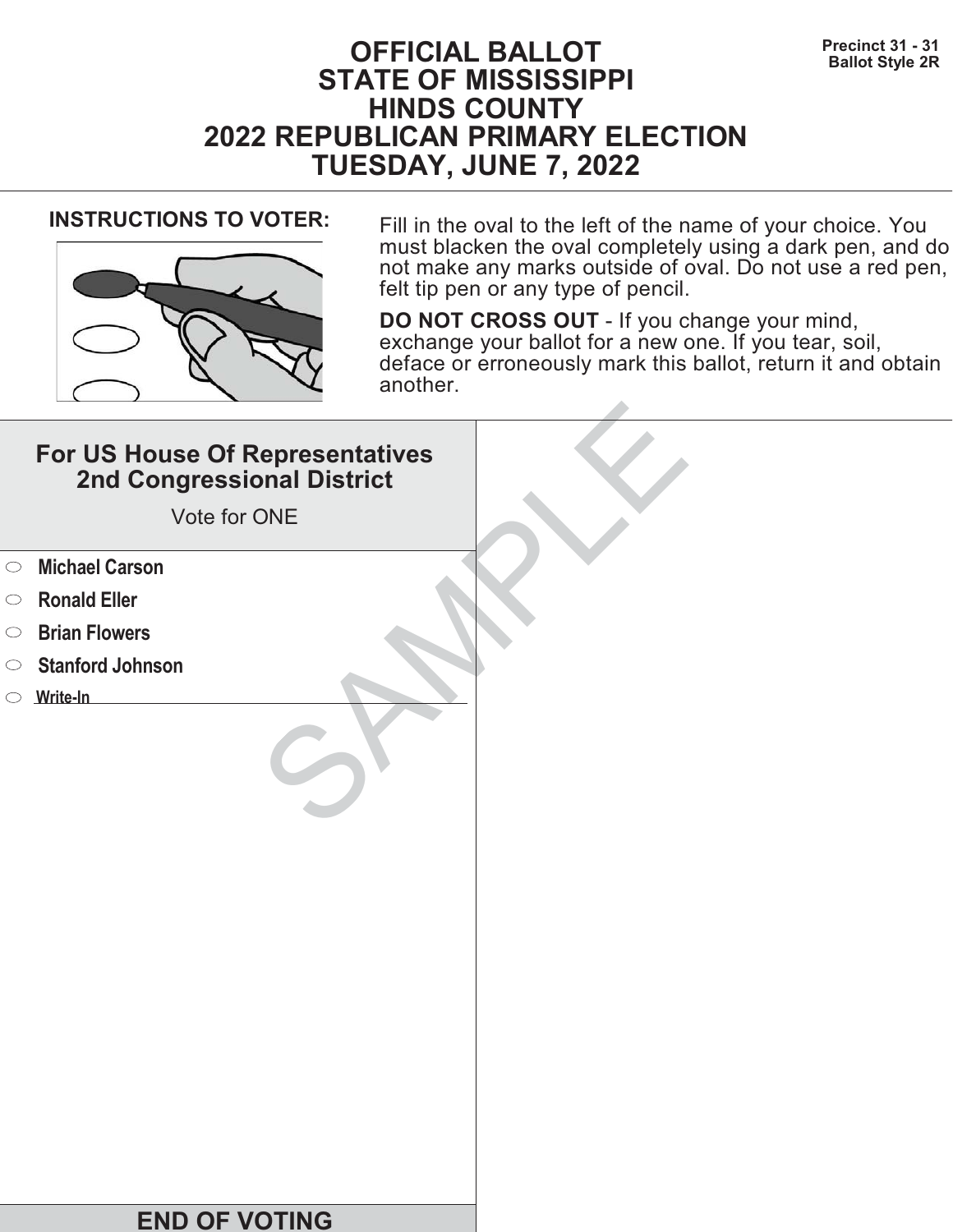# **Precinct 32 - 32**<br>Ballot Style 3R **STATE OF MISSISSIPPI HINDS COUNTY 2022 REPUBLICAN PRIMARY ELECTION TUESDAY, JUNE 7, 2022**



**INSTRUCTIONS TO VOTER:** Fill in the oval to the left of the name of your choice. You must blacken the oval completely using a dark pen, and do not make any marks outside of oval. Do not use a red pen, felt tip pen or any type of pencil.

|            | For US House Of Representatives<br>3rd Congressional District<br>Vote for ONE |  |
|------------|-------------------------------------------------------------------------------|--|
| $\bigcirc$ | <b>Michael Cassidy</b>                                                        |  |
| $\bigcirc$ | <b>Thomas B. Griffin</b>                                                      |  |
| $\bigcirc$ | <b>Michael Guest</b>                                                          |  |
|            | $\circ$ Write-In                                                              |  |
|            | <b>END OF VOTING</b>                                                          |  |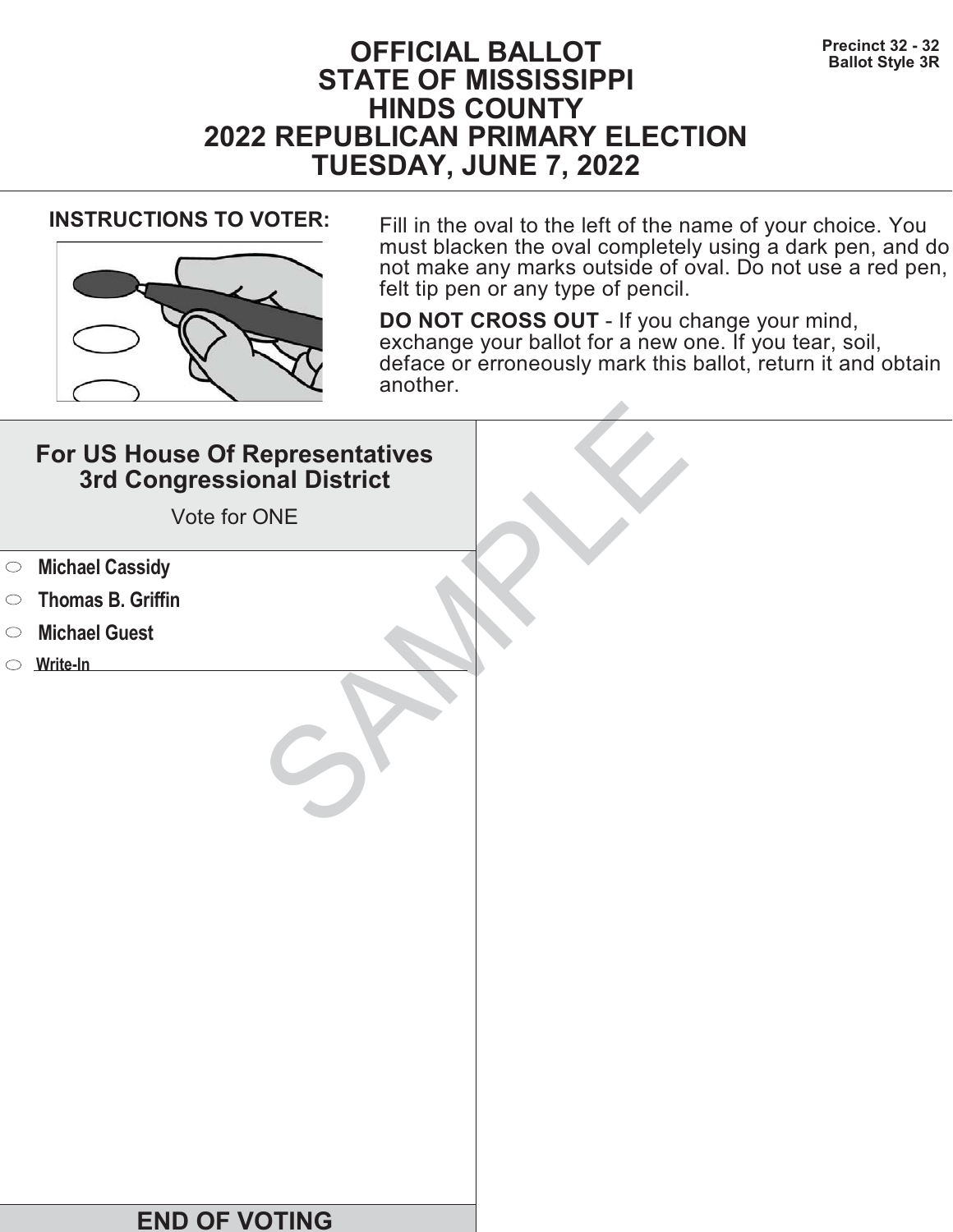# **Precinct 33 - 33**<br>Ballot Style 3R **STATE OF MISSISSIPPI HINDS COUNTY 2022 REPUBLICAN PRIMARY ELECTION TUESDAY, JUNE 7, 2022**



**INSTRUCTIONS TO VOTER:** Fill in the oval to the left of the name of your choice. You must blacken the oval completely using a dark pen, and do not make any marks outside of oval. Do not use a red pen, felt tip pen or any type of pencil.

|            | For US House Of Representatives<br>3rd Congressional District<br>Vote for ONE |  |
|------------|-------------------------------------------------------------------------------|--|
| $\bigcirc$ | <b>Michael Cassidy</b>                                                        |  |
| $\bigcirc$ | <b>Thomas B. Griffin</b>                                                      |  |
| $\bigcirc$ | <b>Michael Guest</b>                                                          |  |
|            | $\circ$ Write-In                                                              |  |
|            | <b>END OF VOTING</b>                                                          |  |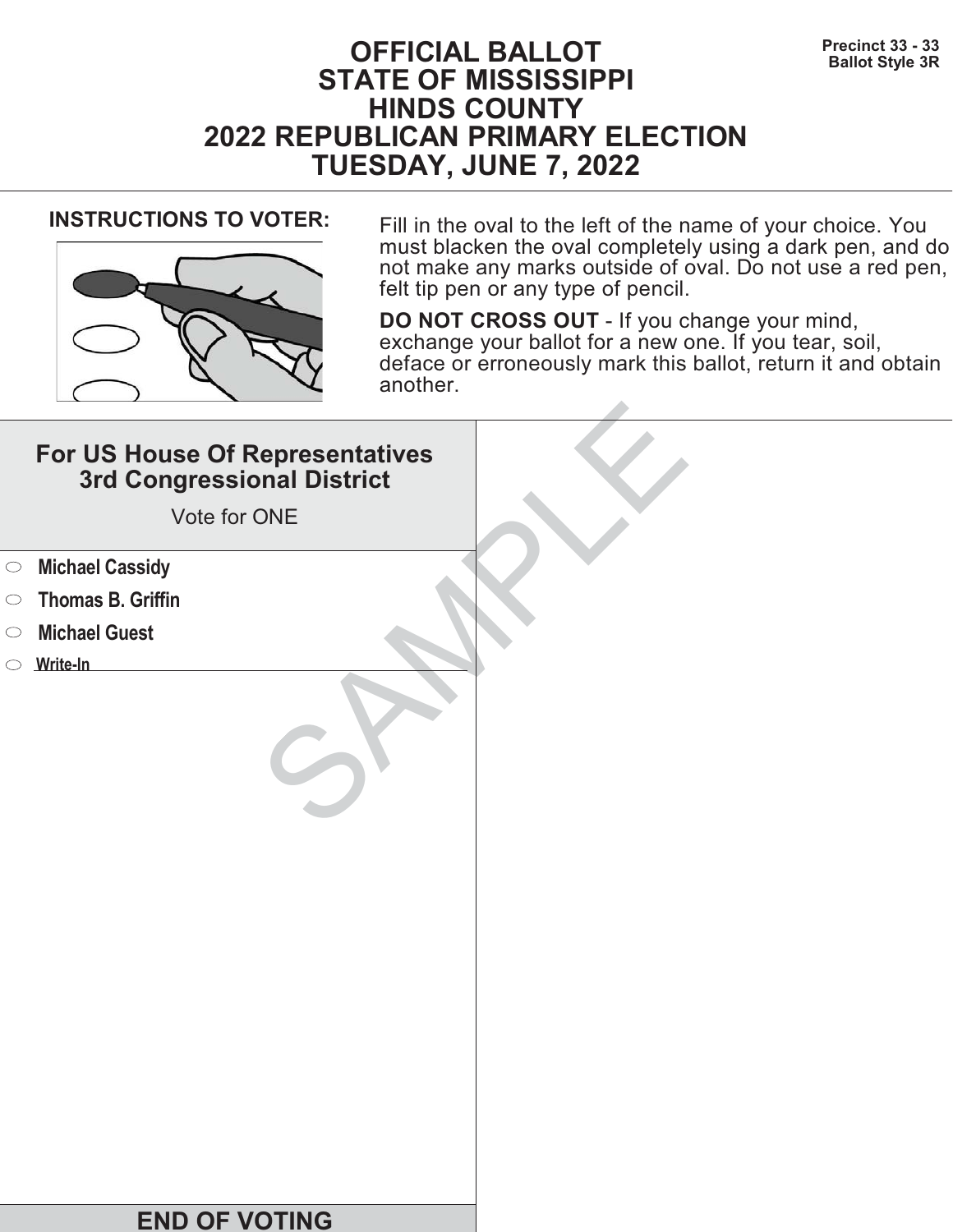# **Precinct 34 - 34**<br>Ballot Style 3R **STATE OF MISSISSIPPI HINDS COUNTY 2022 REPUBLICAN PRIMARY ELECTION TUESDAY, JUNE 7, 2022**



**INSTRUCTIONS TO VOTER:** Fill in the oval to the left of the name of your choice. You must blacken the oval completely using a dark pen, and do not make any marks outside of oval. Do not use a red pen, felt tip pen or any type of pencil.

|            | For US House Of Representatives<br>3rd Congressional District<br>Vote for ONE |  |
|------------|-------------------------------------------------------------------------------|--|
| $\bigcirc$ | <b>Michael Cassidy</b>                                                        |  |
| $\bigcirc$ | <b>Thomas B. Griffin</b>                                                      |  |
| $\bigcirc$ | <b>Michael Guest</b>                                                          |  |
|            | $\circ$ Write-In                                                              |  |
|            | <b>END OF VOTING</b>                                                          |  |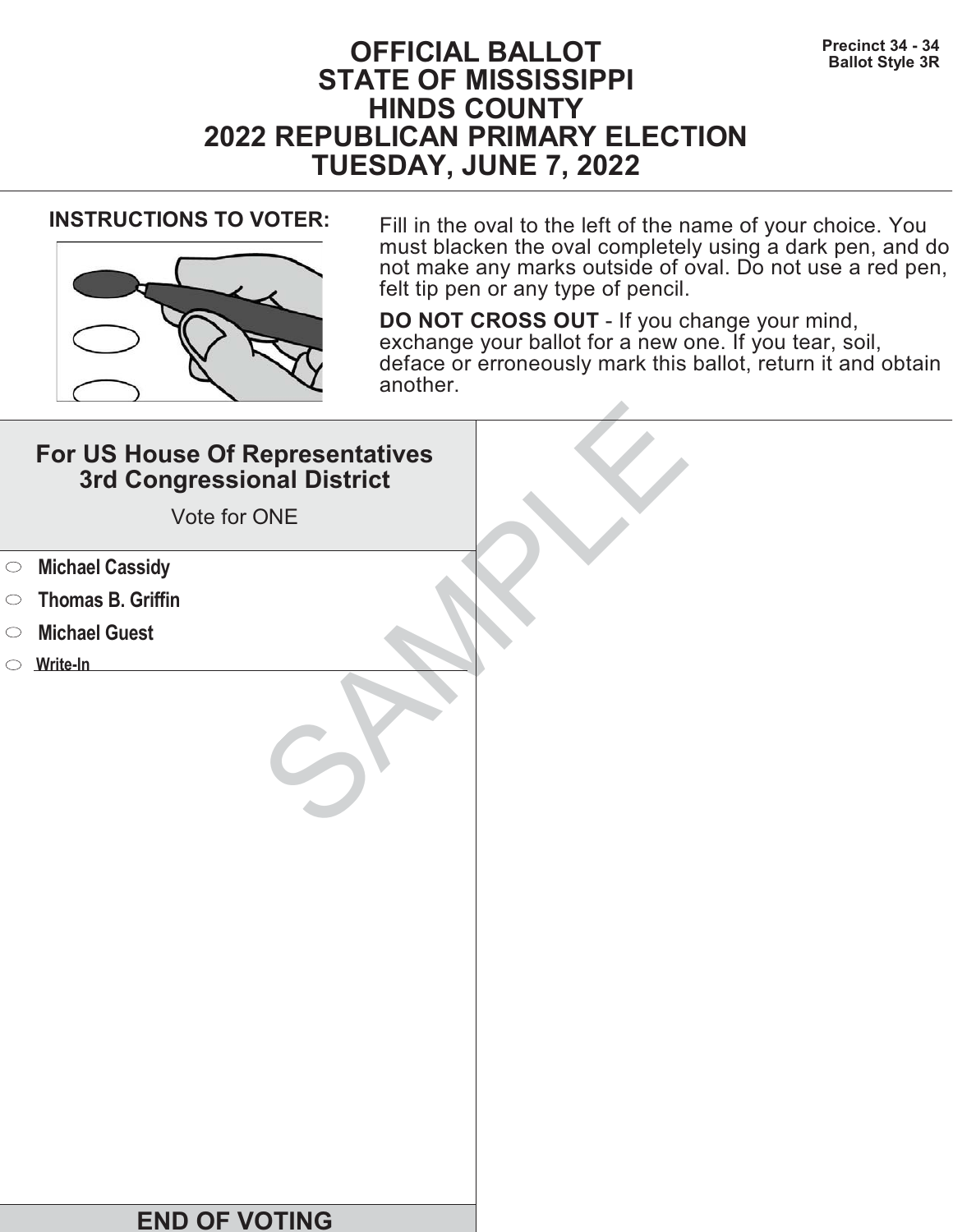# **Precinct 35 - 35**<br>Ballot Style 3R **STATE OF MISSISSIPPI HINDS COUNTY 2022 REPUBLICAN PRIMARY ELECTION TUESDAY, JUNE 7, 2022**



**INSTRUCTIONS TO VOTER:** Fill in the oval to the left of the name of your choice. You must blacken the oval completely using a dark pen, and do not make any marks outside of oval. Do not use a red pen, felt tip pen or any type of pencil.

|            | For US House Of Representatives<br>3rd Congressional District<br>Vote for ONE |  |
|------------|-------------------------------------------------------------------------------|--|
| $\bigcirc$ | <b>Michael Cassidy</b>                                                        |  |
| $\bigcirc$ | <b>Thomas B. Griffin</b>                                                      |  |
| $\bigcirc$ | <b>Michael Guest</b>                                                          |  |
|            | $\circ$ Write-In                                                              |  |
|            | <b>END OF VOTING</b>                                                          |  |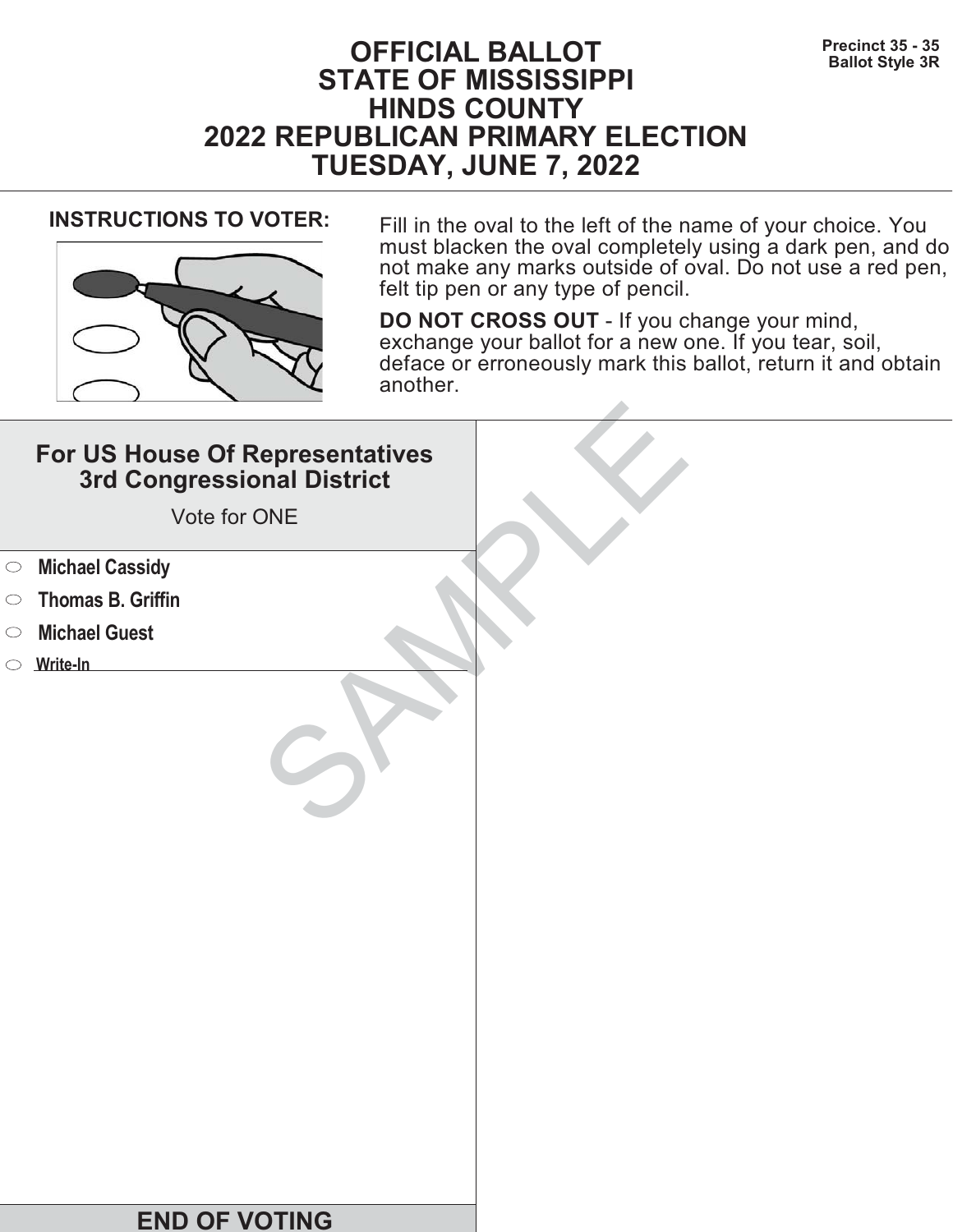# **Precinct 36 - 36**<br>Ballot Style 3R **STATE OF MISSISSIPPI HINDS COUNTY 2022 REPUBLICAN PRIMARY ELECTION TUESDAY, JUNE 7, 2022**



**INSTRUCTIONS TO VOTER:** Fill in the oval to the left of the name of your choice. You must blacken the oval completely using a dark pen, and do not make any marks outside of oval. Do not use a red pen, felt tip pen or any type of pencil.

|            | For US House Of Representatives<br>3rd Congressional District<br>Vote for ONE |  |
|------------|-------------------------------------------------------------------------------|--|
| $\bigcirc$ | <b>Michael Cassidy</b>                                                        |  |
| $\bigcirc$ | <b>Thomas B. Griffin</b>                                                      |  |
| $\bigcirc$ | <b>Michael Guest</b>                                                          |  |
|            | $\circ$ Write-In                                                              |  |
|            | <b>END OF VOTING</b>                                                          |  |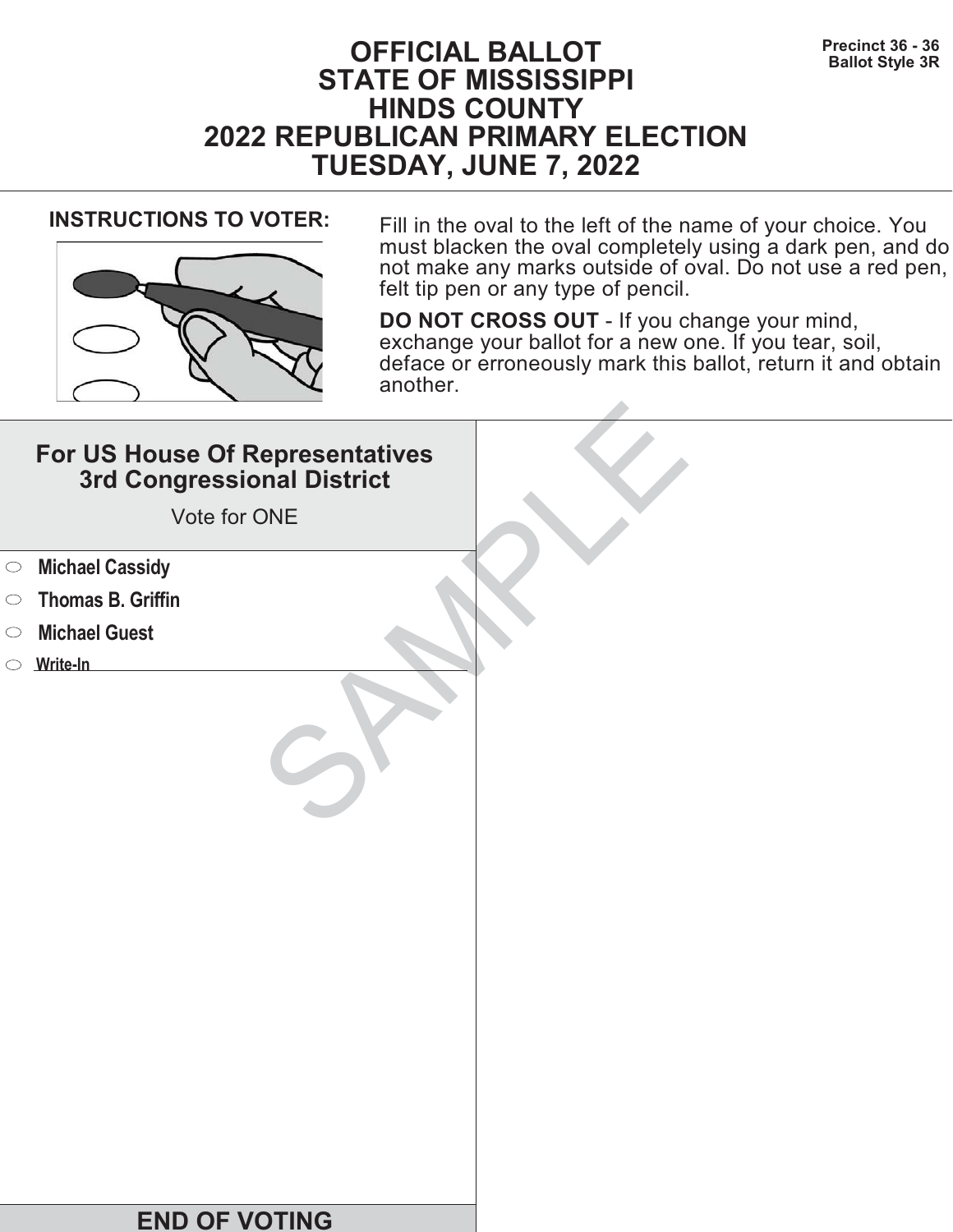# **Precinct 37 - 37**<br>Ballot Style 2R **STATE OF MISSISSIPPI HINDS COUNTY 2022 REPUBLICAN PRIMARY ELECTION TUESDAY, JUNE 7, 2022**



**INSTRUCTIONS TO VOTER:** Fill in the oval to the left of the name of your choice. You must blacken the oval completely using a dark pen, and do not make any marks outside of oval. Do not use a red pen, felt tip pen or any type of pencil.

|            | For US House Of Representatives<br>2nd Congressional District<br>Vote for ONE |  |
|------------|-------------------------------------------------------------------------------|--|
| $\circ$    | <b>Michael Carson</b>                                                         |  |
| $\circ$    | <b>Ronald Eller</b>                                                           |  |
| $\bigcirc$ | <b>Brian Flowers</b>                                                          |  |
| $\bigcirc$ | <b>Stanford Johnson</b>                                                       |  |
|            | $\circ$ Write-In                                                              |  |
|            |                                                                               |  |
|            | <b>END OF VOTING</b>                                                          |  |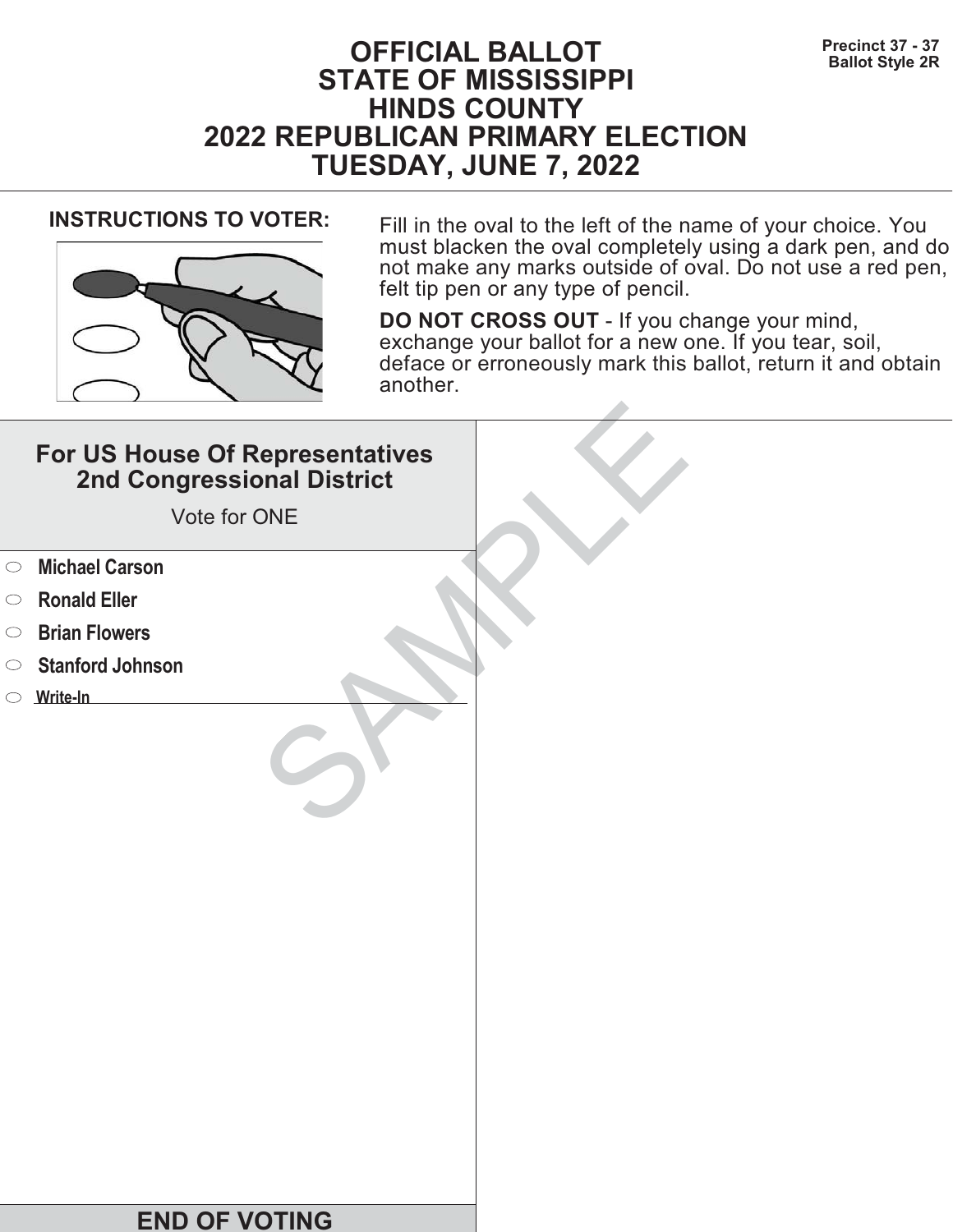# **Precinct 38 - 38**<br>Ballot Style 2R **STATE OF MISSISSIPPI HINDS COUNTY 2022 REPUBLICAN PRIMARY ELECTION TUESDAY, JUNE 7, 2022**



**INSTRUCTIONS TO VOTER:** Fill in the oval to the left of the name of your choice. You must blacken the oval completely using a dark pen, and do not make any marks outside of oval. Do not use a red pen, felt tip pen or any type of pencil.

|            | For US House Of Representatives<br>2nd Congressional District<br>Vote for ONE |  |
|------------|-------------------------------------------------------------------------------|--|
| $\circ$    | <b>Michael Carson</b>                                                         |  |
| $\circ$    | <b>Ronald Eller</b>                                                           |  |
| $\bigcirc$ | <b>Brian Flowers</b>                                                          |  |
| $\circ$    | <b>Stanford Johnson</b>                                                       |  |
|            | $\circ$ Write-In                                                              |  |
|            |                                                                               |  |
|            | <b>END OF VOTING</b>                                                          |  |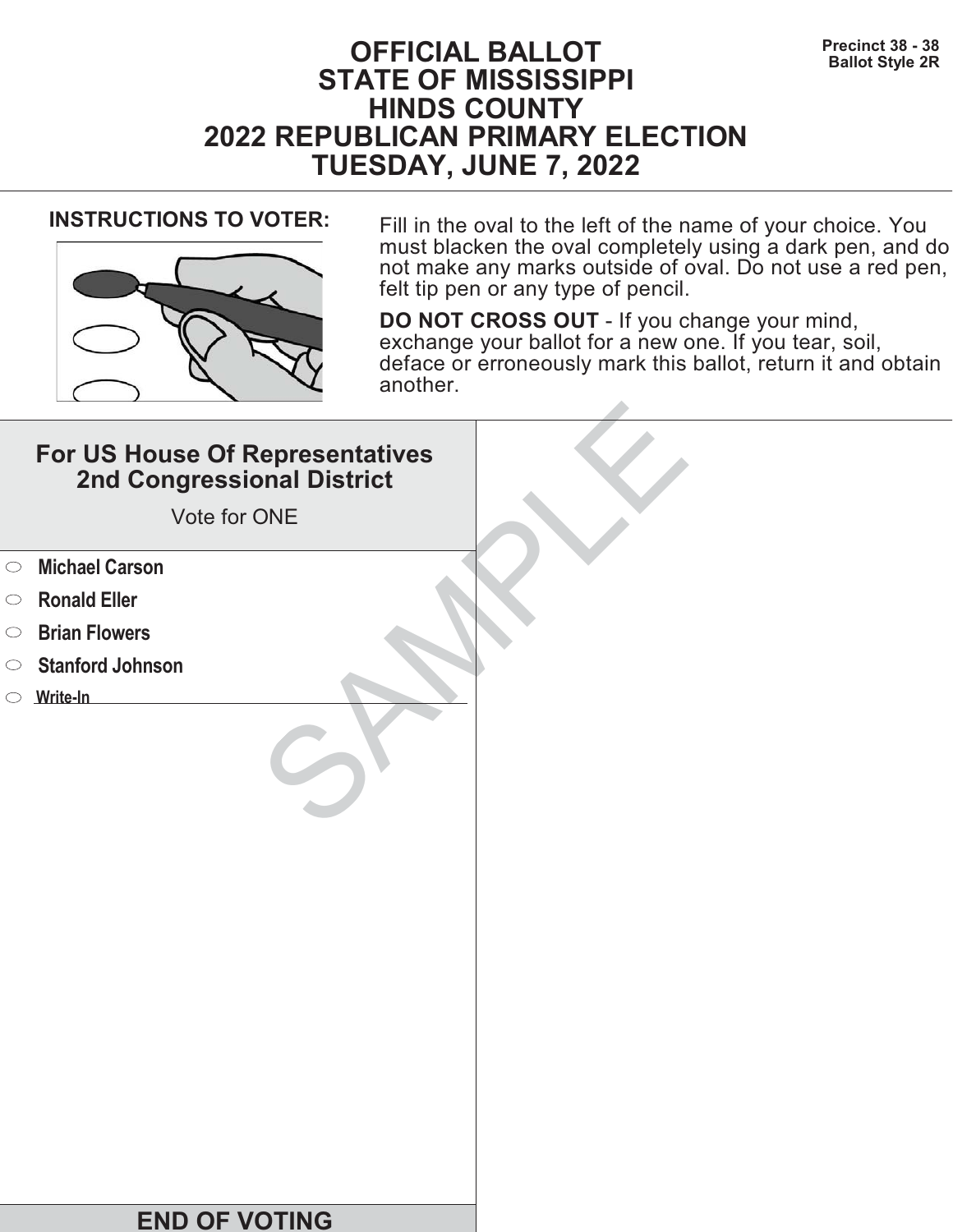# **Precinct 39 - 39**<br>Ballot Style 2R **STATE OF MISSISSIPPI HINDS COUNTY 2022 REPUBLICAN PRIMARY ELECTION TUESDAY, JUNE 7, 2022**



**INSTRUCTIONS TO VOTER:** Fill in the oval to the left of the name of your choice. You must blacken the oval completely using a dark pen, and do not make any marks outside of oval. Do not use a red pen, felt tip pen or any type of pencil.

|            | For US House Of Representatives<br>2nd Congressional District<br>Vote for ONE |  |
|------------|-------------------------------------------------------------------------------|--|
| $\circ$    | <b>Michael Carson</b>                                                         |  |
| $\circ$    | <b>Ronald Eller</b>                                                           |  |
| $\bigcirc$ | <b>Brian Flowers</b>                                                          |  |
| $\circ$    | <b>Stanford Johnson</b>                                                       |  |
|            | $\circ$ Write-In                                                              |  |
|            |                                                                               |  |
|            | <b>END OF VOTING</b>                                                          |  |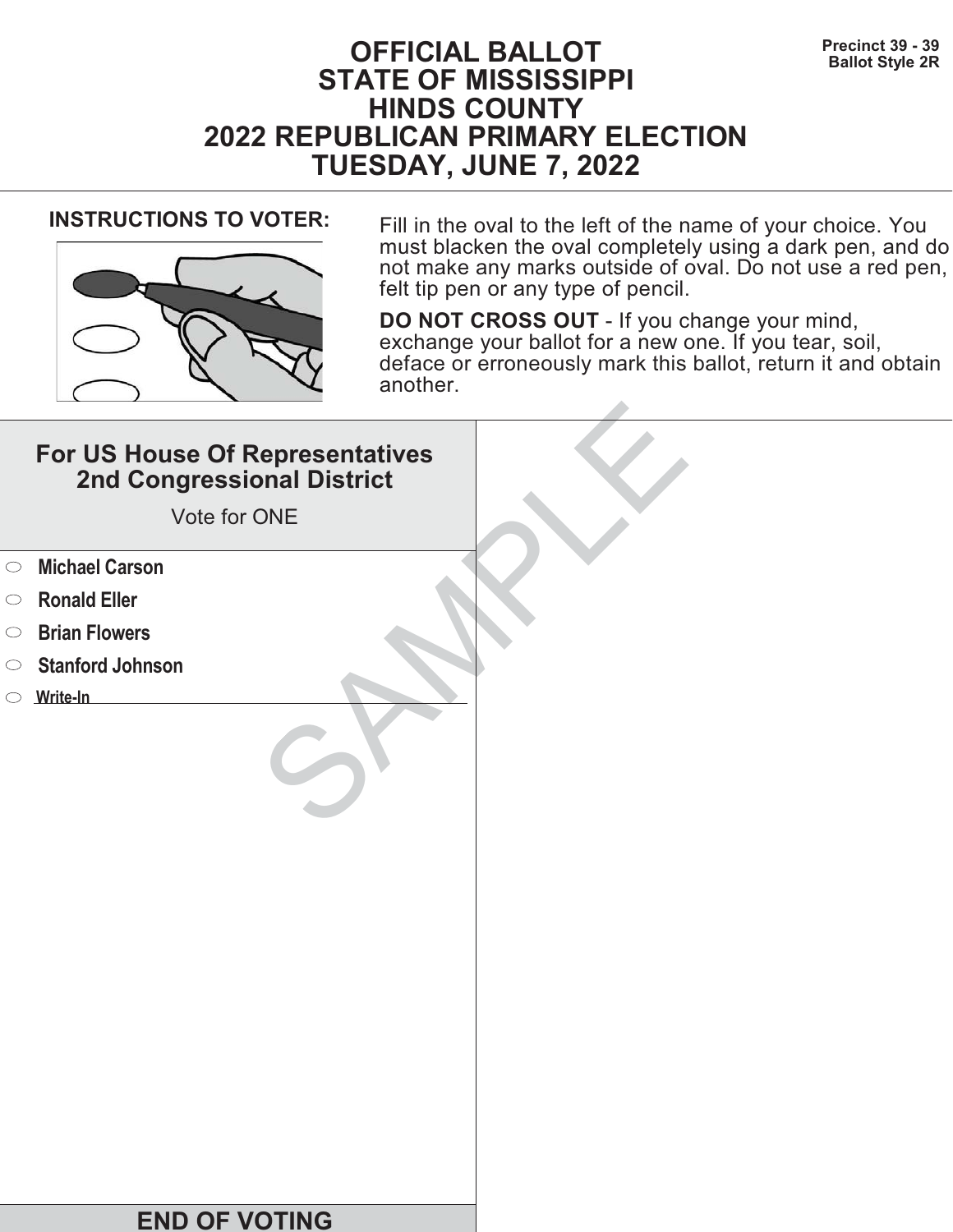# **Precinct 40 - 40**<br>Ballot Style 2R **STATE OF MISSISSIPPI HINDS COUNTY 2022 REPUBLICAN PRIMARY ELECTION TUESDAY, JUNE 7, 2022**



**INSTRUCTIONS TO VOTER:** Fill in the oval to the left of the name of your choice. You must blacken the oval completely using a dark pen, and do not make any marks outside of oval. Do not use a red pen, felt tip pen or any type of pencil.

|            | For US House Of Representatives<br>2nd Congressional District<br>Vote for ONE |  |
|------------|-------------------------------------------------------------------------------|--|
| $\circ$    | <b>Michael Carson</b>                                                         |  |
| $\circ$    | <b>Ronald Eller</b>                                                           |  |
| $\bigcirc$ | <b>Brian Flowers</b>                                                          |  |
| $\bigcirc$ | <b>Stanford Johnson</b>                                                       |  |
|            | $\circ$ Write-In                                                              |  |
|            |                                                                               |  |
|            | <b>END OF VOTING</b>                                                          |  |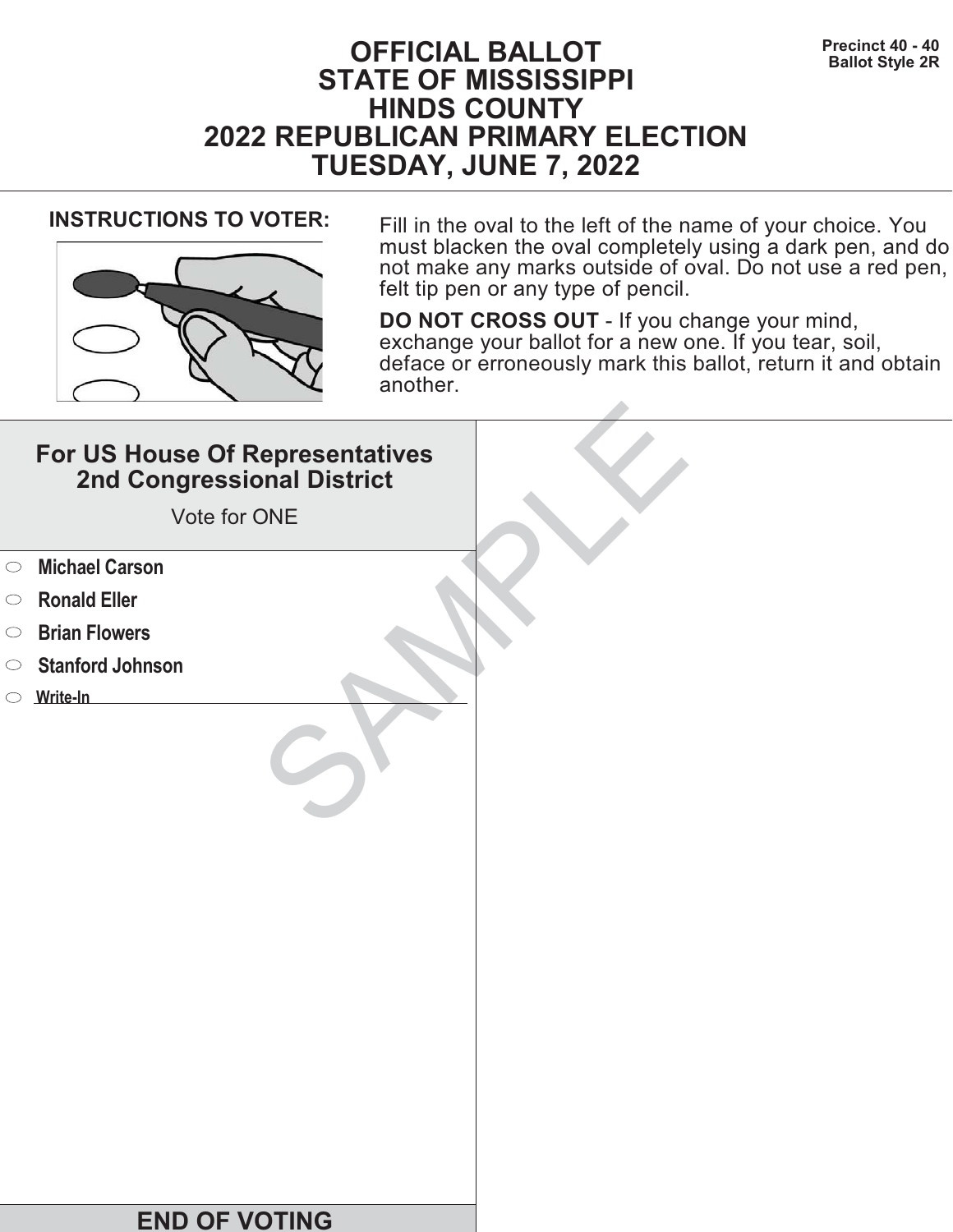# **Precinct 41 - 41 Precinct 41 - 41 BALLOT Ballot Style 2R STATE OF MISSISSIPPI HINDS COUNTY 2022 REPUBLICAN PRIMARY ELECTION TUESDAY, JUNE 7, 2022**



**INSTRUCTIONS TO VOTER:** Fill in the oval to the left of the name of your choice. You must blacken the oval completely using a dark pen, and do not make any marks outside of oval. Do not use a red pen, felt tip pen or any type of pencil.

|            | For US House Of Representatives<br>2nd Congressional District<br>Vote for ONE |  |
|------------|-------------------------------------------------------------------------------|--|
| $\circ$    | <b>Michael Carson</b>                                                         |  |
| $\circ$    | <b>Ronald Eller</b>                                                           |  |
| $\bigcirc$ | <b>Brian Flowers</b>                                                          |  |
| $\bigcirc$ | <b>Stanford Johnson</b>                                                       |  |
|            | $\circ$ Write-In                                                              |  |
|            |                                                                               |  |
|            | <b>END OF VOTING</b>                                                          |  |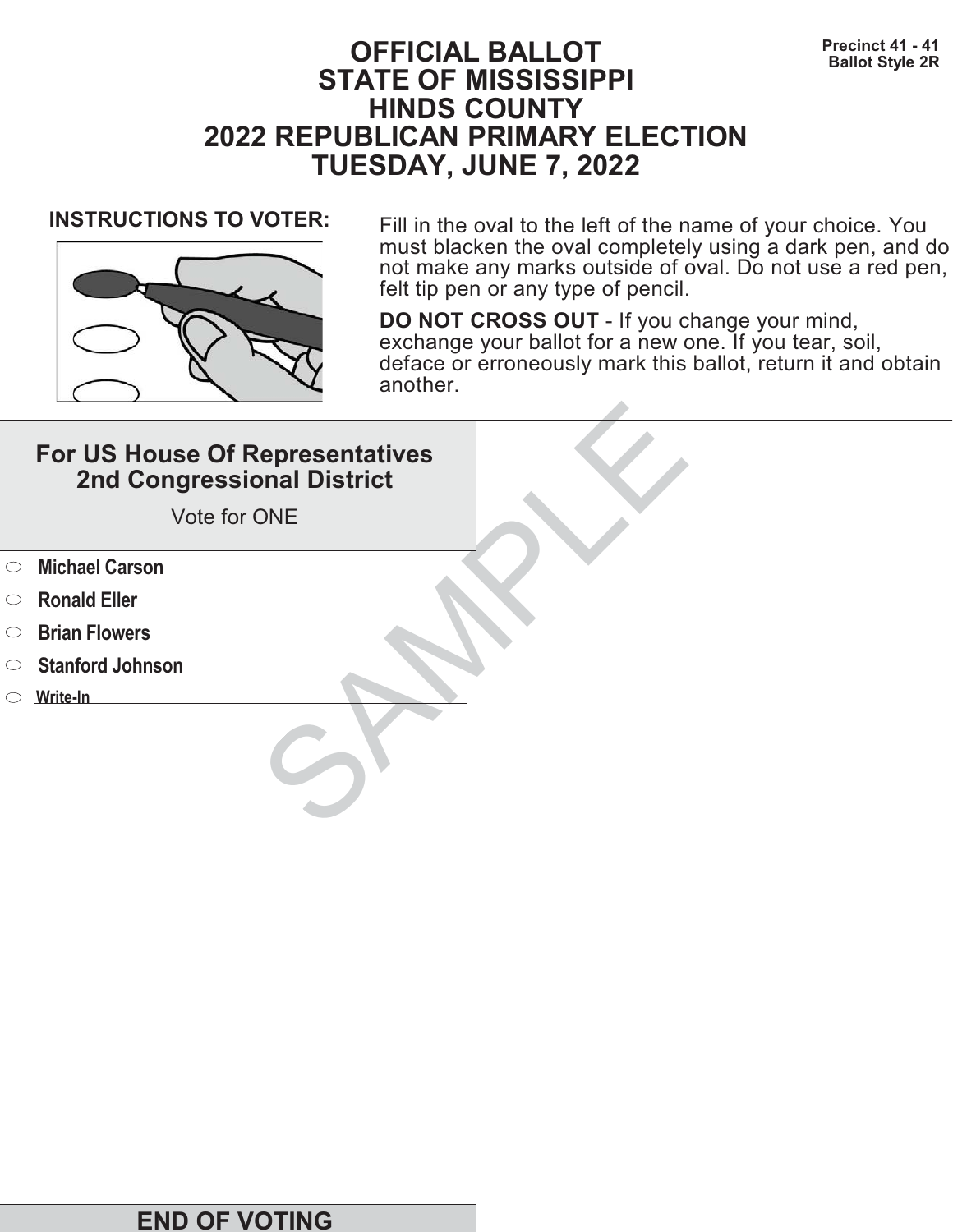# **Precinct 42 - 42**<br>Ballot Style 2R **STATE OF MISSISSIPPI HINDS COUNTY 2022 REPUBLICAN PRIMARY ELECTION TUESDAY, JUNE 7, 2022**



**INSTRUCTIONS TO VOTER:** Fill in the oval to the left of the name of your choice. You must blacken the oval completely using a dark pen, and do not make any marks outside of oval. Do not use a red pen, felt tip pen or any type of pencil.

|            | For US House Of Representatives<br>2nd Congressional District<br>Vote for ONE |  |
|------------|-------------------------------------------------------------------------------|--|
| $\circ$    | <b>Michael Carson</b>                                                         |  |
| $\circ$    | <b>Ronald Eller</b>                                                           |  |
| $\bigcirc$ | <b>Brian Flowers</b>                                                          |  |
| $\circ$    | <b>Stanford Johnson</b>                                                       |  |
|            | $\circ$ Write-In                                                              |  |
|            |                                                                               |  |
|            | <b>END OF VOTING</b>                                                          |  |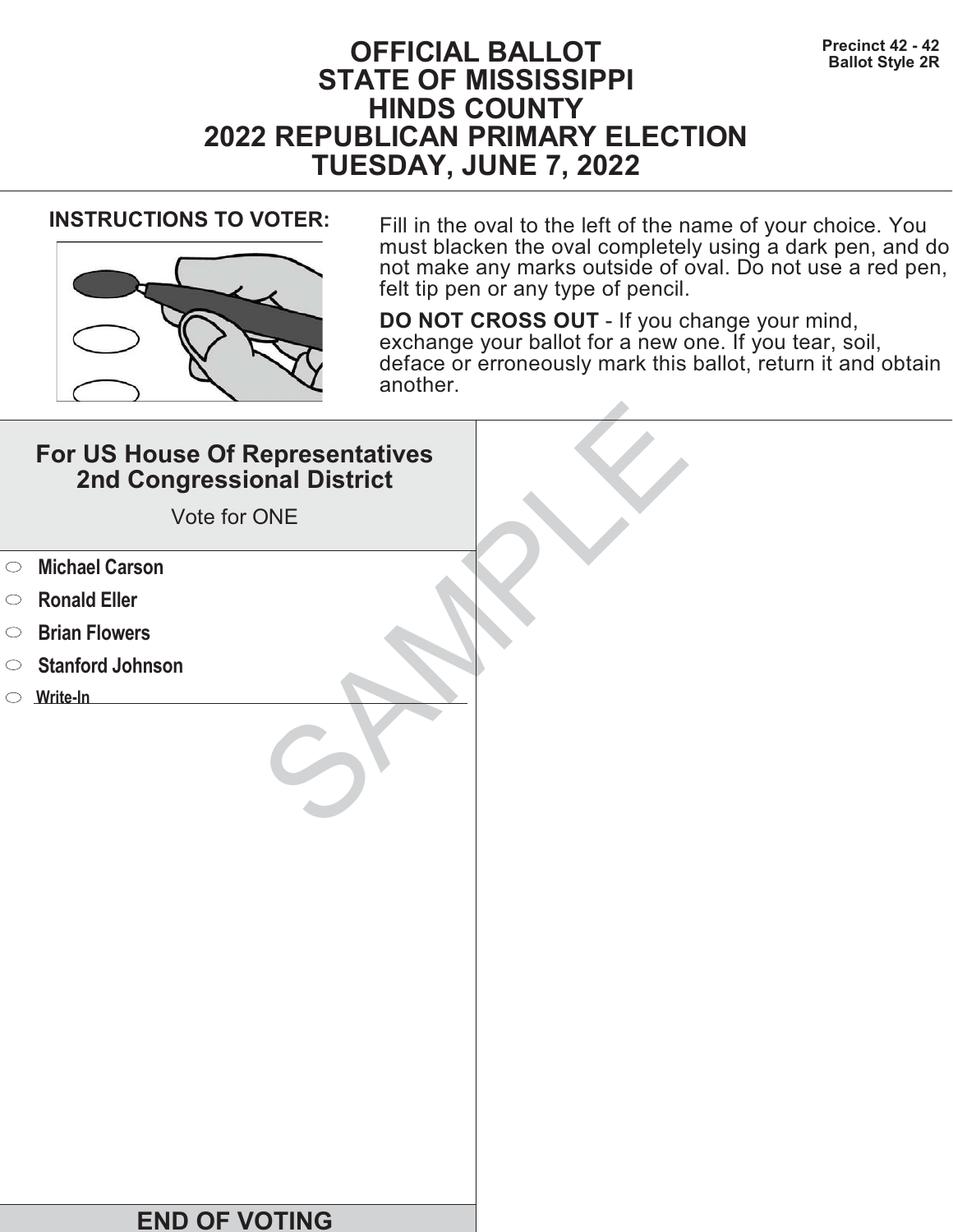# **Precinct 43 - 43**<br>Ballot Style 2R **STATE OF MISSISSIPPI HINDS COUNTY 2022 REPUBLICAN PRIMARY ELECTION TUESDAY, JUNE 7, 2022**



**INSTRUCTIONS TO VOTER:** Fill in the oval to the left of the name of your choice. You must blacken the oval completely using a dark pen, and do not make any marks outside of oval. Do not use a red pen, felt tip pen or any type of pencil.

|            | For US House Of Representatives<br>2nd Congressional District<br>Vote for ONE |  |
|------------|-------------------------------------------------------------------------------|--|
| $\circ$    | <b>Michael Carson</b>                                                         |  |
| $\circ$    | <b>Ronald Eller</b>                                                           |  |
| $\bigcirc$ | <b>Brian Flowers</b>                                                          |  |
| $\bigcirc$ | <b>Stanford Johnson</b>                                                       |  |
|            | $\circ$ Write-In                                                              |  |
|            |                                                                               |  |
|            | <b>END OF VOTING</b>                                                          |  |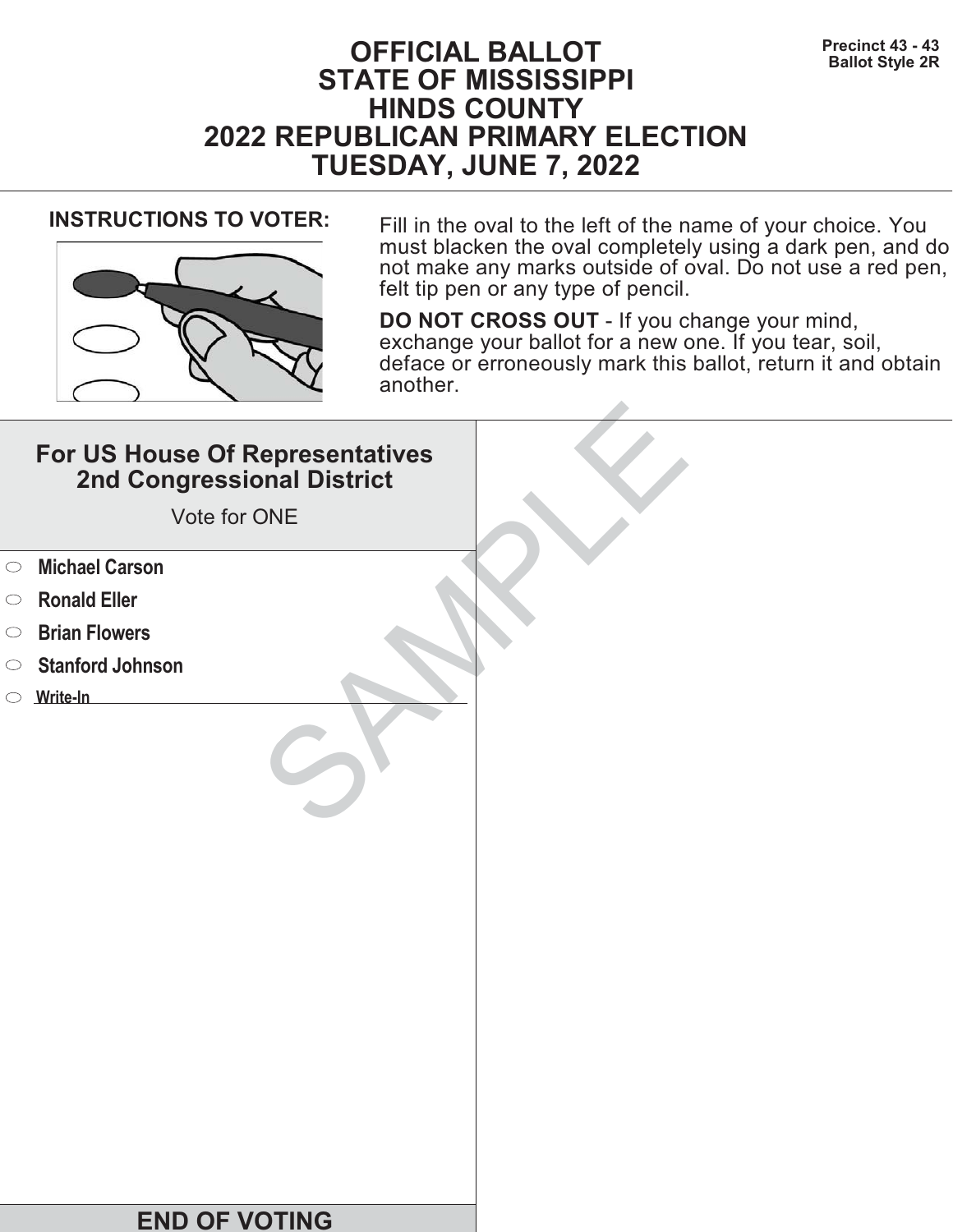# **Precinct 44 - 44<br>Ballot Style 3R Seallot Style 3R STATE OF MISSISSIPPI HINDS COUNTY 2022 REPUBLICAN PRIMARY ELECTION TUESDAY, JUNE 7, 2022**



**INSTRUCTIONS TO VOTER:** Fill in the oval to the left of the name of your choice. You must blacken the oval completely using a dark pen, and do not make any marks outside of oval. Do not use a red pen, felt tip pen or any type of pencil.

|            | For US House Of Representatives<br>3rd Congressional District<br>Vote for ONE |  |
|------------|-------------------------------------------------------------------------------|--|
| $\circ$    | <b>Michael Cassidy</b>                                                        |  |
| $\bigcirc$ | <b>Thomas B. Griffin</b>                                                      |  |
| $\bigcirc$ | <b>Michael Guest</b>                                                          |  |
|            | $\circ$ Write-In                                                              |  |
|            | <b>END OF VOTING</b>                                                          |  |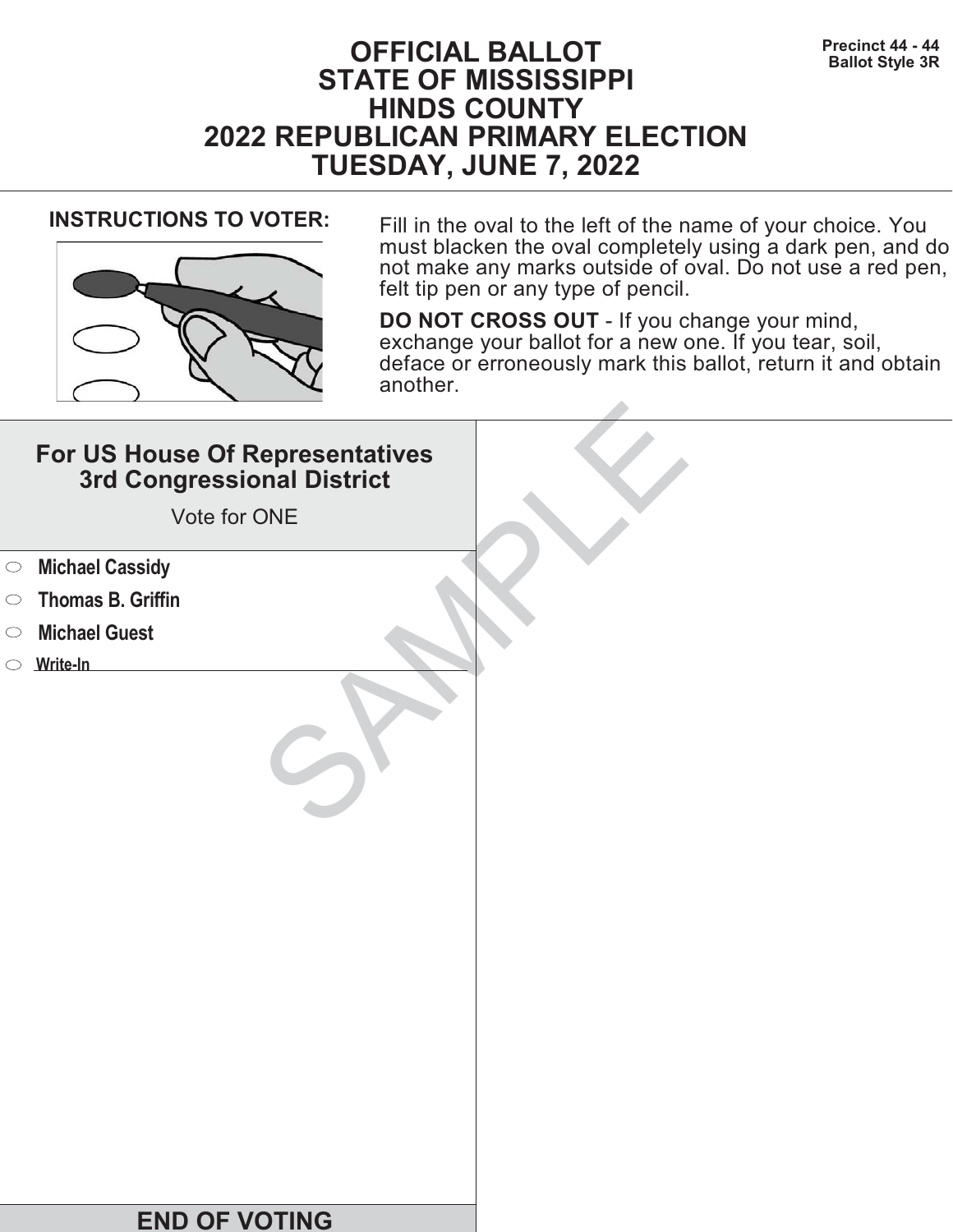# **Precinct 45 - 45**<br>Ballot Style 2R **STATE OF MISSISSIPPI HINDS COUNTY 2022 REPUBLICAN PRIMARY ELECTION TUESDAY, JUNE 7, 2022**



**INSTRUCTIONS TO VOTER:** Fill in the oval to the left of the name of your choice. You must blacken the oval completely using a dark pen, and do not make any marks outside of oval. Do not use a red pen, felt tip pen or any type of pencil.

|            | For US House Of Representatives<br>2nd Congressional District<br>Vote for ONE |  |
|------------|-------------------------------------------------------------------------------|--|
| $\circ$    | <b>Michael Carson</b>                                                         |  |
| $\circ$    | <b>Ronald Eller</b>                                                           |  |
| $\bigcirc$ | <b>Brian Flowers</b>                                                          |  |
| $\bigcirc$ | <b>Stanford Johnson</b>                                                       |  |
|            | $\circ$ Write-In                                                              |  |
|            |                                                                               |  |
|            | <b>END OF VOTING</b>                                                          |  |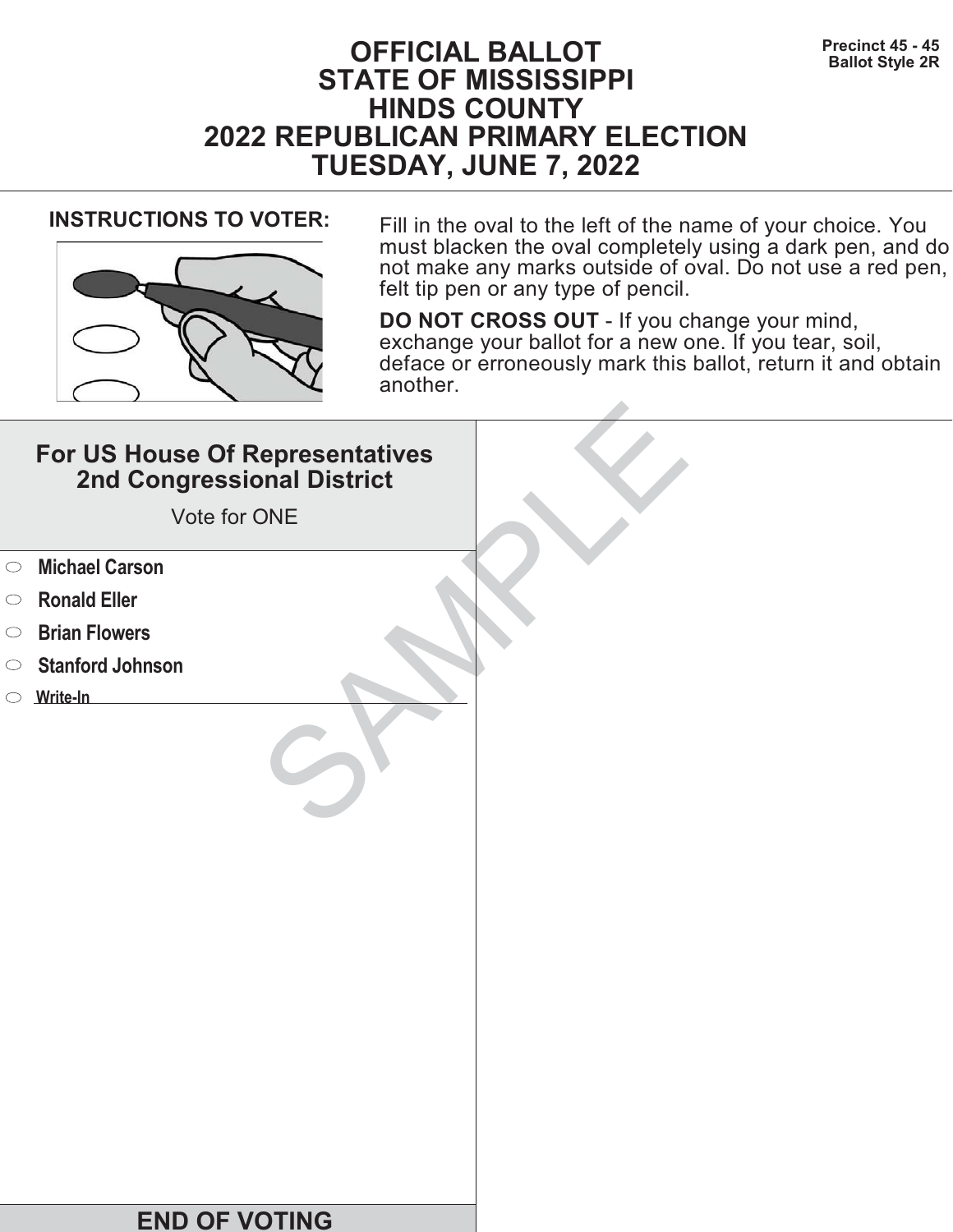# **Precinct 46 - 46 Precinct 46 - 46 Ballot Style 2R STATE OF MISSISSIPPI HINDS COUNTY 2022 REPUBLICAN PRIMARY ELECTION TUESDAY, JUNE 7, 2022**



**INSTRUCTIONS TO VOTER:** Fill in the oval to the left of the name of your choice. You must blacken the oval completely using a dark pen, and do not make any marks outside of oval. Do not use a red pen, felt tip pen or any type of pencil.

|            | For US House Of Representatives<br>2nd Congressional District<br>Vote for ONE |  |
|------------|-------------------------------------------------------------------------------|--|
| $\circ$    | <b>Michael Carson</b>                                                         |  |
| $\circ$    | <b>Ronald Eller</b>                                                           |  |
| $\bigcirc$ | <b>Brian Flowers</b>                                                          |  |
| $\circ$    | <b>Stanford Johnson</b>                                                       |  |
|            | $\circ$ Write-In                                                              |  |
|            |                                                                               |  |
|            | <b>END OF VOTING</b>                                                          |  |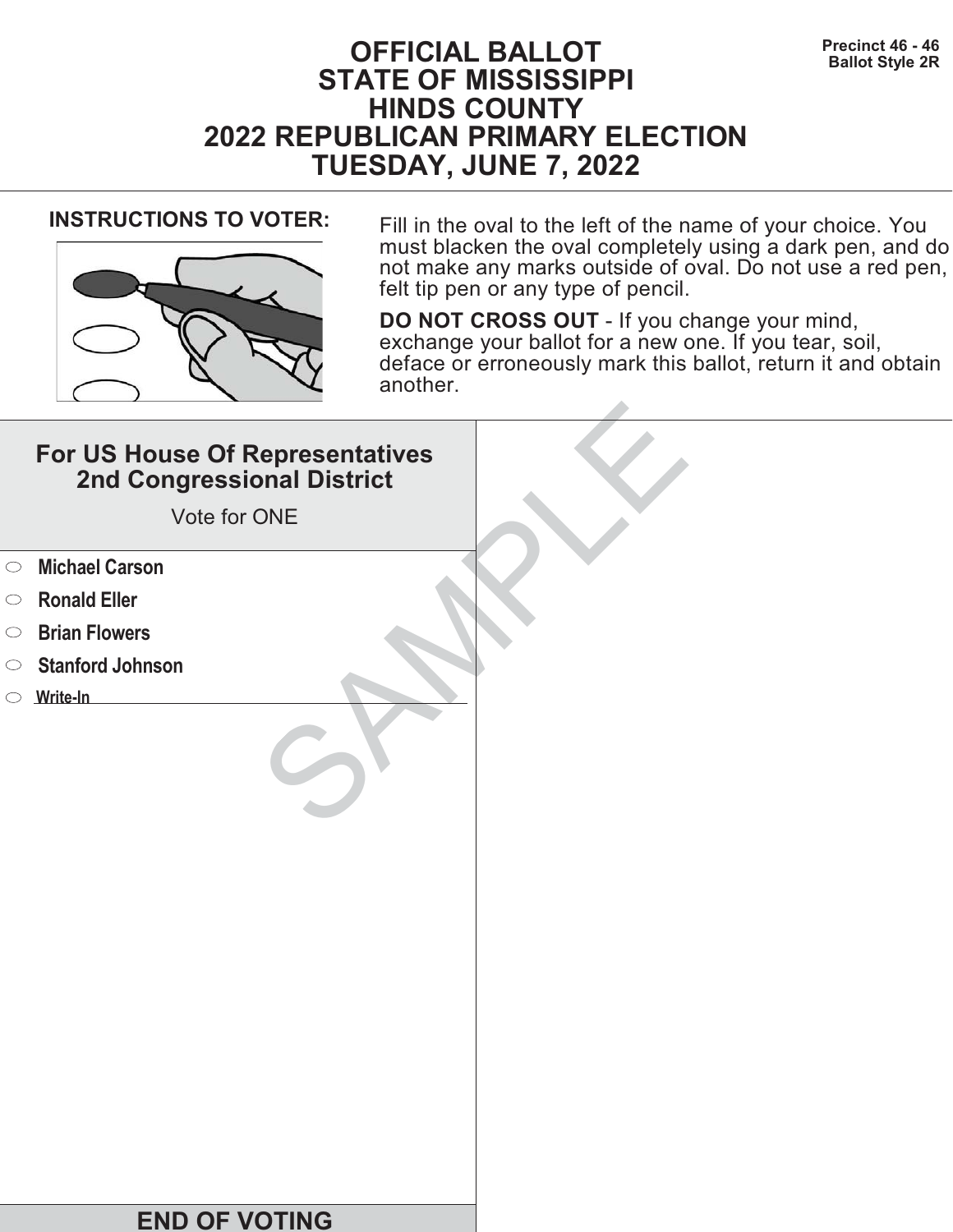# **Precinct 46 - 46 Precinct 46 - 46 Ballot Style 3R STATE OF MISSISSIPPI HINDS COUNTY 2022 REPUBLICAN PRIMARY ELECTION TUESDAY, JUNE 7, 2022**



**INSTRUCTIONS TO VOTER:** Fill in the oval to the left of the name of your choice. You must blacken the oval completely using a dark pen, and do not make any marks outside of oval. Do not use a red pen, felt tip pen or any type of pencil.

|            | For US House Of Representatives<br>3rd Congressional District<br>Vote for ONE |  |
|------------|-------------------------------------------------------------------------------|--|
| $\circ$    | <b>Michael Cassidy</b>                                                        |  |
| $\bigcirc$ | <b>Thomas B. Griffin</b>                                                      |  |
| $\bigcirc$ | <b>Michael Guest</b>                                                          |  |
|            | $\circ$ Write-In                                                              |  |
|            | <b>END OF VOTING</b>                                                          |  |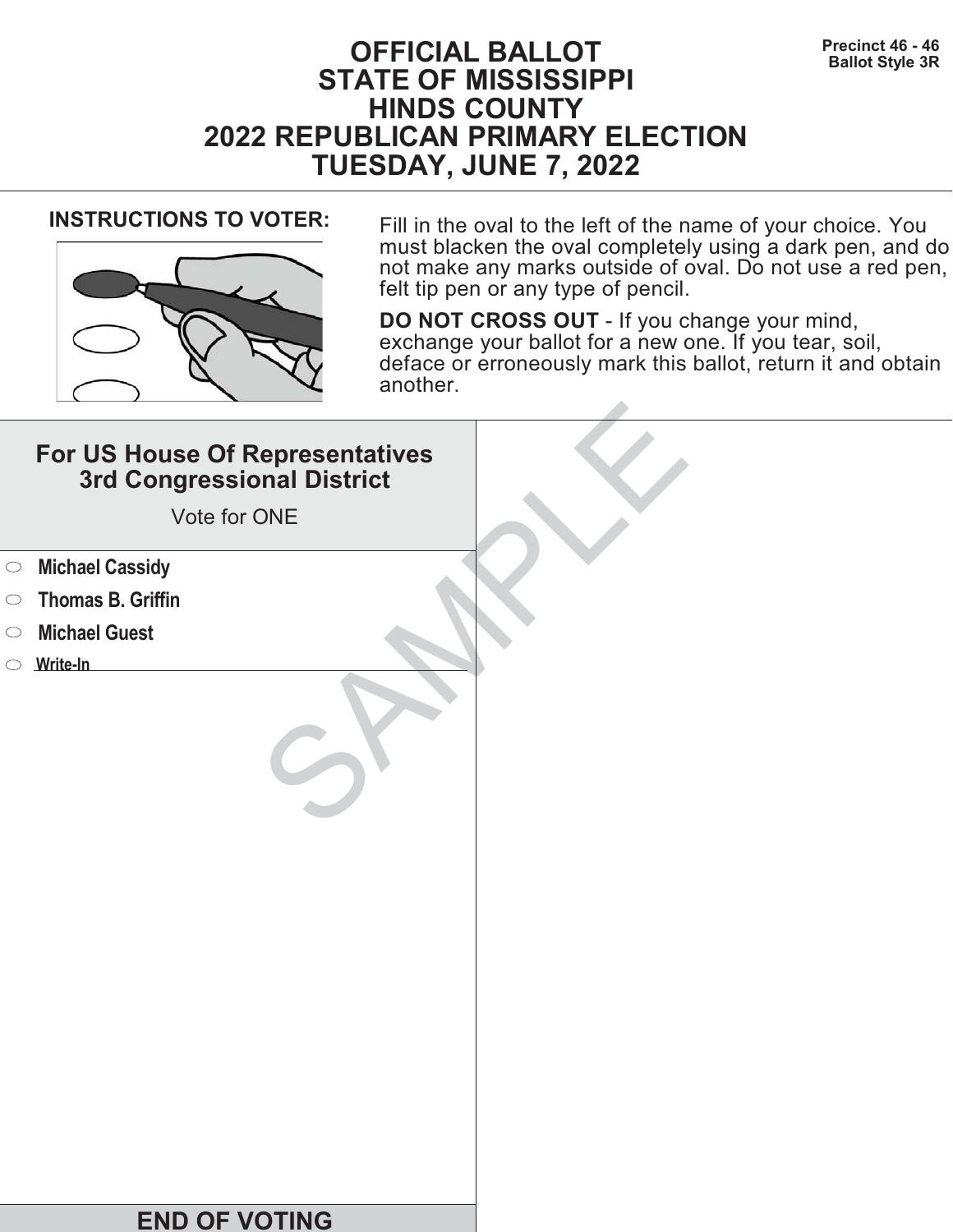# **Precinct 47 - 47**<br>Ballot Style 2R **STATE OF MISSISSIPPI HINDS COUNTY 2022 REPUBLICAN PRIMARY ELECTION TUESDAY, JUNE 7, 2022**



**INSTRUCTIONS TO VOTER:** Fill in the oval to the left of the name of your choice. You must blacken the oval completely using a dark pen, and do not make any marks outside of oval. Do not use a red pen, felt tip pen or any type of pencil.

|            | For US House Of Representatives<br>2nd Congressional District<br>Vote for ONE |  |
|------------|-------------------------------------------------------------------------------|--|
| $\circ$    | <b>Michael Carson</b>                                                         |  |
| $\circ$    | <b>Ronald Eller</b>                                                           |  |
| $\bigcirc$ | <b>Brian Flowers</b>                                                          |  |
| $\circ$    | <b>Stanford Johnson</b>                                                       |  |
|            | $\circ$ Write-In                                                              |  |
|            |                                                                               |  |
|            | <b>END OF VOTING</b>                                                          |  |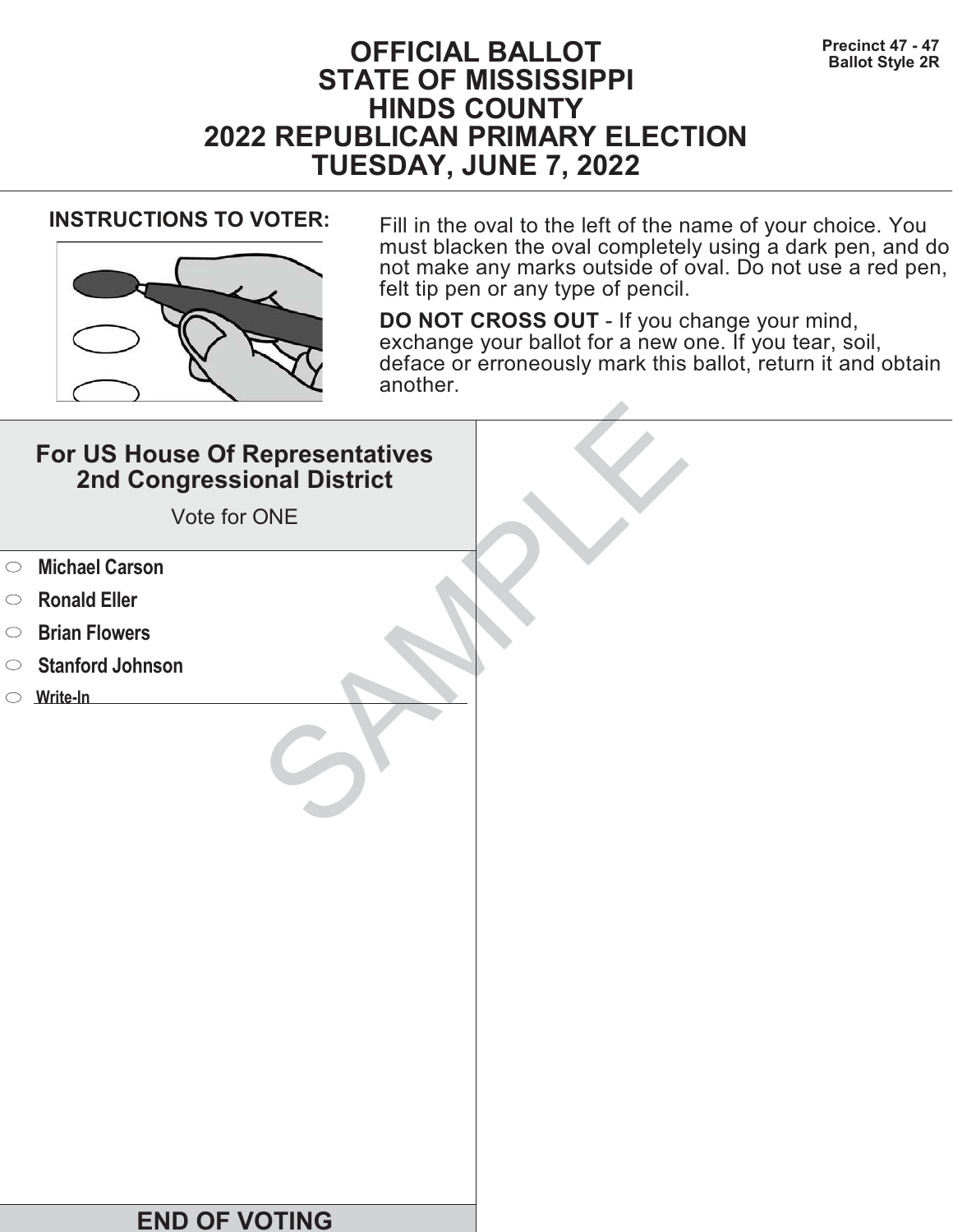# **Precinct 49 - 49**<br>Ballot Style 2R **STATE OF MISSISSIPPI HINDS COUNTY 2022 REPUBLICAN PRIMARY ELECTION TUESDAY, JUNE 7, 2022**



**INSTRUCTIONS TO VOTER:** Fill in the oval to the left of the name of your choice. You must blacken the oval completely using a dark pen, and do not make any marks outside of oval. Do not use a red pen, felt tip pen or any type of pencil.

|            | For US House Of Representatives<br>2nd Congressional District<br>Vote for ONE |  |
|------------|-------------------------------------------------------------------------------|--|
| $\circ$    | <b>Michael Carson</b>                                                         |  |
| $\circ$    | <b>Ronald Eller</b>                                                           |  |
| $\bigcirc$ | <b>Brian Flowers</b>                                                          |  |
| $\bigcirc$ | <b>Stanford Johnson</b>                                                       |  |
|            | $\circ$ Write-In                                                              |  |
|            |                                                                               |  |
|            | <b>END OF VOTING</b>                                                          |  |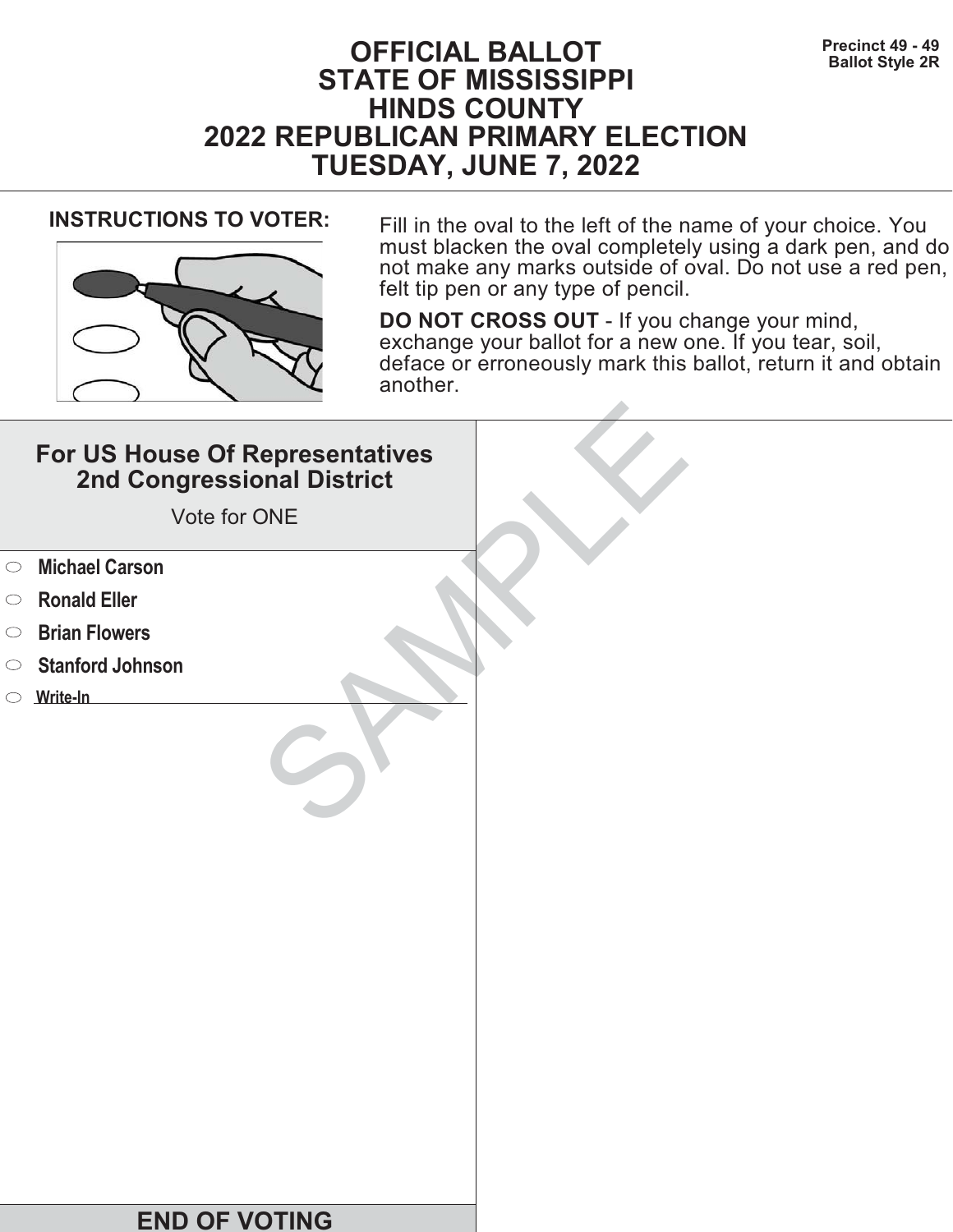# **Precinct 51 - 51**<br>Ballot Style 2R **STATE OF MISSISSIPPI HINDS COUNTY 2022 REPUBLICAN PRIMARY ELECTION TUESDAY, JUNE 7, 2022**



**INSTRUCTIONS TO VOTER:** Fill in the oval to the left of the name of your choice. You must blacken the oval completely using a dark pen, and do not make any marks outside of oval. Do not use a red pen, felt tip pen or any type of pencil.

|            | For US House Of Representatives<br>2nd Congressional District<br>Vote for ONE |  |
|------------|-------------------------------------------------------------------------------|--|
| $\circ$    | <b>Michael Carson</b>                                                         |  |
| $\circ$    | <b>Ronald Eller</b>                                                           |  |
| $\bigcirc$ | <b>Brian Flowers</b>                                                          |  |
| $\bigcirc$ | <b>Stanford Johnson</b>                                                       |  |
|            | $\circ$ Write-In                                                              |  |
|            |                                                                               |  |
|            | <b>END OF VOTING</b>                                                          |  |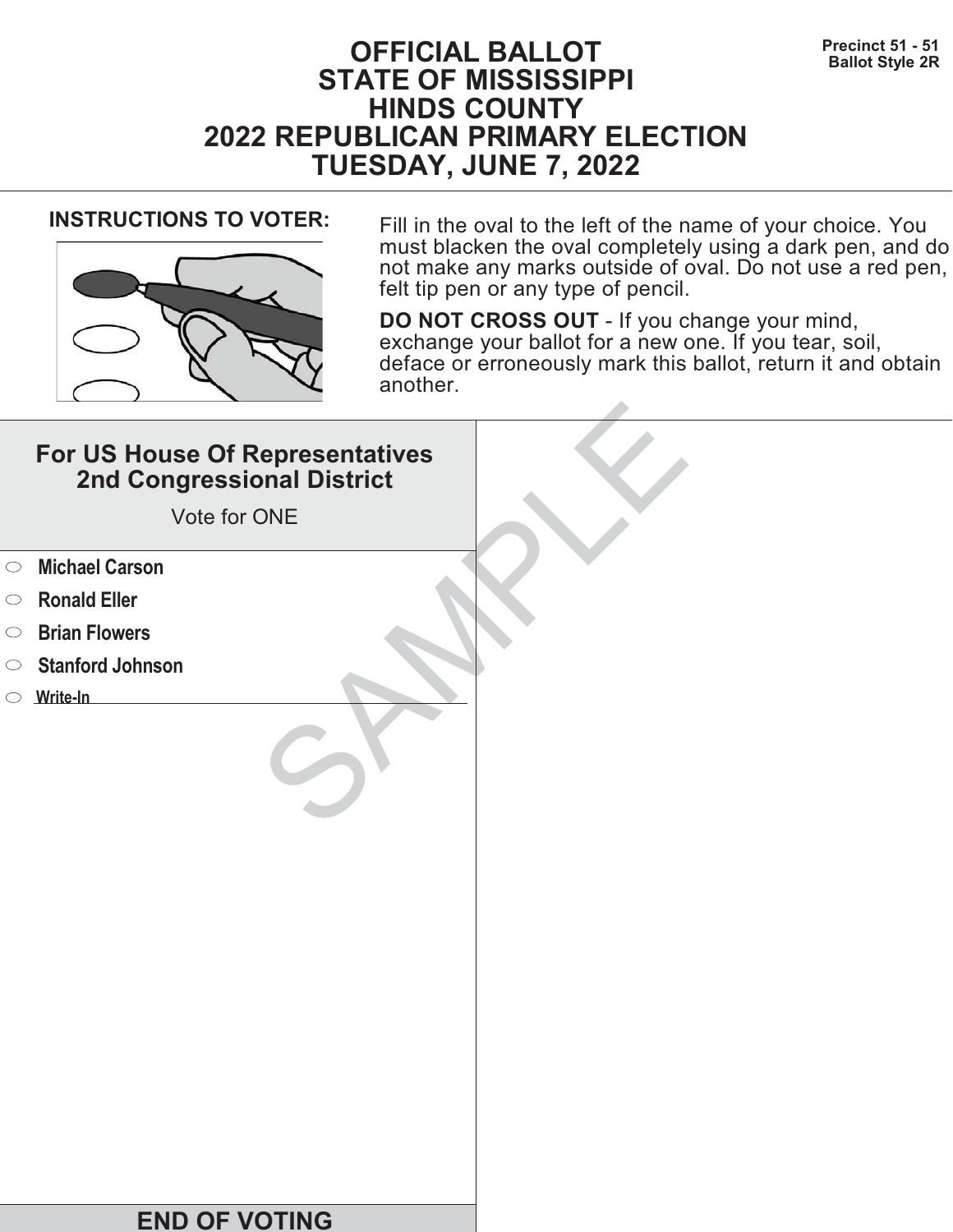# **Precinct 54 - 54**<br>Ballot Style 2R **STATE OF MISSISSIPPI HINDS COUNTY 2022 REPUBLICAN PRIMARY ELECTION TUESDAY, JUNE 7, 2022**



**INSTRUCTIONS TO VOTER:** Fill in the oval to the left of the name of your choice. You must blacken the oval completely using a dark pen, and do not make any marks outside of oval. Do not use a red pen, felt tip pen or any type of pencil.

|            | For US House Of Representatives<br>2nd Congressional District<br>Vote for ONE |  |
|------------|-------------------------------------------------------------------------------|--|
| $\circ$    | <b>Michael Carson</b>                                                         |  |
| $\circ$    | <b>Ronald Eller</b>                                                           |  |
| $\bigcirc$ | <b>Brian Flowers</b>                                                          |  |
| $\bigcirc$ | <b>Stanford Johnson</b>                                                       |  |
|            | $\circ$ Write-In                                                              |  |
|            |                                                                               |  |
|            | <b>END OF VOTING</b>                                                          |  |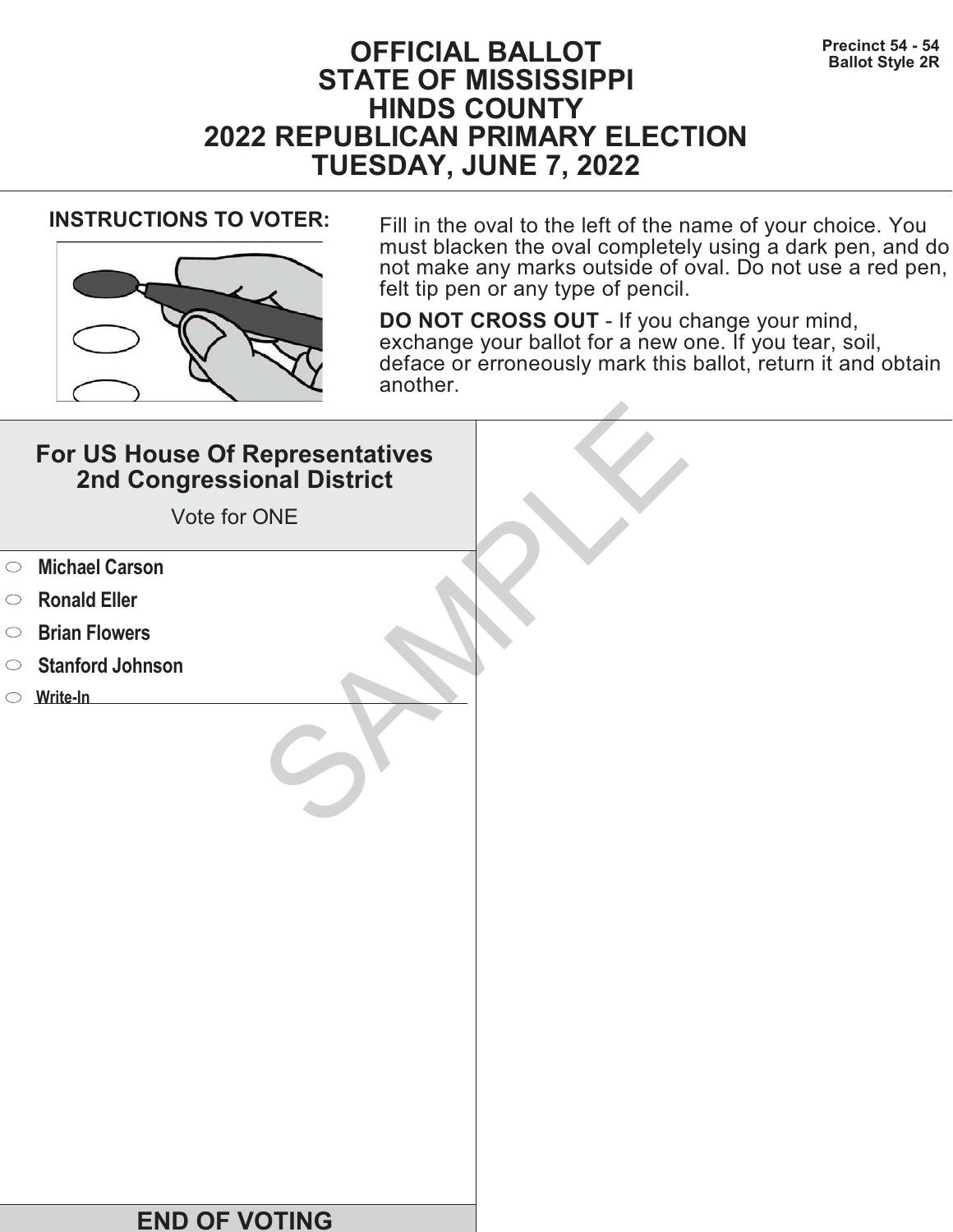# **Precinct 55 - 55**<br>Ballot Style 2R **STATE OF MISSISSIPPI HINDS COUNTY 2022 REPUBLICAN PRIMARY ELECTION TUESDAY, JUNE 7, 2022**



**INSTRUCTIONS TO VOTER:** Fill in the oval to the left of the name of your choice. You must blacken the oval completely using a dark pen, and do not make any marks outside of oval. Do not use a red pen, felt tip pen or any type of pencil.

|            | For US House Of Representatives<br>2nd Congressional District<br>Vote for ONE |  |
|------------|-------------------------------------------------------------------------------|--|
| $\circ$    | <b>Michael Carson</b>                                                         |  |
| $\circ$    | <b>Ronald Eller</b>                                                           |  |
| $\bigcirc$ | <b>Brian Flowers</b>                                                          |  |
| $\bigcirc$ | <b>Stanford Johnson</b>                                                       |  |
|            | $\circ$ Write-In                                                              |  |
|            |                                                                               |  |
|            | <b>END OF VOTING</b>                                                          |  |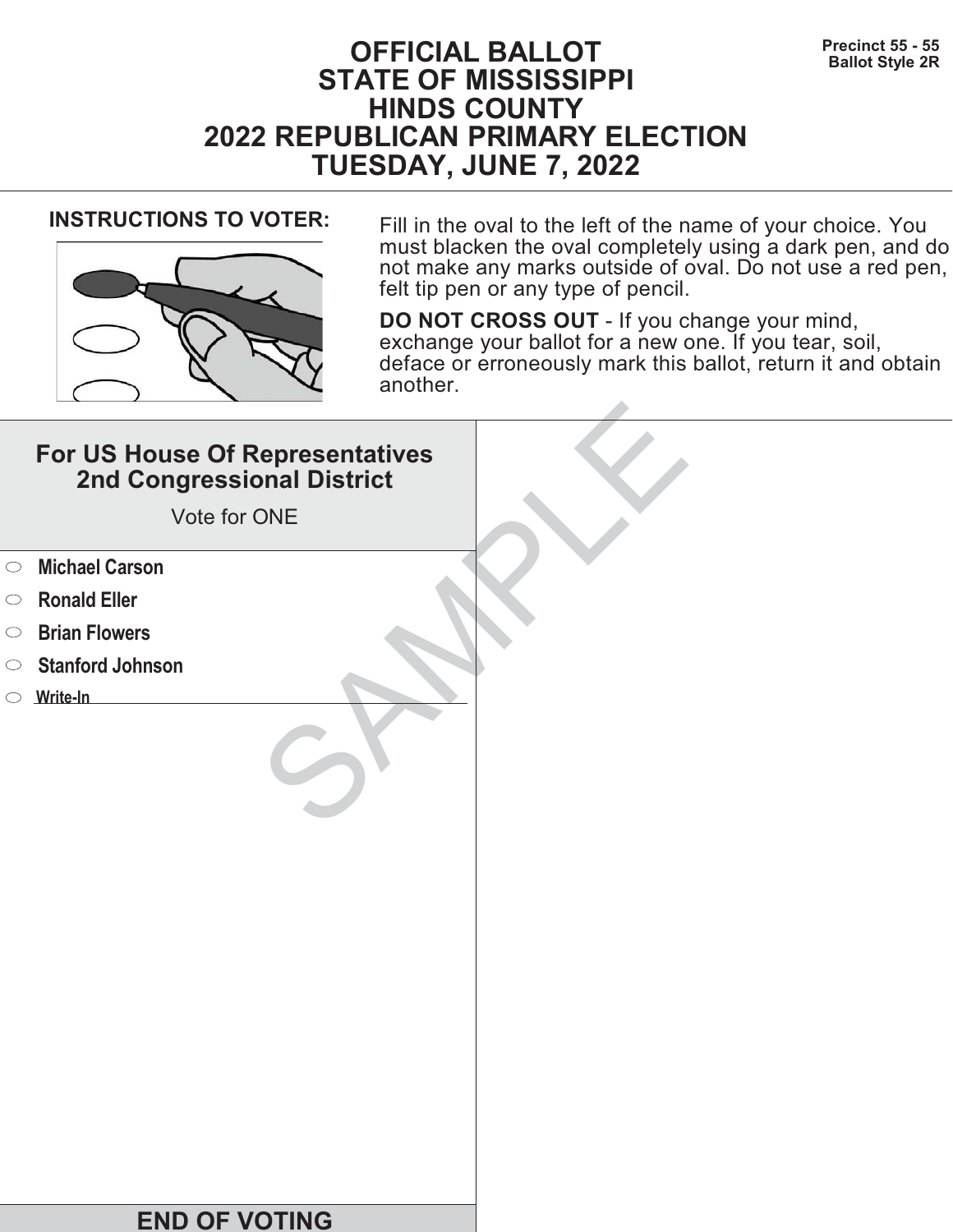# **Precinct 56 - 56**<br>Ballot Style 2R **STATE OF MISSISSIPPI HINDS COUNTY 2022 REPUBLICAN PRIMARY ELECTION TUESDAY, JUNE 7, 2022**



**INSTRUCTIONS TO VOTER:** Fill in the oval to the left of the name of your choice. You must blacken the oval completely using a dark pen, and do not make any marks outside of oval. Do not use a red pen, felt tip pen or any type of pencil.

|            | For US House Of Representatives<br>2nd Congressional District<br>Vote for ONE |  |
|------------|-------------------------------------------------------------------------------|--|
| $\circ$    | <b>Michael Carson</b>                                                         |  |
| $\circ$    | <b>Ronald Eller</b>                                                           |  |
| $\bigcirc$ | <b>Brian Flowers</b>                                                          |  |
| $\circ$    | <b>Stanford Johnson</b>                                                       |  |
|            | $\circ$ Write-In                                                              |  |
|            |                                                                               |  |
|            | <b>END OF VOTING</b>                                                          |  |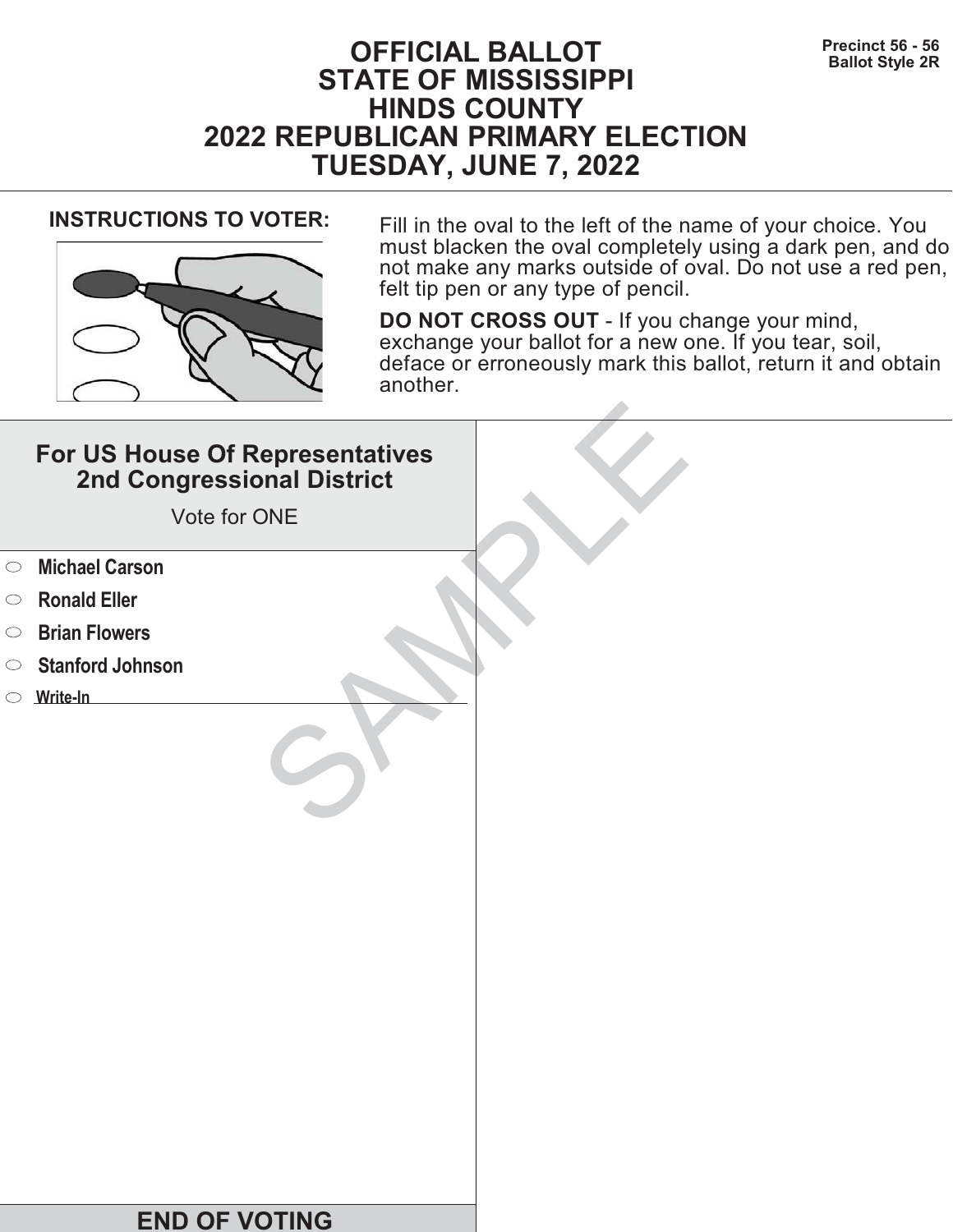# **Precinct 57 - 57**<br>Ballot Style 2R **STATE OF MISSISSIPPI HINDS COUNTY 2022 REPUBLICAN PRIMARY ELECTION TUESDAY, JUNE 7, 2022**



**INSTRUCTIONS TO VOTER:** Fill in the oval to the left of the name of your choice. You must blacken the oval completely using a dark pen, and do not make any marks outside of oval. Do not use a red pen, felt tip pen or any type of pencil.

|            | For US House Of Representatives<br>2nd Congressional District<br>Vote for ONE |  |
|------------|-------------------------------------------------------------------------------|--|
| $\circ$    | <b>Michael Carson</b>                                                         |  |
| $\circ$    | <b>Ronald Eller</b>                                                           |  |
| $\bigcirc$ | <b>Brian Flowers</b>                                                          |  |
| $\bigcirc$ | <b>Stanford Johnson</b>                                                       |  |
|            | $\circ$ Write-In                                                              |  |
|            |                                                                               |  |
|            | <b>END OF VOTING</b>                                                          |  |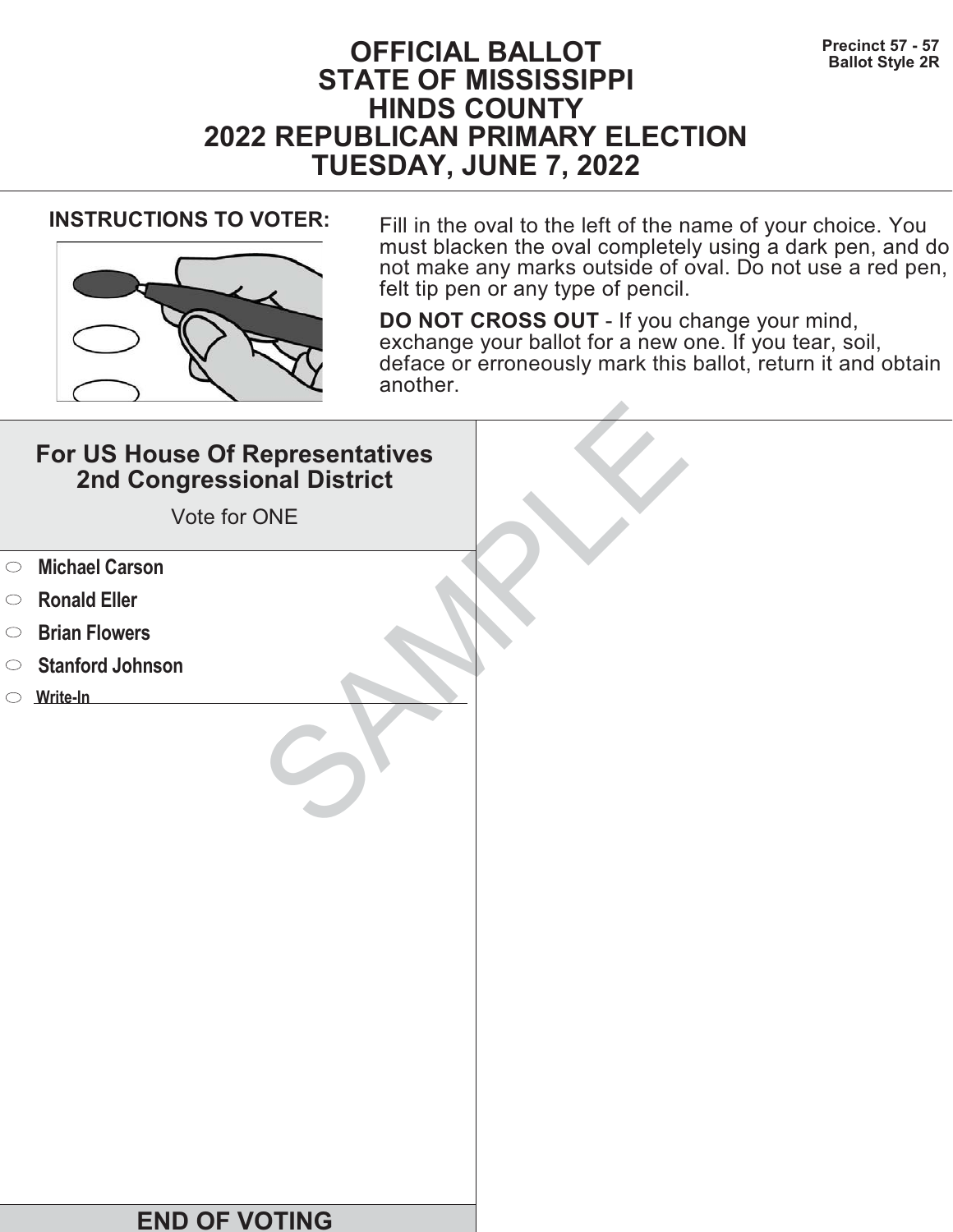# **PFICIAL BALLOT** Precinct 58 - 58<br>Ballot Style 2R **STATE OF MISSISSIPPI HINDS COUNTY 2022 REPUBLICAN PRIMARY ELECTION TUESDAY, JUNE 7, 2022**



**INSTRUCTIONS TO VOTER:** Fill in the oval to the left of the name of your choice. You must blacken the oval completely using a dark pen, and do not make any marks outside of oval. Do not use a red pen, felt tip pen or any type of pencil.

|            | For US House Of Representatives<br>2nd Congressional District<br>Vote for ONE |  |
|------------|-------------------------------------------------------------------------------|--|
| $\circ$    | <b>Michael Carson</b>                                                         |  |
| $\circ$    | <b>Ronald Eller</b>                                                           |  |
| $\bigcirc$ | <b>Brian Flowers</b>                                                          |  |
| $\circ$    | <b>Stanford Johnson</b>                                                       |  |
|            | $\circ$ Write-In                                                              |  |
|            |                                                                               |  |
|            | <b>END OF VOTING</b>                                                          |  |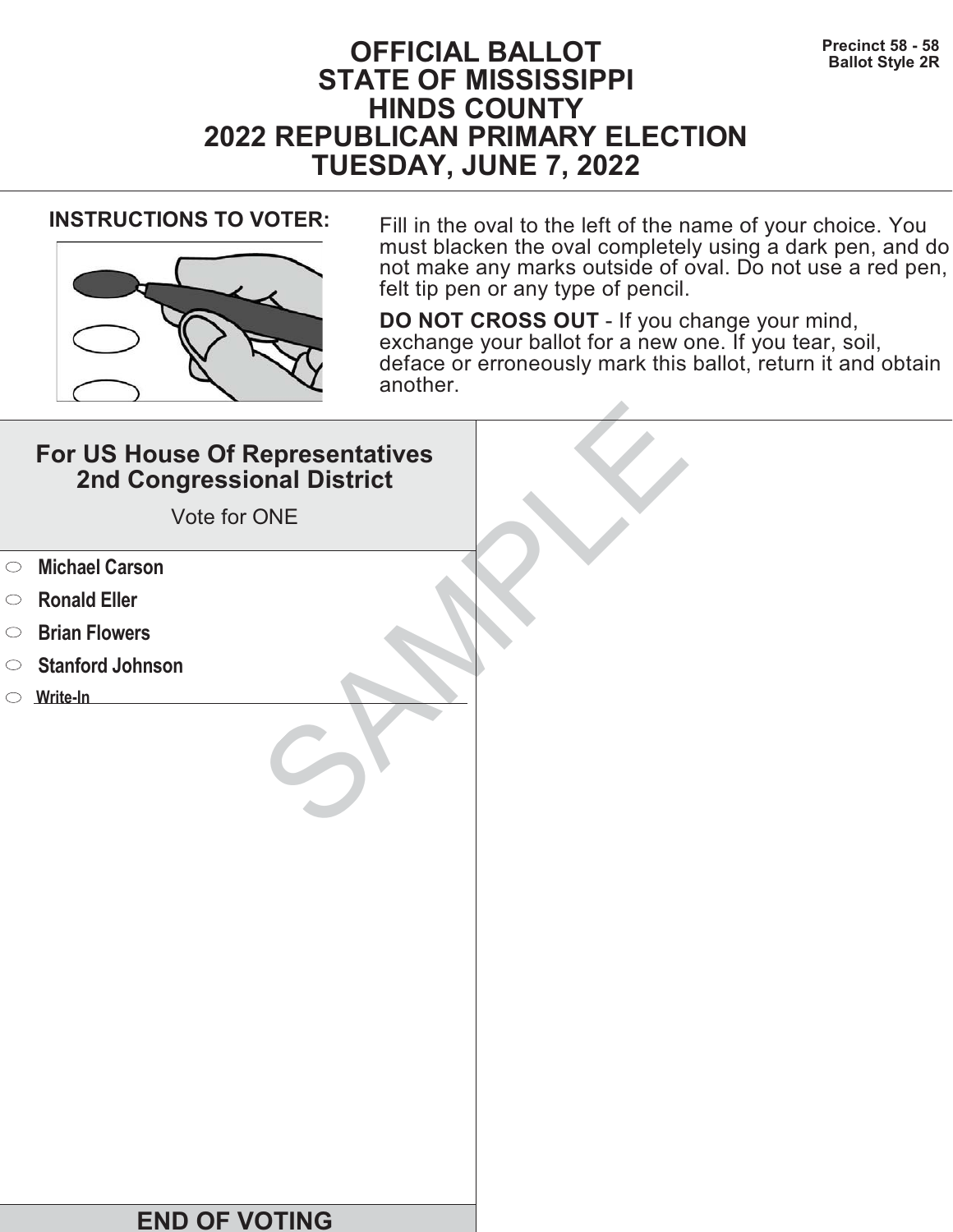# **PFICIAL BALLOT** Precinct 59 - 59<br>Ballot Style 2R **STATE OF MISSISSIPPI HINDS COUNTY 2022 REPUBLICAN PRIMARY ELECTION TUESDAY, JUNE 7, 2022**



**INSTRUCTIONS TO VOTER:** Fill in the oval to the left of the name of your choice. You must blacken the oval completely using a dark pen, and do not make any marks outside of oval. Do not use a red pen, felt tip pen or any type of pencil.

|            | For US House Of Representatives<br>2nd Congressional District<br>Vote for ONE |  |
|------------|-------------------------------------------------------------------------------|--|
| $\circ$    | <b>Michael Carson</b>                                                         |  |
| $\circ$    | <b>Ronald Eller</b>                                                           |  |
| $\bigcirc$ | <b>Brian Flowers</b>                                                          |  |
| $\circ$    | <b>Stanford Johnson</b>                                                       |  |
|            | $\circ$ Write-In                                                              |  |
|            |                                                                               |  |
|            | <b>END OF VOTING</b>                                                          |  |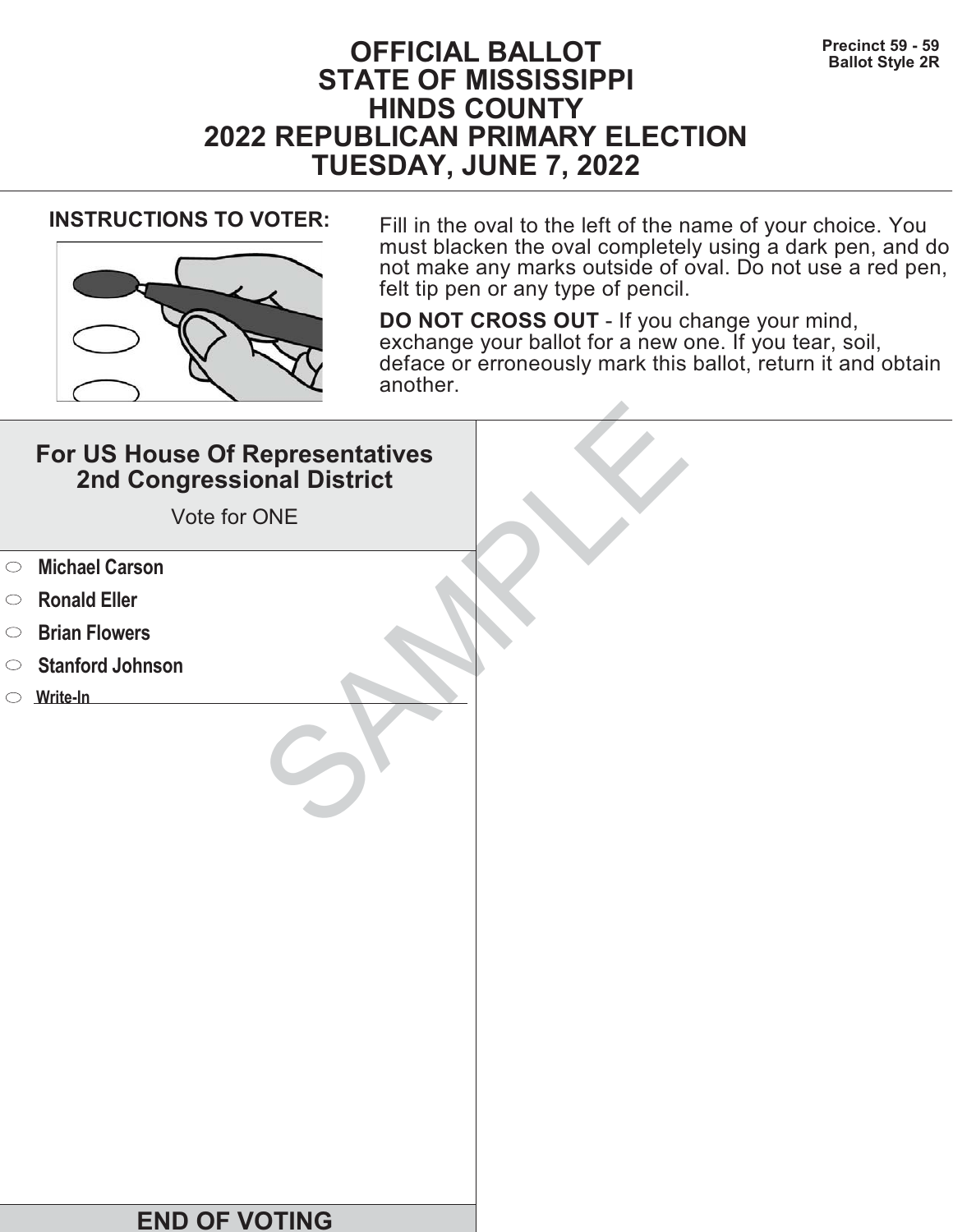# **Precinct 60 - 60**<br>Ballot Style 2R **STATE OF MISSISSIPPI HINDS COUNTY 2022 REPUBLICAN PRIMARY ELECTION TUESDAY, JUNE 7, 2022**



**INSTRUCTIONS TO VOTER:** Fill in the oval to the left of the name of your choice. You must blacken the oval completely using a dark pen, and do not make any marks outside of oval. Do not use a red pen, felt tip pen or any type of pencil.

|            | For US House Of Representatives<br>2nd Congressional District<br>Vote for ONE |  |
|------------|-------------------------------------------------------------------------------|--|
| $\circ$    | <b>Michael Carson</b>                                                         |  |
| $\circ$    | <b>Ronald Eller</b>                                                           |  |
| $\bigcirc$ | <b>Brian Flowers</b>                                                          |  |
| $\bigcirc$ | <b>Stanford Johnson</b>                                                       |  |
|            | $\circ$ Write-In                                                              |  |
|            |                                                                               |  |
|            | <b>END OF VOTING</b>                                                          |  |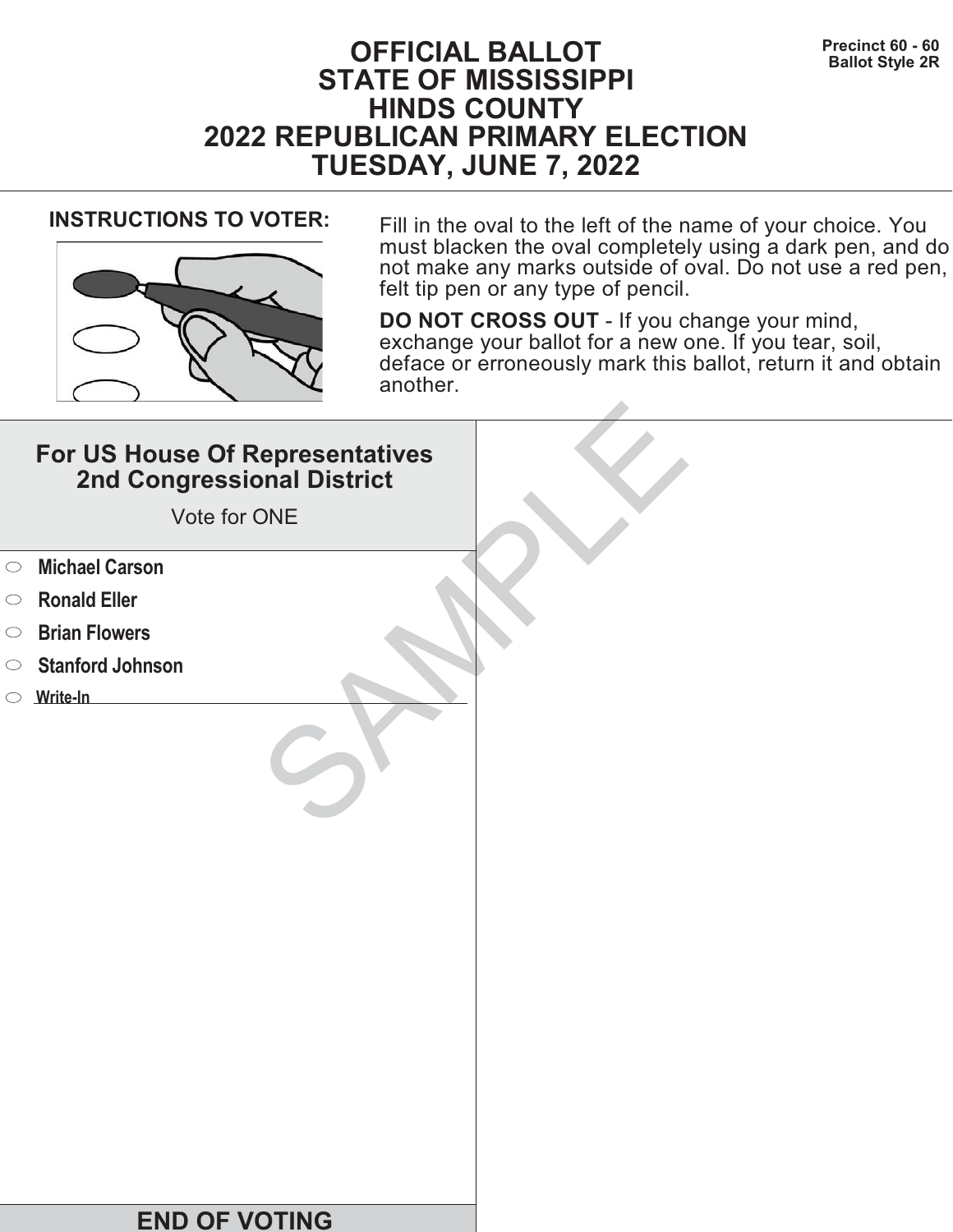# **Precinct 61 - 61**<br>Ballot Style 2R **STATE OF MISSISSIPPI HINDS COUNTY 2022 REPUBLICAN PRIMARY ELECTION TUESDAY, JUNE 7, 2022**



**INSTRUCTIONS TO VOTER:** Fill in the oval to the left of the name of your choice. You must blacken the oval completely using a dark pen, and do not make any marks outside of oval. Do not use a red pen, felt tip pen or any type of pencil.

|            | For US House Of Representatives<br>2nd Congressional District<br>Vote for ONE |  |
|------------|-------------------------------------------------------------------------------|--|
| $\circ$    | <b>Michael Carson</b>                                                         |  |
| $\circ$    | <b>Ronald Eller</b>                                                           |  |
| $\bigcirc$ | <b>Brian Flowers</b>                                                          |  |
| $\bigcirc$ | <b>Stanford Johnson</b>                                                       |  |
|            | $\circ$ Write-In                                                              |  |
|            |                                                                               |  |
|            | <b>END OF VOTING</b>                                                          |  |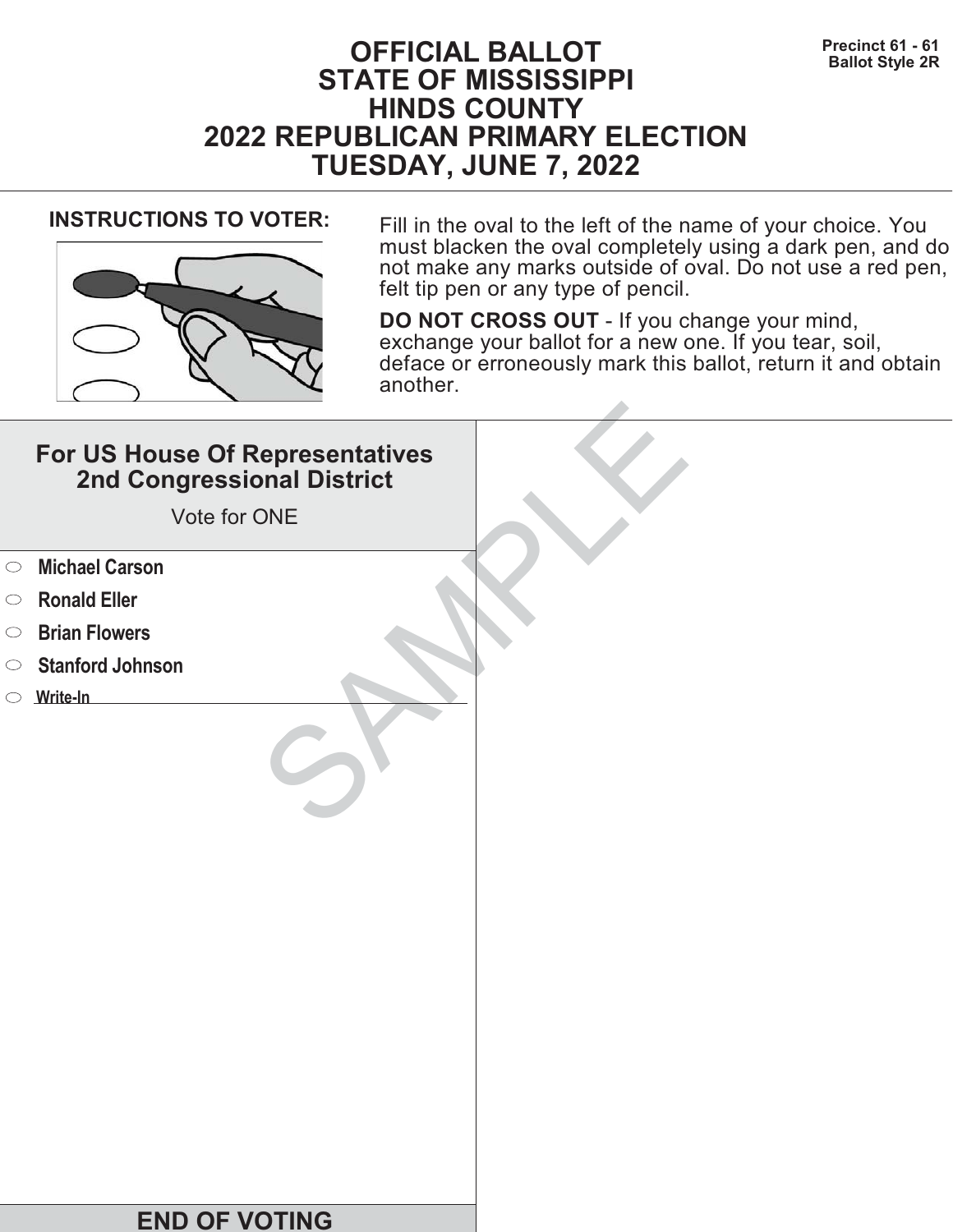# **Precinct 62 - 62**<br>Ballot Style 2R **STATE OF MISSISSIPPI HINDS COUNTY 2022 REPUBLICAN PRIMARY ELECTION TUESDAY, JUNE 7, 2022**



**INSTRUCTIONS TO VOTER:** Fill in the oval to the left of the name of your choice. You must blacken the oval completely using a dark pen, and do not make any marks outside of oval. Do not use a red pen, felt tip pen or any type of pencil.

|            | For US House Of Representatives<br>2nd Congressional District<br>Vote for ONE |  |
|------------|-------------------------------------------------------------------------------|--|
| $\circ$    | <b>Michael Carson</b>                                                         |  |
| $\circ$    | <b>Ronald Eller</b>                                                           |  |
| $\bigcirc$ | <b>Brian Flowers</b>                                                          |  |
| $\bigcirc$ | <b>Stanford Johnson</b>                                                       |  |
|            | $\circ$ Write-In                                                              |  |
|            |                                                                               |  |
|            | <b>END OF VOTING</b>                                                          |  |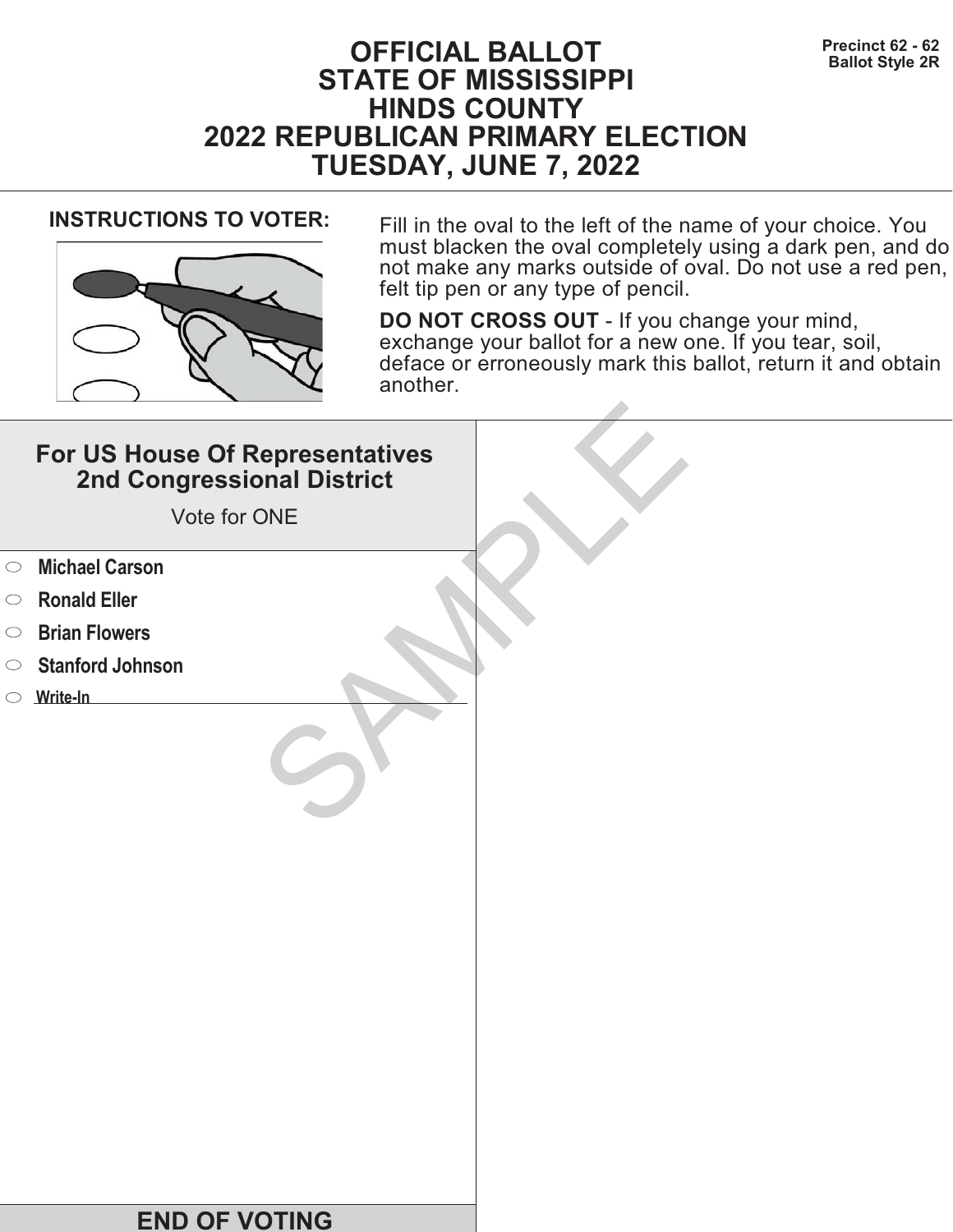# **Precinct 63 - 63**<br>Ballot Style 2R **STATE OF MISSISSIPPI HINDS COUNTY 2022 REPUBLICAN PRIMARY ELECTION TUESDAY, JUNE 7, 2022**



**INSTRUCTIONS TO VOTER:** Fill in the oval to the left of the name of your choice. You must blacken the oval completely using a dark pen, and do not make any marks outside of oval. Do not use a red pen, felt tip pen or any type of pencil.

|            | For US House Of Representatives<br>2nd Congressional District<br>Vote for ONE |  |
|------------|-------------------------------------------------------------------------------|--|
| $\circ$    | <b>Michael Carson</b>                                                         |  |
| $\circ$    | <b>Ronald Eller</b>                                                           |  |
| $\bigcirc$ | <b>Brian Flowers</b>                                                          |  |
| $\bigcirc$ | <b>Stanford Johnson</b>                                                       |  |
|            | $\circ$ Write-In                                                              |  |
|            |                                                                               |  |
|            | <b>END OF VOTING</b>                                                          |  |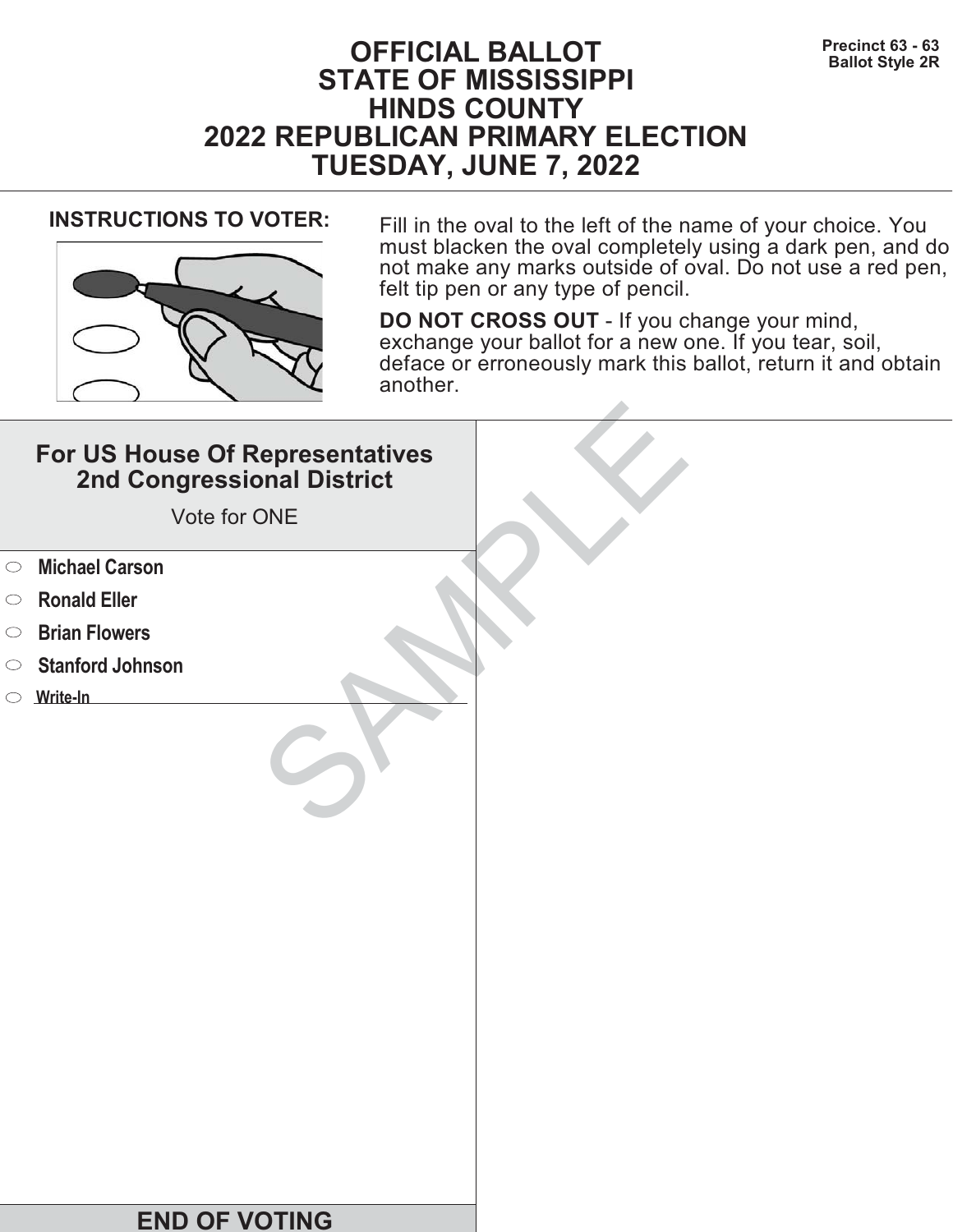# **Precinct 64 - 64**<br>Ballot Style 2R **STATE OF MISSISSIPPI HINDS COUNTY 2022 REPUBLICAN PRIMARY ELECTION TUESDAY, JUNE 7, 2022**



**INSTRUCTIONS TO VOTER:** Fill in the oval to the left of the name of your choice. You must blacken the oval completely using a dark pen, and do not make any marks outside of oval. Do not use a red pen, felt tip pen or any type of pencil.

|            | For US House Of Representatives<br>2nd Congressional District<br>Vote for ONE |  |
|------------|-------------------------------------------------------------------------------|--|
| $\circ$    | <b>Michael Carson</b>                                                         |  |
| $\circ$    | <b>Ronald Eller</b>                                                           |  |
| $\bigcirc$ | <b>Brian Flowers</b>                                                          |  |
| $\bigcirc$ | <b>Stanford Johnson</b>                                                       |  |
|            | $\circ$ Write-In                                                              |  |
|            |                                                                               |  |
|            | <b>END OF VOTING</b>                                                          |  |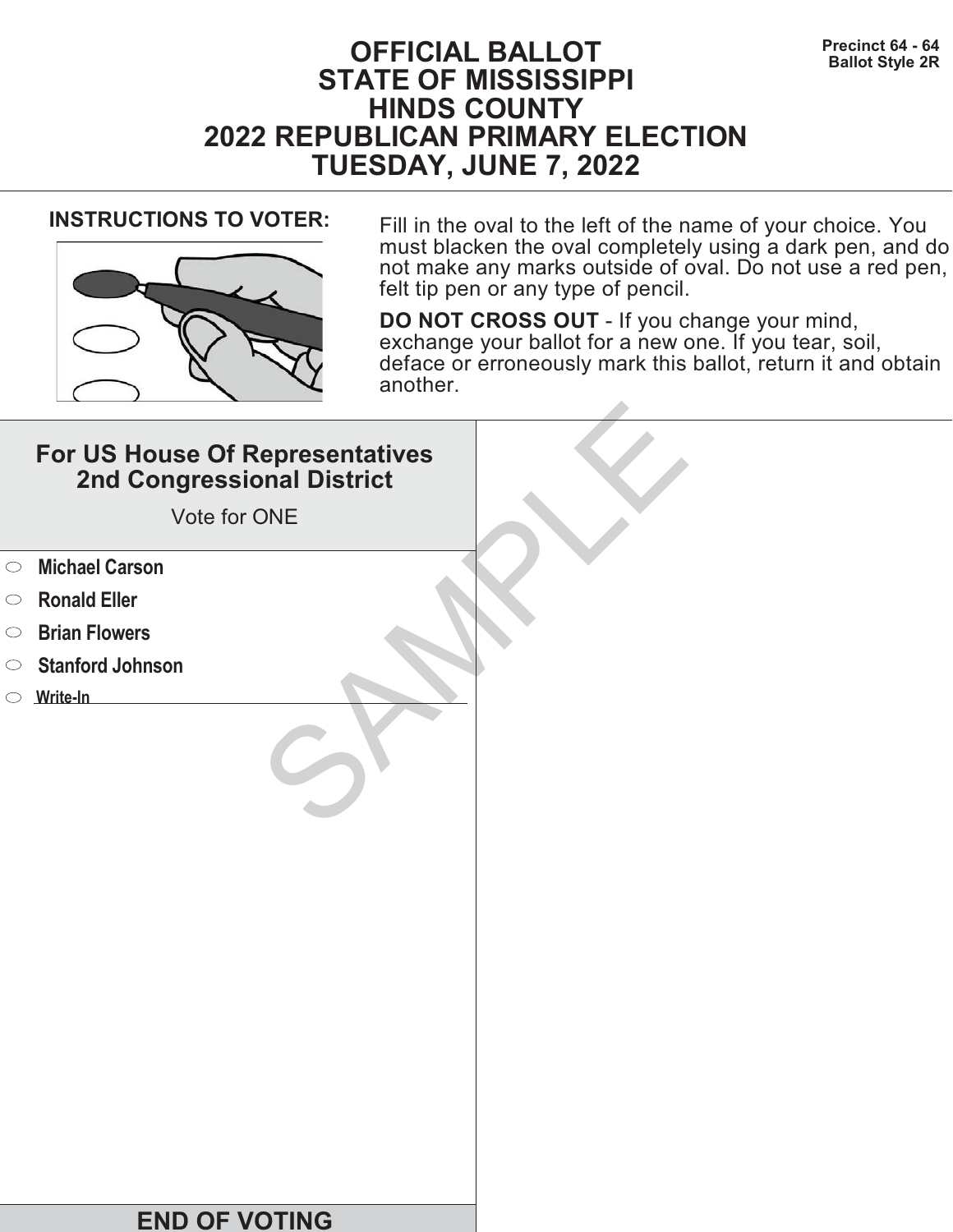# **Precinct 68 - 68**<br>Ballot Style 2R **STATE OF MISSISSIPPI HINDS COUNTY 2022 REPUBLICAN PRIMARY ELECTION TUESDAY, JUNE 7, 2022**



**INSTRUCTIONS TO VOTER:** Fill in the oval to the left of the name of your choice. You must blacken the oval completely using a dark pen, and do not make any marks outside of oval. Do not use a red pen, felt tip pen or any type of pencil.

|            | For US House Of Representatives<br>2nd Congressional District<br>Vote for ONE |  |
|------------|-------------------------------------------------------------------------------|--|
| $\circ$    | <b>Michael Carson</b>                                                         |  |
| $\circ$    | <b>Ronald Eller</b>                                                           |  |
| $\bigcirc$ | <b>Brian Flowers</b>                                                          |  |
| $\circ$    | <b>Stanford Johnson</b>                                                       |  |
|            | $\circ$ Write-In                                                              |  |
|            |                                                                               |  |
|            | <b>END OF VOTING</b>                                                          |  |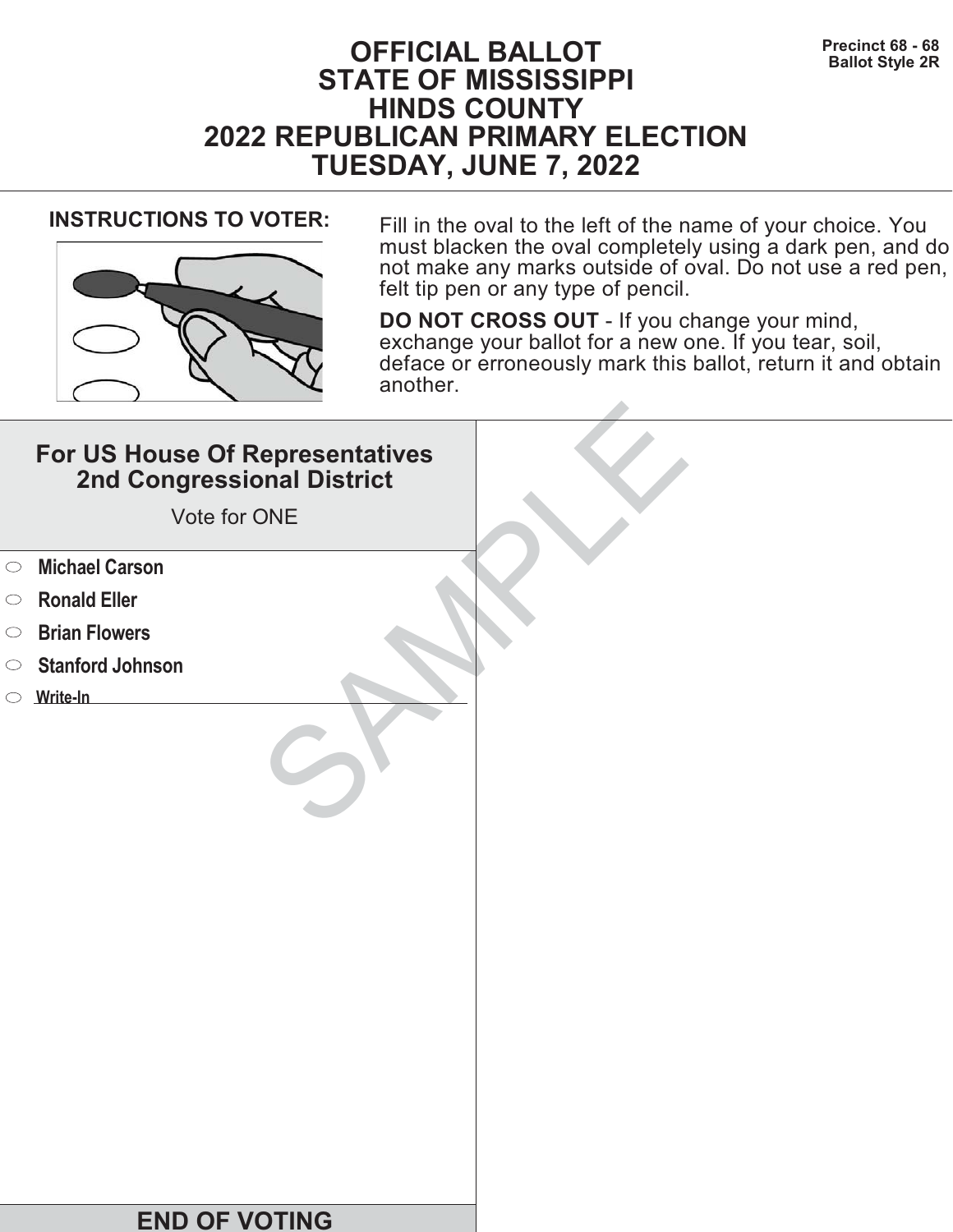# **Precinct 69 - 69**<br>Ballot Style 2R **STATE OF MISSISSIPPI HINDS COUNTY 2022 REPUBLICAN PRIMARY ELECTION TUESDAY, JUNE 7, 2022**



**INSTRUCTIONS TO VOTER:** Fill in the oval to the left of the name of your choice. You must blacken the oval completely using a dark pen, and do not make any marks outside of oval. Do not use a red pen, felt tip pen or any type of pencil.

|            | For US House Of Representatives<br>2nd Congressional District<br>Vote for ONE |  |
|------------|-------------------------------------------------------------------------------|--|
| $\circ$    | <b>Michael Carson</b>                                                         |  |
| $\circ$    | <b>Ronald Eller</b>                                                           |  |
| $\bigcirc$ | <b>Brian Flowers</b>                                                          |  |
| $\bigcirc$ | <b>Stanford Johnson</b>                                                       |  |
|            | $\circ$ Write-In                                                              |  |
|            |                                                                               |  |
|            | <b>END OF VOTING</b>                                                          |  |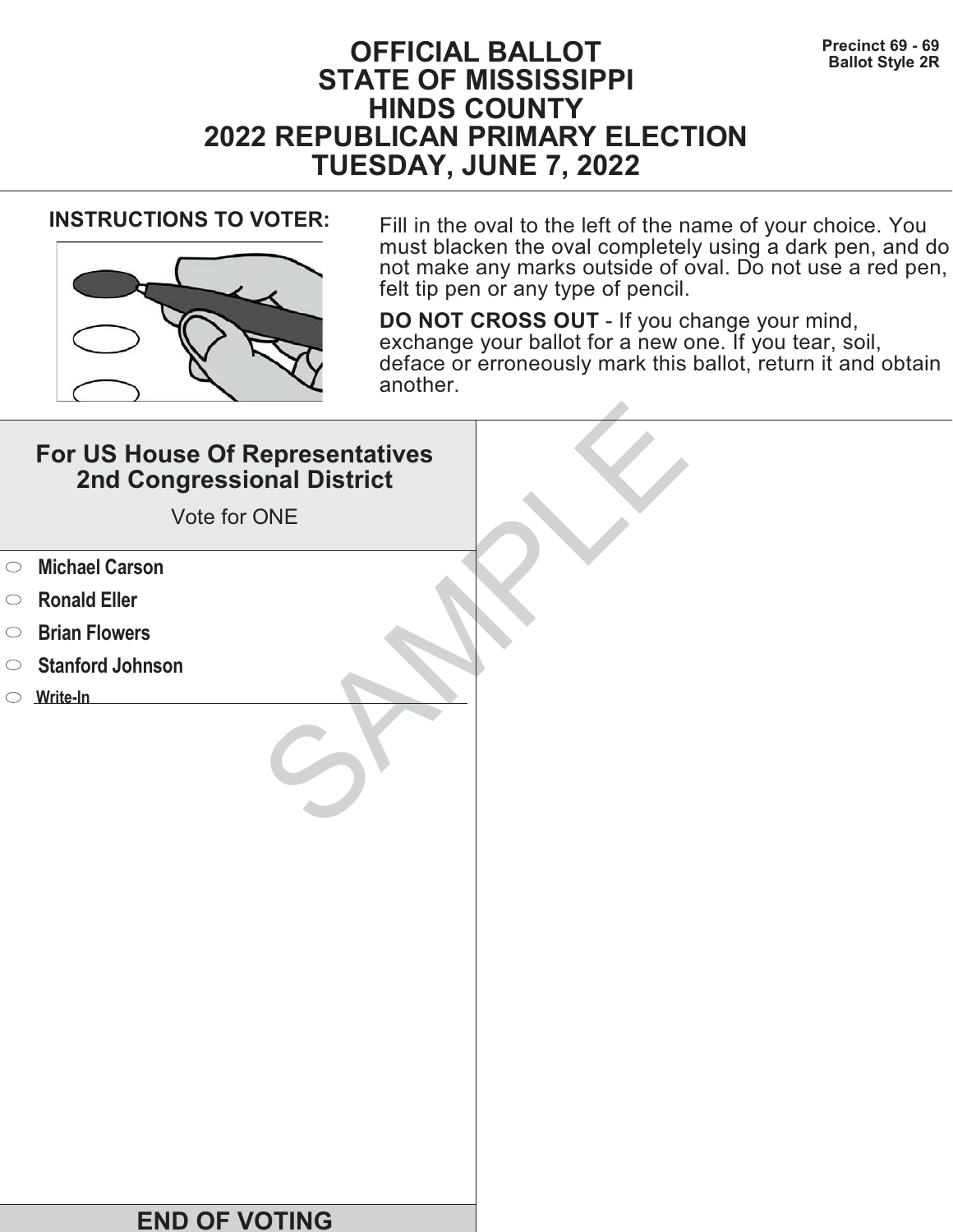# **Precinct 70 - 70**<br>Ballot Style 2R **STATE OF MISSISSIPPI HINDS COUNTY 2022 REPUBLICAN PRIMARY ELECTION TUESDAY, JUNE 7, 2022**



**INSTRUCTIONS TO VOTER:** Fill in the oval to the left of the name of your choice. You must blacken the oval completely using a dark pen, and do not make any marks outside of oval. Do not use a red pen, felt tip pen or any type of pencil.

|            | For US House Of Representatives<br>2nd Congressional District<br>Vote for ONE |  |
|------------|-------------------------------------------------------------------------------|--|
| $\circ$    | <b>Michael Carson</b>                                                         |  |
| $\circ$    | <b>Ronald Eller</b>                                                           |  |
| $\bigcirc$ | <b>Brian Flowers</b>                                                          |  |
| $\bigcirc$ | <b>Stanford Johnson</b>                                                       |  |
|            | $\circ$ Write-In                                                              |  |
|            |                                                                               |  |
|            | <b>END OF VOTING</b>                                                          |  |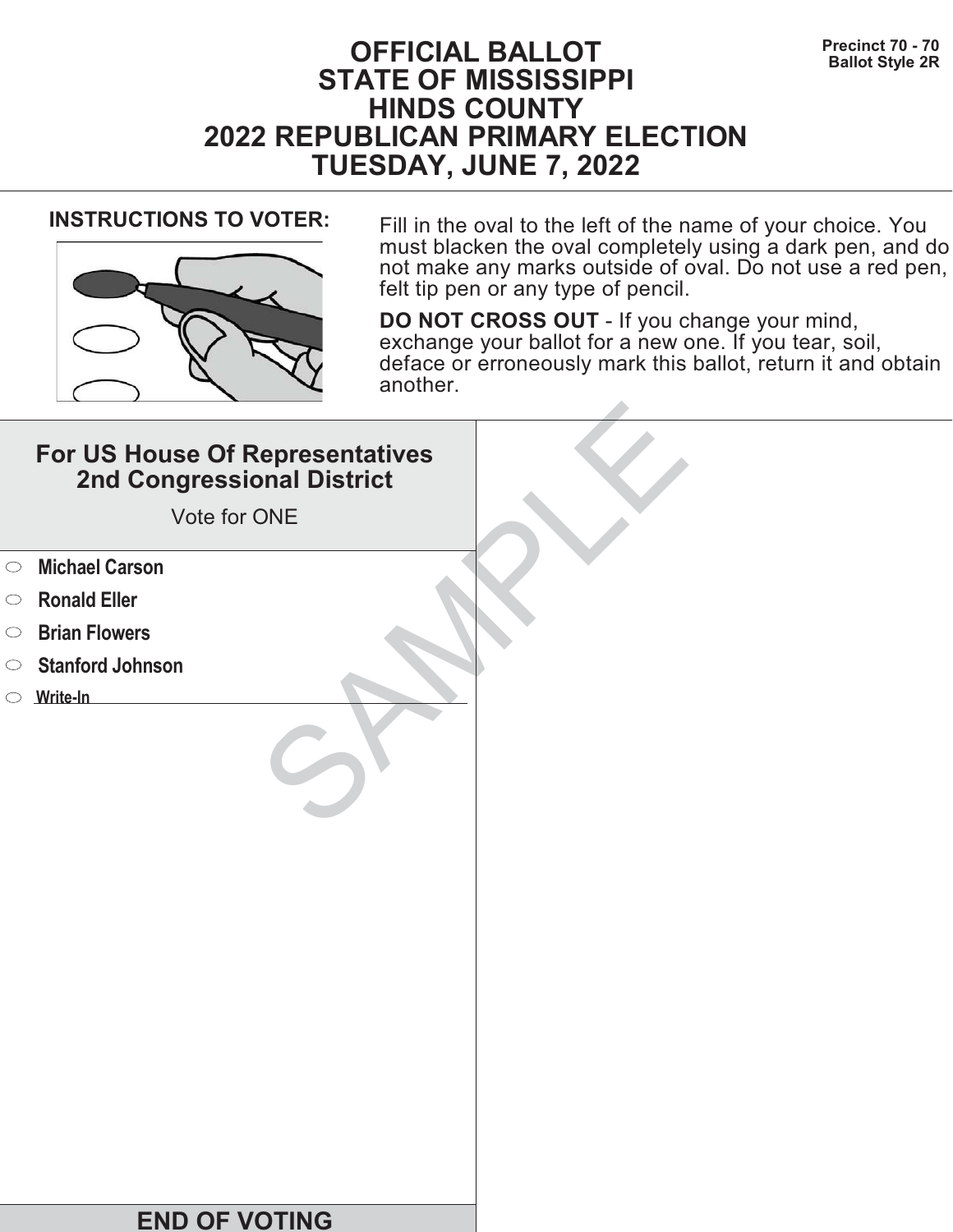# **Precinct 71 - 71 Precinct 71 - 71 Ballot Style 2R STATE OF MISSISSIPPI HINDS COUNTY 2022 REPUBLICAN PRIMARY ELECTION TUESDAY, JUNE 7, 2022**



**INSTRUCTIONS TO VOTER:** Fill in the oval to the left of the name of your choice. You must blacken the oval completely using a dark pen, and do not make any marks outside of oval. Do not use a red pen, felt tip pen or any type of pencil.

|            | For US House Of Representatives<br>2nd Congressional District<br>Vote for ONE |  |
|------------|-------------------------------------------------------------------------------|--|
| $\circ$    | <b>Michael Carson</b>                                                         |  |
| $\circ$    | <b>Ronald Eller</b>                                                           |  |
| $\bigcirc$ | <b>Brian Flowers</b>                                                          |  |
| $\circ$    | <b>Stanford Johnson</b>                                                       |  |
|            | $\circ$ Write-In                                                              |  |
|            |                                                                               |  |
|            | <b>END OF VOTING</b>                                                          |  |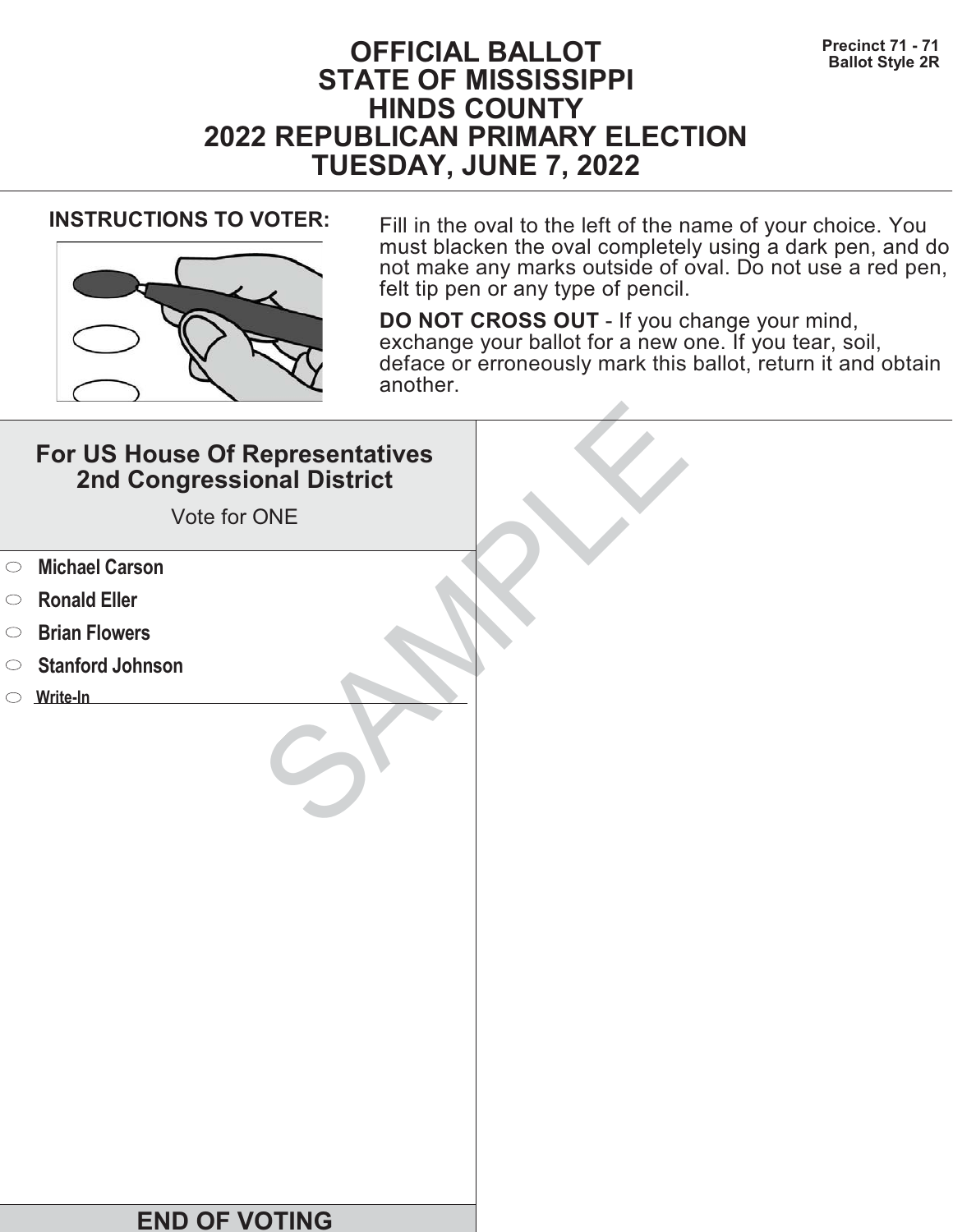# **Precinct 72 - 72**<br>Ballot Style 2R **STATE OF MISSISSIPPI HINDS COUNTY 2022 REPUBLICAN PRIMARY ELECTION TUESDAY, JUNE 7, 2022**



**INSTRUCTIONS TO VOTER:** Fill in the oval to the left of the name of your choice. You must blacken the oval completely using a dark pen, and do not make any marks outside of oval. Do not use a red pen, felt tip pen or any type of pencil.

|            | For US House Of Representatives<br>2nd Congressional District<br>Vote for ONE |  |
|------------|-------------------------------------------------------------------------------|--|
| $\circ$    | <b>Michael Carson</b>                                                         |  |
| $\circ$    | <b>Ronald Eller</b>                                                           |  |
| $\bigcirc$ | <b>Brian Flowers</b>                                                          |  |
| $\bigcirc$ | <b>Stanford Johnson</b>                                                       |  |
|            | $\circ$ Write-In                                                              |  |
|            |                                                                               |  |
|            | <b>END OF VOTING</b>                                                          |  |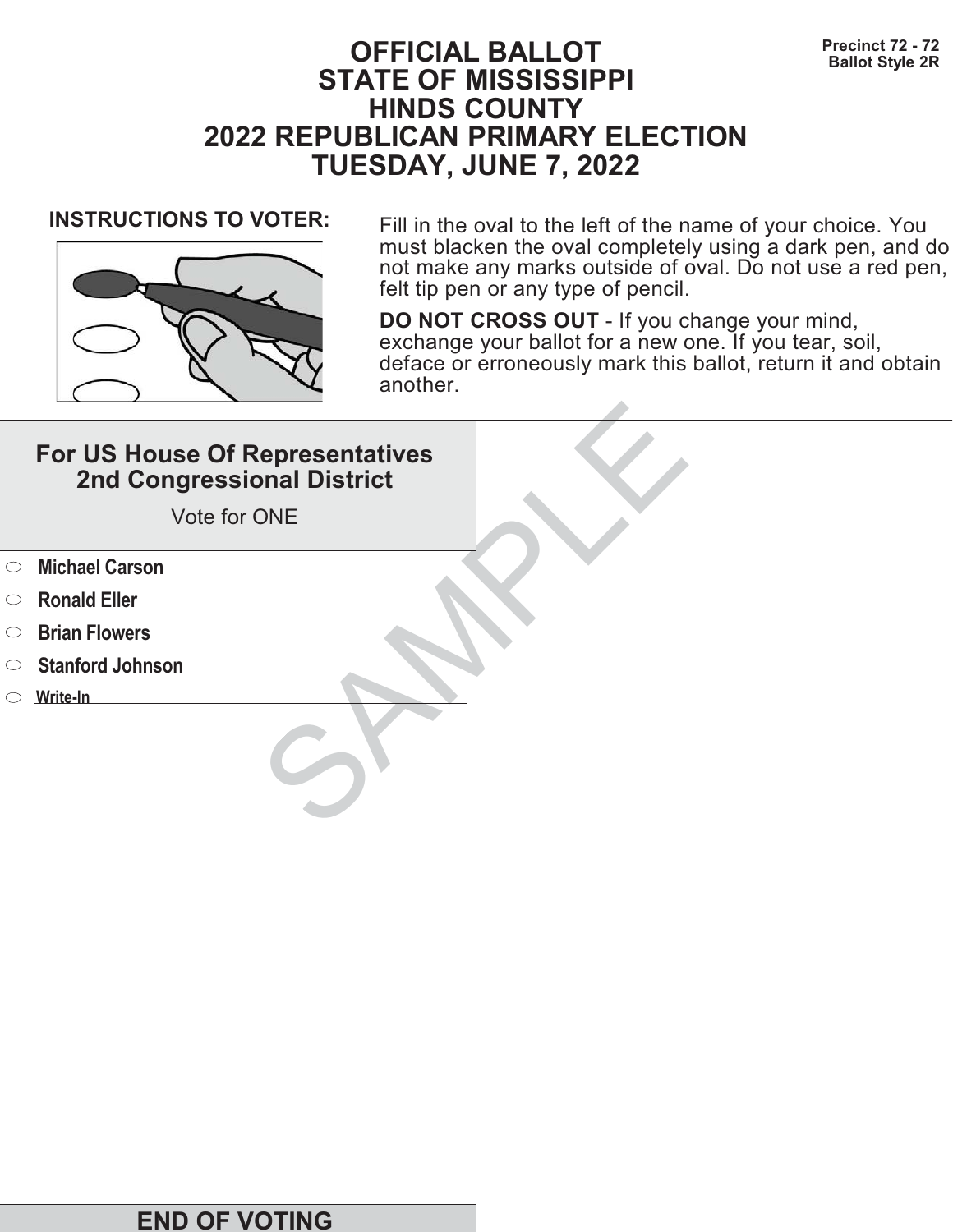# **Precinct 73 - 73**<br>Ballot Style 2R **STATE OF MISSISSIPPI HINDS COUNTY 2022 REPUBLICAN PRIMARY ELECTION TUESDAY, JUNE 7, 2022**



**INSTRUCTIONS TO VOTER:** Fill in the oval to the left of the name of your choice. You must blacken the oval completely using a dark pen, and do not make any marks outside of oval. Do not use a red pen, felt tip pen or any type of pencil.

|            | For US House Of Representatives<br>2nd Congressional District<br>Vote for ONE |  |
|------------|-------------------------------------------------------------------------------|--|
| $\circ$    | <b>Michael Carson</b>                                                         |  |
| $\circ$    | <b>Ronald Eller</b>                                                           |  |
| $\bigcirc$ | <b>Brian Flowers</b>                                                          |  |
| $\bigcirc$ | <b>Stanford Johnson</b>                                                       |  |
|            | $\circ$ Write-In                                                              |  |
|            |                                                                               |  |
|            | <b>END OF VOTING</b>                                                          |  |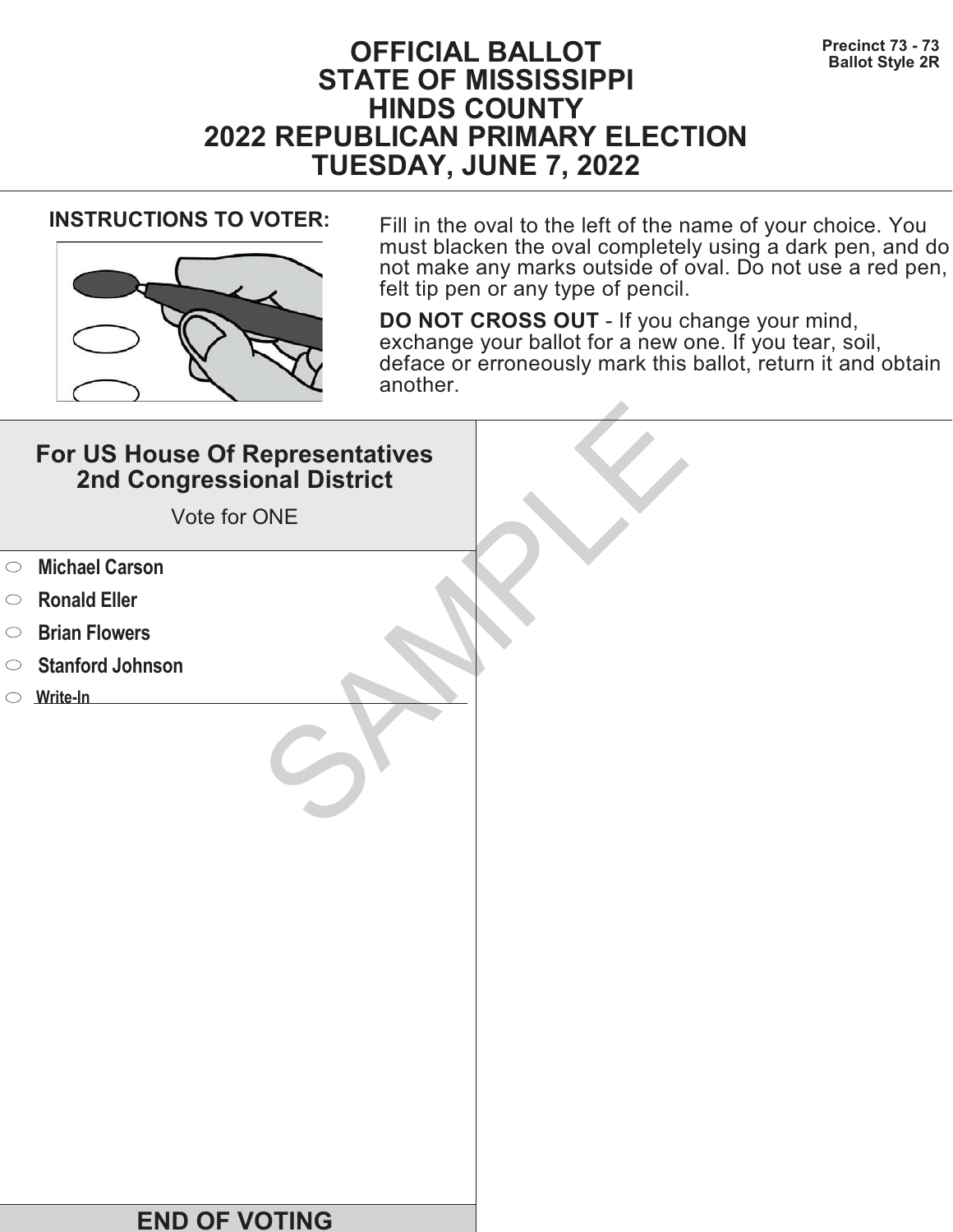# **Precinct 74 - 74 Precinct 74 - 74 Ballot Style 2R STATE OF MISSISSIPPI HINDS COUNTY 2022 REPUBLICAN PRIMARY ELECTION TUESDAY, JUNE 7, 2022**



**INSTRUCTIONS TO VOTER:** Fill in the oval to the left of the name of your choice. You must blacken the oval completely using a dark pen, and do not make any marks outside of oval. Do not use a red pen, felt tip pen or any type of pencil.

|            | For US House Of Representatives<br>2nd Congressional District<br>Vote for ONE |  |
|------------|-------------------------------------------------------------------------------|--|
| $\circ$    | <b>Michael Carson</b>                                                         |  |
| $\circ$    | <b>Ronald Eller</b>                                                           |  |
| $\bigcirc$ | <b>Brian Flowers</b>                                                          |  |
| $\circ$    | <b>Stanford Johnson</b>                                                       |  |
|            | $\circ$ Write-In                                                              |  |
|            |                                                                               |  |
|            | <b>END OF VOTING</b>                                                          |  |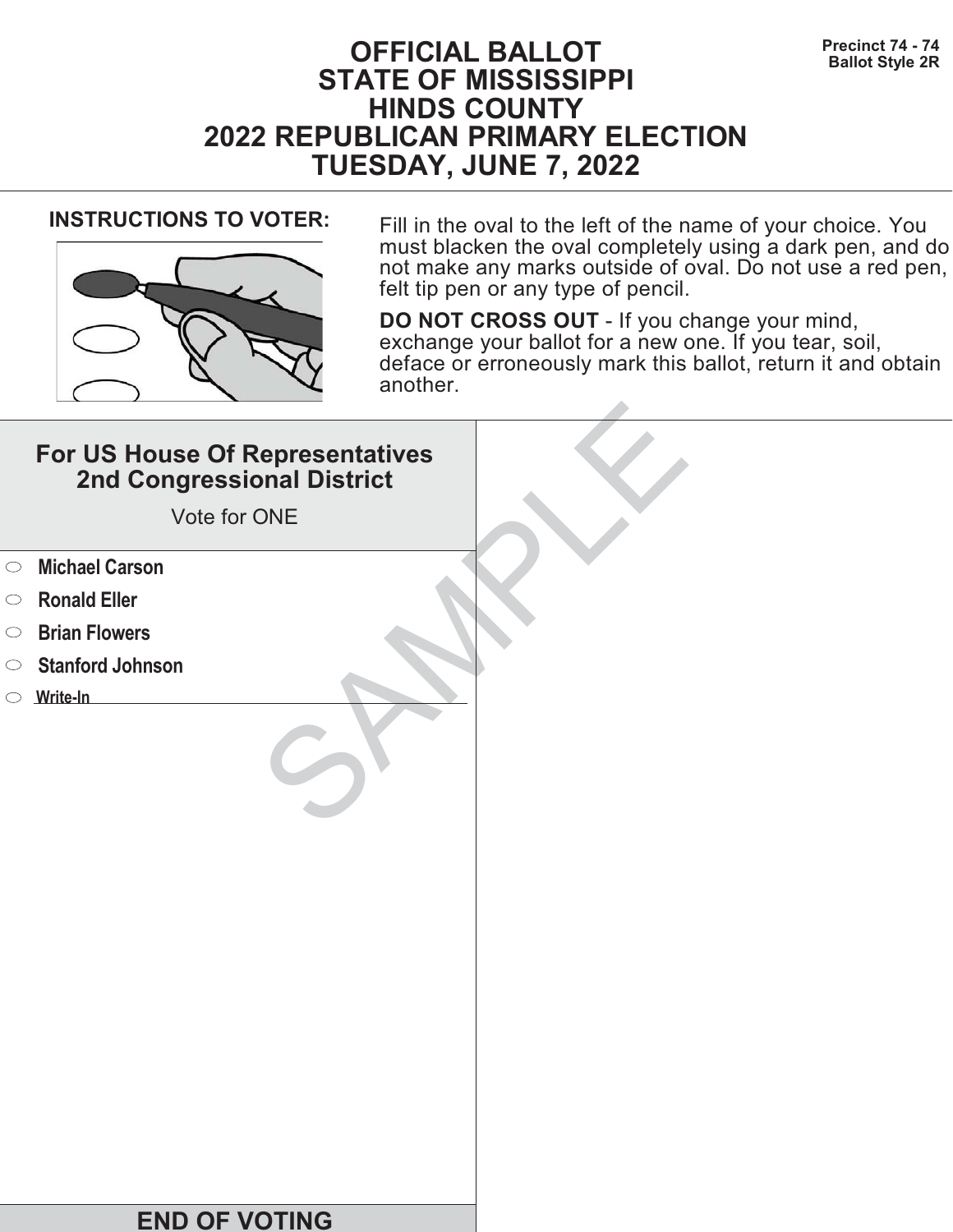# **Precinct 76 - 76 Precinct 76 - 76 Ballot Style 2R STATE OF MISSISSIPPI HINDS COUNTY 2022 REPUBLICAN PRIMARY ELECTION TUESDAY, JUNE 7, 2022**



**INSTRUCTIONS TO VOTER:** Fill in the oval to the left of the name of your choice. You must blacken the oval completely using a dark pen, and do not make any marks outside of oval. Do not use a red pen, felt tip pen or any type of pencil.

|            | For US House Of Representatives<br>2nd Congressional District<br>Vote for ONE |  |
|------------|-------------------------------------------------------------------------------|--|
| $\circ$    | <b>Michael Carson</b>                                                         |  |
| $\circ$    | <b>Ronald Eller</b>                                                           |  |
| $\bigcirc$ | <b>Brian Flowers</b>                                                          |  |
| $\bigcirc$ | <b>Stanford Johnson</b>                                                       |  |
|            | $\circ$ Write-In                                                              |  |
|            |                                                                               |  |
|            | <b>END OF VOTING</b>                                                          |  |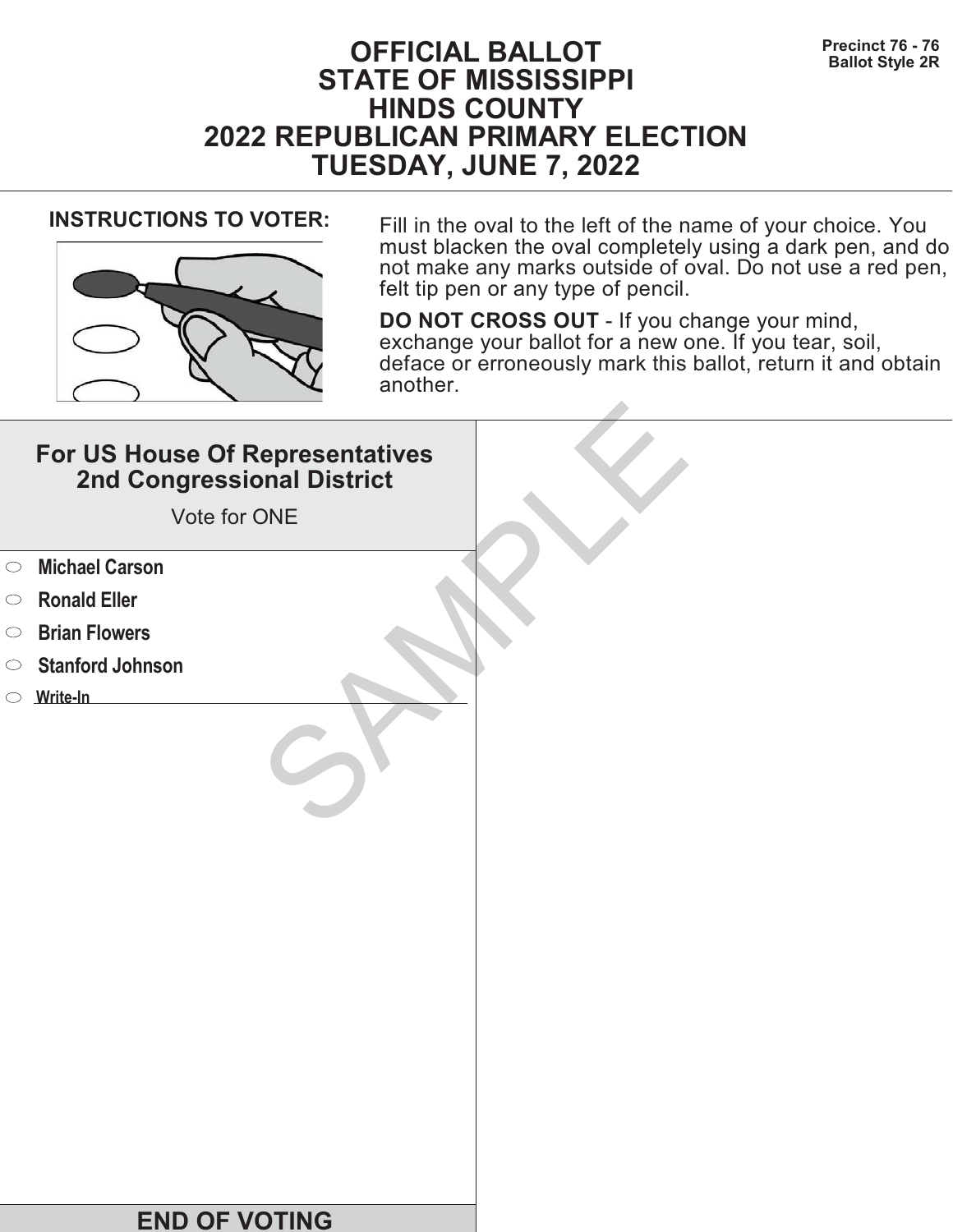# **Precinct 77 - 77**<br>Ballot Style 2R **STATE OF MISSISSIPPI HINDS COUNTY 2022 REPUBLICAN PRIMARY ELECTION TUESDAY, JUNE 7, 2022**



**INSTRUCTIONS TO VOTER:** Fill in the oval to the left of the name of your choice. You must blacken the oval completely using a dark pen, and do not make any marks outside of oval. Do not use a red pen, felt tip pen or any type of pencil.

|            | For US House Of Representatives<br>2nd Congressional District<br>Vote for ONE |  |
|------------|-------------------------------------------------------------------------------|--|
| $\circ$    | <b>Michael Carson</b>                                                         |  |
| $\circ$    | <b>Ronald Eller</b>                                                           |  |
| $\bigcirc$ | <b>Brian Flowers</b>                                                          |  |
| $\bigcirc$ | <b>Stanford Johnson</b>                                                       |  |
|            | $\circ$ Write-In                                                              |  |
|            |                                                                               |  |
|            | <b>END OF VOTING</b>                                                          |  |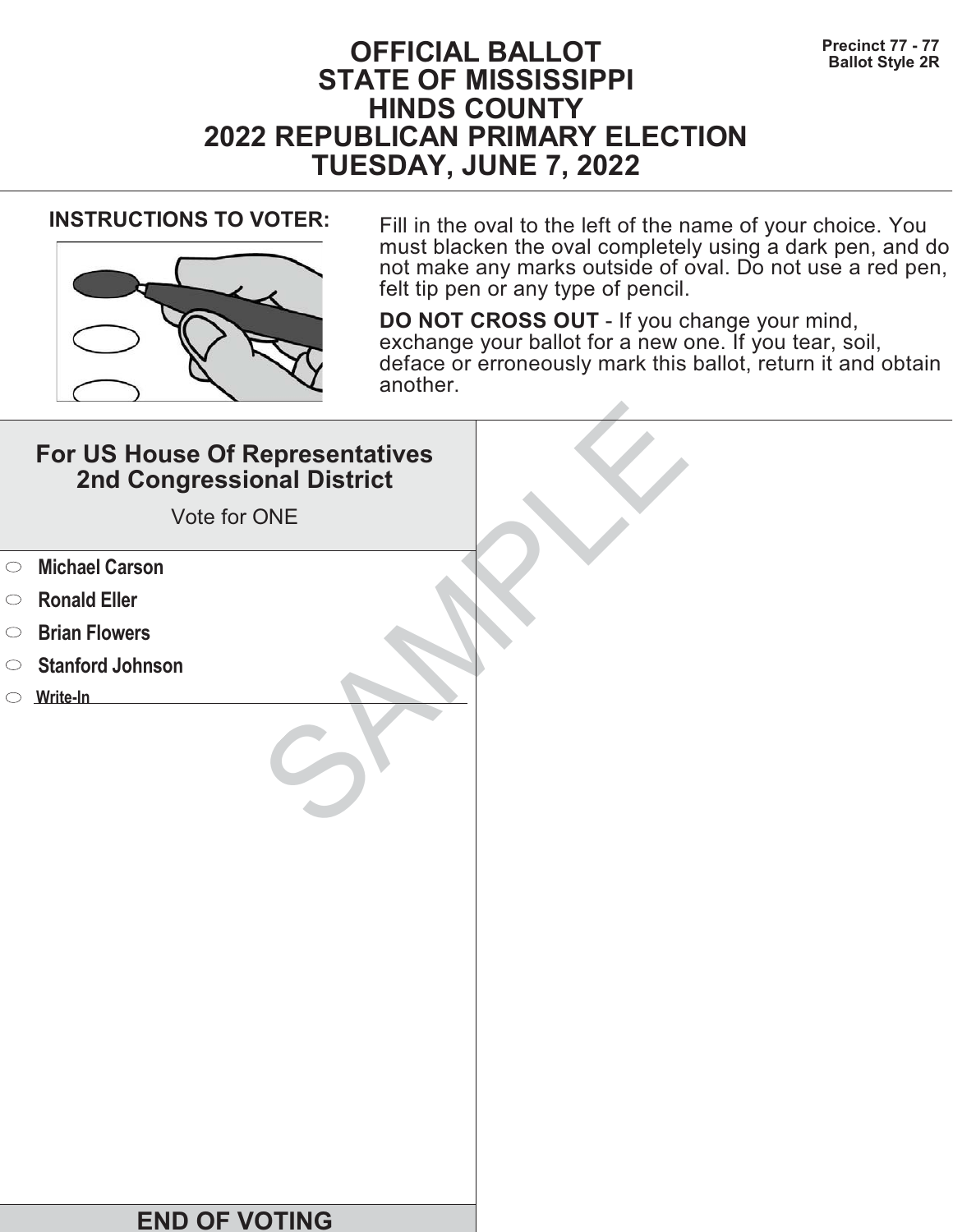# **Precinct 78 - 78**<br>Ballot Style 3R **STATE OF MISSISSIPPI HINDS COUNTY 2022 REPUBLICAN PRIMARY ELECTION TUESDAY, JUNE 7, 2022**



**INSTRUCTIONS TO VOTER:** Fill in the oval to the left of the name of your choice. You must blacken the oval completely using a dark pen, and do not make any marks outside of oval. Do not use a red pen, felt tip pen or any type of pencil.

|            | For US House Of Representatives<br>3rd Congressional District<br>Vote for ONE |  |
|------------|-------------------------------------------------------------------------------|--|
| $\circ$    | <b>Michael Cassidy</b>                                                        |  |
| $\bigcirc$ | <b>Thomas B. Griffin</b>                                                      |  |
| $\bigcirc$ | <b>Michael Guest</b>                                                          |  |
|            | $\circ$ Write-In                                                              |  |
|            | <b>END OF VOTING</b>                                                          |  |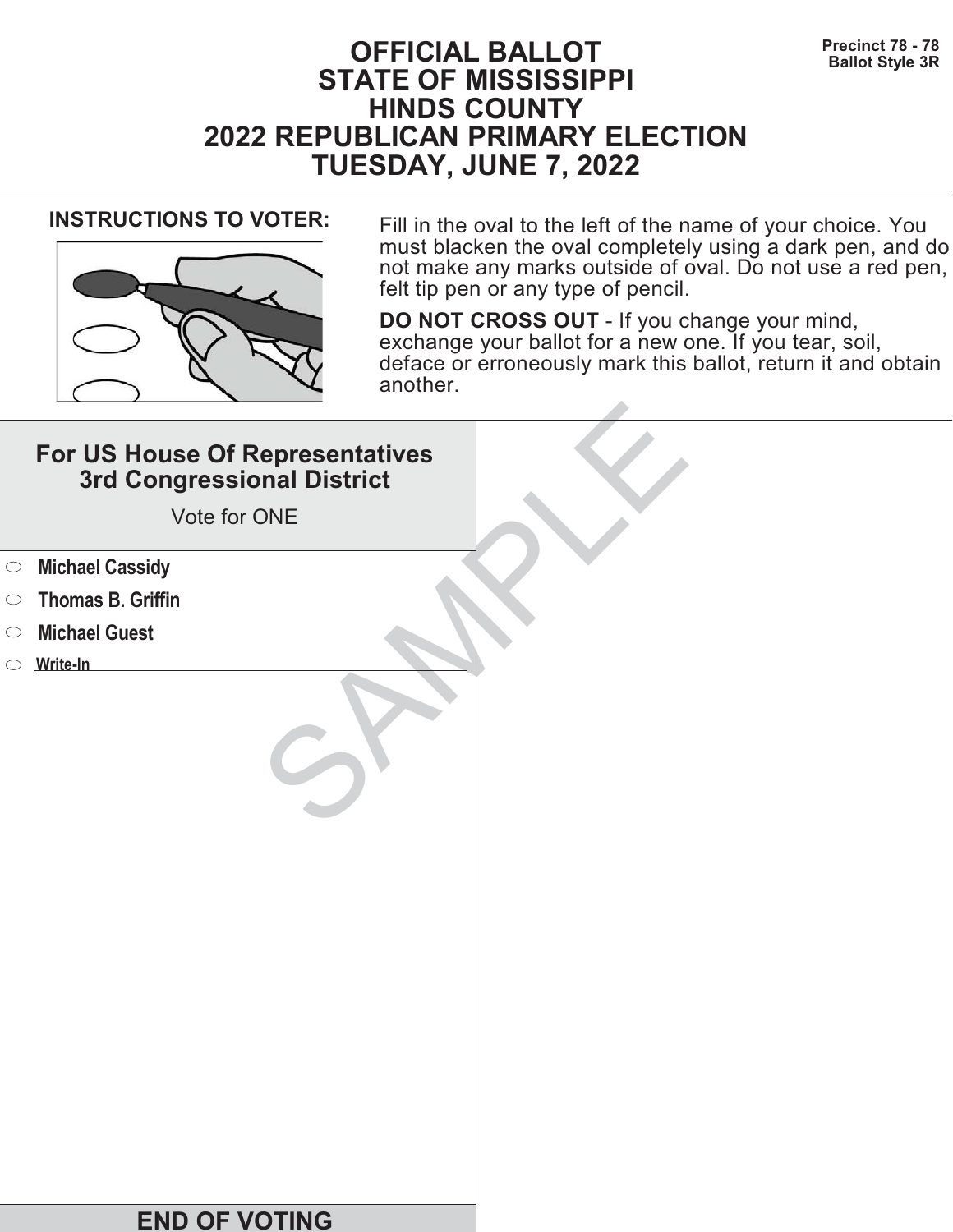# **Precinct 79 - 79**<br>Ballot Style 2R **STATE OF MISSISSIPPI HINDS COUNTY 2022 REPUBLICAN PRIMARY ELECTION TUESDAY, JUNE 7, 2022**



**INSTRUCTIONS TO VOTER:** Fill in the oval to the left of the name of your choice. You must blacken the oval completely using a dark pen, and do not make any marks outside of oval. Do not use a red pen, felt tip pen or any type of pencil.

|            | For US House Of Representatives<br>2nd Congressional District<br>Vote for ONE |  |
|------------|-------------------------------------------------------------------------------|--|
| $\circ$    | <b>Michael Carson</b>                                                         |  |
| $\circ$    | <b>Ronald Eller</b>                                                           |  |
| $\bigcirc$ | <b>Brian Flowers</b>                                                          |  |
| $\bigcirc$ | <b>Stanford Johnson</b>                                                       |  |
|            | $\circ$ Write-In                                                              |  |
|            |                                                                               |  |
|            | <b>END OF VOTING</b>                                                          |  |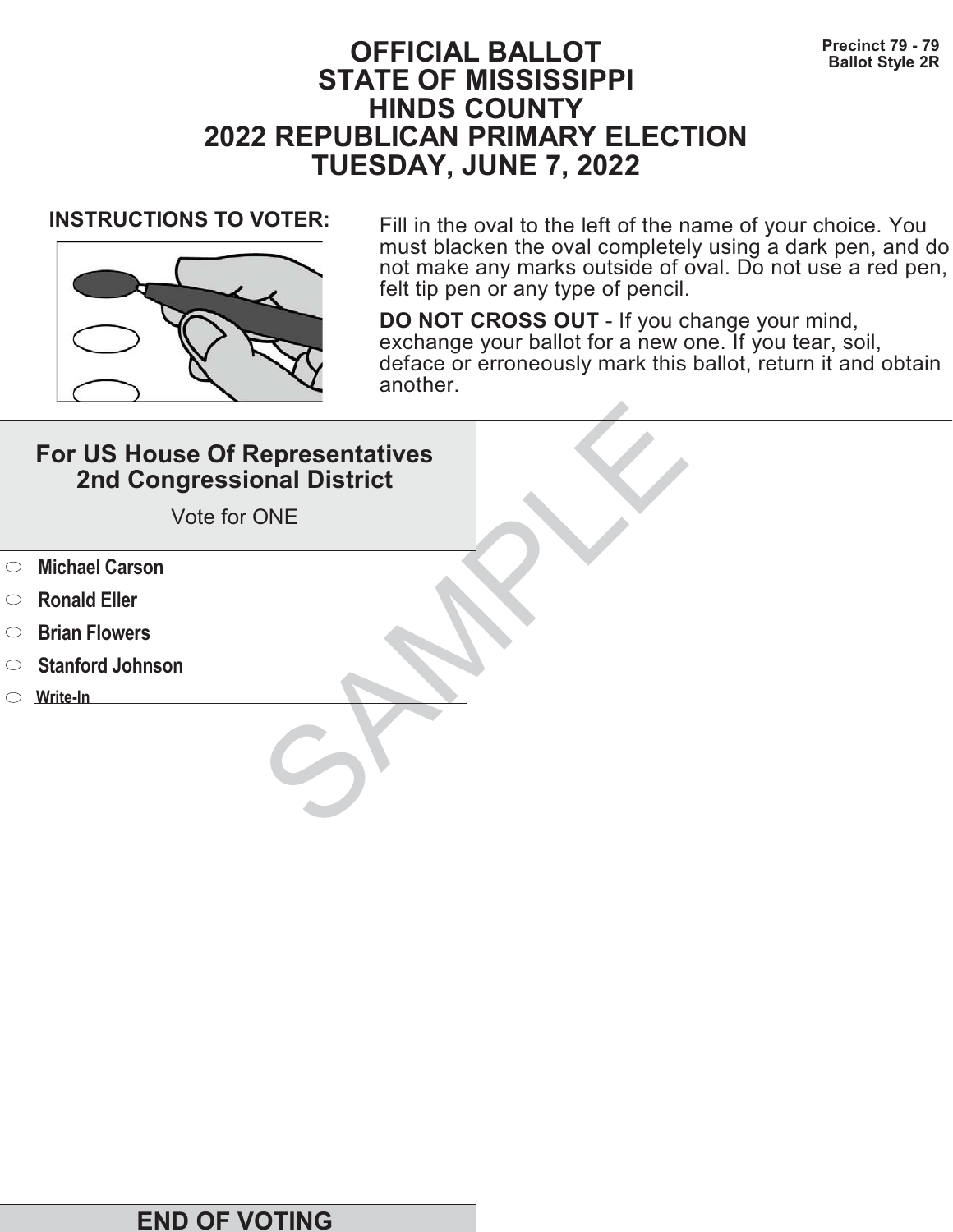# **Precinct 80 - 80 Precinct 80 - 80 Ballot Style 2R STATE OF MISSISSIPPI HINDS COUNTY 2022 REPUBLICAN PRIMARY ELECTION TUESDAY, JUNE 7, 2022**



**INSTRUCTIONS TO VOTER:** Fill in the oval to the left of the name of your choice. You must blacken the oval completely using a dark pen, and do not make any marks outside of oval. Do not use a red pen, felt tip pen or any type of pencil.

|            | For US House Of Representatives<br>2nd Congressional District<br>Vote for ONE |  |
|------------|-------------------------------------------------------------------------------|--|
| $\circ$    | <b>Michael Carson</b>                                                         |  |
| $\circ$    | <b>Ronald Eller</b>                                                           |  |
| $\bigcirc$ | <b>Brian Flowers</b>                                                          |  |
| $\circ$    | <b>Stanford Johnson</b>                                                       |  |
|            | $\circ$ Write-In                                                              |  |
|            |                                                                               |  |
|            | <b>END OF VOTING</b>                                                          |  |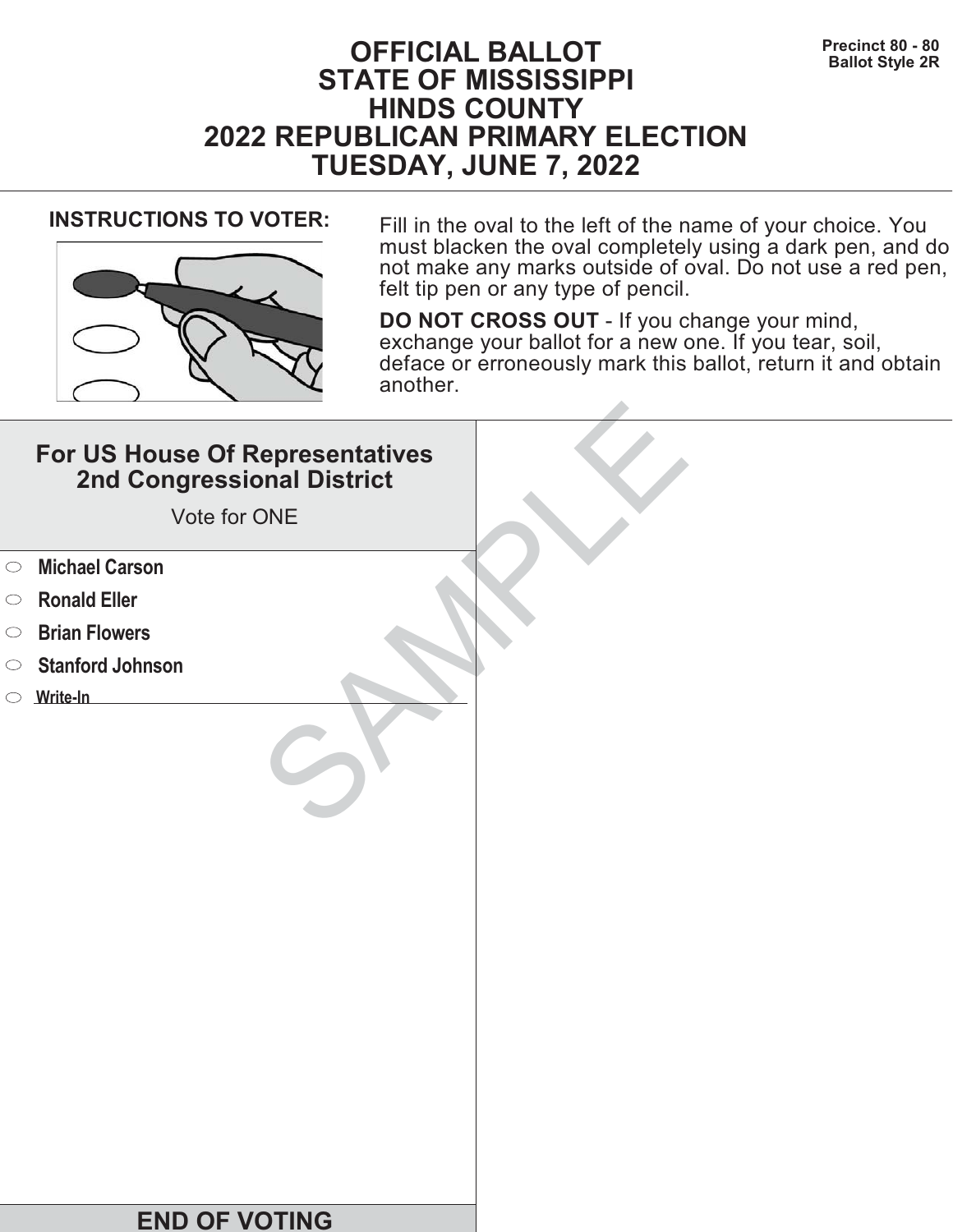# **Precinct 81 - 81**<br>Ballot Style 2R **STATE OF MISSISSIPPI HINDS COUNTY 2022 REPUBLICAN PRIMARY ELECTION TUESDAY, JUNE 7, 2022**



**INSTRUCTIONS TO VOTER:** Fill in the oval to the left of the name of your choice. You must blacken the oval completely using a dark pen, and do not make any marks outside of oval. Do not use a red pen, felt tip pen or any type of pencil.

|            | For US House Of Representatives<br>2nd Congressional District<br>Vote for ONE |  |
|------------|-------------------------------------------------------------------------------|--|
| $\circ$    | <b>Michael Carson</b>                                                         |  |
| $\circ$    | <b>Ronald Eller</b>                                                           |  |
| $\bigcirc$ | <b>Brian Flowers</b>                                                          |  |
| $\bigcirc$ | <b>Stanford Johnson</b>                                                       |  |
|            | $\circ$ Write-In                                                              |  |
|            |                                                                               |  |
|            | <b>END OF VOTING</b>                                                          |  |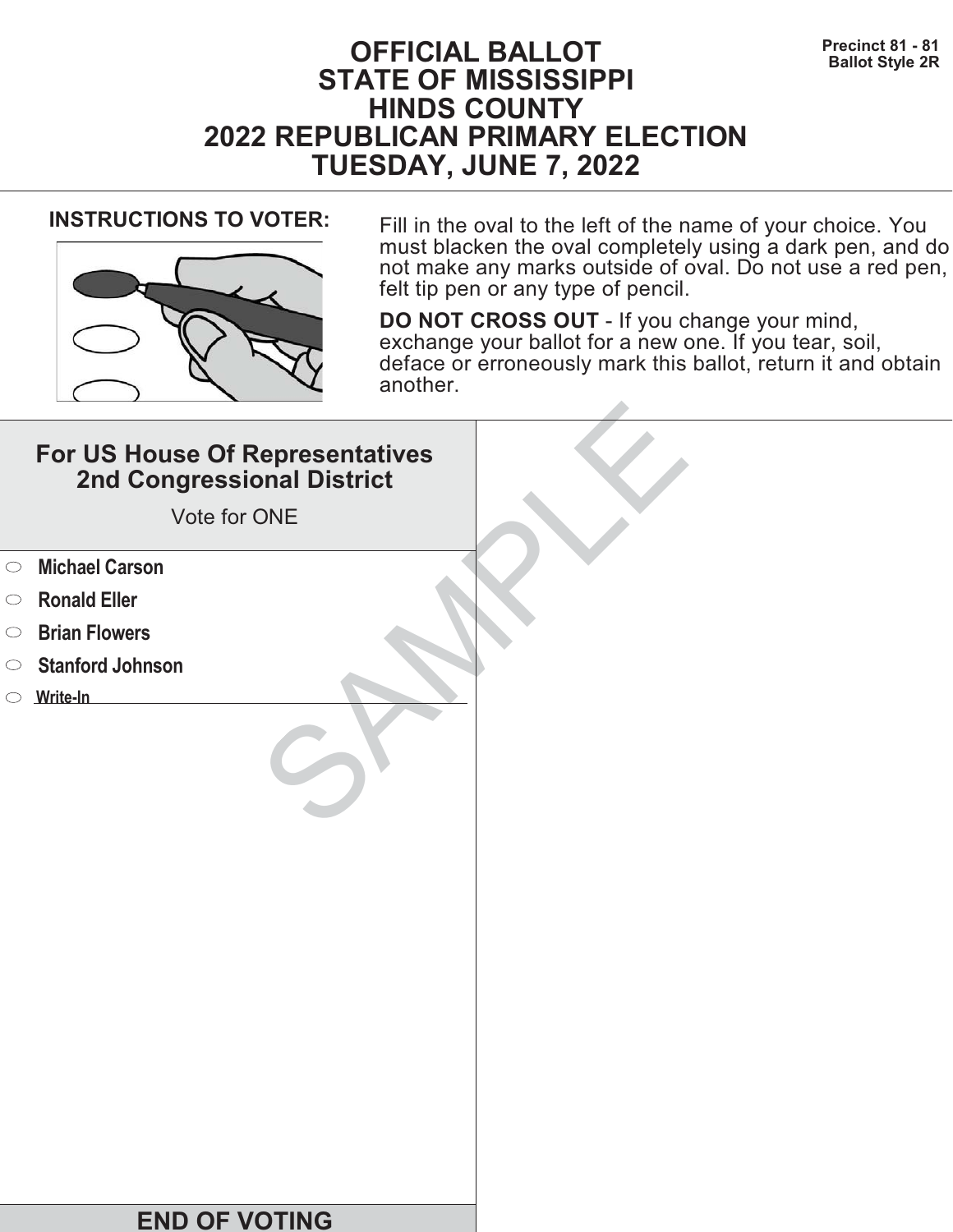# **Precinct 82 - 82**<br>Ballot Style 2R **STATE OF MISSISSIPPI HINDS COUNTY 2022 REPUBLICAN PRIMARY ELECTION TUESDAY, JUNE 7, 2022**



**INSTRUCTIONS TO VOTER:** Fill in the oval to the left of the name of your choice. You must blacken the oval completely using a dark pen, and do not make any marks outside of oval. Do not use a red pen, felt tip pen or any type of pencil.

|            | For US House Of Representatives<br>2nd Congressional District<br>Vote for ONE |  |
|------------|-------------------------------------------------------------------------------|--|
| $\circ$    | <b>Michael Carson</b>                                                         |  |
| $\circ$    | <b>Ronald Eller</b>                                                           |  |
| $\bigcirc$ | <b>Brian Flowers</b>                                                          |  |
| $\bigcirc$ | <b>Stanford Johnson</b>                                                       |  |
|            | $\circ$ Write-In                                                              |  |
|            |                                                                               |  |
|            | <b>END OF VOTING</b>                                                          |  |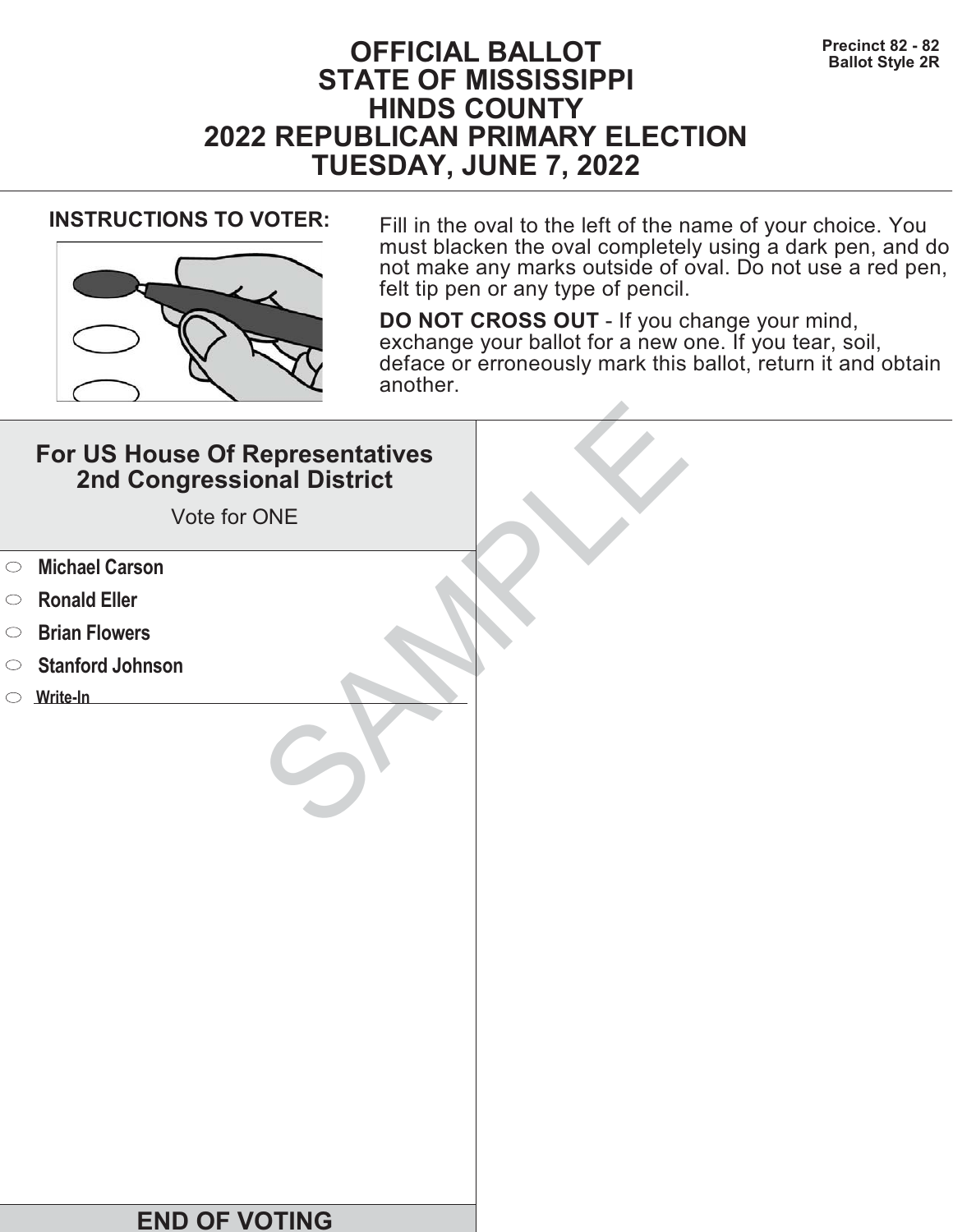# **Precinct 83 - 83**<br>Ballot Style 2R **STATE OF MISSISSIPPI HINDS COUNTY 2022 REPUBLICAN PRIMARY ELECTION TUESDAY, JUNE 7, 2022**



**INSTRUCTIONS TO VOTER:** Fill in the oval to the left of the name of your choice. You must blacken the oval completely using a dark pen, and do not make any marks outside of oval. Do not use a red pen, felt tip pen or any type of pencil.

|            | For US House Of Representatives<br>2nd Congressional District<br>Vote for ONE |  |
|------------|-------------------------------------------------------------------------------|--|
| $\circ$    | <b>Michael Carson</b>                                                         |  |
| $\circ$    | <b>Ronald Eller</b>                                                           |  |
| $\bigcirc$ | <b>Brian Flowers</b>                                                          |  |
| $\bigcirc$ | <b>Stanford Johnson</b>                                                       |  |
|            | $\circ$ Write-In                                                              |  |
|            |                                                                               |  |
|            | <b>END OF VOTING</b>                                                          |  |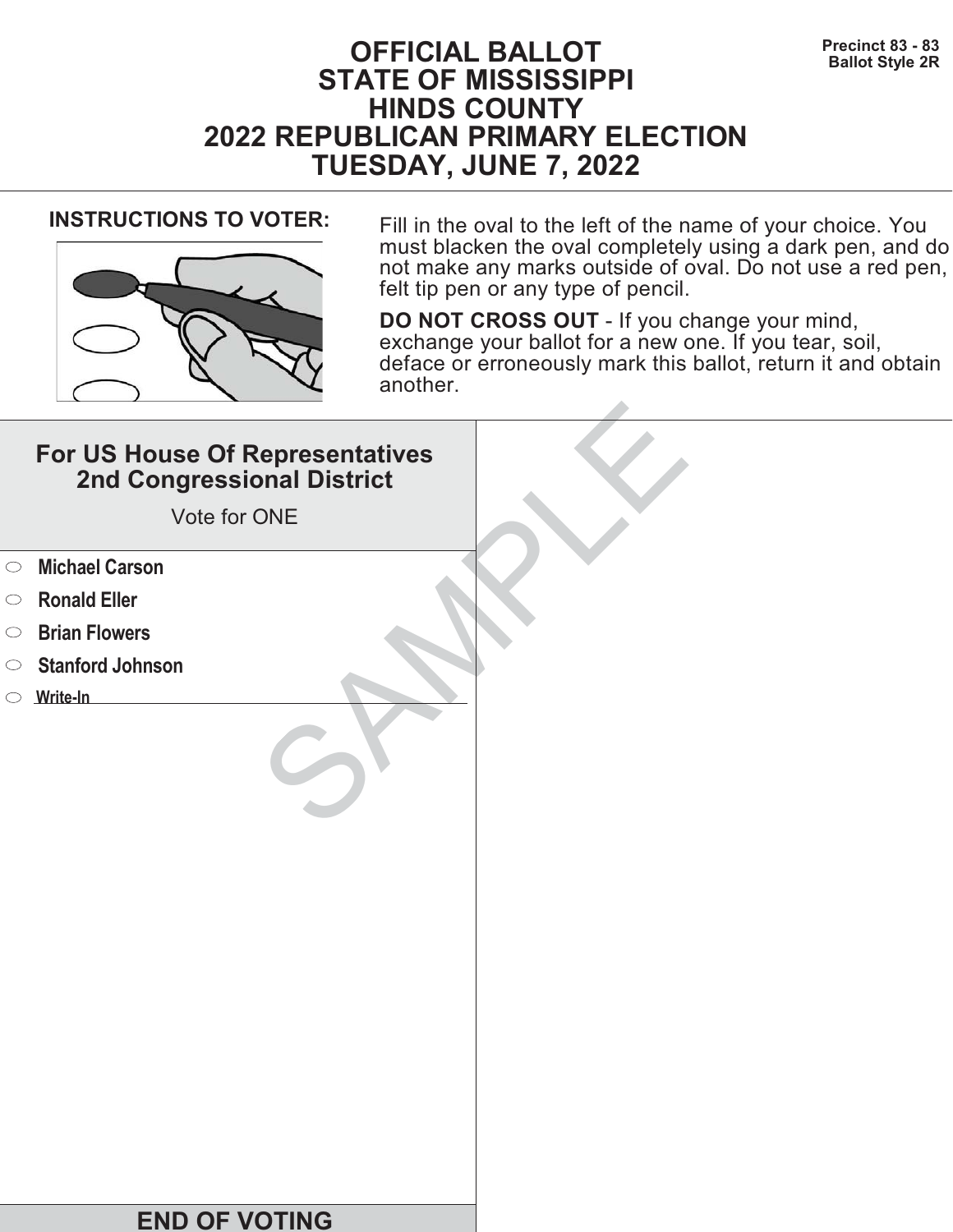# **Precinct 84 - 84 Precinct 84 - 84 Ballot Style 2R STATE OF MISSISSIPPI HINDS COUNTY 2022 REPUBLICAN PRIMARY ELECTION TUESDAY, JUNE 7, 2022**



**INSTRUCTIONS TO VOTER:** Fill in the oval to the left of the name of your choice. You must blacken the oval completely using a dark pen, and do not make any marks outside of oval. Do not use a red pen, felt tip pen or any type of pencil.

|            | For US House Of Representatives<br>2nd Congressional District<br>Vote for ONE |  |
|------------|-------------------------------------------------------------------------------|--|
| $\circ$    | <b>Michael Carson</b>                                                         |  |
| $\circ$    | <b>Ronald Eller</b>                                                           |  |
| $\bigcirc$ | <b>Brian Flowers</b>                                                          |  |
| $\circ$    | <b>Stanford Johnson</b>                                                       |  |
|            | $\circ$ Write-In                                                              |  |
|            |                                                                               |  |
|            | <b>END OF VOTING</b>                                                          |  |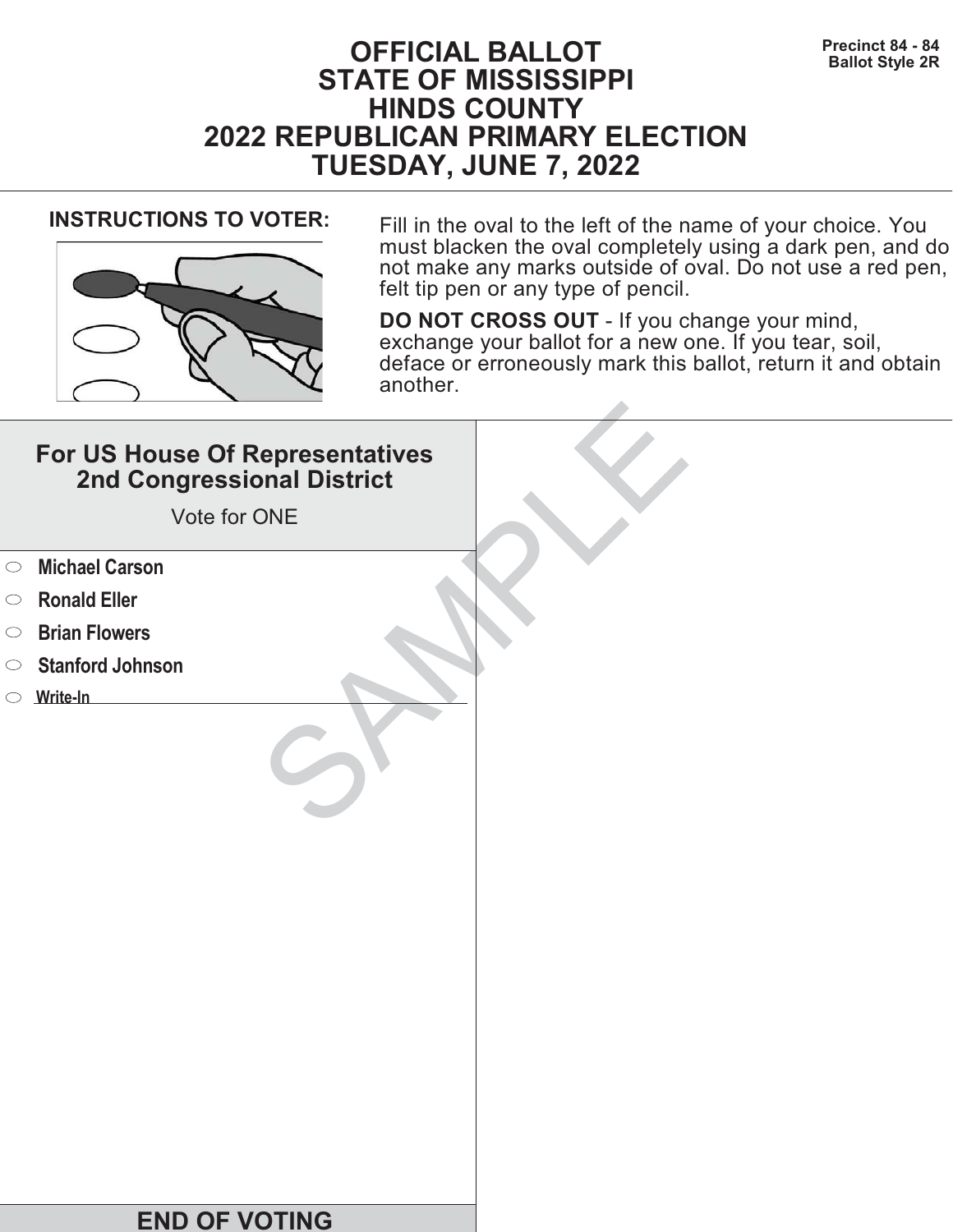# **Precinct 85 - 85**<br>Ballot Style 2R **STATE OF MISSISSIPPI HINDS COUNTY 2022 REPUBLICAN PRIMARY ELECTION TUESDAY, JUNE 7, 2022**



**INSTRUCTIONS TO VOTER:** Fill in the oval to the left of the name of your choice. You must blacken the oval completely using a dark pen, and do not make any marks outside of oval. Do not use a red pen, felt tip pen or any type of pencil.

|            | For US House Of Representatives<br>2nd Congressional District<br>Vote for ONE |  |
|------------|-------------------------------------------------------------------------------|--|
| $\circ$    | <b>Michael Carson</b>                                                         |  |
| $\circ$    | <b>Ronald Eller</b>                                                           |  |
| $\bigcirc$ | <b>Brian Flowers</b>                                                          |  |
| $\bigcirc$ | <b>Stanford Johnson</b>                                                       |  |
|            | $\circ$ Write-In                                                              |  |
|            |                                                                               |  |
|            | <b>END OF VOTING</b>                                                          |  |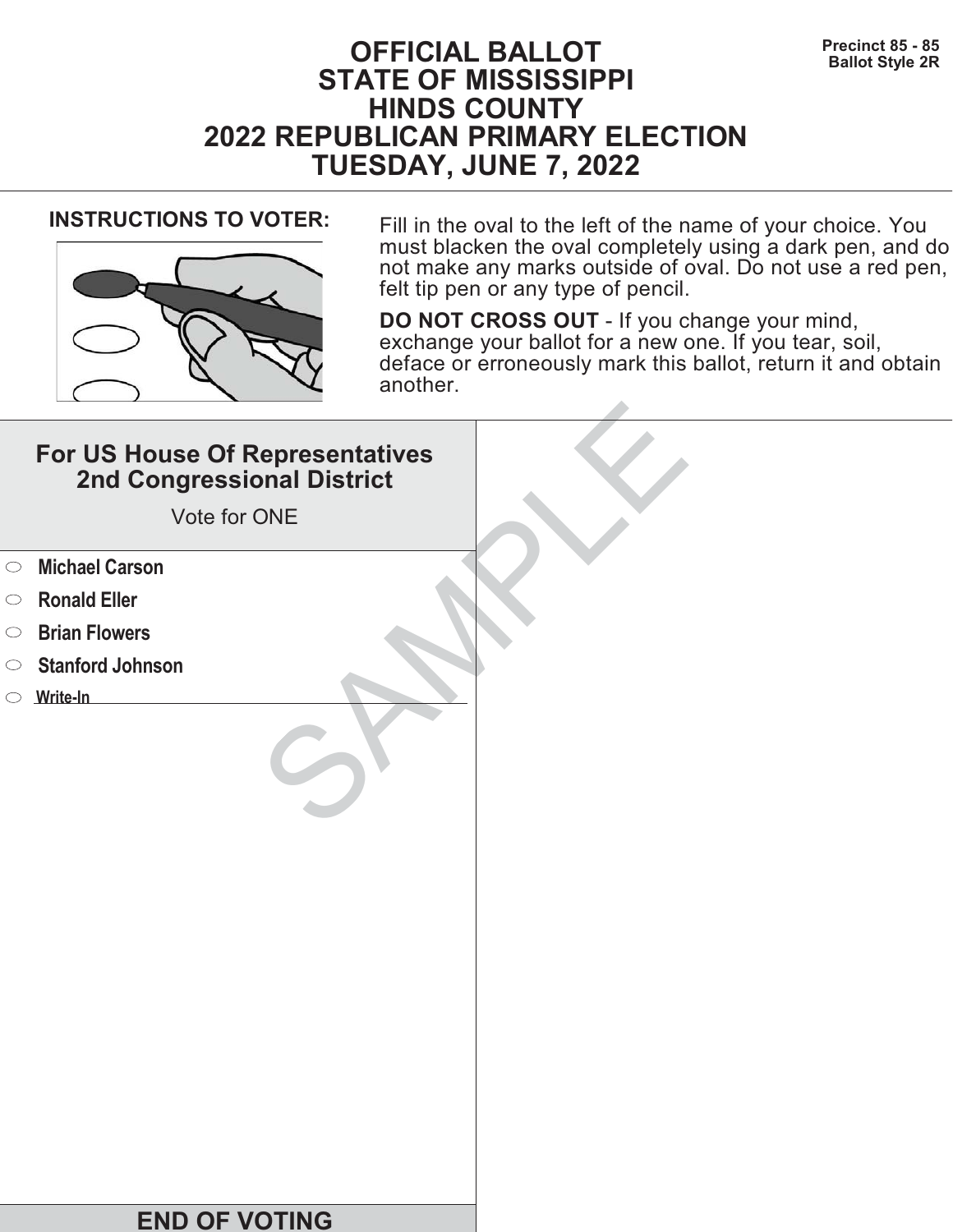# **Precinct 86 - 86 Precinct 86 - 86 Ballot Style 2R STATE OF MISSISSIPPI HINDS COUNTY 2022 REPUBLICAN PRIMARY ELECTION TUESDAY, JUNE 7, 2022**



**INSTRUCTIONS TO VOTER:** Fill in the oval to the left of the name of your choice. You must blacken the oval completely using a dark pen, and do not make any marks outside of oval. Do not use a red pen, felt tip pen or any type of pencil.

|            | For US House Of Representatives<br>2nd Congressional District<br>Vote for ONE |  |
|------------|-------------------------------------------------------------------------------|--|
| $\circ$    | <b>Michael Carson</b>                                                         |  |
| $\circ$    | <b>Ronald Eller</b>                                                           |  |
| $\bigcirc$ | <b>Brian Flowers</b>                                                          |  |
| $\circ$    | <b>Stanford Johnson</b>                                                       |  |
|            | $\circ$ Write-In                                                              |  |
|            |                                                                               |  |
|            | <b>END OF VOTING</b>                                                          |  |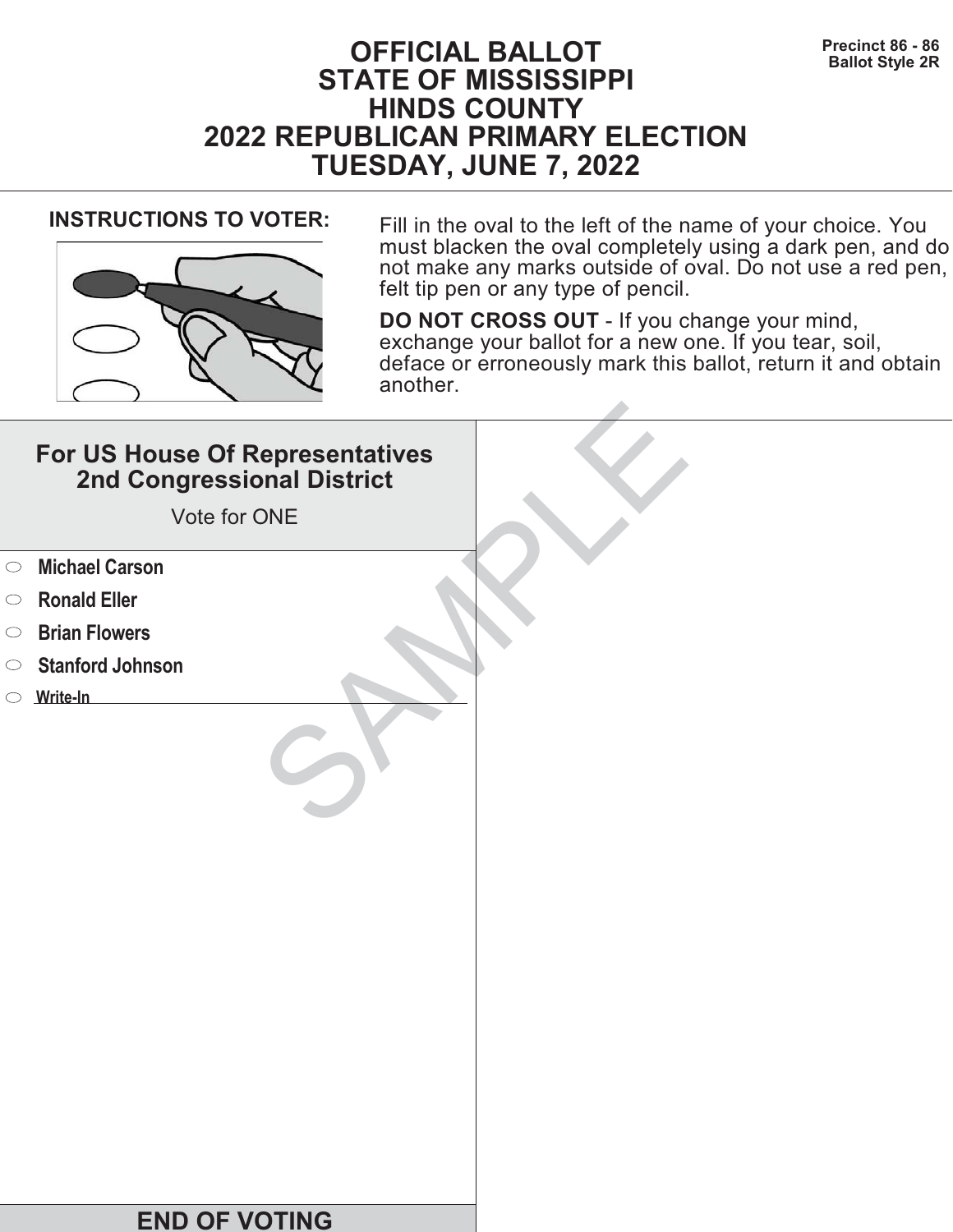# **PFICIAL BALLOT** Precinct 88 - 88<br>Ballot Style 2R **STATE OF MISSISSIPPI HINDS COUNTY 2022 REPUBLICAN PRIMARY ELECTION TUESDAY, JUNE 7, 2022**



**INSTRUCTIONS TO VOTER:** Fill in the oval to the left of the name of your choice. You must blacken the oval completely using a dark pen, and do not make any marks outside of oval. Do not use a red pen, felt tip pen or any type of pencil.

|            | For US House Of Representatives<br>2nd Congressional District<br>Vote for ONE |  |
|------------|-------------------------------------------------------------------------------|--|
| $\circ$    | <b>Michael Carson</b>                                                         |  |
| $\circ$    | <b>Ronald Eller</b>                                                           |  |
| $\bigcirc$ | <b>Brian Flowers</b>                                                          |  |
| $\circ$    | <b>Stanford Johnson</b>                                                       |  |
|            | $\circ$ Write-In                                                              |  |
|            |                                                                               |  |
|            | <b>END OF VOTING</b>                                                          |  |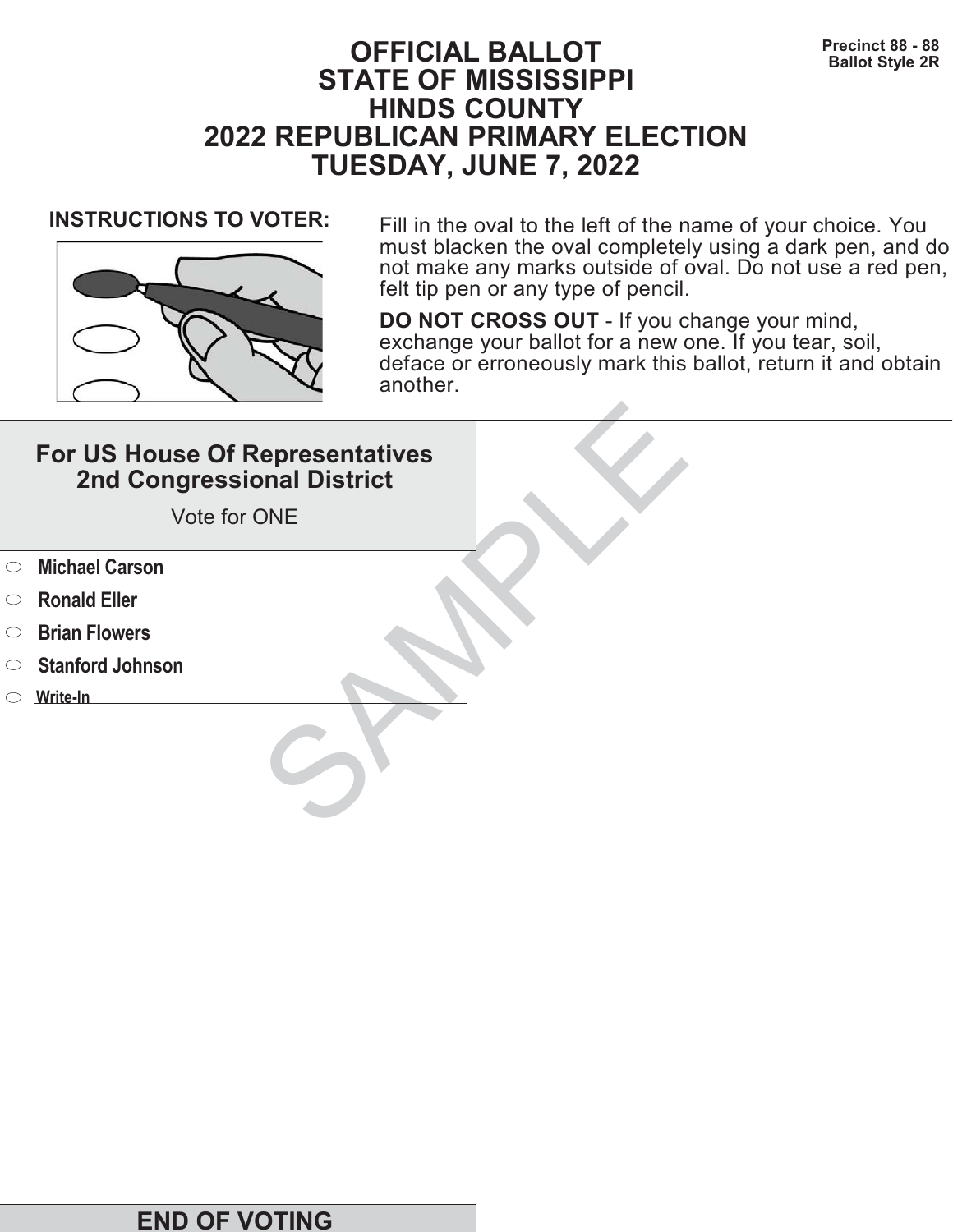# **Precinct 90 - 90**<br>Ballot Style 2R **STATE OF MISSISSIPPI HINDS COUNTY 2022 REPUBLICAN PRIMARY ELECTION TUESDAY, JUNE 7, 2022**



**INSTRUCTIONS TO VOTER:** Fill in the oval to the left of the name of your choice. You must blacken the oval completely using a dark pen, and do not make any marks outside of oval. Do not use a red pen, felt tip pen or any type of pencil.

|            | For US House Of Representatives<br>2nd Congressional District<br>Vote for ONE |  |
|------------|-------------------------------------------------------------------------------|--|
| $\circ$    | <b>Michael Carson</b>                                                         |  |
| $\circ$    | <b>Ronald Eller</b>                                                           |  |
| $\bigcirc$ | <b>Brian Flowers</b>                                                          |  |
| $\circ$    | <b>Stanford Johnson</b>                                                       |  |
|            | $\circ$ Write-In                                                              |  |
|            |                                                                               |  |
|            | <b>END OF VOTING</b>                                                          |  |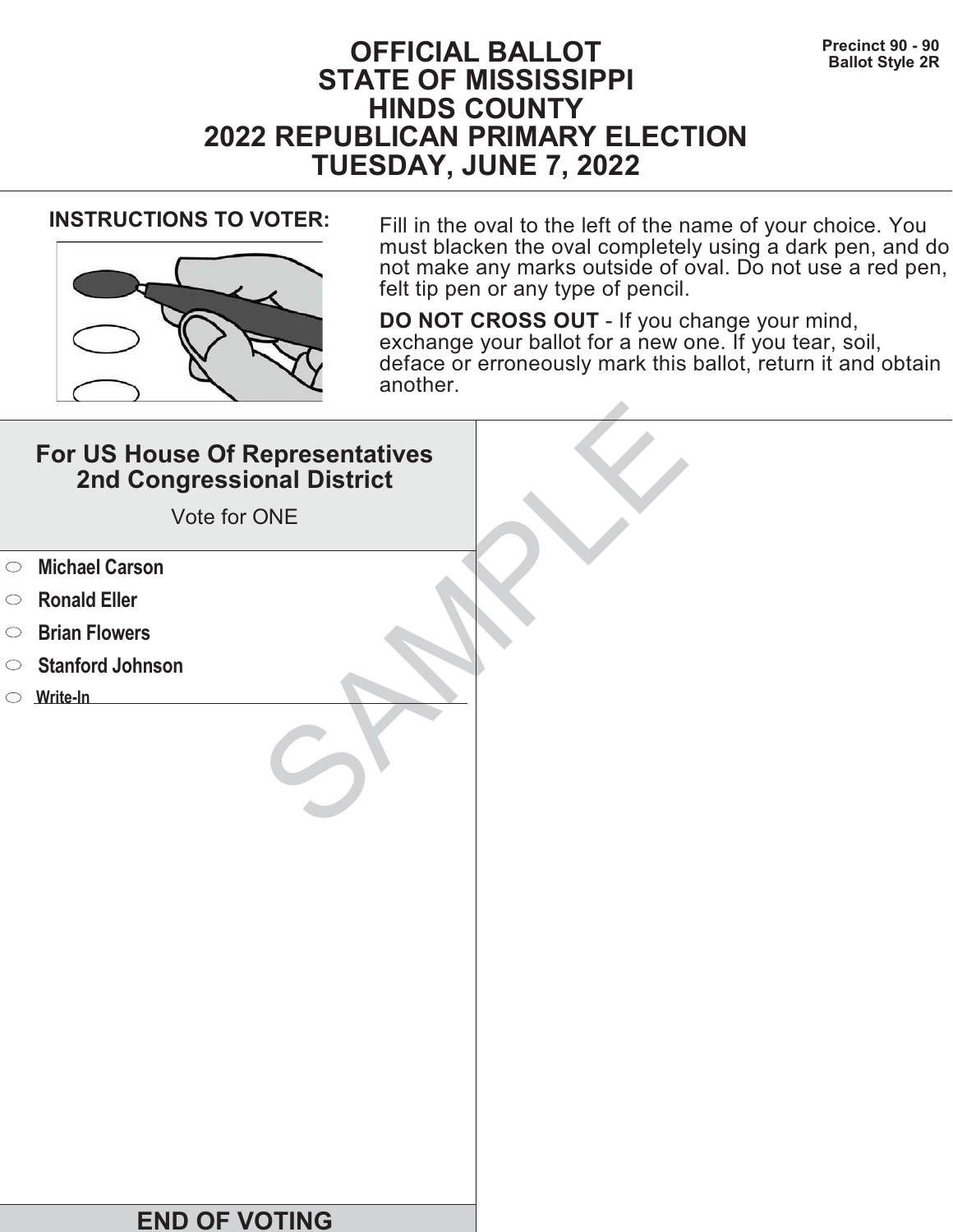# **Precinct 91 - 91**<br>Ballot Style 2R **STATE OF MISSISSIPPI HINDS COUNTY 2022 REPUBLICAN PRIMARY ELECTION TUESDAY, JUNE 7, 2022**



**INSTRUCTIONS TO VOTER:** Fill in the oval to the left of the name of your choice. You must blacken the oval completely using a dark pen, and do not make any marks outside of oval. Do not use a red pen, felt tip pen or any type of pencil.

|            | For US House Of Representatives<br>2nd Congressional District<br>Vote for ONE |  |
|------------|-------------------------------------------------------------------------------|--|
| $\circ$    | <b>Michael Carson</b>                                                         |  |
| $\circ$    | <b>Ronald Eller</b>                                                           |  |
| $\bigcirc$ | <b>Brian Flowers</b>                                                          |  |
| $\circ$    | <b>Stanford Johnson</b>                                                       |  |
|            | $\circ$ Write-In                                                              |  |
|            |                                                                               |  |
|            | <b>END OF VOTING</b>                                                          |  |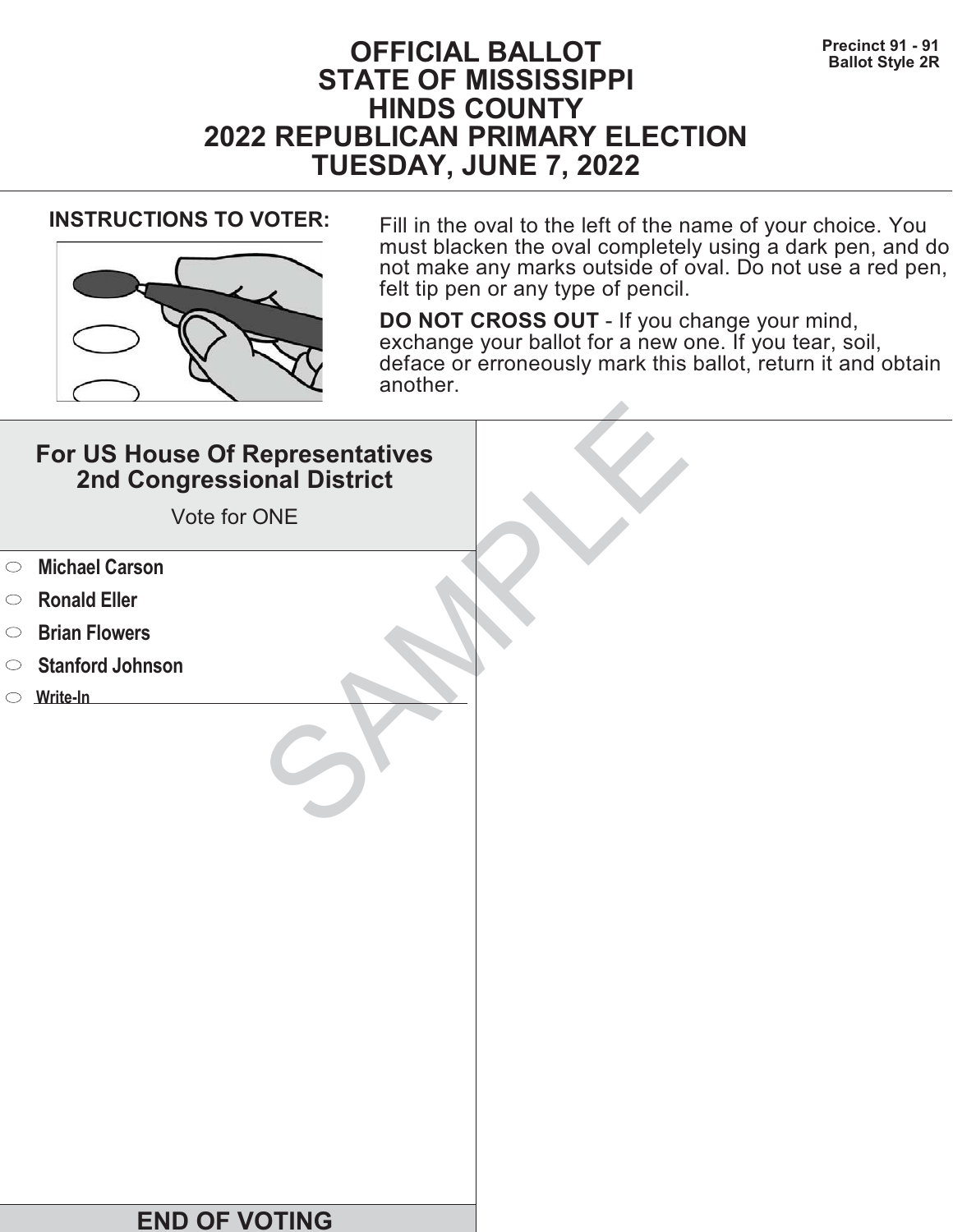# **Precinct 92 - 92**<br>Ballot Style 2R **STATE OF MISSISSIPPI HINDS COUNTY 2022 REPUBLICAN PRIMARY ELECTION TUESDAY, JUNE 7, 2022**



**INSTRUCTIONS TO VOTER:** Fill in the oval to the left of the name of your choice. You must blacken the oval completely using a dark pen, and do not make any marks outside of oval. Do not use a red pen, felt tip pen or any type of pencil.

|            | For US House Of Representatives<br>2nd Congressional District<br>Vote for ONE |  |
|------------|-------------------------------------------------------------------------------|--|
| $\circ$    | <b>Michael Carson</b>                                                         |  |
| $\circ$    | <b>Ronald Eller</b>                                                           |  |
| $\bigcirc$ | <b>Brian Flowers</b>                                                          |  |
| $\circ$    | <b>Stanford Johnson</b>                                                       |  |
|            | $\circ$ Write-In                                                              |  |
|            |                                                                               |  |
|            | <b>END OF VOTING</b>                                                          |  |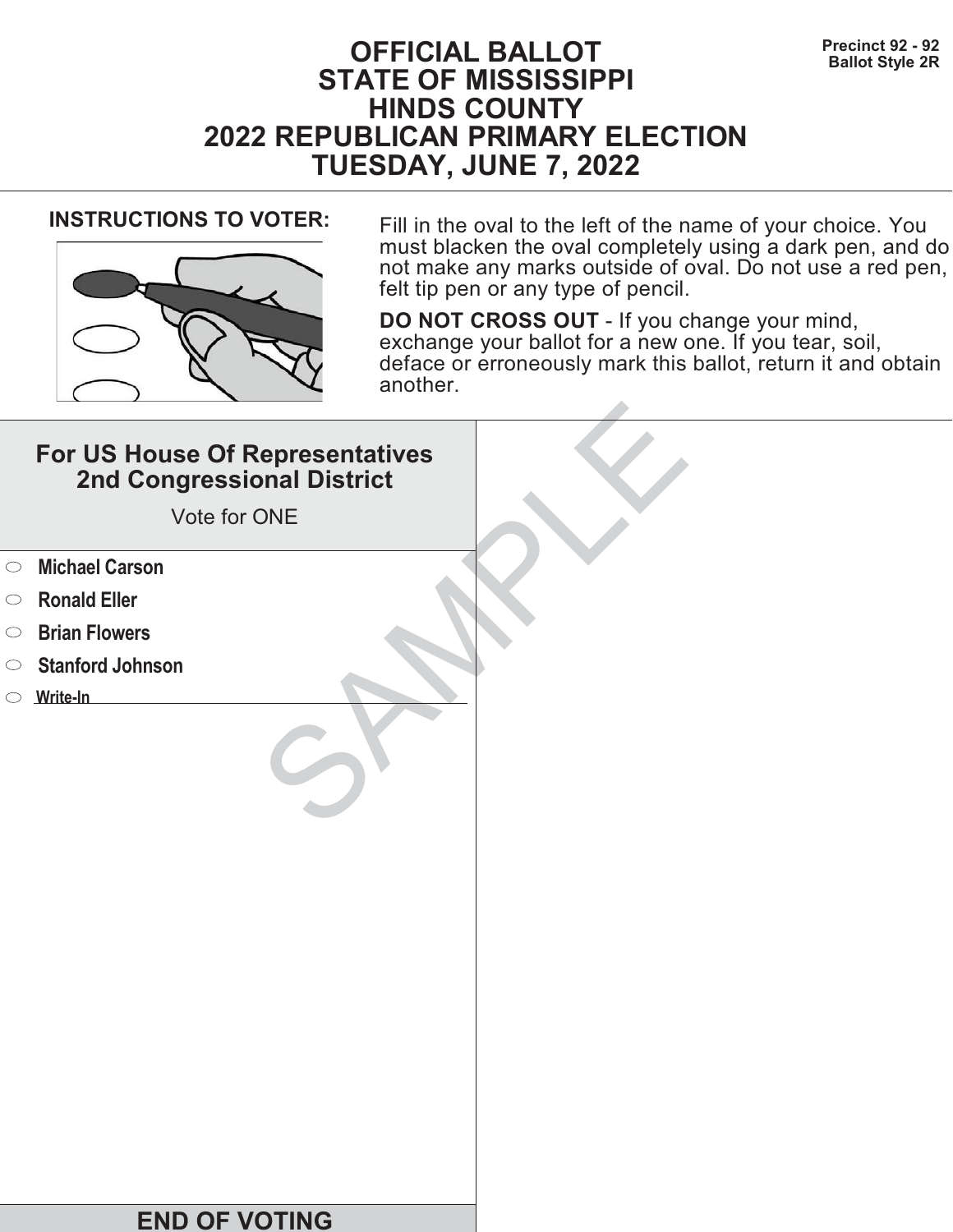# **Precinct 93 - 93**<br>Ballot Style 2R **STATE OF MISSISSIPPI HINDS COUNTY 2022 REPUBLICAN PRIMARY ELECTION TUESDAY, JUNE 7, 2022**



**INSTRUCTIONS TO VOTER:** Fill in the oval to the left of the name of your choice. You must blacken the oval completely using a dark pen, and do not make any marks outside of oval. Do not use a red pen, felt tip pen or any type of pencil.

|            | For US House Of Representatives<br>2nd Congressional District<br>Vote for ONE |  |
|------------|-------------------------------------------------------------------------------|--|
| $\circ$    | <b>Michael Carson</b>                                                         |  |
| $\circ$    | <b>Ronald Eller</b>                                                           |  |
| $\bigcirc$ | <b>Brian Flowers</b>                                                          |  |
| $\circ$    | <b>Stanford Johnson</b>                                                       |  |
|            | $\circ$ Write-In                                                              |  |
|            |                                                                               |  |
|            | <b>END OF VOTING</b>                                                          |  |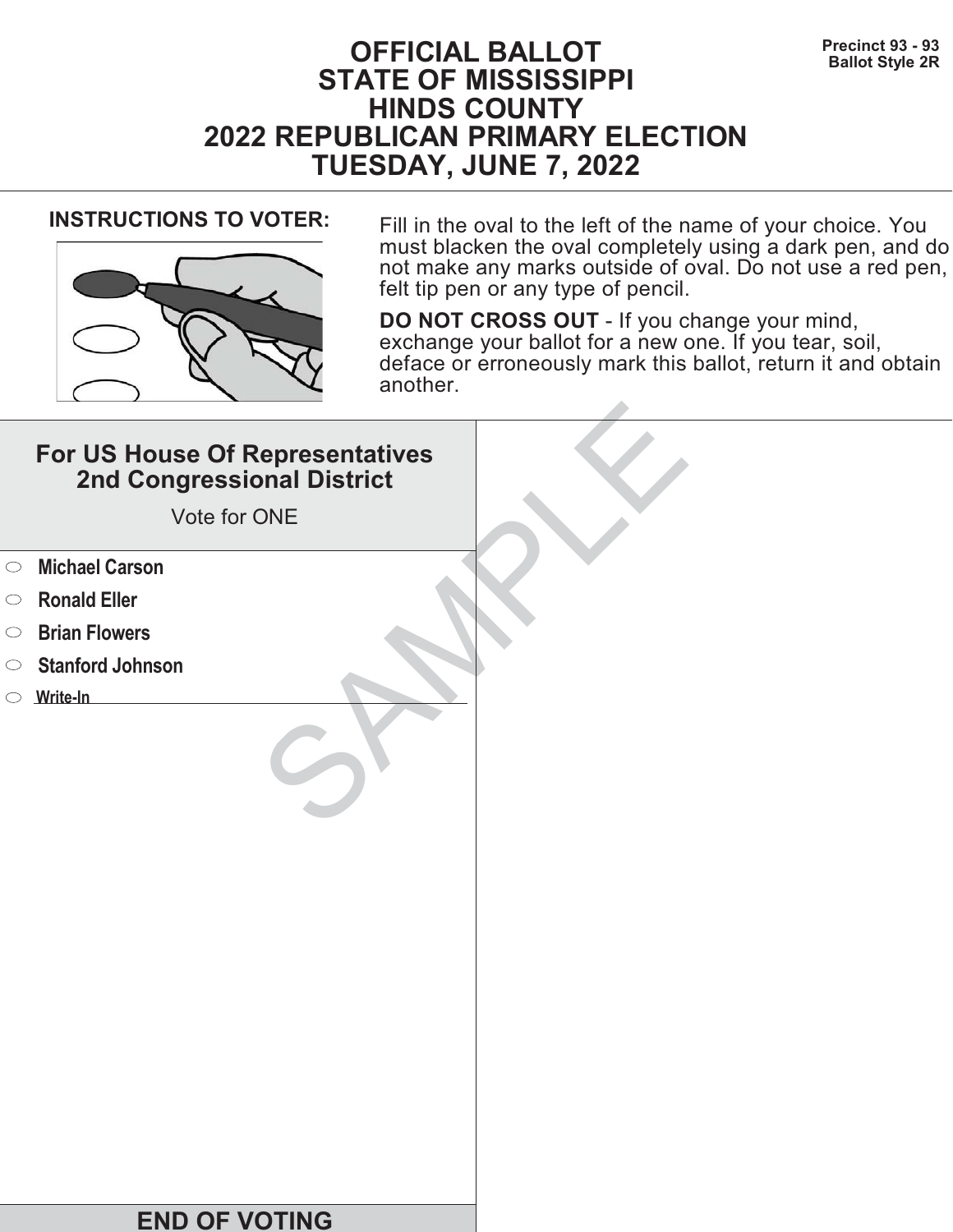# **Precinct 94 - 94**<br>Ballot Style 2R **STATE OF MISSISSIPPI HINDS COUNTY 2022 REPUBLICAN PRIMARY ELECTION TUESDAY, JUNE 7, 2022**



**INSTRUCTIONS TO VOTER:** Fill in the oval to the left of the name of your choice. You must blacken the oval completely using a dark pen, and do not make any marks outside of oval. Do not use a red pen, felt tip pen or any type of pencil.

|            | For US House Of Representatives<br>2nd Congressional District<br>Vote for ONE |  |
|------------|-------------------------------------------------------------------------------|--|
| $\circ$    | <b>Michael Carson</b>                                                         |  |
| $\circ$    | <b>Ronald Eller</b>                                                           |  |
| $\bigcirc$ | <b>Brian Flowers</b>                                                          |  |
| $\bigcirc$ | <b>Stanford Johnson</b>                                                       |  |
|            | $\circ$ Write-In                                                              |  |
|            |                                                                               |  |
|            | <b>END OF VOTING</b>                                                          |  |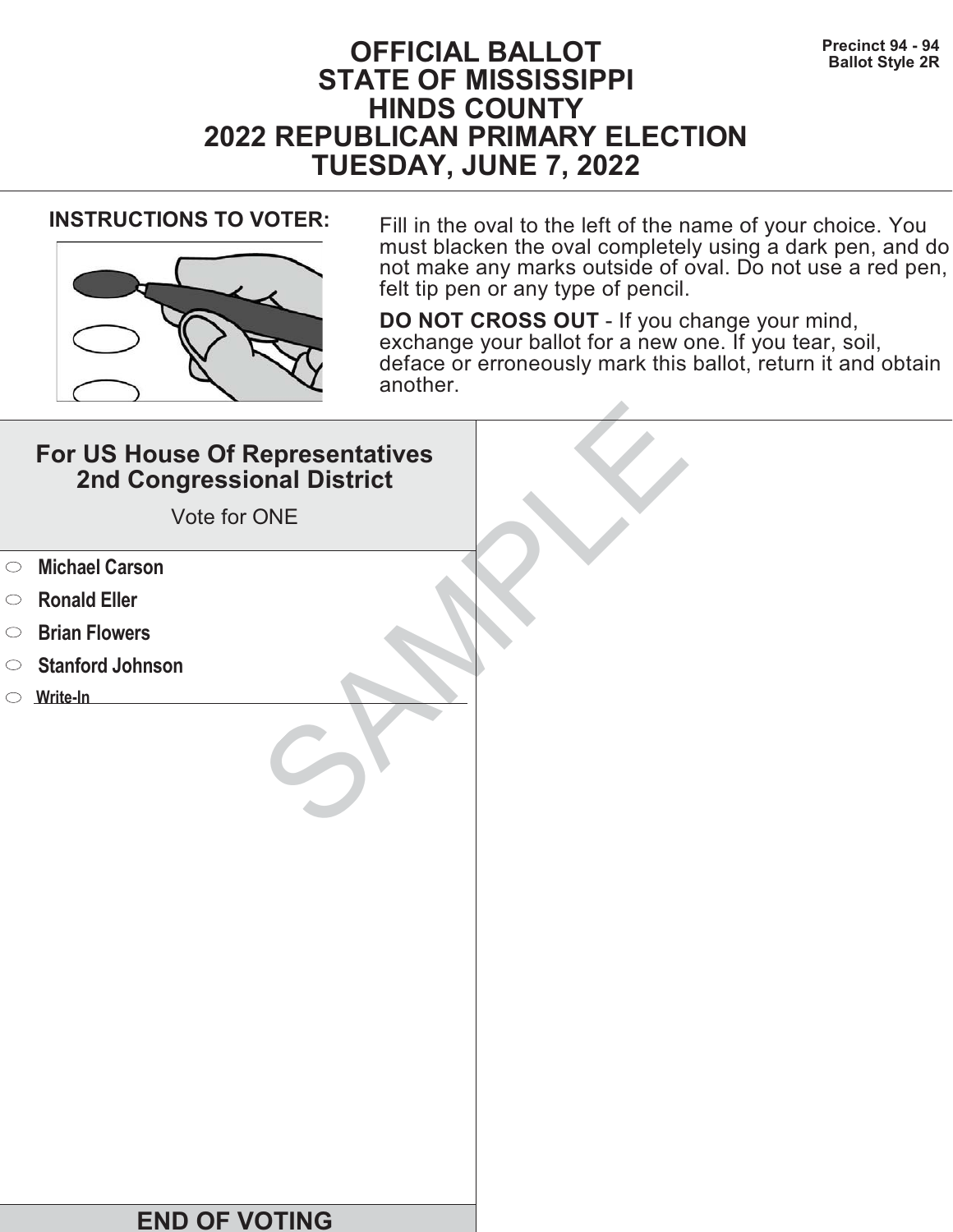# **Precinct 96 - 96**<br>Ballot Style 2R **STATE OF MISSISSIPPI HINDS COUNTY 2022 REPUBLICAN PRIMARY ELECTION TUESDAY, JUNE 7, 2022**



**INSTRUCTIONS TO VOTER:** Fill in the oval to the left of the name of your choice. You must blacken the oval completely using a dark pen, and do not make any marks outside of oval. Do not use a red pen, felt tip pen or any type of pencil.

|            | For US House Of Representatives<br>2nd Congressional District<br>Vote for ONE |  |
|------------|-------------------------------------------------------------------------------|--|
| $\circ$    | <b>Michael Carson</b>                                                         |  |
| $\circ$    | <b>Ronald Eller</b>                                                           |  |
| $\bigcirc$ | <b>Brian Flowers</b>                                                          |  |
| $\circ$    | <b>Stanford Johnson</b>                                                       |  |
|            | $\circ$ Write-In                                                              |  |
|            |                                                                               |  |
|            | <b>END OF VOTING</b>                                                          |  |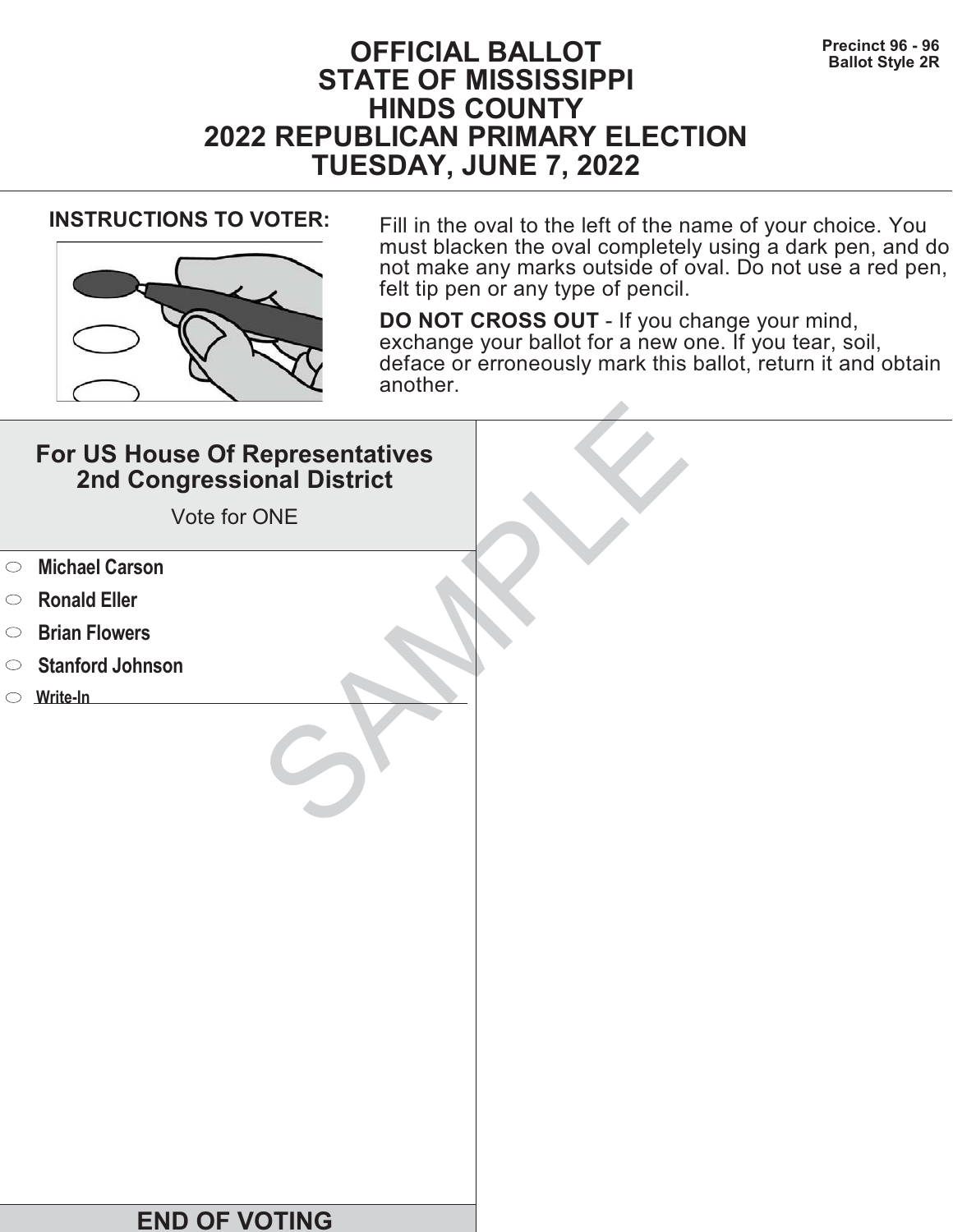# **Byram 1 - B1 OFFICIAL BALLOT Ballot Style 2R STATE OF MISSISSIPPI HINDS COUNTY 2022 REPUBLICAN PRIMARY ELECTION TUESDAY, JUNE 7, 2022**



**INSTRUCTIONS TO VOTER:** Fill in the oval to the left of the name of your choice. You must blacken the oval completely using a dark pen, and do not make any marks outside of oval. Do not use a red pen, felt tip pen or any type of pencil.

|            | For US House Of Representatives<br>2nd Congressional District<br>Vote for ONE |  |
|------------|-------------------------------------------------------------------------------|--|
| $\circ$    | <b>Michael Carson</b>                                                         |  |
| $\circ$    | <b>Ronald Eller</b>                                                           |  |
| $\bigcirc$ | <b>Brian Flowers</b>                                                          |  |
| $\circ$    | <b>Stanford Johnson</b>                                                       |  |
|            | $\circ$ Write-In                                                              |  |
|            |                                                                               |  |
|            | <b>END OF VOTING</b>                                                          |  |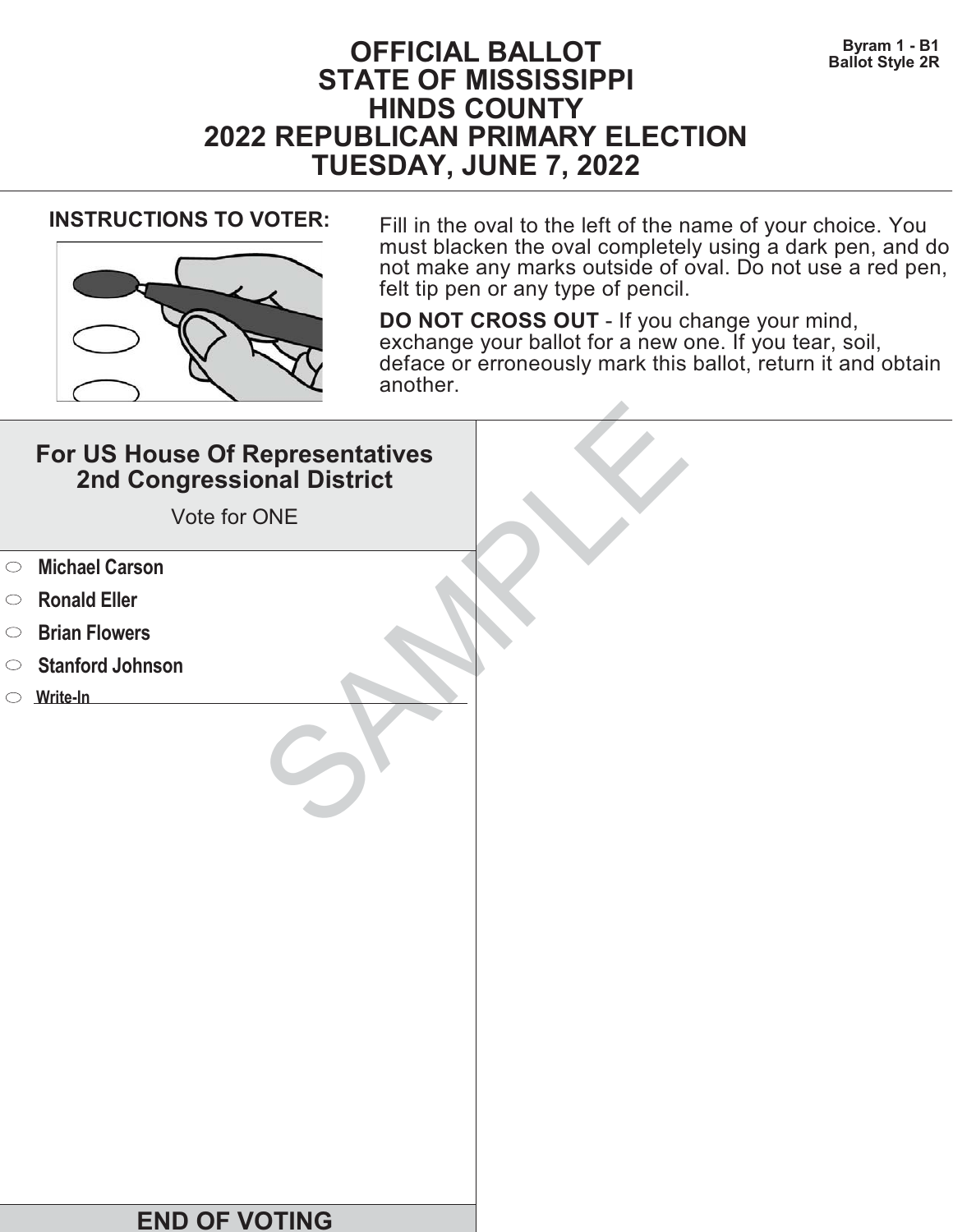# **Byram 2 - B2 OFFICIAL BALLOT Ballot Style 2R STATE OF MISSISSIPPI HINDS COUNTY 2022 REPUBLICAN PRIMARY ELECTION TUESDAY, JUNE 7, 2022**



**INSTRUCTIONS TO VOTER:** Fill in the oval to the left of the name of your choice. You must blacken the oval completely using a dark pen, and do not make any marks outside of oval. Do not use a red pen, felt tip pen or any type of pencil.

|            | For US House Of Representatives<br>2nd Congressional District<br>Vote for ONE |  |
|------------|-------------------------------------------------------------------------------|--|
| $\circ$    | <b>Michael Carson</b>                                                         |  |
| $\circ$    | <b>Ronald Eller</b>                                                           |  |
| $\bigcirc$ | <b>Brian Flowers</b>                                                          |  |
| $\bigcirc$ | <b>Stanford Johnson</b>                                                       |  |
|            | $\circ$ Write-In                                                              |  |
|            |                                                                               |  |
|            | <b>END OF VOTING</b>                                                          |  |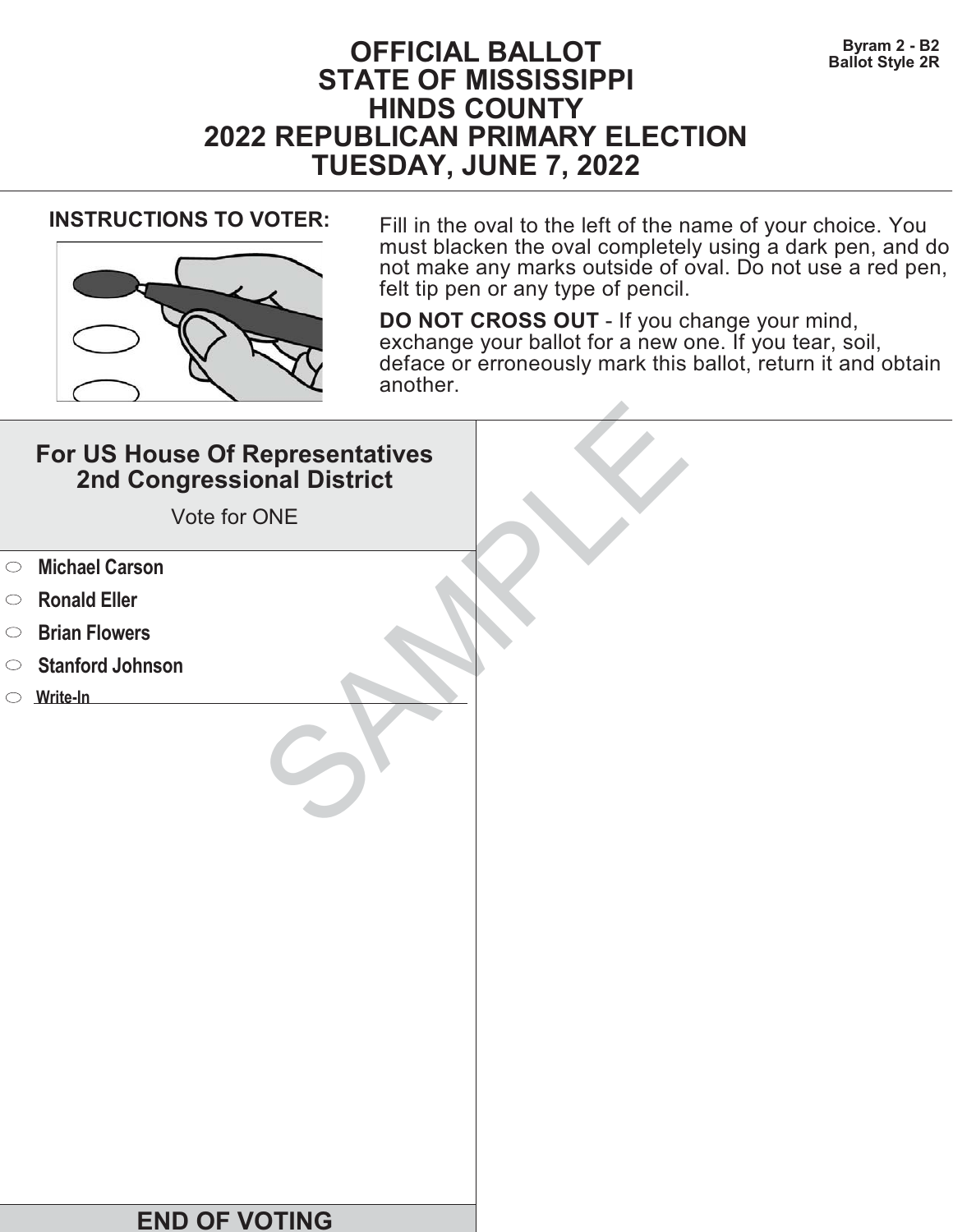# **Byram 3 - B3 OFFICIAL BALLOT Ballot Style 2R STATE OF MISSISSIPPI HINDS COUNTY 2022 REPUBLICAN PRIMARY ELECTION TUESDAY, JUNE 7, 2022**



**INSTRUCTIONS TO VOTER:** Fill in the oval to the left of the name of your choice. You must blacken the oval completely using a dark pen, and do not make any marks outside of oval. Do not use a red pen, felt tip pen or any type of pencil.

|            | For US House Of Representatives<br>2nd Congressional District<br>Vote for ONE |  |
|------------|-------------------------------------------------------------------------------|--|
| $\circ$    | <b>Michael Carson</b>                                                         |  |
| $\circ$    | <b>Ronald Eller</b>                                                           |  |
| $\bigcirc$ | <b>Brian Flowers</b>                                                          |  |
| $\circ$    | <b>Stanford Johnson</b>                                                       |  |
|            | $\circ$ Write-In                                                              |  |
|            |                                                                               |  |
|            | <b>END OF VOTING</b>                                                          |  |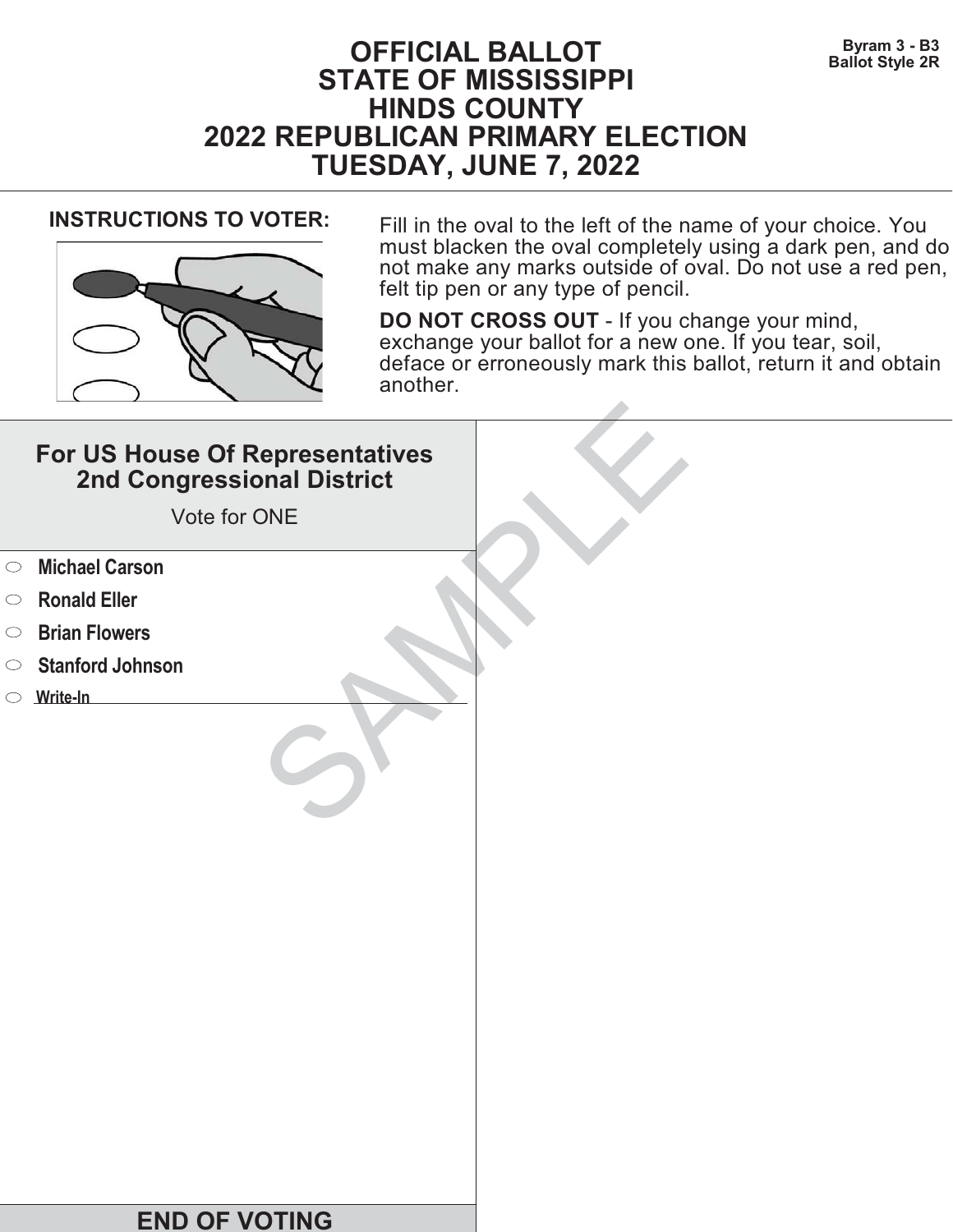# **Bolton - BO OFFICIAL BALLOT Ballot Style 2R STATE OF MISSISSIPPI HINDS COUNTY 2022 REPUBLICAN PRIMARY ELECTION TUESDAY, JUNE 7, 2022**



**INSTRUCTIONS TO VOTER:** Fill in the oval to the left of the name of your choice. You must blacken the oval completely using a dark pen, and do not make any marks outside of oval. Do not use a red pen, felt tip pen or any type of pencil.

|            | For US House Of Representatives<br>2nd Congressional District<br>Vote for ONE |  |
|------------|-------------------------------------------------------------------------------|--|
| $\circ$    | <b>Michael Carson</b>                                                         |  |
| $\circ$    | <b>Ronald Eller</b>                                                           |  |
| $\bigcirc$ | <b>Brian Flowers</b>                                                          |  |
| $\circ$    | <b>Stanford Johnson</b>                                                       |  |
|            | $\circ$ Write-In                                                              |  |
|            |                                                                               |  |
|            | <b>END OF VOTING</b>                                                          |  |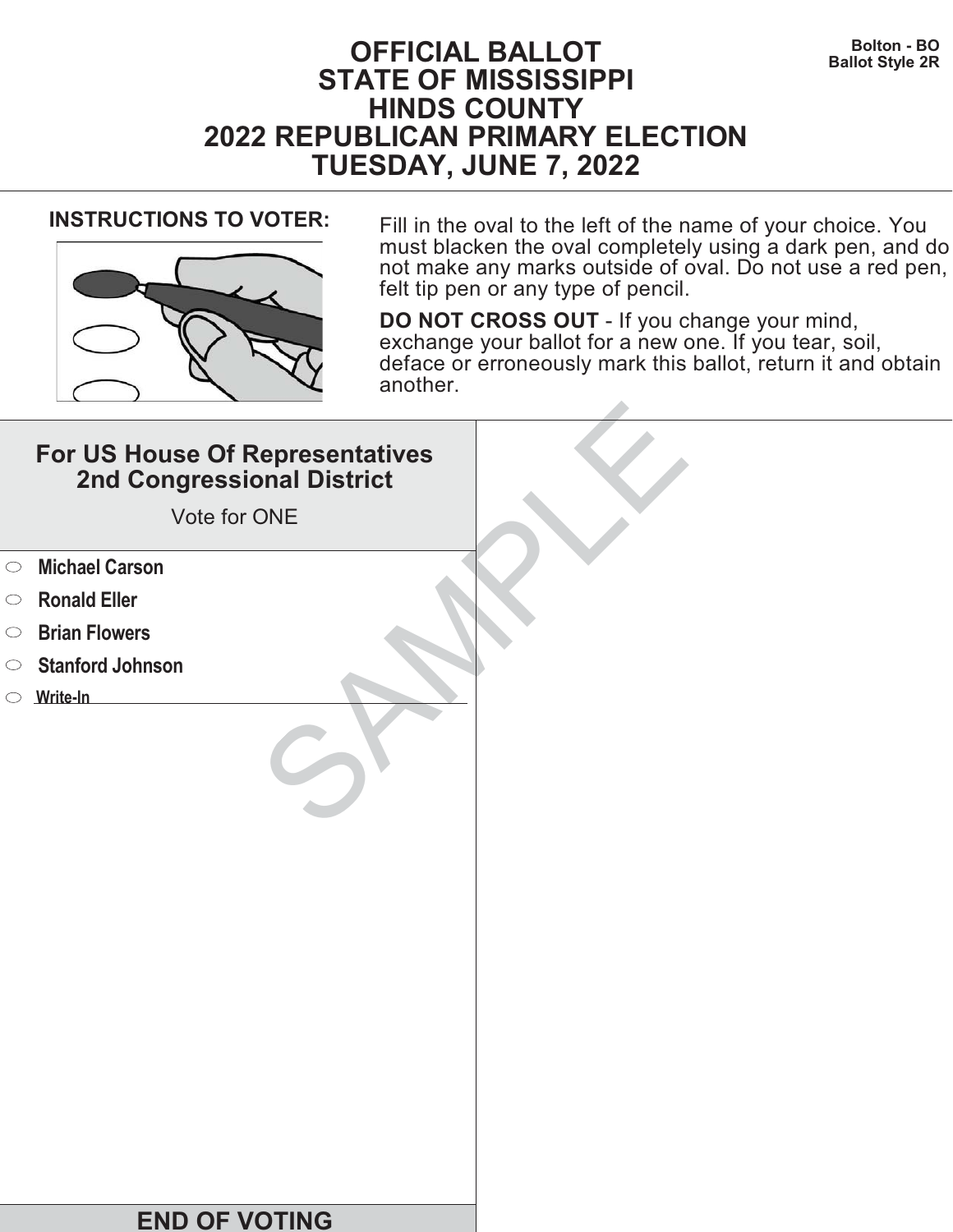# **Brownsville - BR OFFICIAL BALLOT Ballot Style 2R STATE OF MISSISSIPPI HINDS COUNTY 2022 REPUBLICAN PRIMARY ELECTION TUESDAY, JUNE 7, 2022**



**INSTRUCTIONS TO VOTER:** Fill in the oval to the left of the name of your choice. You must blacken the oval completely using a dark pen, and do not make any marks outside of oval. Do not use a red pen, felt tip pen or any type of pencil.

|            | For US House Of Representatives<br>2nd Congressional District<br>Vote for ONE |  |
|------------|-------------------------------------------------------------------------------|--|
| $\circ$    | <b>Michael Carson</b>                                                         |  |
| $\circ$    | <b>Ronald Eller</b>                                                           |  |
| $\bigcirc$ | <b>Brian Flowers</b>                                                          |  |
| $\bigcirc$ | <b>Stanford Johnson</b>                                                       |  |
|            | $\circ$ Write-In                                                              |  |
|            |                                                                               |  |
|            | <b>END OF VOTING</b>                                                          |  |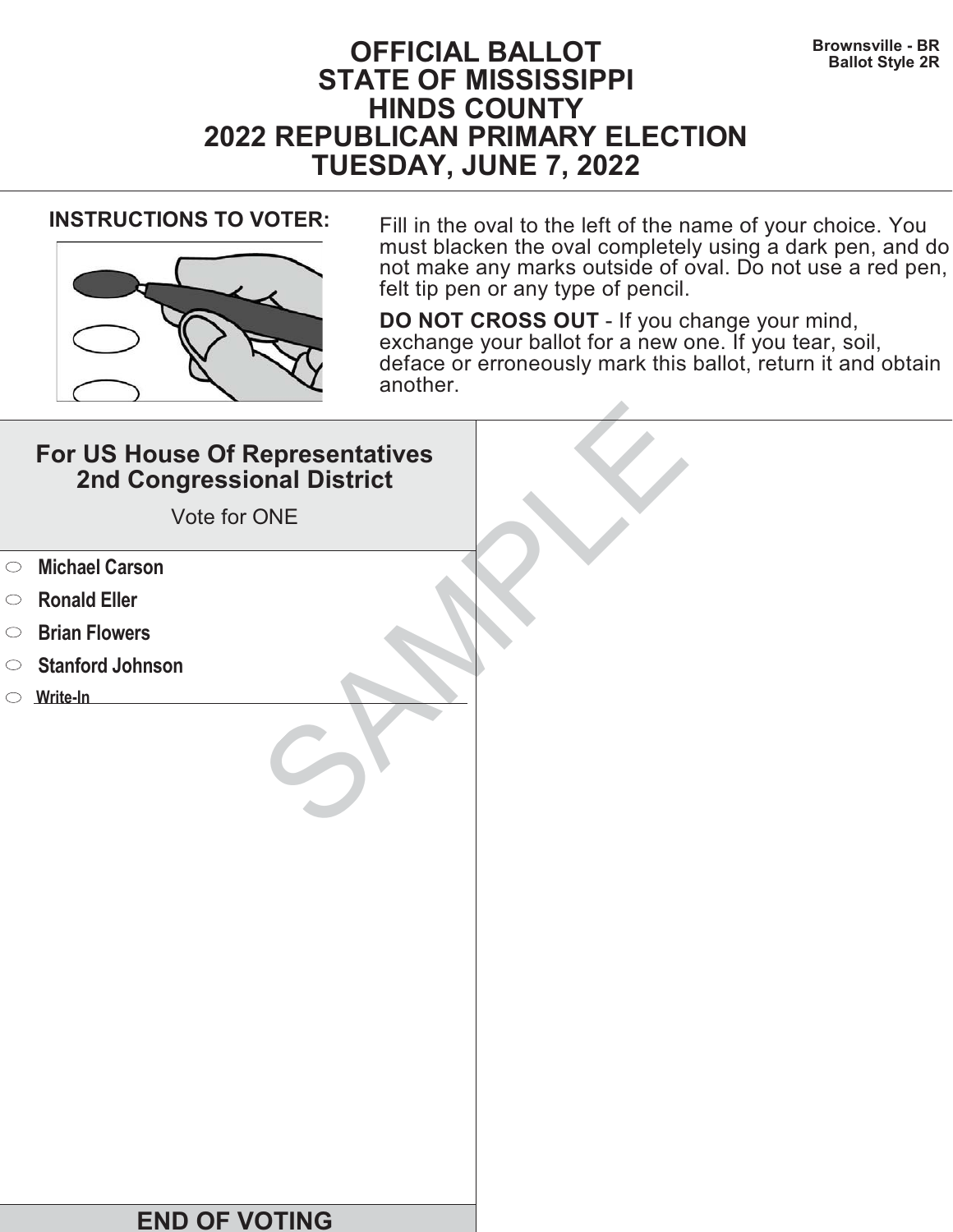# **Clinton 1 - C1 OFFICIAL BALLOT Ballot Style 2R STATE OF MISSISSIPPI HINDS COUNTY 2022 REPUBLICAN PRIMARY ELECTION TUESDAY, JUNE 7, 2022**



**INSTRUCTIONS TO VOTER:** Fill in the oval to the left of the name of your choice. You must blacken the oval completely using a dark pen, and do not make any marks outside of oval. Do not use a red pen, felt tip pen or any type of pencil.

|            | For US House Of Representatives<br>2nd Congressional District<br>Vote for ONE |  |
|------------|-------------------------------------------------------------------------------|--|
| $\circ$    | <b>Michael Carson</b>                                                         |  |
| $\circ$    | <b>Ronald Eller</b>                                                           |  |
| $\bigcirc$ | <b>Brian Flowers</b>                                                          |  |
| $\bigcirc$ | <b>Stanford Johnson</b>                                                       |  |
|            | $\circ$ Write-In                                                              |  |
|            |                                                                               |  |
|            | <b>END OF VOTING</b>                                                          |  |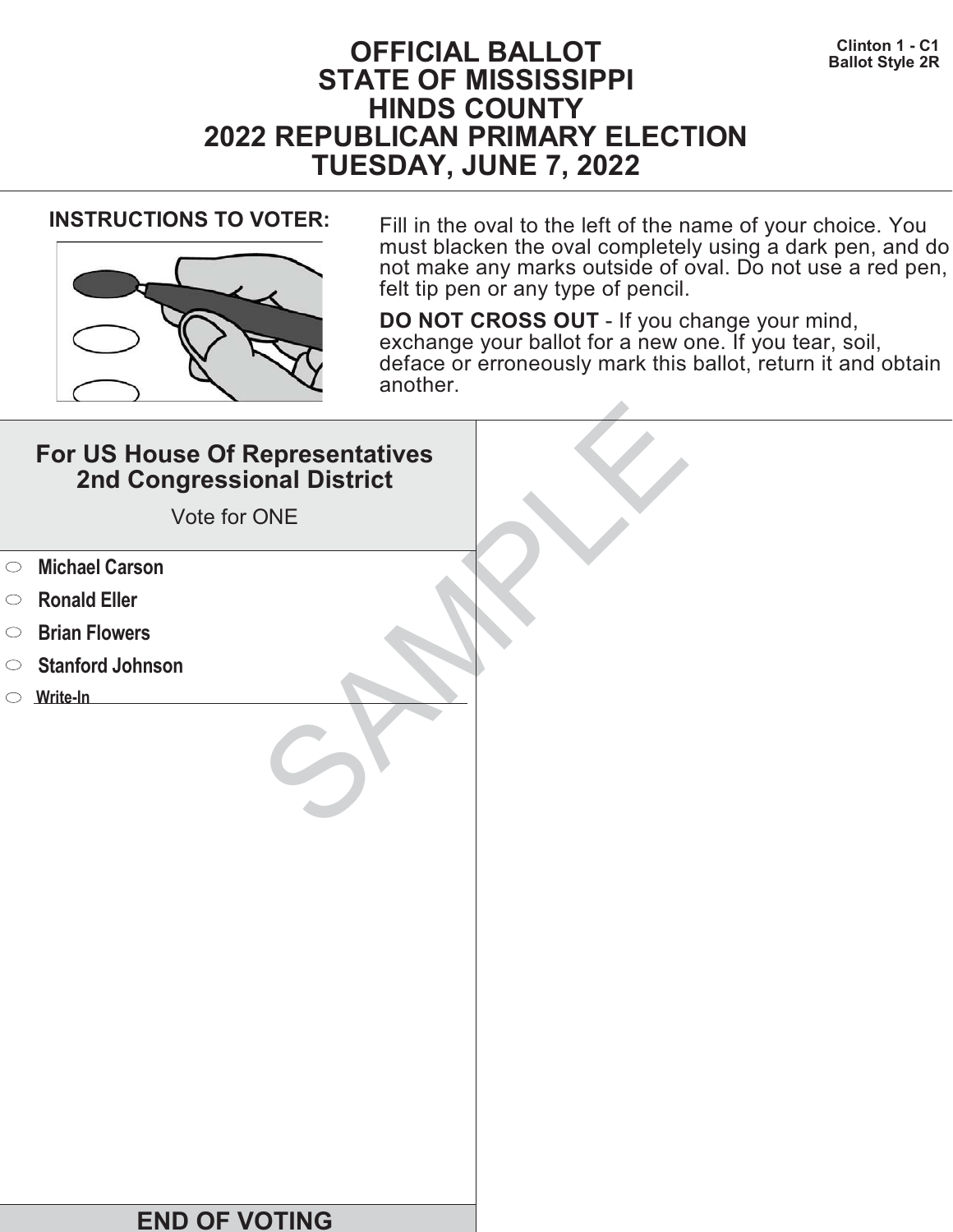# **CFFICIAL BALLOT BALLOT Ballot Style 2R STATE OF MISSISSIPPI HINDS COUNTY 2022 REPUBLICAN PRIMARY ELECTION TUESDAY, JUNE 7, 2022**



**INSTRUCTIONS TO VOTER:** Fill in the oval to the left of the name of your choice. You must blacken the oval completely using a dark pen, and do not make any marks outside of oval. Do not use a red pen, felt tip pen or any type of pencil.

|            | For US House Of Representatives<br>2nd Congressional District<br>Vote for ONE |  |
|------------|-------------------------------------------------------------------------------|--|
| $\circ$    | <b>Michael Carson</b>                                                         |  |
| $\circ$    | <b>Ronald Eller</b>                                                           |  |
| $\bigcirc$ | <b>Brian Flowers</b>                                                          |  |
| $\circ$    | <b>Stanford Johnson</b>                                                       |  |
|            | $\circ$ Write-In                                                              |  |
|            |                                                                               |  |
|            | <b>END OF VOTING</b>                                                          |  |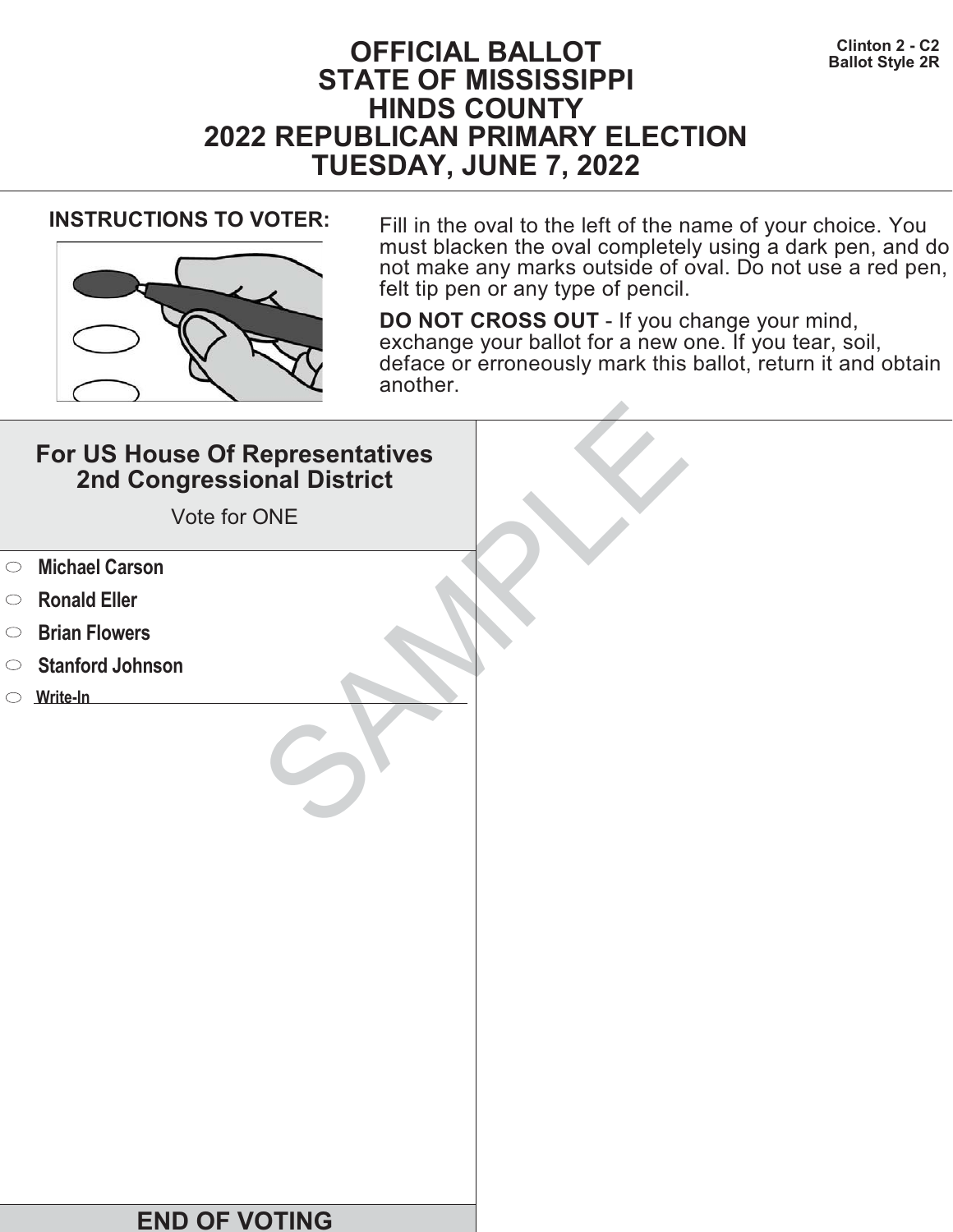# **Clinton 3 - C3 OFFICIAL BALLOT Ballot Style 2R STATE OF MISSISSIPPI HINDS COUNTY 2022 REPUBLICAN PRIMARY ELECTION TUESDAY, JUNE 7, 2022**



**INSTRUCTIONS TO VOTER:** Fill in the oval to the left of the name of your choice. You must blacken the oval completely using a dark pen, and do not make any marks outside of oval. Do not use a red pen, felt tip pen or any type of pencil.

|            | For US House Of Representatives<br>2nd Congressional District<br>Vote for ONE |  |
|------------|-------------------------------------------------------------------------------|--|
| $\circ$    | <b>Michael Carson</b>                                                         |  |
| $\circ$    | <b>Ronald Eller</b>                                                           |  |
| $\bigcirc$ | <b>Brian Flowers</b>                                                          |  |
| $\bigcirc$ | <b>Stanford Johnson</b>                                                       |  |
|            | $\circ$ Write-In                                                              |  |
|            |                                                                               |  |
|            | <b>END OF VOTING</b>                                                          |  |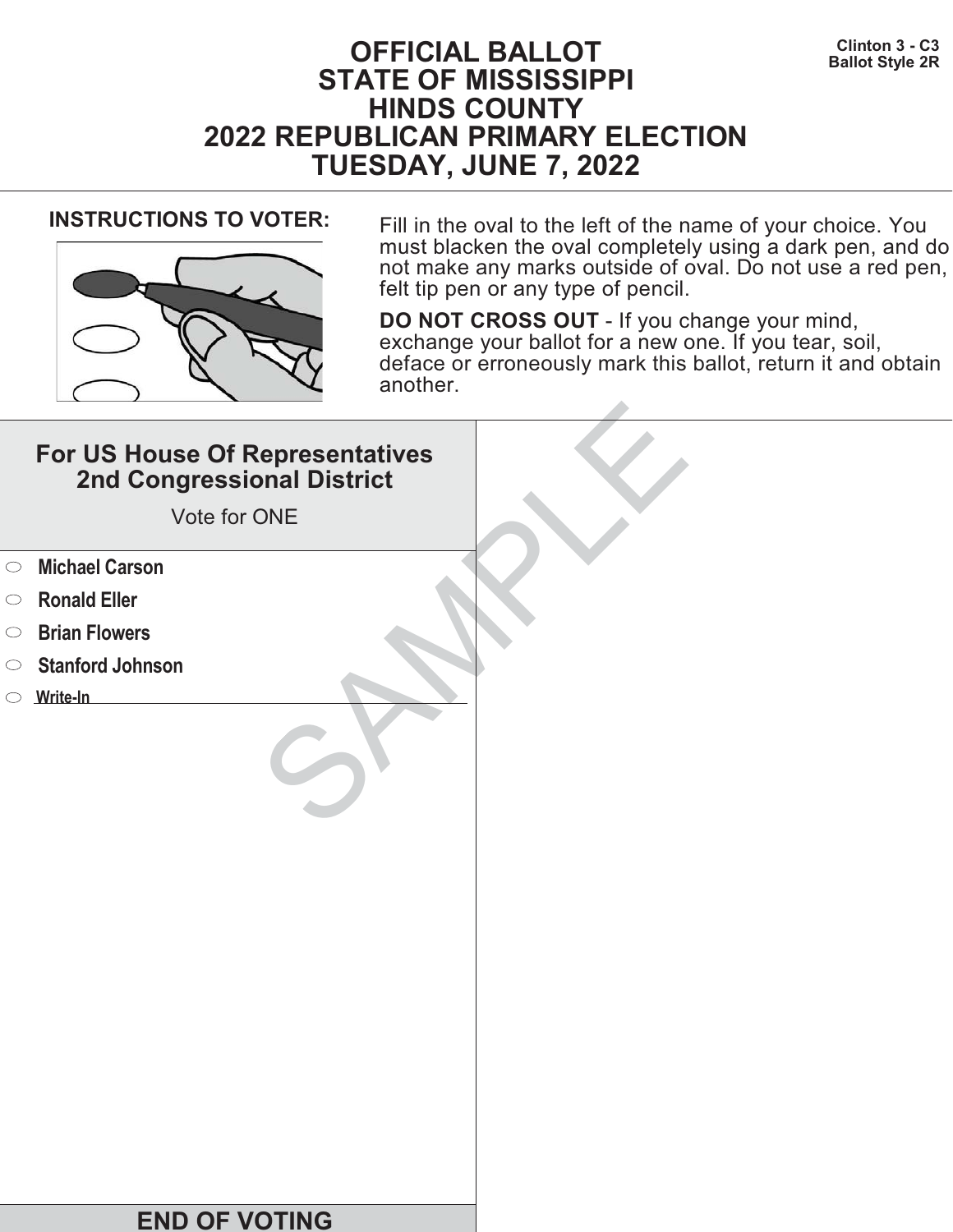# **Clinton 4 - C4 OFFICIAL BALLOT Ballot Style 2R STATE OF MISSISSIPPI HINDS COUNTY 2022 REPUBLICAN PRIMARY ELECTION TUESDAY, JUNE 7, 2022**



**INSTRUCTIONS TO VOTER:** Fill in the oval to the left of the name of your choice. You must blacken the oval completely using a dark pen, and do not make any marks outside of oval. Do not use a red pen, felt tip pen or any type of pencil.

|            | For US House Of Representatives<br>2nd Congressional District<br>Vote for ONE |  |
|------------|-------------------------------------------------------------------------------|--|
| $\circ$    | <b>Michael Carson</b>                                                         |  |
| $\circ$    | <b>Ronald Eller</b>                                                           |  |
| $\bigcirc$ | <b>Brian Flowers</b>                                                          |  |
| $\circ$    | <b>Stanford Johnson</b>                                                       |  |
|            | $\circ$ Write-In                                                              |  |
|            |                                                                               |  |
|            | <b>END OF VOTING</b>                                                          |  |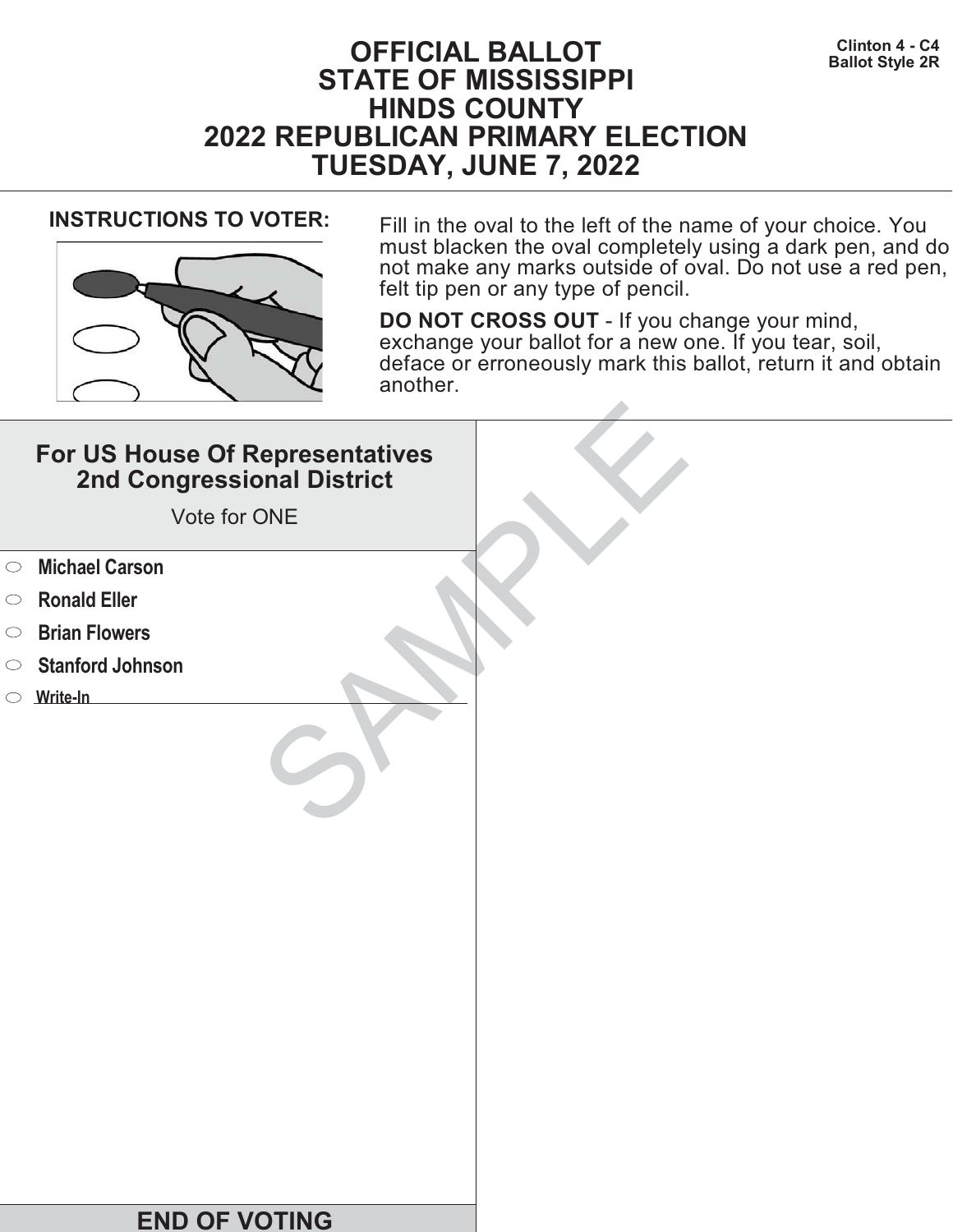# **Clinton 5 - C5 OFFICIAL BALLOT Ballot Style 2R STATE OF MISSISSIPPI HINDS COUNTY 2022 REPUBLICAN PRIMARY ELECTION TUESDAY, JUNE 7, 2022**



**INSTRUCTIONS TO VOTER:** Fill in the oval to the left of the name of your choice. You must blacken the oval completely using a dark pen, and do not make any marks outside of oval. Do not use a red pen, felt tip pen or any type of pencil.

|            | For US House Of Representatives<br>2nd Congressional District<br>Vote for ONE |  |
|------------|-------------------------------------------------------------------------------|--|
| $\circ$    | <b>Michael Carson</b>                                                         |  |
| $\circ$    | <b>Ronald Eller</b>                                                           |  |
| $\bigcirc$ | <b>Brian Flowers</b>                                                          |  |
| $\bigcirc$ | <b>Stanford Johnson</b>                                                       |  |
|            | $\circ$ Write-In                                                              |  |
|            |                                                                               |  |
|            | <b>END OF VOTING</b>                                                          |  |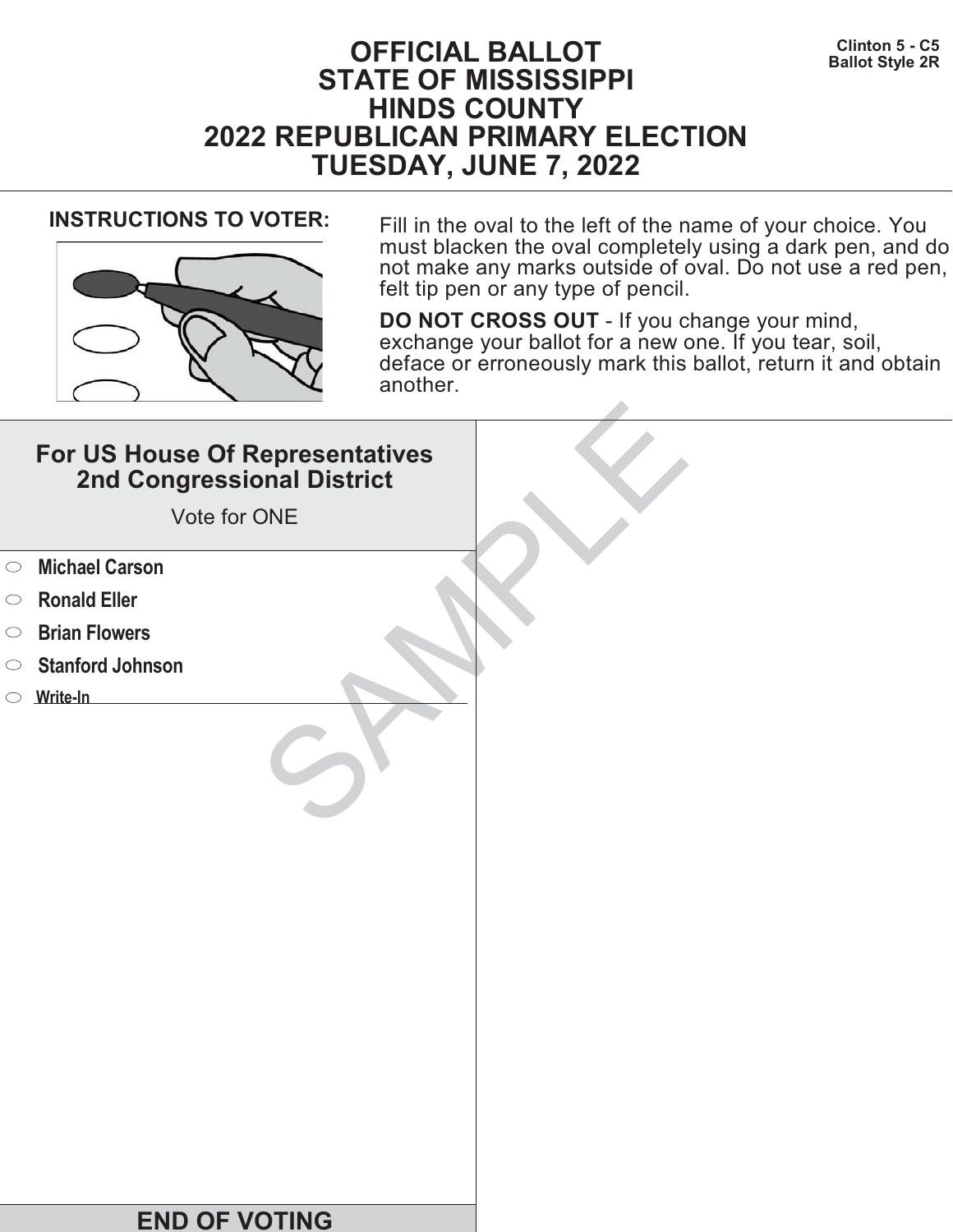# **Clinton 6 - C6 OFFICIAL BALLOT Ballot Style 2R STATE OF MISSISSIPPI HINDS COUNTY 2022 REPUBLICAN PRIMARY ELECTION TUESDAY, JUNE 7, 2022**



**INSTRUCTIONS TO VOTER:** Fill in the oval to the left of the name of your choice. You must blacken the oval completely using a dark pen, and do not make any marks outside of oval. Do not use a red pen, felt tip pen or any type of pencil.

|            | For US House Of Representatives<br>2nd Congressional District<br>Vote for ONE |  |
|------------|-------------------------------------------------------------------------------|--|
| $\circ$    | <b>Michael Carson</b>                                                         |  |
| $\circ$    | <b>Ronald Eller</b>                                                           |  |
| $\bigcirc$ | <b>Brian Flowers</b>                                                          |  |
| $\circ$    | <b>Stanford Johnson</b>                                                       |  |
|            | $\circ$ Write-In                                                              |  |
|            |                                                                               |  |
|            | <b>END OF VOTING</b>                                                          |  |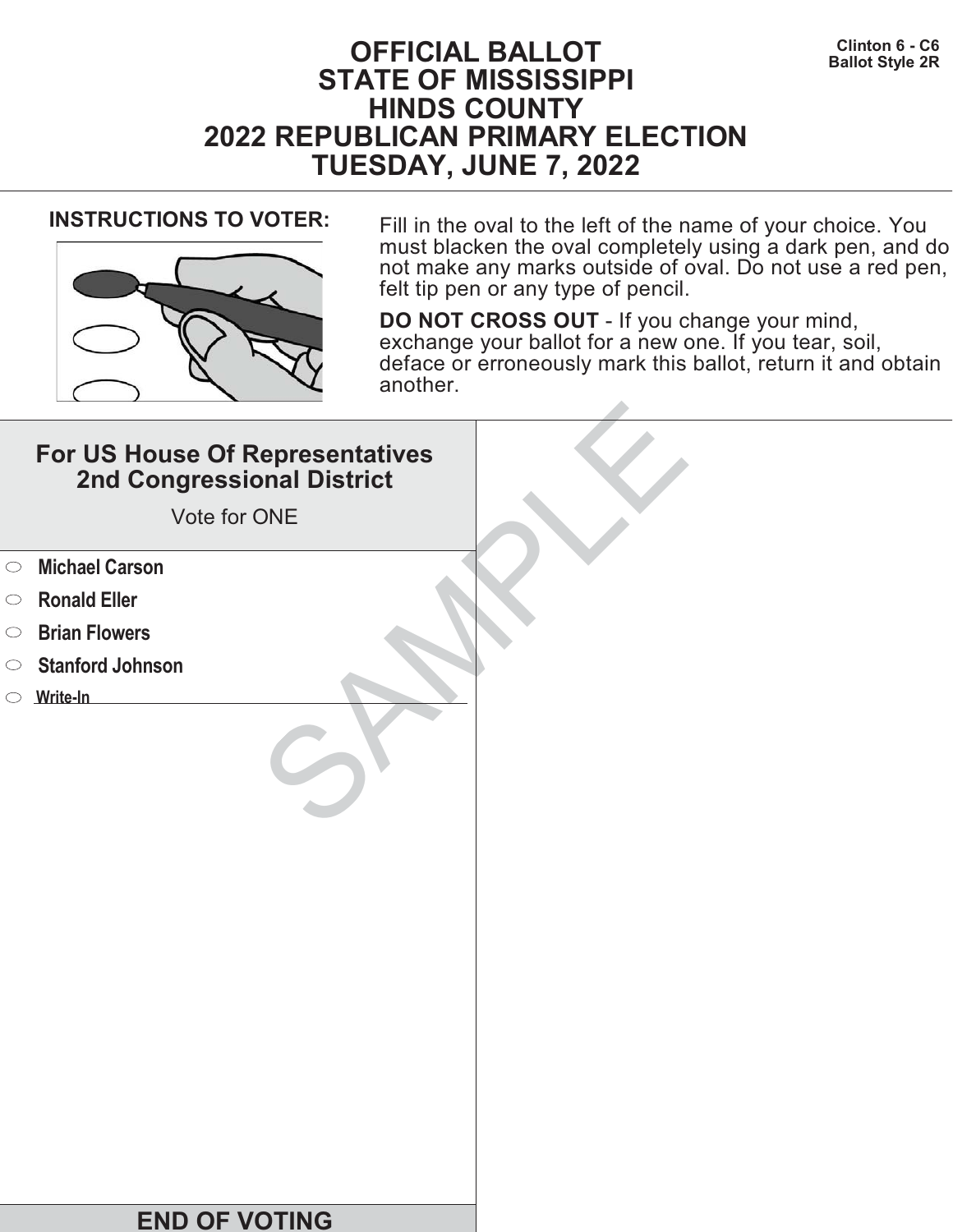# **Clinton 7 - C7 OFFICIAL BALLOT Ballot Style 2R STATE OF MISSISSIPPI HINDS COUNTY 2022 REPUBLICAN PRIMARY ELECTION TUESDAY, JUNE 7, 2022**



**INSTRUCTIONS TO VOTER:** Fill in the oval to the left of the name of your choice. You must blacken the oval completely using a dark pen, and do not make any marks outside of oval. Do not use a red pen, felt tip pen or any type of pencil.

|            | For US House Of Representatives<br>2nd Congressional District<br>Vote for ONE |  |
|------------|-------------------------------------------------------------------------------|--|
| $\circ$    | <b>Michael Carson</b>                                                         |  |
| $\circ$    | <b>Ronald Eller</b>                                                           |  |
| $\bigcirc$ | <b>Brian Flowers</b>                                                          |  |
| $\bigcirc$ | <b>Stanford Johnson</b>                                                       |  |
|            | $\circ$ Write-In                                                              |  |
|            |                                                                               |  |
|            | <b>END OF VOTING</b>                                                          |  |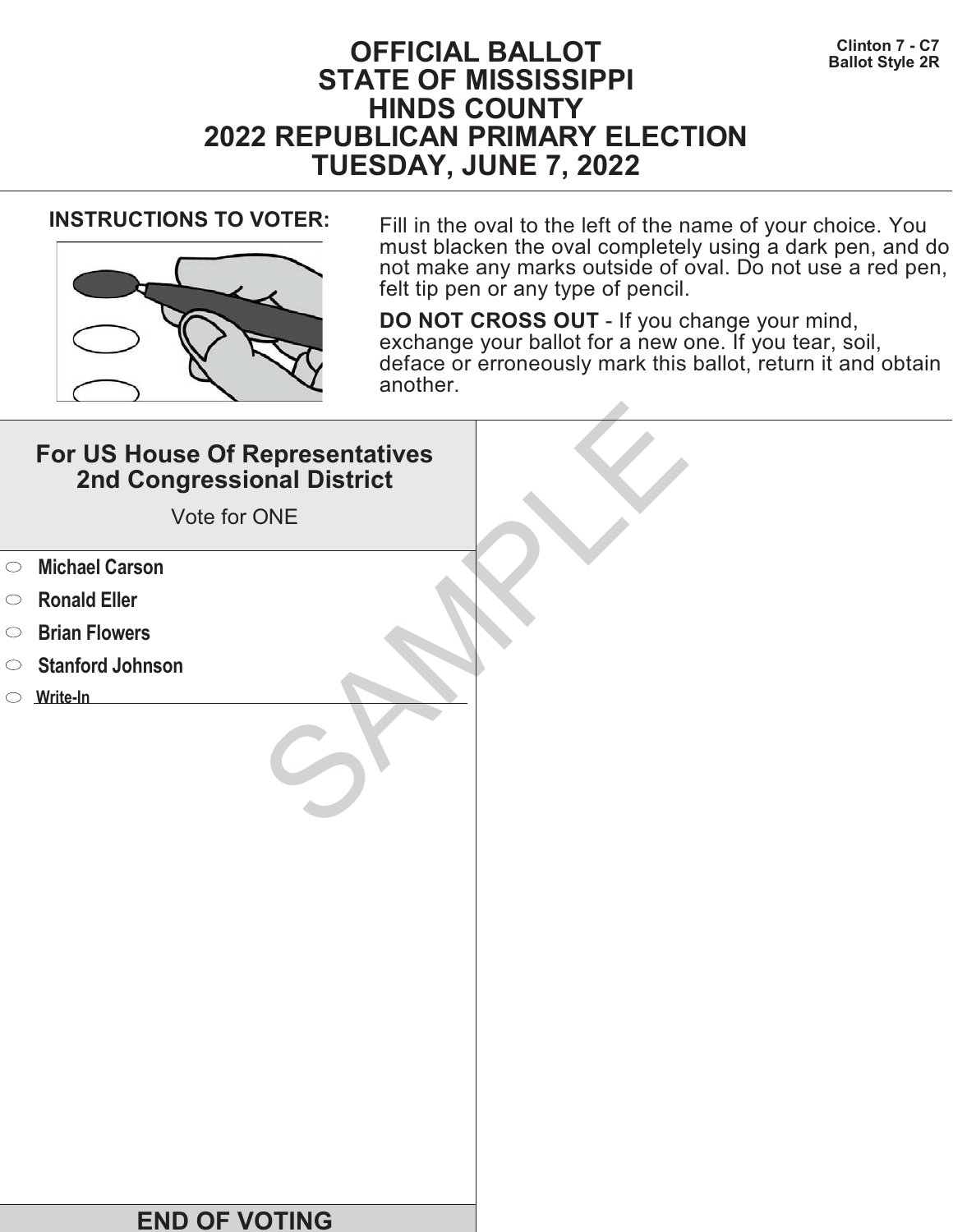# **Cayuga - CA OFFICIAL BALLOT Ballot Style 2R STATE OF MISSISSIPPI HINDS COUNTY 2022 REPUBLICAN PRIMARY ELECTION TUESDAY, JUNE 7, 2022**



**INSTRUCTIONS TO VOTER:** Fill in the oval to the left of the name of your choice. You must blacken the oval completely using a dark pen, and do not make any marks outside of oval. Do not use a red pen, felt tip pen or any type of pencil.

|            | For US House Of Representatives<br>2nd Congressional District<br>Vote for ONE |  |
|------------|-------------------------------------------------------------------------------|--|
| $\circ$    | <b>Michael Carson</b>                                                         |  |
| $\circ$    | <b>Ronald Eller</b>                                                           |  |
| $\bigcirc$ | <b>Brian Flowers</b>                                                          |  |
| $\circ$    | <b>Stanford Johnson</b>                                                       |  |
|            | $\circ$ Write-In                                                              |  |
|            |                                                                               |  |
|            | <b>END OF VOTING</b>                                                          |  |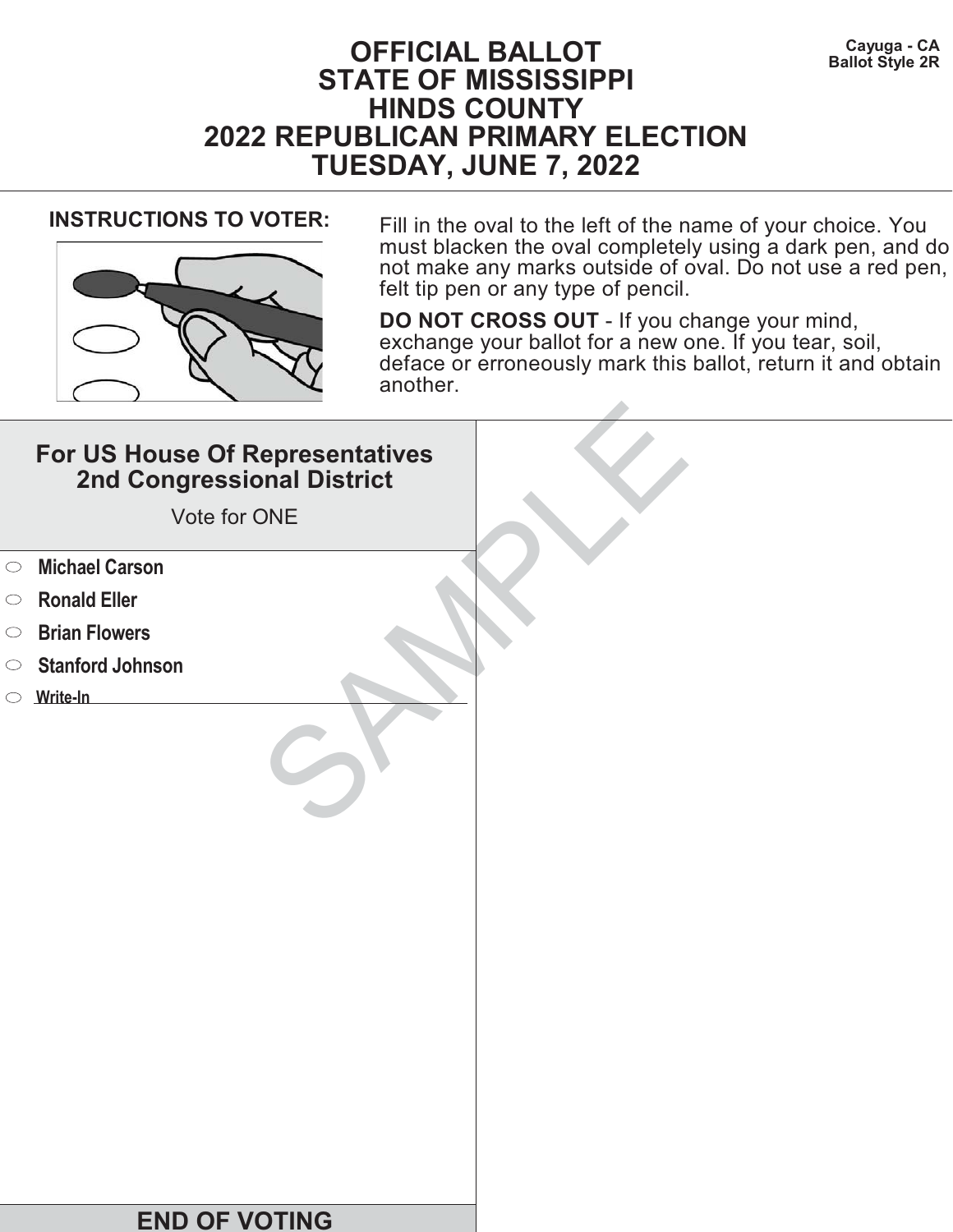# **Chapel Hill - CH OFFICIAL BALLOT Ballot Style 2R STATE OF MISSISSIPPI HINDS COUNTY 2022 REPUBLICAN PRIMARY ELECTION TUESDAY, JUNE 7, 2022**



**INSTRUCTIONS TO VOTER:** Fill in the oval to the left of the name of your choice. You must blacken the oval completely using a dark pen, and do not make any marks outside of oval. Do not use a red pen, felt tip pen or any type of pencil.

|            | For US House Of Representatives<br>2nd Congressional District<br>Vote for ONE |  |
|------------|-------------------------------------------------------------------------------|--|
| $\circ$    | <b>Michael Carson</b>                                                         |  |
| $\circ$    | <b>Ronald Eller</b>                                                           |  |
| $\bigcirc$ | <b>Brian Flowers</b>                                                          |  |
| $\circ$    | <b>Stanford Johnson</b>                                                       |  |
|            | $\circ$ Write-In                                                              |  |
|            |                                                                               |  |
|            | <b>END OF VOTING</b>                                                          |  |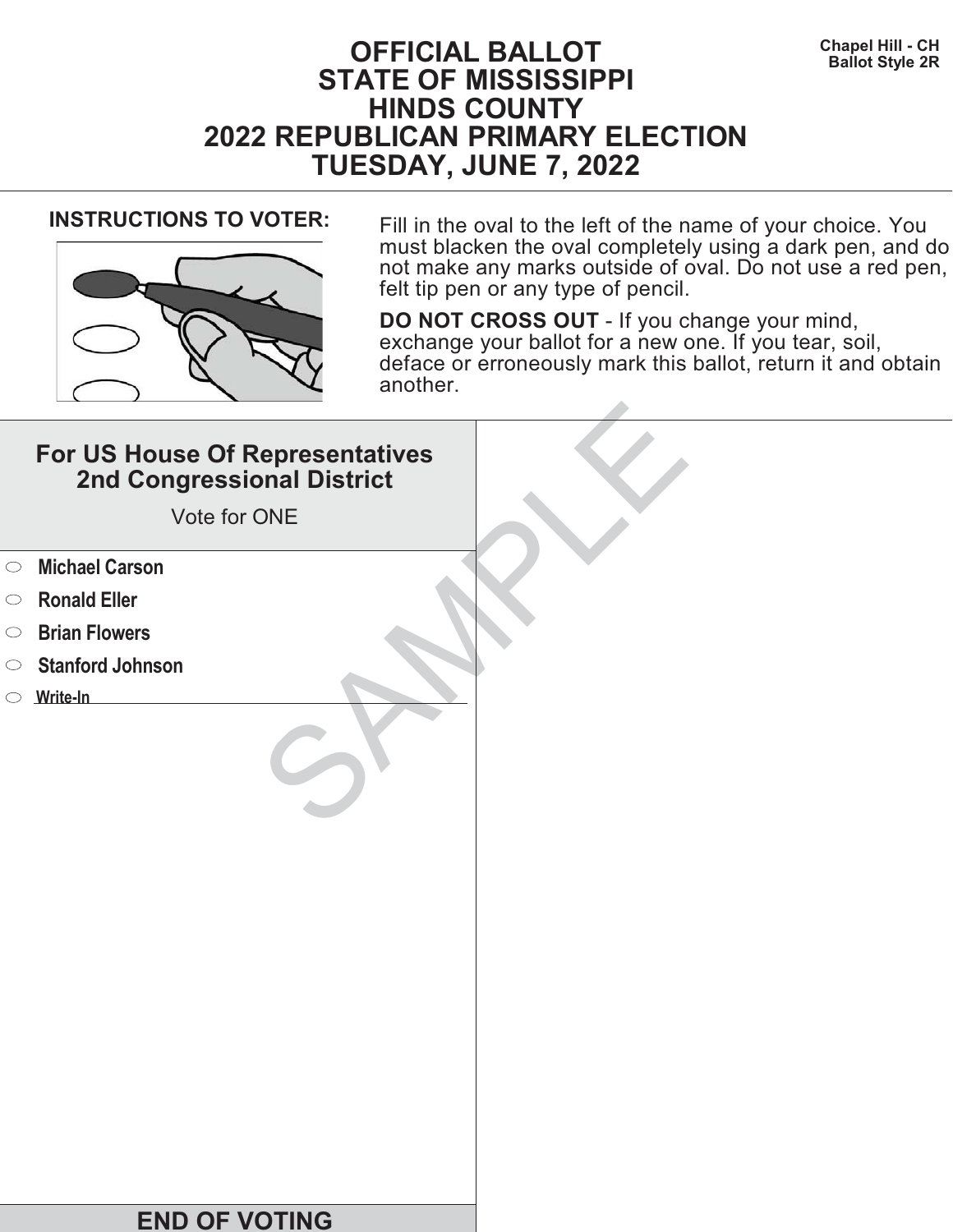# **Cynthia - CY BALLOT BALLOT Ballot Style 2R STATE OF MISSISSIPPI HINDS COUNTY 2022 REPUBLICAN PRIMARY ELECTION TUESDAY, JUNE 7, 2022**



**INSTRUCTIONS TO VOTER:** Fill in the oval to the left of the name of your choice. You must blacken the oval completely using a dark pen, and do not make any marks outside of oval. Do not use a red pen, felt tip pen or any type of pencil.

|            | For US House Of Representatives<br>2nd Congressional District<br>Vote for ONE |  |
|------------|-------------------------------------------------------------------------------|--|
| $\circ$    | <b>Michael Carson</b>                                                         |  |
| $\circ$    | <b>Ronald Eller</b>                                                           |  |
| $\bigcirc$ | <b>Brian Flowers</b>                                                          |  |
| $\bigcirc$ | <b>Stanford Johnson</b>                                                       |  |
|            | $\circ$ Write-In                                                              |  |
|            |                                                                               |  |
|            | <b>END OF VOTING</b>                                                          |  |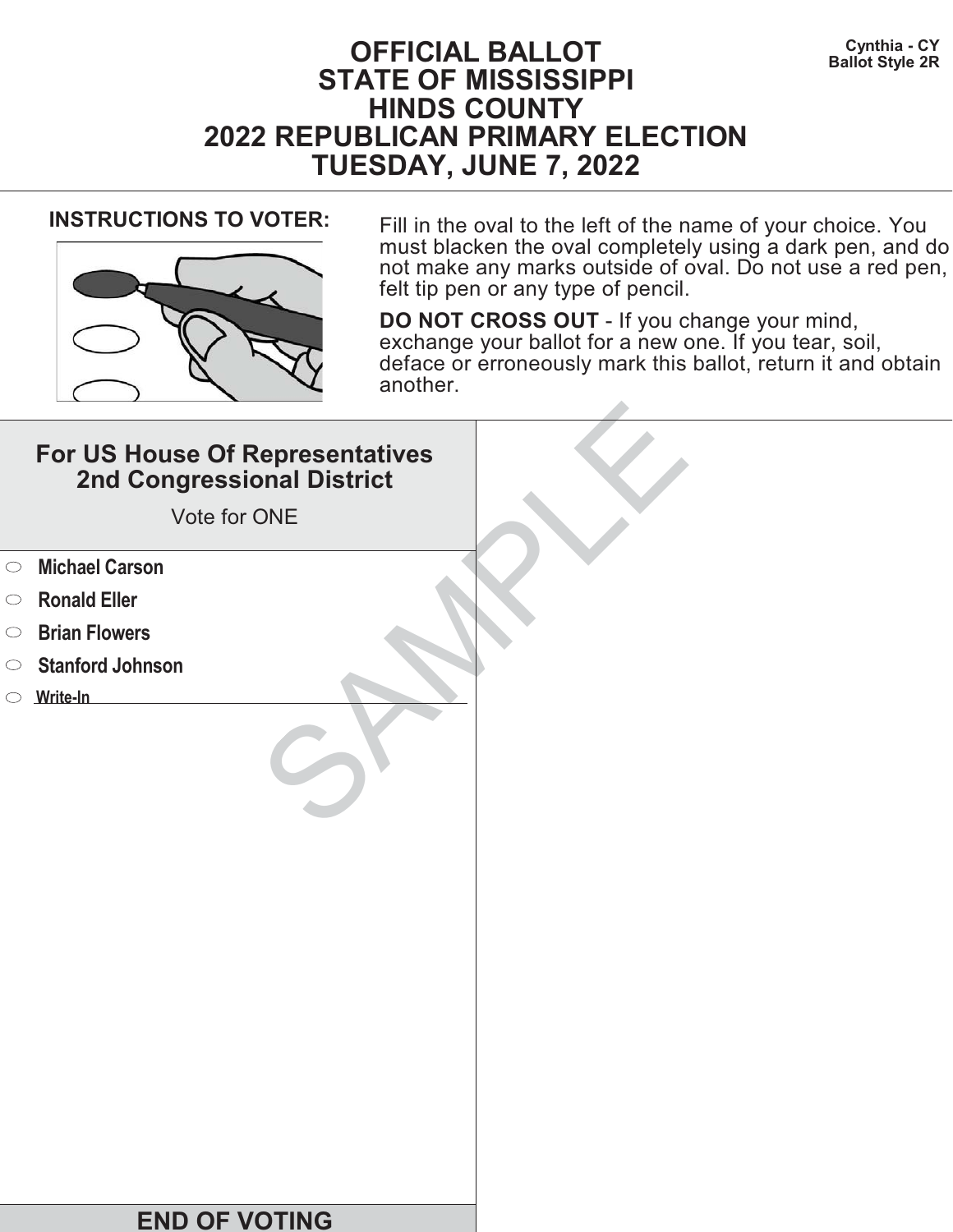# **Dry Grove - DG OFFICIAL BALLOT Ballot Style 2R STATE OF MISSISSIPPI HINDS COUNTY 2022 REPUBLICAN PRIMARY ELECTION TUESDAY, JUNE 7, 2022**



**INSTRUCTIONS TO VOTER:** Fill in the oval to the left of the name of your choice. You must blacken the oval completely using a dark pen, and do not make any marks outside of oval. Do not use a red pen, felt tip pen or any type of pencil.

|            | For US House Of Representatives<br>2nd Congressional District<br>Vote for ONE |  |
|------------|-------------------------------------------------------------------------------|--|
| $\circ$    | <b>Michael Carson</b>                                                         |  |
| $\circ$    | <b>Ronald Eller</b>                                                           |  |
| $\bigcirc$ | <b>Brian Flowers</b>                                                          |  |
| $\bigcirc$ | <b>Stanford Johnson</b>                                                       |  |
|            | $\circ$ Write-In                                                              |  |
|            |                                                                               |  |
|            | <b>END OF VOTING</b>                                                          |  |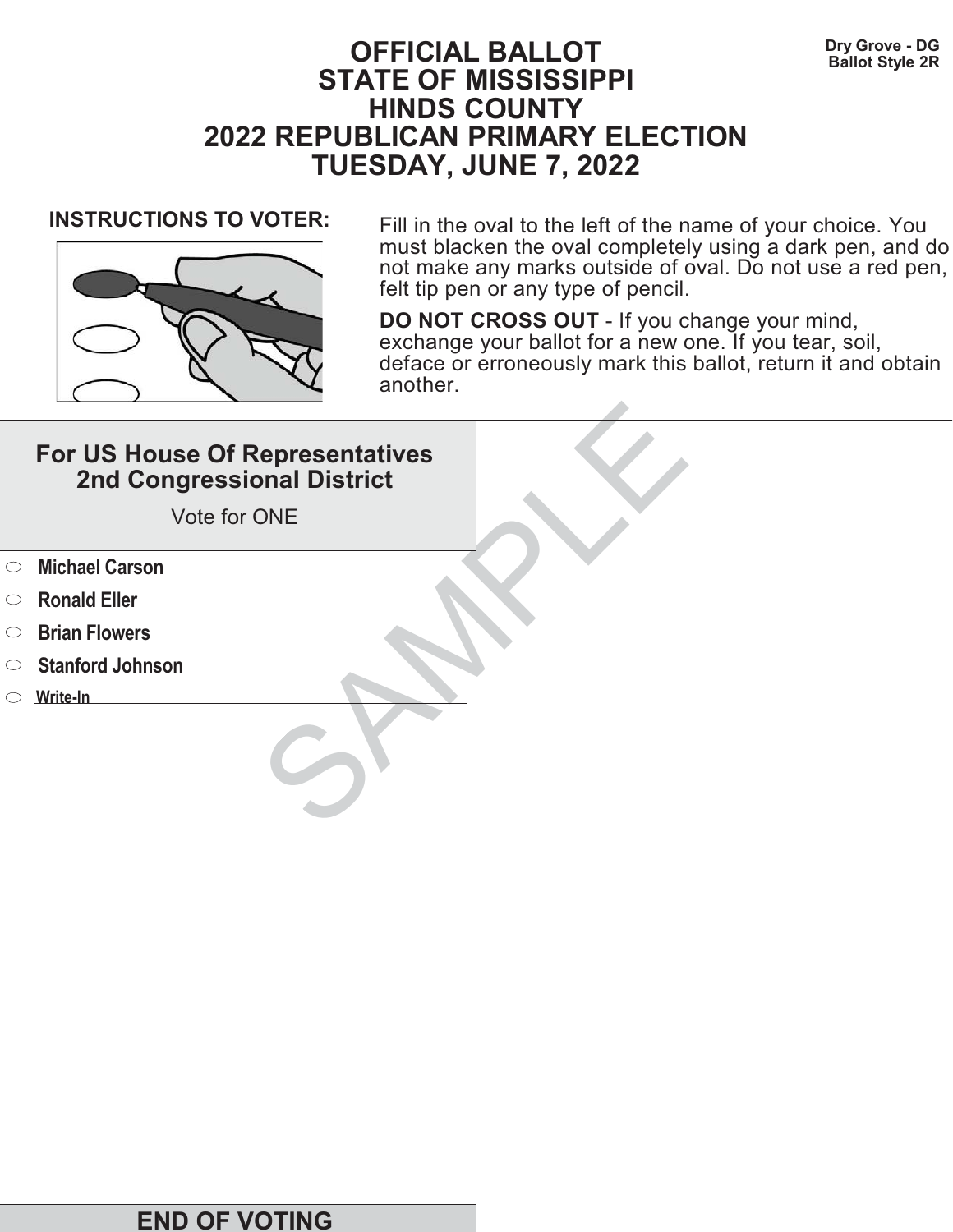# **Edwards - ED OFFICIAL BALLOT Ballot Styles 2R STATE OF MISSISSIPPI HINDS COUNTY 2022 REPUBLICAN PRIMARY ELECTION TUESDAY, JUNE 7, 2022**



**INSTRUCTIONS TO VOTER:** Fill in the oval to the left of the name of your choice. You must blacken the oval completely using a dark pen, and do not make any marks outside of oval. Do not use a red pen, felt tip pen or any type of pencil.

|            | For US House Of Representatives<br>2nd Congressional District<br>Vote for ONE |  |
|------------|-------------------------------------------------------------------------------|--|
| $\circ$    | <b>Michael Carson</b>                                                         |  |
| $\circ$    | <b>Ronald Eller</b>                                                           |  |
| $\bigcirc$ | <b>Brian Flowers</b>                                                          |  |
| $\bigcirc$ | <b>Stanford Johnson</b>                                                       |  |
|            | $\circ$ Write-In                                                              |  |
|            |                                                                               |  |
|            | <b>END OF VOTING</b>                                                          |  |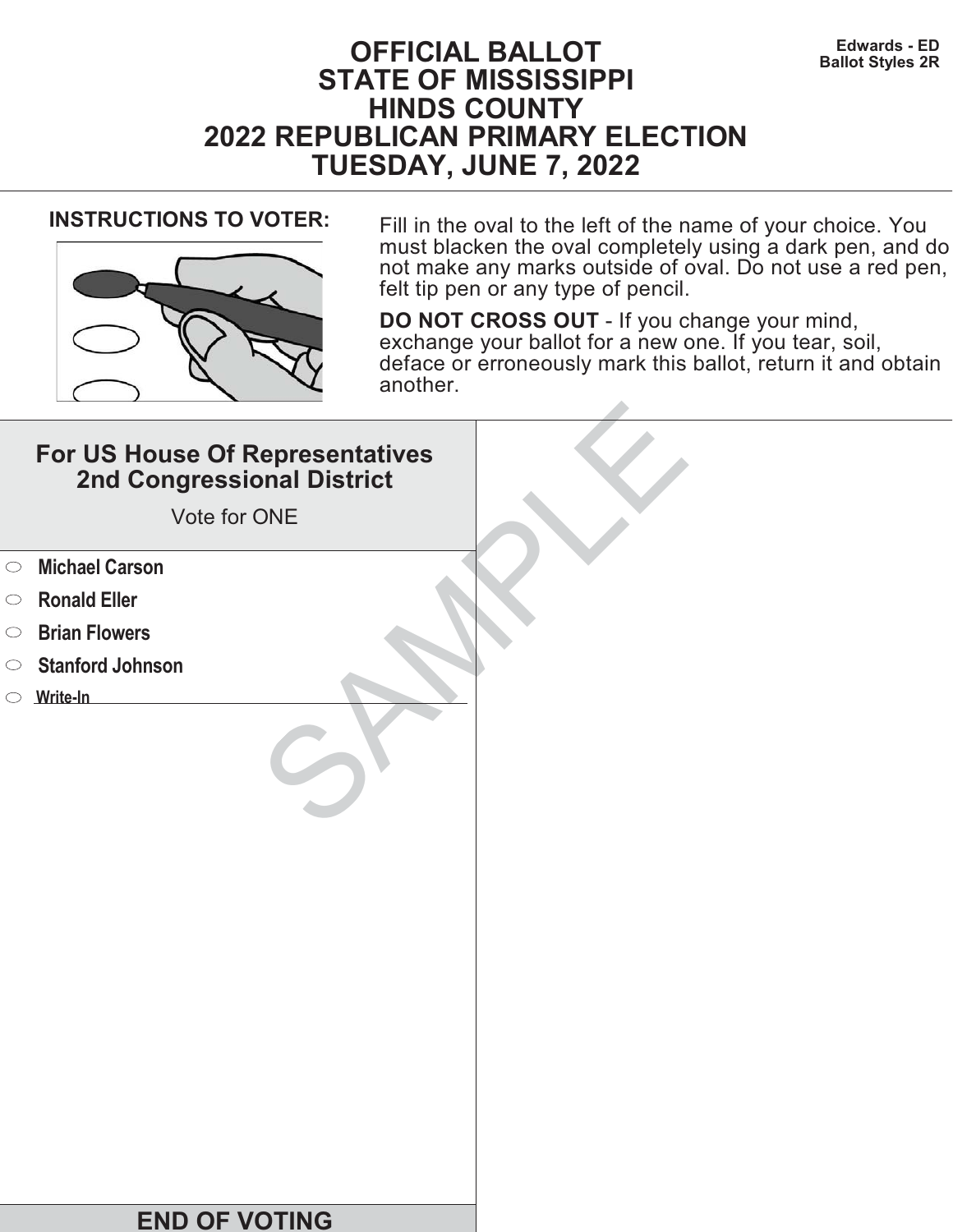# **Learned - LE OFFICIAL BALLOT Ballot Style 2R STATE OF MISSISSIPPI HINDS COUNTY 2022 REPUBLICAN PRIMARY ELECTION TUESDAY, JUNE 7, 2022**



**INSTRUCTIONS TO VOTER:** Fill in the oval to the left of the name of your choice. You must blacken the oval completely using a dark pen, and do not make any marks outside of oval. Do not use a red pen, felt tip pen or any type of pencil.

|            | For US House Of Representatives<br>2nd Congressional District<br>Vote for ONE |  |
|------------|-------------------------------------------------------------------------------|--|
| $\circ$    | <b>Michael Carson</b>                                                         |  |
| $\circ$    | <b>Ronald Eller</b>                                                           |  |
| $\bigcirc$ | <b>Brian Flowers</b>                                                          |  |
| $\bigcirc$ | <b>Stanford Johnson</b>                                                       |  |
|            | $\circ$ Write-In                                                              |  |
|            |                                                                               |  |
|            | <b>END OF VOTING</b>                                                          |  |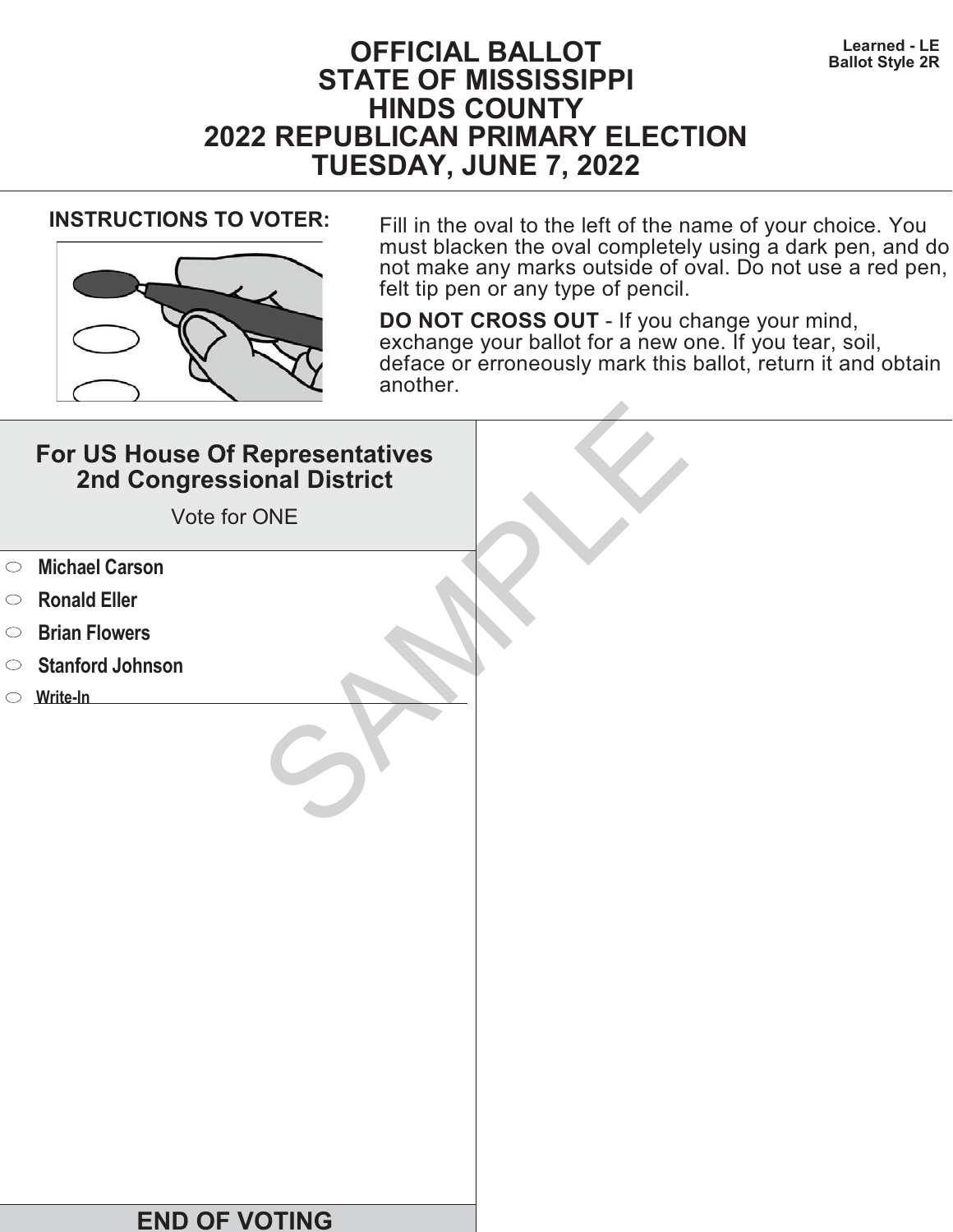# **OFFICIAL BALLOT** Old Byram - OB<br>Ballot Style 2R **STATE OF MISSISSIPPI HINDS COUNTY 2022 REPUBLICAN PRIMARY ELECTION TUESDAY, JUNE 7, 2022**



**INSTRUCTIONS TO VOTER:** Fill in the oval to the left of the name of your choice. You must blacken the oval completely using a dark pen, and do not make any marks outside of oval. Do not use a red pen, felt tip pen or any type of pencil.

|            | For US House Of Representatives<br>2nd Congressional District<br>Vote for ONE |  |
|------------|-------------------------------------------------------------------------------|--|
| $\circ$    | <b>Michael Carson</b>                                                         |  |
| $\circ$    | <b>Ronald Eller</b>                                                           |  |
| $\bigcirc$ | <b>Brian Flowers</b>                                                          |  |
| $\circ$    | <b>Stanford Johnson</b>                                                       |  |
|            | $\circ$ Write-In                                                              |  |
|            |                                                                               |  |
|            | <b>END OF VOTING</b>                                                          |  |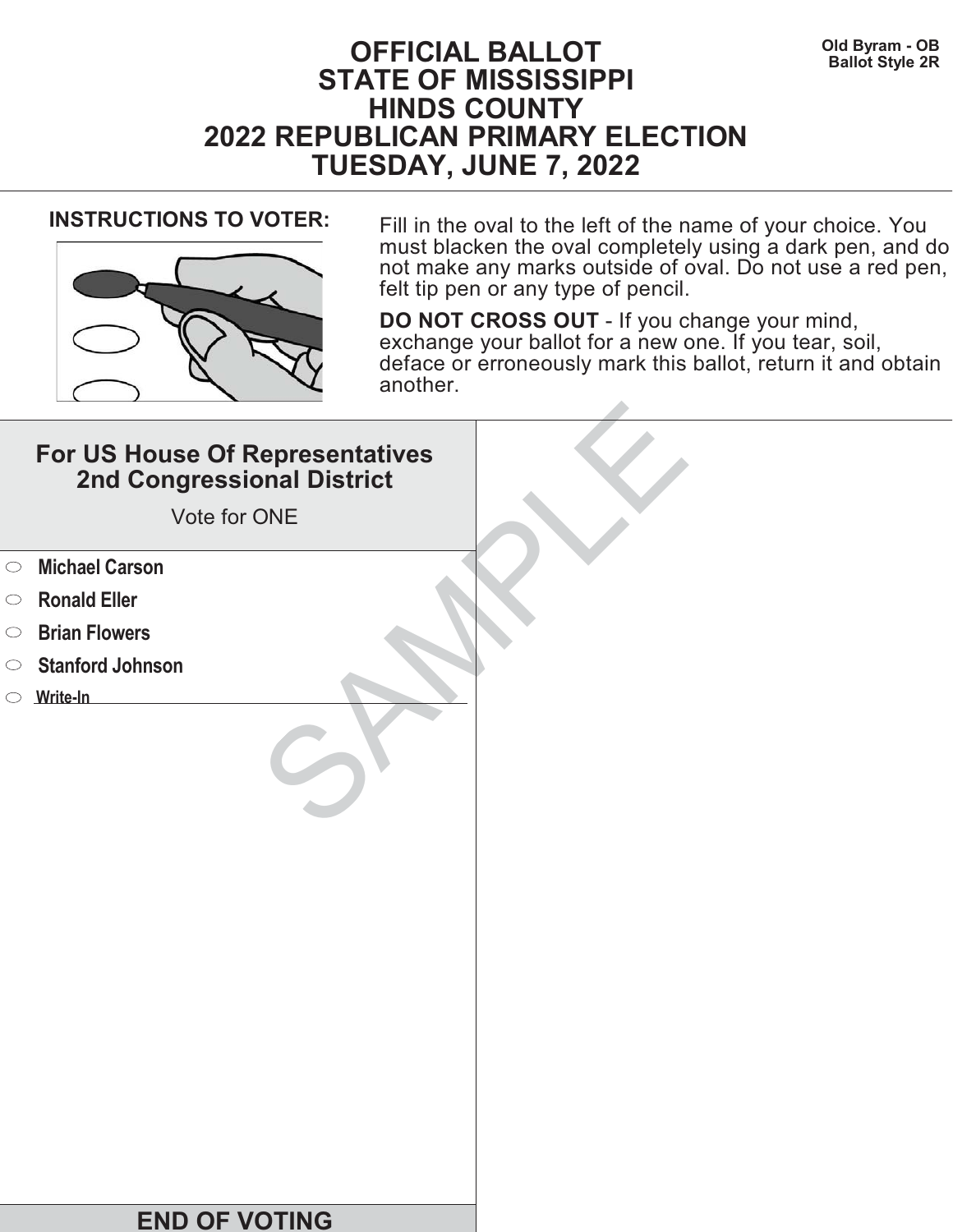# **Pinehaven - PN OFFICIAL BALLOT Ballot Style 2R STATE OF MISSISSIPPI HINDS COUNTY 2022 REPUBLICAN PRIMARY ELECTION TUESDAY, JUNE 7, 2022**



**INSTRUCTIONS TO VOTER:** Fill in the oval to the left of the name of your choice. You must blacken the oval completely using a dark pen, and do not make any marks outside of oval. Do not use a red pen, felt tip pen or any type of pencil.

|            | For US House Of Representatives<br>2nd Congressional District<br>Vote for ONE |  |
|------------|-------------------------------------------------------------------------------|--|
| $\circ$    | <b>Michael Carson</b>                                                         |  |
| $\circ$    | <b>Ronald Eller</b>                                                           |  |
| $\bigcirc$ | <b>Brian Flowers</b>                                                          |  |
| $\bigcirc$ | <b>Stanford Johnson</b>                                                       |  |
|            | $\circ$ Write-In                                                              |  |
|            |                                                                               |  |
|            | <b>END OF VOTING</b>                                                          |  |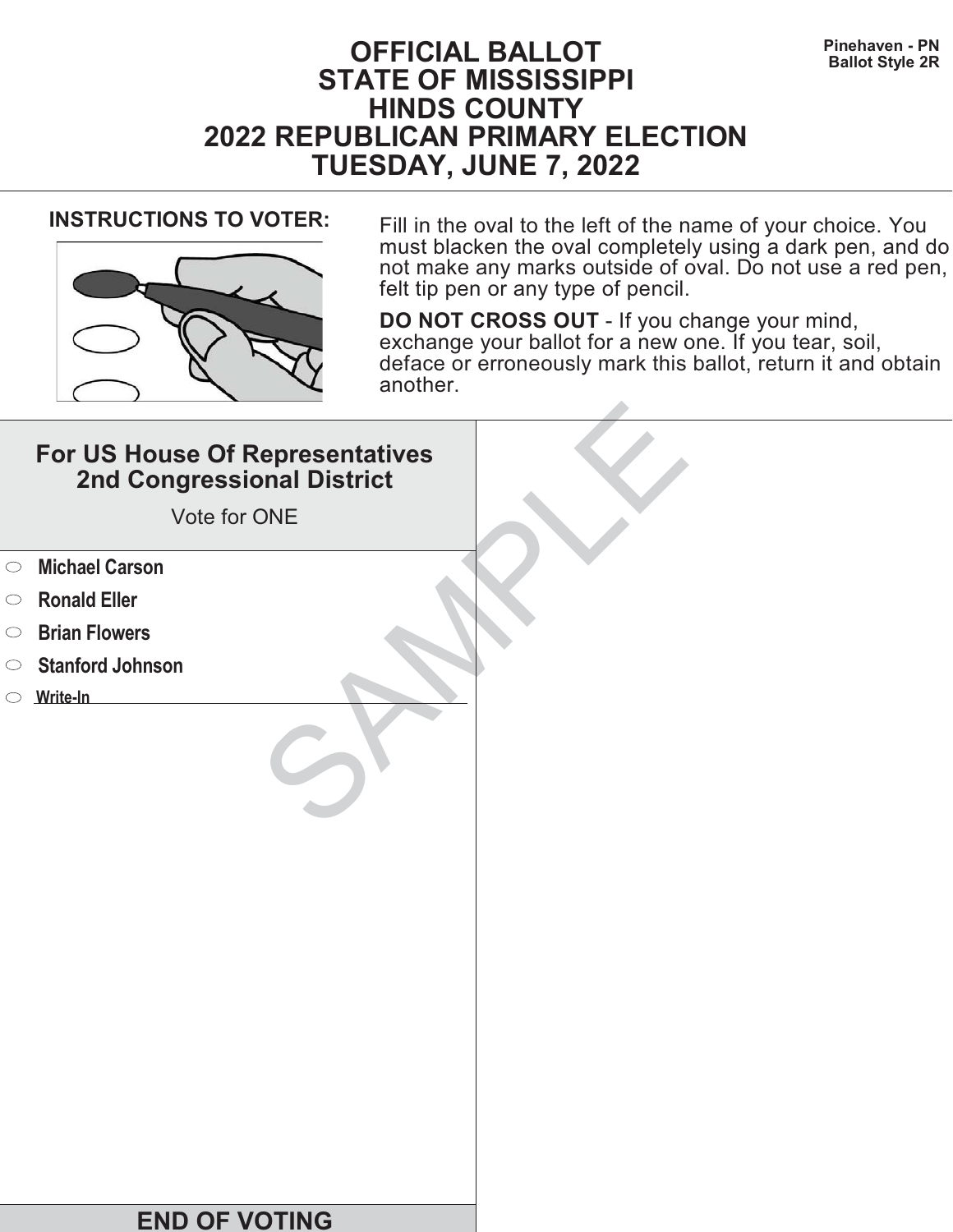# **Pocahontas - PO OFFICIAL BALLOT Ballot Style 2R STATE OF MISSISSIPPI HINDS COUNTY 2022 REPUBLICAN PRIMARY ELECTION TUESDAY, JUNE 7, 2022**



**INSTRUCTIONS TO VOTER:** Fill in the oval to the left of the name of your choice. You must blacken the oval completely using a dark pen, and do not make any marks outside of oval. Do not use a red pen, felt tip pen or any type of pencil.

|            | For US House Of Representatives<br>2nd Congressional District<br>Vote for ONE |  |
|------------|-------------------------------------------------------------------------------|--|
| $\circ$    | <b>Michael Carson</b>                                                         |  |
| $\circ$    | <b>Ronald Eller</b>                                                           |  |
| $\bigcirc$ | <b>Brian Flowers</b>                                                          |  |
| $\circ$    | <b>Stanford Johnson</b>                                                       |  |
|            | $\circ$ Write-In                                                              |  |
|            |                                                                               |  |
|            | <b>END OF VOTING</b>                                                          |  |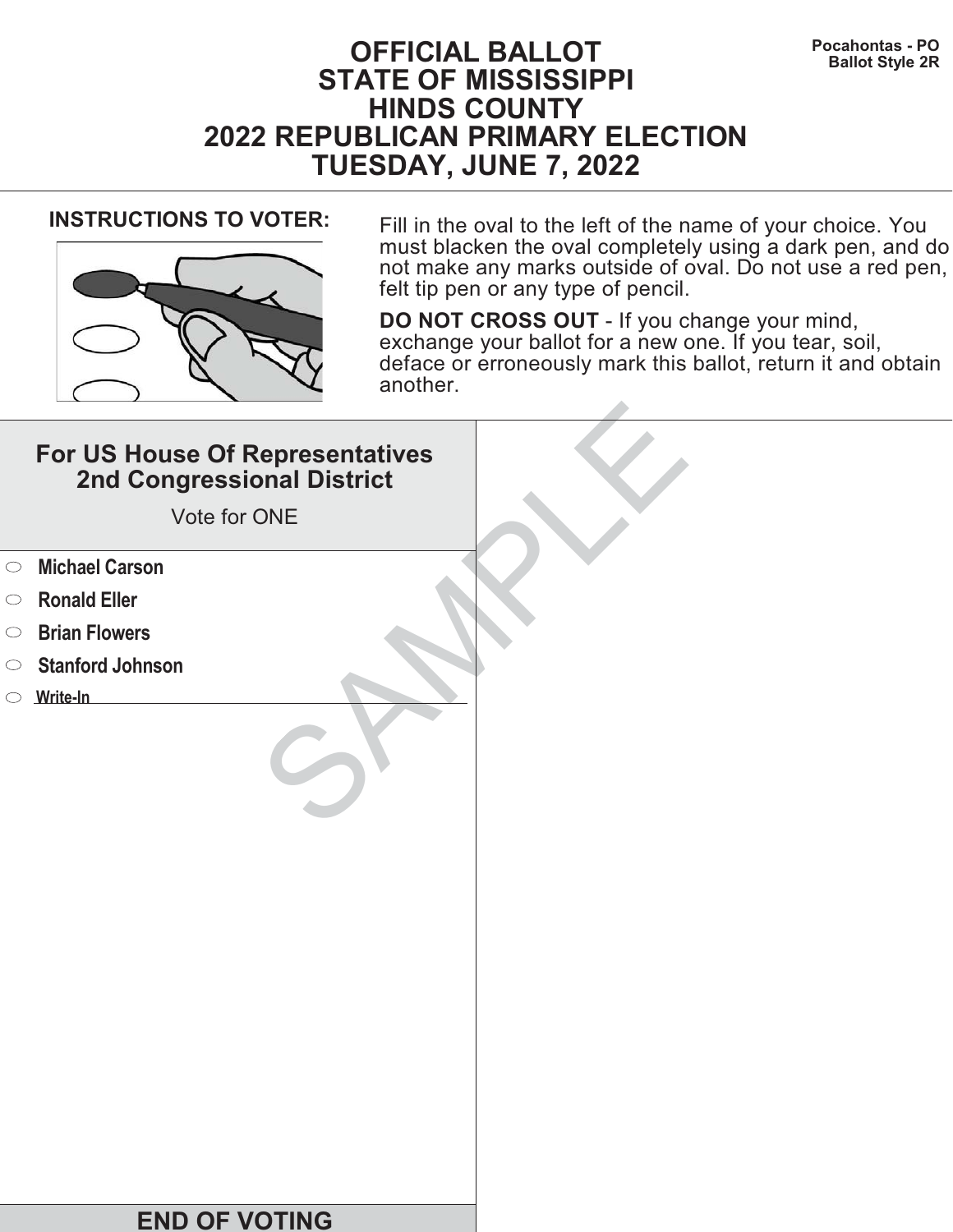# **Raymond 1 - R1 BALLOT BALLOT Ballot Style 2R STATE OF MISSISSIPPI HINDS COUNTY 2022 REPUBLICAN PRIMARY ELECTION TUESDAY, JUNE 7, 2022**



**INSTRUCTIONS TO VOTER:** Fill in the oval to the left of the name of your choice. You must blacken the oval completely using a dark pen, and do not make any marks outside of oval. Do not use a red pen, felt tip pen or any type of pencil.

|            | For US House Of Representatives<br>2nd Congressional District<br>Vote for ONE |  |
|------------|-------------------------------------------------------------------------------|--|
| $\circ$    | <b>Michael Carson</b>                                                         |  |
| $\circ$    | <b>Ronald Eller</b>                                                           |  |
| $\bigcirc$ | <b>Brian Flowers</b>                                                          |  |
| $\bigcirc$ | <b>Stanford Johnson</b>                                                       |  |
|            | $\circ$ Write-In                                                              |  |
|            |                                                                               |  |
|            | <b>END OF VOTING</b>                                                          |  |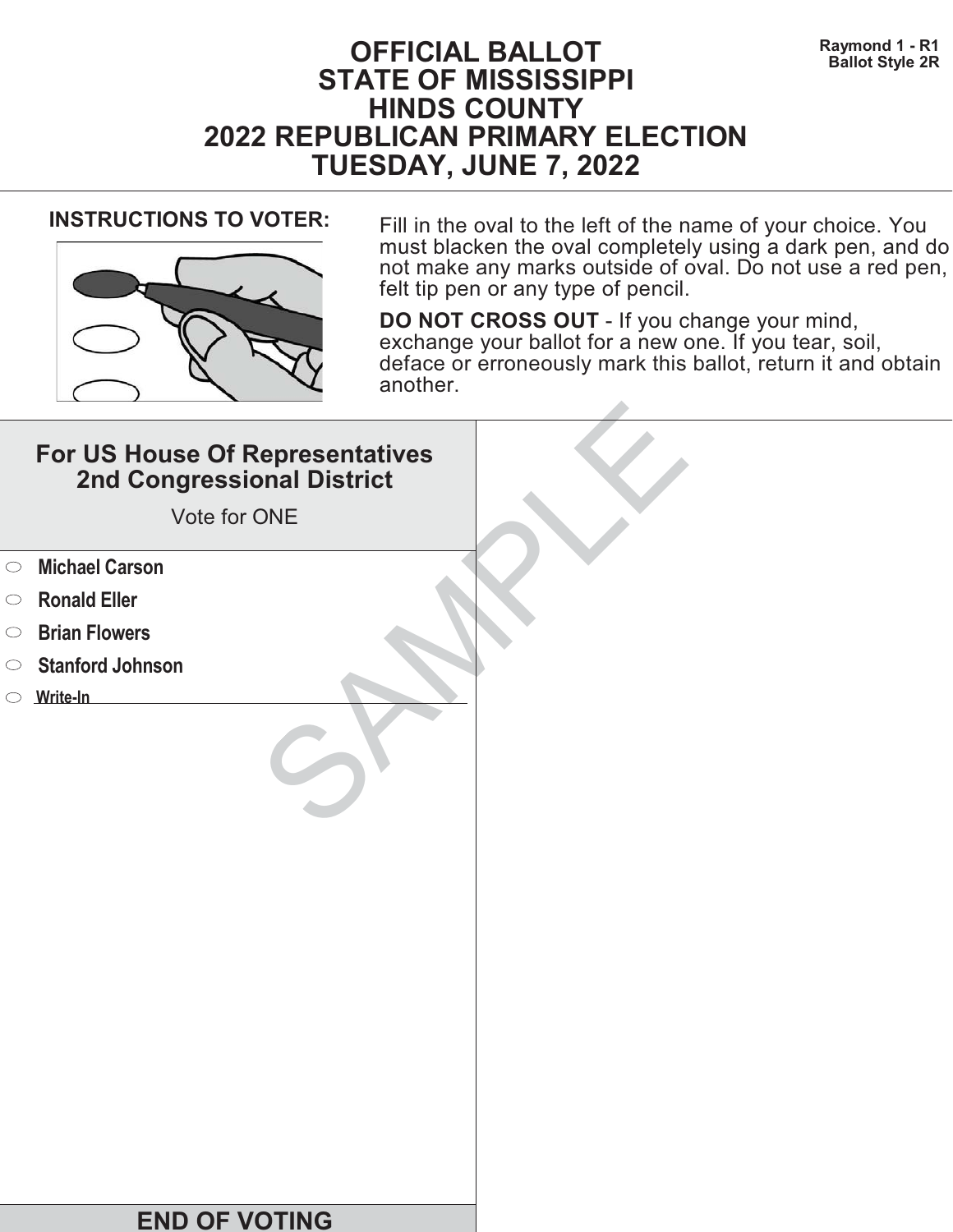# **Raymond 2 - R2**<br>Ballot Style 2R **STATE OF MISSISSIPPI HINDS COUNTY 2022 REPUBLICAN PRIMARY ELECTION TUESDAY, JUNE 7, 2022**



**INSTRUCTIONS TO VOTER:** Fill in the oval to the left of the name of your choice. You must blacken the oval completely using a dark pen, and do not make any marks outside of oval. Do not use a red pen, felt tip pen or any type of pencil.

|            | For US House Of Representatives<br>2nd Congressional District<br>Vote for ONE |  |
|------------|-------------------------------------------------------------------------------|--|
| $\circ$    | <b>Michael Carson</b>                                                         |  |
| $\circ$    | <b>Ronald Eller</b>                                                           |  |
| $\bigcirc$ | <b>Brian Flowers</b>                                                          |  |
| $\bigcirc$ | <b>Stanford Johnson</b>                                                       |  |
|            | $\circ$ Write-In                                                              |  |
|            |                                                                               |  |
|            | <b>END OF VOTING</b>                                                          |  |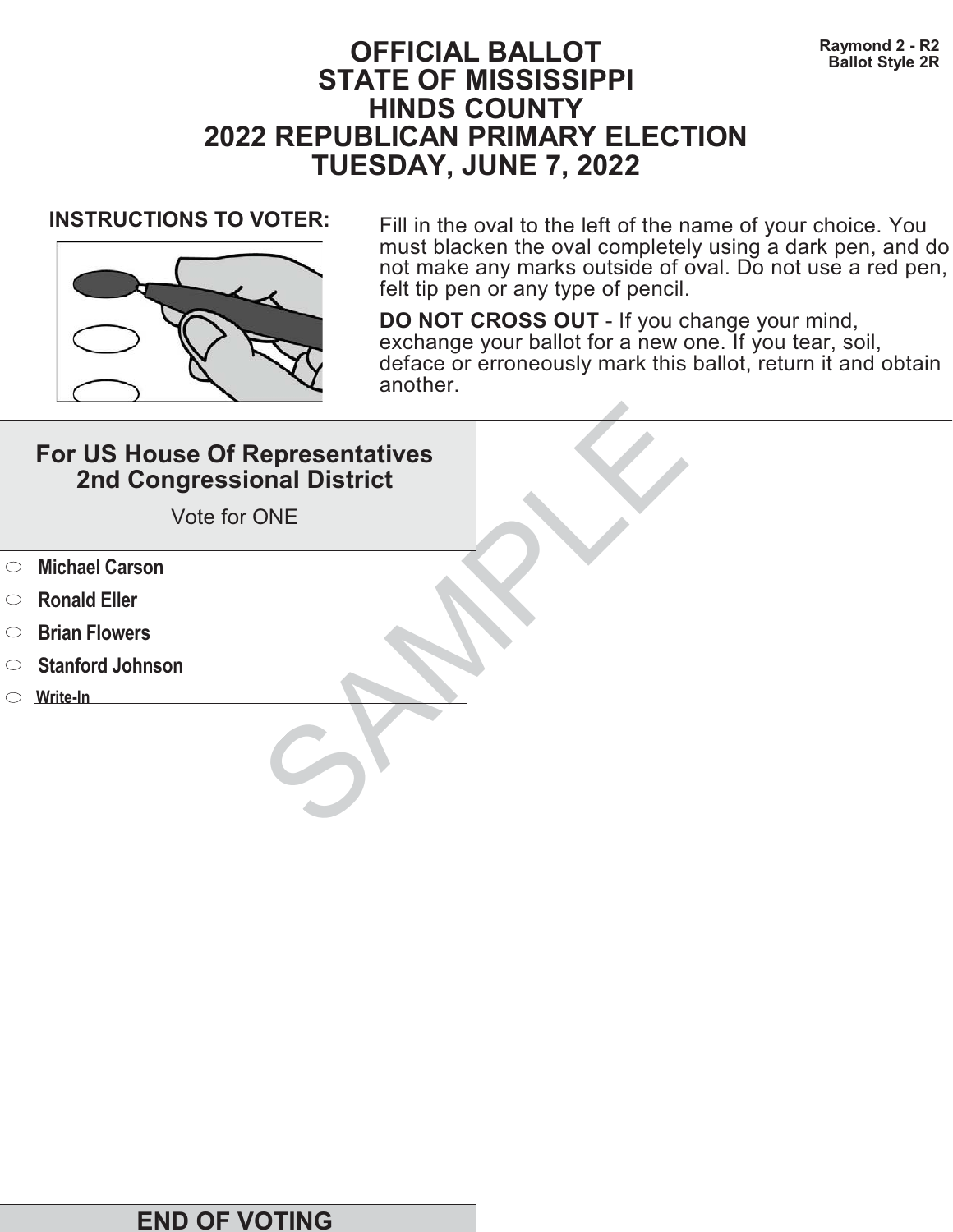# **Springridge - SR OFFICIAL BALLOT Ballot Style 2R STATE OF MISSISSIPPI HINDS COUNTY 2022 REPUBLICAN PRIMARY ELECTION TUESDAY, JUNE 7, 2022**



**INSTRUCTIONS TO VOTER:** Fill in the oval to the left of the name of your choice. You must blacken the oval completely using a dark pen, and do not make any marks outside of oval. Do not use a red pen, felt tip pen or any type of pencil.

|            | For US House Of Representatives<br>2nd Congressional District<br>Vote for ONE |  |
|------------|-------------------------------------------------------------------------------|--|
| $\circ$    | <b>Michael Carson</b>                                                         |  |
| $\circ$    | <b>Ronald Eller</b>                                                           |  |
| $\bigcirc$ | <b>Brian Flowers</b>                                                          |  |
| $\bigcirc$ | <b>Stanford Johnson</b>                                                       |  |
|            | $\circ$ Write-In                                                              |  |
|            |                                                                               |  |
|            | <b>END OF VOTING</b>                                                          |  |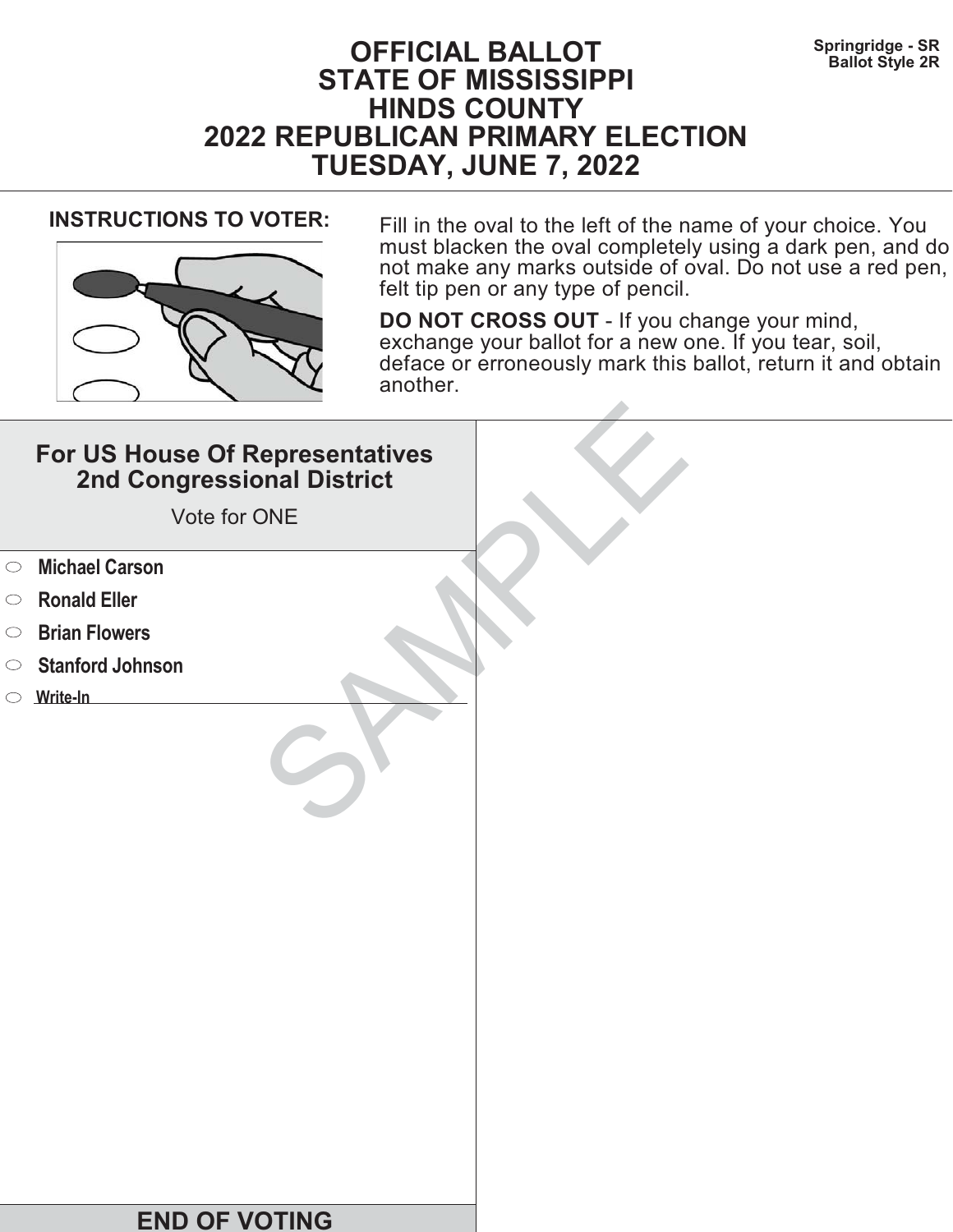# **St Thomas - ST OFFICIAL BALLOT Ballot Style 2R STATE OF MISSISSIPPI HINDS COUNTY 2022 REPUBLICAN PRIMARY ELECTION TUESDAY, JUNE 7, 2022**



**INSTRUCTIONS TO VOTER:** Fill in the oval to the left of the name of your choice. You must blacken the oval completely using a dark pen, and do not make any marks outside of oval. Do not use a red pen, felt tip pen or any type of pencil.

|            | For US House Of Representatives<br>2nd Congressional District<br>Vote for ONE |  |
|------------|-------------------------------------------------------------------------------|--|
| $\circ$    | <b>Michael Carson</b>                                                         |  |
| $\circ$    | <b>Ronald Eller</b>                                                           |  |
| $\bigcirc$ | <b>Brian Flowers</b>                                                          |  |
| $\circ$    | <b>Stanford Johnson</b>                                                       |  |
|            | $\circ$ Write-In                                                              |  |
|            |                                                                               |  |
|            | <b>END OF VOTING</b>                                                          |  |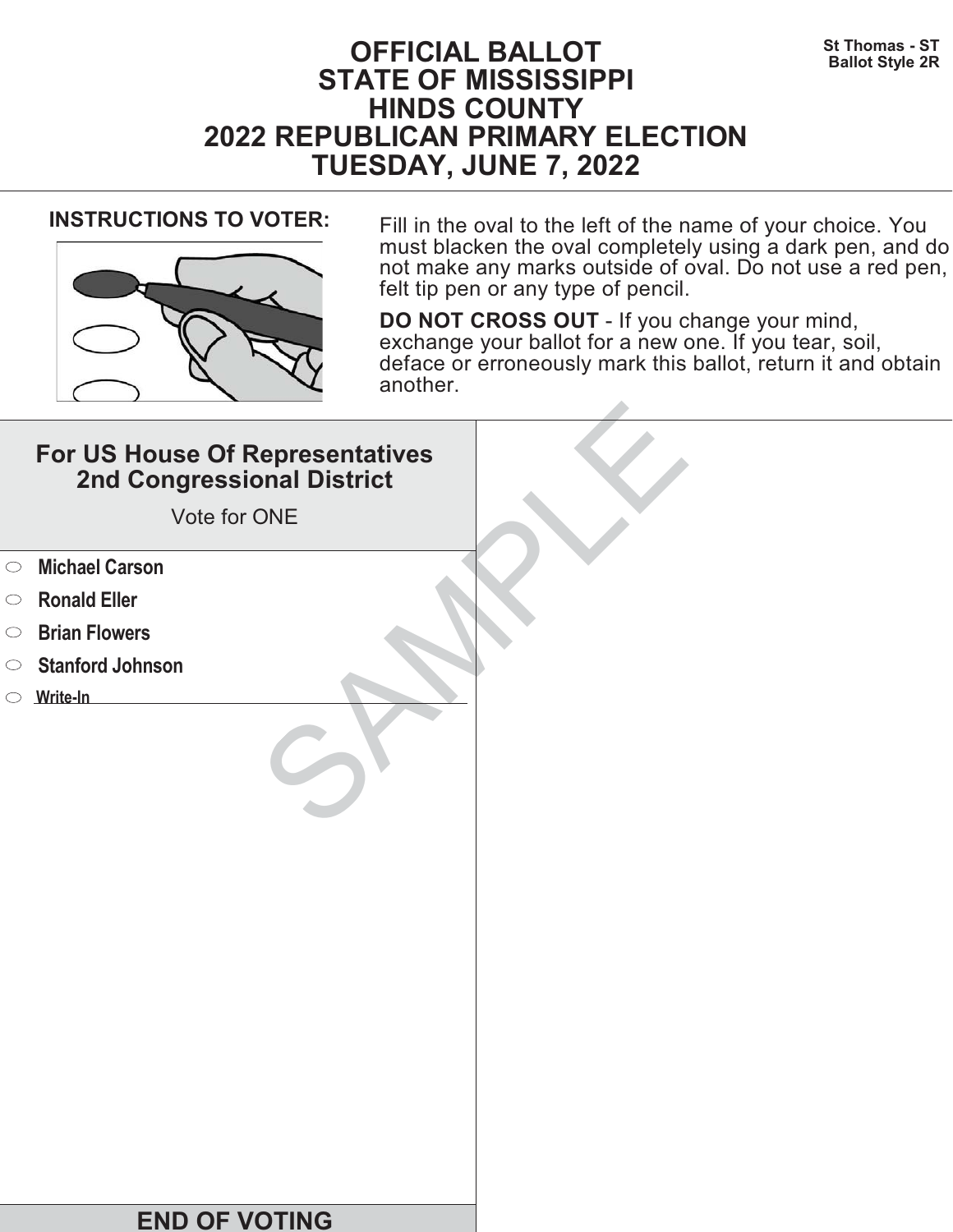# **Terry 1 - TE1 OFFICIAL BALLOT Ballot Style 2R STATE OF MISSISSIPPI HINDS COUNTY 2022 REPUBLICAN PRIMARY ELECTION TUESDAY, JUNE 7, 2022**



**INSTRUCTIONS TO VOTER:** Fill in the oval to the left of the name of your choice. You must blacken the oval completely using a dark pen, and do not make any marks outside of oval. Do not use a red pen, felt tip pen or any type of pencil.

|            | For US House Of Representatives<br>2nd Congressional District<br>Vote for ONE |  |
|------------|-------------------------------------------------------------------------------|--|
| $\circ$    | <b>Michael Carson</b>                                                         |  |
| $\circ$    | <b>Ronald Eller</b>                                                           |  |
| $\bigcirc$ | <b>Brian Flowers</b>                                                          |  |
| $\circ$    | <b>Stanford Johnson</b>                                                       |  |
|            | $\circ$ Write-In                                                              |  |
|            |                                                                               |  |
|            | <b>END OF VOTING</b>                                                          |  |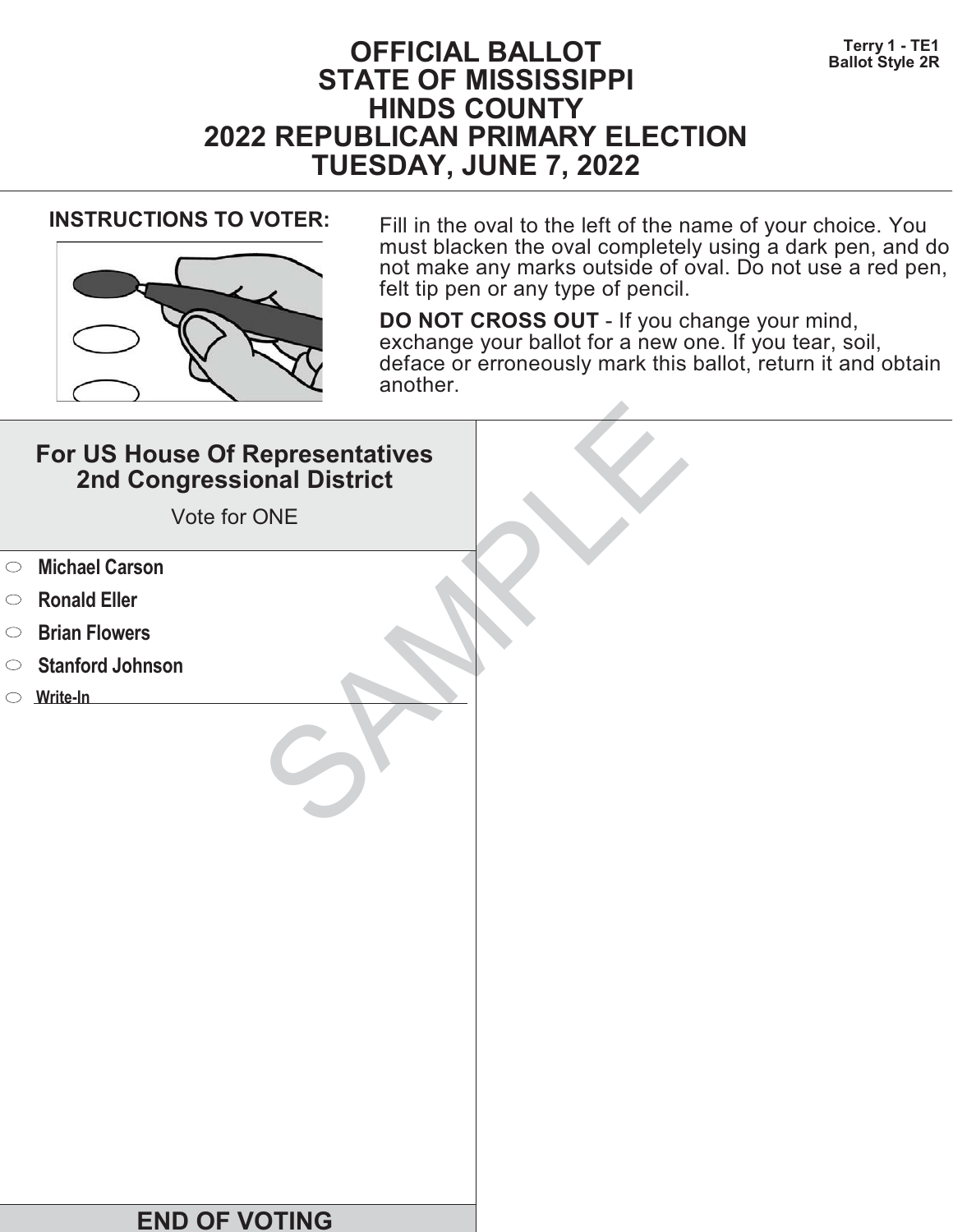# **Terry 2 - TE2**<br>Ballot Style 2R **STATE OF MISSISSIPPI HINDS COUNTY 2022 REPUBLICAN PRIMARY ELECTION TUESDAY, JUNE 7, 2022**



**INSTRUCTIONS TO VOTER:** Fill in the oval to the left of the name of your choice. You must blacken the oval completely using a dark pen, and do not make any marks outside of oval. Do not use a red pen, felt tip pen or any type of pencil.

|            | For US House Of Representatives<br>2nd Congressional District<br>Vote for ONE |  |
|------------|-------------------------------------------------------------------------------|--|
| $\circ$    | <b>Michael Carson</b>                                                         |  |
| $\circ$    | <b>Ronald Eller</b>                                                           |  |
| $\bigcirc$ | <b>Brian Flowers</b>                                                          |  |
| $\bigcirc$ | <b>Stanford Johnson</b>                                                       |  |
|            | $\circ$ Write-In                                                              |  |
|            |                                                                               |  |
|            | <b>END OF VOTING</b>                                                          |  |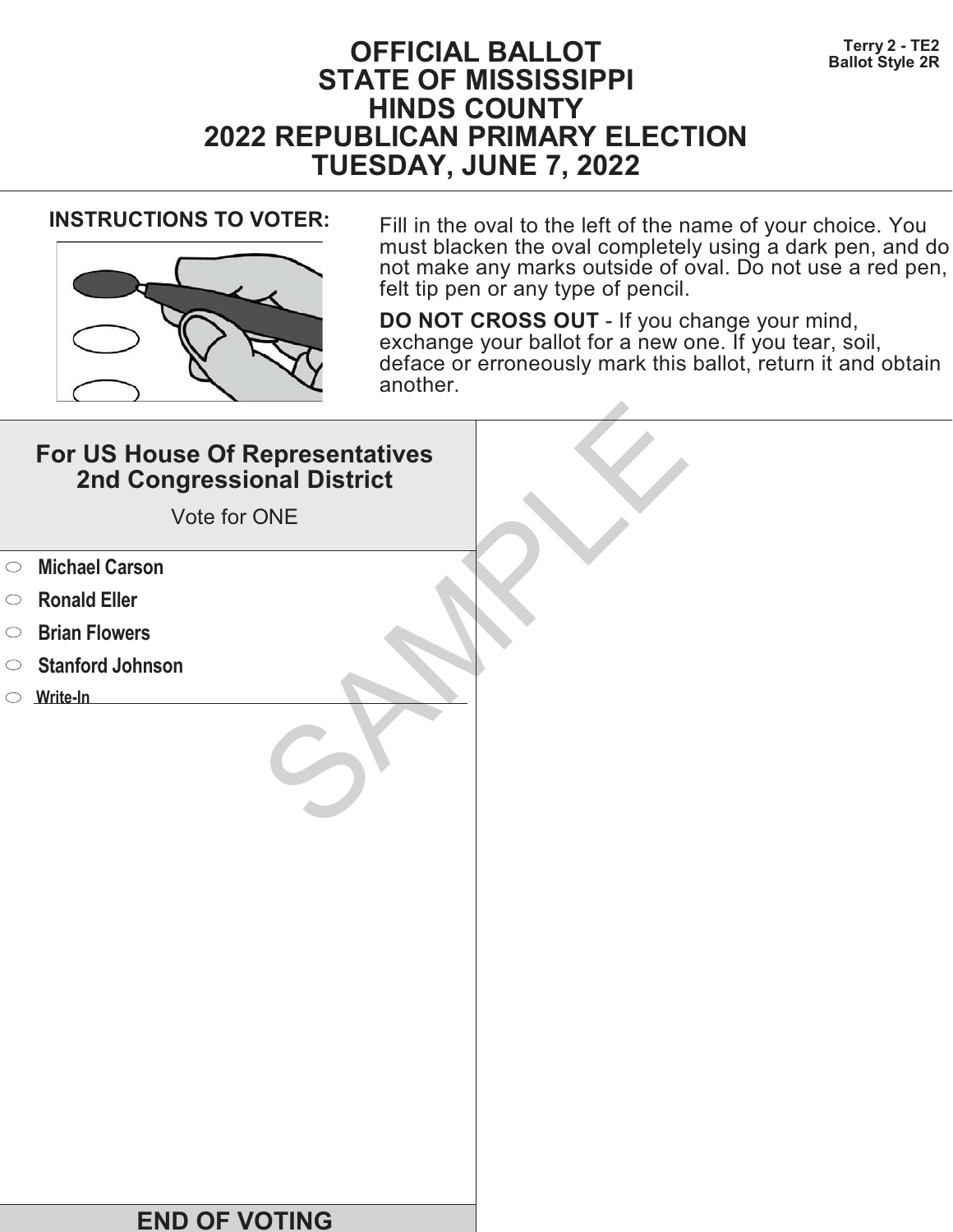# **THE SET OF FICIAL BALLOT STATE OF MISSISSIPPI HINDS COUNTY 2022 REPUBLICAN PRIMARY ELECTION TUESDAY, JUNE 7, 2022**



**INSTRUCTIONS TO VOTER:** Fill in the oval to the left of the name of your choice. You must blacken the oval completely using a dark pen, and do not make any marks outside of oval. Do not use a red pen, felt tip pen or any type of pencil.

|            | For US House Of Representatives<br>2nd Congressional District<br>Vote for ONE |  |
|------------|-------------------------------------------------------------------------------|--|
| $\circ$    | <b>Michael Carson</b>                                                         |  |
| $\circ$    | <b>Ronald Eller</b>                                                           |  |
| $\bigcirc$ | <b>Brian Flowers</b>                                                          |  |
| $\bigcirc$ | <b>Stanford Johnson</b>                                                       |  |
|            | $\circ$ Write-In                                                              |  |
|            |                                                                               |  |
|            | <b>END OF VOTING</b>                                                          |  |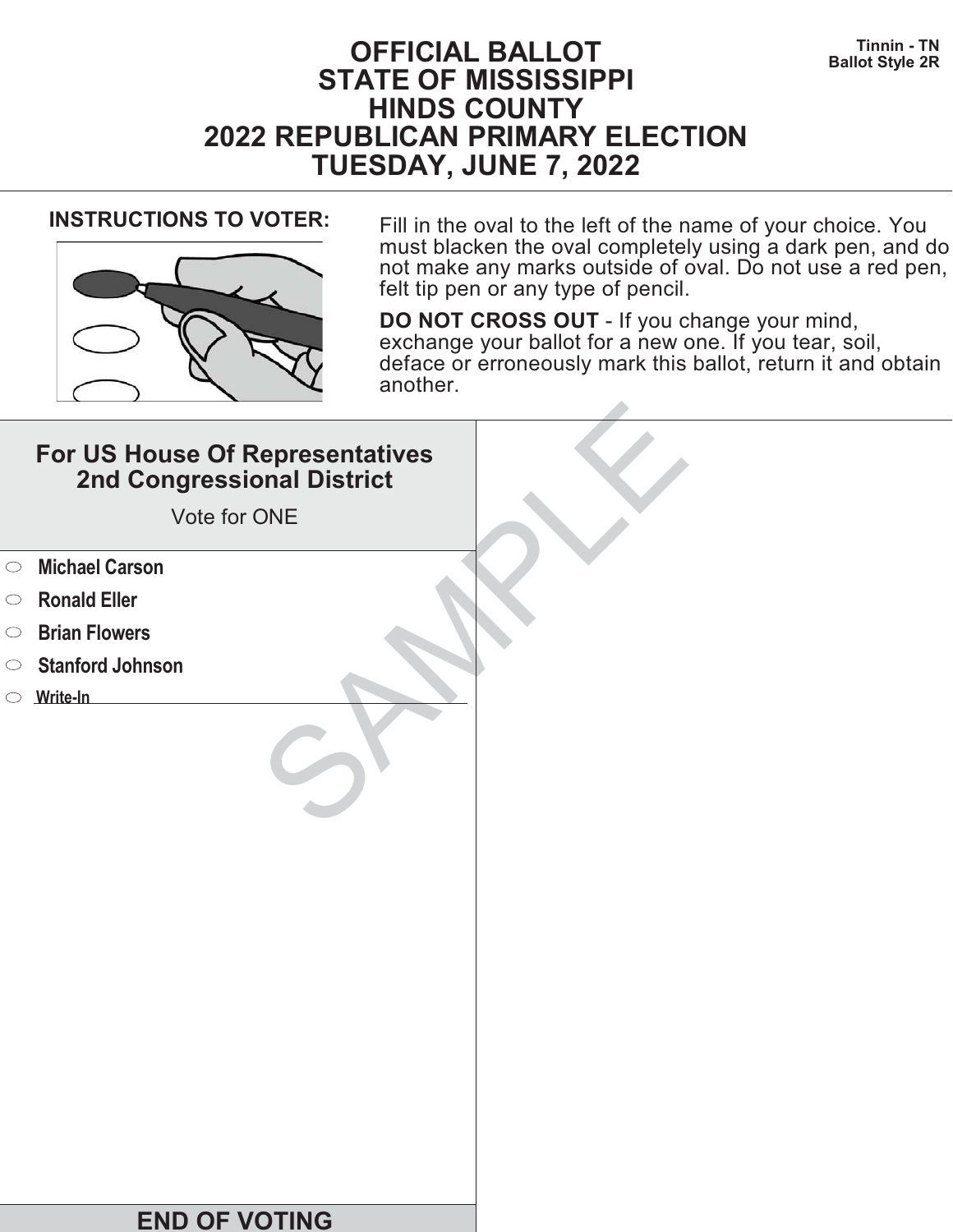# **Utica 1 - U1 U11 Discriming Units Control Control Control Control Control Control Control Control Control Control Control Control Control Control Control Control Control Control Control Control Control Control Control STATE OF MISSISSIPPI HINDS COUNTY 2022 REPUBLICAN PRIMARY ELECTION TUESDAY, JUNE 7, 2022**



**INSTRUCTIONS TO VOTER:** Fill in the oval to the left of the name of your choice. You must blacken the oval completely using a dark pen, and do not make any marks outside of oval. Do not use a red pen, felt tip pen or any type of pencil.

|            | For US House Of Representatives<br>2nd Congressional District<br>Vote for ONE |  |
|------------|-------------------------------------------------------------------------------|--|
| $\circ$    | <b>Michael Carson</b>                                                         |  |
| $\circ$    | <b>Ronald Eller</b>                                                           |  |
| $\bigcirc$ | <b>Brian Flowers</b>                                                          |  |
| $\circ$    | <b>Stanford Johnson</b>                                                       |  |
|            | $\circ$ Write-In                                                              |  |
|            |                                                                               |  |
|            | <b>END OF VOTING</b>                                                          |  |